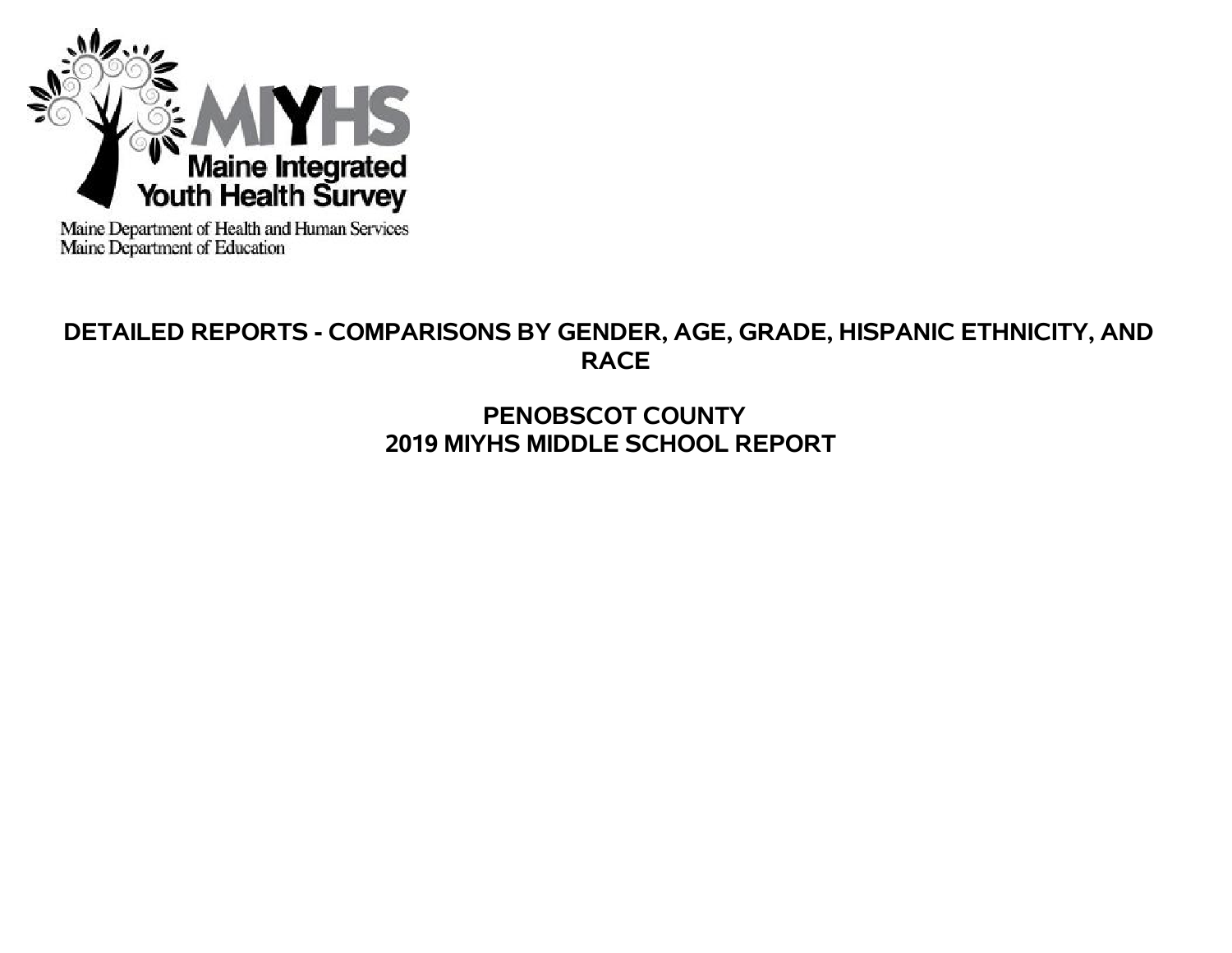|                                           | %     | <b>CI</b>           | N     | n     |
|-------------------------------------------|-------|---------------------|-------|-------|
|                                           |       |                     |       |       |
| Total                                     | 11.1% |                     | 3,061 | 1,566 |
| ----Sex----                               |       |                     |       |       |
| Female                                    | 46.3% | $(44.2\% - 48.5\%)$ | 1,418 | 729   |
| Male                                      | 52.7% | $(50.6\% - 54.7\%)$ | 1,612 | 821   |
| Missing                                   | 1.0%  | $(0.6\% - 1.4\%)$   | 30    | 16    |
| ----Grade----                             |       |                     |       |       |
| Grade 7                                   | 49.1% | $(47.3\% - 50.9\%)$ | 1,502 | 774   |
| Grade 8                                   | 50.0% | $(48.2\% - 51.8\%)$ | 1,531 | 776   |
| Missing                                   | 0.9%  | $(0.3\% - 1.5\%)$   | 28    | 16    |
| ----Age----                               |       |                     |       |       |
| 12 or younger                             | 26.5% | $(24.0\% - 29.1\%)$ | 812   | 422   |
| 13                                        | 48.7% | $(45.2\% - 52.1\%)$ | 1,490 | 753   |
| 14 or older                               | 24.5% | $(21.0\% - 27.9\%)$ | 749   | 386   |
| Missing                                   | 0.3%  | $(0.0\% - 0.7\%)$   | 9     | 5     |
| ----Hispanic Ethnicity----                |       |                     |       |       |
| Hispanic                                  | 2.4%  | $(1.8\% - 3.0\%)$   | 74    | 70    |
| Non-Hispanic                              | 89.7% | $(87.1\% - 92.2\%)$ | 2,745 | 1,372 |
| Missing                                   | 7.9%  | $(5.3\% - 10.6\%)$  | 242   | 124   |
| ----Race----                              |       |                     |       |       |
| American Indian or Alaskan Native         | 2.2%  | $(1.4\% - 2.9\%)$   | 66    | 55    |
| Asian                                     | 0.6%  | $(0.3\% - 0.9\%)$   | 18    | 17    |
| <b>Black or African American</b>          | 1.5%  | $(0.9\% - 2.1\%)$   | 45    | 39    |
| Native Hawaiian or Other Pacific Islander | 0.2%  | $(0.1\% - 0.4\%)$   | 7     | 7     |
| White                                     | 89.4% | $(87.0\% - 91.7\%)$ | 2,736 | 1,304 |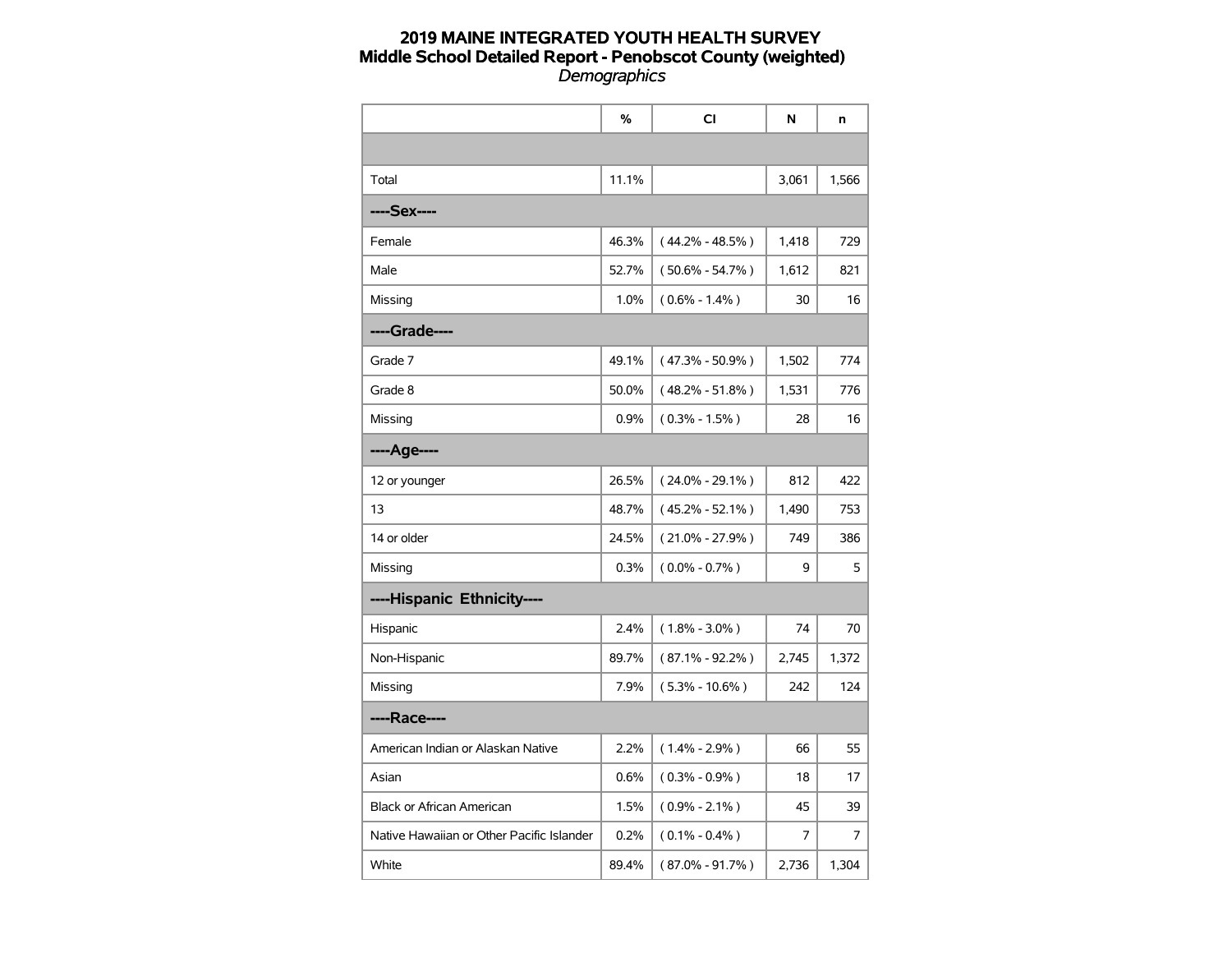|                       | %    | CI                | N   | n  |
|-----------------------|------|-------------------|-----|----|
| <b>Multiple Races</b> | 3.6% | $(2.7\% - 4.5\%)$ | 110 | 99 |
| Missing               | 2.6% | $(1.8\% - 3.4\%)$ | 79  | 45 |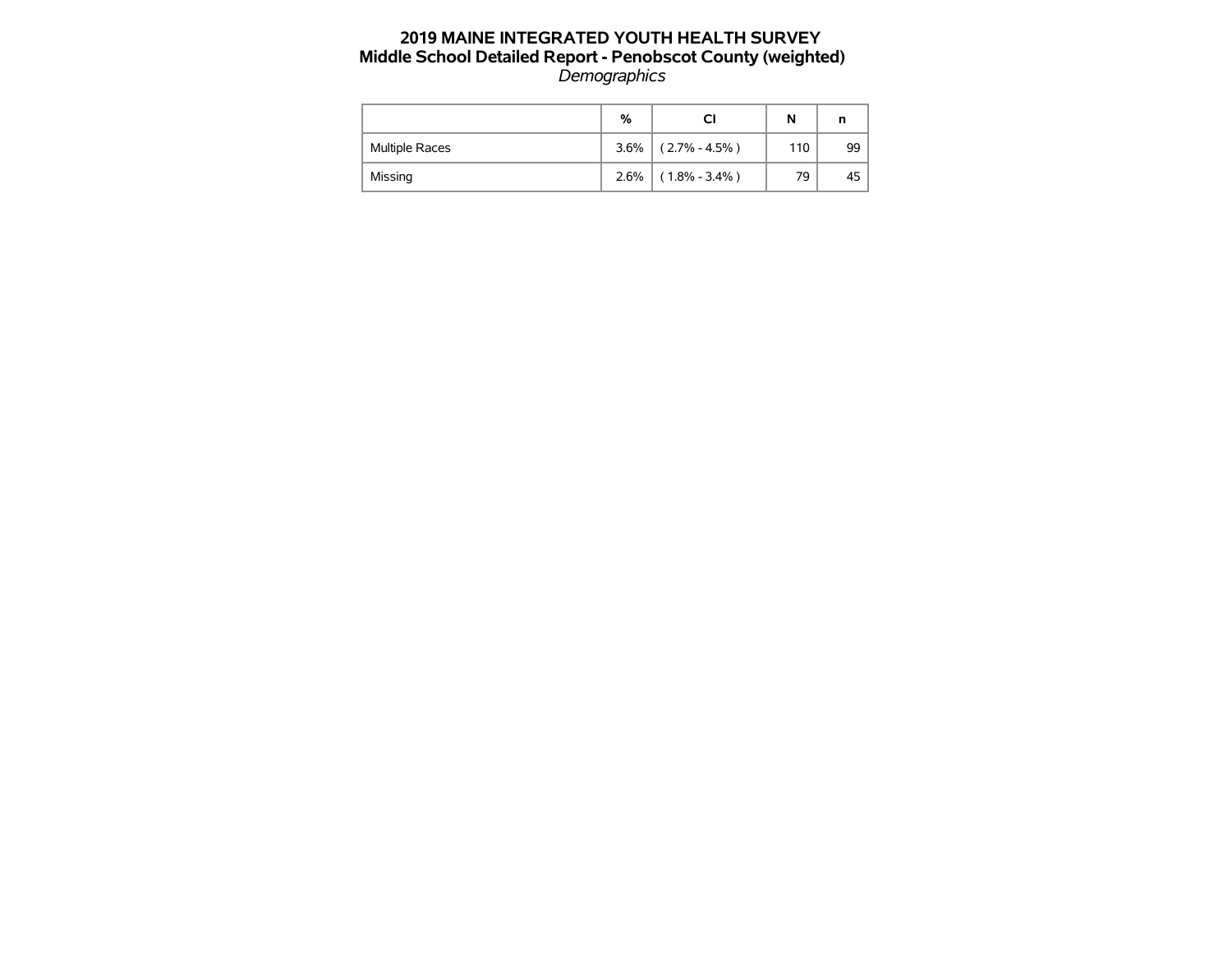*Percentage of students who were overweight (i.e., at or above the 85th percentile but below the 95th percentile for body mass index, by age and sex) -- SELF-REPORTED HEIGHT/WEIGHT (mnowt)*

|                                           | <b>Total</b>  |                        |        |               | <b>Female</b>           |        | <b>Male</b> |                                  |        |  |
|-------------------------------------------|---------------|------------------------|--------|---------------|-------------------------|--------|-------------|----------------------------------|--------|--|
|                                           | $\frac{0}{0}$ | CI                     | N      | $\frac{9}{6}$ | <b>CI</b>               | N      | %           | <b>CI</b>                        | N.     |  |
|                                           |               |                        |        |               |                         |        |             |                                  |        |  |
| Total                                     |               | 19.9% (17.3%-22.5%)    |        |               | 506 17.7% (14.0%-21.5%) |        |             | 206 21.7% (17.9%-25.5%)          | 300    |  |
| ----Age----                               |               |                        |        |               |                         |        |             |                                  |        |  |
| 12 or younger                             |               | $21.6\%$ (14.8%-28.4%) |        |               | 148 20.4% (11.4%-29.5%) | 67     |             | 22.7% (15.8%-29.6%)              | 81     |  |
| 13                                        |               | 20.7% (16.8%-24.7%)    |        |               | 258 20.1% (12.3%-27.9%) |        |             | 119 21.3% (15.9%-26.7%)          | 139    |  |
| 14 or older                               | 16.2%         | $(8.2\% - 24.2\%)$     |        | 100   8.2%    | $(2.7\% - 13.8\%)$      |        |             | 20 21.4% (10.1%-32.7%)           | 80     |  |
| ----Grade----                             |               |                        |        |               |                         |        |             |                                  |        |  |
| Grade 7                                   |               | 22.1% (16.9%-27.3%)    |        |               | 265 21.0% (14.9%-27.1%) |        |             | 116 23.1% (16.4%-29.8%)          | 149    |  |
| Grade 8                                   |               | 17.3% (12.8%-21.8%)    |        | 230 14.9%     | $(6.3\% - 23.5\%)$      |        |             | 90   19.3%   $(14.1\% - 24.5\%)$ | 140    |  |
| ----Hispanic Ethnicity----                |               |                        |        |               |                         |        |             |                                  |        |  |
| Hispanic                                  | 12.1%         | $(0.1\% - 24.0\%)$     | 9      | $\ast$        | $\ast$                  | $\ast$ | $\ast$      | $\ast$                           | $\ast$ |  |
| Non-Hispanic                              |               | 19.5% (17.1%-21.9%)    |        |               | 446 17.4% (13.4%-21.4%) |        |             | 181 21.3% (17.5%-25.0%)          | 265    |  |
| ----Race----                              |               |                        |        |               |                         |        |             |                                  |        |  |
| American Indian or Alaskan Native         | $\ast$        | $\ast$                 | $\ast$ | $\ast$        | $\ast$                  | $\ast$ | $\ast$      | $\ast$                           | $\ast$ |  |
| Asian                                     | $\ast$        | $\ast$                 | $\ast$ | $\ast$        | $\ast$                  | $\ast$ | $\ast$      | $\ast$                           | $\ast$ |  |
| <b>Black or African American</b>          | $\ast$        | $\ast$                 | $\ast$ | $\ast$        | $\ast$                  | $\ast$ | $\ast$      | $\ast$                           | $\ast$ |  |
| Native Hawaiian or Other Pacific Islander | $\ast$        | $\ast$                 | $\ast$ | $\ast$        | $\ast$                  | $\ast$ | $\ast$      | $\ast$                           | $\ast$ |  |
| White                                     | 20.3%         | $(17.4\% - 23.2\%)$    | 464    | 17.0%         | $(12.7\% - 21.3\%)$     |        | 178 23.0%   | $(19.1\% - 26.9\%)$              | 286    |  |
| Multiple Races                            | 12.4%         | $(5.8\% - 19.0\%)$     | 14     | 17.2%         | $(3.8\% - 30.6\%)$      | 8      | 9.0%        | $(0.8\% - 17.2\%)$               | 6      |  |

*\*Estimate suppressed due to small cell sizes. ^Data by sex, hispanic ethnicity, and race are not shown due to small cell sizes in several categories.*

*CI = 95% Confidence Interval*

*N = Number of students who were overweight (i.e., at or above the 85th percentile but below the 95th percentile for body mass index, by age and sex) -- SELF-REPORTED HEIGHT/WEIGHT (weighted). Note: Due to missing data, the sum of demographic categories may not equal the overall total.*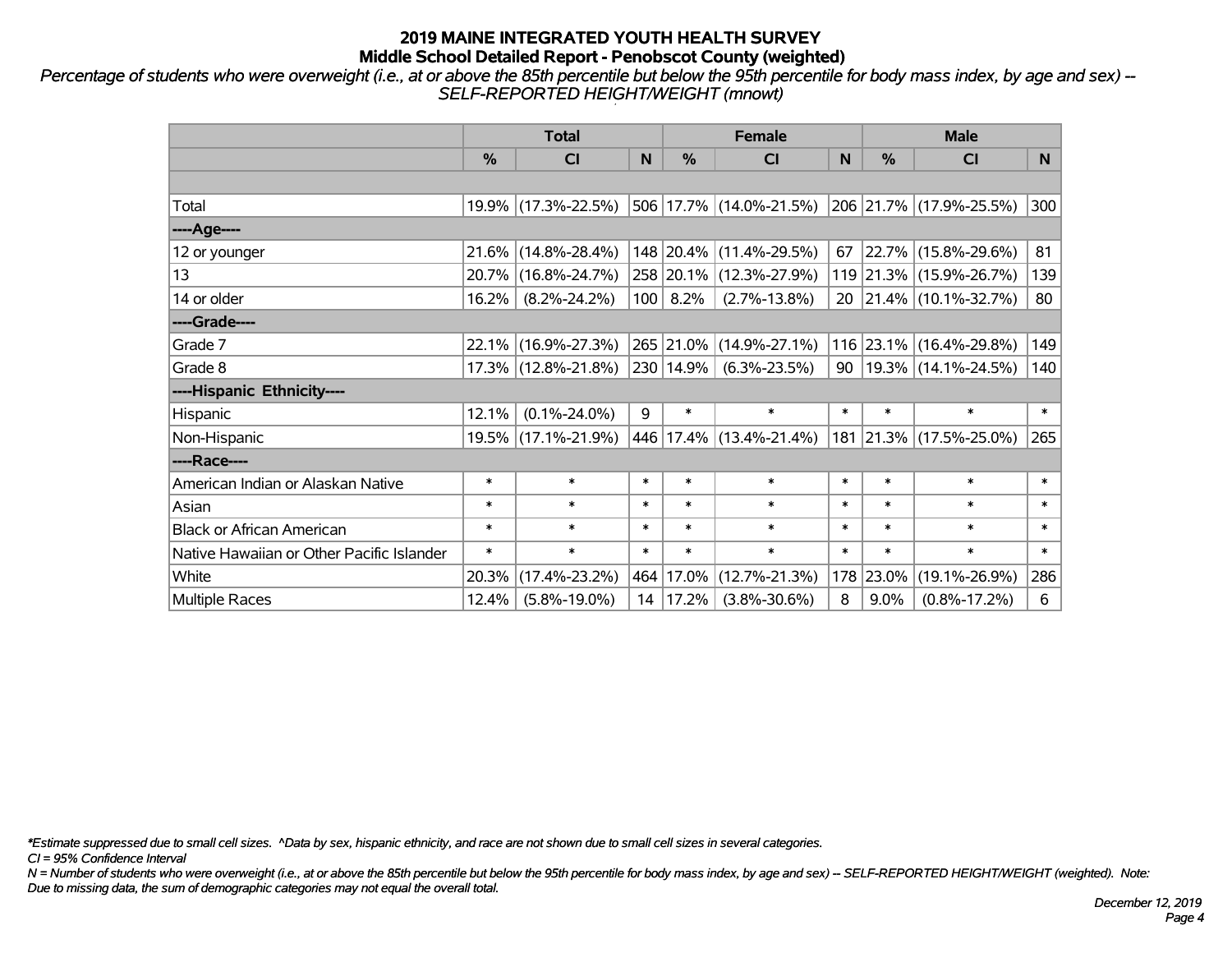*Percentage of students who were obese (i.e., at or above the 95th percentile for body mass index, by age and sex) -- SELF-REPORTED HEIGHT/WEIGHT (mnobese)*

|                                           | <b>Total</b> |                     |        |           | <b>Female</b>              |        | <b>Male</b> |                             |        |  |
|-------------------------------------------|--------------|---------------------|--------|-----------|----------------------------|--------|-------------|-----------------------------|--------|--|
|                                           | %            | <b>CI</b>           | N      | %         | <b>CI</b>                  | N      | %           | <b>CI</b>                   | N.     |  |
|                                           |              |                     |        |           |                            |        |             |                             |        |  |
| Total                                     |              | 14.8% (12.0%-17.6%) |        |           | 377   10.6%   (6.3%-14.8%) |        |             | 123 18.4% (14.6%-22.2%)     | 254    |  |
| ----Age----                               |              |                     |        |           |                            |        |             |                             |        |  |
| 12 or younger                             | 13.9%        | $(9.0\% - 18.7\%)$  | 95     | 5.8%      | $(0.6\% - 11.1\%)$         | 19     | 21.2%       | $(13.3\% - 29.2\%)$         | 76     |  |
| 13                                        | 14.3%        | $(10.1\% - 18.6\%)$ |        | 178 13.7% | $(8.7\% - 18.8\%)$         | 81     | 14.9%       | $(8.9\% - 20.9\%)$          | 97     |  |
| 14 or older                               | 16.8%        | $(9.6\% - 24.0\%)$  | 104    | 9.2%      | $(0.5\% - 17.9\%)$         | 22     |             | $ 21.7\% $ (10.9%-32.5%)    | 81     |  |
| ----Grade----                             |              |                     |        |           |                            |        |             |                             |        |  |
| Grade 7                                   | 12.8%        | $(9.5\% - 16.0\%)$  | 153    | 7.2%      | $(3.5\% - 10.8\%)$         | 40     | 17.6%       | $(12.7\% - 22.5\%)$         | 114    |  |
| Grade 8                                   |              | 16.7% (12.9%-20.5%) |        |           | 222 13.8% (9.1%-18.5%)     | 83     |             | $ 19.1\% $ (12.9%-25.4%)    | 139    |  |
| ----Hispanic Ethnicity----                |              |                     |        |           |                            |        |             |                             |        |  |
| Hispanic                                  | 18.5%        | $(7.6\% - 29.3\%)$  | 14     | 23.2%     | $(3.2\% - 43.3\%)$         | 8      | 14.5%       | $(0.0\% - 31.3\%)$          | 6      |  |
| Non-Hispanic                              | 15.0%        | $(11.7\% - 18.3\%)$ |        |           | 343 10.5% (5.7%-15.3%)     |        |             | 109   18.8%   (14.5%-23.0%) | 234    |  |
| ----Race----                              |              |                     |        |           |                            |        |             |                             |        |  |
| American Indian or Alaskan Native         | 30.4%        | $(5.1\% - 55.6\%)$  | 10     | $\ast$    | $\ast$                     | $\ast$ | $\ast$      | $\ast$                      | $\ast$ |  |
| Asian                                     | $\ast$       | $\ast$              | $\ast$ | $\ast$    | $\ast$                     | $\ast$ | $\ast$      | $\ast$                      | $\ast$ |  |
| <b>Black or African American</b>          | $\ast$       | $\ast$              | $\ast$ | $\ast$    | $\ast$                     | $\ast$ | $\ast$      | $\ast$                      | $\ast$ |  |
| Native Hawaiian or Other Pacific Islander | $\ast$       | $\ast$              | $\ast$ | $\ast$    | $\ast$                     | $\ast$ | $\ast$      | $\ast$                      | $\ast$ |  |
| White                                     | 14.9%        | $(11.9\% - 17.9\%)$ |        | 342 10.7% | $(6.3\% - 15.1\%)$         | 112    | 18.5%       | $(14.5\% - 22.5\%)$         | 230    |  |
| <b>Multiple Races</b>                     | 15.6%        | $(4.0\% - 27.1\%)$  | 17     | 13.9%     | $(2.2\% - 25.5\%)$         | 6      | 16.8%       | $(0.7\% - 32.8\%)$          | 11     |  |

*\*Estimate suppressed due to small cell sizes. ^Data by sex, hispanic ethnicity, and race are not shown due to small cell sizes in several categories.*

*CI = 95% Confidence Interval*

*N = Number of students who were obese (i.e., at or above the 95th percentile for body mass index, by age and sex) -- SELF-REPORTED HEIGHT/WEIGHT (weighted). Note: Due to missing data, the sum of demographic categories may not equal the overall total.*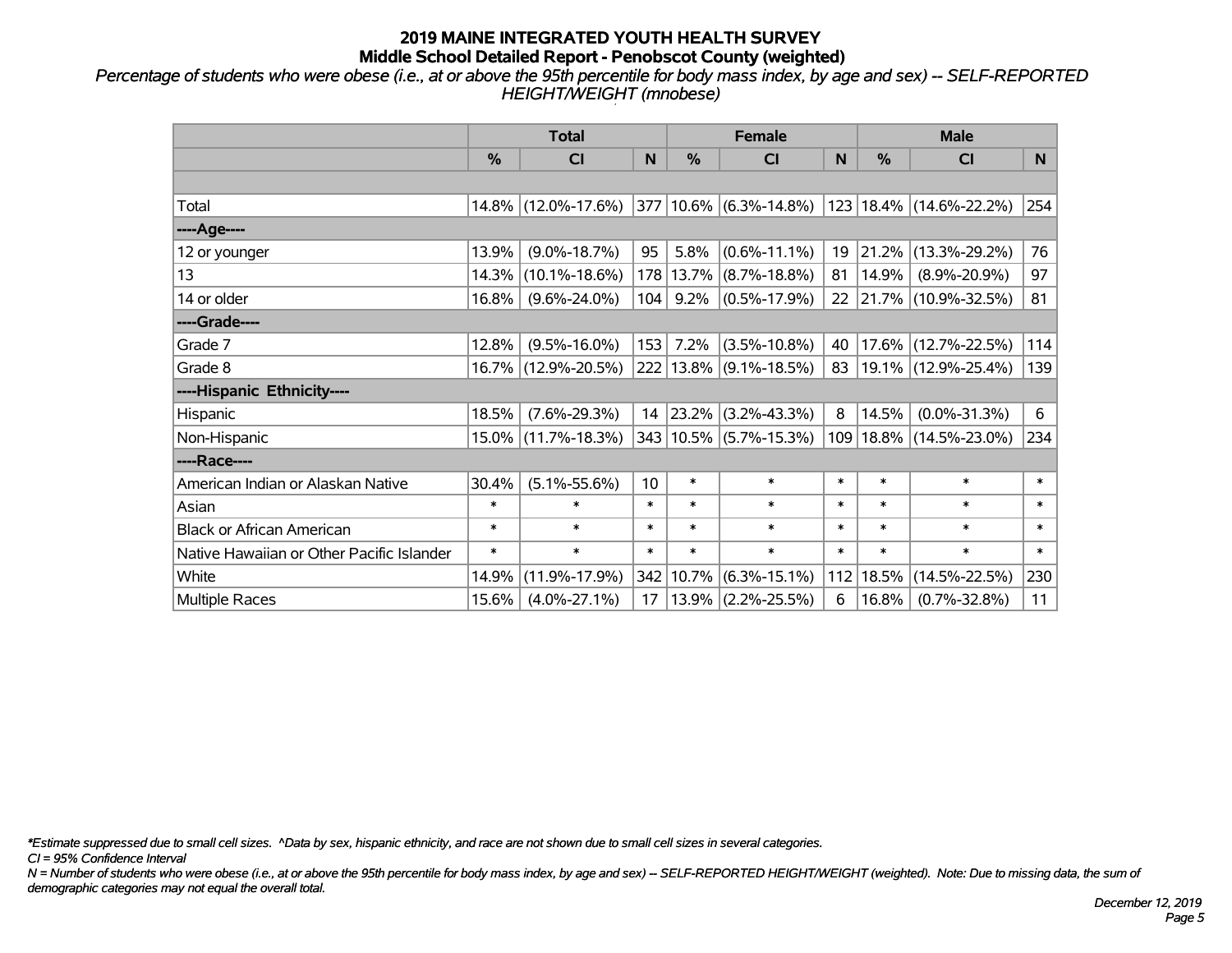*Percentage of students who were either overweight or obese (i.e. at or above the 85th percentile for body mass index, by age and sex) -- SELF-REPORTED HEIGHT/WEIGHT (mnowtob)*

|                                           | <b>Total</b>  |                        |        |           | <b>Female</b>           |        | <b>Male</b>      |                         |        |  |
|-------------------------------------------|---------------|------------------------|--------|-----------|-------------------------|--------|------------------|-------------------------|--------|--|
|                                           | $\frac{0}{0}$ | CI                     | N      | $\%$      | <b>CI</b>               | N      | $\%$             | <b>CI</b>               | N      |  |
|                                           |               |                        |        |           |                         |        |                  |                         |        |  |
| Total                                     |               | 34.7% (31.8%-37.5%)    |        |           | 883 28.3% (23.1%-33.4%) |        |                  | 329 40.1% (35.9%-44.2%) | 554    |  |
| ----Age----                               |               |                        |        |           |                         |        |                  |                         |        |  |
| 12 or younger                             | 35.5%         | $(28.1\% - 42.8\%)$    |        |           | 242 26.3% (14.6%-37.9%) | 86     | 43.9%            | $(35.2\% - 52.6\%)$     | 156    |  |
| 13                                        |               | 35.1% (29.5%-40.7%)    |        |           | 436 33.9% (24.4%-43.3%) |        |                  | 200 36.2% (28.3%-44.1%) | 236    |  |
| 14 or older                               |               | $33.0\%$ (22.2%-43.8%) |        | 204 17.5% | $(6.7\% - 28.2\%)$      |        |                  | 43 43.1% (29.5%-56.7%)  | 162    |  |
| ----Grade----                             |               |                        |        |           |                         |        |                  |                         |        |  |
| Grade 7                                   | 34.9%         | $(28.7\% - 41.1\%)$    |        |           | 418 28.1% (21.7%-34.6%) |        | 156 40.7%        | $(32.6\% - 48.8\%)$     | 262    |  |
| Grade 8                                   |               | 34.0% (28.8%-39.2%)    |        |           | 452 28.7% (18.2%-39.2%) |        |                  | 173 38.4% (31.4%-45.5%) | 278    |  |
| ----Hispanic Ethnicity----                |               |                        |        |           |                         |        |                  |                         |        |  |
| Hispanic                                  |               | $30.5\%$ (18.4%-42.7%) | 23     | 28.8%     | $(2.3\% - 55.2\%)$      |        | $10 \mid 32.0\%$ | $(12.2\% - 51.8\%)$     | 13     |  |
| Non-Hispanic                              |               | 34.5% (31.2%-37.9%)    |        |           | 789 27.9% (21.1%-34.6%) |        |                  | 290 40.0% (35.8%-44.3%) | 499    |  |
| ----Race----                              |               |                        |        |           |                         |        |                  |                         |        |  |
| American Indian or Alaskan Native         | 35.5%         | $(2.8\% - 68.2\%)$     | 12     | $\ast$    | $\ast$                  | $\ast$ | $\ast$           | $\ast$                  | $\ast$ |  |
| Asian                                     | $\ast$        | $\ast$                 | $\ast$ | $\ast$    | $\ast$                  | $\ast$ | $\ast$           | $\ast$                  | $\ast$ |  |
| <b>Black or African American</b>          | $\ast$        | $\ast$                 | $\ast$ | $\ast$    | $\ast$                  | $\ast$ | $\ast$           | $\ast$                  | $\ast$ |  |
| Native Hawaiian or Other Pacific Islander | $\ast$        | $\ast$                 | $\ast$ | $\ast$    | $\ast$                  | $\ast$ | $\ast$           | $\ast$                  | $\ast$ |  |
| White                                     | 35.2%         | $(31.9\% - 38.5\%)$    | 807    | 27.7%     | $(21.7\% - 33.7\%)$     |        | 291 41.5%        | $(37.3\% - 45.7\%)$     | 516    |  |
| Multiple Races                            |               | 27.9% (14.4%-41.5%)    | 31     |           | 31.1% (16.5%-45.6%)     |        | 14 25.8%         | $(8.7\% - 42.9\%)$      | 17     |  |

*\*Estimate suppressed due to small cell sizes. ^Data by sex, hispanic ethnicity, and race are not shown due to small cell sizes in several categories.*

*CI = 95% Confidence Interval*

*N = Number of students who were either overweight or obese (i.e. at or above the 85th percentile for body mass index, by age and sex) -- SELF-REPORTED HEIGHT/WEIGHT (weighted). Note: Due to missing data, the sum of demographic categories may not equal the overall total.*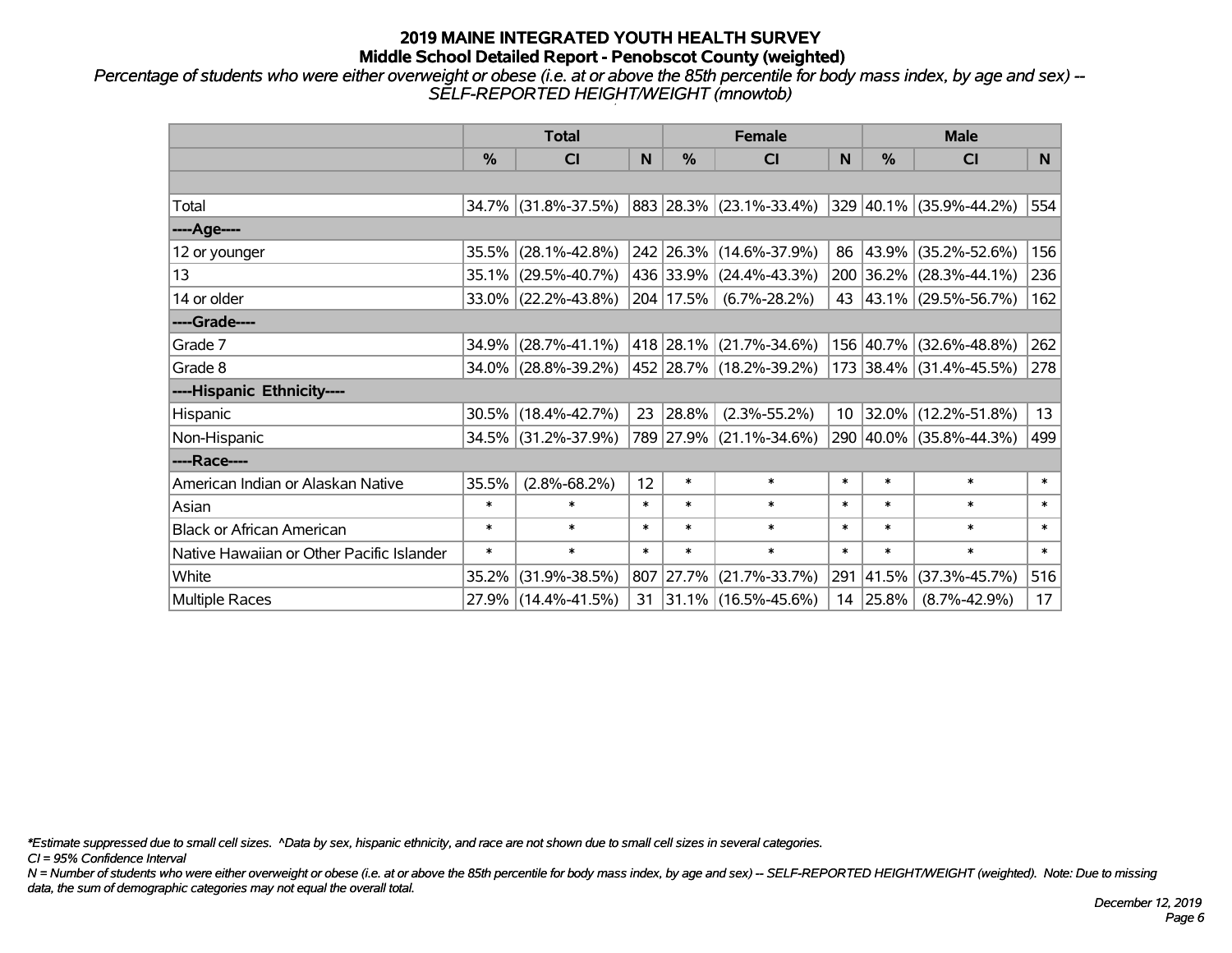*Percentage of students who were at a healthy weight (i.e., at or above the 5th percentile but below the 85th percentile for body mass index, by age and sex) -- SELF-REPORTED HEIGHT/WEIGHT (mnhlthwt)*

|                                           | <b>Total</b> |                      |              |        | <b>Female</b>             |             | <b>Male</b>   |                             |        |  |
|-------------------------------------------|--------------|----------------------|--------------|--------|---------------------------|-------------|---------------|-----------------------------|--------|--|
|                                           | %            | CI                   | $\mathsf{N}$ | %      | CI                        | $\mathbf N$ | $\frac{0}{0}$ | <b>CI</b>                   | N      |  |
|                                           |              |                      |              |        |                           |             |               |                             |        |  |
| Total                                     | 62.7%        | $(59.7\% - 65.6\%)$  |              |        | 1,596 69.4% (64.6%-74.3%) |             |               | 808 57.0% (52.5%-61.5%)     | 788    |  |
| ----Age----                               |              |                      |              |        |                           |             |               |                             |        |  |
| 12 or younger                             | 63.0%        | $(55.0\% - 71.0\%)$  | 431          | 71.8%  | $(59.8\% - 83.7\%)$       |             |               | 235 55.0% (45.2%-64.8%)     | 196    |  |
| 13                                        | 62.2%        | $(56.8\% - 67.6\%)$  | 773          | 62.8%  | $(53.9\% - 71.7\%)$       |             |               | 372 61.7% (53.3%-70.2%)     | 402    |  |
| 14 or older                               | 63.2%        | $(50.8\% - 75.7\%)$  | 391          |        | 82.5% (71.8%-93.3%)       |             |               | 201 50.7% (35.0%-66.3%)     | 190    |  |
| ----Grade----                             |              |                      |              |        |                           |             |               |                             |        |  |
| Grade 7                                   | 63.0%        | $(56.2\% - 69.8\%)$  | 755          | 69.9%  | $(63.1\% - 76.7\%)$       |             |               | 387 57.0% (47.8%-66.3%)     | 368    |  |
| Grade 8                                   | 62.9%        | $(57.1\% - 68.7\%)$  | 835          |        | $68.8\%$ (58.1%-79.4%)    |             |               | 415   58.0%   (50.4%-65.5%) | 420    |  |
| ----Hispanic Ethnicity----                |              |                      |              |        |                           |             |               |                             |        |  |
| Hispanic                                  | 60.4%        | $(46.8\% - 73.9\%)$  | 45           | 58.2%  | $(40.8\% - 75.7\%)$       | 20          |               | $62.1\%$ (38.8%-85.5%)      | 25     |  |
| Non-Hispanic                              | 62.9%        | $(59.6\% - 66.2\%)$  | 1,438        |        | 70.0% (63.8%-76.2%)       |             |               | 728 56.9% (52.3%-61.5%)     | 709    |  |
| ----Race----                              |              |                      |              |        |                           |             |               |                             |        |  |
| American Indian or Alaskan Native         | 64.5%        | $(31.8\% - 97.2\%)$  | 22           | $\ast$ | $\ast$                    | $\ast$      | $\ast$        | $\ast$                      | $\ast$ |  |
| Asian                                     | $\ast$       | $\ast$               | $\ast$       | $\ast$ | $\ast$                    | $\ast$      | $\ast$        | $\ast$                      | $\ast$ |  |
| <b>Black or African American</b>          | 68.0%        | $(34.6\% - 100.0\%)$ | 14           | $\ast$ | $\ast$                    | $\ast$      | $\ast$        | $\ast$                      | $\ast$ |  |
| Native Hawaiian or Other Pacific Islander | $\ast$       | $\ast$               | $\ast$       | $\ast$ | $\ast$                    | $\ast$      | $\ast$        | $\ast$                      | $\ast$ |  |
| White                                     | 62.6%        | $(59.3\% - 65.9\%)$  | 1,435        | 70.4%  | $(64.9\% - 75.8\%)$       |             | 739 56.1%     | $(51.6\% - 60.5\%)$         | 696    |  |
| Multiple Races                            | 63.0%        | $(46.8\% - 79.2\%)$  | 70           | 60.6%  | $(41.2\% - 80.0\%)$       | 28          |               | $ 64.7\% $ (45.1%-84.3%)    | 42     |  |

*\*Estimate suppressed due to small cell sizes. ^Data by sex, hispanic ethnicity, and race are not shown due to small cell sizes in several categories.*

*CI = 95% Confidence Interval*

*N = Number of students who were at a healthy weight (i.e., at or above the 5th percentile but below the 85th percentile for body mass index, by age and sex) -- SELF-REPORTED HEIGHT/WEIGHT (weighted). Note: Due to missing data, the sum of demographic categories may not equal the overall total.*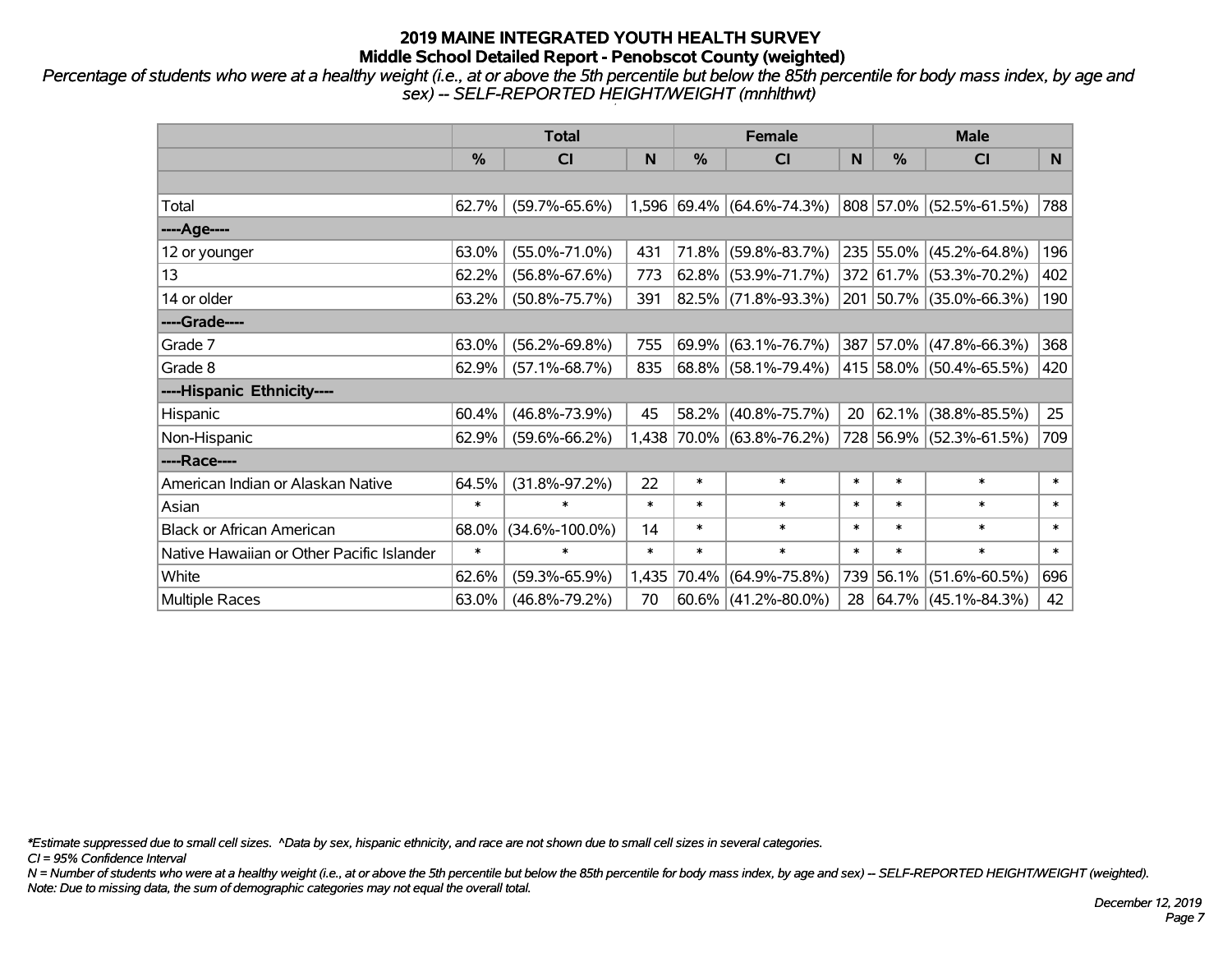## **2019 MAINE INTEGRATED YOUTH HEALTH SURVEY Middle School Detailed Report - Penobscot County (weighted)** *What language is spoken most often at home? (Select only one response.) (mn8b) Percentage of students who answered something other than 'English'*

|                                           |        | <b>Total</b>       |                 | <b>Female</b> | <b>Male</b>                        |        |        |                            |        |
|-------------------------------------------|--------|--------------------|-----------------|---------------|------------------------------------|--------|--------|----------------------------|--------|
|                                           | %      | CI                 | N               | $\%$          | CI                                 | N      | %      | <b>CI</b>                  | N      |
|                                           |        |                    |                 |               |                                    |        |        |                            |        |
| Total                                     | 1.4%   | $(0.8\% - 2.1\%)$  |                 |               | 43   1.2% $(0.4\textdegree-2.0\%)$ |        |        | $ 17 1.6\% $ (0.8%-2.3%)   | 25     |
| ----Age----                               |        |                    |                 |               |                                    |        |        |                            |        |
| 12 or younger                             | 1.2%   | $(0.3\% - 2.2\%)$  | 10 <sup>1</sup> | $\ast$        | $\ast$                             | $\ast$ | $\ast$ | $\ast$                     | $\ast$ |
| 13                                        | 0.9%   | $(0.2\% - 1.7\%)$  | 13              | $\ast$        | $\ast$                             | $\ast$ | $\ast$ | $\ast$                     | $\ast$ |
| 14 or older                               | 2.7%   | $(1.2\% - 4.1\%)$  | 20              | $\ast$        | $\ast$                             | $\ast$ | $\ast$ | $\ast$                     | $\ast$ |
| ----Grade----                             |        |                    |                 |               |                                    |        |        |                            |        |
| Grade 7                                   | 1.3%   | $(0.4\% - 2.3\%)$  |                 | $20 1.3\% $   | $(0.1\% - 2.4\%)$                  | 9      | 1.3%   | $(0.3\% - 2.2\%)$          | 10     |
| Grade 8                                   | 1.2%   | $(0.6\% - 1.9\%)$  |                 |               | $19 0.9\% $ (0.0%-1.8%)            |        |        | 6   1.6% $(0.7\% - 2.4\%)$ | 13     |
| ----Hispanic Ethnicity----                |        |                    |                 |               |                                    |        |        |                            |        |
| Hispanic                                  | 12.2%  | $(2.3\% - 22.2\%)$ | 9               | $\ast$        | $\ast$                             | $\ast$ | $\ast$ | $\ast$                     | $\ast$ |
| Non-Hispanic                              | 1.0%   | $(0.4\% - 1.6\%)$  |                 |               | $28 0.7\% $ (0.1%-1.3%)            | 9      |        | $1.4\%$ (0.5%-2.2%)        | 20     |
| ----Race----                              |        |                    |                 |               |                                    |        |        |                            |        |
| American Indian or Alaskan Native         | $\ast$ | $\ast$             | $\ast$          | $\ast$        | $\ast$                             | $\ast$ | $\ast$ | $\ast$                     | $\ast$ |
| Asian                                     | $\ast$ | $\ast$             | $\ast$          | $\ast$        | $\ast$                             | $\ast$ | $\ast$ | $\ast$                     | $\ast$ |
| <b>Black or African American</b>          | $\ast$ | $\ast$             | $\ast$          | $\ast$        | $\ast$                             | $\ast$ | $\ast$ | $\ast$                     | $\ast$ |
| Native Hawaiian or Other Pacific Islander | $\ast$ | $\ast$             | $\ast$          | $\ast$        | $\ast$                             | $\ast$ | $\ast$ | $\ast$                     | $\ast$ |
| White                                     | 0.9%   | $(0.3\% - 1.5\%)$  | 25              | 0.8%          | $(0.2\% - 1.4\%)$                  | 10     | 1.0%   | $(0.2\% - 1.8\%)$          | 14     |
| <b>Multiple Races</b>                     | $\ast$ | *                  | $\ast$          | $\ast$        | $\ast$                             | $\ast$ | $\ast$ | $\ast$                     | $\ast$ |

*\*Estimate suppressed due to small cell sizes. ^Data by sex, hispanic ethnicity, and race are not shown due to small cell sizes in several categories.*

*CI = 95% Confidence Interval*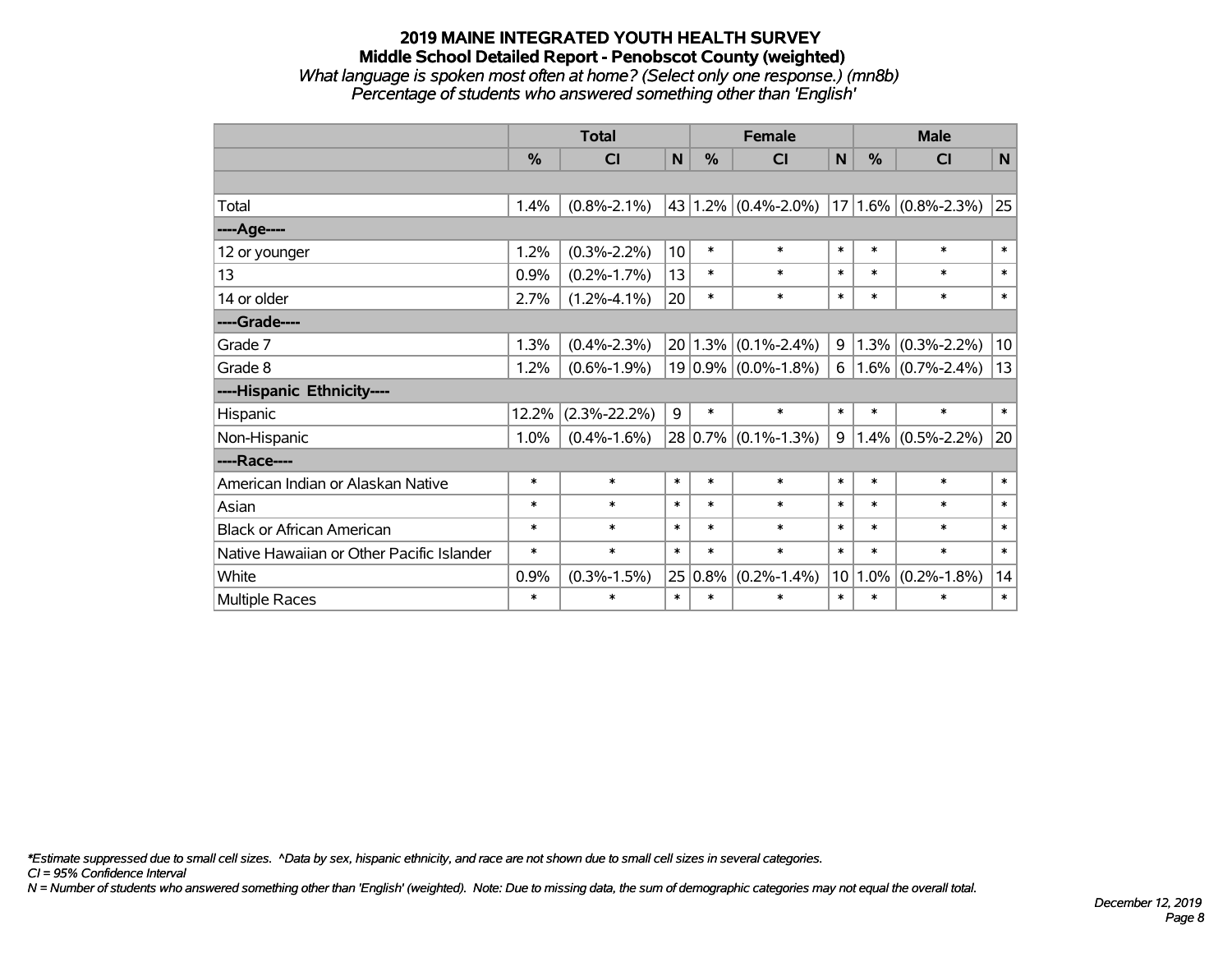*During the past 30 days, where did you usually sleep? (mn187a\_2)*

*Percentage of students who reported housing instability (anything other than 'In my parent's or guardian's home' or school housing)*

|                                           | <b>Total</b> |                     |        | <b>Female</b>   |                                      |                | <b>Male</b> |                         |        |
|-------------------------------------------|--------------|---------------------|--------|-----------------|--------------------------------------|----------------|-------------|-------------------------|--------|
|                                           | %            | <b>CI</b>           | N      | %               | <b>CI</b>                            | N              | %           | <b>CI</b>               | N.     |
|                                           |              |                     |        |                 |                                      |                |             |                         |        |
| Total                                     | $2.0\%$      | $(1.2\% - 2.8\%)$   |        |                 | $61 \mid 1.7\% \mid (0.7\% - 2.7\%)$ |                |             | $24$ 2.3% (0.9%-3.7%)   | 37     |
| ----Age----                               |              |                     |        |                 |                                      |                |             |                         |        |
| 12 or younger                             | 1.6%         | $(0.3\% - 2.8\%)$   | 13     | $\ast$          | $\ast$                               | $\ast$         | $\ast$      | $\ast$                  | $\ast$ |
| 13                                        | $2.6\%$      | $(1.6\% - 3.6\%)$   |        | 39 2.3%         | $(0.7\% - 3.9\%)$                    |                | 16 2.9%     | $(1.0\% - 4.8\%)$       | 23     |
| 14 or older                               |              | $1.3\%$ (0.2%-2.4%) | 10     | $\ast$          | $\ast$                               | $\ast$         | $\ast$      | $\ast$                  | $\ast$ |
| ----Grade----                             |              |                     |        |                 |                                      |                |             |                         |        |
| Grade 7                                   | 2.7%         | $(1.2\% - 4.2\%)$   |        | $41 \,   2.4\%$ | $(0.6\% - 4.2\%)$                    |                |             | $17 3.1\% $ (1.0%-5.2%) | 24     |
| Grade 8                                   |              | $1.2\%$ (0.6%-1.8%) |        |                 | $18 1.0\% $ (0.1%-1.9%)              | 7 <sup>1</sup> |             | $1.3\%$ (0.2%-2.5%)     | 11     |
| ----Hispanic Ethnicity----                |              |                     |        |                 |                                      |                |             |                         |        |
| Hispanic                                  | $\ast$       | $\ast$              | $\ast$ | $\ast$          | $\ast$                               | $\ast$         | $\ast$      | $\ast$                  | $\ast$ |
| Non-Hispanic                              | 2.1%         | $(1.2\% - 3.0\%)$   |        |                 | $57 1.7\% $ (0.6%-2.8%)              |                | 21   2.5%   | $(1.0\% - 4.0\%)$       | 36     |
| ----Race----                              |              |                     |        |                 |                                      |                |             |                         |        |
| American Indian or Alaskan Native         | $\ast$       | $\ast$              | $\ast$ | $\ast$          | $\ast$                               | $\ast$         | $\ast$      | $\ast$                  | $\ast$ |
| Asian                                     | $\ast$       | $\ast$              | $\ast$ | $\ast$          | $\ast$                               | $\ast$         | $\ast$      | $\ast$                  | $\ast$ |
| <b>Black or African American</b>          | $\ast$       | $\ast$              | $\ast$ | $\ast$          | $\ast$                               | $\ast$         | $\ast$      | $\ast$                  | $\ast$ |
| Native Hawaiian or Other Pacific Islander | $\ast$       | $\ast$              | $\ast$ | $\ast$          | $\ast$                               | $\ast$         | $\ast$      | $\ast$                  | $\ast$ |
| White                                     | 1.9%         | $(1.1\% - 2.8\%)$   | 52     | 1.7%            | $(0.7\% - 2.8\%)$                    |                | 22 2.1%     | $(0.7\% - 3.6\%)$       | 30     |
| <b>Multiple Races</b>                     | $\ast$       | $\ast$              | $\ast$ | $\ast$          | $\ast$                               | $\ast$         | $\ast$      | $\ast$                  | $\ast$ |

*\*Estimate suppressed due to small cell sizes. ^Data by sex, hispanic ethnicity, and race are not shown due to small cell sizes in several categories.*

*CI = 95% Confidence Interval*

*N = Number of students who reported housing instability (anything other than 'In my parent's or guardian's home' or school housing) (weighted). Note: Due to missing data, the sum of demographic categories may not equal the overall total.*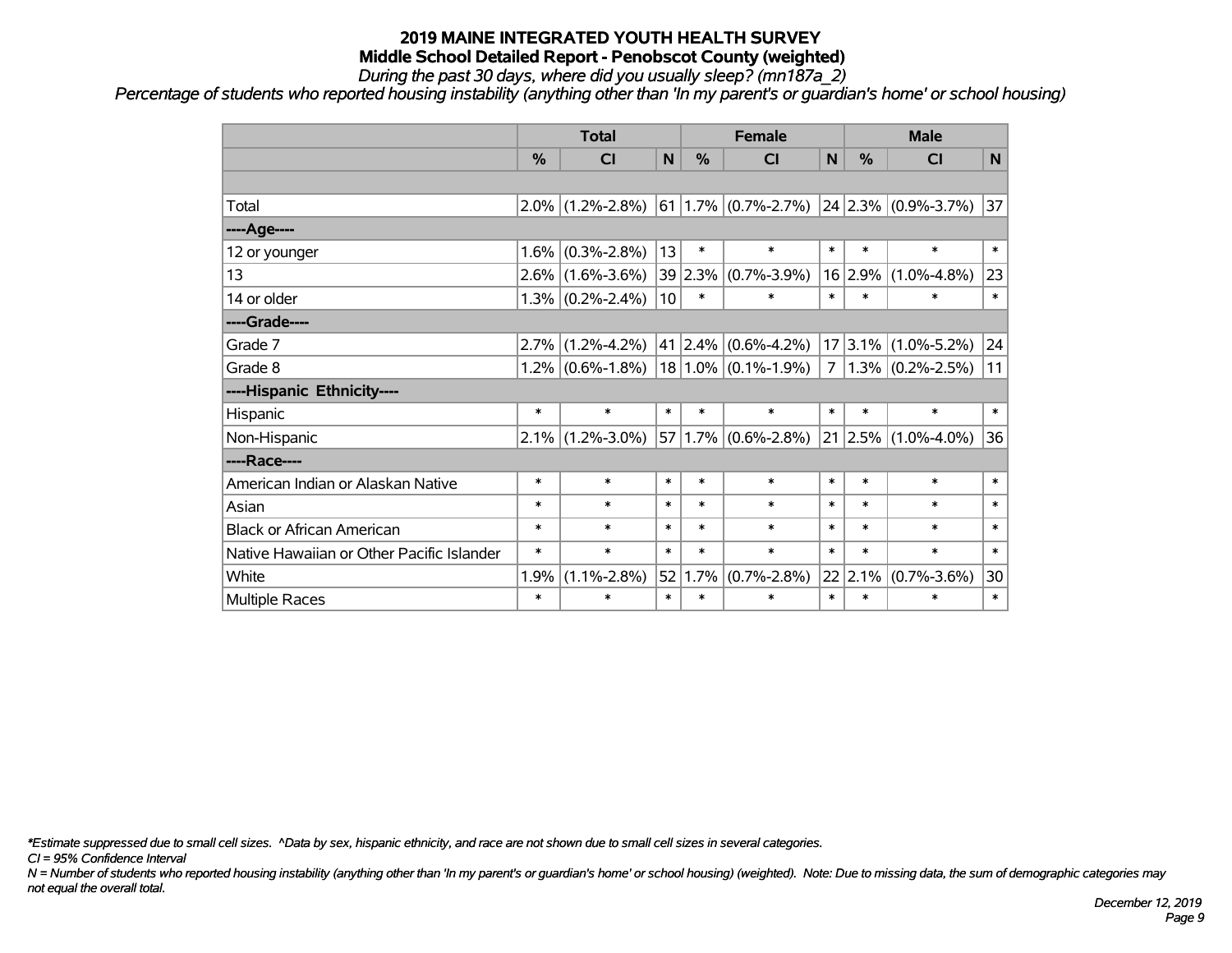#### **2019 MAINE INTEGRATED YOUTH HEALTH SURVEY Middle School Detailed Report - Penobscot County (weighted)** *How often do you wear a seat belt when riding in a car? (mn10)*

*Percentage of students who answered 'Never' or 'Rarely'*

|                                           | <b>Total</b> |                    |        | <b>Female</b> |                     |        | <b>Male</b>    |                    |              |
|-------------------------------------------|--------------|--------------------|--------|---------------|---------------------|--------|----------------|--------------------|--------------|
|                                           | $\%$         | CI                 | N      | $\frac{0}{0}$ | <b>CI</b>           | N      | $\%$           | <b>CI</b>          | N            |
|                                           |              |                    |        |               |                     |        |                |                    |              |
| Total                                     | 3.3%         | $(1.5\% - 5.1\%)$  | 101    |               | $1.4\%$ (0.0%-2.9%) |        | $ 19 5.1\% $   | $(2.3\% - 8.0\%)$  | 82           |
| ---- Age----                              |              |                    |        |               |                     |        |                |                    |              |
| 12 or younger                             | 2.6%         | $(0.1\% - 5.0\%)$  | 20     | 2.3%          | $(0.0\% - 5.6\%)$   |        | $9 \mid 2.8\%$ | $(0.0\% - 6.9\%)$  | 11           |
| 13                                        | 2.6%         | $(0.3\% - 4.9\%)$  | 39     | $\ast$        | $\ast$              | $\ast$ | $\ast$         | $\ast$             | $\ast$       |
| 14 or older                               | 5.6%         | $(2.2\% - 9.1\%)$  | 42     | $2.0\%$       | $(0.0\% - 4.8\%)$   | 7      | $9.0\%$        | $(3.2\% - 14.8\%)$ | 35           |
| ----Grade----                             |              |                    |        |               |                     |        |                |                    |              |
| Grade 7                                   | 2.4%         | $(0.3\% - 4.4\%)$  | 36     | $\ast$        | $\ast$              | $\ast$ | $\ast$         | $\ast$             | $\pmb{\ast}$ |
| Grade 8                                   | 4.0%         | $(2.1\% - 5.9\%)$  | 62     | 1.5%          | $(0.0\% - 3.2\%)$   |        | $10 6.3\%$     | $(3.1\% - 9.5\%)$  | 51           |
| ----Hispanic Ethnicity----                |              |                    |        |               |                     |        |                |                    |              |
| Hispanic                                  | 11.5%        | $(0.0\% - 25.4\%)$ | 8      | $\ast$        | $\ast$              | $\ast$ | $\ast$         | $\ast$             | $\ast$       |
| Non-Hispanic                              | 3.0%         | $(1.3\% - 4.7\%)$  | 83     |               | $0.8\%$ (0.0%-1.8%) |        | 10 4.9%        | $(2.0\% - 7.9\%)$  | 72           |
| ----Race----                              |              |                    |        |               |                     |        |                |                    |              |
| American Indian or Alaskan Native         | $\ast$       | $\ast$             | $\ast$ | $\ast$        | $\ast$              | $\ast$ | $\ast$         | $\ast$             | $\ast$       |
| Asian                                     | $\ast$       | $\ast$             | $\ast$ | $\ast$        | $\ast$              | $\ast$ | $\ast$         | $\ast$             | $\ast$       |
| <b>Black or African American</b>          | 11.7%        | $(0.0\% - 29.6\%)$ | 7      | $\ast$        | $\ast$              | $\ast$ | $\ast$         | $\ast$             | $\ast$       |
| Native Hawaiian or Other Pacific Islander | $\ast$       | $\ast$             | $\ast$ | $\ast$        | $\ast$              | $\ast$ | $\ast$         | $\ast$             | $\ast$       |
| White                                     | 3.0%         | $(1.4\% - 4.5\%)$  | 81     | 0.6%          | $(0.0\% - 1.3\%)$   | 7      | 5.1%           | $(2.2\% - 8.0\%)$  | 74           |
| Multiple Races                            | $\ast$       | $\ast$             | $\ast$ | $\ast$        | $\ast$              | $\ast$ | $\ast$         | $\ast$             | $\ast$       |

*\*Estimate suppressed due to small cell sizes. ^Data by sex, hispanic ethnicity, and race are not shown due to small cell sizes in several categories.*

*CI = 95% Confidence Interval*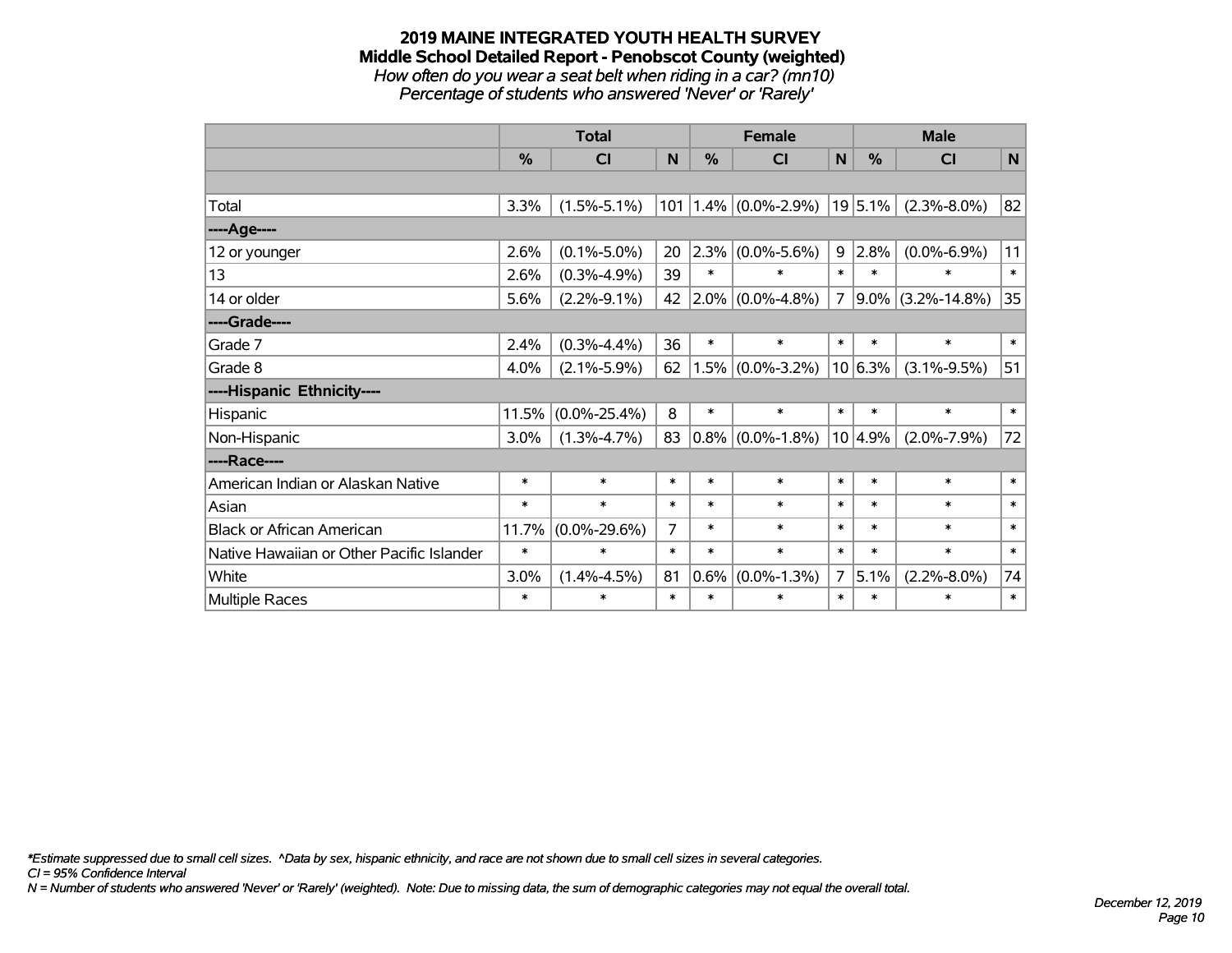#### **2019 MAINE INTEGRATED YOUTH HEALTH SURVEY Middle School Detailed Report - Penobscot County (weighted)** *How often do you wear a seat belt when riding in a car? (mn10\_2) Percentage of students who answered 'Always'*

|                                           | <b>Total</b> |                                               |        |               | Female                      |        | <b>Male</b>   |                         |        |  |
|-------------------------------------------|--------------|-----------------------------------------------|--------|---------------|-----------------------------|--------|---------------|-------------------------|--------|--|
|                                           | $\%$         | <b>CI</b>                                     | N      | $\frac{0}{0}$ | <b>CI</b>                   | N      | $\%$          | <b>CI</b>               | N      |  |
|                                           |              |                                               |        |               |                             |        |               |                         |        |  |
| Total                                     |              | 72.1% (66.9%-77.3%) 2,189 76.5% (69.1%-84.0%) |        |               |                             |        | $1,072$ 68.8% | $(63.9\% - 73.8\%)$     | 1,097  |  |
| ----Age----                               |              |                                               |        |               |                             |        |               |                         |        |  |
| 12 or younger                             | 72.1%        | $(64.1\% - 80.0\%)$                           | 563    | 73.2%         | $(59.9\% - 86.6\%)$         | 271    | 71.9%         | $(65.1\% - 78.6\%)$     | 287    |  |
| 13                                        |              | 74.6% (70.3%-78.9%)                           |        |               | 1,115 81.7% (76.5%-86.9%)   | 548    | 69.8%         | $(64.1\% - 75.5\%)$     | 559    |  |
| 14 or older                               |              | $67.3\%$ (57.7%-77.0%)                        | 506    |               | 71.2% (56.2%-86.2%)         | 252    | $63.8\%$      | $(54.0\% - 73.7\%)$     | 250    |  |
| ----Grade----                             |              |                                               |        |               |                             |        |               |                         |        |  |
| Grade 7                                   |              | 74.3% (69.7%-78.9%)                           |        | 1,108 77.6%   | $(70.1\% - 85.2\%)$         | 535    | 72.0%         | $(67.1\% - 76.9\%)$     | 560    |  |
| Grade 8                                   |              | 70.1% (62.8%-77.5%) 1,073 76.1% (66.9%-85.2%) |        |               |                             | 533    | $ 65.6\% $    | $(58.3\% - 73.0\%)$     | 532    |  |
| ----Hispanic Ethnicity----                |              |                                               |        |               |                             |        |               |                         |        |  |
| Hispanic                                  | 52.5%        | $(36.1\% - 68.8\%)$                           | 35     | 54.6%         | $(27.2\% - 81.9\%)$         | 18     | 45.4%         | $(22.1\% - 68.7\%)$     | 14     |  |
| Non-Hispanic                              |              | 72.6% (67.5%-77.8%)                           |        |               | $2,008$ 77.2% (70.3%-84.2%) | 975    | 69.1%         | $(64.2\% - 74.1\%)$     | 1,015  |  |
| ----Race----                              |              |                                               |        |               |                             |        |               |                         |        |  |
| American Indian or Alaskan Native         |              | 56.4% (40.3%-72.4%)                           | 41     | 46.8%         | $(26.1\% - 67.5\%)$         | 13     | 62.3%         | $(35.2\% - 89.4\%)$     | 28     |  |
| Asian                                     |              | $65.4\%$ (41.2%-89.5%)                        | 11     | $\ast$        | $\ast$                      | $\ast$ | $\ast$        | $\ast$                  | $\ast$ |  |
| <b>Black or African American</b>          |              | 43.8% (16.3%-71.4%)                           | 25     | $\ast$        | $\ast$                      | $\ast$ | $\ast$        | $\ast$                  | $\ast$ |  |
| Native Hawaiian or Other Pacific Islander | $\ast$       | $\ast$                                        | $\ast$ | $\ast$        | $\ast$                      | $\ast$ | $\ast$        | $\ast$                  | $\ast$ |  |
| White                                     | 73.3%        | $(68.9\% - 77.8\%)$                           | 1,995  | 78.2%         | $(72.3\% - 84.2\%)$         | 982    | 69.3%         | $(64.4\% - 74.2\%)$     | 993    |  |
| Multiple Races                            |              | 69.4% (47.8%-91.0%)                           | 71     |               | 66.1% (37.9%-94.3%)         | 27     |               | $82.6\%$ (60.1%-100.0%) | 44     |  |

*\*Estimate suppressed due to small cell sizes. ^Data by sex, hispanic ethnicity, and race are not shown due to small cell sizes in several categories.*

*CI = 95% Confidence Interval*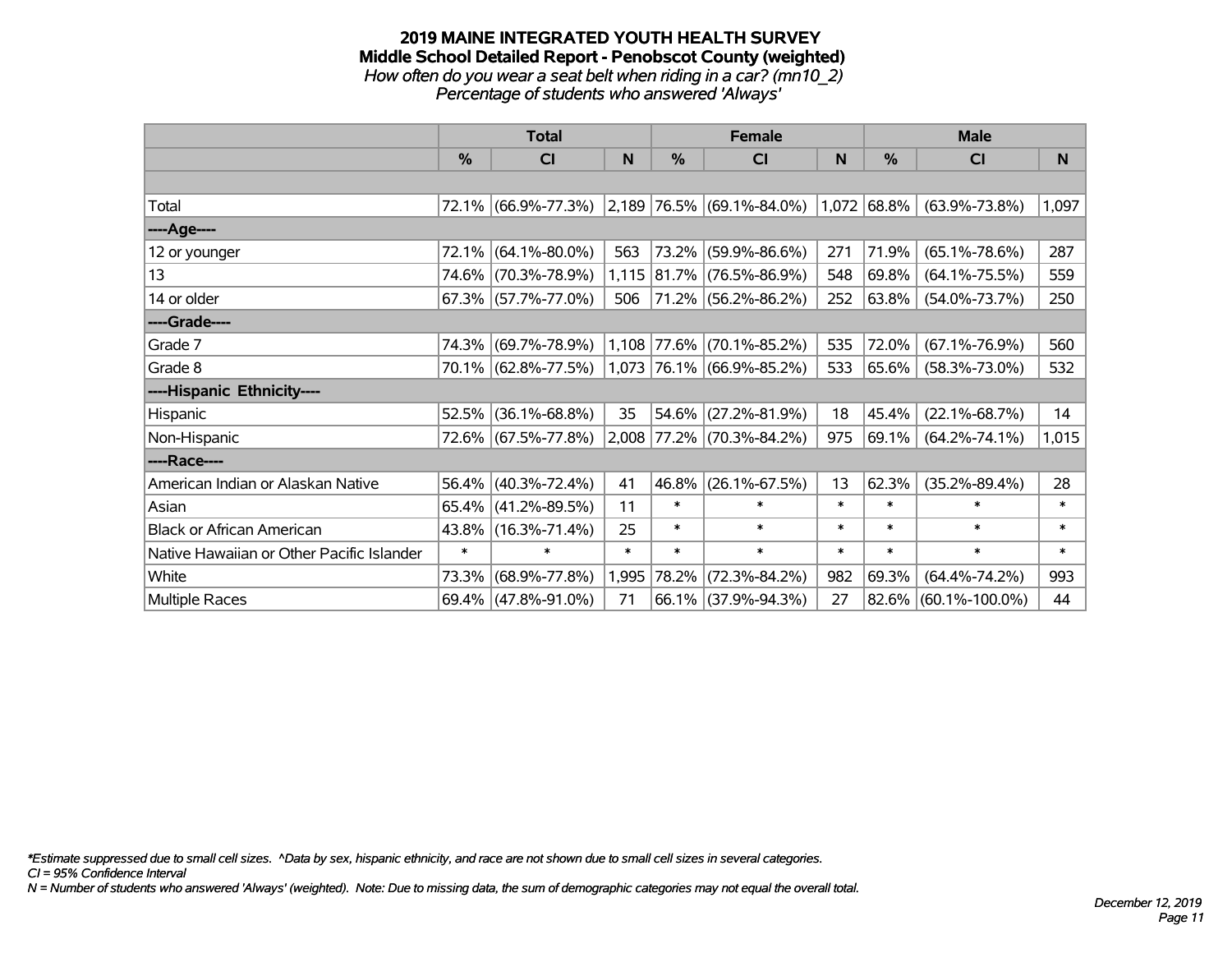## **2019 MAINE INTEGRATED YOUTH HEALTH SURVEY Middle School Detailed Report - Penobscot County (weighted)** *Have you ever ridden in a car or other vehicle driven by someone who had been drinking alcohol? (mn11)*

*Percentage of students who answered 'Yes'*

|                                           | <b>Total</b>  |                                             |                   |            | <b>Female</b>               |        | <b>Male</b> |                             |        |
|-------------------------------------------|---------------|---------------------------------------------|-------------------|------------|-----------------------------|--------|-------------|-----------------------------|--------|
|                                           | $\frac{0}{0}$ | <b>CI</b>                                   | N                 | %          | <b>CI</b>                   | N      | %           | <b>CI</b>                   | N.     |
|                                           |               |                                             |                   |            |                             |        |             |                             |        |
| Total                                     |               | 21.1% (17.3%-24.9%)                         |                   |            | 635   21.7%   (16.1%-27.2%) |        |             | 304 20.6% (16.3%-24.8%)     | 327    |
| ----Age----                               |               |                                             |                   |            |                             |        |             |                             |        |
| 12 or younger                             | $23.1\%$      | $(17.6\% - 28.5\%)$                         |                   |            | 186 21.4% (12.7%-30.1%)     |        | 86 24.0%    | $(17.0\% - 30.9\%)$         | 96     |
| 13                                        |               | 17.1% (12.6%-21.5%)                         |                   |            | 250   17.4%   (12.5%-22.2%) |        |             | 122   16.8%   (11.1%-22.6%) | 128    |
| 14 or older                               |               | 27.3% (21.7%-32.9%)                         |                   |            | 199 32.2% (21.4%-43.0%)     |        |             | 96 24.2% (17.1%-31.3%)      | 104    |
| ----Grade----                             |               |                                             |                   |            |                             |        |             |                             |        |
| Grade 7                                   | 20.1%         | $(15.0\% - 25.2\%)$                         |                   |            | 292 20.4% (12.6%-28.2%)     | 140    | 19.4%       | $(14.0\% - 24.9\%)$         | 148    |
| Grade 8                                   |               | 22.6% (17.2%-28.0%) 343 23.1% (15.0%-31.2%) |                   |            |                             |        |             | 164 22.2% (16.6%-27.9%)     | 179    |
| ----Hispanic Ethnicity----                |               |                                             |                   |            |                             |        |             |                             |        |
| Hispanic                                  | 14.8%         | $(1.3\% - 28.3\%)$                          | $12 \overline{ }$ | 16.6%      | $(0.4\% - 32.8\%)$          | 6      | 13.3%       | $(0.0\% - 30.7\%)$          | 6      |
| Non-Hispanic                              |               | 22.2% (17.9%-26.5%)                         |                   |            | 594 22.6% (16.4%-28.8%)     |        |             | 284 21.7% (17.3%-26.1%)     | 307    |
| ----Race----                              |               |                                             |                   |            |                             |        |             |                             |        |
| American Indian or Alaskan Native         | 18.7%         | $(5.8\% - 31.7\%)$                          | 11                | $\ast$     | $\ast$                      | $\ast$ | $\ast$      | $\ast$                      | $\ast$ |
| Asian                                     | $\ast$        | $\ast$                                      | $\ast$            | $\ast$     | $\ast$                      | $\ast$ | $\ast$      | $\ast$                      | $\ast$ |
| <b>Black or African American</b>          | 19.7%         | $(0.9\% - 38.6\%)$                          | 6                 | $\ast$     | $\ast$                      | $\ast$ | $\ast$      | $\ast$                      | $\ast$ |
| Native Hawaiian or Other Pacific Islander | $\ast$        | $\ast$                                      | $\ast$            | $\ast$     | $\ast$                      | $\ast$ | $\ast$      | $\ast$                      | $\ast$ |
| White                                     | 20.6%         | $(16.3\% - 24.9\%)$                         |                   | 555 21.0%  | $(14.9\% - 27.1\%)$         |        | 266 20.2%   | $(15.6\% - 24.8\%)$         | 285    |
| Multiple Races                            |               | 34.2% (22.4%-46.1%)                         |                   | 39   19.9% | $(6.1\% - 33.6\%)$          | 9      |             | 44.4% (24.2%-64.6%)         | 30     |

*\*Estimate suppressed due to small cell sizes. ^Data by sex, hispanic ethnicity, and race are not shown due to small cell sizes in several categories.*

*CI = 95% Confidence Interval*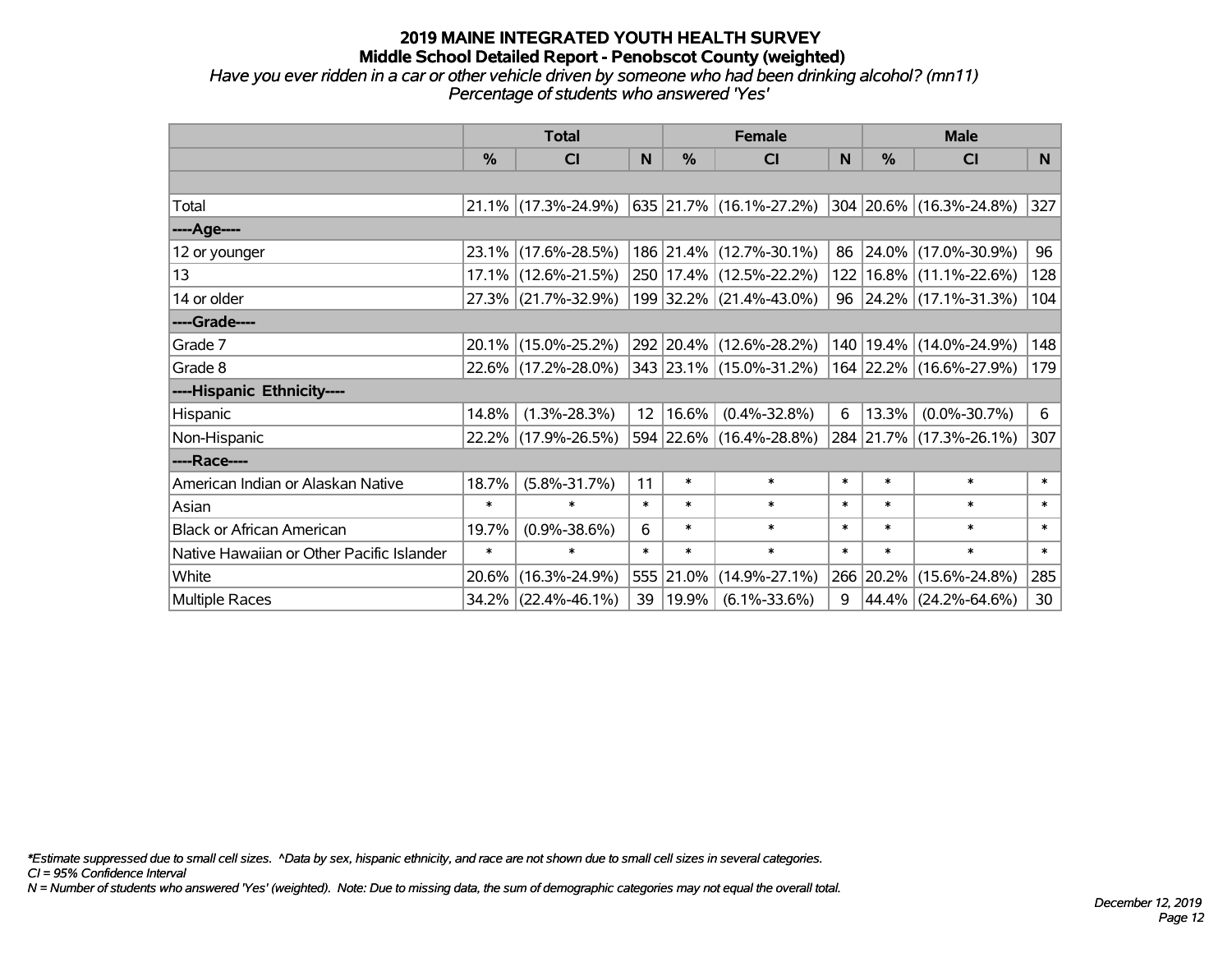*Have you ever ridden in a car or other vehicle driven by someone who had been taking illegal drugs such as marijuana, cocaine, heroin, or LSD? (mn12a)*

*Percentage of students who answered 'Yes'*

|                                           | <b>Total</b> |                     |        |           | <b>Female</b>           | <b>Male</b> |        |                    |        |
|-------------------------------------------|--------------|---------------------|--------|-----------|-------------------------|-------------|--------|--------------------|--------|
|                                           | %            | <b>CI</b>           | N      | %         | <b>CI</b>               | N           | %      | <b>CI</b>          | N      |
|                                           |              |                     |        |           |                         |             |        |                    |        |
| Total                                     | 10.9%        | $(7.5\% - 14.2\%)$  |        | 330 13.6% | $(7.8\% - 19.4\%)$      | 191         | 8.4%   | $(5.9\% - 10.8\%)$ | 135    |
| ----Age----                               |              |                     |        |           |                         |             |        |                    |        |
| 12 or younger                             | 9.5%         | $(5.3\% - 13.7\%)$  | 78     | 8.9%      | $(3.2\% - 14.7\%)$      | 35          | 10.1%  | $(4.5\% - 15.7\%)$ | 42     |
| 13                                        | 9.3%         | $(5.5\% - 13.0\%)$  |        | 137 10.7% | $(5.7\% - 15.7\%)$      | 76          | 8.0%   | $(3.9\% - 12.0\%)$ | 61     |
| 14 or older                               | 15.3%        | $(9.1\% - 21.5\%)$  |        |           | 112 26.8% (14.2%-39.4%) | 80          | 7.5%   | $(3.6\% - 11.4\%)$ | 32     |
| ----Grade----                             |              |                     |        |           |                         |             |        |                    |        |
| Grade 7                                   | 11.4%        | $(7.6\% - 15.3\%)$  |        | 168 11.2% | $(5.2\% - 17.3\%)$      | 77          | 11.7%  | $(7.7\% - 15.6\%)$ | 91     |
| Grade 8                                   | 10.4%        | $(6.0\% - 14.7\%)$  |        | 159 16.0% | $(8.8\% - 23.1\%)$      | 114         | 5.5%   | $(2.5\% - 8.4\%)$  | 44     |
| ----Hispanic Ethnicity----                |              |                     |        |           |                         |             |        |                    |        |
| Hispanic                                  | 9.6%         | $(0.0\% - 22.8\%)$  | 8      | $\ast$    | $\ast$                  | $\ast$      | $\ast$ | $\ast$             | $\ast$ |
| Non-Hispanic                              | 10.9%        | $(7.7\% - 14.1\%)$  |        | 294 13.4% | $(8.0\% - 18.7\%)$      | 169         | 8.8%   | $(6.1\% - 11.5\%)$ | 126    |
| ----Race----                              |              |                     |        |           |                         |             |        |                    |        |
| American Indian or Alaskan Native         | $\ast$       | $\ast$              | $\ast$ | $\ast$    | $\ast$                  | $\ast$      | $\ast$ | $\ast$             | $\ast$ |
| Asian                                     | $\ast$       | $\ast$              | $\ast$ | $\ast$    | $\ast$                  | $\ast$      | $\ast$ | $\ast$             | $\ast$ |
| <b>Black or African American</b>          | 34.4%        | $(10.1\% - 58.8\%)$ | 10     | $\ast$    | $\ast$                  | $\ast$      | $\ast$ | $\ast$             | $\ast$ |
| Native Hawaiian or Other Pacific Islander | $\ast$       | $\ast$              | $\ast$ | $\ast$    | $\ast$                  | $\ast$      | $\ast$ | $\ast$             | $\ast$ |
| White                                     | 10.6%        | $(7.4\% - 13.8\%)$  | 288    | 13.2%     | $(7.9\% - 18.4\%)$      | 167         | 8.2%   | $(5.4\% - 11.0\%)$ | 118    |
| <b>Multiple Races</b>                     | 21.4%        | $(6.7\% - 36.0\%)$  | 24     | 27.3%     | $(5.2\% - 49.4\%)$      | 13          | 17.2%  | $(3.6\% - 30.7\%)$ | 12     |

*\*Estimate suppressed due to small cell sizes. ^Data by sex, hispanic ethnicity, and race are not shown due to small cell sizes in several categories.*

*CI = 95% Confidence Interval*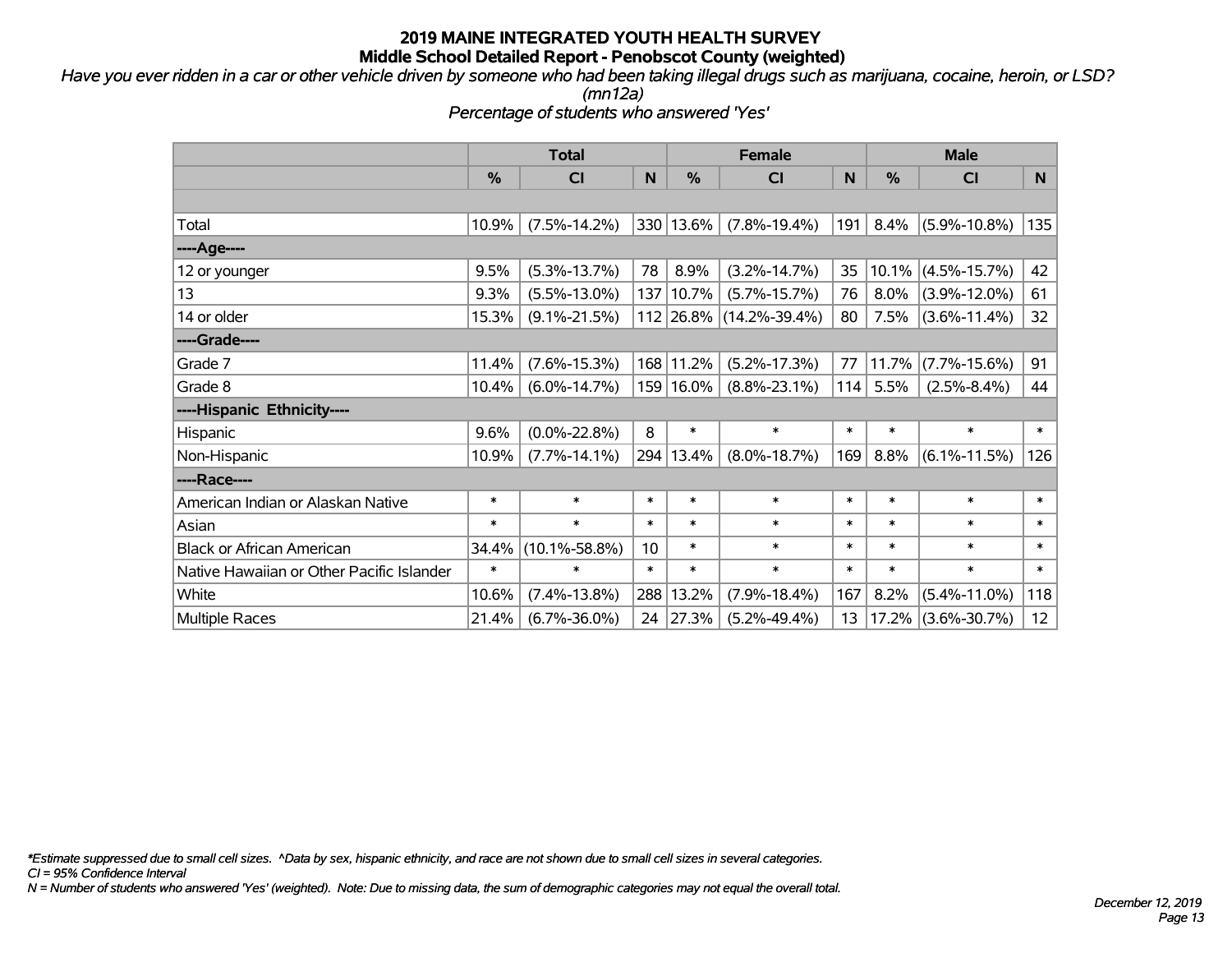*Has violence in your home, or the threat of violence, ever made you want to leave your home, even just for a short while? (mn18) Percentage of students who answered 'Yes'*

|                                           | <b>Total</b> |                     |        | <b>Female</b> | <b>Male</b>             |                 |             |                         |                |
|-------------------------------------------|--------------|---------------------|--------|---------------|-------------------------|-----------------|-------------|-------------------------|----------------|
|                                           | $\%$         | <b>CI</b>           | N      | %             | <b>CI</b>               | N               | $\%$        | <b>CI</b>               | N              |
|                                           |              |                     |        |               |                         |                 |             |                         |                |
| Total                                     |              | 17.7% (14.6%-20.9%) |        |               | 524 19.7% (14.1%-25.2%) |                 |             | 265 15.9% (12.7%-19.2%) | 250            |
| ----Age----                               |              |                     |        |               |                         |                 |             |                         |                |
| 12 or younger                             | $19.9\%$     | $(14.7\% - 25.2\%)$ |        |               | 150 22.7% (13.8%-31.5%) | 80              | 17.0%       | $(10.2\% - 23.8\%)$     | 65             |
| 13                                        |              | 17.8% (13.3%-22.3%) |        | 259 17.3%     | $(8.7\% - 25.9\%)$      | 110             | 18.0%       | $(12.1\% - 24.0\%)$     | 144            |
| 14 or older                               |              | 15.4% (11.5%-19.4%) |        |               | 115 20.9% (13.2%-28.7%) | 74              | $10.6\%$    | $(5.1\% - 16.1\%)$      | 41             |
| ----Grade----                             |              |                     |        |               |                         |                 |             |                         |                |
| Grade 7                                   |              | 17.5% (13.5%-21.6%) |        |               | 250 16.6% (12.6%-20.6%) | 106             | 17.7%       | $(11.5\% - 24.0\%)$     | 134            |
| Grade 8                                   |              | 17.3% (12.7%-21.9%) |        |               | 263 21.8% (12.7%-30.9%) |                 | 151   13.8% | $(8.3\% - 19.2\%)$      | 111            |
| ----Hispanic Ethnicity----                |              |                     |        |               |                         |                 |             |                         |                |
| Hispanic                                  | 32.7%        | $(12.9\% - 52.6\%)$ | 22     |               | 43.2% (16.9%-69.5%)     |                 | 15 24.2%    | $(2.0\% - 46.5\%)$      | 7 <sup>1</sup> |
| Non-Hispanic                              |              | 18.1% (14.7%-21.5%) |        |               | 492 20.0% (14.0%-26.1%) |                 |             | 246 16.2% (12.7%-19.7%) | 236            |
| ----Race----                              |              |                     |        |               |                         |                 |             |                         |                |
| American Indian or Alaskan Native         | 23.6%        | $(7.6\% - 39.6\%)$  | 17     | 36.0%         | $(13.5\% - 58.4\%)$     | 10 <sup>°</sup> | 15.9%       | $(0.0\% - 34.3\%)$      | $\overline{7}$ |
| Asian                                     | $\ast$       | $\ast$              | $\ast$ | $\ast$        | $\ast$                  | $\ast$          | $\ast$      | $\ast$                  | $\ast$         |
| <b>Black or African American</b>          | 28.1%        | $(12.8\% - 43.4\%)$ | 17     | $\ast$        | $\ast$                  | $\ast$          | $\ast$      | $\ast$                  | $\ast$         |
| Native Hawaiian or Other Pacific Islander | $\ast$       | $\ast$              | $\ast$ | $\ast$        | $\ast$                  | $\ast$          | $\ast$      | $\ast$                  | $\ast$         |
| White                                     | 17.1%        | $(13.7\% - 20.4\%)$ |        | 452 19.1%     | $(13.2\% - 25.1\%)$     | 231             | 15.0%       | $(11.4\% - 18.7\%)$     | 211            |
| Multiple Races                            |              | 25.0% (13.3%-36.6%) |        |               | 25 33.9% (20.8%-47.0%)  |                 | 14 21.2%    | $(6.1\% - 36.3\%)$      | 11             |

*\*Estimate suppressed due to small cell sizes. ^Data by sex, hispanic ethnicity, and race are not shown due to small cell sizes in several categories.*

*CI = 95% Confidence Interval*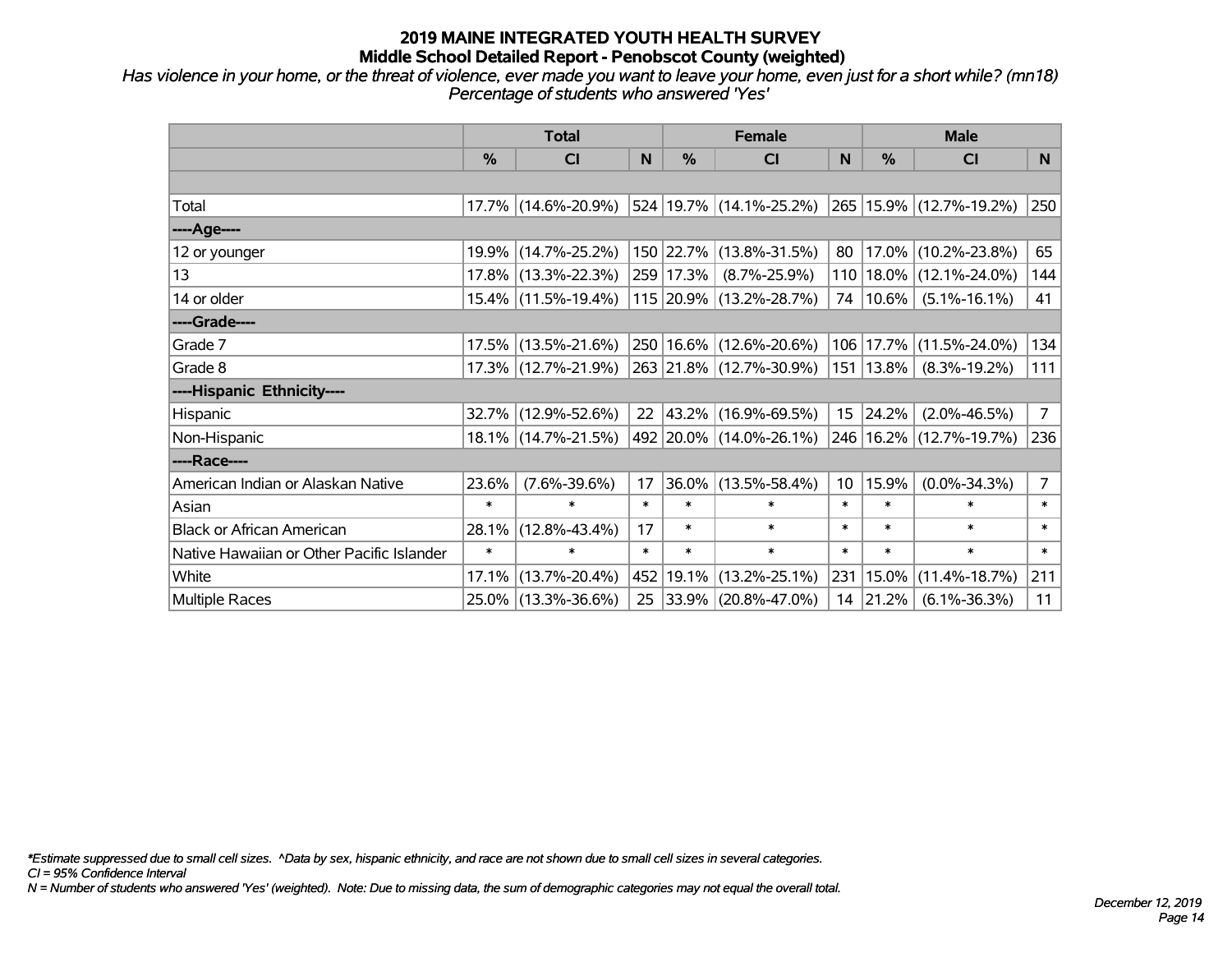## **2019 MAINE INTEGRATED YOUTH HEALTH SURVEY Middle School Detailed Report - Penobscot County (weighted)** *Do you agree or disagree with the following statement? I feel safe at my school. (mn21) Percentage of students who answered 'Strongly agree' or 'Agree'*

|                                           | <b>Total</b>  |                        |        |            | <b>Female</b>                                                                                       |        | <b>Male</b> |                           |        |  |
|-------------------------------------------|---------------|------------------------|--------|------------|-----------------------------------------------------------------------------------------------------|--------|-------------|---------------------------|--------|--|
|                                           | $\frac{0}{0}$ | CI                     | N      | %          | CI                                                                                                  | N      | %           | <b>CI</b>                 | N      |  |
|                                           |               |                        |        |            |                                                                                                     |        |             |                           |        |  |
| Total                                     |               | 87.1% (83.4%-90.8%)    |        |            | $\vert 2,653 \vert 85.9\% \vert (81.5\% - 90.4\%) \vert 1,212 \vert 88.3\% \vert (85.0\% - 91.7\%)$ |        |             |                           | 1,419  |  |
| ----Age----                               |               |                        |        |            |                                                                                                     |        |             |                           |        |  |
| 12 or younger                             | 86.1%         | $(81.3\% - 90.9\%)$    | 696    | $ 84.5\% $ | $(78.2\% - 90.8\%)$                                                                                 | 328    | 87.9%       | $(83.9\% - 91.9\%)$       | 361    |  |
| 13                                        |               | 88.5% (84.5%-92.5%)    |        |            | 1,312 87.9% (82.4%-93.4%)                                                                           | 606    |             | 88.9% (84.9%-92.8%)       | 697    |  |
| 14 or older                               |               | 85.4% (79.6%-91.3%)    | 637    |            | 83.4% (76.5%-90.3%)                                                                                 | 276    |             | 87.6% (81.6%-93.7%)       | 359    |  |
| ----Grade----                             |               |                        |        |            |                                                                                                     |        |             |                           |        |  |
| Grade 7                                   | 87.6%         | $(83.3\% - 91.9\%)$    |        |            | 1,308 86.0% (80.1%-91.8%)                                                                           | 597    | $ 89.1\% $  | $(86.0\% - 92.2\%)$       | 699    |  |
| Grade 8                                   |               | 86.8% (81.2%-92.5%)    |        |            | 1,323 86.1% (78.8%-93.3%)                                                                           | 608    |             | 87.6% (82.5%-92.8%)       | 707    |  |
| ----Hispanic Ethnicity----                |               |                        |        |            |                                                                                                     |        |             |                           |        |  |
| Hispanic                                  | 82.2%         | $(75.7\% - 88.6\%)$    | 61     |            | 78.4% (67.5%-89.2%)                                                                                 | 27     | $ 85.0\% $  | $(77.0\% - 93.0\%)$       | 33     |  |
| Non-Hispanic                              |               | $87.5\%$ (84.1%-91.0%) |        |            | 2,395 86.1% (81.9%-90.3%)                                                                           |        |             | 1,086 88.7% (85.6%-91.8%) | 1,289  |  |
| ----Race----                              |               |                        |        |            |                                                                                                     |        |             |                           |        |  |
| American Indian or Alaskan Native         | 81.5%         | $(72.9\% - 90.2\%)$    | 53     | $\ast$     | $\ast$                                                                                              | $\ast$ | $\ast$      | $\ast$                    | $\ast$ |  |
| Asian                                     | $\ast$        | $\ast$                 | $\ast$ | $\ast$     | $\ast$                                                                                              | $\ast$ | $\ast$      | $\ast$                    | $\ast$ |  |
| <b>Black or African American</b>          | 74.7%         | $(60.4\% - 89.0\%)$    | 34     | $\ast$     | $\ast$                                                                                              | $\ast$ | $\ast$      | $\ast$                    | $\ast$ |  |
| Native Hawaiian or Other Pacific Islander | $\ast$        | $\ast$                 | $\ast$ | $\ast$     | $\ast$                                                                                              | $\ast$ | $\ast$      | $\ast$                    | $\ast$ |  |
| White                                     | 88.0%         | $(84.5\% - 91.5\%)$    | 2,397  | 86.8%      | $(82.5\% - 91.1\%)$                                                                                 | 1,097  | $ 89.0\% $  | $(85.9\% - 92.2\%)$       | 1,281  |  |
| Multiple Races                            |               | 78.7% (67.8%-89.7%)    | 86     |            | 78.7% (67.5%-89.9%)                                                                                 | 35     | $ 82.3\% $  | $(72.5\% - 92.1\%)$       | 50     |  |

*\*Estimate suppressed due to small cell sizes. ^Data by sex, hispanic ethnicity, and race are not shown due to small cell sizes in several categories.*

*CI = 95% Confidence Interval*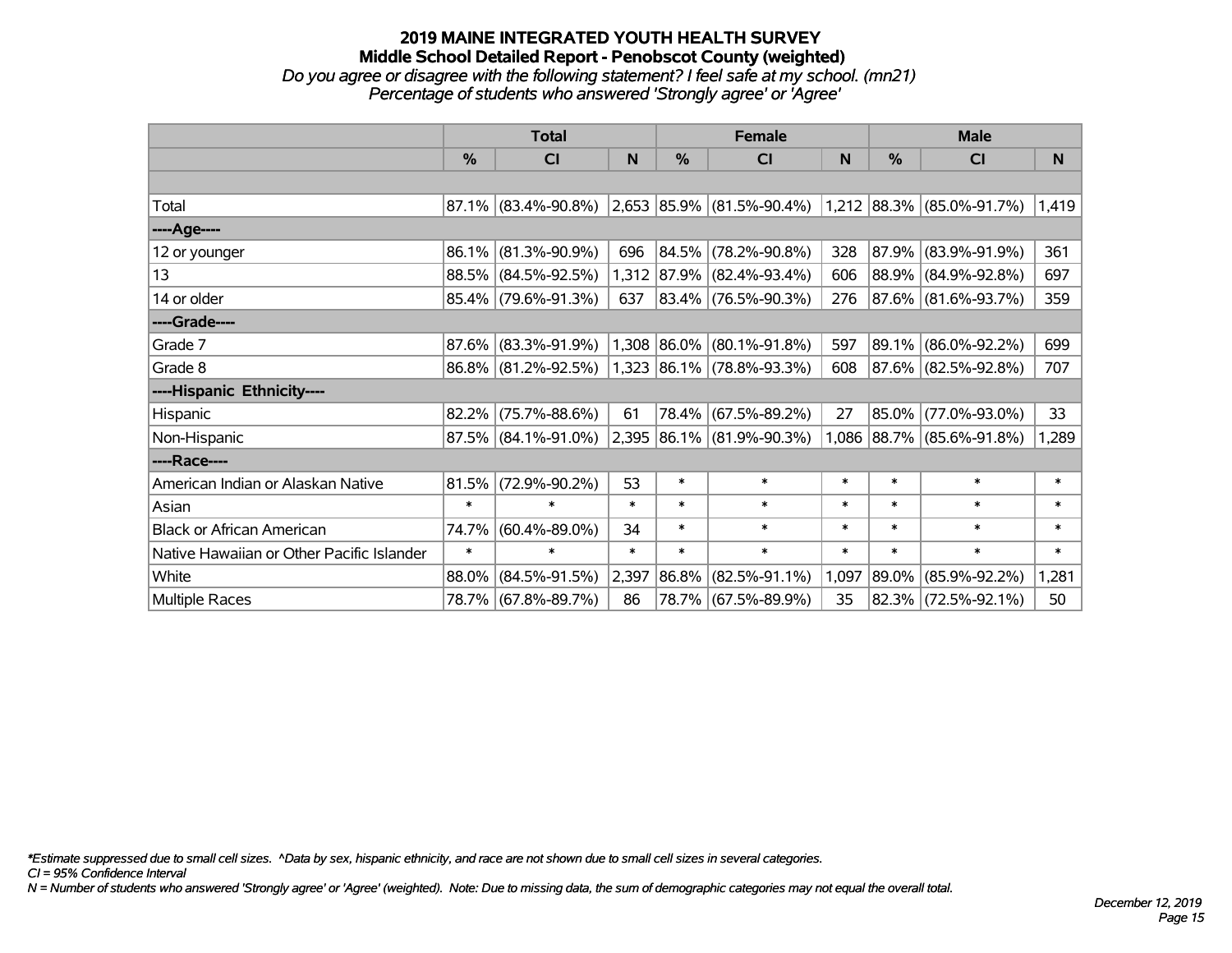#### **2019 MAINE INTEGRATED YOUTH HEALTH SURVEY Middle School Detailed Report - Penobscot County (weighted)** *Have you ever been bullied on school property? (mn22) Percentage of students who answered 'Yes'*

|                                           | <b>Total</b>  |                        |        | <b>Female</b> | <b>Male</b>                 |        |           |                         |        |
|-------------------------------------------|---------------|------------------------|--------|---------------|-----------------------------|--------|-----------|-------------------------|--------|
|                                           | $\frac{0}{0}$ | CI                     | N      | $\frac{0}{0}$ | CI                          | N      | %         | <b>CI</b>               | N      |
|                                           |               |                        |        |               |                             |        |           |                         |        |
| Total                                     |               | 46.2% (42.2%-50.2%)    |        |               | $1,398$ 53.4% (48.7%-58.0%) |        |           | 747 39.6% (35.1%-44.0%) | 632    |
| ----Age----                               |               |                        |        |               |                             |        |           |                         |        |
| 12 or younger                             |               | $46.3\%$ (41.5%-51.1%) | 371    | 51.9%         | $(44.2\% - 59.6\%)$         |        | 200 41.0% | $(37.3\% - 44.7\%)$     | 167    |
| 13                                        |               | 46.1% (41.4%-50.9%)    | 678    |               | $51.2\%$ (44.9%-57.4%)      |        |           | 347 41.5% (35.2%-47.8%) | 324    |
| 14 or older                               |               | 46.1% (40.0%-52.2%)    | 345    |               | $ 59.3\% $ (52.1%-66.6%)    |        |           | 198 34.7% (26.9%-42.5%) | 142    |
| ----Grade----                             |               |                        |        |               |                             |        |           |                         |        |
| Grade 7                                   |               | 47.2% (42.5%-51.9%)    | 698    | 52.7%         | $(46.5\% - 58.9\%)$         |        |           | 363 42.4% (37.4%-47.4%) | 329    |
| Grade 8                                   |               | 45.3% (39.2%-51.3%)    | 688    |               | 53.9% (45.4%-62.4%)         |        |           | 377 37.1% (30.3%-43.9%) | 300    |
| ----Hispanic Ethnicity----                |               |                        |        |               |                             |        |           |                         |        |
| Hispanic                                  |               | 56.9% (41.0%-72.9%)    | 41     | 69.5%         | $(44.7\% - 94.2\%)$         | 24     | 47.1%     | $(30.5\% - 63.7\%)$     | 17     |
| Non-Hispanic                              |               | 45.9% (41.6%-50.2%)    |        |               | 1,248 53.3% (48.2%-58.4%)   |        |           | 667 39.1% (34.5%-43.8%) | 564    |
| ----Race----                              |               |                        |        |               |                             |        |           |                         |        |
| American Indian or Alaskan Native         | 45.7%         | $(33.2\% - 58.2\%)$    | 30     | 53.0%         | $(32.2\% - 73.9\%)$         | 14     | 41.0%     | $(26.2\% - 55.8\%)$     | 16     |
| Asian                                     | 50.4%         | $(27.3\% - 73.6\%)$    | 9      | $\ast$        | $\ast$                      | $\ast$ | $\ast$    | $\ast$                  | $\ast$ |
| <b>Black or African American</b>          |               | 28.7% (19.3%-38.1%)    | 13     | $\ast$        | $\ast$                      | $\ast$ | $\ast$    | $\ast$                  | $\ast$ |
| Native Hawaiian or Other Pacific Islander | $\ast$        | $\ast$                 | $\ast$ | $\ast$        | $\ast$                      | $\ast$ | $\ast$    | $\ast$                  | $\ast$ |
| White                                     | 45.7%         | $(41.4\% - 49.9\%)$    | 1,235  | 53.0%         | $(48.1\% - 57.9\%)$         |        | 664 38.9% | $(34.1\% - 43.7\%)$     | 556    |
| Multiple Races                            |               | 56.9% (44.5%-69.3%)    | 62     |               | $68.9\%$ (55.8%-82.0%)      | 31     |           | 49.9% (33.4%-66.5%)     | 31     |

*\*Estimate suppressed due to small cell sizes. ^Data by sex, hispanic ethnicity, and race are not shown due to small cell sizes in several categories.*

*CI = 95% Confidence Interval*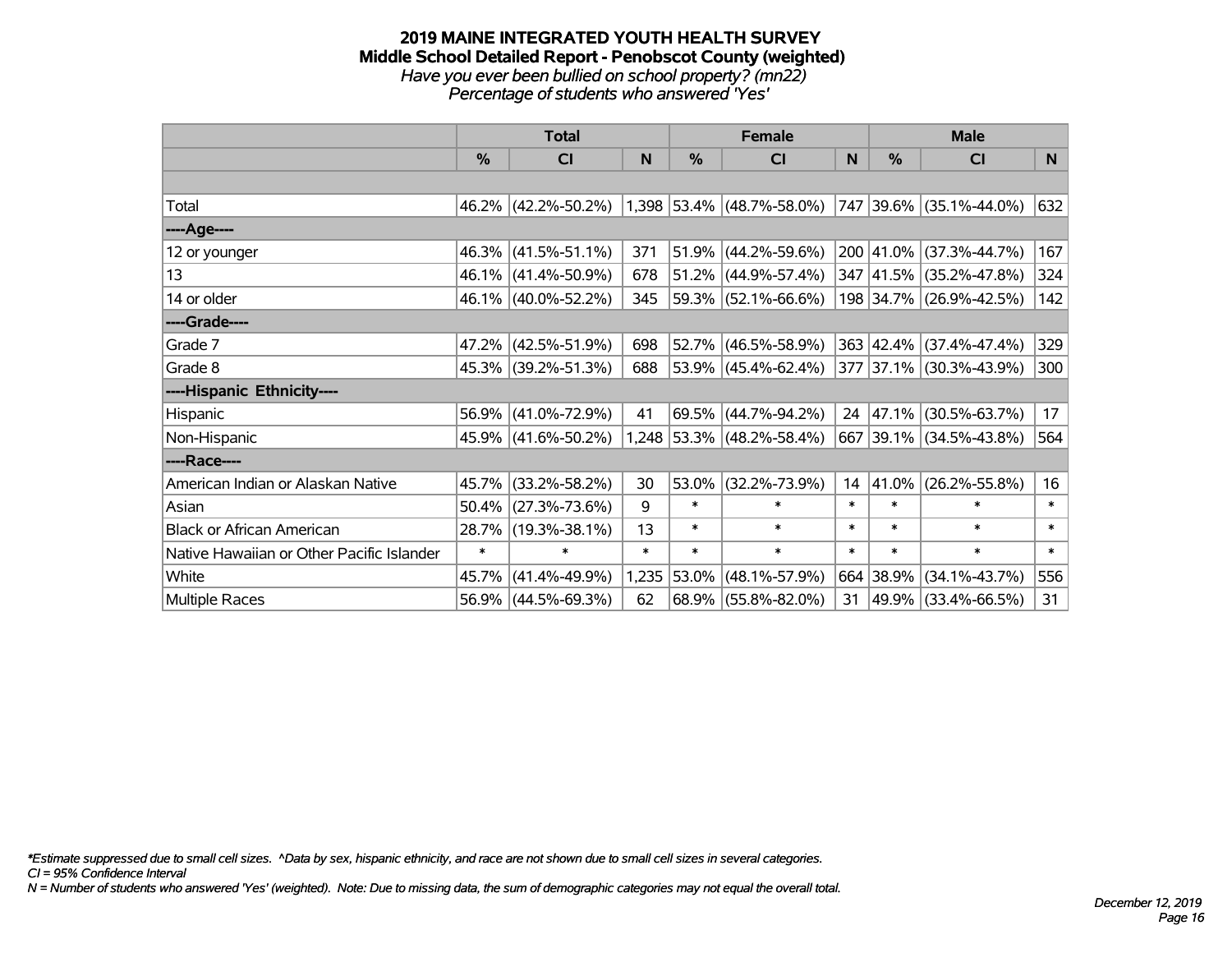*Have you ever felt so sad or hopeless almost every day for two weeks or more in a row that you stopped doing some usual activities? (mn153) Percentage of students who answered 'Yes'*

|                                           | <b>Total</b>  |                     |        |           | <b>Female</b>                 | <b>Male</b> |            |                              |                |
|-------------------------------------------|---------------|---------------------|--------|-----------|-------------------------------|-------------|------------|------------------------------|----------------|
|                                           | $\frac{0}{0}$ | <b>CI</b>           | N      | %         | <b>CI</b>                     | N           | %          | <b>CI</b>                    | N.             |
|                                           |               |                     |        |           |                               |             |            |                              |                |
| Total                                     |               | 21.1% (18.4%-23.9%) |        |           | 635 29.8% $(24.1\% - 35.4\%)$ |             |            | 413 12.2% (9.1%-15.3%)       | 193            |
| ----Age----                               |               |                     |        |           |                               |             |            |                              |                |
| 12 or younger                             | 17.7%         | $(12.2\% - 23.2\%)$ |        | 136 22.3% | $(11.6\% - 32.9\%)$           | 81          |            | $12.5\%$ (5.4%-19.6%)        | 50             |
| 13                                        | 21.8%         | $(17.5\% - 26.1\%)$ |        |           | 322 30.5% (22.0%-39.0%)       |             |            | 203   12.8%   (6.7%-18.9%)   | 101            |
| 14 or older                               |               | 23.6% (16.6%-30.6%) |        |           | 176 36.6% (22.6%-50.7%)       |             |            | 129 10.8% (7.5%-14.0%)       | 42             |
| ----Grade----                             |               |                     |        |           |                               |             |            |                              |                |
| Grade 7                                   | 18.2%         | $(16.0\% - 20.3\%)$ |        | 270 23.9% | $(16.2\% - 31.6\%)$           |             |            | 165   12.3%   (7.7%-16.9%)   | 96             |
| Grade 8                                   |               | 23.7% (18.8%-28.7%) |        |           | 358 35.1% (25.5%-44.7%)       |             |            | $242$   12.2%   (7.2%-17.1%) | 97             |
| ----Hispanic Ethnicity----                |               |                     |        |           |                               |             |            |                              |                |
| Hispanic                                  | 49.7%         | $(31.4\% - 67.9\%)$ | 34     | 71.1%     | $(48.9\% - 93.3\%)$           | 24          |            | $30.4\%$ (3.7%-57.2%)        | 9              |
| Non-Hispanic                              |               | 21.0% (18.2%-23.8%) |        |           | 575 29.2% (23.1%-35.2%)       |             |            | 363 12.6% (9.5%-15.8%)       | 184            |
| ----Race----                              |               |                     |        |           |                               |             |            |                              |                |
| American Indian or Alaskan Native         | 21.7%         | $(3.3\% - 40.1\%)$  | 16     | 31.1%     | $(0.0\% - 64.1\%)$            | 9           |            | $15.9\%$ (0.0%-36.0%)        | $\overline{7}$ |
| Asian                                     | $\ast$        | $\ast$              | $\ast$ | $\ast$    | $\ast$                        | $\ast$      | $\ast$     | $\ast$                       | $\ast$         |
| <b>Black or African American</b>          | 34.8%         | $(14.2\% - 55.4\%)$ | 21     | 47.2%     | $(19.1\% - 75.3\%)$           | 12          | 22.8%      | $(4.7\% - 40.9\%)$           | 8              |
| Native Hawaiian or Other Pacific Islander | $\ast$        | $\ast$              | $\ast$ | $\ast$    | $\ast$                        | $\ast$      | $\ast$     | $\ast$                       | $\pmb{\ast}$   |
| White                                     | 20.6%         | $(17.9\% - 23.4\%)$ |        | 555 29.2% | $(23.5\% - 34.9\%)$           | 363         | $ 11.8\% $ | $(8.8\% - 14.9\%)$           | 168            |
| <b>Multiple Races</b>                     |               | 34.7% (22.7%-46.7%) | 33     | $\ast$    | $\ast$                        | $\ast$      | $\ast$     | $\ast$                       | $\ast$         |

*\*Estimate suppressed due to small cell sizes. ^Data by sex, hispanic ethnicity, and race are not shown due to small cell sizes in several categories.*

*CI = 95% Confidence Interval*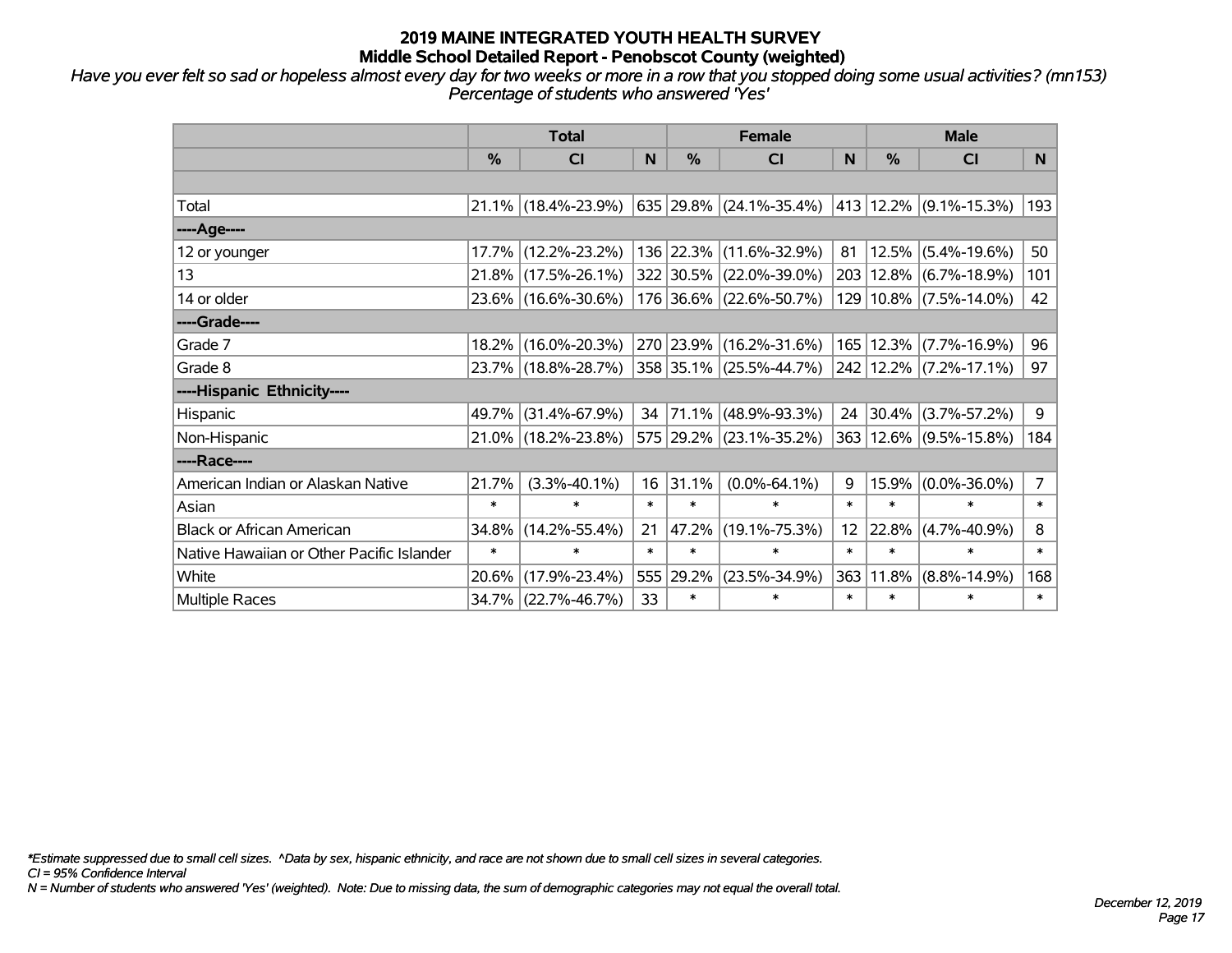*When you have felt sad or hopeless, from whom did you get help? (Select only one response.) (mn154b) Among students who have ever felt sad or hopeless, the percentage of students who answered that they got help from an adult*

|                                           | <b>Total</b> |                        |        | <b>Female</b> | <b>Male</b>             |        |           |                         |                |
|-------------------------------------------|--------------|------------------------|--------|---------------|-------------------------|--------|-----------|-------------------------|----------------|
|                                           | %            | <b>CI</b>              | N      | $\%$          | <b>CI</b>               | N      | %         | <b>CI</b>               | N <sub>1</sub> |
|                                           |              |                        |        |               |                         |        |           |                         |                |
| Total                                     |              | $36.7\%$ (32.4%-41.1%) |        |               | 615 36.9% (31.5%-42.2%) |        |           | 335 37.5% (31.2%-43.9%) | 272            |
| ----Age----                               |              |                        |        |               |                         |        |           |                         |                |
| 12 or younger                             | 44.2%        | $(35.7\% - 52.7\%)$    |        | 177 47.8%     | $(33.7\% - 61.8\%)$     | 96     | 43.0%     | $(31.4\% - 54.6\%)$     | 81             |
| 13                                        | 35.0%        | $(28.3\% - 41.7\%)$    |        |               | 300 33.3% (26.5%-40.2%) |        | 157 37.2% | $(26.9\% - 47.5\%)$     | 135            |
| 14 or older                               |              | $33.2\%$ (25.4%-41.0%) |        |               | 138 34.6% (24.5%-44.8%) |        |           | 82 32.3% (18.8%-45.8%)  | 56             |
| ----Grade----                             |              |                        |        |               |                         |        |           |                         |                |
| Grade 7                                   | 40.7%        | $(33.7\% - 47.7\%)$    |        | 332 41.8%     | $(32.5\% - 51.0\%)$     |        | 183 40.7% | $(30.7\% - 50.6\%)$     | 145            |
| Grade 8                                   |              | $32.9\%$ (28.3%-37.6%) |        |               | 280 31.9% (26.1%-37.6%) |        |           | 149 34.9% (27.5%-42.4%) | 127            |
| ----Hispanic Ethnicity----                |              |                        |        |               |                         |        |           |                         |                |
| Hispanic                                  | 23.3%        | $(3.0\% - 43.6\%)$     | 10     | $\ast$        | $\ast$                  | $\ast$ | $\ast$    | $\ast$                  | $\ast$         |
| Non-Hispanic                              | 37.2%        | $(32.5\% - 41.9\%)$    |        |               | 571 37.4% (31.6%-43.3%) |        | 304 37.9% | $(31.3\% - 44.4\%)$     | 263            |
| ----Race----                              |              |                        |        |               |                         |        |           |                         |                |
| American Indian or Alaskan Native         | 39.0%        | $(26.6\% - 51.4\%)$    | 17     | 50.0%         | $(9.3\% - 90.7\%)$      | 10     | 30.7%     | $(2.9\% - 58.6\%)$      | 8              |
| Asian                                     | $\ast$       | $\ast$                 | $\ast$ | $\ast$        | $\ast$                  | $\ast$ | $\ast$    | $\ast$                  | $\ast$         |
| <b>Black or African American</b>          | 31.1%        | $(14.1\% - 48.0\%)$    | 13     | 48.3%         | $(18.3\% - 78.4\%)$     | 7      | 24.3%     | $(8.9\% - 39.6\%)$      | 6              |
| Native Hawaiian or Other Pacific Islander | $\ast$       | $\ast$                 | $\ast$ | $\ast$        | $\ast$                  | $\ast$ | $\ast$    | $\ast$                  | $\ast$         |
| White                                     | 37.7%        | $(32.8\% - 42.7\%)$    |        | 559 36.5%     | $(29.6\% - 43.4\%)$     | 295    | 39.8%     | $(31.8\% - 47.8\%)$     | 256            |
| Multiple Races                            | 14.1%        | $(1.4\% - 26.9\%)$     | 9      | $\ast$        | $\ast$                  | $\ast$ | $\ast$    | $\ast$                  | $\ast$         |

*\*Estimate suppressed due to small cell sizes. ^Data by sex, hispanic ethnicity, and race are not shown due to small cell sizes in several categories.*

*CI = 95% Confidence Interval*

*N = Among students who have ever felt sad or hopeless, the number of students who answered that they got help from an adult (weighted). Note: Due to missing data, the sum of demographic categories may not equal the overall total.*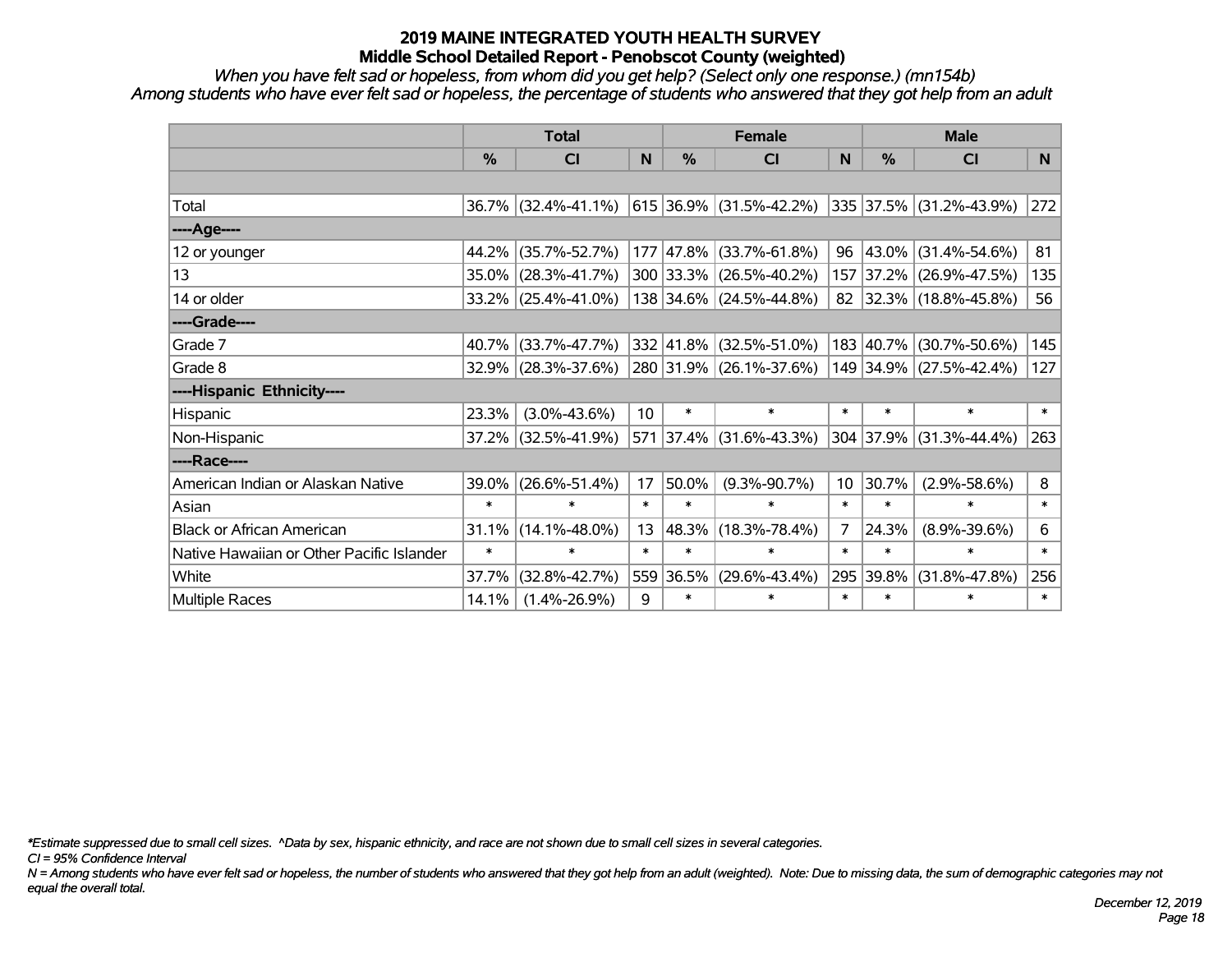*When you have felt sad or hopeless, from whom did you get help? (Select only one response.) (mn154b\_2)*

*Among students who have ever felt sad or hopeless, the percentage of students who answered that they got help from a teacher or other school staff*

|                                           | <b>Total</b>  |                     | <b>Female</b> |               |                              | <b>Male</b> |           |                              |              |
|-------------------------------------------|---------------|---------------------|---------------|---------------|------------------------------|-------------|-----------|------------------------------|--------------|
|                                           | $\frac{0}{0}$ | CI                  | N             | $\frac{0}{0}$ | <b>CI</b>                    | N           | $\%$      | <b>CI</b>                    | $\mathsf{N}$ |
|                                           |               |                     |               |               |                              |             |           |                              |              |
| Total                                     |               | $2.1\%$ (0.5%-3.6%) |               |               | $ 35 2.7\%  (0.2\% - 5.2\%)$ |             |           | $ 25 1.4\%  (0.0\% - 2.9\%)$ | 10           |
| ----Age----                               |               |                     |               |               |                              |             |           |                              |              |
| 12 or younger                             | $\ast$        | $\ast$              | $\ast$        | $\ast$        | $\ast$                       | $\ast$      | $\ast$    | $\ast$                       | $\ast$       |
| 13                                        | 3.1%          | $(0.1\% - 6.1\%)$   | 27            | 4.4%          | $(0.0\% - 9.1\%)$            | 21          | 1.6%      | $(0.0\% - 4.0\%)$            | 6            |
| 14 or older                               | $2.0\%$       | $(0.0\% - 4.6\%)$   | 8             | $\ast$        | $\ast$                       | $\ast$      | $\ast$    | $\ast$                       | $\ast$       |
| ----Grade----                             |               |                     |               |               |                              |             |           |                              |              |
| Grade 7                                   | $\ast$        | $\ast$              | $\ast$        | $\ast$        | $\ast$                       | $\ast$      | $\ast$    | $\ast$                       | $\ast$       |
| Grade 8                                   | 3.5%          | $(1.3\% - 5.8\%)$   |               |               | $30 4.3\% $ (0.9%-7.6%)      |             | $20$ 2.7% | $(0.0\% - 5.8\%)$            | 10           |
| ----Hispanic Ethnicity----                |               |                     |               |               |                              |             |           |                              |              |
| Hispanic                                  | $\ast$        | $\ast$              | $\ast$        | $\ast$        | $\ast$                       | $\ast$      | $\ast$    | $\ast$                       | $\ast$       |
| Non-Hispanic                              | $2.2\%$       | $(0.5\% - 3.8\%)$   |               |               | $33 2.8\% $ (0.0%-5.7%)      |             | 23 1.4%   | $(0.0\% - 3.1\%)$            | 10           |
| ----Race----                              |               |                     |               |               |                              |             |           |                              |              |
| American Indian or Alaskan Native         | $\ast$        | $\ast$              | $\ast$        | $\ast$        | $\ast$                       | $\ast$      | $\ast$    | $\ast$                       | $\ast$       |
| Asian                                     | $\ast$        | $\ast$              | $\ast$        | $\ast$        | $\ast$                       | $\ast$      | $\ast$    | $\ast$                       | $\ast$       |
| <b>Black or African American</b>          | $\ast$        | $\ast$              | $\ast$        | $\ast$        | $\ast$                       | $\ast$      | $\ast$    | $\ast$                       | $\ast$       |
| Native Hawaiian or Other Pacific Islander | $\ast$        | $\ast$              | $\ast$        | $\ast$        | $\ast$                       | $\ast$      | $\ast$    | $\ast$                       | $\ast$       |
| White                                     | 2.1%          | $(0.6\% - 3.6\%)$   | 31            | 2.9%          | $(0.0\% - 5.7\%)$            | 23          | 1.3%      | $(0.0\% - 3.0\%)$            | 8            |
| Multiple Races                            | $\ast$        | $\ast$              | $\ast$        | $\ast$        | $\ast$                       | $\ast$      | $\ast$    | $\ast$                       | $\ast$       |

*\*Estimate suppressed due to small cell sizes. ^Data by sex, hispanic ethnicity, and race are not shown due to small cell sizes in several categories.*

*CI = 95% Confidence Interval*

*N = Among students who have ever felt sad or hopeless, the number of students who answered that they got help from a teacher or other school staff (weighted). Note: Due to missing data, the sum of demographic categories may not equal the overall total.*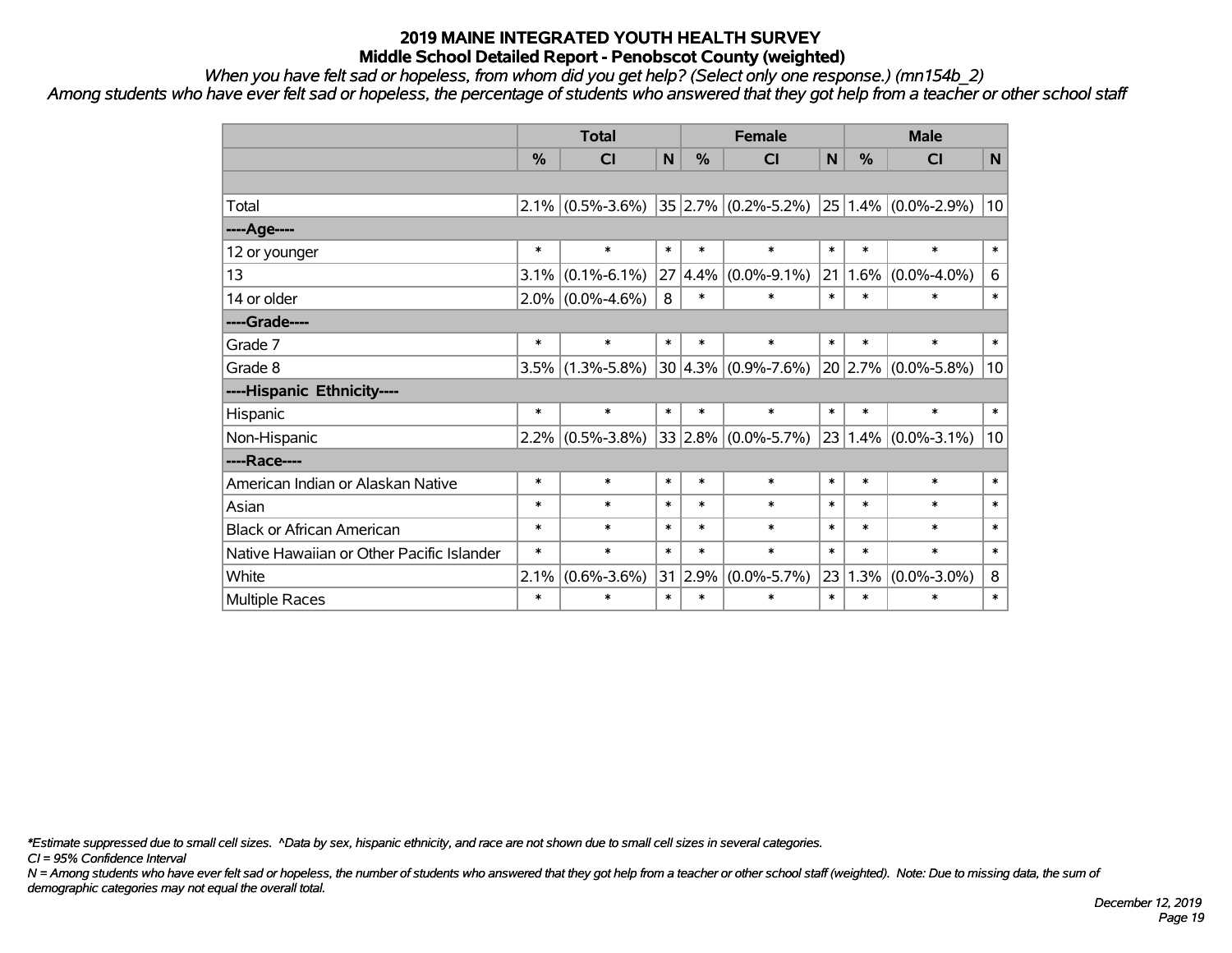#### **2019 MAINE INTEGRATED YOUTH HEALTH SURVEY Middle School Detailed Report - Penobscot County (weighted)** *Have you ever seriously thought about killing yourself? (mn25) Percentage of students who answered 'Yes'*

|                                           | <b>Total</b> |                        |        |            | <b>Female</b>                                                      | <b>Male</b> |           |                            |             |
|-------------------------------------------|--------------|------------------------|--------|------------|--------------------------------------------------------------------|-------------|-----------|----------------------------|-------------|
|                                           | %            | <b>CI</b>              | N      | %          | <b>CI</b>                                                          | N           | $\%$      | <b>CI</b>                  | N           |
|                                           |              |                        |        |            |                                                                    |             |           |                            |             |
| Total                                     |              |                        |        |            | 18.6% (16.2%-21.1%) 558 24.7% (20.2%-29.1%) 342 12.5% (9.8%-15.2%) |             |           |                            | 198         |
| ----Age----                               |              |                        |        |            |                                                                    |             |           |                            |             |
| 12 or younger                             | 17.1%        | $(13.7\% - 20.4\%)$    |        |            | 136 21.8% (14.9%-28.7%)                                            | 84          |           | $11.8\%$ (8.3%-15.2%)      | 47          |
| 13                                        |              | 18.1% (14.8%-21.5%)    |        |            | 263 23.2% (19.1%-27.4%)                                            |             |           | 155   13.0%   (8.6%-17.5%) | 100         |
| 14 or older                               |              | 21.3% (15.9%-26.6%)    |        |            | 157 31.2% (22.2%-40.3%)                                            |             |           | 102   12.2%   (6.6%-17.9%) | 50          |
| ----Grade----                             |              |                        |        |            |                                                                    |             |           |                            |             |
| Grade 7                                   | 16.4%        | $(13.7\% - 19.0\%)$    |        |            | 240 21.4% (16.6%-26.1%)                                            |             |           | 145   11.4%   (9.3%-13.5%) | 88          |
| Grade 8                                   |              | 20.8% (17.0%-24.7%)    |        |            | 313 28.0% (21.5%-34.5%)                                            |             |           | 195   13.5%   (8.7%-18.3%) | 108         |
| ----Hispanic Ethnicity----                |              |                        |        |            |                                                                    |             |           |                            |             |
| Hispanic                                  | 33.3%        | $(22.4\% - 44.3\%)$    | 24     | 51.7%      | $(34.3\% - 69.0\%)$                                                | 17          |           | $18.7\%$ (7.1%-30.3%)      | $7^{\circ}$ |
| Non-Hispanic                              |              | 18.5% (16.0%-21.1%)    |        |            | 498 24.3% (19.7%-28.9%)                                            |             |           | 301   12.6%   (9.6%-15.6%) | 179         |
| ----Race----                              |              |                        |        |            |                                                                    |             |           |                            |             |
| American Indian or Alaskan Native         | 31.2%        | $(16.7\% - 45.6\%)$    | 21     | 39.1%      | $(20.3\% - 57.8\%)$                                                | 10          | 26.2%     | $(8.6\% - 43.8\%)$         | 11          |
| Asian                                     | 34.3%        | $(9.5\% - 59.0\%)$     | 6      | $\ast$     | $\ast$                                                             | $\ast$      | $\ast$    | $\ast$                     | $\ast$      |
| <b>Black or African American</b>          | 31.2%        | $(13.3\% - 49.1\%)$    | 13     | $\ast$     | $\ast$                                                             | $\ast$      | $\ast$    | $\ast$                     | $\ast$      |
| Native Hawaiian or Other Pacific Islander | $\ast$       | $\ast$                 | $\ast$ | $\ast$     | $\ast$                                                             | $\ast$      | $\ast$    | $\ast$                     | $\ast$      |
| White                                     | 17.6%        | $(15.1\% - 20.1\%)$    |        | 470 22.8%  | $(18.5\% - 27.2\%)$                                                |             | 284 12.0% | $(9.1\% - 14.9\%)$         | 170         |
| Multiple Races                            |              | $31.0\%$ (16.9%-45.1%) | 33     | $ 53.5\% $ | $(36.4\% - 70.6\%)$                                                | 24          |           | $ 14.3\% $ (2.3%-26.3%)    | 8           |

*\*Estimate suppressed due to small cell sizes. ^Data by sex, hispanic ethnicity, and race are not shown due to small cell sizes in several categories.*

*CI = 95% Confidence Interval*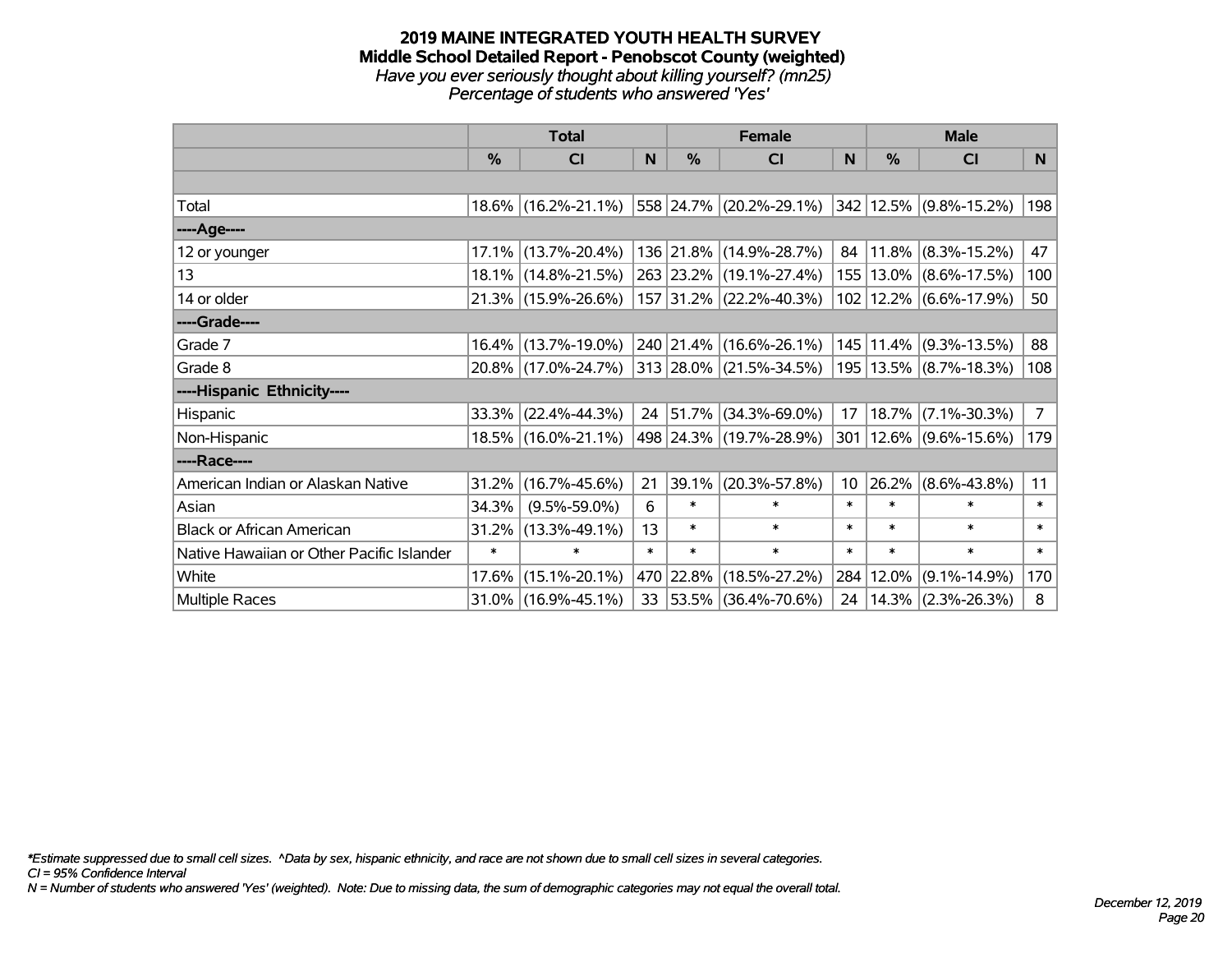*Have you ever done something to purposely hurt yourself without wanting to die, such as cutting or burning yourself on purpose? (mn28) Percentage of students who answered 'Yes'*

|                                           | <b>Total</b> |                        |        |           | <b>Female</b>                                  | <b>Male</b>   |            |                            |        |
|-------------------------------------------|--------------|------------------------|--------|-----------|------------------------------------------------|---------------|------------|----------------------------|--------|
|                                           | %            | <b>CI</b>              | N      | %         | <b>CI</b>                                      | N             | $\%$       | <b>CI</b>                  | N.     |
|                                           |              |                        |        |           |                                                |               |            |                            |        |
| Total                                     |              | 16.1% (13.0%-19.2%)    |        |           | 483 23.3% (16.8%-29.8%)                        | $ 321\rangle$ |            | $9.2\%$ (5.7%-12.6%)       | 145    |
| ----Age----                               |              |                        |        |           |                                                |               |            |                            |        |
| 12 or younger                             | 12.8%        | $(7.9\% - 17.6\%)$     | 97     |           | 16.8% (11.3%-22.3%)                            | 59            | 8.4%       | $(0.0\% - 17.1\%)$         | 34     |
| 13                                        | 15.9%        | $(11.8\% - 20.0\%)$    |        |           | 235 23.4% (14.8%-32.0%)                        | 156           | $8.8\%$    | $(5.1\% - 12.4\%)$         | 69     |
| 14 or older                               |              | 20.0% (14.6%-25.5%)    |        |           | 150 29.9% (17.6%-42.2%)                        |               |            | 106   10.7%   (5.0%-16.4%) | 42     |
| ----Grade----                             |              |                        |        |           |                                                |               |            |                            |        |
| Grade 7                                   | 13.4%        | $(9.3\% - 17.5\%)$     |        |           | 197   18.5%   (10.5%-26.5%)                    |               | $124$ 8.2% | $(1.9\% - 14.4\%)$         | 63     |
| Grade 8                                   |              | 18.4% (13.7%-23.1%)    |        |           | 279 27.3% (17.4%-37.1%) 191 10.2% (5.0%-15.4%) |               |            |                            | 82     |
| ----Hispanic Ethnicity----                |              |                        |        |           |                                                |               |            |                            |        |
| Hispanic                                  | 43.0%        | $(20.4\% - 65.6\%)$    | 29     |           | $ 66.1\% $ (40.1%-92.1%)                       | 23            | $ 21.1\% $ | $(0.0\% - 46.6\%)$         | 6      |
| Non-Hispanic                              |              | 15.3% (12.1%-18.6%)    |        |           | 419 21.8% (15.3%-28.3%)                        | 269           | $9.1\%$    | $(5.3\% - 12.9\%)$         | 134    |
| ----Race----                              |              |                        |        |           |                                                |               |            |                            |        |
| American Indian or Alaskan Native         | 18.1%        | $(1.8\% - 34.4\%)$     | 13     | $\ast$    | $\ast$                                         | $\ast$        | $\ast$     | $\ast$                     | $\ast$ |
| Asian                                     | $\ast$       | $\ast$                 | $\ast$ | $\ast$    | $\ast$                                         | $\ast$        | $\ast$     | $\ast$                     | $\ast$ |
| <b>Black or African American</b>          | 29.2%        | $(4.9\% - 53.6\%)$     | 18     | $\ast$    | $\ast$                                         | $\ast$        | $\ast$     | $\ast$                     | $\ast$ |
| Native Hawaiian or Other Pacific Islander | $\ast$       | $\ast$                 | $\ast$ | $\ast$    | $\ast$                                         | $\ast$        | $\ast$     | $\ast$                     | $\ast$ |
| White                                     | 14.9%        | $(12.1\% - 17.8\%)$    |        | 402 21.7% | $(15.8\% - 27.7\%)$                            | 269           | 8.4%       | $(4.8\% - 12.1\%)$         | 120    |
| <b>Multiple Races</b>                     |              | $31.5\%$ (10.3%-52.7%) |        |           | 32 43.8% (12.4%-75.3%)                         | 18            |            | 23.8% (2.0%-45.7%)         | 13     |

*\*Estimate suppressed due to small cell sizes. ^Data by sex, hispanic ethnicity, and race are not shown due to small cell sizes in several categories.*

*CI = 95% Confidence Interval*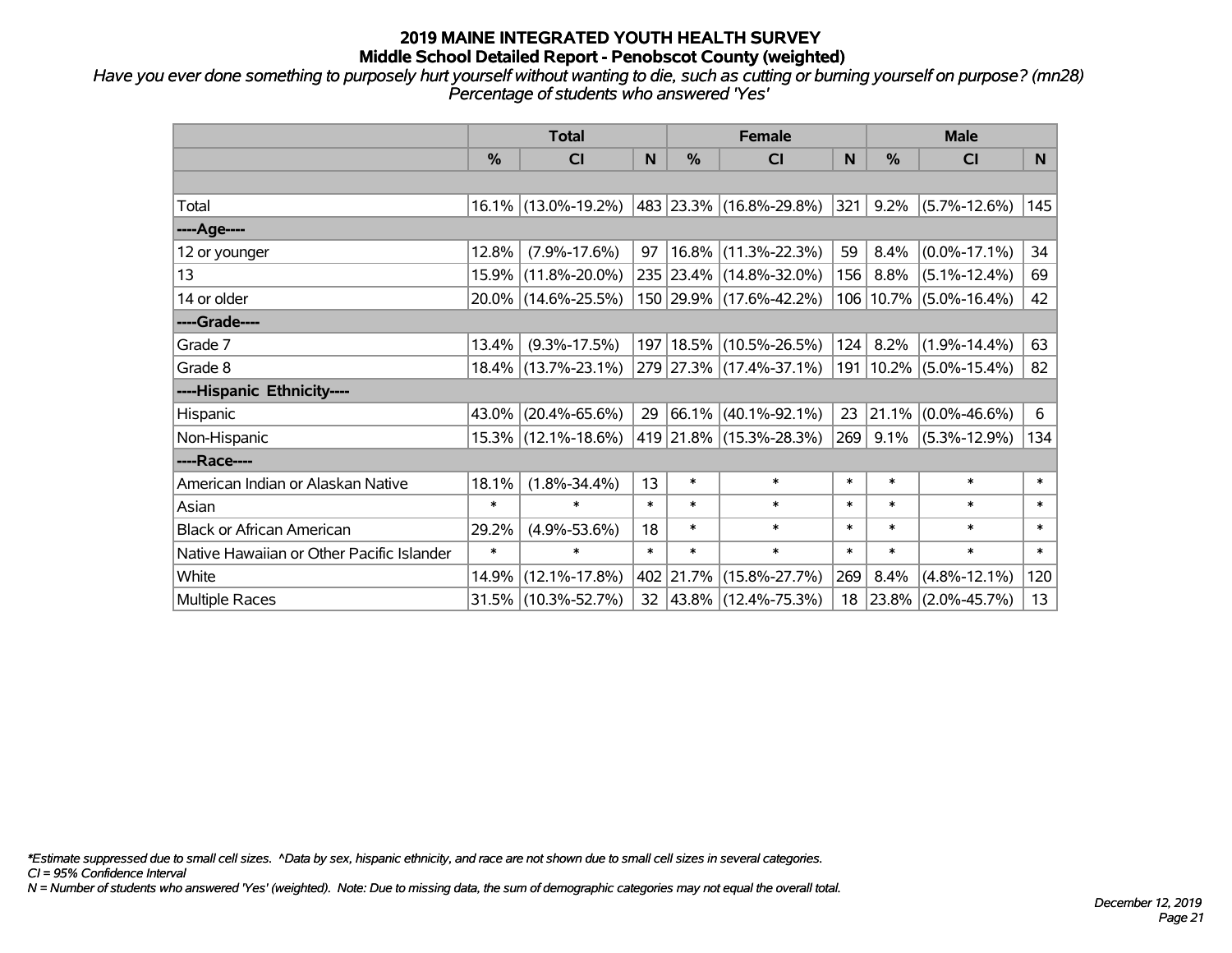## **2019 MAINE INTEGRATED YOUTH HEALTH SURVEY Middle School Detailed Report - Penobscot County (weighted)** *During the past 30 days, on how many days did you smoke cigarettes? (mn29) Percentage of students who answered at least 1 day*

|                                           | <b>Total</b> |                    |                | <b>Female</b> |                                         |        | <b>Male</b> |                         |              |
|-------------------------------------------|--------------|--------------------|----------------|---------------|-----------------------------------------|--------|-------------|-------------------------|--------------|
|                                           | $\%$         | CI                 | N              | %             | <b>CI</b>                               | N      | $\%$        | <b>CI</b>               | $\mathsf{N}$ |
|                                           |              |                    |                |               |                                         |        |             |                         |              |
| Total                                     | 1.6%         | $(1.0\% - 2.1\%)$  |                |               | 48 2.4% (1.4%-3.3%) 34 0.9% (0.1%-1.6%) |        |             |                         | 14           |
| ----Age----                               |              |                    |                |               |                                         |        |             |                         |              |
| 12 or younger                             | 0.8%         | $(0.0\% - 1.5\%)$  | 6              | $\ast$        | $\ast$                                  | $\ast$ | $\ast$      | $\ast$                  | $\ast$       |
| 13                                        | 1.0%         | $(0.6\% - 1.5\%)$  | 15             | $\ast$        | $\ast$                                  | $\ast$ | $\ast$      | $\ast$                  | $\ast$       |
| 14 or older                               | 3.6%         | $(1.6\% - 5.6\%)$  |                |               | 26 5.7% (2.2%-9.3%)                     |        |             | $19 1.6\% $ (0.1%-3.0%) | 6            |
| ----Grade----                             |              |                    |                |               |                                         |        |             |                         |              |
| Grade 7                                   | 0.8%         | $(0.1\% - 1.4\%)$  | 11             | $\ast$        | $\ast$                                  | $\ast$ | $\ast$      | $\ast$                  | $\ast$       |
| Grade 8                                   | 2.4%         | $(1.4\% - 3.4\%)$  |                |               | $37 3.7\% $ (2.0%-5.5%)                 |        | 26 1.2%     | $(0.1\% - 2.2\%)$       | 9            |
| ----Hispanic Ethnicity----                |              |                    |                |               |                                         |        |             |                         |              |
| Hispanic                                  | $\ast$       | $\ast$             | $\ast$         | $\ast$        | $\ast$                                  | $\ast$ | $\ast$      | $\ast$                  | $\ast$       |
| Non-Hispanic                              | 1.6%         | $(1.0\% - 2.2\%)$  |                |               | 43 2.3% (1.4%-3.3%) 29 0.9% (0.1%-1.6%) |        |             |                         | 13           |
| ----Race----                              |              |                    |                |               |                                         |        |             |                         |              |
| American Indian or Alaskan Native         | $\ast$       | $\ast$             | $\ast$         | $\ast$        | $\ast$                                  | $\ast$ | $\ast$      | $\ast$                  | $\ast$       |
| Asian                                     | $\ast$       | $\ast$             | $\ast$         | $\ast$        | $\ast$                                  | $\ast$ | $\ast$      | $\ast$                  | $\ast$       |
| <b>Black or African American</b>          | $\ast$       | $\ast$             | $\ast$         | $\ast$        | $\ast$                                  | $\ast$ | $\ast$      | $\ast$                  | $\ast$       |
| Native Hawaiian or Other Pacific Islander | $\ast$       | $\ast$             | $\ast$         | $\ast$        | $\ast$                                  | $\ast$ | $\ast$      | $\ast$                  | $\ast$       |
| White                                     | 1.3%         | $(0.8\% - 1.9\%)$  |                | 36 2.2%       | $(1.2\% - 3.2\%)$                       |        | 28 0.6%     | $(0.0\% - 1.3\%)$       | 8            |
| Multiple Races                            | 6.2%         | $(2.3\% - 10.2\%)$ | $\overline{7}$ | $\ast$        | $\ast$                                  | $\ast$ | $\ast$      | $\ast$                  | $\ast$       |

*\*Estimate suppressed due to small cell sizes. ^Data by sex, hispanic ethnicity, and race are not shown due to small cell sizes in several categories.*

*CI = 95% Confidence Interval*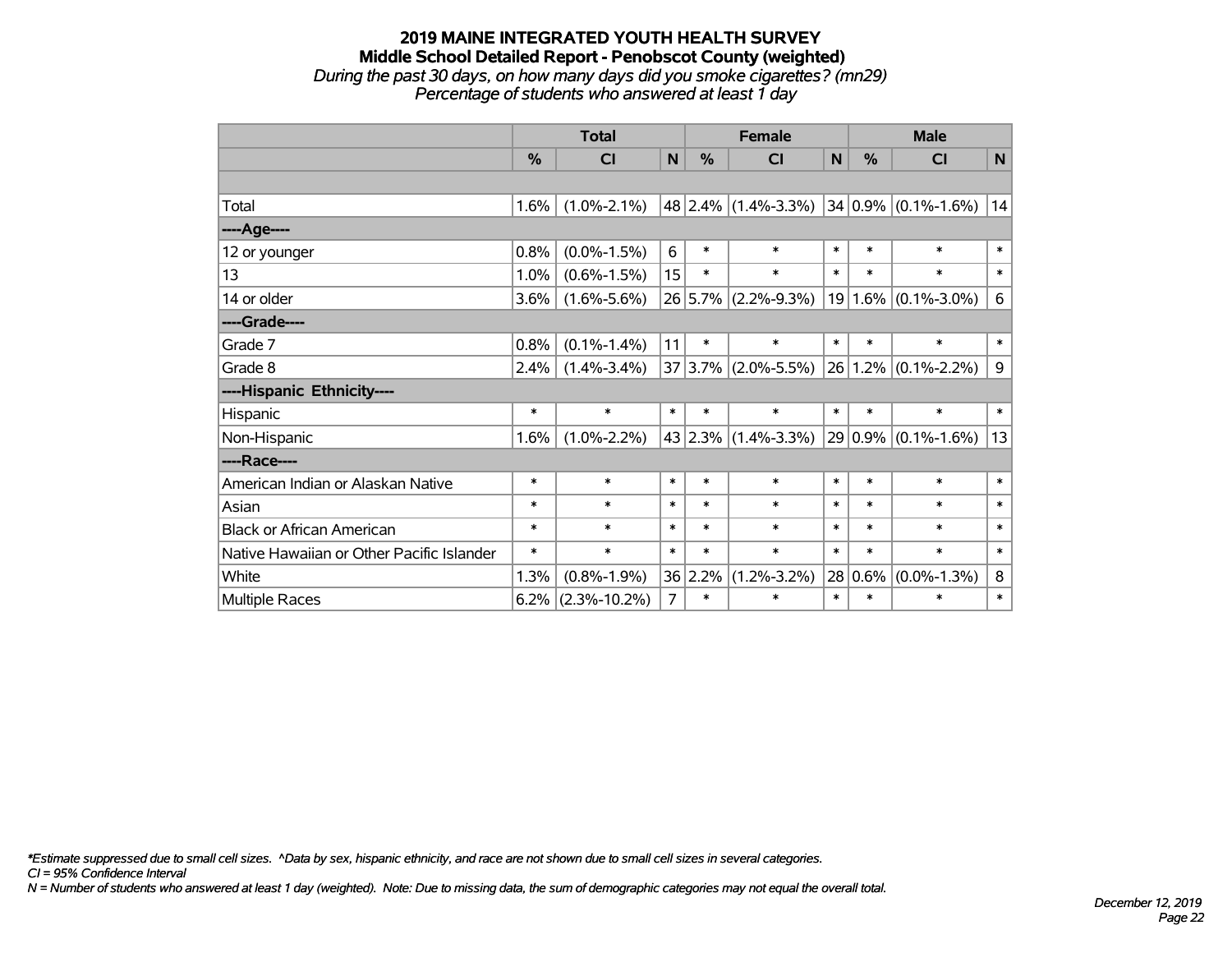*How old were you when you smoked a whole cigarette for the first time? (mn32)*

*Among students who have smoked a whole cigarette, the percentage of students who answered before age 11*

|                                           | <b>Total</b> |                     |        |          | <b>Female</b>          | <b>Male</b>    |               |                          |        |
|-------------------------------------------|--------------|---------------------|--------|----------|------------------------|----------------|---------------|--------------------------|--------|
|                                           | $\%$         | CI                  | N      | %        | <b>CI</b>              | N              | $\frac{0}{0}$ | <b>CI</b>                | N      |
|                                           |              |                     |        |          |                        |                |               |                          |        |
| Total                                     |              | 42.8% (30.8%-54.8%) |        |          | 55 29.6% (16.4%-42.8%) |                |               | 22 61.5% (43.0%-79.9%)   | 33     |
| ----Age----                               |              |                     |        |          |                        |                |               |                          |        |
| 12 or younger                             | 76.1%        | $(56.5\% - 95.6\%)$ | 20     | $\ast$   | $\ast$                 | $\ast$         | $\ast$        | $\ast$                   | $\ast$ |
| 13                                        |              | 37.5% (20.4%-54.6%) |        | 22 23.4% | $(6.4\% - 40.3\%)$     | $\overline{7}$ | 53.3%         | $(29.8\% - 76.7\%)$      | 15     |
| 14 or older                               |              | 29.7% (10.6%-48.8%) | 13     | $\ast$   | $\ast$                 | $\ast$         | $\ast$        | $\ast$                   | $\ast$ |
| ----Grade----                             |              |                     |        |          |                        |                |               |                          |        |
| Grade 7                                   | 58.6%        | $(46.7\% - 70.6\%)$ |        | 36 56.7% | $(25.9\% - 87.4\%)$    |                | $14 60.0\%$   | $(40.1\% - 80.0\%)$      | 21     |
| Grade 8                                   |              | 28.5% (14.0%-43.0%) |        | 19 15.5% | $(7.2\% - 23.8\%)$     | 7              |               | $ 64.3\% $ (29.2%-99.4%) | 12     |
| ----Hispanic Ethnicity----                |              |                     |        |          |                        |                |               |                          |        |
| Hispanic                                  | $\ast$       | $\ast$              | $\ast$ | $\ast$   | $\ast$                 | $\ast$         | $\ast$        | $\ast$                   | $\ast$ |
| Non-Hispanic                              |              | 38.7% (25.8%-51.6%) |        | 42 26.0% | $(9.7\% - 42.2\%)$     |                |               | 17 57.9% (40.7%-75.1%)   | 26     |
| ----Race----                              |              |                     |        |          |                        |                |               |                          |        |
| American Indian or Alaskan Native         | $\ast$       | $\ast$              | $\ast$ | $\ast$   | $\ast$                 | $\ast$         | $\ast$        | $\ast$                   | $\ast$ |
| Asian                                     | $\ast$       | $\ast$              | $\ast$ | $\ast$   | $\ast$                 | $\ast$         | $\ast$        | $\ast$                   | $\ast$ |
| <b>Black or African American</b>          | $\ast$       | $\ast$              | $\ast$ | $\ast$   | $\ast$                 | $\ast$         | $\ast$        | $\ast$                   | $\ast$ |
| Native Hawaiian or Other Pacific Islander | $\ast$       | $\ast$              | $\ast$ | $\ast$   | $\ast$                 | $\ast$         | $\ast$        | $\ast$                   | $\ast$ |
| White                                     | 39.2%        | $(27.8\% - 50.5\%)$ |        | 41 27.2% | $(14.4\% - 40.1\%)$    | 17             | 55.6%         | $(37.2\% - 74.1\%)$      | 25     |
| Multiple Races                            | $\ast$       | $\ast$              | $\ast$ | $\ast$   | $\ast$                 | $\ast$         | $\ast$        | $\ast$                   | $\ast$ |

*\*Estimate suppressed due to small cell sizes. ^Data by sex, hispanic ethnicity, and race are not shown due to small cell sizes in several categories.*

*CI = 95% Confidence Interval*

*N = Among students who have smoked a whole cigarette, the number of students who answered before age 11 (weighted). Note: Due to missing data, the sum of demographic categories may not equal the overall total.*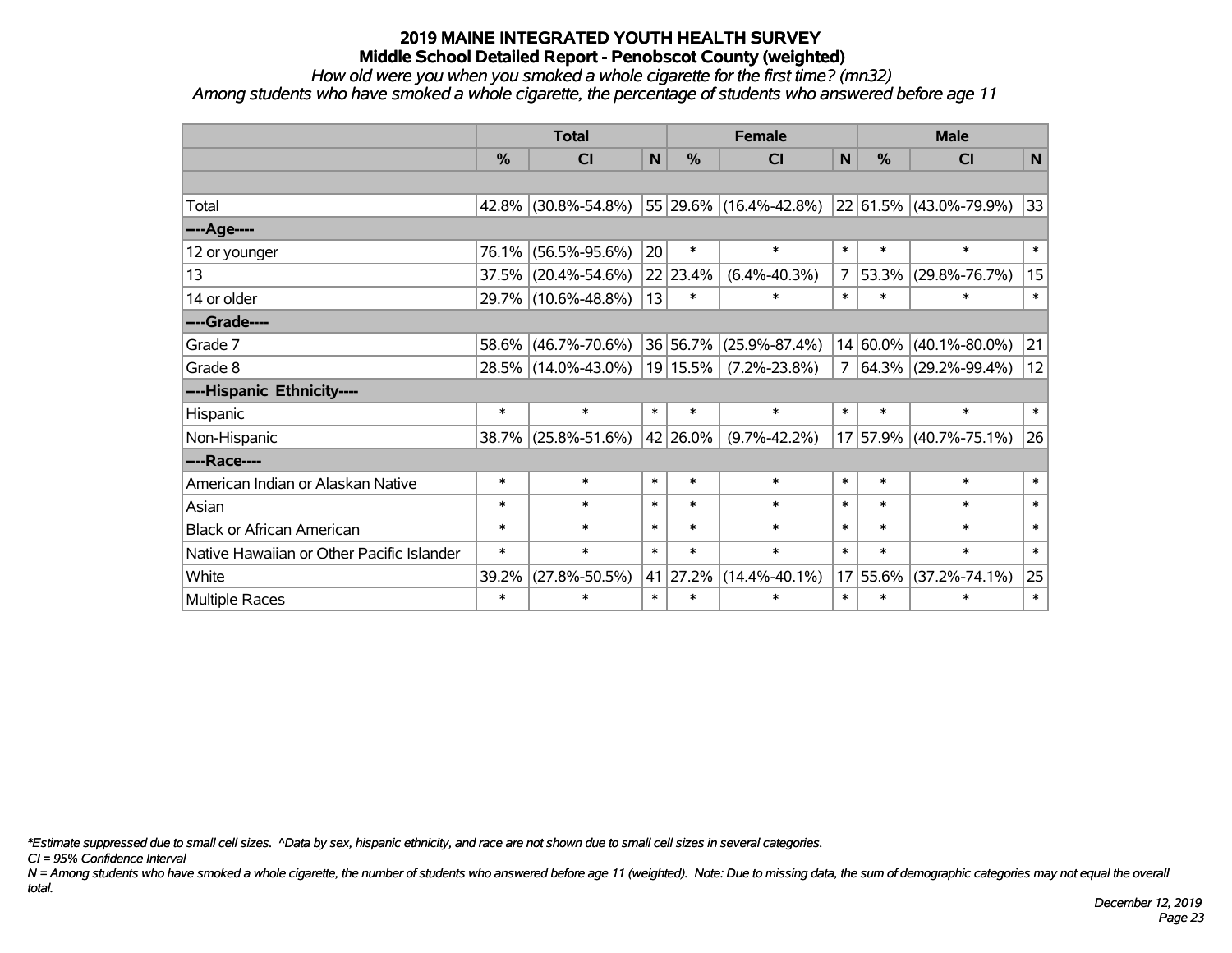#### **2019 MAINE INTEGRATED YOUTH HEALTH SURVEY Middle School Detailed Report - Penobscot County (weighted)** *How old were you when you smoked a whole cigarette for the first time? (mn32\_2) Percentage of students who answered before age 11*

|                                           | <b>Total</b>  |                     | <b>Female</b> |         |                                    | <b>Male</b>    |               |                              |        |
|-------------------------------------------|---------------|---------------------|---------------|---------|------------------------------------|----------------|---------------|------------------------------|--------|
|                                           | $\frac{0}{0}$ | <b>CI</b>           | N             | $\%$    | <b>CI</b>                          | N              | $\frac{0}{0}$ | CI                           | N      |
|                                           |               |                     |               |         |                                    |                |               |                              |        |
| Total                                     | 1.8%          | $(1.3\% - 2.4\%)$   |               |         | $ 55 1.6\% $ (0.8%-2.3%)           |                |               | $ 22 2.1\%  (1.0\% - 3.2\%)$ | 33     |
| ----Age----                               |               |                     |               |         |                                    |                |               |                              |        |
| 12 or younger                             | 2.5%          | $(1.3\% - 3.8\%)$   |               | 20 2.2% | $(0.1\% - 4.2\%)$                  | 8 <sup>1</sup> | 2.9%          | $(0.1\% - 5.8\%)$            | 12     |
| 13                                        | $1.5\%$       | $(0.6\% - 2.5\%)$   |               |         | $22 1.1\% $ (0.2%-2.0%)            | 7 <sup>1</sup> |               | $2.0\%$ (0.4%-3.5%)          | 15     |
| 14 or older                               |               | $1.7\%$ (0.3%-3.1%) |               |         | $13 1.9\% $ (0.0%-3.9%)            | 6              |               | $1.6\%$ (0.0%-3.2%)          | 6      |
| ----Grade----                             |               |                     |               |         |                                    |                |               |                              |        |
| Grade 7                                   | 2.5%          | $(1.5\% - 3.5\%)$   |               | 36 2.1% | $(0.9\% - 3.4\%)$                  |                | 14 2.8%       | $(0.7\% - 4.9\%)$            | 21     |
| Grade 8                                   |               | $1.3\%$ (0.5%-2.1%) |               |         | $19 1.1\% $ (0.3%-1.8%)            | 7 <sup>1</sup> |               | $1.5\%$ (0.3%-2.7%)          | 12     |
| ----Hispanic Ethnicity----                |               |                     |               |         |                                    |                |               |                              |        |
| Hispanic                                  | $\ast$        | $\ast$              | $\ast$        | $\ast$  | $\ast$                             | $\ast$         | $\ast$        | $\ast$                       | $\ast$ |
| Non-Hispanic                              | 1.6%          | $(1.1\% - 2.0\%)$   |               |         | 42   1.3% $(0.4\textdegree-2.2\%)$ |                |               | $17 1.8\% $ (0.7%-2.8%)      | 26     |
| ----Race----                              |               |                     |               |         |                                    |                |               |                              |        |
| American Indian or Alaskan Native         | $\ast$        | $\ast$              | $\ast$        | $\ast$  | $\ast$                             | $\ast$         | $\ast$        | $\ast$                       | $\ast$ |
| Asian                                     | *             | $\ast$              | $\ast$        | $\ast$  | $\ast$                             | $\ast$         | $\ast$        | $\ast$                       | $\ast$ |
| <b>Black or African American</b>          | $\ast$        | $\ast$              | $\ast$        | $\ast$  | $\ast$                             | $\ast$         | $\ast$        | $\ast$                       | $\ast$ |
| Native Hawaiian or Other Pacific Islander | $\ast$        | $\ast$              | $\ast$        | $\ast$  | $\ast$                             | $\ast$         | $\ast$        | $\ast$                       | $\ast$ |
| White                                     | 1.5%          | $(1.0\% - 2.0\%)$   | 41            | 1.3%    | $(0.7\% - 2.0\%)$                  | 17             | 1.8%          | $(0.6\% - 3.0\%)$            | 25     |
| Multiple Races                            | $\ast$        | $\ast$              | $\ast$        | $\ast$  | $\ast$                             | $\ast$         | $\ast$        | $\ast$                       | $\ast$ |

*\*Estimate suppressed due to small cell sizes. ^Data by sex, hispanic ethnicity, and race are not shown due to small cell sizes in several categories.*

*CI = 95% Confidence Interval*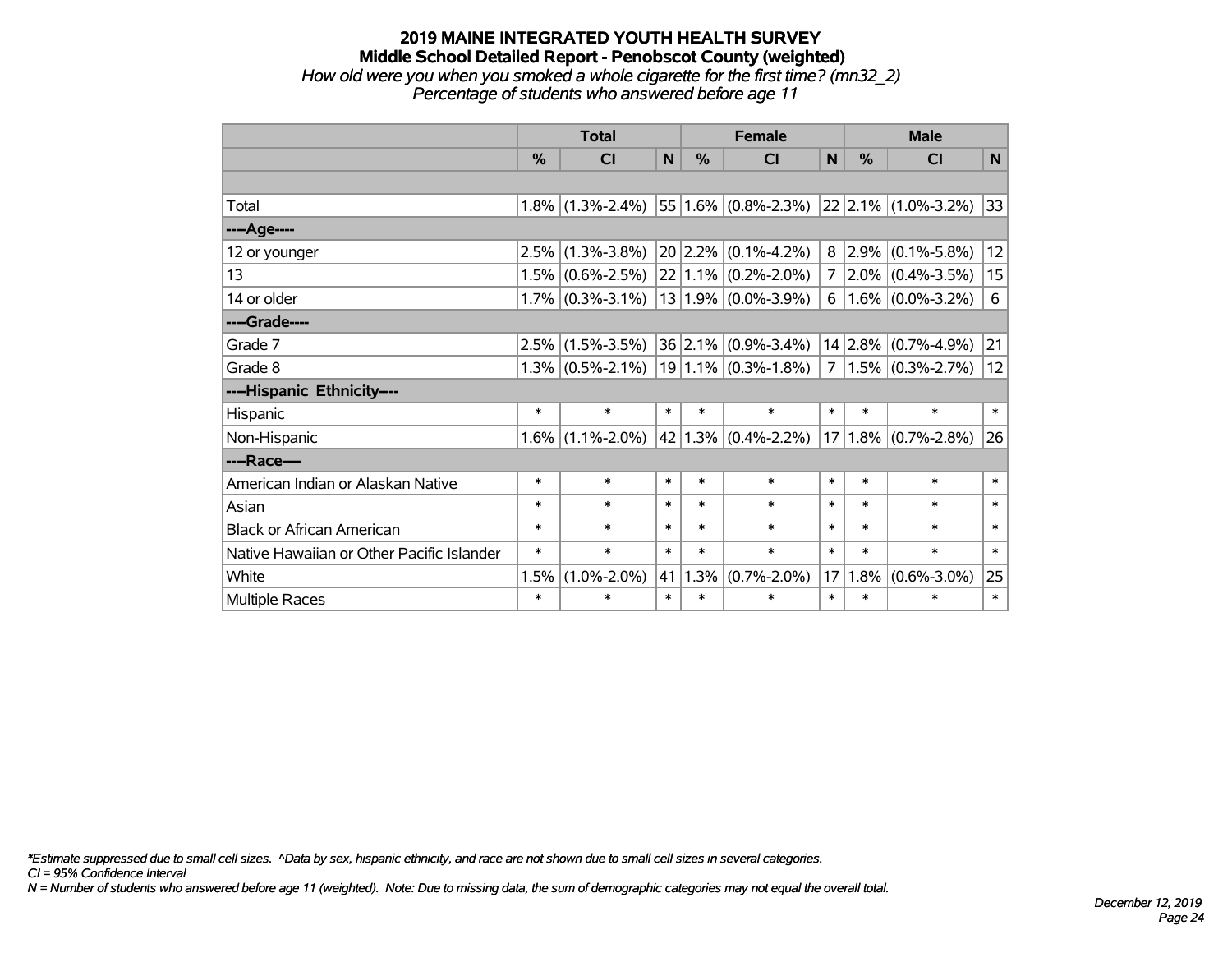*During the past 30 days, on how many days did you use chewing tobacco, snuff, dip, snus, or dissolvable tobacco products, such as Copenhagen, Grizzly, Skoal, or Camel Snus? (Do not count any electronic vapor products.) (mn181a) Percentage of students who answered at least 1 day*

|                                           | <b>Total</b> |                    |        |        | <b>Female</b>                             |        | <b>Male</b> |                          |                |  |
|-------------------------------------------|--------------|--------------------|--------|--------|-------------------------------------------|--------|-------------|--------------------------|----------------|--|
|                                           | %            | CI                 | N      | %      | <b>CI</b>                                 | N      | %           | CI                       | N              |  |
|                                           |              |                    |        |        |                                           |        |             |                          |                |  |
| Total                                     | 1.7%         | $(1.2\% - 2.3\%)$  |        |        | 53 1.8% $(0.8\textdegree-2.9\textdegree)$ |        |             | 26 1.7% (1.1%-2.3%)      | 27             |  |
| ----Age----                               |              |                    |        |        |                                           |        |             |                          |                |  |
| 12 or younger                             | 2.3%         | $(1.1\% - 3.6\%)$  |        |        | $19 2.0\% $ (0.3%-3.6%)                   | 8      | 2.7%        | $(0.8\% - 4.7\%)$        | 11             |  |
| 13                                        | 1.3%         | $(0.5\% - 2.1\%)$  |        |        | $19 1.7\% $ (0.3%-3.1%)                   |        | $12 1.0\%$  | $(0.2\% - 1.7\%)$        | 8              |  |
| 14 or older                               | 2.0%         | $(0.7\% - 3.3\%)$  |        |        | $15 1.9\% $ (0.0%-4.1%)                   |        |             | $6$   2.1%   (0.7%-3.5%) | 8              |  |
| ----Grade----                             |              |                    |        |        |                                           |        |             |                          |                |  |
| Grade 7                                   | 2.0%         | $(1.0\% - 2.9\%)$  |        |        | $29 1.6\% $ (0.0%-3.3%)                   |        | 11 2.3%     | $(1.1\% - 3.5\%)$        | 17             |  |
| Grade 8                                   | 1.3%         | $(0.6\% - 2.1\%)$  |        |        | $20 1.9\% $ (0.8%-2.9%)                   |        |             | $13 0.9\% $ (0.1%-1.7%)  | $\overline{7}$ |  |
| ----Hispanic Ethnicity----                |              |                    |        |        |                                           |        |             |                          |                |  |
| Hispanic                                  | 8.9%         | $(3.2\% - 14.6\%)$ | 6      | $\ast$ | $\ast$                                    | $\ast$ | $\ast$      | $\ast$                   | $\ast$         |  |
| Non-Hispanic                              | 1.7%         | $(1.1\% - 2.4\%)$  |        |        | 46 1.7% (0.5%-2.9%)                       |        | 21 1.7%     | $(1.1\% - 2.4\%)$        | 25             |  |
| ----Race----                              |              |                    |        |        |                                           |        |             |                          |                |  |
| American Indian or Alaskan Native         | $\ast$       | $\ast$             | $\ast$ | $\ast$ | $\ast$                                    | $\ast$ | $\ast$      | $\ast$                   | $\ast$         |  |
| Asian                                     | $\ast$       | $\ast$             | $\ast$ | $\ast$ | $\ast$                                    | $\ast$ | $\ast$      | $\ast$                   | $\ast$         |  |
| <b>Black or African American</b>          | $\ast$       | $\ast$             | $\ast$ | $\ast$ | $\ast$                                    | $\ast$ | $\ast$      | $\ast$                   | $\ast$         |  |
| Native Hawaiian or Other Pacific Islander | $\ast$       | $\ast$             | $\ast$ | $\ast$ | $\ast$                                    | $\ast$ | $\ast$      | $\ast$                   | $\ast$         |  |
| White                                     | 1.5%         | $(0.9\% - 2.1\%)$  | 41     | 1.8%   | $(0.5\% - 3.0\%)$                         | 23     | 1.3%        | $(0.6\% - 2.0\%)$        | 19             |  |
| Multiple Races                            | $\ast$       | $\ast$             | $\ast$ | $\ast$ | $\ast$                                    | $\ast$ | $\ast$      | $\ast$                   | $\ast$         |  |

*\*Estimate suppressed due to small cell sizes. ^Data by sex, hispanic ethnicity, and race are not shown due to small cell sizes in several categories.*

*CI = 95% Confidence Interval*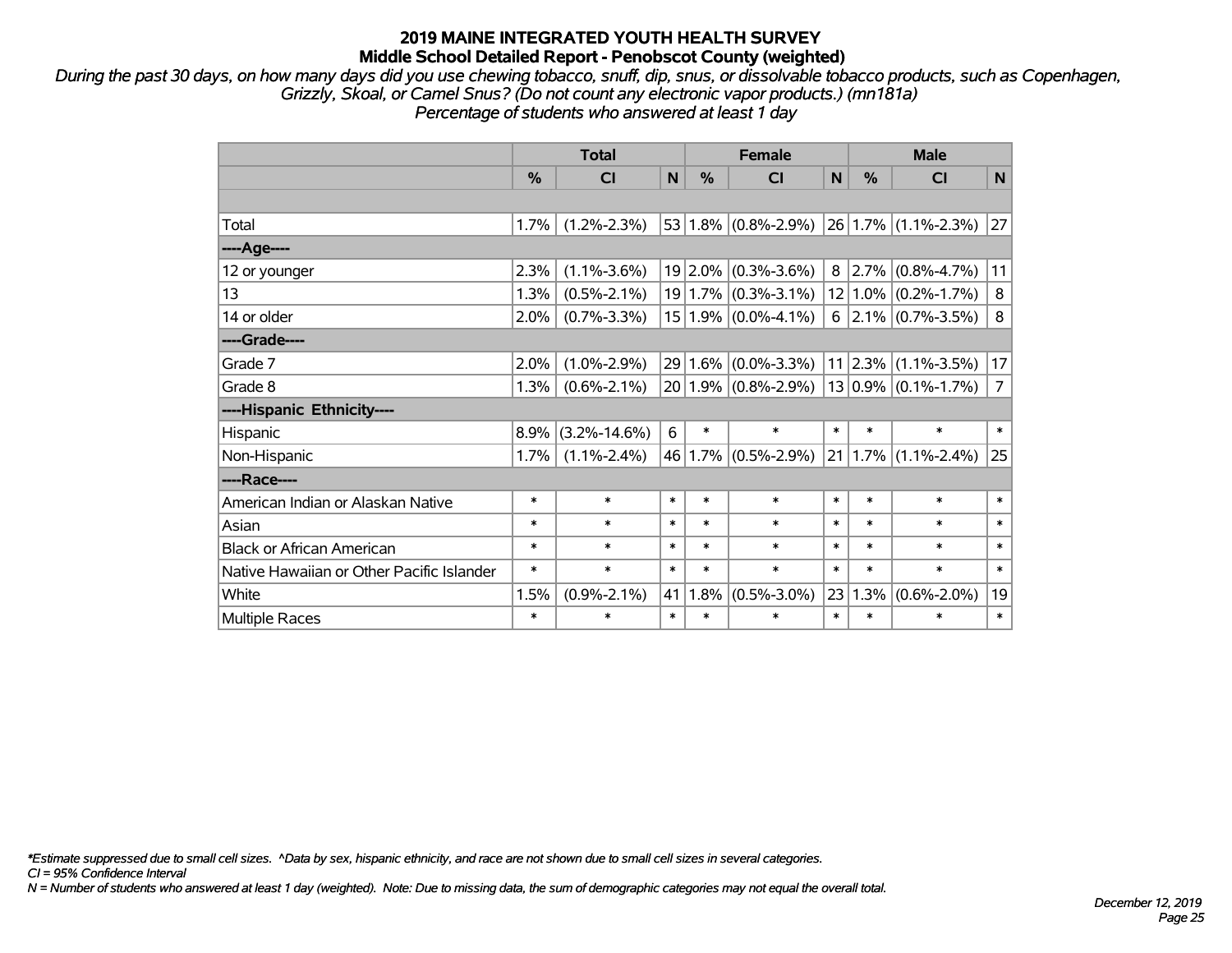*During the past 30 days, on how many days did you smoke cigars, cigarillos, or little cigars? (mn30) Percentage of students who answered at least 1 day*

|                                           | <b>Total</b> |                     |        |        | <b>Female</b>                        |                | <b>Male</b> |                          |              |  |
|-------------------------------------------|--------------|---------------------|--------|--------|--------------------------------------|----------------|-------------|--------------------------|--------------|--|
|                                           | %            | <b>CI</b>           | N      | %      | <b>CI</b>                            | N              | $\%$        | <b>CI</b>                | $\mathsf{N}$ |  |
|                                           |              |                     |        |        |                                      |                |             |                          |              |  |
| Total                                     | 1.5%         | $(1.0\% - 2.0\%)$   |        |        | $45 1.6\% $ (0.6%-2.5%)              |                |             | $ 22 1.4\% $ (0.7%-2.1%) | 22           |  |
| ----Age----                               |              |                     |        |        |                                      |                |             |                          |              |  |
| 12 or younger                             | 1.4%         | $(0.5\% - 2.2\%)$   | 11     | $\ast$ | $\ast$                               | $\ast$         | $\ast$      | $\ast$                   | $\ast$       |  |
| 13                                        | 1.5%         | $(0.6\% - 2.4\%)$   | 22     | 1.5%   | $(0.0\% - 3.0\%)$                    | 10             | 1.5%        | $(0.5\% - 2.5\%)$        | 12           |  |
| 14 or older                               |              | $1.7\%$ (0.5%-3.0%) | 13     | $\ast$ | $\ast$                               | $\ast$         | $\ast$      | $\ast$                   | $\ast$       |  |
| ----Grade----                             |              |                     |        |        |                                      |                |             |                          |              |  |
| Grade 7                                   | 1.5%         | $(0.7\% - 2.4\%)$   |        |        | $22$ 2.1% (0.7%-3.6%)                |                | $15 1.0\% $ | $(0.1\% - 1.9\%)$        | 8            |  |
| Grade 8                                   |              | $1.4\%$ (0.5%-2.2%) |        |        | $21 \mid 1.1\% \mid (0.0\% - 2.3\%)$ | 7 <sup>1</sup> |             | $1.6\%$ (0.5%-2.6%)      | 12           |  |
| ----Hispanic Ethnicity----                |              |                     |        |        |                                      |                |             |                          |              |  |
| Hispanic                                  | $\ast$       | $\ast$              | $\ast$ | $\ast$ | $\ast$                               | $\ast$         | $\ast$      | $\ast$                   | $\ast$       |  |
| Non-Hispanic                              | 1.3%         | $(0.8\% - 1.8\%)$   |        |        | $35 1.1\% $ (0.2%-1.9%)              | 14             |             | $1.4\%$ (0.6%-2.2%)      | 20           |  |
| ----Race----                              |              |                     |        |        |                                      |                |             |                          |              |  |
| American Indian or Alaskan Native         | $\ast$       | $\ast$              | $\ast$ | $\ast$ | $\ast$                               | $\ast$         | $\ast$      | $\ast$                   | $\ast$       |  |
| Asian                                     | $\ast$       | $\ast$              | $\ast$ | $\ast$ | $\ast$                               | $\ast$         | $\ast$      | $\ast$                   | $\ast$       |  |
| <b>Black or African American</b>          | $\ast$       | $\ast$              | $\ast$ | $\ast$ | $\ast$                               | $\ast$         | $\ast$      | $\ast$                   | $\ast$       |  |
| Native Hawaiian or Other Pacific Islander | $\ast$       | $\ast$              | $\ast$ | $\ast$ | $\ast$                               | $\ast$         | $\ast$      | $\ast$                   | $\ast$       |  |
| White                                     | 1.1%         | $(0.7\% - 1.6\%)$   | 30     | 1.4%   | $(0.6\% - 2.2\%)$                    |                | $17 0.9\%$  | $(0.2\% - 1.6\%)$        | 13           |  |
| Multiple Races                            | $\ast$       | $\ast$              | $\ast$ | $\ast$ | $\ast$                               | $\ast$         | $\ast$      | $\ast$                   | $\ast$       |  |

*\*Estimate suppressed due to small cell sizes. ^Data by sex, hispanic ethnicity, and race are not shown due to small cell sizes in several categories.*

*CI = 95% Confidence Interval*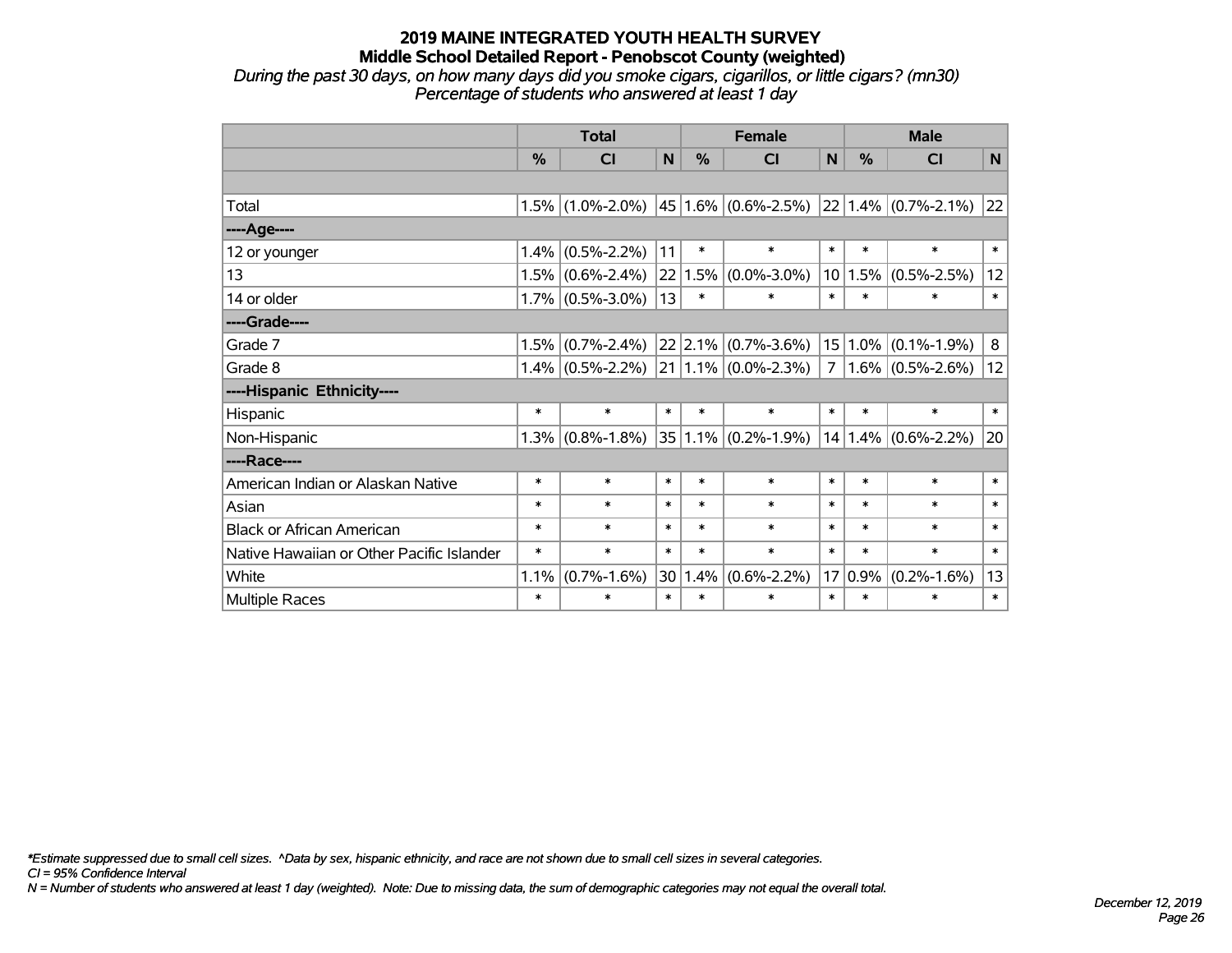*During the past 7 days, on how many days were you in the same room with someone who was smoking cigarettes? (mn33a) Percentage of students who answered at least 1 day*

|                                           | <b>Total</b> |                     |        |            | <b>Female</b>           |              | <b>Male</b> |                         |        |
|-------------------------------------------|--------------|---------------------|--------|------------|-------------------------|--------------|-------------|-------------------------|--------|
|                                           | $\%$         | <b>CI</b>           | N      | $\%$       | <b>CI</b>               | <sub>N</sub> | %           | <b>CI</b>               | N.     |
|                                           |              |                     |        |            |                         |              |             |                         |        |
| Total                                     |              | 25.2% (20.8%-29.6%) |        |            | 764 27.6% (21.5%-33.6%) |              |             | 388 22.5% (17.9%-27.2%) | 358    |
| ----Age----                               |              |                     |        |            |                         |              |             |                         |        |
| 12 or younger                             |              | 21.6% (16.2%-27.1%) |        |            | 172 21.7% (14.8%-28.7%) | 85           | 20.3%       | $(13.4\% - 27.2\%)$     | 81     |
| 13                                        |              | 25.1% (19.0%-31.2%) |        |            | 372 27.4% (18.5%-36.3%) |              |             | 188 22.8% (16.8%-28.8%) | 178    |
| 14 or older                               |              | 29.0% (24.8%-33.3%) |        |            | 215 34.9% (29.5%-40.3%) |              |             | 116 23.8% (16.3%-31.4%) | 97     |
| ----Grade----                             |              |                     |        |            |                         |              |             |                         |        |
| Grade 7                                   |              | 24.7% (19.3%-30.2%) |        |            | 365 25.1% (18.0%-32.3%) |              | 174 23.7%   | $(18.3\% - 29.0\%)$     | 182    |
| Grade 8                                   |              | 25.7% (20.9%-30.6%) |        |            | 392 30.0% (22.8%-37.1%) |              |             | 212 21.6% (16.1%-27.1%) | 174    |
| ----Hispanic Ethnicity----                |              |                     |        |            |                         |              |             |                         |        |
| Hispanic                                  | 39.9%        | $(26.7\% - 53.1\%)$ | 30     | $ 48.7\% $ | $(34.6\% - 62.9\%)$     | 17           | 33.4%       | $(14.9\% - 51.8\%)$     | 13     |
| Non-Hispanic                              |              | 24.7% (20.0%-29.3%) |        |            | 672 26.6% (20.1%-33.0%) |              |             | 335 22.5% (17.7%-27.3%) | 324    |
| ----Race----                              |              |                     |        |            |                         |              |             |                         |        |
| American Indian or Alaskan Native         | 29.1%        | $(21.0\% - 37.1\%)$ | 19     | $34.0\%$   | $(18.5\% - 49.4\%)$     | 9            | 26.0%       | $(15.2\% - 36.7\%)$     | 11     |
| Asian                                     | $\ast$       | $\ast$              | $\ast$ | $\ast$     | $\ast$                  | $\ast$       | $\ast$      | $\ast$                  | $\ast$ |
| <b>Black or African American</b>          | 41.9%        | $(22.7\% - 61.0\%)$ | 19     | $\ast$     | $\ast$                  | $\ast$       | $\ast$      | $\ast$                  | $\ast$ |
| Native Hawaiian or Other Pacific Islander | $\ast$       | $\ast$              | $\ast$ | $\ast$     | $\ast$                  | $\ast$       | $\ast$      | $\ast$                  | $\ast$ |
| White                                     | 24.6%        | $(20.0\% - 29.2\%)$ |        | 665 26.6%  | $(20.6\% - 32.6\%)$     |              | 336 22.4%   | $(17.3\% - 27.5\%)$     | 319    |
| <b>Multiple Races</b>                     |              | 29.2% (20.0%-38.4%) |        |            | 32 32.0% (15.5%-48.4%)  |              |             | 14 22.9% (12.2%-33.5%)  | 14     |

*\*Estimate suppressed due to small cell sizes. ^Data by sex, hispanic ethnicity, and race are not shown due to small cell sizes in several categories.*

*CI = 95% Confidence Interval*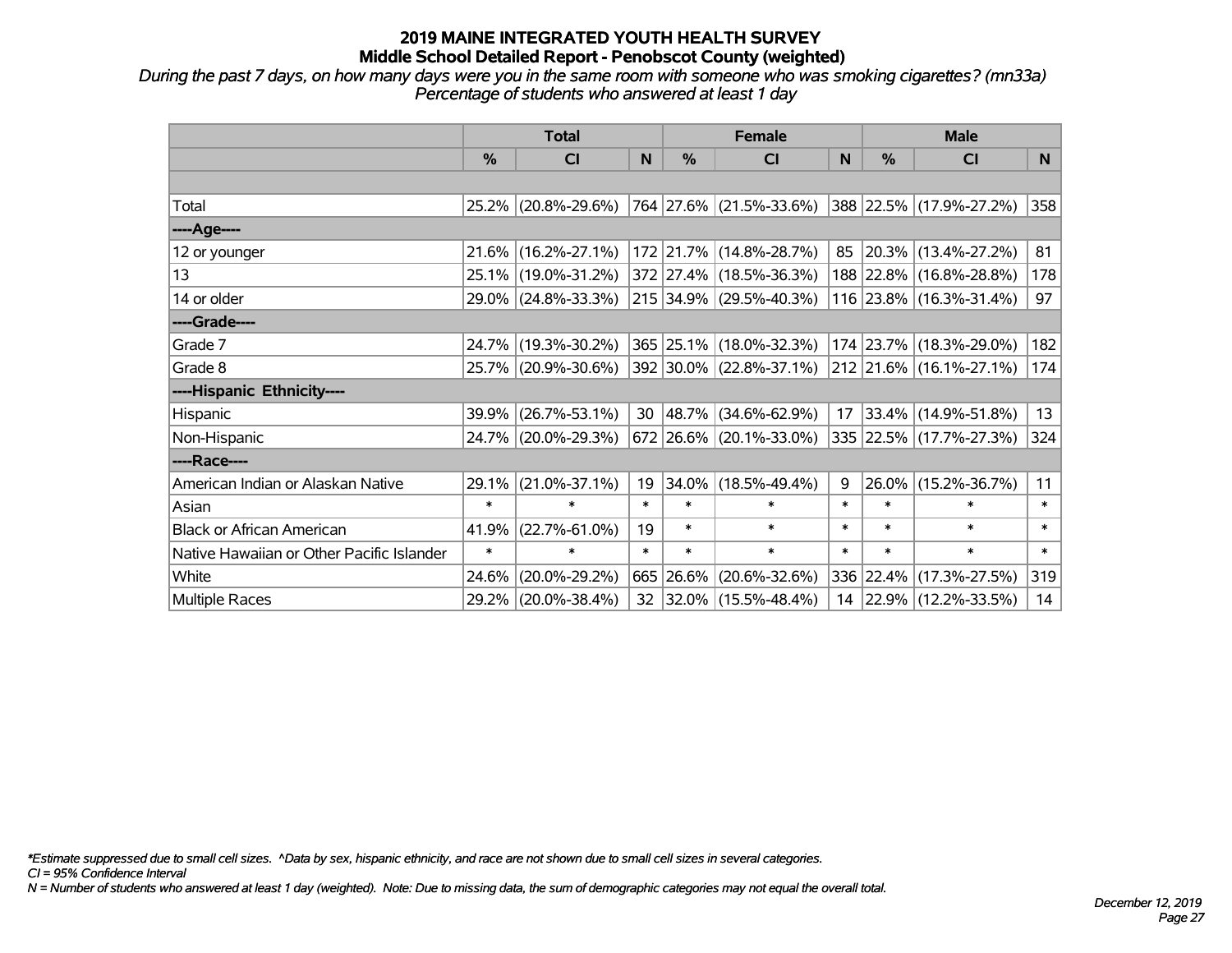*During the past 7 days, on how many days were you in the same car with someone who was smoking cigarettes? (mn56a) Percentage of students who answered at least 1 day*

|                                           | <b>Total</b> |                        |        |             | <b>Female</b>             |                | <b>Male</b>   |                         |                  |
|-------------------------------------------|--------------|------------------------|--------|-------------|---------------------------|----------------|---------------|-------------------------|------------------|
|                                           | %            | CI                     | N      | %           | <b>CI</b>                 | <sub>N</sub>   | %             | <b>CI</b>               | N.               |
|                                           |              |                        |        |             |                           |                |               |                         |                  |
| Total                                     |              | $18.4\%$ (13.3%-23.4%) |        |             | 555 21.0% (13.3%-28.6%)   |                |               | 297 16.2% (12.2%-20.2%) | 259              |
| ----Age----                               |              |                        |        |             |                           |                |               |                         |                  |
| 12 or younger                             |              | 20.3% (13.0%-27.6%)    |        | 167   18.7% | $(7.4\% - 30.1\%)$        | 76             | 22.0%         | $(14.9\% - 29.1\%)$     | 91               |
| 13                                        |              | 15.9% (10.4%-21.4%)    |        |             | 234 18.8% (10.5%-27.2%)   | 133            | 13.2%         | $(8.0\% - 18.4\%)$      | 100              |
| 14 or older                               |              | 20.8% (12.9%-28.7%)    |        |             | $151$ 29.1% (16.1%-42.1%) | 87             | 15.1%         | $(8.8\% - 21.5\%)$      | 64               |
| ----Grade----                             |              |                        |        |             |                           |                |               |                         |                  |
| Grade 7                                   |              | 20.9% (14.4%-27.5%)    |        |             | 307 22.0% (12.3%-31.7%)   |                | 152 20.1%     | $(14.7\% - 25.6\%)$     | 156              |
| Grade 8                                   |              | 15.7% (10.2%-21.2%)    |        |             | 239 20.0% (11.2%-28.7%)   |                | $143$   12.0% | $(7.2\% - 16.7\%)$      | 96               |
| ----Hispanic Ethnicity----                |              |                        |        |             |                           |                |               |                         |                  |
| Hispanic                                  |              | 25.7% (12.9%-38.5%)    | 20     |             | 41.9% (19.3%-64.5%)       | 14             | 13.3%         | $(1.0\% - 25.6\%)$      | 6                |
| Non-Hispanic                              |              | 17.4% (11.8%-22.9%)    |        |             | 467 19.7% (11.5%-27.9%)   |                |               | 248 15.4% (11.1%-19.8%) | 219              |
| ----Race----                              |              |                        |        |             |                           |                |               |                         |                  |
| American Indian or Alaskan Native         | 21.0%        | $(7.4\% - 34.6\%)$     | 13     | 28.3%       | $(5.2\% - 51.5\%)$        | $\overline{7}$ | 15.9%         | $(0.0\% - 34.3\%)$      | 6                |
| Asian                                     | $\ast$       | $\ast$                 | $\ast$ | $\ast$      | $\ast$                    | $\ast$         | $\ast$        | $\ast$                  | $\ast$           |
| <b>Black or African American</b>          | $\ast$       | $\ast$                 | $\ast$ | $\ast$      | $\ast$                    | $\ast$         | $\ast$        | $\ast$                  | $\ast$           |
| Native Hawaiian or Other Pacific Islander | $\ast$       | $\ast$                 | $\ast$ | $\ast$      | $\ast$                    | $\ast$         | $\ast$        | $\ast$                  | $\ast$           |
| White                                     | 17.6%        | $(12.9\% - 22.3\%)$    | 477    |             | 20.3% (12.9%-27.7%)       | 258            | 15.4%         | $(12.0\% - 18.8\%)$     | 219              |
| <b>Multiple Races</b>                     |              | 27.1% (16.4%-37.8%)    | 31     |             | $ 32.5\% $ (13.6%-51.5%)  |                |               | 15 23.1% (12.5%-33.8%)  | 15 <sub>15</sub> |

*\*Estimate suppressed due to small cell sizes. ^Data by sex, hispanic ethnicity, and race are not shown due to small cell sizes in several categories.*

*CI = 95% Confidence Interval*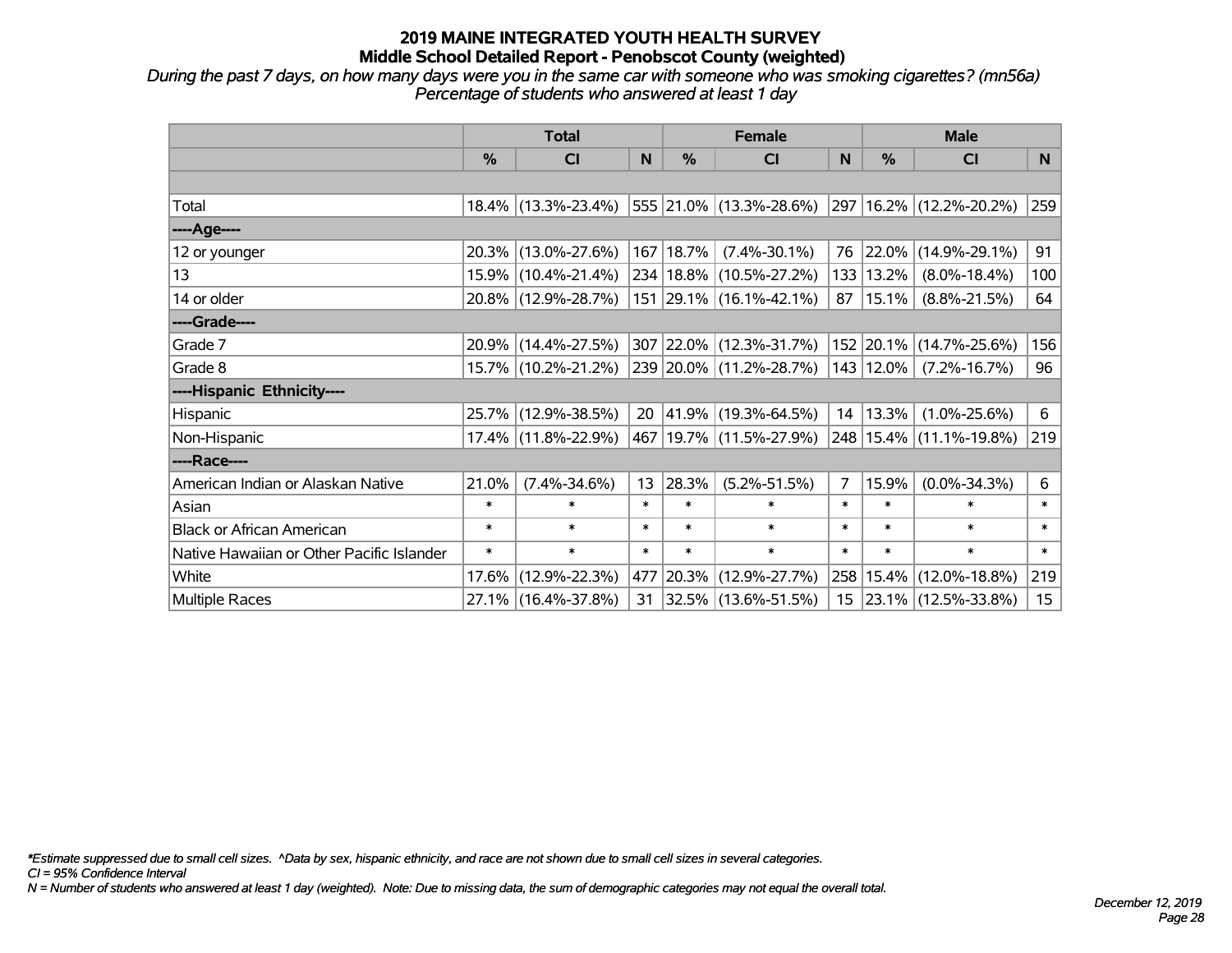#### **2019 MAINE INTEGRATED YOUTH HEALTH SURVEY Middle School Detailed Report - Penobscot County (weighted)** *Besides yourself, does anyone who lives in your home smoke cigarettes now? (mn57) Percentage of students who answered 'Yes'*

|                                           | <b>Total</b> |                     |        |        | <b>Female</b>               |                | <b>Male</b>   |                         |                  |  |
|-------------------------------------------|--------------|---------------------|--------|--------|-----------------------------|----------------|---------------|-------------------------|------------------|--|
|                                           | %            | CI                  | N      | %      | <b>CI</b>                   | N              | $\frac{0}{0}$ | <b>CI</b>               | N                |  |
|                                           |              |                     |        |        |                             |                |               |                         |                  |  |
| Total                                     |              | 35.6% (27.6%-43.6%) |        |        | $1,064$ 35.2% (25.1%-45.3%) |                |               | 491 35.4% (27.9%-43.0%) | 559              |  |
| ----Age----                               |              |                     |        |        |                             |                |               |                         |                  |  |
| 12 or younger                             | 33.0%        | $(24.3\% - 41.8\%)$ | 268    | 34.2%  | $(22.9\% - 45.5\%)$         |                |               | 135 31.3% (18.0%-44.5%) | 129              |  |
| 13                                        |              | 35.8% (27.8%-43.9%) | 522    | 33.8%  | $(22.8\% - 44.8\%)$         |                |               | 239 37.8% (31.1%-44.4%) | 283              |  |
| 14 or older                               |              | 37.3% (24.9%-49.6%) | 266    |        | 39.8% (26.8%-52.9%)         |                |               | 117 34.7% (20.2%-49.3%) | 144              |  |
| ----Grade----                             |              |                     |        |        |                             |                |               |                         |                  |  |
| Grade 7                                   | 37.4%        | $(29.6\% - 45.2\%)$ | 539    | 38.1%  | $(28.2\% - 48.1\%)$         |                |               | 258 36.4% (27.9%-44.9%) | 277              |  |
| Grade 8                                   |              | 34.2% (24.1%-44.3%) | 516    |        | $32.8\%$ (20.2%-45.3%)      |                |               | 233 35.1% (24.8%-45.5%) | 278              |  |
| ----Hispanic Ethnicity----                |              |                     |        |        |                             |                |               |                         |                  |  |
| Hispanic                                  | 40.9%        | $(31.9\% - 50.0\%)$ | 31     | 48.3%  | $(38.3\% - 58.3\%)$         | 16             | 35.0%         | $(21.2\% - 48.8\%)$     | 15 <sub>15</sub> |  |
| Non-Hispanic                              |              | 33.8% (25.1%-42.4%) | 899    |        | $33.6\%$ (22.8%-44.4%)      |                |               | 419 33.5% (25.6%-41.3%) | 472              |  |
| ----Race----                              |              |                     |        |        |                             |                |               |                         |                  |  |
| American Indian or Alaskan Native         | 27.9%        | $(14.6\% - 41.2\%)$ | 16     | 29.7%  | $(7.1\% - 52.3\%)$          | $\overline{7}$ | 26.6%         | $(6.1\% - 47.1\%)$      | 9                |  |
| Asian                                     | 34.8%        | $(0.0\% - 69.9\%)$  | 6      | $\ast$ | $\ast$                      | $\ast$         | $\ast$        | $\ast$                  | $\ast$           |  |
| <b>Black or African American</b>          | 24.2%        | $(0.0\% - 50.8\%)$  | 6      | $\ast$ | $\ast$                      | $\ast$         | $\ast$        | $\ast$                  | $\ast$           |  |
| Native Hawaiian or Other Pacific Islander | $\ast$       | $\ast$              | $\ast$ | $\ast$ | $\ast$                      | $\ast$         | $\ast$        | $\ast$                  | $\ast$           |  |
| White                                     | 35.2%        | $(27.0\% - 43.4\%)$ | 943    | 34.6%  | $(24.5\% - 44.7\%)$         | 432            | 35.2%         | $(27.3\% - 43.2\%)$     | 499              |  |
| Multiple Races                            |              | 49.6% (34.1%-65.1%) | 51     | 49.2%  | $(30.5\% - 68.0\%)$         | 23             |               | 50.0% (31.1%-68.8%)     | 28               |  |

*\*Estimate suppressed due to small cell sizes. ^Data by sex, hispanic ethnicity, and race are not shown due to small cell sizes in several categories.*

*CI = 95% Confidence Interval*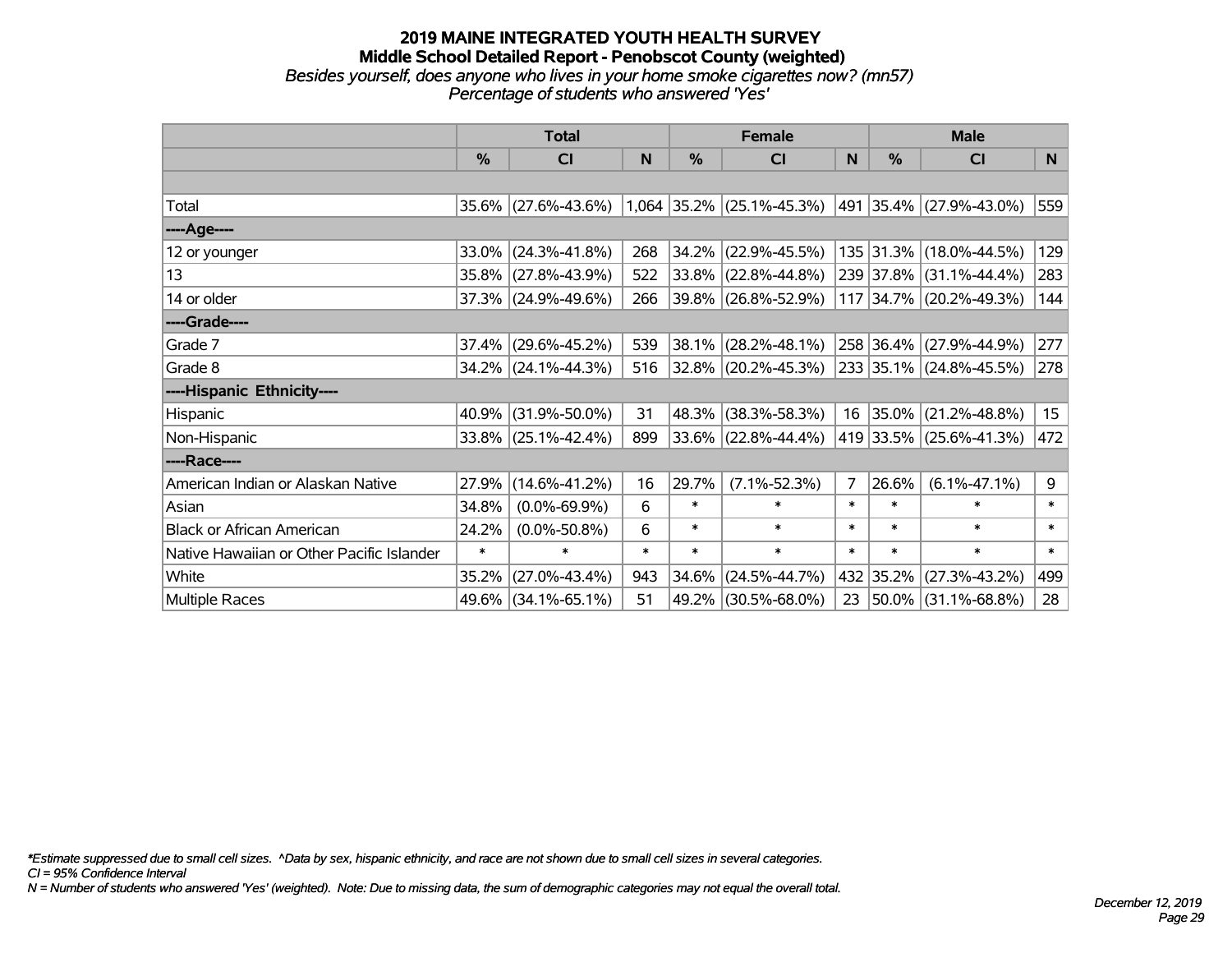## **2019 MAINE INTEGRATED YOUTH HEALTH SURVEY Middle School Detailed Report - Penobscot County (weighted)** *If you wanted to get some cigarettes, how easy would it be for you to get some? (mn37) Percentage of students who answered 'Sort of easy' or 'Very easy'*

|                                           | <b>Total</b> |                     |        |        | <b>Female</b>                   |        | <b>Male</b>   |                         |                 |  |
|-------------------------------------------|--------------|---------------------|--------|--------|---------------------------------|--------|---------------|-------------------------|-----------------|--|
|                                           | %            | <b>CI</b>           | N      | $\%$   | <b>CI</b>                       | N      | $\frac{0}{0}$ | <b>CI</b>               | N <sub>1</sub>  |  |
|                                           |              |                     |        |        |                                 |        |               |                         |                 |  |
| Total                                     |              | 22.0% (18.0%-26.1%) |        |        | $ 656 21.4\% (16.6\% - 26.1\%)$ |        |               | 298 22.0% (16.9%-27.2%) | 343             |  |
| ----Age----                               |              |                     |        |        |                                 |        |               |                         |                 |  |
| 12 or younger                             | $19.3\%$     | $(14.0\% - 24.6\%)$ |        |        | 151   17.2%   (11.3%-23.2%)     |        | 66 20.3%      | $(12.7\% - 28.0\%)$     | 79              |  |
| 13                                        |              | 21.7% (17.5%-26.0%) |        |        | 315   19.4%   (15.0%-23.8%)     |        |               | 132 23.3% (18.3%-28.3%) | 177             |  |
| 14 or older                               |              | 25.6% (18.9%-32.3%) |        |        | 190 30.2% (19.5%-40.8%)         |        |               | 100 21.4% (12.5%-30.3%) | 87              |  |
| ----Grade----                             |              |                     |        |        |                                 |        |               |                         |                 |  |
| Grade 7                                   | $19.7\%$     | $(15.9\% - 23.5\%)$ |        |        | 282   16.7%   (13.1%-20.4%)     |        | 113 21.6%     | $(15.8\% - 27.4\%)$     | 162             |  |
| Grade 8                                   |              | 24.0% (18.3%-29.8%) |        |        | 365 25.6% (18.0%-33.3%)         |        |               | 181 22.1% (16.1%-28.1%) | 176             |  |
| ----Hispanic Ethnicity----                |              |                     |        |        |                                 |        |               |                         |                 |  |
| Hispanic                                  | 28.5%        | $(16.9\% - 40.2\%)$ | 21     |        | $ 31.5\% $ (16.6%-46.4%)        |        | 10 26.9%      | $(8.2\% - 45.5\%)$      | 10 <sup>°</sup> |  |
| Non-Hispanic                              |              | 22.0% (17.7%-26.3%) |        |        | 591 21.5% (16.1%-27.0%)         |        |               | 270 21.8% (16.9%-26.7%) | 309             |  |
| ----Race----                              |              |                     |        |        |                                 |        |               |                         |                 |  |
| American Indian or Alaskan Native         | 26.0%        | $(14.7\% - 37.3\%)$ | 17     | 24.5%  | $(1.3\% - 47.7\%)$              | 6      | 27.0%         | $(14.3\% - 39.7\%)$     | 11              |  |
| Asian                                     | $\ast$       | $\ast$              | $\ast$ | $\ast$ | $\ast$                          | $\ast$ | $\ast$        | $\ast$                  | $\ast$          |  |
| <b>Black or African American</b>          | 44.9%        | $(37.9\% - 51.9\%)$ | 20     | 39.7%  | $(21.9\% - 57.6\%)$             | 6      | 45.9%         | $(32.1\% - 59.8\%)$     | 12 <sub>2</sub> |  |
| Native Hawaiian or Other Pacific Islander | $\ast$       | $\ast$              | $\ast$ | $\ast$ | $\ast$                          | $\ast$ | $\ast$        | $\ast$                  | $\ast$          |  |
| White                                     | 20.7%        | $(16.5\% - 24.9\%)$ |        |        | 552 20.5% (15.5%-25.5%)         | 257    | 20.4%         | $(15.4\% - 25.5\%)$     | 285             |  |
| <b>Multiple Races</b>                     |              | 40.4% (34.3%-46.4%) |        |        | 44 38.5% (25.8%-51.3%)          | 17     | 39.7%         | $(29.8\% - 49.5\%)$     | 24              |  |

*\*Estimate suppressed due to small cell sizes. ^Data by sex, hispanic ethnicity, and race are not shown due to small cell sizes in several categories.*

*CI = 95% Confidence Interval*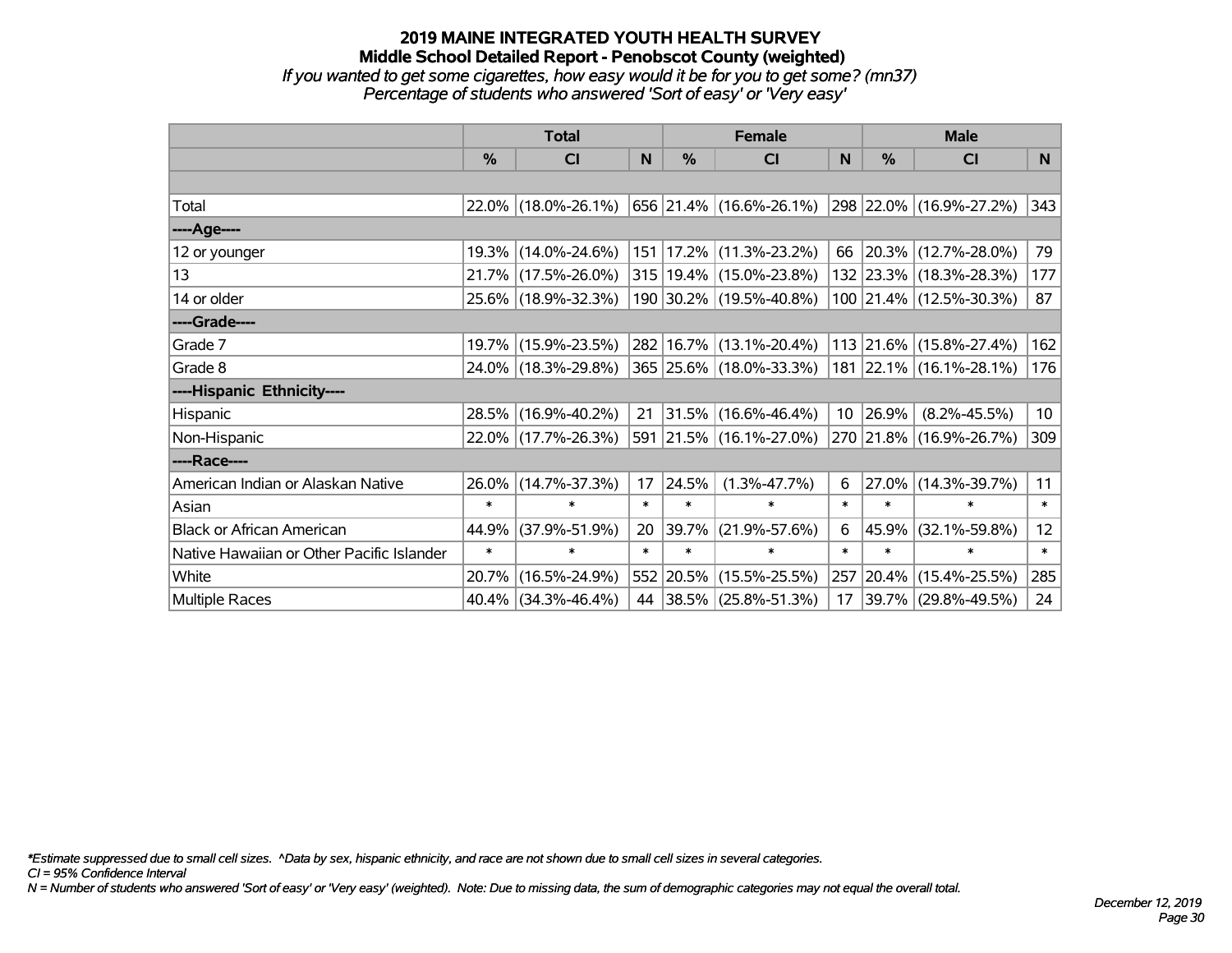*Do you think that you will try a cigarette soon? (mn47)*

*Percentage of students who answered 'I definitely will', 'I probably will' or 'I probably will not'*

|                                           | <b>Total</b>  |                     |        | <b>Female</b> |                                  |        | <b>Male</b> |                                 |                  |  |
|-------------------------------------------|---------------|---------------------|--------|---------------|----------------------------------|--------|-------------|---------------------------------|------------------|--|
|                                           | $\frac{0}{0}$ | CI                  | N      | $\%$          | CI                               | N      | %           | <b>CI</b>                       | <b>N</b>         |  |
|                                           |               |                     |        |               |                                  |        |             |                                 |                  |  |
| Total                                     |               | 18.7% (14.9%-22.5%) |        |               | $ 563 17.0\%  (12.7\% - 21.4\%)$ |        |             | $ 241 20.1\% (14.1\% - 26.0\%)$ | 318              |  |
| ----Age----                               |               |                     |        |               |                                  |        |             |                                 |                  |  |
| 12 or younger                             |               | 15.3% (10.6%-20.0%) |        | 125 10.0%     | $(4.0\% - 16.0\%)$               | 41     |             | 20.7% (11.9%-29.5%)             | 84               |  |
| 13                                        |               | 18.9% (13.9%-23.8%) |        |               | 277 17.7% (12.0%-23.4%)          |        |             | 125 20.0% (13.3%-26.7%)         | 151              |  |
| 14 or older                               |               | 21.9% (15.5%-28.3%) |        |               | 158 25.0% (14.6%-35.4%)          | 75     |             | 18.8% (12.2%-25.4%)             | 78               |  |
| ----Grade----                             |               |                     |        |               |                                  |        |             |                                 |                  |  |
| Grade 7                                   |               | 16.5% (13.0%-20.0%) |        | 241 12.7%     | $(8.5\% - 16.9\%)$               | 88     | $ 20.0\% $  | $(13.5\% - 26.5\%)$             | 154              |  |
| Grade 8                                   |               | 20.9% (14.6%-27.1%) |        |               | $ 317 21.1\% (13.4\% - 28.8\%)$  |        |             | 151 20.2% (11.8%-28.5%)         | 160              |  |
| ----Hispanic Ethnicity----                |               |                     |        |               |                                  |        |             |                                 |                  |  |
| Hispanic                                  | 18.2%         | $(8.7\% - 27.7\%)$  | 14     | 17.5%         | $(6.4\% - 28.7\%)$               | 6      | 18.7%       | $(3.2\% - 34.1\%)$              | 8                |  |
| Non-Hispanic                              |               | 19.7% (15.5%-23.9%) |        |               | 529 17.7% (13.8%-21.6%)          |        |             | 224 21.3% (14.6%-28.0%)         | 300              |  |
| ----Race----                              |               |                     |        |               |                                  |        |             |                                 |                  |  |
| American Indian or Alaskan Native         | 12.9%         | $(0.0\% - 27.2\%)$  | 8      | $\ast$        | $\ast$                           | $\ast$ | $\ast$      | $\ast$                          | $\ast$           |  |
| Asian                                     | $\ast$        | $\ast$              | $\ast$ | $\ast$        | $\ast$                           | $\ast$ | $\ast$      | $\ast$                          | $\ast$           |  |
| <b>Black or African American</b>          | 32.3%         | $(2.6\% - 62.1\%)$  | 9      | $\ast$        | $\ast$                           | $\ast$ | $\ast$      | $\ast$                          | $\ast$           |  |
| Native Hawaiian or Other Pacific Islander | $\ast$        | $\ast$              | $\ast$ | $\ast$        | $\ast$                           | $\ast$ | $\ast$      | $\ast$                          | $\ast$           |  |
| White                                     | 18.4%         | $(14.2\% - 22.7\%)$ |        | 496 16.5%     | $(11.8\% - 21.2\%)$              | 209    | 20.0%       | $(13.6\% - 26.4\%)$             | 282              |  |
| Multiple Races                            |               | 20.9% (13.6%-28.2%) |        | 24   17.3%    | $(0.3\% - 34.4\%)$               | 8      |             | 23.6% (11.8%-35.3%)             | 15 <sub>15</sub> |  |

*\*Estimate suppressed due to small cell sizes. ^Data by sex, hispanic ethnicity, and race are not shown due to small cell sizes in several categories.*

*CI = 95% Confidence Interval*

*N = Number of students who answered 'I definitely will', 'I probably will' or 'I probably will not' (weighted). Note: Due to missing data, the sum of demographic categories may not equal the overall total.*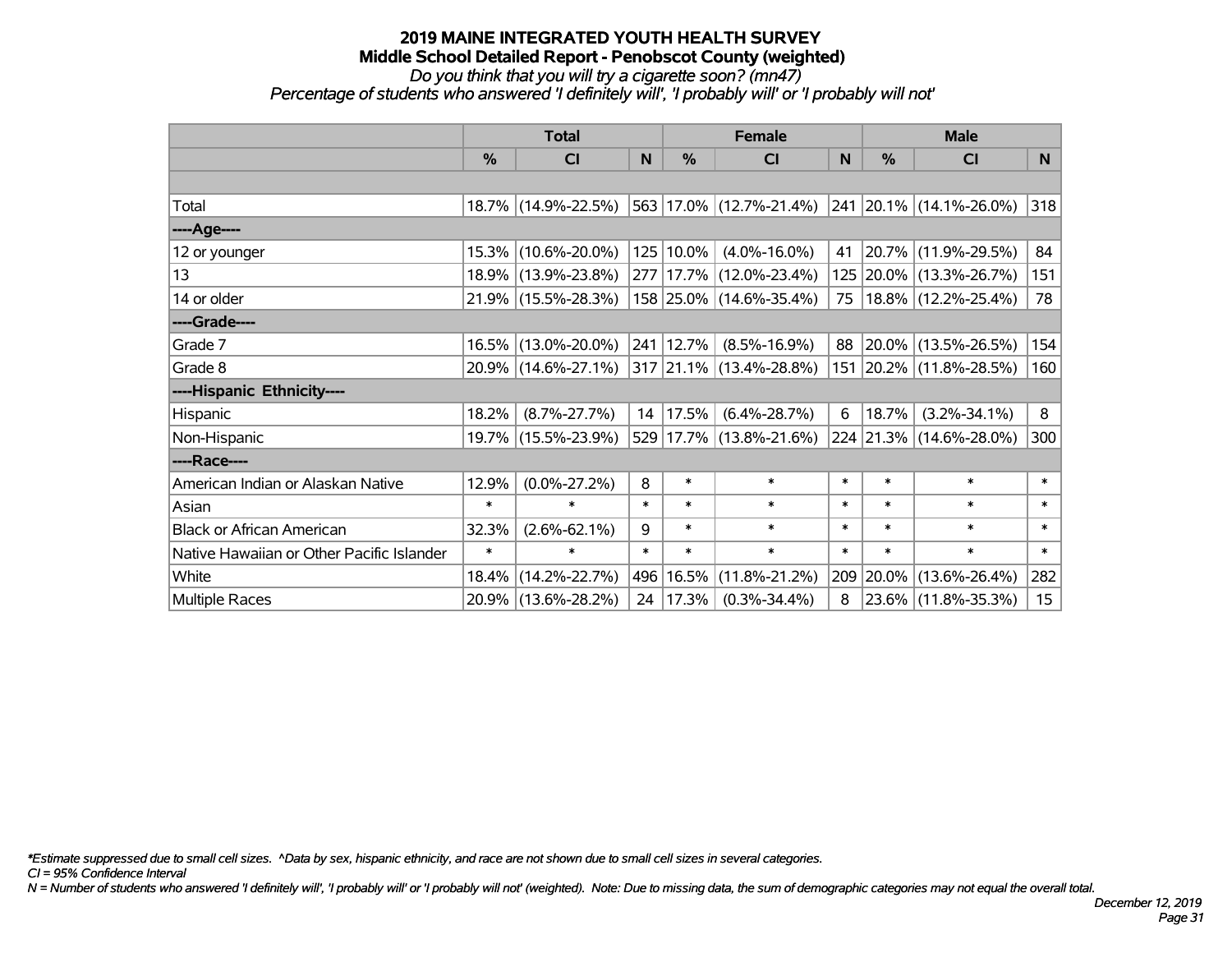#### *Do you think you will smoke a cigarette at any time during the next year? (mn48) Percentage of students who answered 'I definitely will', 'I probably will' or 'I probably will not'*

|                                           | <b>Total</b> |                     |        | <b>Female</b> |                         |        | <b>Male</b>   |                         |                  |  |
|-------------------------------------------|--------------|---------------------|--------|---------------|-------------------------|--------|---------------|-------------------------|------------------|--|
|                                           | %            | C <sub>l</sub>      | N      | $\%$          | <b>CI</b>               | N      | $\frac{0}{0}$ | <b>CI</b>               | N                |  |
|                                           |              |                     |        |               |                         |        |               |                         |                  |  |
| Total                                     |              | 15.0% (10.7%-19.4%) |        | 453 15.1%     | $(9.3\% - 21.0\%)$      |        |               | 213 15.1% (10.4%-19.8%) | 240              |  |
| ----Age----                               |              |                     |        |               |                         |        |               |                         |                  |  |
| 12 or younger                             | 12.0%        | $(6.5\% - 17.6\%)$  | 97     | 9.0%          | $(1.6\% - 16.4\%)$      | 36     | 15.2%         | $(8.7\% - 21.7\%)$      | 61               |  |
| 13                                        |              | 14.9% (10.3%-19.5%) |        | 219 14.6%     | $(8.6\% - 20.7\%)$      |        | 104 15.1%     | $(9.8\% - 20.5\%)$      | 115              |  |
| 14 or older                               |              | 18.8% (11.2%-26.4%) |        |               | 137 24.5% (11.4%-37.5%) | 74     | $15.0\%$      | $(7.9\% - 22.1\%)$      | 64               |  |
| ----Grade----                             |              |                     |        |               |                         |        |               |                         |                  |  |
| Grade 7                                   | 13.4%        | $(8.9\% - 17.8\%)$  |        | 194 11.5%     | $(6.1\% - 16.9\%)$      | 79     | 15.1%         | $(9.4\% - 20.7\%)$      | 115              |  |
| Grade 8                                   |              | 16.6% (10.6%-22.7%) |        |               | 253 18.5% (10.1%-26.9%) |        | 132 15.1%     | $(8.2\% - 22.0\%)$      | 121              |  |
| ----Hispanic Ethnicity----                |              |                     |        |               |                         |        |               |                         |                  |  |
| Hispanic                                  |              | 20.8% (10.9%-30.8%) | 16     | 18.5%         | $(6.7\% - 30.4\%)$      | 6      | 22.6%         | $(6.8\% - 38.5\%)$      | 10 <sup>°</sup>  |  |
| Non-Hispanic                              |              | 15.6% (11.0%-20.3%) |        | 419 15.4%     | $(9.9\% - 20.9\%)$      | 194    |               | $16.0\%$ (10.6%-21.4%)  | 225              |  |
| ----Race----                              |              |                     |        |               |                         |        |               |                         |                  |  |
| American Indian or Alaskan Native         | 15.8%        | $(5.1\% - 26.5\%)$  | 9      | $\ast$        | $\ast$                  | $\ast$ | $\ast$        | $\ast$                  | $\ast$           |  |
| Asian                                     | $\ast$       | $\ast$              | $\ast$ | $\ast$        | $\ast$                  | $\ast$ | $\ast$        | $\ast$                  | $\ast$           |  |
| <b>Black or African American</b>          | 34.4%        | $(11.2\% - 57.6\%)$ | 9      | $\ast$        | $\ast$                  | $\ast$ | $\ast$        | $\ast$                  | $\ast$           |  |
| Native Hawaiian or Other Pacific Islander | $\ast$       | $\ast$              | $\ast$ | $\ast$        | $\ast$                  | $\ast$ | $\ast$        | $\ast$                  | $\pmb{\ast}$     |  |
| White                                     | 14.3%        | $(9.7\% - 18.8\%)$  | 384    | 14.5%         | $(8.8\% - 20.2\%)$      | 183    | 14.2%         | $(9.1\% - 19.3\%)$      | 201              |  |
| <b>Multiple Races</b>                     |              | 22.3% (14.4%-30.3%) | 25     | $ 22.0\%$     | $(7.4\% - 36.7\%)$      |        |               | 10 22.6% (10.0%-35.2%)  | 15 <sub>15</sub> |  |

*\*Estimate suppressed due to small cell sizes. ^Data by sex, hispanic ethnicity, and race are not shown due to small cell sizes in several categories.*

*CI = 95% Confidence Interval*

*N = Number of students who answered 'I definitely will', 'I probably will' or 'I probably will not' (weighted). Note: Due to missing data, the sum of demographic categories may not equal the overall total.*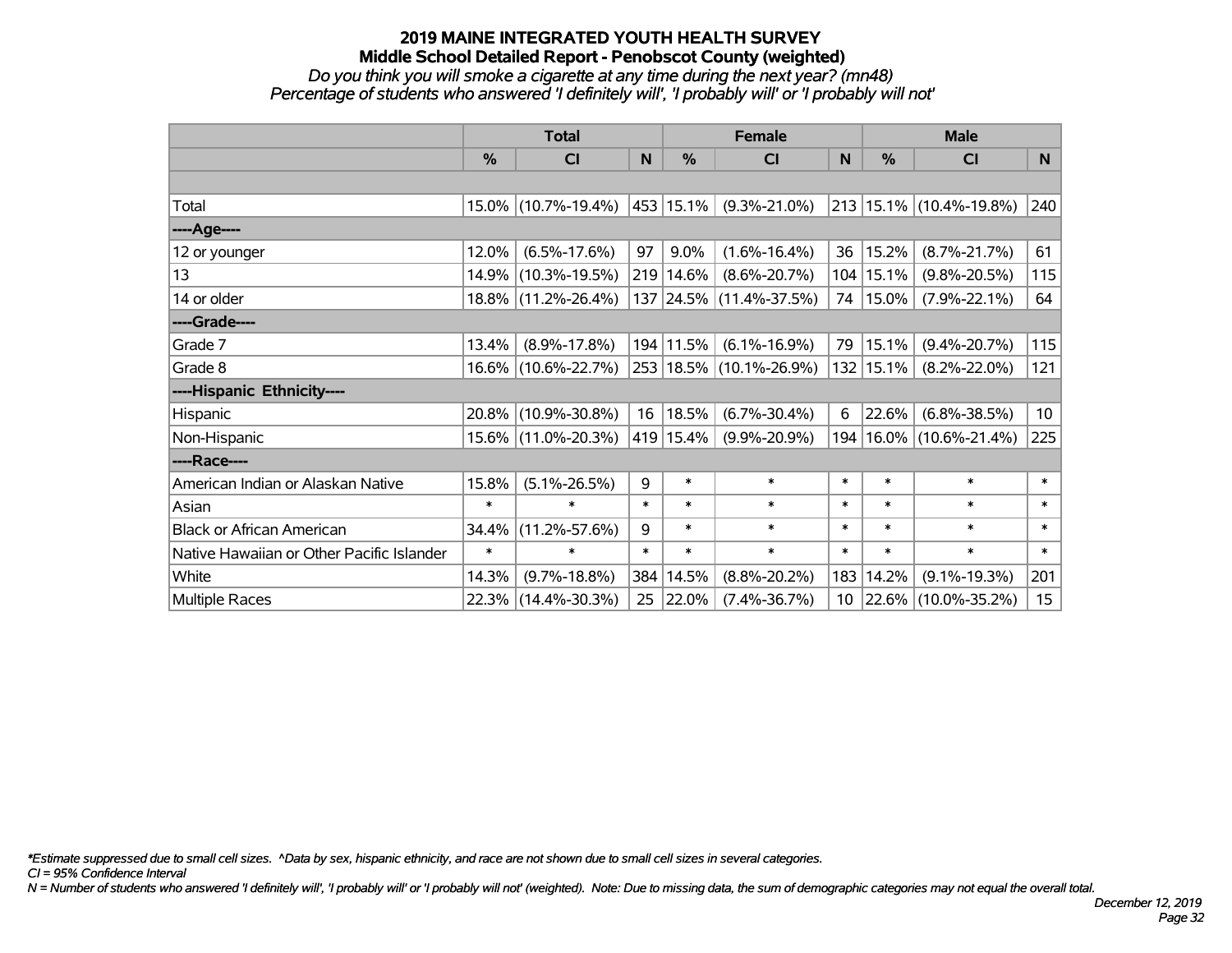## **2019 MAINE INTEGRATED YOUTH HEALTH SURVEY Middle School Detailed Report - Penobscot County (weighted)** *Do you think you will smoke a cigarette at any time during the next year? (mn48\_2) Percentage of students who answered 'I definitely will not'*

|                                           | <b>Total</b> |                                               |        |            | <b>Female</b>             |        | <b>Male</b>   |                           |        |  |
|-------------------------------------------|--------------|-----------------------------------------------|--------|------------|---------------------------|--------|---------------|---------------------------|--------|--|
|                                           | $\%$         | CI                                            | N      | %          | <b>CI</b>                 | N      | $\frac{0}{0}$ | <b>CI</b>                 | N      |  |
|                                           |              |                                               |        |            |                           |        |               |                           |        |  |
| Total                                     |              | 85.0% (80.6%-89.3%) 2,559 84.9% (79.0%-90.7%) |        |            |                           |        |               | 1,195 84.9% (80.2%-89.6%) | 1,350  |  |
| ----Age----                               |              |                                               |        |            |                           |        |               |                           |        |  |
| 12 or younger                             | 88.0%        | $(82.4\% - 93.5\%)$                           | 709    | $ 91.0\% $ | $(83.6\% - 98.4\%)$       | 363    | 84.8%         | $(78.3\% - 91.3\%)$       | 342    |  |
| 13                                        |              | 85.1% (80.5%-89.7%)                           |        |            | 1,248 85.4% (79.3%-91.4%) | 605    |               | 84.9% (79.5%-90.2%)       | 643    |  |
| 14 or older                               |              | $81.2\%$ (73.6%-88.8%)                        | 593    |            | 75.5% (62.5%-88.6%)       | 227    |               | 85.0% (77.9%-92.1%)       | 361    |  |
| ----Grade----                             |              |                                               |        |            |                           |        |               |                           |        |  |
| Grade 7                                   | 86.6%        | $(82.2\% - 91.1\%)$                           |        |            | 1,259 88.5% (83.1%-93.9%) | 605    | 84.9%         | $(79.3\% - 90.6\%)$       | 650    |  |
| Grade 8                                   |              | $83.4\%$ (77.3%-89.4%)                        |        |            | 1,269 81.5% (73.1%-89.9%) | 585    |               | 84.9% (78.0%-91.8%)       | 679    |  |
| ----Hispanic Ethnicity----                |              |                                               |        |            |                           |        |               |                           |        |  |
| Hispanic                                  | 79.2%        | $(69.2\% - 89.1\%)$                           | 62     | $ 81.5\% $ | $(69.6\% - 93.3\%)$       | 28     | 77.4%         | $(61.5\% - 93.2\%)$       | 34     |  |
| Non-Hispanic                              |              | 84.4% (79.7%-89.0%)                           |        |            | 2,258 84.6% (79.1%-90.1%) | 1,065  |               | 84.0% (78.6%-89.4%)       | 1,185  |  |
| ----Race----                              |              |                                               |        |            |                           |        |               |                           |        |  |
| American Indian or Alaskan Native         | 84.2%        | $(73.5\% - 94.9\%)$                           | 50     | $\ast$     | $\ast$                    | $\ast$ | $\ast$        | $\ast$                    | $\ast$ |  |
| Asian                                     | $\ast$       | $\ast$                                        | $\ast$ | $\ast$     | $\ast$                    | $\ast$ | $\ast$        | $\ast$                    | $\ast$ |  |
| <b>Black or African American</b>          | 65.6%        | $(42.4\% - 88.8\%)$                           | 18     | $\ast$     | $\ast$                    | $\ast$ | $\ast$        | $\ast$                    | $\ast$ |  |
| Native Hawaiian or Other Pacific Islander | $\ast$       | $\ast$                                        | $\ast$ | $\ast$     | $\ast$                    | $\ast$ | $\ast$        | $\ast$                    | $\ast$ |  |
| White                                     | 85.7%        | $(81.2\% - 90.3\%)$                           | 2,308  | 85.5%      | $(79.8\% - 91.2\%)$       | 1,082  | 85.8%         | $(80.7\% - 90.9\%)$       | 1,214  |  |
| Multiple Races                            |              | 77.7% (69.7%-85.6%)                           | 88     |            | 78.0% (63.3%-92.6%)       | 37     |               | 77.4% (64.8%-90.0%)       | 51     |  |

*\*Estimate suppressed due to small cell sizes. ^Data by sex, hispanic ethnicity, and race are not shown due to small cell sizes in several categories.*

*CI = 95% Confidence Interval*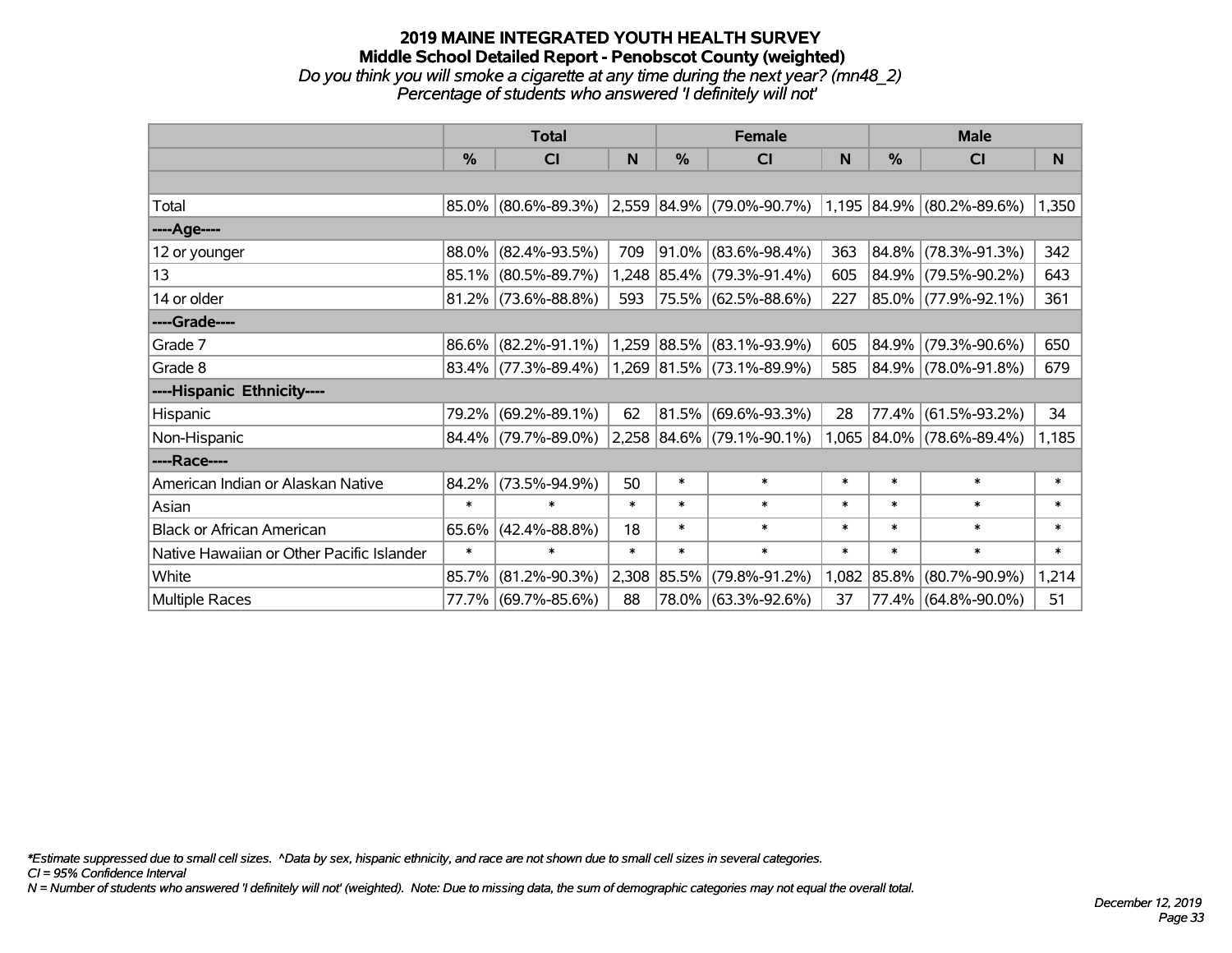## **2019 MAINE INTEGRATED YOUTH HEALTH SURVEY Middle School Detailed Report - Penobscot County (weighted)** *If one of your best friends offered you a cigarette, would you smoke it? (mn51) Percentage of students who answered 'Definitely yes', 'Probably yes' or 'Probably not'*

|                                           | <b>Total</b> |                     |              |            | <b>Female</b>                |                 | <b>Male</b>      |                              |        |  |
|-------------------------------------------|--------------|---------------------|--------------|------------|------------------------------|-----------------|------------------|------------------------------|--------|--|
|                                           | %            | CI                  | $\mathsf{N}$ | %          | C <sub>l</sub>               | <sub>N</sub>    | %                | <b>CI</b>                    | N      |  |
|                                           |              |                     |              |            |                              |                 |                  |                              |        |  |
| Total                                     |              | 19.8% (15.1%-24.5%) |              |            | 599 17.6% (13.2%-22.0%)      |                 |                  | 249 21.5% (14.8%-28.3%)      | 345    |  |
| ----Age----                               |              |                     |              |            |                              |                 |                  |                              |        |  |
| 12 or younger                             | 17.3%        | $(9.5\% - 25.1\%)$  |              | 142 11.3%  | $(5.0\% - 17.7\%)$           |                 |                  | 46 23.4% (12.9%-33.8%)       | 96     |  |
| 13                                        | $18.3\%$     | $(12.8\% - 23.9\%)$ |              |            | 270   15.7%   (11.1%-20.3%)  |                 |                  | 111 20.8% (12.5%-29.1%)      | 158    |  |
| 14 or older                               |              | 25.1% (16.3%-33.9%) |              |            | 183 30.6% (19.6%-41.6%)      |                 |                  | $92$   20.4%   (11.0%-29.9%) | 87     |  |
| ----Grade----                             |              |                     |              |            |                              |                 |                  |                              |        |  |
| Grade 7                                   | 16.5%        | $(11.6\% - 21.5\%)$ |              | 242 11.5%  | $(7.3\% - 15.7\%)$           | 80              |                  | $ 21.1\% $ (14.5%-27.6%)     | 163    |  |
| Grade 8                                   |              | 23.1% (15.6%-30.7%) |              |            | $ 353 23.7\% $ (16.1%-31.2%) |                 |                  | 170 22.2% (12.0%-32.4%)      | 179    |  |
| ----Hispanic Ethnicity----                |              |                     |              |            |                              |                 |                  |                              |        |  |
| Hispanic                                  |              | 23.8% (14.9%-32.7%) | 19           |            | $ 29.6\% $ (11.8%-47.4%)     | 10 <sup>1</sup> | 19.4%            | $(3.2\% - 35.6\%)$           | 9      |  |
| Non-Hispanic                              |              | 20.0% (14.9%-25.2%) |              |            | 539 17.6% (13.6%-21.6%)      |                 |                  | 222 22.0% (14.5%-29.4%)      | 312    |  |
| ----Race----                              |              |                     |              |            |                              |                 |                  |                              |        |  |
| American Indian or Alaskan Native         | 10.2%        | $(0.0\% - 22.1\%)$  | 6            | $\ast$     | $\ast$                       | $\ast$          | $\ast$           | $\ast$                       | $\ast$ |  |
| Asian                                     | 36.8%        | $(7.4\% - 66.1\%)$  | 6            | $\ast$     | $\ast$                       | $\ast$          | $\ast$           | $\ast$                       | $\ast$ |  |
| <b>Black or African American</b>          | 32.9%        | $(10.4\% - 55.5\%)$ | 9            | $\ast$     | $\ast$                       | $\ast$          | $\ast$           | $\ast$                       | $\ast$ |  |
| Native Hawaiian or Other Pacific Islander | $\ast$       | $\ast$              | $\ast$       | $\ast$     | $\ast$                       | $\ast$          | $\ast$           | $\ast$                       | $\ast$ |  |
| White                                     | 19.3%        | $(14.3\% - 24.3\%)$ |              | 522 16.9%  | $(12.4\% - 21.3\%)$          |                 | 215 21.2%        | $(13.9\% - 28.6\%)$          | 303    |  |
| Multiple Races                            |              | 23.2% (13.3%-33.1%) | 26           | $ 26.0\% $ | $(9.7\% - 42.2\%)$           |                 | $12 \mid 21.2\%$ | $(4.8\% - 37.6\%)$           | 14     |  |

*\*Estimate suppressed due to small cell sizes. ^Data by sex, hispanic ethnicity, and race are not shown due to small cell sizes in several categories.*

*CI = 95% Confidence Interval*

*N = Number of students who answered 'Definitely yes', 'Probably yes' or 'Probably not' (weighted). Note: Due to missing data, the sum of demographic categories may not equal the overall total.*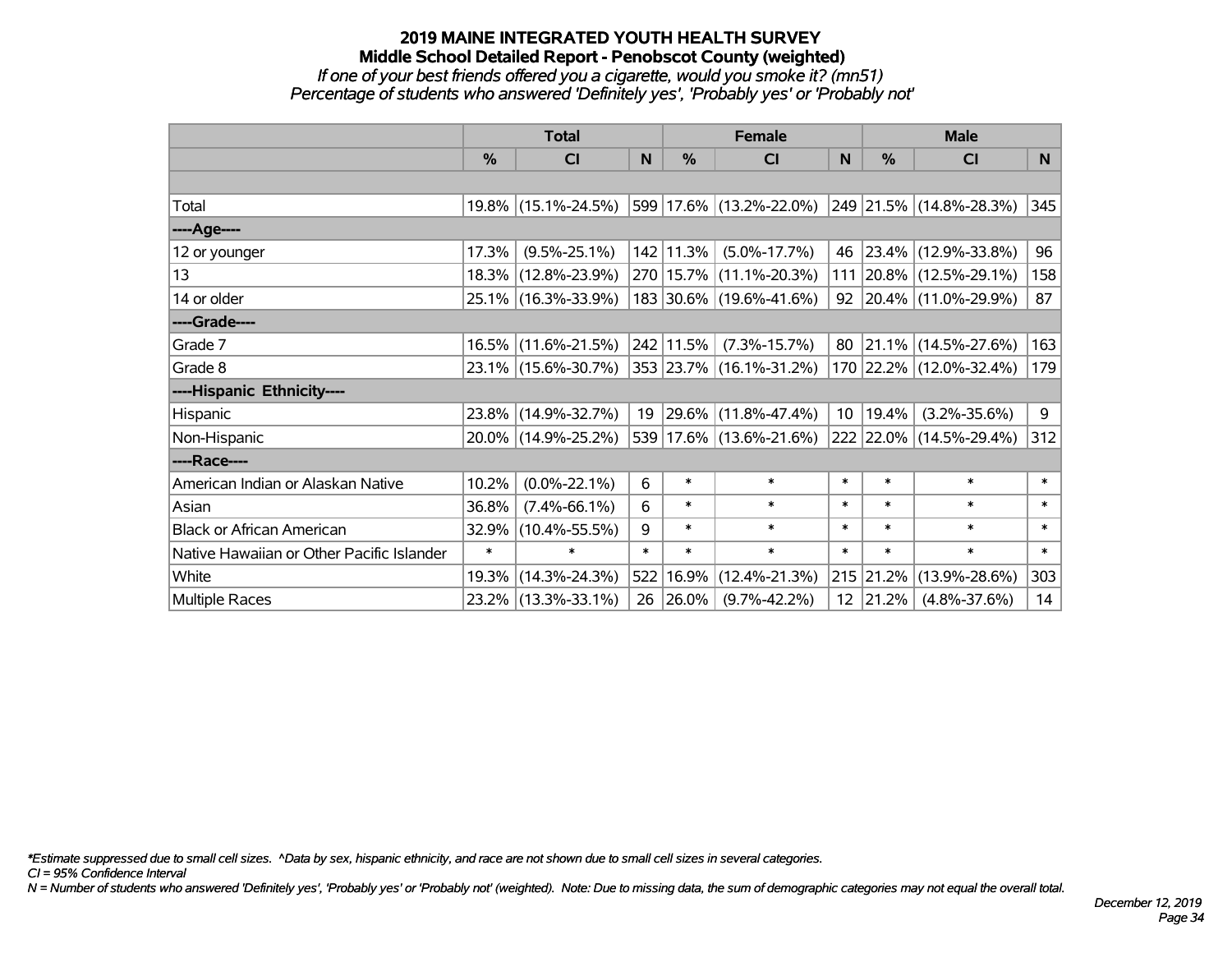# **2019 MAINE INTEGRATED YOUTH HEALTH SURVEY Middle School Detailed Report - Penobscot County (weighted)** *During the past 12 months, were you taught in any of your classes about the dangers of tobacco use? (mn156)*

*Percentage of students who answered 'Yes'*

|                                           | <b>Total</b>  |                        |        |               | <b>Female</b>                                 |        | <b>Male</b>   |                         |        |
|-------------------------------------------|---------------|------------------------|--------|---------------|-----------------------------------------------|--------|---------------|-------------------------|--------|
|                                           | $\frac{0}{0}$ | CI                     | N      | $\frac{0}{0}$ | <b>CI</b>                                     | N      | $\frac{0}{0}$ | <b>CI</b>               | N      |
|                                           |               |                        |        |               |                                               |        |               |                         |        |
| Total                                     |               |                        |        |               | 54.4% (43.9%-64.9%) 1,658 51.8% (40.1%-63.4%) |        |               | 740 56.6% (46.2%-67.1%) | 908    |
| ----Age----                               |               |                        |        |               |                                               |        |               |                         |        |
| 12 or younger                             | 51.6%         | $(35.8\% - 67.3\%)$    | 428    |               | 50.3% (33.8%-66.8%)                           |        |               | 206 53.3% (36.6%-69.9%) | 222    |
| 13                                        |               | 53.4% (43.9%-62.9%)    | 792    |               | 47.5% (38.1%-56.9%)                           |        |               | 342 59.1% (48.3%-69.8%) | 450    |
| 14 or older                               |               | 59.1% (42.9%-75.2%)    | 429    |               | $ 64.0\% $ (44.2%-83.9%)                      |        |               | 192 55.1% (38.5%-71.7%) | 232    |
| ----Grade----                             |               |                        |        |               |                                               |        |               |                         |        |
| Grade 7                                   | 49.5%         | $(36.0\% - 62.9\%)$    | 737    |               | 47.5% (33.1%-61.8%)                           |        |               | 335 51.5% (37.4%-65.5%) | 402    |
| Grade 8                                   |               | 59.3% (48.3%-70.2%)    | 901    |               | 55.5% (43.2%-67.8%)                           |        |               | 398 62.4% (51.4%-73.4%) | 498    |
| ----Hispanic Ethnicity----                |               |                        |        |               |                                               |        |               |                         |        |
| Hispanic                                  | 67.4%         | $(50.4\% - 84.5\%)$    | 54     | 60.6%         | $(35.1\% - 86.1\%)$                           | 22     |               | 73.1% (57.1%-89.0%)     | 32     |
| Non-Hispanic                              |               | $54.4\%$ (43.6%-65.1%) |        |               | 1,470 51.2% (39.4%-63.0%)                     |        |               | 651 57.2% (46.2%-68.1%) | 814    |
| ----Race----                              |               |                        |        |               |                                               |        |               |                         |        |
| American Indian or Alaskan Native         | 54.7%         | $(25.5\% - 83.9\%)$    | 33     | 60.1%         | $(20.4\% - 99.7\%)$                           | 15     | 50.9%         | $(21.7\% - 80.1\%)$     | 18     |
| Asian                                     | 56.7%         | $(27.5\% - 86.0\%)$    | 10     | $\ast$        | $\ast$                                        | $\ast$ | $\ast$        | $\ast$                  | $\ast$ |
| <b>Black or African American</b>          | 37.5%         | $(5.2\% - 69.8\%)$     | 10     | $\ast$        | $\ast$                                        | $\ast$ | $\ast$        | $\ast$                  | $\ast$ |
| Native Hawaiian or Other Pacific Islander | $\ast$        | $\ast$                 | $\ast$ | $\ast$        | $\ast$                                        | $\ast$ | $\ast$        | $\ast$                  | $\ast$ |
| White                                     | 54.6%         | $(44.1\% - 65.1\%)$    | 1,487  | 51.6%         | $(40.0\% - 63.3\%)$                           |        |               | 663 57.1% (46.5%-67.7%) | 816    |
| Multiple Races                            |               | 57.7% (47.9%-67.5%)    | 65     |               | 58.0% (41.3%-74.7%)                           | 27     |               | 57.5% (42.9%-72.0%)     | 38     |

*\*Estimate suppressed due to small cell sizes. ^Data by sex, hispanic ethnicity, and race are not shown due to small cell sizes in several categories.*

*CI = 95% Confidence Interval*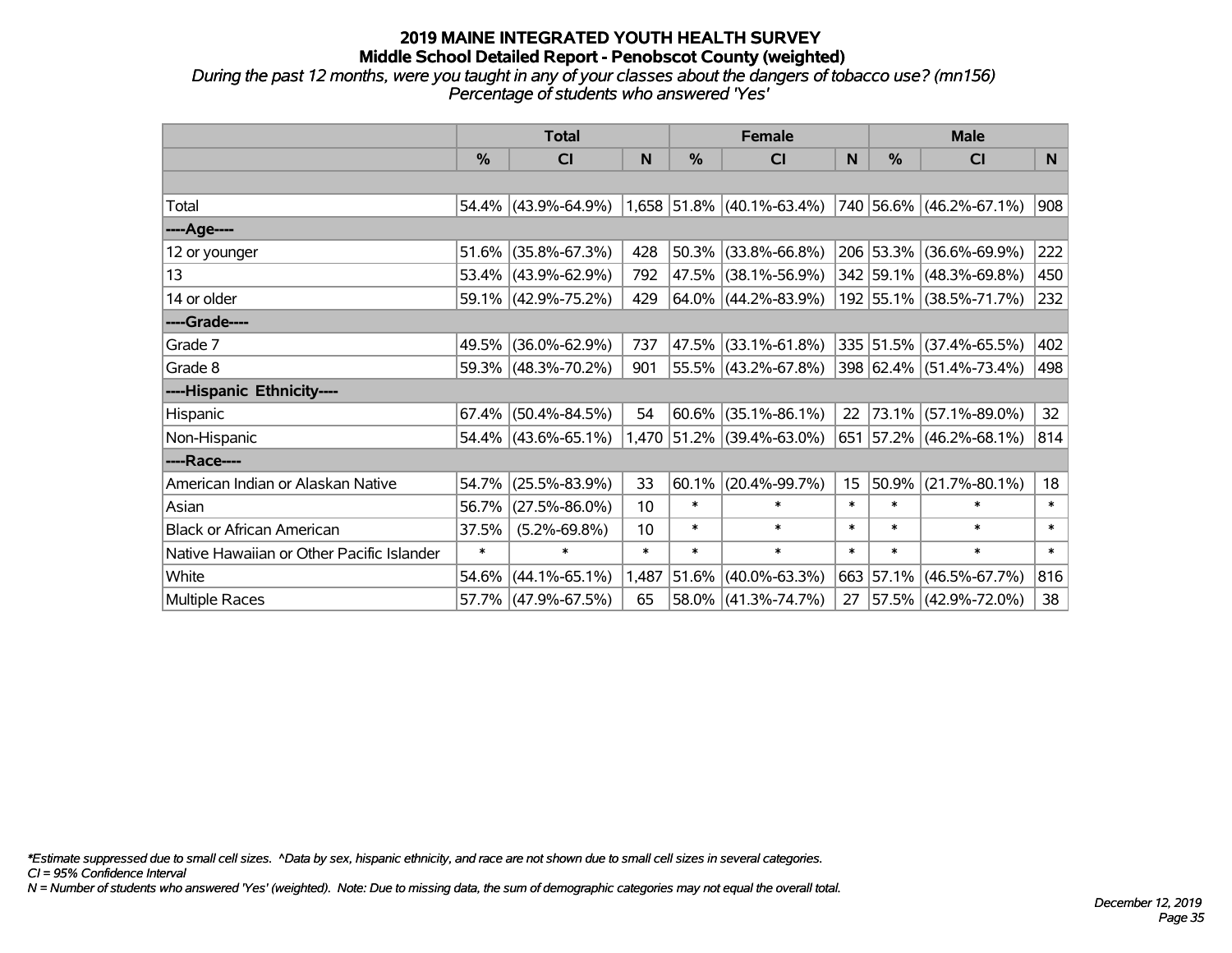*How much do you think people risk harming themselves (physically or in other ways) if they smoke one or more packs of cigarettes per day? (mn36) Percentage of students who answered 'No risk' or 'Slight risk'*

|                                           | <b>Total</b> |                     |        |         | <b>Female</b>         |        | <b>Male</b> |                                                          |        |  |
|-------------------------------------------|--------------|---------------------|--------|---------|-----------------------|--------|-------------|----------------------------------------------------------|--------|--|
|                                           | %            | <b>CI</b>           | N      | %       | <b>CI</b>             | N      | %           | <b>CI</b>                                                | N.     |  |
|                                           |              |                     |        |         |                       |        |             |                                                          |        |  |
| Total                                     |              | 12.4% (10.1%-14.8%) |        |         |                       |        |             | $ 372 10.6\% $ (8.1%-13.0%) $ 148 14.2\% $ (10.7%-17.6%) | 222    |  |
| ----Age----                               |              |                     |        |         |                       |        |             |                                                          |        |  |
| 12 or younger                             | 12.6%        | $(9.2\% - 16.0\%)$  | 98     | $9.0\%$ | $(4.8\% - 13.2\%)$    | 34     | 15.9%       | $(10.9\% - 21.0\%)$                                      | 62     |  |
| 13                                        | 13.6%        | $(10.5\% - 16.7\%)$ | 199    |         | $11.3\%$ (7.4%-15.2%) | 77     | 15.8%       | $(11.8\% - 19.8\%)$                                      | 122    |  |
| 14 or older                               | $10.1\%$     | $(6.4\% - 13.7\%)$  | 75     |         | $10.9\%$ (6.0%-15.8%) | 36     | 9.5%        | $(3.8\% - 15.2\%)$                                       | 38     |  |
| ----Grade----                             |              |                     |        |         |                       |        |             |                                                          |        |  |
| Grade 7                                   | 14.6%        | $(11.1\% - 18.1\%)$ | 212    | 11.0%   | $(7.0\% - 15.0\%)$    | 76     | 17.8%       | $(12.3\% - 23.4\%)$                                      | 134    |  |
| Grade 8                                   | $10.1\%$     | $(7.9\% - 12.3\%)$  | 153    | 9.9%    | $(6.9\% - 12.8\%)$    | 70     | 10.4%       | $(6.9\% - 14.0\%)$                                       | 83     |  |
| ----Hispanic Ethnicity----                |              |                     |        |         |                       |        |             |                                                          |        |  |
| Hispanic                                  | $\ast$       | $\ast$              | $\ast$ | $\ast$  | $\ast$                | $\ast$ | $\ast$      | $\ast$                                                   | $\ast$ |  |
| Non-Hispanic                              | 12.4%        | $(10.0\% - 14.8\%)$ | 334    |         | $10.6\%$ (8.1%-13.2%) | 134    |             | $13.9\%$ (10.5%-17.3%)                                   | 198    |  |
| ----Race----                              |              |                     |        |         |                       |        |             |                                                          |        |  |
| American Indian or Alaskan Native         | 17.0%        | $(9.0\% - 24.9\%)$  | 11     | $\ast$  | $\ast$                | $\ast$ | $\ast$      | $\ast$                                                   | $\ast$ |  |
| Asian                                     | $\ast$       | $\ast$              | $\ast$ | $\ast$  | $\ast$                | $\ast$ | $\ast$      | $\ast$                                                   | $\ast$ |  |
| <b>Black or African American</b>          | $\ast$       | $\ast$              | $\ast$ | $\ast$  | $\ast$                | $\ast$ | $\ast$      | $\ast$                                                   | $\ast$ |  |
| Native Hawaiian or Other Pacific Islander | $\ast$       | $\ast$              | $\ast$ | $\ast$  | $\ast$                | $\ast$ | $\ast$      | $\ast$                                                   | $\ast$ |  |
| White                                     | 12.5%        | $(10.0\% - 15.0\%)$ | 334    | 10.9%   | $(8.1\% - 13.6\%)$    | 136    | 14.0%       | $(10.6\% - 17.4\%)$                                      | 196    |  |
| <b>Multiple Races</b>                     | 8.5%         | $(3.9\% - 13.1\%)$  | 9      | $\ast$  | $\ast$                | $\ast$ | $\ast$      | $\ast$                                                   | $\ast$ |  |

*\*Estimate suppressed due to small cell sizes. ^Data by sex, hispanic ethnicity, and race are not shown due to small cell sizes in several categories.*

*CI = 95% Confidence Interval*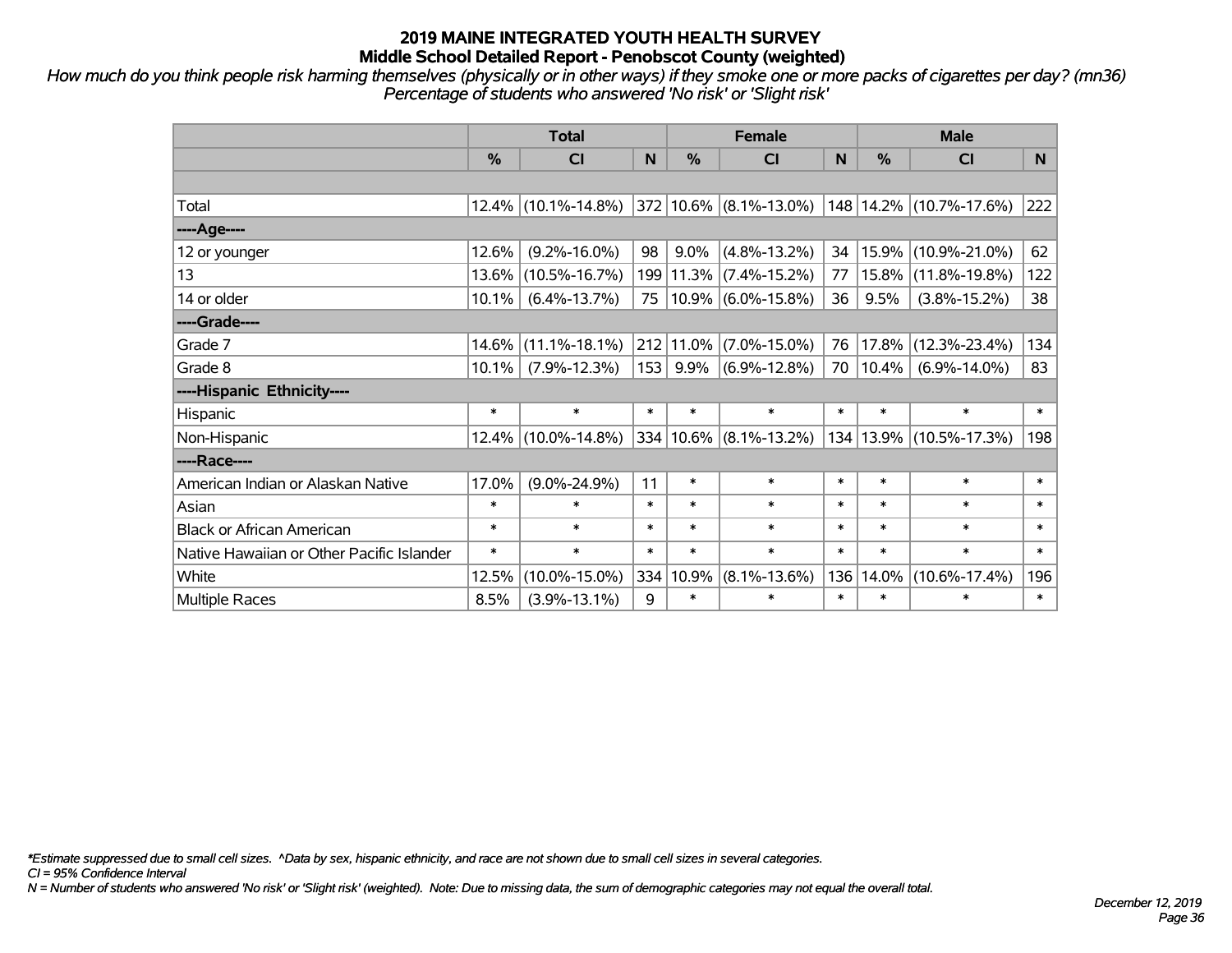## **2019 MAINE INTEGRATED YOUTH HEALTH SURVEY Middle School Detailed Report - Penobscot County (weighted)** *How wrong do you think it is for someone your age to smoke cigarettes? (mn58) Percentage of students who answered 'A little bit wrong' or 'Not wrong at all'*

|                                           | <b>Total</b>  |                    |        |        | <b>Female</b>         | <b>Male</b> |                 |                          |             |
|-------------------------------------------|---------------|--------------------|--------|--------|-----------------------|-------------|-----------------|--------------------------|-------------|
|                                           | $\frac{0}{0}$ | <b>CI</b>          | N      | %      | <b>CI</b>             | N           | %               | <b>CI</b>                | $\mathbf N$ |
|                                           |               |                    |        |        |                       |             |                 |                          |             |
| Total                                     | 5.6%          | $(3.7\% - 7.6\%)$  | 171    | 5.4%   | $(2.7\% - 8.1\%)$     |             | 76 5.9%         | $(3.8\% - 8.1\%)$        | 95          |
| ---- Age----                              |               |                    |        |        |                       |             |                 |                          |             |
| 12 or younger                             | 4.6%          | $(1.0\% - 8.2\%)$  | 38     | 4.8%   | $(0.0\% - 10.0\%)$    |             | 19 4.5%         | $(1.4\% - 7.6\%)$        | 18          |
| 13                                        | 6.3%          | $(3.9\% - 8.7\%)$  | 93     | 3.6%   | $(1.1\% - 6.0\%)$     |             | 25 8.8%         | $(5.5\% - 12.1\%)$       | 67          |
| 14 or older                               | 5.6%          | $(1.8\% - 9.3\%)$  | 41     |        | $10.5\%$ (2.5%-18.5%) |             | $31 \mid 2.2\%$ | $(0.0\% - 5.3\%)$        | 9           |
| ----Grade----                             |               |                    |        |        |                       |             |                 |                          |             |
| Grade 7                                   | 5.8%          | $(3.1\% - 8.5\%)$  | 85     | 5.9%   | $(1.7\% - 10.0\%)$    |             | 41 5.8%         | $(2.3\% - 9.3\%)$        | 45          |
| Grade 8                                   | 5.5%          | $(2.7\% - 8.3\%)$  | 84     | 4.7%   | $(1.7\% - 7.7\%)$     |             |                 | $34 6.3\% $ (2.4%-10.1%) | 50          |
| ----Hispanic Ethnicity----                |               |                    |        |        |                       |             |                 |                          |             |
| Hispanic                                  | $\ast$        | $\ast$             | $\ast$ | $\ast$ | $\ast$                | $\ast$      | $\ast$          | $\ast$                   | $\ast$      |
| Non-Hispanic                              | 5.5%          | $(3.8\% - 7.3\%)$  | 150    | 5.2%   | $(2.8\% - 7.5\%)$     |             | 65 5.9%         | $(3.7\% - 8.1\%)$        | 84          |
| ----Race----                              |               |                    |        |        |                       |             |                 |                          |             |
| American Indian or Alaskan Native         | $\ast$        | $\ast$             | $\ast$ | $\ast$ | $\ast$                | $\ast$      | $\ast$          | $\ast$                   | $\ast$      |
| Asian                                     | $\ast$        | $\ast$             | $\ast$ | $\ast$ | $\ast$                | $\ast$      | $\ast$          | $\ast$                   | $\ast$      |
| <b>Black or African American</b>          | 22.7%         | $(2.9\% - 42.5\%)$ | 7      | $\ast$ | $\ast$                | $\ast$      | $\ast$          | $\ast$                   | $\ast$      |
| Native Hawaiian or Other Pacific Islander | $\ast$        | $\ast$             | $\ast$ | $\ast$ | $\ast$                | $\ast$      | $\ast$          | $\ast$                   | $\ast$      |
| White                                     | 5.3%          | $(3.6\% - 6.9\%)$  | 143    | 4.6%   | $(2.3\% - 7.0\%)$     |             | 59 5.9%         | $(3.5\% - 8.3\%)$        | 84          |
| Multiple Races                            | 8.2%          | $(0.8\% - 15.6\%)$ | 9      | $\ast$ | $\ast$                | $\ast$      | $\ast$          | $\ast$                   | $\ast$      |

*\*Estimate suppressed due to small cell sizes. ^Data by sex, hispanic ethnicity, and race are not shown due to small cell sizes in several categories.*

*CI = 95% Confidence Interval*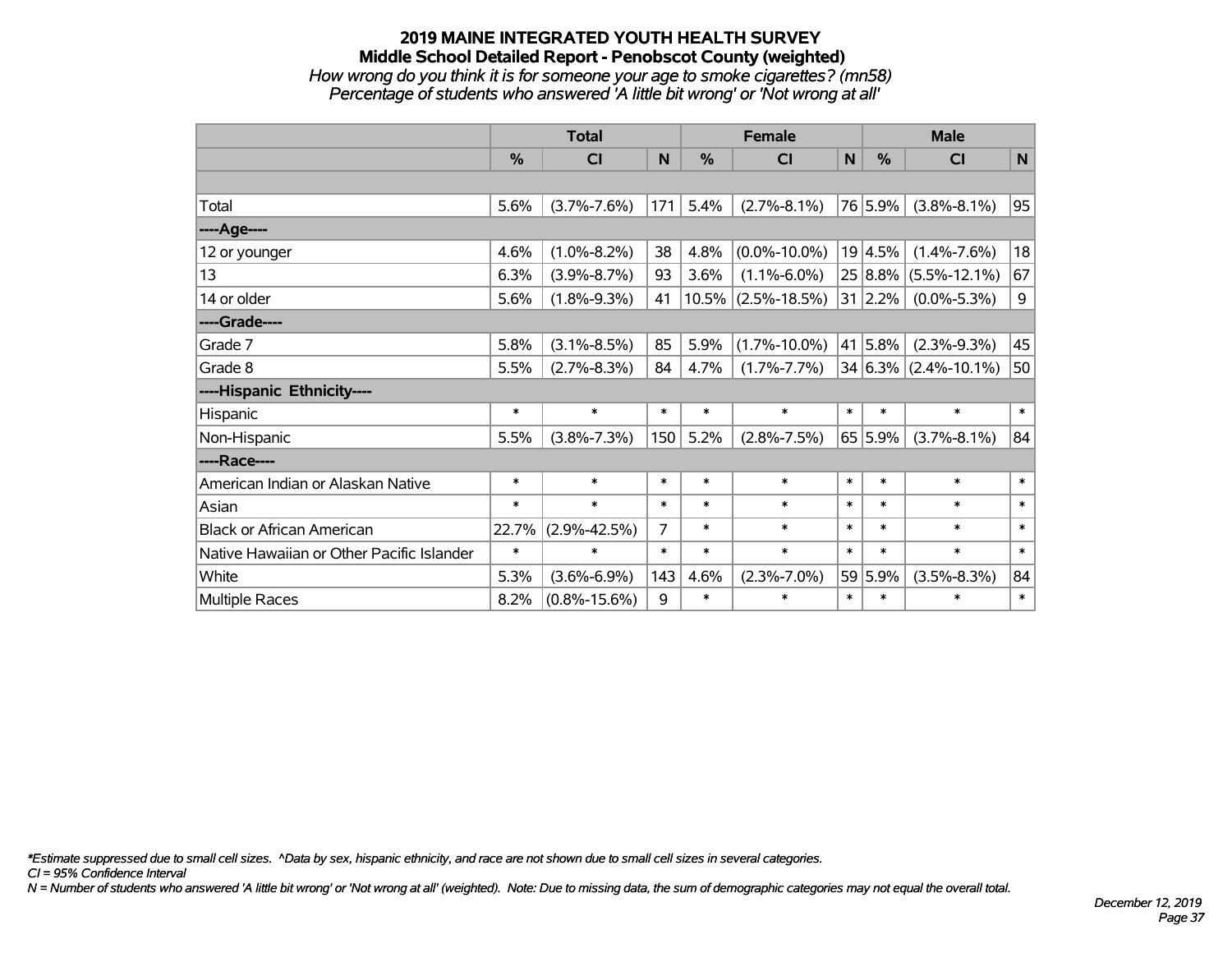## **2019 MAINE INTEGRATED YOUTH HEALTH SURVEY Middle School Detailed Report - Penobscot County (weighted)** *How wrong do your parents feel it would be for you to smoke cigarettes? (mn35) Percentage of students who answered 'A little bit wrong' or 'Not wrong at all'*

|                                           | <b>Total</b>  |                      |        | <b>Female</b>    |                        |              | <b>Male</b>     |                          |              |
|-------------------------------------------|---------------|----------------------|--------|------------------|------------------------|--------------|-----------------|--------------------------|--------------|
|                                           | $\frac{0}{0}$ | CI                   | N      | %                | <b>CI</b>              | $\mathsf{N}$ | %               | <b>CI</b>                | $\mathsf{N}$ |
|                                           |               |                      |        |                  |                        |              |                 |                          |              |
| Total                                     | 4.2%          | $(3.0\% - 5.4\%)$    |        | $127 \,   4.4\%$ | $(2.5\% - 6.3\%)$      |              | 63 4.1%         | $(2.4\% - 5.7\%)$        | 64           |
| ---- Age----                              |               |                      |        |                  |                        |              |                 |                          |              |
| 12 or younger                             | 2.1%          | $(0.2\% - 4.1\%)$    | 17     | 2.2%             | $(0.0\% - 4.7\%)$      |              | $9 \mid 2.1\%$  | $(0.0\% - 4.4\%)$        | 8            |
| 13                                        | $3.8\%$       | $(1.6\% - 5.9\%)$    | 56     | 3.7%             | $(0.6\% - 6.8\%)$      |              | 26 3.9%         | $(0.8\% - 6.9\%)$        | 29           |
| 14 or older                               |               | $7.5\%$ (4.0%-11.0%) | 55     |                  | $ 9.3\% $ (2.6%-15.9%) |              |                 | $28 6.3\% $ (1.9%-10.6%) | 27           |
| ----Grade----                             |               |                      |        |                  |                        |              |                 |                          |              |
| Grade 7                                   | 2.9%          | $(1.0\% - 4.8\%)$    | 43     | 3.0%             | $(0.0\% - 6.0\%)$      |              | $21 \,   2.8\%$ | $(0.9\% - 4.7\%)$        | 22           |
| Grade 8                                   | 5.5%          | $(3.3\% - 7.6\%)$    | 83     | $ 5.6\% $        | $(2.9\% - 8.3\%)$      |              | 40 5.4%         | $(2.1\% - 8.7\%)$        | 43           |
| ----Hispanic Ethnicity----                |               |                      |        |                  |                        |              |                 |                          |              |
| Hispanic                                  | 7.6%          | $(0.3\% - 14.8\%)$   | 6      | $\ast$           | $\ast$                 | $\ast$       | $\ast$          | $\ast$                   | $\ast$       |
| Non-Hispanic                              | $4.0\%$       | $(2.7\% - 5.3\%)$    |        | $107 \,   4.2\%$ | $(2.4\% - 6.1\%)$      |              | 54 3.8%         | $(2.2\% - 5.4\%)$        | 53           |
| ----Race----                              |               |                      |        |                  |                        |              |                 |                          |              |
| American Indian or Alaskan Native         | $\ast$        | $\ast$               | $\ast$ | $\ast$           | $\ast$                 | $\ast$       | $\ast$          | $\ast$                   | $\ast$       |
| Asian                                     | $\ast$        | $\ast$               | $\ast$ | $\ast$           | $\ast$                 | $\ast$       | $\ast$          | $\ast$                   | $\ast$       |
| <b>Black or African American</b>          | $\ast$        | $\ast$               | $\ast$ | $\ast$           | $\ast$                 | $\ast$       | $\ast$          | $\ast$                   | $\ast$       |
| Native Hawaiian or Other Pacific Islander | *             | $\ast$               | $\ast$ | $\ast$           | $\ast$                 | $\ast$       | $\ast$          | $\ast$                   | $\ast$       |
| White                                     | 3.7%          | $(2.6\% - 4.9\%)$    | 101    | 4.3%             | $(2.4\% - 6.3\%)$      |              | 56 3.2%         | $(1.8\% - 4.6\%)$        | 45           |
| Multiple Races                            | $9.4\%$       | $(3.1\% - 15.7\%)$   | 10     | $\ast$           | $\ast$                 | $\ast$       | $\ast$          | $\ast$                   | $\ast$       |

*\*Estimate suppressed due to small cell sizes. ^Data by sex, hispanic ethnicity, and race are not shown due to small cell sizes in several categories.*

*CI = 95% Confidence Interval*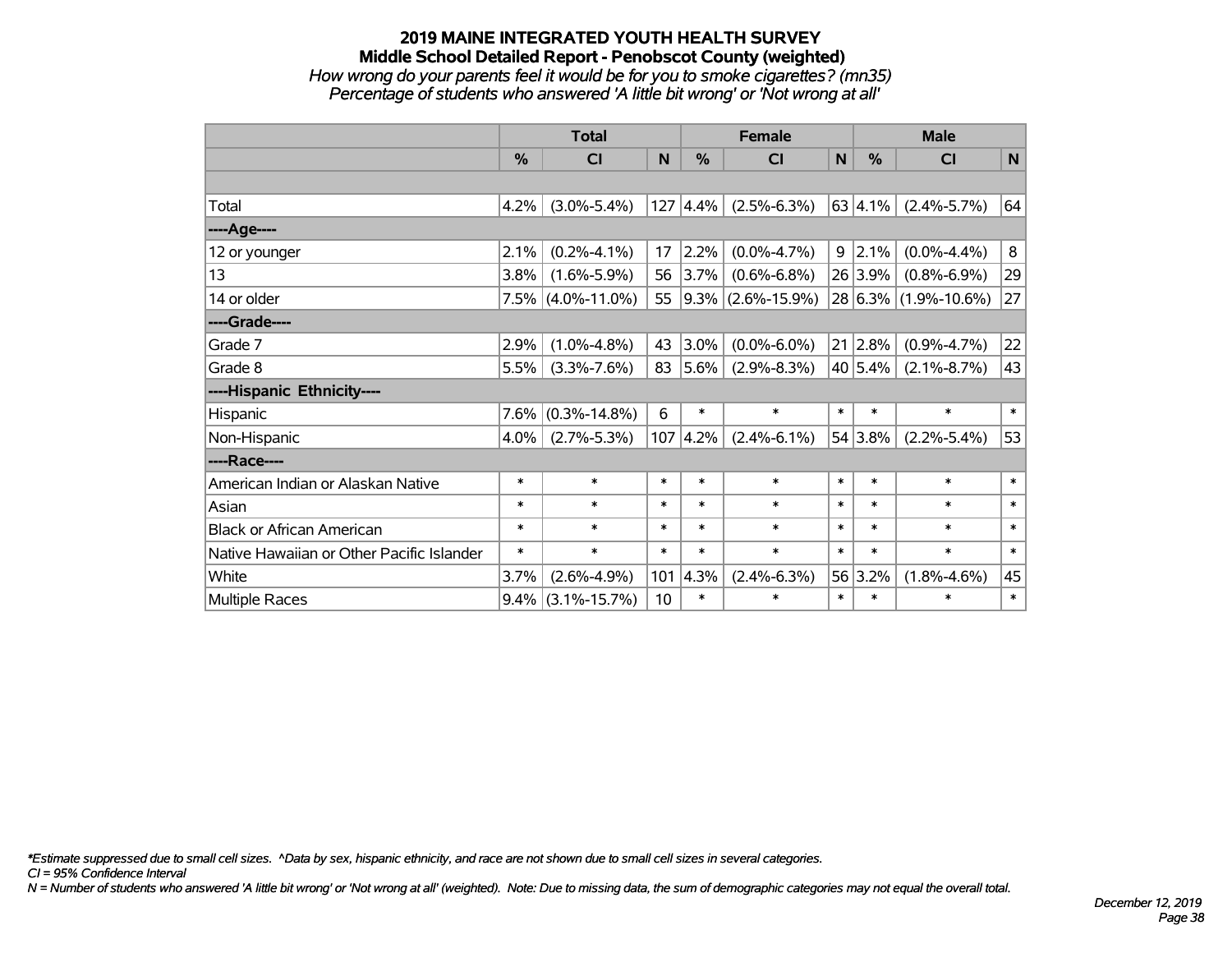## **2019 MAINE INTEGRATED YOUTH HEALTH SURVEY Middle School Detailed Report - Penobscot County (weighted)** *How wrong do your friends feel it would be for you to smoke cigarettes? (mn172) Percentage of students who answered 'A little bit wrong' or 'Not wrong at all'*

|                                           | <b>Total</b> |                     |                 |           | <b>Female</b>                           |        | <b>Male</b>   |                             |        |  |
|-------------------------------------------|--------------|---------------------|-----------------|-----------|-----------------------------------------|--------|---------------|-----------------------------|--------|--|
|                                           | %            | CI                  | N               | $\%$      | <b>CI</b>                               | N      | $\frac{0}{0}$ | <b>CI</b>                   | N      |  |
|                                           |              |                     |                 |           |                                         |        |               |                             |        |  |
| Total                                     |              | 13.8% (10.2%-17.3%) |                 |           | $ 410 11.9\% $ (7.1%-16.8%)             |        |               | 167   15.5%   (11.5%-19.5%) | 243    |  |
| ----Age----                               |              |                     |                 |           |                                         |        |               |                             |        |  |
| 12 or younger                             | 14.3%        | $(8.6\% - 20.0\%)$  |                 | 116 11.9% | $(4.5\% - 19.4\%)$                      | 48     | 16.7%         | $(9.8\% - 23.6\%)$          | 68     |  |
| 13                                        | 13.7%        | $(9.0\% - 18.3\%)$  | 196             | $9.4\%$   | $(4.5\% - 14.3\%)$                      | 66     | 17.8%         | $(11.3\% - 24.2\%)$         | 130    |  |
| 14 or older                               | 13.5%        | $(6.9\% - 20.2\%)$  | 99              |           | $ 17.9\% $ (7.6%-28.2%)                 |        | 54   10.6%    | $(4.3\% - 16.9\%)$          | 45     |  |
| ----Grade----                             |              |                     |                 |           |                                         |        |               |                             |        |  |
| Grade 7                                   | 15.3%        | $(10.8\% - 19.9\%)$ |                 | 219 13.4% | $(6.4\% - 20.3\%)$                      | 90     | 17.2%         | $(11.7\% - 22.7\%)$         | 129    |  |
| Grade 8                                   | 12.1%        | $(7.2\% - 16.9\%)$  |                 |           | 183   10.4%   (4.6%-16.3%)              | 75     | $ 13.6\% $    | $(7.2\% - 20.1\%)$          | 108    |  |
| ----Hispanic Ethnicity----                |              |                     |                 |           |                                         |        |               |                             |        |  |
| Hispanic                                  | 15.0%        | $(4.7\% - 25.4\%)$  | 12 <sup>2</sup> | $\ast$    | $\ast$                                  | $\ast$ | $\ast$        | $\ast$                      | $\ast$ |  |
| Non-Hispanic                              | 13.5%        | $(9.7\% - 17.3\%)$  |                 |           | $361 \mid 11.4\% \mid (6.7\% - 16.1\%)$ |        | 143   15.5%   | $(10.7\% - 20.2\%)$         | 218    |  |
| ----Race----                              |              |                     |                 |           |                                         |        |               |                             |        |  |
| American Indian or Alaskan Native         | 31.9%        | $(13.9\% - 49.9\%)$ | 19              | 30.9%     | $(2.1\% - 59.8\%)$                      | 8      | 32.6%         | $(11.0\% - 54.2\%)$         | 11     |  |
| Asian                                     | $\ast$       | $\ast$              | $\ast$          | $\ast$    | $\ast$                                  | $\ast$ | $\ast$        | $\ast$                      | $\ast$ |  |
| <b>Black or African American</b>          | 54.6%        | $(24.9\% - 84.3\%)$ | 15              | $\ast$    | $\ast$                                  | $\ast$ | $\ast$        | $\ast$                      | $\ast$ |  |
| Native Hawaiian or Other Pacific Islander | $\ast$       | $\ast$              | $\ast$          | $\ast$    | $\ast$                                  | $\ast$ | $\ast$        | $\ast$                      | $\ast$ |  |
| White                                     | 12.3%        | $(8.8\% - 15.8\%)$  | 328             | 11.0%     | $(6.4\% - 15.7\%)$                      | 139    | 13.5%         | $(9.4\% - 17.7\%)$          | 189    |  |
| <b>Multiple Races</b>                     |              | 30.5% (19.7%-41.3%) | 33              |           | $19.4\%$ (0.9%-37.9%)                   | 9      | 39.3%         | $(25.2\% - 53.4\%)$         | 23     |  |

*\*Estimate suppressed due to small cell sizes. ^Data by sex, hispanic ethnicity, and race are not shown due to small cell sizes in several categories.*

*CI = 95% Confidence Interval*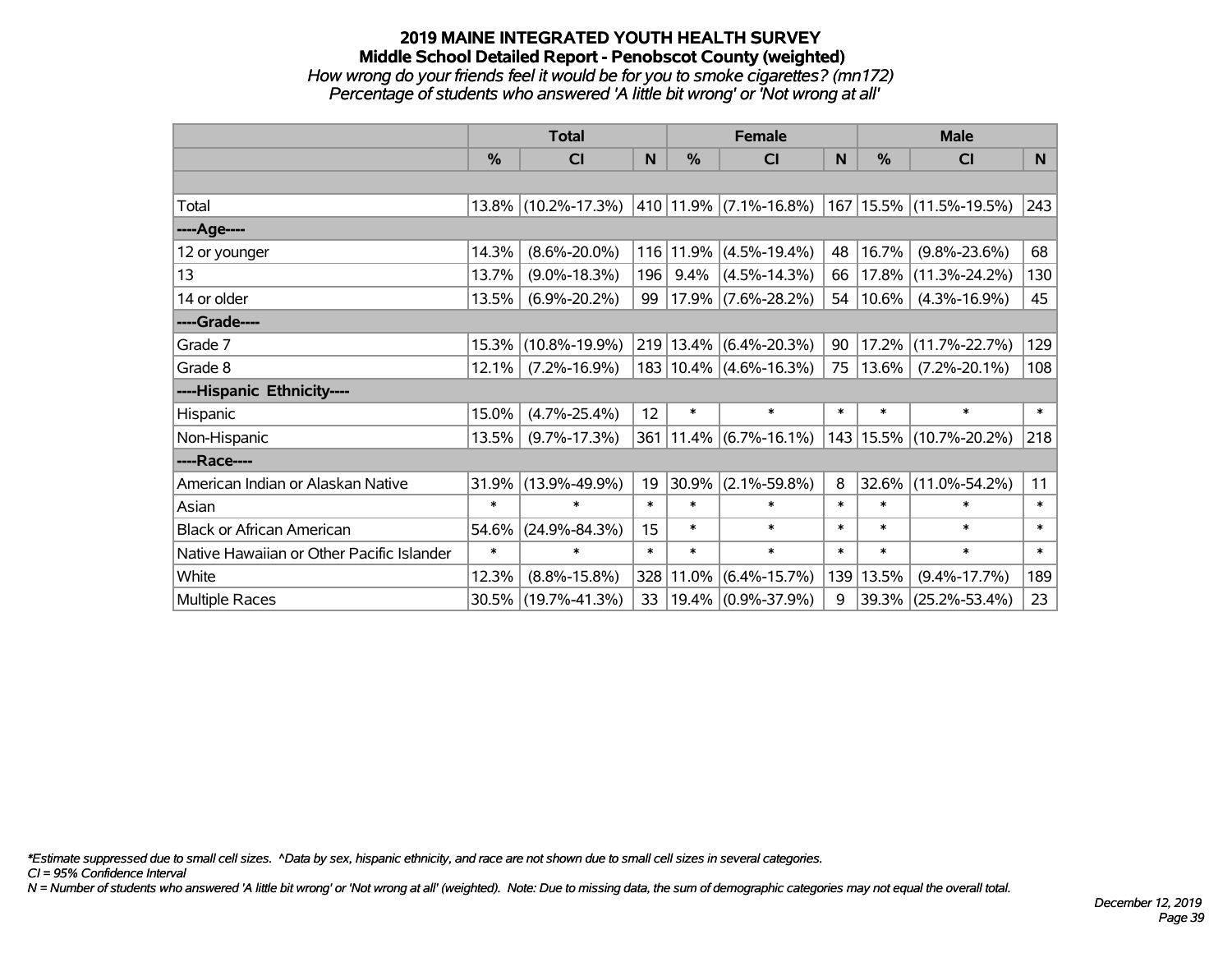#### **2019 MAINE INTEGRATED YOUTH HEALTH SURVEY Middle School Detailed Report - Penobscot County (weighted)** *Have you ever used an electronic vapor product? (mn173) Percentage of students who answered 'Yes'*

|                                           |               | <b>Total</b>           |        |               | <b>Female</b>               |                 |           | <b>Male</b>         |                 |
|-------------------------------------------|---------------|------------------------|--------|---------------|-----------------------------|-----------------|-----------|---------------------|-----------------|
|                                           | $\frac{0}{0}$ | CI                     | N      | $\frac{0}{0}$ | <b>CI</b>                   | N               | %         | <b>CI</b>           | N               |
|                                           |               |                        |        |               |                             |                 |           |                     |                 |
| Total                                     |               | $14.8\%$ (11.3%-18.4%) |        |               | 439   17.5%   (10.4%-24.6%) |                 | 243 12.6% | $(7.7\% - 17.4\%)$  | 196             |
| ----Age----                               |               |                        |        |               |                             |                 |           |                     |                 |
| 12 or younger                             | 12.7%         | $(7.0\% - 18.5\%)$     |        | 101   13.8%   | $(3.2\% - 24.3\%)$          | 54              | 11.8%     | $(8.5\% - 15.2\%)$  | 47              |
| 13                                        | 13.1%         | $(9.4\% - 16.8\%)$     |        | 190   14.9%   | $(8.0\% - 21.8\%)$          | 103             | 11.5%     | $(6.1\% - 16.9\%)$  | 86              |
| 14 or older                               |               | 20.7% (12.8%-28.7%)    |        |               | 148 28.5% (14.8%-42.2%)     | 86              | 15.3%     | $(4.8\% - 25.8\%)$  | 63              |
| ----Grade----                             |               |                        |        |               |                             |                 |           |                     |                 |
| Grade 7                                   | 13.8%         | $(9.4\% - 18.3\%)$     |        | 197   14.4%   | $(5.7\% - 23.0\%)$          | 96              | 13.4%     | $(9.0\% - 17.9\%)$  | 101             |
| Grade 8                                   |               | $16.1\%$ (11.7%-20.4%) |        |               | 242 20.6% (12.1%-29.1%)     |                 | 146 12.1% | $(6.0\% - 18.1\%)$  | 95              |
| ----Hispanic Ethnicity----                |               |                        |        |               |                             |                 |           |                     |                 |
| Hispanic                                  |               | 25.0% (17.0%-32.9%)    | 19     | 24.1%         | $(9.2\% - 38.9\%)$          | 8               | 25.8%     | $(12.8\% - 38.7\%)$ | 10 <sup>°</sup> |
| Non-Hispanic                              |               | 14.4% (10.6%-18.2%)    |        | 380 17.0%     | $(9.9\% - 24.1\%)$          | 211             | 12.2%     | $(7.1\% - 17.3\%)$  | 169             |
| ----Race----                              |               |                        |        |               |                             |                 |           |                     |                 |
| American Indian or Alaskan Native         | 23.6%         | $(7.2\% - 40.0\%)$     | 14     | $\ast$        | $\ast$                      | $\ast$          | $\ast$    | $\ast$              | $\ast$          |
| Asian                                     | $\ast$        | $\ast$                 | $\ast$ | $\ast$        | $\ast$                      | $\ast$          | $\ast$    | $\ast$              | $\ast$          |
| <b>Black or African American</b>          | 31.7%         | $(2.3\% - 61.1\%)$     | 8      | $\ast$        | $\ast$                      | $\ast$          | $\ast$    | $\ast$              | $\ast$          |
| Native Hawaiian or Other Pacific Islander | $\ast$        | $\ast$                 | $\ast$ | $\ast$        | $\ast$                      | $\ast$          | $\ast$    | $\ast$              | $\ast$          |
| White                                     | 14.3%         | $(11.0\% - 17.6\%)$    | 379    | 17.6%         | $(10.8\% - 24.4\%)$         | 220             | 11.4%     | $(6.9\% - 15.8\%)$  | 160             |
| <b>Multiple Races</b>                     | 22.2%         | $(6.9\% - 37.5\%)$     |        | 24 20.1%      | $(2.3\% - 37.9\%)$          | 10 <sup>°</sup> | 23.9%     | $(0.6\% - 47.1\%)$  | 15              |

*\*Estimate suppressed due to small cell sizes. ^Data by sex, hispanic ethnicity, and race are not shown due to small cell sizes in several categories.*

*CI = 95% Confidence Interval*

*N = Number of students who answered 'Yes' (weighted). Note: Due to missing data, the sum of demographic categories may not equal the overall total.*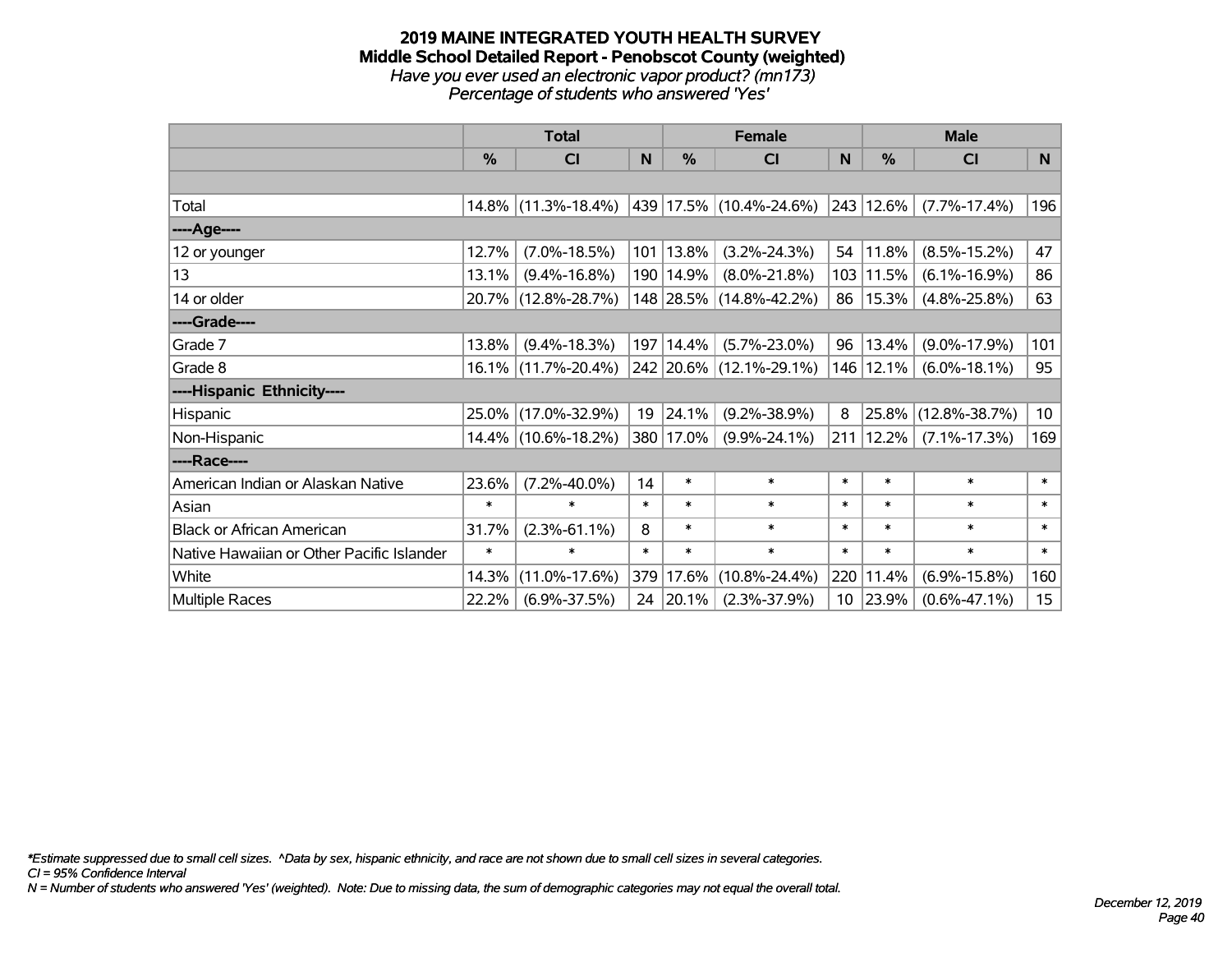### **2019 MAINE INTEGRATED YOUTH HEALTH SURVEY Middle School Detailed Report - Penobscot County (weighted)** *During the past 30 days, on how many days did you use an electronic vapor product? (mn174) Percentage of students who answered at least 1 day*

|                                           | <b>Total</b> |                    |                |           | <b>Female</b>      | <b>Male</b> |            |                        |        |
|-------------------------------------------|--------------|--------------------|----------------|-----------|--------------------|-------------|------------|------------------------|--------|
|                                           | %            | <b>CI</b>          | N              | %         | <b>CI</b>          | N           | %          | <b>CI</b>              | N      |
|                                           |              |                    |                |           |                    |             |            |                        |        |
| Total                                     | 7.4%         | $(5.0\% - 9.8\%)$  | 220            | 9.3%      | $(5.1\% - 13.4\%)$ |             | 130 5.7%   | $(3.0\% - 8.5\%)$      | 89     |
| ---- Age----                              |              |                    |                |           |                    |             |            |                        |        |
| 12 or younger                             | 3.5%         | $(0.2\% - 6.8\%)$  | 29             | 4.8%      | $(0.0\% - 11.2\%)$ | 19          | 2.3%       | $(0.4\% - 4.3\%)$      | 9      |
| 13                                        | 8.1%         | $(5.3\% - 10.8\%)$ | 118            | 9.7%      | $(5.4\% - 14.0\%)$ | 68          | 6.6%       | $(3.1\% - 10.1\%)$     | 50     |
| 14 or older                               | 10.3%        | $(4.0\% - 16.7\%)$ | 73             | 14.3%     | $(5.4\% - 23.2\%)$ | 43          |            | $ 7.5\% $ (1.0%-14.0%) | 30     |
| ----Grade----                             |              |                    |                |           |                    |             |            |                        |        |
| Grade 7                                   | 7.3%         | $(4.2\% - 10.4\%)$ | 105            | 8.6%      | $(2.2\% - 14.9\%)$ | 59          | 6.1%       | $(2.5\% - 9.8\%)$      | 46     |
| Grade 8                                   | 7.6%         | $(4.9\% - 10.3\%)$ |                | 114 10.0% | $(6.3\% - 13.7\%)$ | 71          | 5.5%       | $(1.8\% - 9.1\%)$      | 43     |
| ----Hispanic Ethnicity----                |              |                    |                |           |                    |             |            |                        |        |
| Hispanic                                  | 17.0%        | $(4.8\% - 29.3\%)$ | 13             | $\ast$    | $\ast$             | $\ast$      | $\ast$     | $\ast$                 | $\ast$ |
| Non-Hispanic                              | 7.3%         | $(4.6\% - 10.0\%)$ | 194            | 9.3%      | $(4.6\% - 14.0\%)$ |             | $117$ 5.5% | $(2.8\% - 8.2\%)$      | 77     |
| ----Race----                              |              |                    |                |           |                    |             |            |                        |        |
| American Indian or Alaskan Native         | $\ast$       | $\ast$             | $\ast$         | $\ast$    | $\ast$             | $\ast$      | $\ast$     | $\ast$                 | $\ast$ |
| Asian                                     | $\ast$       | $\ast$             | $\ast$         | $\ast$    | $\ast$             | $\ast$      | $\ast$     | $\ast$                 | $\ast$ |
| <b>Black or African American</b>          | 24.8%        | $(0.8\% - 48.8\%)$ | $\overline{7}$ | $\ast$    | $\ast$             | $\ast$      | $\ast$     | $\ast$                 | $\ast$ |
| Native Hawaiian or Other Pacific Islander | $\ast$       | $\ast$             | $\ast$         | $\ast$    | $\ast$             | $\ast$      | $\ast$     | $\ast$                 | $\ast$ |
| White                                     | 7.2%         | $(4.8\% - 9.6\%)$  | 194            | 9.5%      | $(5.3\% - 13.8\%)$ | 121         | 5.2%       | $(2.3\% - 8.0\%)$      | 73     |
| <b>Multiple Races</b>                     | 8.7%         | $(2.5\% - 14.9\%)$ | 9              | $\ast$    | $\ast$             | $\ast$      | $\ast$     | $\ast$                 | $\ast$ |

*\*Estimate suppressed due to small cell sizes. ^Data by sex, hispanic ethnicity, and race are not shown due to small cell sizes in several categories.*

*CI = 95% Confidence Interval*

*N = Number of students who answered at least 1 day (weighted). Note: Due to missing data, the sum of demographic categories may not equal the overall total.*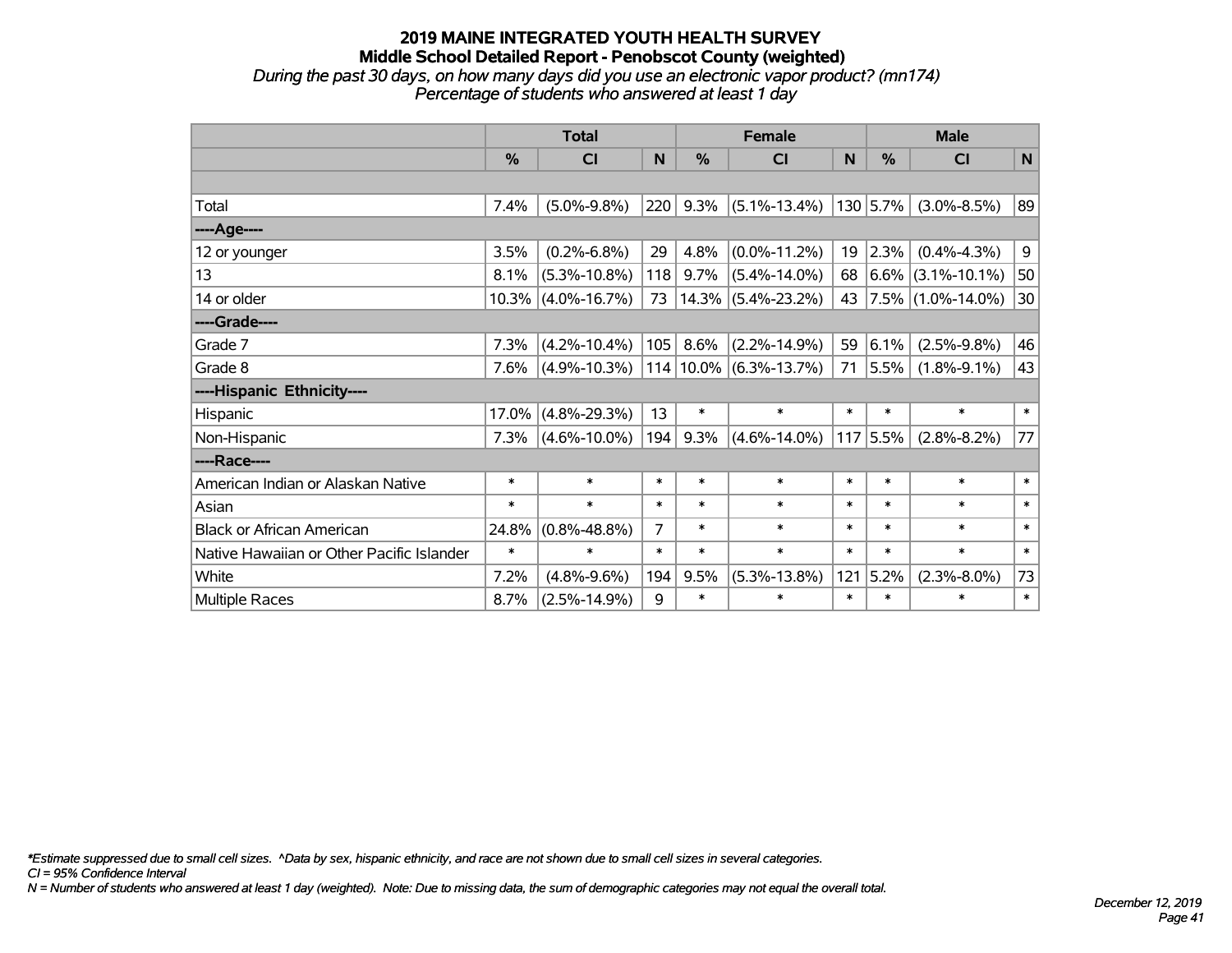### **2019 MAINE INTEGRATED YOUTH HEALTH SURVEY Middle School Detailed Report - Penobscot County (weighted)** *The last time you used an electronic vapor product, what was in the vapor you inhaled? (mn182) Percentage of students who answered 'Nicotine'*

|                                           | <b>Total</b> |                     |              |               | <b>Female</b>                  |        | <b>Male</b>   |                                                        |        |  |
|-------------------------------------------|--------------|---------------------|--------------|---------------|--------------------------------|--------|---------------|--------------------------------------------------------|--------|--|
|                                           | %            | CI                  | $\mathsf{N}$ | $\frac{0}{0}$ | CI                             | N      | $\frac{0}{0}$ | <b>CI</b>                                              | N      |  |
|                                           |              |                     |              |               |                                |        |               |                                                        |        |  |
| Total                                     |              | 21.1% (12.7%-29.5%) |              |               | 87 19.8% (5.9%-33.8%) 46 22.7% |        |               | $(8.1\% - 37.3\%)$                                     | 41     |  |
| ----Age----                               |              |                     |              |               |                                |        |               |                                                        |        |  |
| 12 or younger                             | 11.0%        | $(1.8\% - 20.2\%)$  | 11           | $\ast$        | $\ast$                         | $\ast$ | $\ast$        | $\ast$                                                 | $\ast$ |  |
| 13                                        | 23.2%        | $(9.5\% - 36.9\%)$  |              | 41 23.5%      | $(0.3\% - 46.7\%)$             |        | 23 22.8%      | $(7.1\% - 38.4\%)$                                     | 18     |  |
| 14 or older                               |              | 25.7% (10.8%-40.6%) |              |               | $35 19.3\% $ (2.4%-36.2%)      |        | 16 35.5%      | $(6.5\% - 64.6\%)$                                     | 19     |  |
| ----Grade----                             |              |                     |              |               |                                |        |               |                                                        |        |  |
| Grade 7                                   | 15.0%        | $(5.0\% - 25.1\%)$  |              | $28$ 25.1%    | $(6.8\% - 43.4\%)$             | 22     | 5.7%          | $(0.0\% - 14.1\%)$                                     | 6      |  |
| Grade 8                                   |              | 26.1% (12.9%-39.4%) |              |               |                                |        |               | $ 59 16.5\% $ (1.8%-31.2%) $ 23 42.4\% $ (15.6%-69.1%) | 35     |  |
| ----Hispanic Ethnicity----                |              |                     |              |               |                                |        |               |                                                        |        |  |
| Hispanic                                  | $\ast$       | $\ast$              | $\ast$       | $\ast$        | $\ast$                         | $\ast$ | $\ast$        | $\ast$                                                 | $\ast$ |  |
| Non-Hispanic                              |              | 23.0% (13.3%-32.8%) |              |               | 83 23.0% (6.8%-39.3%)          |        | 46 23.0%      | $(7.5\% - 38.5\%)$                                     | 37     |  |
| ----Race----                              |              |                     |              |               |                                |        |               |                                                        |        |  |
| American Indian or Alaskan Native         | $\ast$       | $\ast$              | $\ast$       | $\ast$        | $\ast$                         | $\ast$ | $\ast$        | $\ast$                                                 | $\ast$ |  |
| Asian                                     | $\ast$       | $\ast$              | $\ast$       | $\ast$        | $\ast$                         | $\ast$ | $\ast$        | $\ast$                                                 | $\ast$ |  |
| <b>Black or African American</b>          | $\ast$       | $\ast$              | $\ast$       | $\ast$        | $\ast$                         | $\ast$ | $\ast$        | $\ast$                                                 | $\ast$ |  |
| Native Hawaiian or Other Pacific Islander | $\ast$       | $\ast$              | $\ast$       | $\ast$        | $\ast$                         | $\ast$ | $\ast$        | $\ast$                                                 | $\ast$ |  |
| White                                     | 21.3%        | $(10.4\% - 32.2\%)$ |              | 76 20.2%      | $(3.6\% - 36.8\%)$             |        | 42 22.8%      | $(5.0\% - 40.6\%)$                                     | 34     |  |
| <b>Multiple Races</b>                     | $\ast$       | $\ast$              | $\ast$       | $\ast$        | $\ast$                         | $\ast$ | $\ast$        | $\ast$                                                 | $\ast$ |  |

*\*Estimate suppressed due to small cell sizes. ^Data by sex, hispanic ethnicity, and race are not shown due to small cell sizes in several categories.*

*CI = 95% Confidence Interval*

*N = Number of students who answered 'Nicotine' (weighted). Note: Due to missing data, the sum of demographic categories may not equal the overall total.*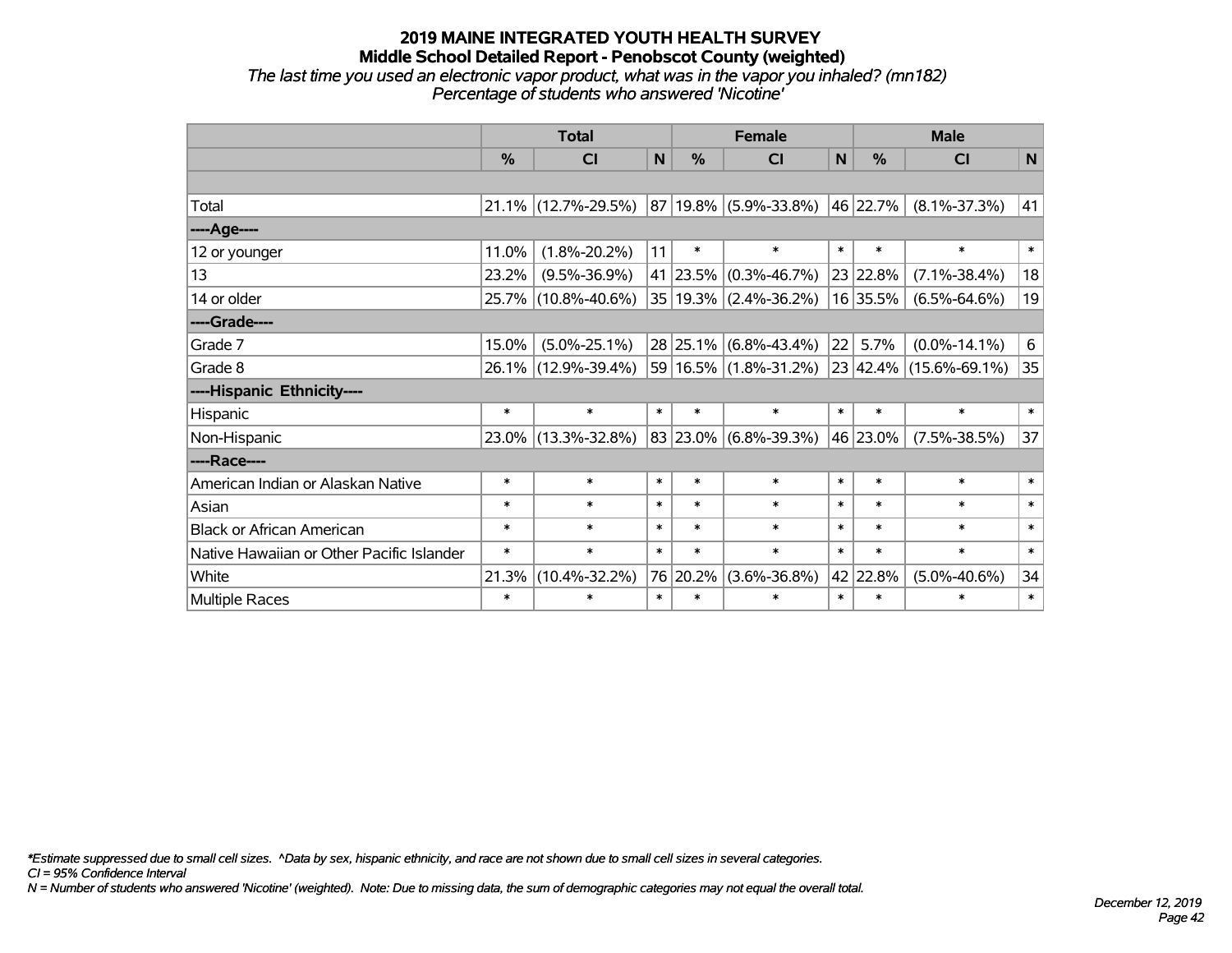## **2019 MAINE INTEGRATED YOUTH HEALTH SURVEY Middle School Detailed Report - Penobscot County (weighted)** *The last time you used an electronic vapor product, what was in the vapor you inhaled? (mn182\_2)*

*Percentage of students who answered 'Marijuana or Hash Oil'*

|                                           | <b>Total</b> |                       |        |        | <b>Female</b>             | <b>Male</b>  |                 |                    |              |
|-------------------------------------------|--------------|-----------------------|--------|--------|---------------------------|--------------|-----------------|--------------------|--------------|
|                                           | %            | CI                    | N      | %      | <b>CI</b>                 | $\mathsf{N}$ | %               | <b>CI</b>          | $\mathsf{N}$ |
|                                           |              |                       |        |        |                           |              |                 |                    |              |
| Total                                     |              | $12.3\%$ (4.5%-20.0%) |        |        | $50 18.5\% $ (5.4%-31.6%) |              | $43 \mid 4.4\%$ | $(0.0\% - 8.8\%)$  | 8            |
| ---- Age----                              |              |                       |        |        |                           |              |                 |                    |              |
| 12 or younger                             | 10.9%        | $(0.0\% - 28.6\%)$    | 11     | $\ast$ | $\ast$                    | $\ast$       | $\ast$          | $\ast$             | $\ast$       |
| 13                                        | 13.0%        | $(4.6\% - 21.4\%)$    | 23     | 17.4%  | $(0.3\% - 34.6\%)$        |              | 17 7.7%         | $(0.0\% - 15.4\%)$ | $\,6\,$      |
| 14 or older                               |              | $12.4\%$ (0.0%-25.2%) | 17     | $\ast$ | $\ast$                    | $\ast$       | $\ast$          | $\ast$             | $\ast$       |
| ----Grade----                             |              |                       |        |        |                           |              |                 |                    |              |
| Grade 7                                   | 8.6%         | $(0.0\% - 23.7\%)$    | 16     | $\ast$ | $\ast$                    | $\ast$       | $\ast$          | $\ast$             | $\ast$       |
| Grade 8                                   |              | $15.4\%$ (5.1%-25.7%) | 34     | $\ast$ | $\ast$                    | $\ast$       | $\ast$          | $\ast$             | $\ast$       |
| ----Hispanic Ethnicity----                |              |                       |        |        |                           |              |                 |                    |              |
| Hispanic                                  | $\ast$       | $\ast$                | $\ast$ | $\ast$ | $\ast$                    | $\ast$       | $\ast$          | $\ast$             | $\ast$       |
| Non-Hispanic                              | 11.3%        | $(3.3\% - 19.3\%)$    |        |        | 41   17.7%   (4.3%-31.1%) |              | 35 3.4%         | $(0.0\% - 8.8\%)$  | 6            |
| ----Race----                              |              |                       |        |        |                           |              |                 |                    |              |
| American Indian or Alaskan Native         | $\ast$       | $\ast$                | $\ast$ | $\ast$ | $\ast$                    | $\ast$       | $\ast$          | $\ast$             | $\ast$       |
| Asian                                     | $\ast$       | $\ast$                | $\ast$ | $\ast$ | $\ast$                    | $\ast$       | $\ast$          | $\ast$             | $\ast$       |
| <b>Black or African American</b>          | $\ast$       | $\ast$                | $\ast$ | $\ast$ | $\ast$                    | $\ast$       | $\ast$          | $\ast$             | $\ast$       |
| Native Hawaiian or Other Pacific Islander | $\ast$       | $\ast$                | $\ast$ | $\ast$ | $\ast$                    | $\ast$       | $\ast$          | $\ast$             | $\ast$       |
| White                                     | 11.3%        | $(3.7\% - 18.8\%)$    | 40     | $\ast$ | $\ast$                    | $\ast$       | $\ast$          | $\ast$             | $\ast$       |
| Multiple Races                            | $\ast$       | $\ast$                | $\ast$ | $\ast$ | $\ast$                    | $\ast$       | $\ast$          | $\ast$             | $\ast$       |

*\*Estimate suppressed due to small cell sizes. ^Data by sex, hispanic ethnicity, and race are not shown due to small cell sizes in several categories.*

*CI = 95% Confidence Interval*

*N = Number of students who answered 'Marijuana or Hash Oil' (weighted). Note: Due to missing data, the sum of demographic categories may not equal the overall total.*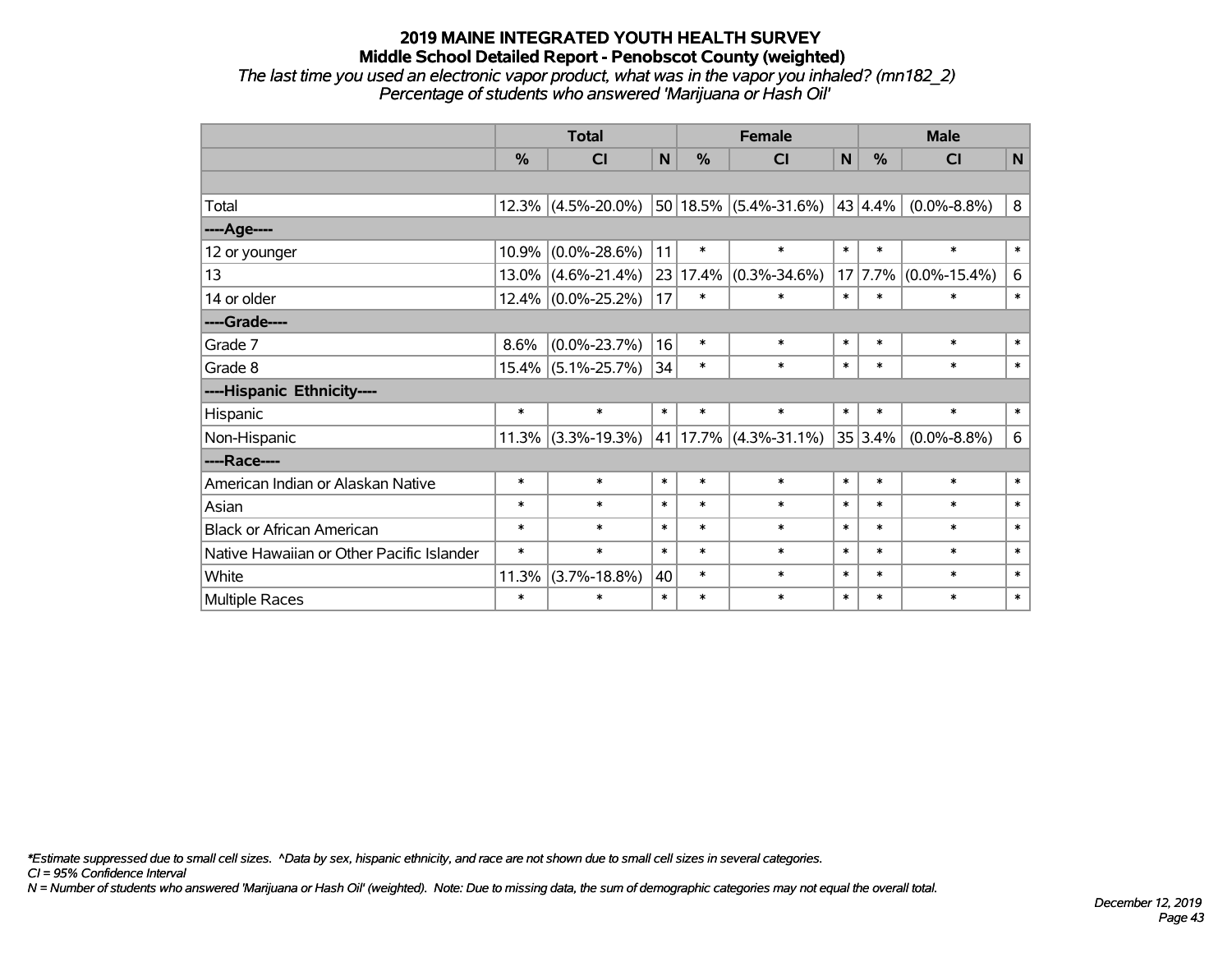*Percentage of students who are susceptible to cigarette use (among all students including those who have tried cigarettes or are current cigarette users) (mntobsus)*

|                                           | <b>Total</b>  |                                             |        | <b>Female</b> |                                                 | <b>Male</b> |               |                          |        |
|-------------------------------------------|---------------|---------------------------------------------|--------|---------------|-------------------------------------------------|-------------|---------------|--------------------------|--------|
|                                           | $\frac{0}{0}$ | <b>CI</b>                                   | N      | $\frac{0}{0}$ | CI                                              | N           | $\frac{0}{0}$ | <b>CI</b>                | N.     |
|                                           |               |                                             |        |               |                                                 |             |               |                          |        |
| Total                                     |               | 25.6% (20.7%-30.4%)                         |        |               | 764 23.7% (18.2%-29.3%) 334 27.1% (20.5%-33.6%) |             |               |                          | 425    |
| ----Age----                               |               |                                             |        |               |                                                 |             |               |                          |        |
| 12 or younger                             |               | 22.4% (14.4%-30.4%)                         |        | 180 17.3%     | $(8.4\% - 26.2\%)$                              | 69          |               | $ 27.7\% $ (17.7%-37.7%) | 111    |
| 13                                        |               | 24.3% (18.3%-30.3%)                         |        |               | 355 21.5% (15.7%-27.4%)                         |             |               | 153 26.9% (18.7%-35.2%)  | 203    |
| 14 or older                               |               | $31.3\%$ (22.4%-40.1%)                      |        |               | 226 37.5% (24.3%-50.7%)                         |             |               | 113 26.0% (18.3%-33.7%)  | 108    |
| ----Grade----                             |               |                                             |        |               |                                                 |             |               |                          |        |
| Grade 7                                   |               | $22.1\%$ (17.4%-26.8%)                      |        |               | 319 17.7% (12.1%-23.3%)                         |             |               | 121 26.1% (19.5%-32.8%)  | 198    |
| Grade 8                                   |               | 29.0% (21.0%-37.0%) 440 29.5% (20.3%-38.6%) |        |               |                                                 |             |               | 211 28.1% (18.3%-38.0%)  | 224    |
| ----Hispanic Ethnicity----                |               |                                             |        |               |                                                 |             |               |                          |        |
| Hispanic                                  |               | 28.3% (19.7%-36.9%)                         | 22     |               | $ 29.6\% $ (11.8%-47.4%)                        | 10          | 27.3%         | $(11.9\% - 42.7\%)$      | 12     |
| Non-Hispanic                              |               | 26.3% (21.0%-31.5%)                         |        |               | 699 24.3% (19.1%-29.5%)                         |             |               | 306 27.9% (20.7%-35.1%)  | 389    |
| ----Race----                              |               |                                             |        |               |                                                 |             |               |                          |        |
| American Indian or Alaskan Native         | 16.5%         | $(4.9\% - 28.1\%)$                          | 10     | $\ast$        | $\ast$                                          | $\ast$      | $\ast$        | $\ast$                   | $\ast$ |
| Asian                                     |               | 45.9% (16.3%-75.6%)                         | 8      | $\ast$        | $\ast$                                          | $\ast$      | $\ast$        | $\ast$                   | $\ast$ |
| <b>Black or African American</b>          | 50.5%         | $(20.6\% - 80.4\%)$                         | 14     | $\ast$        | $\ast$                                          | $\ast$      | $\ast$        | $\ast$                   | $\ast$ |
| Native Hawaiian or Other Pacific Islander | $\ast$        | $\ast$                                      | $\ast$ | $\ast$        | $\ast$                                          | $\ast$      | $\ast$        | $\ast$                   | $\ast$ |
| White                                     |               | 25.0% (19.6%-30.3%)                         |        | 668 23.0%     | $(17.1\% - 28.9\%)$                             |             | 291 26.6%     | $(19.6\% - 33.5\%)$      | 373    |
| <b>Multiple Races</b>                     |               | $30.3\%$ (18.8%-41.8%)                      | 34     | $ 26.0\% $    | $(9.7\% - 42.2\%)$                              | 12          |               | $ 33.4\% $ (12.6%-54.3%) | 22     |

*\*Estimate suppressed due to small cell sizes. ^Data by sex, hispanic ethnicity, and race are not shown due to small cell sizes in several categories.*

*CI = 95% Confidence Interval*

*N = Number of students who are susceptible to cigarette use (among all students including those who have tried cigarettes or are current cigarette users) (weighted). Note: Due to missing data, the sum of demographic categories may not equal the overall total.*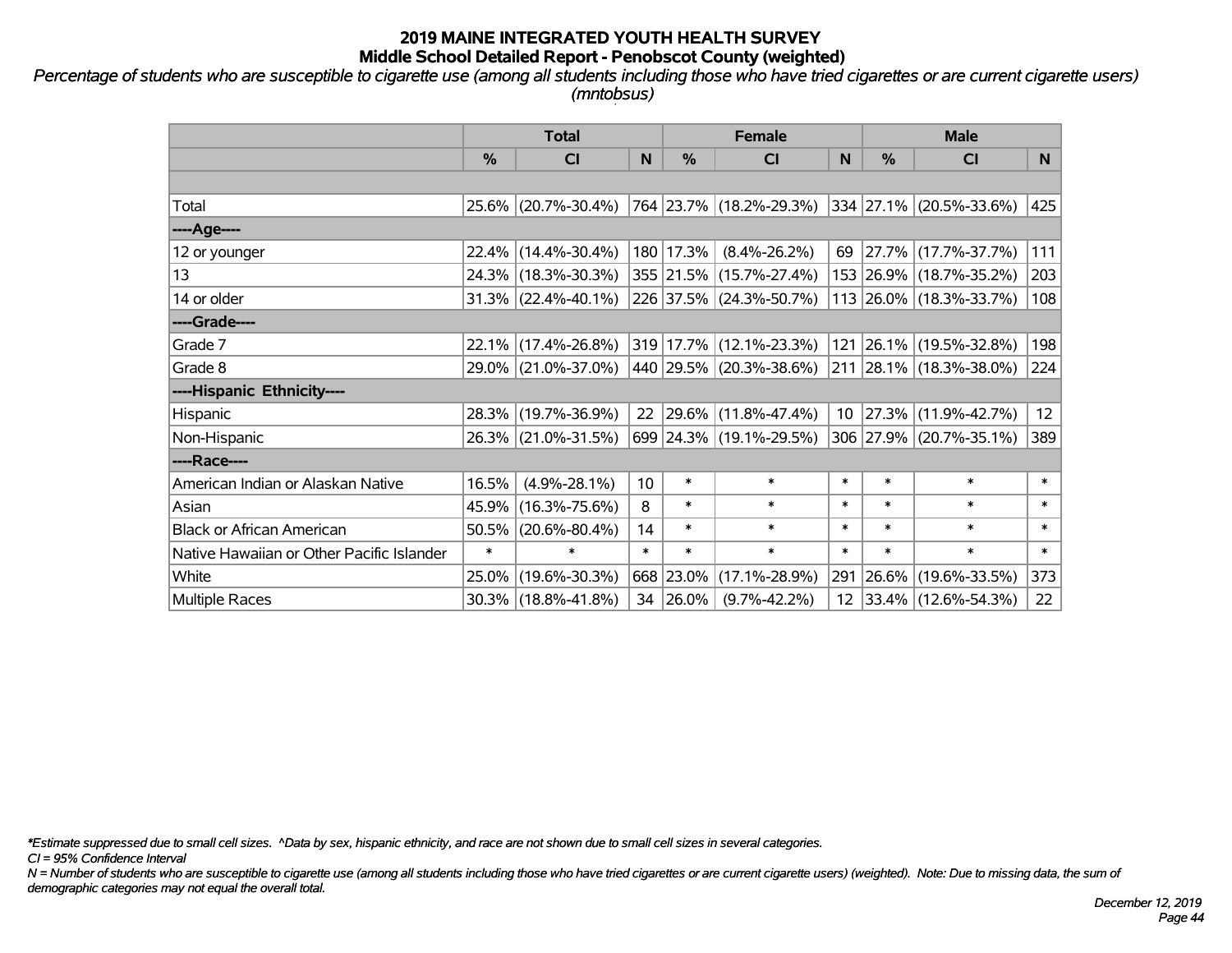*Percentage of students who are susceptible to cigarette use (among students who have never tried cigarettes) (mntobsus\_2)*

|                                           |               | <b>Total</b>           |        | <b>Female</b> |                             |        | <b>Male</b> |                         |        |  |
|-------------------------------------------|---------------|------------------------|--------|---------------|-----------------------------|--------|-------------|-------------------------|--------|--|
|                                           | $\frac{0}{0}$ | C <sub>l</sub>         | N      | $\frac{0}{0}$ | <b>CI</b>                   | N      | %           | <b>CI</b>               | N      |  |
|                                           |               |                        |        |               |                             |        |             |                         |        |  |
| Total                                     |               | 22.3% (17.7%-26.9%)    |        |               | 622   20.1%   (15.0%-25.2%) |        |             | 262 24.0% (18.0%-30.0%) | 355    |  |
| ----Age----                               |               |                        |        |               |                             |        |             |                         |        |  |
| 12 or younger                             |               | 19.9% (13.1%-26.6%)    |        | 149 15.6%     | $(7.4\% - 23.8\%)$          | 58     | 24.3%       | $(15.9\% - 32.8\%)$     | 90     |  |
| 13                                        |               | $21.3\%$ (15.7%-26.8%) |        |               | 291   18.1%   (13.4%-22.8%) |        |             | 119 24.2% (16.1%-32.3%) | 172    |  |
| 14 or older                               |               | 26.7% (17.9%-35.4%)    |        |               | 179 31.1% (17.5%-44.6%)     |        |             | 85 22.7% (16.1%-29.3%)  | 89     |  |
| ----Grade----                             |               |                        |        |               |                             |        |             |                         |        |  |
| Grade 7                                   |               | 18.5% (14.1%-22.9%)    |        | 246 14.7%     | $(9.8\% - 19.5\%)$          | 92     | 22.0%       | $(15.6\% - 28.4\%)$     | 154    |  |
| Grade 8                                   |               | 25.9% (18.2%-33.5%)    |        |               | 370 25.1% (17.3%-33.0%)     |        |             | 168 26.0% (16.9%-35.1%) | 198    |  |
| ----Hispanic Ethnicity----                |               |                        |        |               |                             |        |             |                         |        |  |
| Hispanic                                  | 19.3%         | $(9.4\% - 29.2\%)$     | 13     |               | $ 24.7\% $ (11.7%-37.6%)    | 8      | 14.8%       | $(0.0\% - 30.6\%)$      | 6      |  |
| Non-Hispanic                              |               | 23.3% (18.2%-28.3%)    |        |               | 580 20.7% (15.7%-25.7%)     |        |             | 241 25.3% (18.6%-32.1%) | 334    |  |
| ----Race----                              |               |                        |        |               |                             |        |             |                         |        |  |
| American Indian or Alaskan Native         | 16.5%         | $(4.9\% - 28.1\%)$     | 10     | $\ast$        | $\ast$                      | $\ast$ | $\ast$      | $\ast$                  | $\ast$ |  |
| Asian                                     | 45.9%         | $(16.3\% - 75.6\%)$    | 8      | $\ast$        | $\ast$                      | $\ast$ | $\ast$      | $\ast$                  | $\ast$ |  |
| <b>Black or African American</b>          | 40.4%         | $(8.0\% - 72.8\%)$     | 9      | $\ast$        | $\ast$                      | $\ast$ | $\ast$      | $\ast$                  | $\ast$ |  |
| Native Hawaiian or Other Pacific Islander | $\ast$        | $\ast$                 | $\ast$ | $\ast$        | $\ast$                      | $\ast$ | $\ast$      | $\ast$                  | $\ast$ |  |
| White                                     | 21.8%         | $(16.9\% - 26.8\%)$    | 548    | 19.3%         | $(14.1\% - 24.5\%)$         | 228    | 23.9%       | $(17.4\% - 30.3\%)$     | 316    |  |
| <b>Multiple Races</b>                     |               | 25.9% (11.6%-40.3%)    | 27     | $ 20.4\% $    | $(0.8\% - 40.1\%)$          | 9      | 29.7%       | $(6.6\% - 52.7\%)$      | 18     |  |

*\*Estimate suppressed due to small cell sizes. ^Data by sex, hispanic ethnicity, and race are not shown due to small cell sizes in several categories.*

*CI = 95% Confidence Interval*

*N = Number of students who are susceptible to cigarette use (among students who have never tried cigarettes) (weighted). Note: Due to missing data, the sum of demographic categories may not equal the overall total.*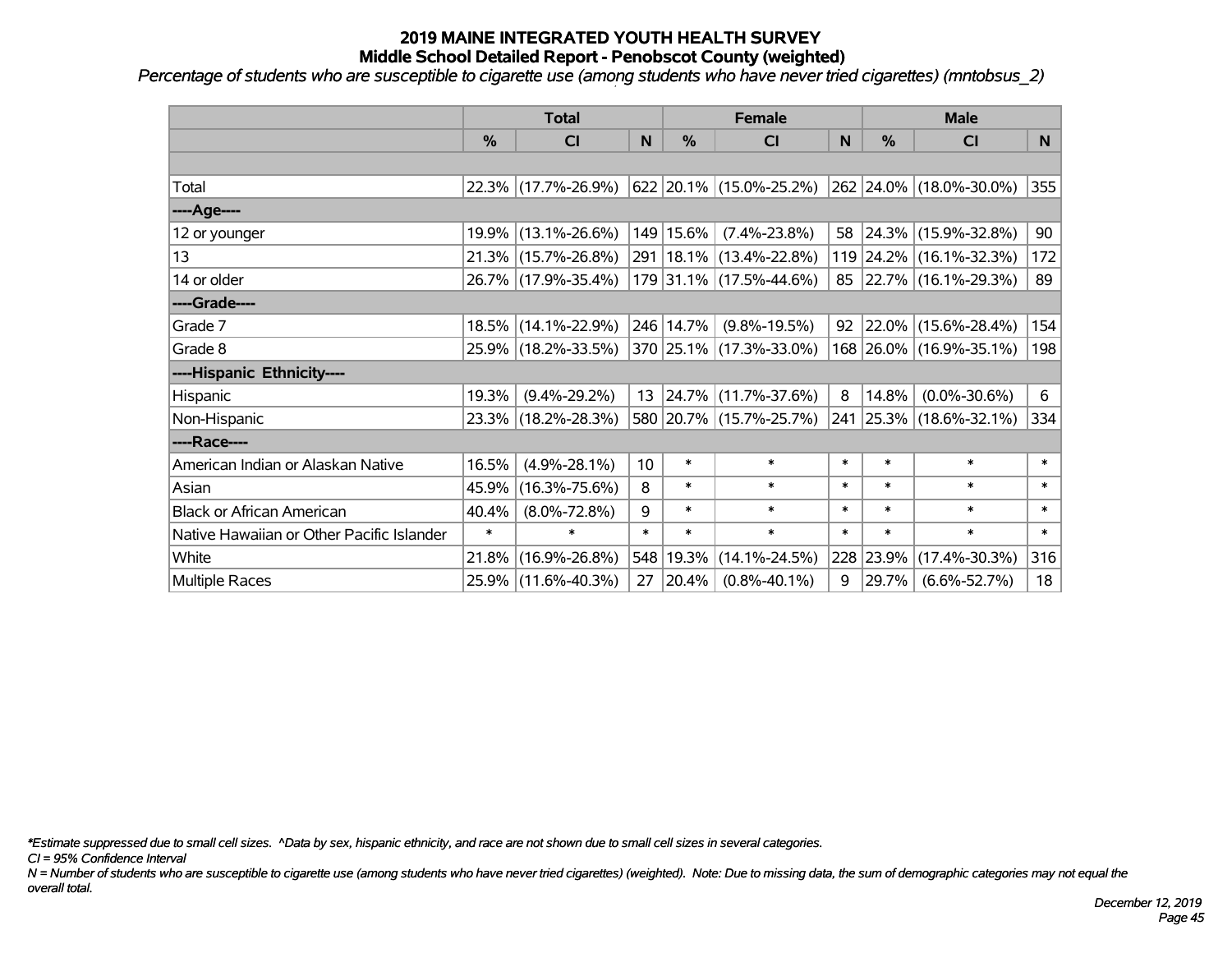*Percentage of students who smoked cigarettes or cigars or used chewing tobacco, snuff, dip, or dissolvable tobacco products on one or more of the past 30 days (mnanytoba)*

|                                           | <b>Total</b>  |                    |                |             | <b>Female</b>              |        | <b>Male</b> |                              |        |  |
|-------------------------------------------|---------------|--------------------|----------------|-------------|----------------------------|--------|-------------|------------------------------|--------|--|
|                                           | $\frac{0}{0}$ | <b>CI</b>          | N              | %           | C <sub>1</sub>             | N      | %           | <b>CI</b>                    | N      |  |
|                                           |               |                    |                |             |                            |        |             |                              |        |  |
| Total                                     | 3.3%          | $(2.5\% - 4.1\%)$  |                |             | $98 3.9\% $ (2.4%-5.3%)    |        |             | $ 54 2.8\% $ (1.8%-3.8%)     | 44     |  |
| ---- Age----                              |               |                    |                |             |                            |        |             |                              |        |  |
| 12 or younger                             | 3.2%          | $(1.6\% - 4.9\%)$  |                | $25 3.4\% $ | $(0.7\% - 6.2\%)$          |        |             | $13 3.1\% $ (1.2%-5.1%)      | 12     |  |
| 13                                        | 2.9%          | $(1.6\% - 4.1\%)$  |                |             | $41 3.2\% (1.2\% - 5.2\%)$ |        |             | $21 2.6\% $ (1.3%-3.9%)      | 20     |  |
| 14 or older                               | 4.3%          | $(2.3\% - 6.4\%)$  |                |             | 32 5.7% (2.2%-9.3%)        |        |             | $19 3.0\% $ (1.3%-4.6%)      | 12     |  |
| ----Grade----                             |               |                    |                |             |                            |        |             |                              |        |  |
| Grade 7                                   | 3.1%          | $(1.9\% - 4.3\%)$  |                | 44 3.2%     | $(1.2\% - 5.1\%)$          |        |             | $ 21 3.1\% $ (1.6%-4.6%)     | 23     |  |
| Grade 8                                   | 3.5%          | $(2.2\% - 4.8\%)$  |                |             | $53 4.4\% $ (2.6%-6.2%)    |        |             | $ 31 2.6\%  (1.0\% - 4.3\%)$ | 21     |  |
| ----Hispanic Ethnicity----                |               |                    |                |             |                            |        |             |                              |        |  |
| Hispanic                                  | 10.3%         | $(3.7\% - 17.0\%)$ | $\overline{7}$ | $\ast$      | $\ast$                     | $\ast$ | $\ast$      | $\ast$                       | $\ast$ |  |
| Non-Hispanic                              | 3.1%          | $(2.2\% - 4.1\%)$  |                | 84 3.4%     | $(1.8\% - 5.0\%)$          |        | 42 2.9%     | $(1.7\% - 4.0\%)$            | 41     |  |
| ----Race----                              |               |                    |                |             |                            |        |             |                              |        |  |
| American Indian or Alaskan Native         | $\ast$        | $\ast$             | $\ast$         | $\ast$      | $\ast$                     | $\ast$ | $\ast$      | $\ast$                       | $\ast$ |  |
| Asian                                     | $\ast$        | $\ast$             | $\ast$         | $\ast$      | $\ast$                     | $\ast$ | $\ast$      | $\ast$                       | $\ast$ |  |
| <b>Black or African American</b>          | $\ast$        | $\ast$             | $\ast$         | $\ast$      | $\ast$                     | $\ast$ | $\ast$      | $\ast$                       | $\ast$ |  |
| Native Hawaiian or Other Pacific Islander | $\ast$        | $\ast$             | $\ast$         | $\ast$      | $\ast$                     | $\ast$ | $\ast$      | $\ast$                       | $\ast$ |  |
| White                                     | 2.9%          | $(2.0\% - 3.7\%)$  | 76             | 3.4%        | $(2.0\% - 4.9\%)$          |        | 43 2.4%     | $(1.3\% - 3.5\%)$            | 33     |  |
| <b>Multiple Races</b>                     | 7.5%          | $(3.4\% - 11.5\%)$ | 8              | $\ast$      | $\ast$                     | $\ast$ | $\ast$      | $\ast$                       | $\ast$ |  |

*\*Estimate suppressed due to small cell sizes. ^Data by sex, hispanic ethnicity, and race are not shown due to small cell sizes in several categories.*

*CI = 95% Confidence Interval*

*N = Number of students who smoked cigarettes or cigars or used chewing tobacco, snuff, dip, or dissolvable tobacco products on one or more of the past 30 days (weighted). Note: Due to missing data, the sum of demographic categories may not equal the overall total.*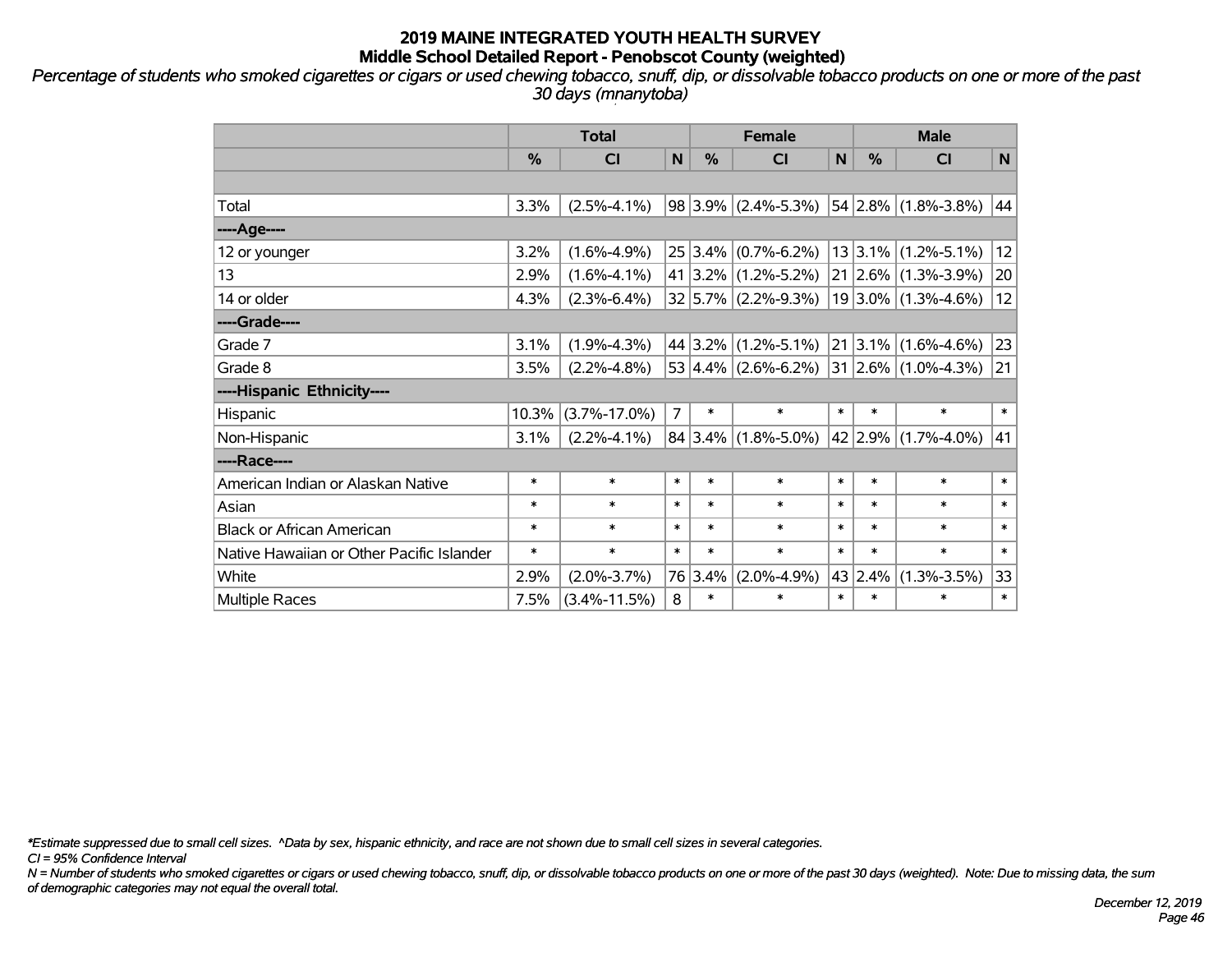*Percentage of students who smoked cigarettes or cigars; used an electronic vapor product; or used chewing tobacco, snuff, dip, or dissolvable tobacco products on one or more of the past 30 days (mnanytob\_2a)*

|                                           | <b>Total</b> |                     |        |           | <b>Female</b>       | <b>Male</b> |        |                     |             |
|-------------------------------------------|--------------|---------------------|--------|-----------|---------------------|-------------|--------|---------------------|-------------|
|                                           | %            | <b>CI</b>           | N      | %         | <b>CI</b>           | N           | %      | <b>CI</b>           | $\mathbf N$ |
|                                           |              |                     |        |           |                     |             |        |                     |             |
| Total                                     | 7.8%         | $(5.4\% - 10.2\%)$  | 228    | 9.4%      | $(5.3\% - 13.5\%)$  | 129         | 6.5%   | $(3.8\% - 9.3\%)$   | 99          |
| ----Age----                               |              |                     |        |           |                     |             |        |                     |             |
| 12 or younger                             | 4.8%         | $(0.8\% - 8.8\%)$   | 37     | 7.1%      | $(0.0\% - 14.9\%)$  | 28          | 2.5%   | $(0.4\% - 4.6\%)$   | 9           |
| 13                                        | 7.9%         | $(5.0\% - 10.9\%)$  | 113    | 8.0%      | $(4.1\% - 11.8\%)$  | 54          | 7.9%   | $(4.1\% - 11.7\%)$  | 59          |
| 14 or older                               | 11.1%        | $(5.5\% - 16.6\%)$  | 78     | 15.5%     | $(6.3\% - 24.6\%)$  | 47          | 7.8%   | $(3.0\% - 12.7\%)$  | 31          |
| ----Grade----                             |              |                     |        |           |                     |             |        |                     |             |
| Grade 7                                   | 7.1%         | $(4.0\% - 10.2\%)$  | 98     | 8.4%      | $(2.5\% - 14.3\%)$  | 56          | 5.9%   | $(2.5\% - 9.3\%)$   | 43          |
| Grade 8                                   | 8.7%         | $(5.8\% - 11.5\%)$  |        | 130 10.3% | $(6.4\% - 14.3\%)$  | 73          | 7.2%   | $(3.0\% - 11.4\%)$  | 56          |
| ----Hispanic Ethnicity----                |              |                     |        |           |                     |             |        |                     |             |
| Hispanic                                  | 25.5%        | $(16.9\% - 34.1\%)$ | 20     | 25.0%     | $(12.9\% - 37.2\%)$ | 9           | 25.8%  | $(11.4\% - 40.2\%)$ | 11          |
| Non-Hispanic                              | 7.6%         | $(4.9\% - 10.2\%)$  | 197    | 9.2%      | $(4.6\% - 13.8\%)$  | 113         | 6.2%   | $(3.3\% - 9.0\%)$   | 84          |
| ----Race----                              |              |                     |        |           |                     |             |        |                     |             |
| American Indian or Alaskan Native         | $\ast$       | $\ast$              | $\ast$ | $\ast$    | $\ast$              | $\ast$      | $\ast$ | $\ast$              | $\ast$      |
| Asian                                     | $\ast$       | $\ast$              | $\ast$ | $\ast$    | $\ast$              | $\ast$      | $\ast$ | $\ast$              | $\ast$      |
| <b>Black or African American</b>          | 24.8%        | $(0.8\% - 48.8\%)$  | 7      | $\ast$    | $\ast$              | $\ast$      | $\ast$ | $\ast$              | $\ast$      |
| Native Hawaiian or Other Pacific Islander | $\ast$       | $\ast$              | $\ast$ | $\ast$    | $\ast$              | $\ast$      | $\ast$ | $\ast$              | $\ast$      |
| White                                     | 7.6%         | $(5.1\% - 10.2\%)$  | 201    | 9.7%      | $(5.5\% - 14.0\%)$  | 121         | 5.8%   | $(3.0\% - 8.7\%)$   | 80          |
| <b>Multiple Races</b>                     | 10.9%        | $(5.0\% - 16.9\%)$  | 12     | 13.2%     | $(2.9\% - 23.5\%)$  | 6           | 9.2%   | $(0.6\% - 17.9\%)$  | 6           |

*\*Estimate suppressed due to small cell sizes. ^Data by sex, hispanic ethnicity, and race are not shown due to small cell sizes in several categories.*

*CI = 95% Confidence Interval*

*N = Number of students who smoked cigarettes or cigars; used an electronic vapor product; or used chewing tobacco, snuff, dip, or dissolvable tobacco products on one or more of the past 30 days (weighted). Note: Due to missing data, the sum of demographic categories may not equal the overall total.*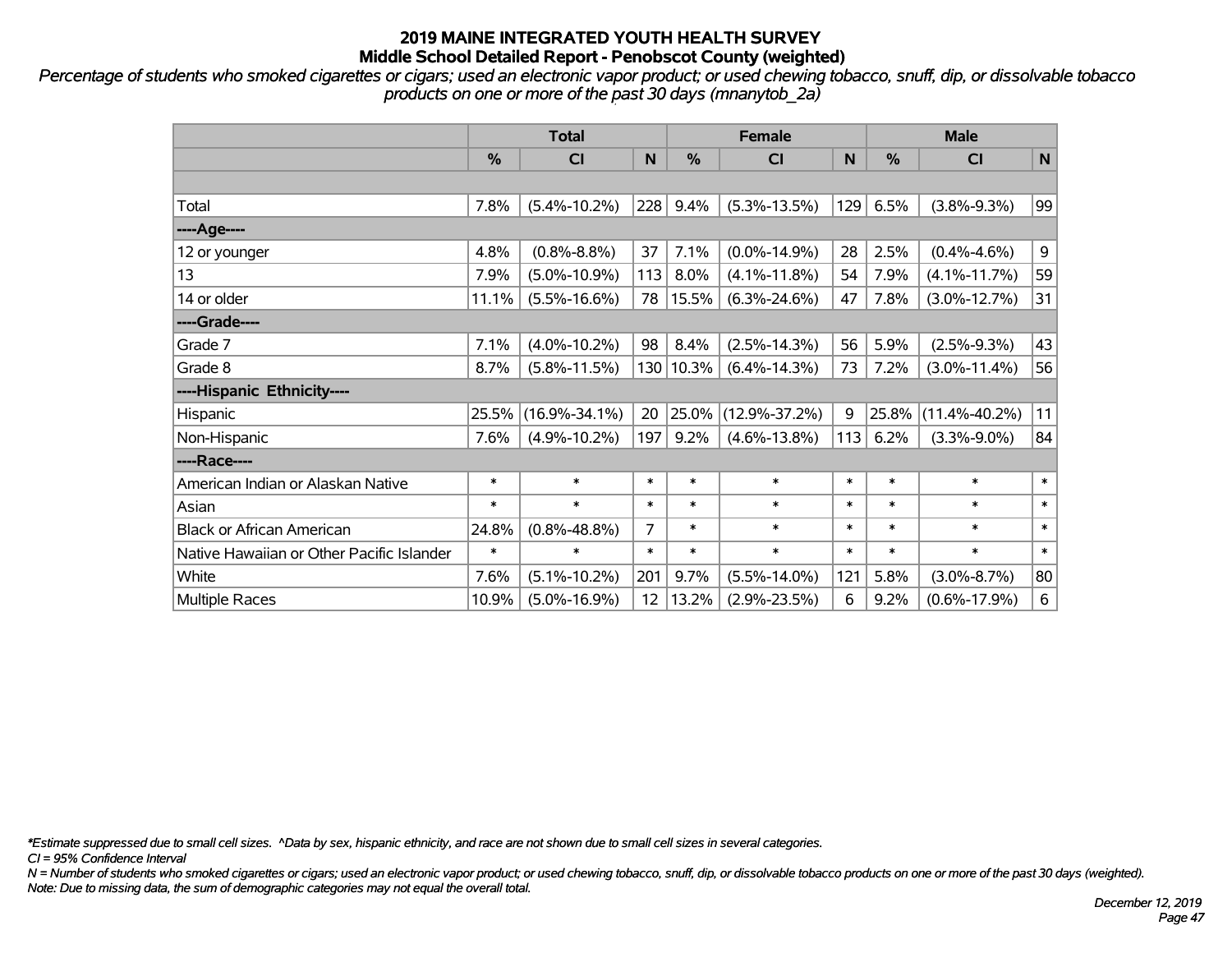*Percentage of students who smoked cigarettes or cigars; used an electronic vapor product with nicotine; or used chewing tobacco, snuff, dip, or dissolvable tobacco products on one or more of the past 30 days (mnanytob\_3)*

|                                           | <b>Total</b> |                    |        | <b>Female</b> |                    |                 | <b>Male</b>   |                    |             |  |
|-------------------------------------------|--------------|--------------------|--------|---------------|--------------------|-----------------|---------------|--------------------|-------------|--|
|                                           | %            | <b>CI</b>          | N      | $\frac{0}{0}$ | <b>CI</b>          | N               | $\frac{0}{0}$ | <b>CI</b>          | $\mathbf N$ |  |
|                                           |              |                    |        |               |                    |                 |               |                    |             |  |
| Total                                     | 4.2%         | $(2.8\% - 5.7\%)$  | 123    | 4.7%          | $(1.7\% - 7.6\%)$  | 64              | 3.9%          | $(2.1\% - 5.8\%)$  | 59          |  |
| ---- Age----                              |              |                    |        |               |                    |                 |               |                    |             |  |
| 12 or younger                             | 3.0%         | $(0.7\% - 5.3\%)$  | 23     | 4.5%          | $(0.2\% - 8.8\%)$  | 18              | 1.5%          | $(0.0\% - 3.4\%)$  | 6           |  |
| 13                                        | 3.8%         | $(2.0\% - 5.6\%)$  | 54     | 3.1%          | $(0.6\% - 5.7\%)$  | 21              | 4.4%          | $(1.5\% - 7.3\%)$  | 33          |  |
| 14 or older                               | 6.6%         | $(1.5\% - 11.6\%)$ | 46     | 8.3%          | $(0.4\% - 16.2\%)$ | 25              | 5.3%          | $(1.1\% - 9.5\%)$  | 21          |  |
| ----Grade----                             |              |                    |        |               |                    |                 |               |                    |             |  |
| Grade 7                                   | 3.2%         | $(1.1\% - 5.2\%)$  | 44     | 5.0%          | $(0.8\% - 9.1\%)$  | 32              | 1.5%          | $(0.0\% - 3.1\%)$  | 11          |  |
| Grade 8                                   | 5.3%         | $(2.7\% - 7.9\%)$  | 80     | 4.4%          | $(1.0\% - 7.8\%)$  | 31              | 6.2%          | $(2.6\% - 9.8\%)$  | 48          |  |
| ----Hispanic Ethnicity----                |              |                    |        |               |                    |                 |               |                    |             |  |
| Hispanic                                  | 19.9%        | $(8.7\% - 31.0\%)$ | 15     | 18.5%         | $(6.7\% - 30.4\%)$ | 6               | 20.9%         | $(5.5\% - 36.3\%)$ | $9\,$       |  |
| Non-Hispanic                              | 3.9%         | $(2.3\% - 5.5\%)$  | 100    | 4.1%          | $(1.0\% - 7.2\%)$  | 50 <sup>2</sup> | 3.7%          | $(1.5\% - 5.8\%)$  | 50          |  |
| ----Race----                              |              |                    |        |               |                    |                 |               |                    |             |  |
| American Indian or Alaskan Native         | $\ast$       | $\ast$             | $\ast$ | $\ast$        | $\ast$             | $\ast$          | $\ast$        | $\ast$             | $\ast$      |  |
| Asian                                     | $\ast$       | $\ast$             | $\ast$ | $\ast$        | $\ast$             | $\ast$          | $\ast$        | $\ast$             | $\ast$      |  |
| <b>Black or African American</b>          | $\ast$       | $\ast$             | $\ast$ | $\ast$        | $\ast$             | $\ast$          | $\ast$        | $\ast$             | $\ast$      |  |
| Native Hawaiian or Other Pacific Islander | $\ast$       | $\ast$             | $\ast$ | $\ast$        | $\ast$             | $\ast$          | $\ast$        | $\ast$             | $\ast$      |  |
| White                                     | 3.9%         | $(2.3\% - 5.5\%)$  | 102    | 4.7%          | $(1.6\% - 7.8\%)$  | 58              | 3.2%          | $(1.5\% - 4.9\%)$  | 44          |  |
| Multiple Races                            | 9.0%         | $(3.0\% - 14.9\%)$ | 9      | $\ast$        | $\ast$             | $\ast$          | $\ast$        | $\ast$             | $\ast$      |  |

*\*Estimate suppressed due to small cell sizes. ^Data by sex, hispanic ethnicity, and race are not shown due to small cell sizes in several categories.*

*CI = 95% Confidence Interval*

*N = Number of students who smoked cigarettes or cigars; used an electronic vapor product with nicotine; or used chewing tobacco, snuff, dip, or dissolvable tobacco products on one or more of the past 30 days (weighted). Note: Due to missing data, the sum of demographic categories may not equal the overall total.*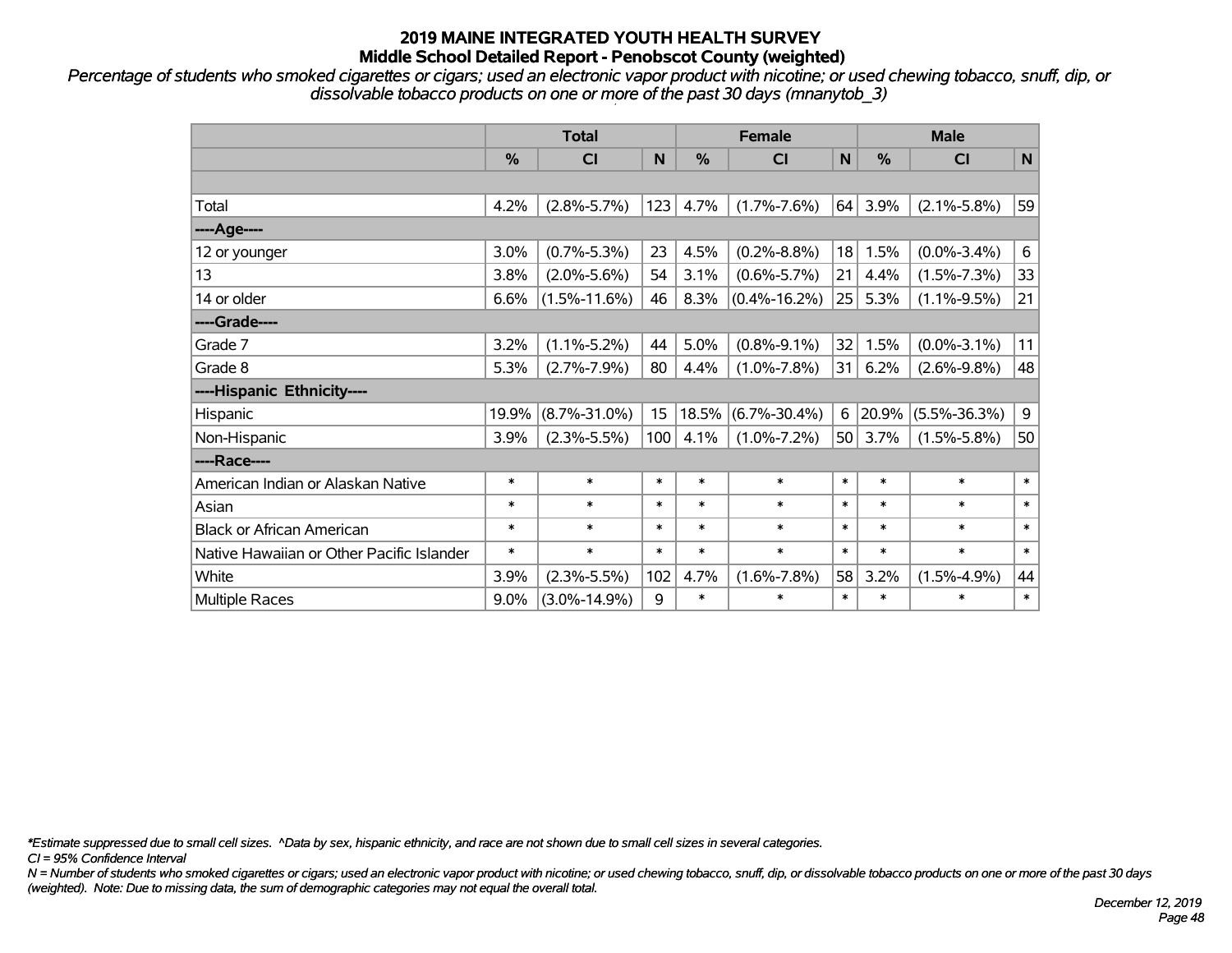#### **2019 MAINE INTEGRATED YOUTH HEALTH SURVEY Middle School Detailed Report - Penobscot County (weighted)** *Have you ever had a drink of alcohol, other than a few sips? (mn59a) Percentage of students who answered 'Yes'*

|                                           | <b>Total</b>  |                        |        |            | <b>Female</b>                   | <b>Male</b> |               |                              |                |
|-------------------------------------------|---------------|------------------------|--------|------------|---------------------------------|-------------|---------------|------------------------------|----------------|
|                                           | $\frac{0}{0}$ | CI                     | N      | $\%$       | <b>CI</b>                       | N           | $\frac{0}{0}$ | <b>CI</b>                    | N <sub>1</sub> |
|                                           |               |                        |        |            |                                 |             |               |                              |                |
| Total                                     |               | $15.9\%$ (13.7%-18.1%) |        |            | $ 448 16.0\% (11.9\% - 20.2\%)$ |             |               | $ 209 15.6\% $ (12.2%-19.1%) | 233            |
| ----Age----                               |               |                        |        |            |                                 |             |               |                              |                |
| 12 or younger                             | 13.0%         | $(9.0\% - 17.0\%)$     | 97     | 8.6%       | $(3.4\% - 13.7\%)$              | 31          |               | $17.6\%$ (12.7%-22.4%)       | 66             |
| 13                                        |               | 15.0% (12.5%-17.5%)    |        |            | 206   14.5%   (12.0%-16.9%)     | 91          |               | 15.0% (10.6%-19.4%)          | 110            |
| 14 or older                               |               | 20.9% (15.2%-26.6%)    |        |            | 145 28.0% (15.7%-40.3%)         | 87          | 15.1%         | $(9.0\% - 21.2\%)$           | 57             |
| ----Grade----                             |               |                        |        |            |                                 |             |               |                              |                |
| Grade 7                                   |               | $13.7\%$ (10.3%-17.1%) |        | 187 10.6%  | $(7.0\% - 14.2\%)$              | 67          |               | 16.3% (11.6%-21.0%)          | 118            |
| Grade 8                                   |               | 18.1% (15.0%-21.2%)    |        |            | 258 21.0% (14.9%-27.2%)         |             |               | 139   15.2%   (10.3%-20.2%)  | 115            |
| ----Hispanic Ethnicity----                |               |                        |        |            |                                 |             |               |                              |                |
| Hispanic                                  | $39.7\%$      | $(25.4\% - 54.0\%)$    | 25     | $ 44.4\% $ | $(20.7\% - 68.1\%)$             |             |               | 13 37.0% (19.9%-54.0%)       | 12             |
| Non-Hispanic                              |               | 15.8% (13.5%-18.2%)    |        |            | 403 15.6% (11.5%-19.8%)         |             |               | 182   15.8%   (12.1%-19.6%)  | 214            |
| ----Race----                              |               |                        |        |            |                                 |             |               |                              |                |
| American Indian or Alaskan Native         | 19.0%         | $(7.2\% - 30.8\%)$     | 11     | $\ast$     | $\ast$                          | $\ast$      | $\ast$        | $\ast$                       | $\ast$         |
| Asian                                     | $\ast$        | $\ast$                 | $\ast$ | $\ast$     | $\ast$                          | $\ast$      | $\ast$        | $\ast$                       | $\ast$         |
| <b>Black or African American</b>          | 29.2%         | $(14.9\% - 43.6\%)$    | 11     | $\ast$     | $\ast$                          | $\ast$      | $\ast$        | $\ast$                       | $\ast$         |
| Native Hawaiian or Other Pacific Islander | $\ast$        | $\ast$                 | $\ast$ | $\ast$     | $\ast$                          | $\ast$      | $\ast$        | $\ast$                       | $\ast$         |
| White                                     | 15.5%         | $(13.3\% - 17.6\%)$    |        | 392 15.5%  | $(11.5\% - 19.5\%)$             | 181         |               | 15.3% (11.5%-19.2%)          | 206            |
| <b>Multiple Races</b>                     |               | 23.0% (15.9%-30.2%)    | 23     |            | $ 25.9\% $ (17.3%-34.4%)        | 11          |               | 20.6% (12.6%-28.7%)          | 11             |

*\*Estimate suppressed due to small cell sizes. ^Data by sex, hispanic ethnicity, and race are not shown due to small cell sizes in several categories.*

*CI = 95% Confidence Interval*

*N = Number of students who answered 'Yes' (weighted). Note: Due to missing data, the sum of demographic categories may not equal the overall total.*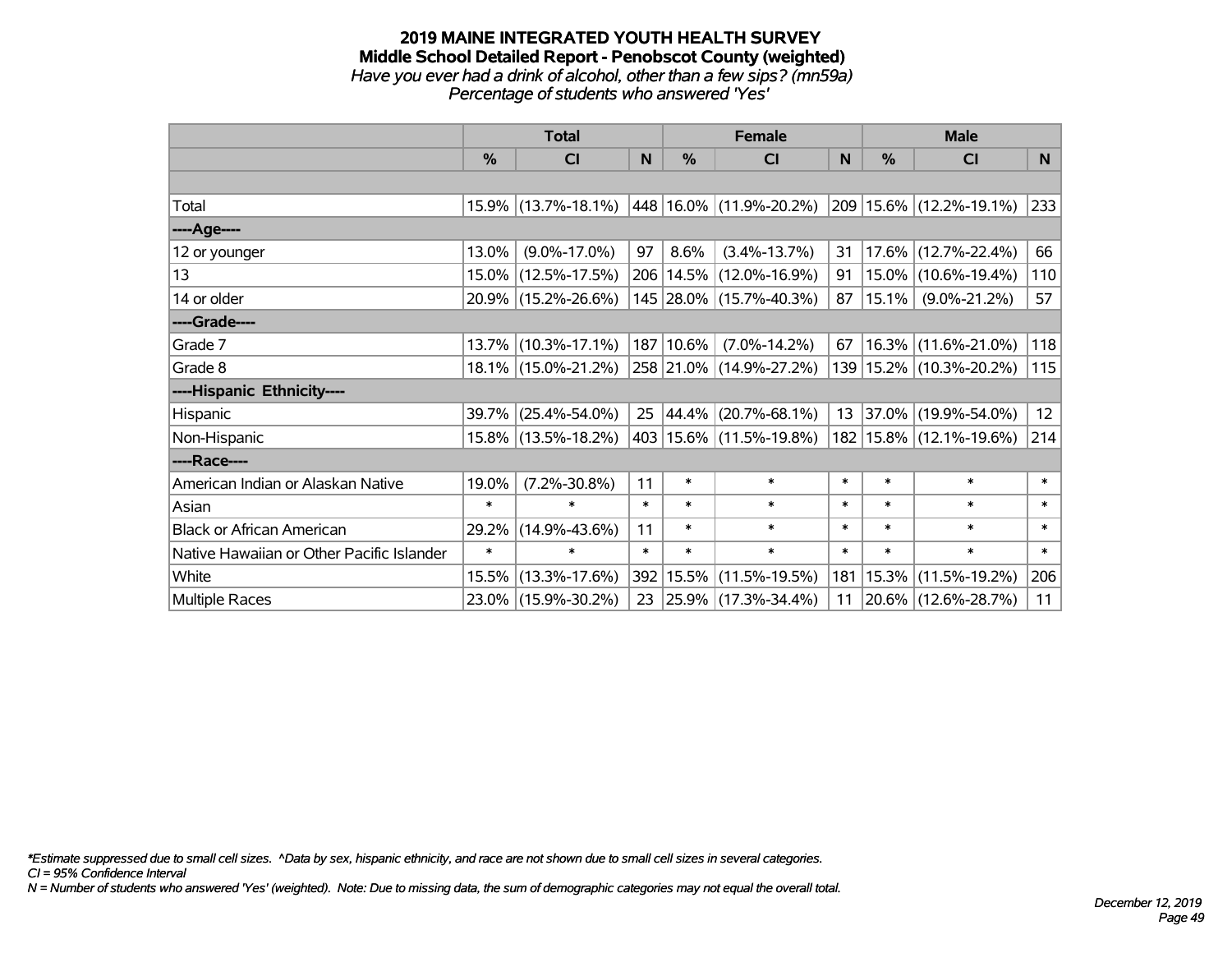*How old were you when you had your first drink of alcohol other than a few sips? (mn60)*

*Among students who have had more than a few sips of alcohol, the percentage of students who answered before age 11*

|                                           | <b>Total</b>  |                        |        |        | <b>Female</b>           | <b>Male</b>  |               |                        |        |
|-------------------------------------------|---------------|------------------------|--------|--------|-------------------------|--------------|---------------|------------------------|--------|
|                                           | $\frac{0}{0}$ | <b>CI</b>              | N      | %      | <b>CI</b>               | $\mathsf{N}$ | $\frac{0}{0}$ | <b>CI</b>              | N      |
|                                           |               |                        |        |        |                         |              |               |                        |        |
| Total                                     |               | $33.4\%$ (26.7%-40.0%) |        |        | 148 27.8% (19.2%-36.5%) |              |               | 58 38.0% (26.9%-49.0%) | 87     |
| ---- Age----                              |               |                        |        |        |                         |              |               |                        |        |
| 12 or younger                             | 53.1%         | $(44.0\% - 62.2\%)$    | 48     | 58.5%  | $(28.3\% - 88.8\%)$     |              | 19 50.2%      | $(34.3\% - 66.1\%)$    | 30     |
| 13                                        |               | 32.9% (23.3%-42.4%)    | 68     | 27.4%  | $(9.7\% - 45.2\%)$      |              |               | 25 37.0% (21.2%-52.8%) | 40     |
| 14 or older                               |               | 21.7% (10.8%-32.6%)    | 32     | 16.7%  | $(4.4\% - 29.0\%)$      |              |               | 14 27.6% (11.6%-43.5%) | 17     |
| ----Grade----                             |               |                        |        |        |                         |              |               |                        |        |
| Grade 7                                   | 45.5%         | $(37.9\% - 53.1\%)$    | 82     | 44.4%  | $(27.5\% - 61.3\%)$     |              |               | 31 47.1% (34.3%-59.9%) | 52     |
| Grade 8                                   |               | 24.1% (14.0%-34.3%)    | 62     | 19.1%  | $(6.2\% - 32.0\%)$      |              |               | 26 28.2% (16.9%-39.5%) | 33     |
| ----Hispanic Ethnicity----                |               |                        |        |        |                         |              |               |                        |        |
| <b>Hispanic</b>                           | 33.4%         | $(14.1\% - 52.6\%)$    | 8      | $\ast$ | $\ast$                  | $\ast$       | $\ast$        | $\ast$                 | $\ast$ |
| Non-Hispanic                              |               | 33.5% (26.5%-40.5%)    |        |        | 134 27.1% (18.3%-36.0%) |              |               | 51 38.7% (27.0%-50.3%) | 81     |
| ----Race----                              |               |                        |        |        |                         |              |               |                        |        |
| American Indian or Alaskan Native         | $\ast$        | $\ast$                 | $\ast$ | $\ast$ | $\ast$                  | $\ast$       | $\ast$        | $\ast$                 | $\ast$ |
| Asian                                     | $\ast$        | $\ast$                 | $\ast$ | $\ast$ | $\ast$                  | $\ast$       | $\ast$        | $\ast$                 | $\ast$ |
| <b>Black or African American</b>          | $\ast$        | $\ast$                 | $\ast$ | $\ast$ | $\ast$                  | $\ast$       | $\ast$        | $\ast$                 | $\ast$ |
| Native Hawaiian or Other Pacific Islander | $\ast$        | $\ast$                 | $\ast$ | $\ast$ | $\ast$                  | $\ast$       | $\ast$        | $\ast$                 | $\ast$ |
| White                                     | 33.2%         | $(25.9\% - 40.5\%)$    | 128    | 29.2%  | $(20.0\% - 38.4\%)$     |              | 54 36.6%      | $(23.7\% - 49.4\%)$    | 72     |
| Multiple Races                            |               | 35.4% (11.9%-58.8%)    | 9      | $\ast$ | $\ast$                  | $\ast$       | $\ast$        | $\ast$                 | $\ast$ |

*\*Estimate suppressed due to small cell sizes. ^Data by sex, hispanic ethnicity, and race are not shown due to small cell sizes in several categories.*

*CI = 95% Confidence Interval*

*N = Among students who have had more than a few sips of alcohol, the number of students who answered before age 11 (weighted). Note: Due to missing data, the sum of demographic categories may not equal the overall total.*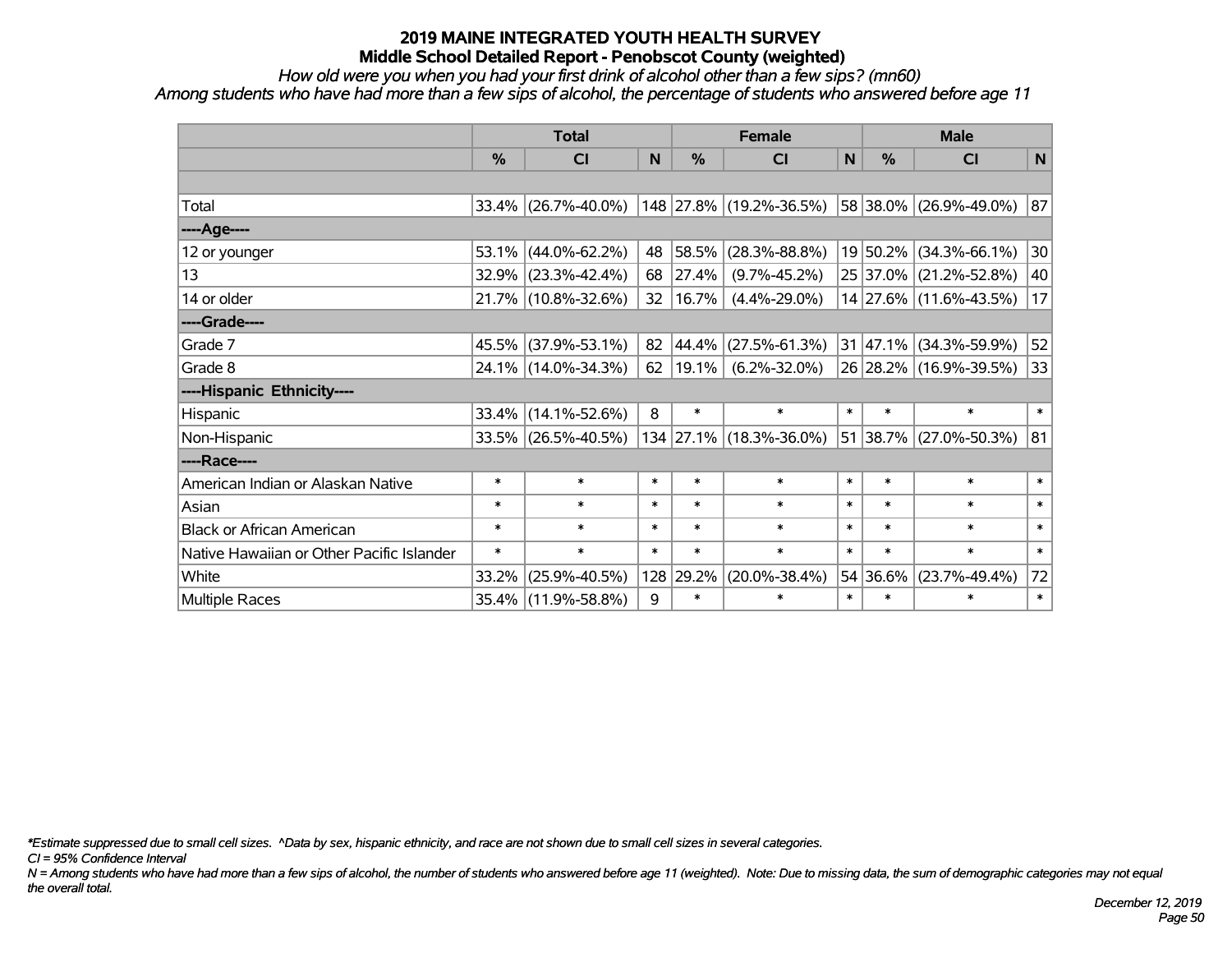### **2019 MAINE INTEGRATED YOUTH HEALTH SURVEY Middle School Detailed Report - Penobscot County (weighted)** *How old were you when you had your first drink of alcohol other than a few sips? (mn60\_2) Percentage of students who answered before age 11*

|                                           | <b>Total</b>  |                    |        |                  | <b>Female</b>      |        | <b>Male</b>     |                    |              |  |
|-------------------------------------------|---------------|--------------------|--------|------------------|--------------------|--------|-----------------|--------------------|--------------|--|
|                                           | $\frac{0}{0}$ | <b>CI</b>          | N      | %                | C <sub>1</sub>     | N      | %               | <b>CI</b>          | $\mathsf{N}$ |  |
|                                           |               |                    |        |                  |                    |        |                 |                    |              |  |
| Total                                     | 5.4%          | $(4.1\% - 6.7\%)$  |        | 148 4.6%         | $(3.0\% - 6.2\%)$  |        | 58 5.9%         | $(3.6\% - 8.2\%)$  | 87           |  |
| ---- Age----                              |               |                    |        |                  |                    |        |                 |                    |              |  |
| 12 or younger                             | 6.7%          | $(4.1\% - 9.4\%)$  | 48     | $5.4\%$          | $(0.3\% - 10.5\%)$ |        | 19 8.2%         | $(5.5\% - 10.8\%)$ | 30           |  |
| 13                                        | 5.1%          | $(3.2\% - 7.0\%)$  | 68     | 4.1%             | $(1.5\% - 6.8\%)$  |        | 25 5.6%         | $(2.2\% - 9.1\%)$  | 40           |  |
| 14 or older                               | 4.6%          | $(2.1\% - 7.0\%)$  | 32     | 4.6%             | $(1.0\% - 8.3\%)$  |        | 14 4.3%         | $(1.5\% - 7.2\%)$  | 17           |  |
| ----Grade----                             |               |                    |        |                  |                    |        |                 |                    |              |  |
| Grade 7                                   | 6.3%          | $(4.3\% - 8.2\%)$  | 82     | 5.1%             | $(2.1\% - 8.1\%)$  |        | $31 \mid 7.4\%$ | $(5.1\% - 9.7\%)$  | 52           |  |
| Grade 8                                   | 4.4%          | $(2.4\% - 6.4\%)$  | 62     | 4.0%             | $(1.6\% - 6.4\%)$  |        | 26 4.4%         | $(1.7\% - 7.1\%)$  | 33           |  |
| ----Hispanic Ethnicity----                |               |                    |        |                  |                    |        |                 |                    |              |  |
| Hispanic                                  | 13.4%         | $(5.8\% - 21.0\%)$ | 8      | $\ast$           | $\ast$             | $\ast$ | $\ast$          | $\ast$             | $\ast$       |  |
| Non-Hispanic                              | 5.4%          | $(3.9\% - 6.9\%)$  |        | $134 \,   4.4\%$ | $(2.9\% - 5.9\%)$  | 51     | 6.1%            | $(3.6\% - 8.5\%)$  | 81           |  |
| ----Race----                              |               |                    |        |                  |                    |        |                 |                    |              |  |
| American Indian or Alaskan Native         | $\ast$        | $\ast$             | $\ast$ | $\ast$           | $\ast$             | $\ast$ | $\ast$          | $\ast$             | $\ast$       |  |
| Asian                                     | $\ast$        | $\ast$             | $\ast$ | $\ast$           | $\ast$             | $\ast$ | $\ast$          | $\ast$             | $\ast$       |  |
| <b>Black or African American</b>          | $\ast$        | $\ast$             | $\ast$ | $\ast$           | $\ast$             | $\ast$ | $\ast$          | $\ast$             | $\ast$       |  |
| Native Hawaiian or Other Pacific Islander | $\ast$        | $\ast$             | $\ast$ | $\ast$           | $\ast$             | $\ast$ | $\ast$          | $\ast$             | $\ast$       |  |
| White                                     | 5.2%          | $(3.8\% - 6.6\%)$  | 128    | 4.7%             | $(3.2\% - 6.2\%)$  |        | 54 5.5%         | $(3.0\% - 8.0\%)$  | 72           |  |
| <b>Multiple Races</b>                     | 8.7%          | $(1.7\% - 15.6\%)$ | 9      | $\ast$           | $\ast$             | $\ast$ | $\ast$          | $\ast$             | $\ast$       |  |

*\*Estimate suppressed due to small cell sizes. ^Data by sex, hispanic ethnicity, and race are not shown due to small cell sizes in several categories.*

*CI = 95% Confidence Interval*

*N = Number of students who answered before age 11 (weighted). Note: Due to missing data, the sum of demographic categories may not equal the overall total.*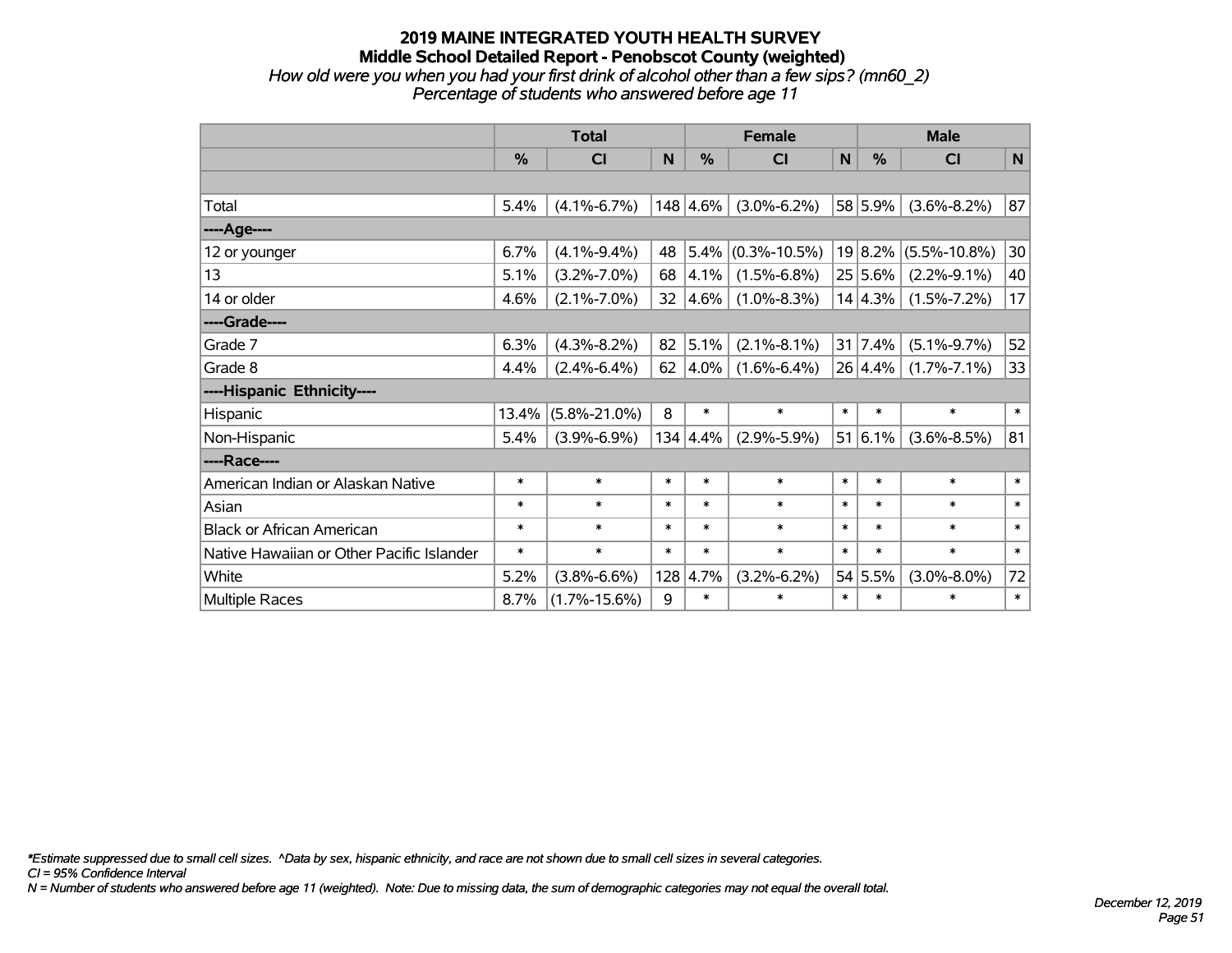### **2019 MAINE INTEGRATED YOUTH HEALTH SURVEY Middle School Detailed Report - Penobscot County (weighted)** *During the past 30 days, on how many days did you have at least one drink of alcohol? (mn61) Percentage of students who answered at least 1 day*

|                                           | <b>Total</b> |                    |        |               | <b>Female</b>      |              | <b>Male</b> |                              |              |  |
|-------------------------------------------|--------------|--------------------|--------|---------------|--------------------|--------------|-------------|------------------------------|--------------|--|
|                                           | %            | CI                 | N      | $\frac{9}{6}$ | <b>CI</b>          | $\mathsf{N}$ | %           | <b>CI</b>                    | $\mathsf{N}$ |  |
|                                           |              |                    |        |               |                    |              |             |                              |              |  |
| Total                                     | 4.0%         | $(2.6\% - 5.4\%)$  | 117    | 5.4%          | $(3.4\% - 7.4\%)$  |              |             | $74 2.8\% $ (1.3%-4.2%)      | 42           |  |
| ---- Age----                              |              |                    |        |               |                    |              |             |                              |              |  |
| 12 or younger                             | 3.7%         | $(1.0\% - 6.4\%)$  | 29     | 3.6%          | $(0.4\% - 6.7\%)$  |              | 14 3.9%     | $(1.2\% - 6.6\%)$            | 15           |  |
| 13                                        | 3.0%         | $(1.7\% - 4.2\%)$  | 42     | 4.1%          | $(2.2\% - 6.0\%)$  |              |             | $27 1.9\% $ (0.7%-3.0%)      | 14           |  |
| 14 or older                               | 6.6%         | $(3.7\% - 9.4\%)$  | 47     | 10.3%         | $(3.5\% - 17.2\%)$ |              |             | $33 3.3\% $ (1.3%-5.3%)      | 13           |  |
| ----Grade----                             |              |                    |        |               |                    |              |             |                              |              |  |
| Grade 7                                   | 2.6%         | $(0.8\% - 4.5\%)$  | 37     | 2.8%          | $(0.4\% - 5.3\%)$  |              |             | $19 2.5\% $ (0.9%-4.1%)      | 18           |  |
| Grade 8                                   | 5.2%         | $(3.4\% - 7.1\%)$  | 77     | 7.8%          | $(4.0\% - 11.6\%)$ |              |             | $ 53 2.8\%  (1.2\% - 4.3\%)$ | 21           |  |
| ----Hispanic Ethnicity----                |              |                    |        |               |                    |              |             |                              |              |  |
| Hispanic                                  | 11.3%        | $(3.5\% - 19.2\%)$ | 8      | $\ast$        | $\ast$             | $\ast$       | $\ast$      | $\ast$                       | $\ast$       |  |
| Non-Hispanic                              | 4.1%         | $(2.7\% - 5.5\%)$  | 108    | 5.6%          | $(3.5\% - 7.6\%)$  |              | 68 2.7%     | $(1.1\% - 4.3\%)$            | 37           |  |
| ----Race----                              |              |                    |        |               |                    |              |             |                              |              |  |
| American Indian or Alaskan Native         | $\ast$       | $\ast$             | $\ast$ | $\ast$        | $\ast$             | $\ast$       | $\ast$      | $\ast$                       | $\ast$       |  |
| Asian                                     | $\ast$       | $\ast$             | $\ast$ | $\ast$        | $\ast$             | $\ast$       | $\ast$      | $\ast$                       | $\ast$       |  |
| <b>Black or African American</b>          | 15.1%        | $(3.8\% - 26.4\%)$ | 6      | $\ast$        | $\ast$             | $\ast$       | $\ast$      | $\ast$                       | $\ast$       |  |
| Native Hawaiian or Other Pacific Islander | $\ast$       | $\ast$             | $\ast$ | $\ast$        | $\ast$             | $\ast$       | $\ast$      | $\ast$                       | $\ast$       |  |
| White                                     | 3.6%         | $(2.2\% - 5.0\%)$  | 95     | 5.0%          | $(2.8\% - 7.3\%)$  |              | $62$   2.4% | $(1.1\% - 3.8\%)$            | 33           |  |
| Multiple Races                            | 10.7%        | $(4.3\% - 17.1\%)$ | 11     | $\ast$        | $\ast$             | $\ast$       | $\ast$      | *                            | $\ast$       |  |

*\*Estimate suppressed due to small cell sizes. ^Data by sex, hispanic ethnicity, and race are not shown due to small cell sizes in several categories.*

*CI = 95% Confidence Interval*

*N = Number of students who answered at least 1 day (weighted). Note: Due to missing data, the sum of demographic categories may not equal the overall total.*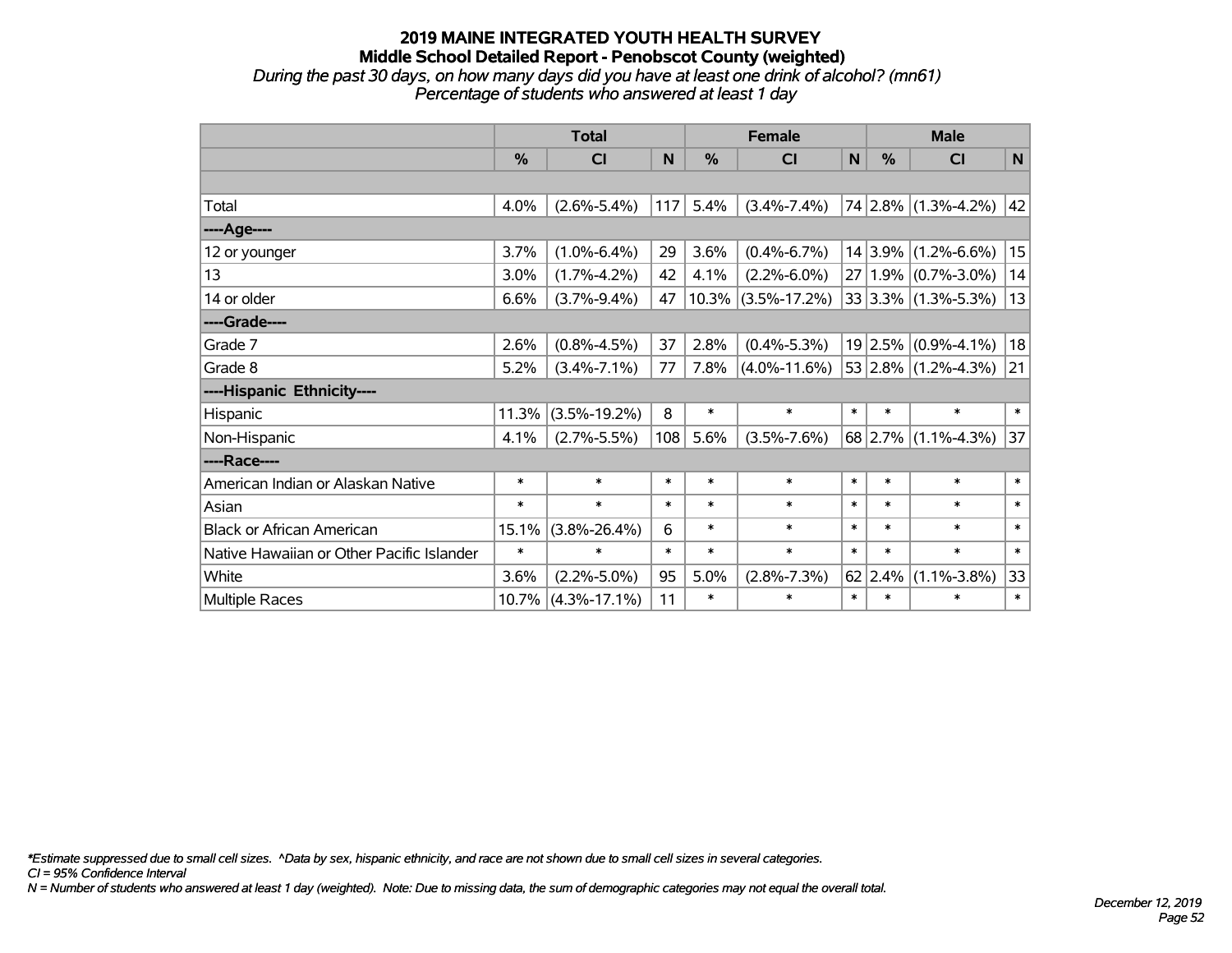*During the past 30 days, on how many days did you have 5 or more drinks of alcohol in a row, that is, within a couple of hours? (mn62a) Percentage of students who answered at least 1 day*

|                                           | <b>Total</b> |                   |        |        | <b>Female</b>           |              | <b>Male</b> |                          |                |  |
|-------------------------------------------|--------------|-------------------|--------|--------|-------------------------|--------------|-------------|--------------------------|----------------|--|
|                                           | %            | CI                | N      | %      | <b>CI</b>               | $\mathsf{N}$ | %           | <b>CI</b>                | $\mathsf{N}$   |  |
|                                           |              |                   |        |        |                         |              |             |                          |                |  |
| Total                                     | 1.3%         | $(0.7\% - 2.0\%)$ |        |        | $40 1.8\% $ (0.8%-2.8%) |              |             | $ 25 1.0\% $ (0.3%-1.6%) | 15             |  |
| ---- Age----                              |              |                   |        |        |                         |              |             |                          |                |  |
| 12 or younger                             | 1.2%         | $(0.1\% - 2.3\%)$ | 9      | $\ast$ | $\ast$                  | $\ast$       | $\ast$      | $\ast$                   | $\ast$         |  |
| 13                                        | 1.0%         | $(0.3\% - 1.6\%)$ | 14     | $\ast$ | $\ast$                  | $\ast$       | $\ast$      | $\ast$                   | $\ast$         |  |
| 14 or older                               | 2.3%         | $(0.6\% - 3.9\%)$ |        |        | $17 2.8\% $ (0.2%-5.5%) | 9            | 1.8%        | $(0.2\% - 3.5\%)$        | $\overline{7}$ |  |
| ----Grade----                             |              |                   |        |        |                         |              |             |                          |                |  |
| Grade 7                                   | 1.0%         | $(0.1\% - 1.9\%)$ | 14     | $\ast$ | $\ast$                  | $\ast$       | $\ast$      | $\ast$                   | $\ast$         |  |
| Grade 8                                   | 1.6%         | $(0.5\% - 2.6\%)$ |        |        | $24 2.3\% $ (0.7%-4.0%) |              |             | $17 0.9\% $ (0.0%-1.9%)  | 7              |  |
| ----Hispanic Ethnicity----                |              |                   |        |        |                         |              |             |                          |                |  |
| Hispanic                                  | $\ast$       | $\ast$            | $\ast$ | $\ast$ | $\ast$                  | $\ast$       | $\ast$      | $\ast$                   | $\ast$         |  |
| Non-Hispanic                              | 1.3%         | $(0.6\% - 2.0\%)$ | 35     |        | $1.8\%$ (0.7%-2.8%)     |              | 22 0.9%     | $(0.2\% - 1.6\%)$        | 13             |  |
| ----Race----                              |              |                   |        |        |                         |              |             |                          |                |  |
| American Indian or Alaskan Native         | $\ast$       | $\ast$            | $\ast$ | $\ast$ | $\ast$                  | $\ast$       | $\ast$      | $\ast$                   | $\ast$         |  |
| Asian                                     | $\ast$       | $\ast$            | $\ast$ | $\ast$ | $\ast$                  | $\ast$       | $\ast$      | $\ast$                   | $\ast$         |  |
| <b>Black or African American</b>          | $\ast$       | $\ast$            | $\ast$ | $\ast$ | $\ast$                  | $\ast$       | $\ast$      | $\ast$                   | $\ast$         |  |
| Native Hawaiian or Other Pacific Islander | $\ast$       | $\ast$            | $\ast$ | $\ast$ | $\ast$                  | $\ast$       | $\ast$      | $\ast$                   | $\ast$         |  |
| White                                     | 1.0%         | $(0.3\% - 1.7\%)$ | 27     | 1.5%   | $(0.5\% - 2.5\%)$       |              | 19 0.6%     | $(0.1\% - 1.2\%)$        | 9              |  |
| Multiple Races                            |              | 7.3% (3.3%-11.3%) | 8      | $\ast$ | $\ast$                  | $\ast$       | $\ast$      | $\ast$                   | $\ast$         |  |

*\*Estimate suppressed due to small cell sizes. ^Data by sex, hispanic ethnicity, and race are not shown due to small cell sizes in several categories.*

*CI = 95% Confidence Interval*

*N = Number of students who answered at least 1 day (weighted). Note: Due to missing data, the sum of demographic categories may not equal the overall total.*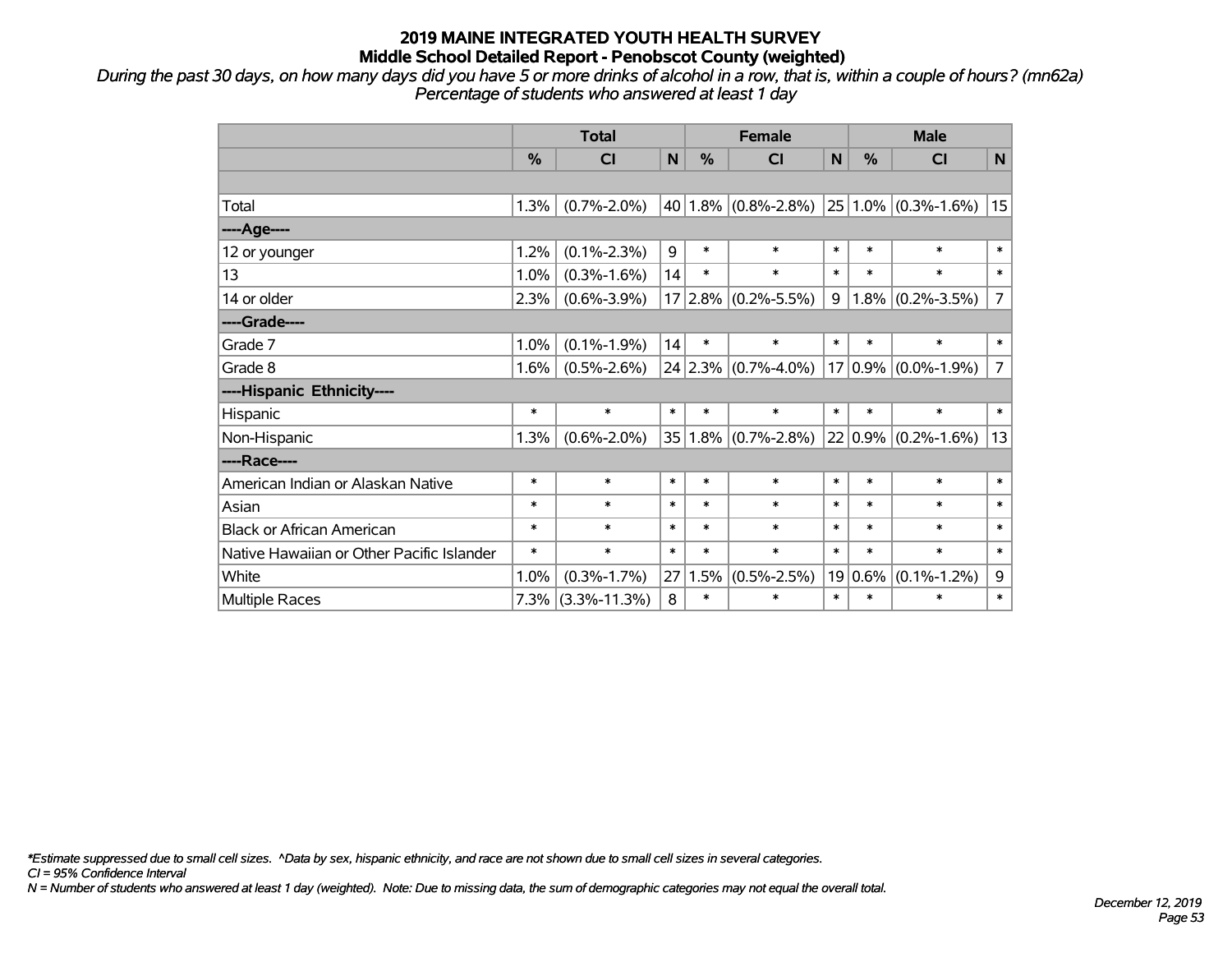*During the past 30 days, how did you usually get the alcohol you drank? (mn63b)*

*Among students who reported alcohol use during the past 30 days, the percentage of students who answered 'Someone gave it to me'*

|                                           |               | <b>Total</b>        |                | <b>Female</b> |        |        | <b>Male</b> |        |        |
|-------------------------------------------|---------------|---------------------|----------------|---------------|--------|--------|-------------|--------|--------|
|                                           | $\frac{9}{6}$ | <b>CI</b>           | N              | %             | CI     | N      | %           | CI N   |        |
|                                           |               |                     |                |               |        |        |             |        |        |
| Total                                     | 22.5%         | $(10.5\% - 34.6\%)$ | 25             | $\ast$        | $\ast$ | $\ast$ | $\ast$      | $\ast$ | $\ast$ |
| ---- Age----                              |               |                     |                |               |        |        |             |        |        |
| 12 or younger                             | 27.1%         | $(1.5\% - 52.7\%)$  | $\overline{7}$ | $\ast$        | $\ast$ | $\ast$ | $\ast$      | $\ast$ | $\ast$ |
| 13                                        | 33.3%         | $(9.9\% - 56.8\%)$  | 13             | $\ast$        | $\ast$ | $\ast$ | $\ast$      | $\ast$ | $\ast$ |
| 14 or older                               | ∗             | $\ast$              | $\ast$         | $\ast$        | $\ast$ | $\ast$ | $\ast$      | $\ast$ | $\ast$ |
| ----Grade----                             |               |                     |                |               |        |        |             |        |        |
| Grade 7                                   | 34.1%         | $(20.2\% - 48.0\%)$ | 12             | $\ast$        | $\ast$ | $\ast$ | $\ast$      | $\ast$ | $\ast$ |
| Grade 8                                   | 18.1%         | $(1.8\% - 34.4\%)$  | 13             | $\ast$        | $\ast$ | $\ast$ | $\ast$      | $\ast$ | $\ast$ |
| ----Hispanic Ethnicity----                |               |                     |                |               |        |        |             |        |        |
| Hispanic                                  | $\ast$        | $\ast$              | $\ast$         | $\ast$        | $\ast$ | $\ast$ | $\ast$      | $\ast$ | $\ast$ |
| Non-Hispanic                              | $23.6\%$      | $(10.3\% - 36.9\%)$ | 24             | $\ast$        | $\ast$ | $\ast$ | $\ast$      | $\ast$ | $\ast$ |
| ----Race----                              |               |                     |                |               |        |        |             |        |        |
| American Indian or Alaskan Native         | $\ast$        | $\ast$              | $\ast$         | $\ast$        | $\ast$ | $\ast$ | $\ast$      | $\ast$ | $\ast$ |
| Asian                                     | $\ast$        | $\ast$              | $\ast$         | $\ast$        | $\ast$ | $\ast$ | $\ast$      | $\ast$ | $\ast$ |
| <b>Black or African American</b>          | $\ast$        | $\ast$              | $\ast$         | $\ast$        | $\ast$ | $\ast$ | $\ast$      | $\ast$ | $\ast$ |
| Native Hawaiian or Other Pacific Islander | $\ast$        | $\ast$              | $\ast$         | $\ast$        | $\ast$ | $\ast$ | $\ast$      | $\ast$ | $\ast$ |
| White                                     | 22.4%         | $(7.6\% - 37.2\%)$  | 20             | $\ast$        | $\ast$ | $\ast$ | $\ast$      | $\ast$ | $\ast$ |
| <b>Multiple Races</b>                     | $\ast$        | $\ast$              | $\ast$         | $\ast$        | $\ast$ | $\ast$ | $\ast$      | $\ast$ | $\ast$ |

*\*Estimate suppressed due to small cell sizes. ^Data by sex, hispanic ethnicity, and race are not shown due to small cell sizes in several categories.*

*CI = 95% Confidence Interval*

*N = Among students who reported alcohol use during the past 30 days, the number of students who answered 'Someone gave it to me' (weighted). Note: Due to missing data, the sum of demographic categories may not equal the overall total.*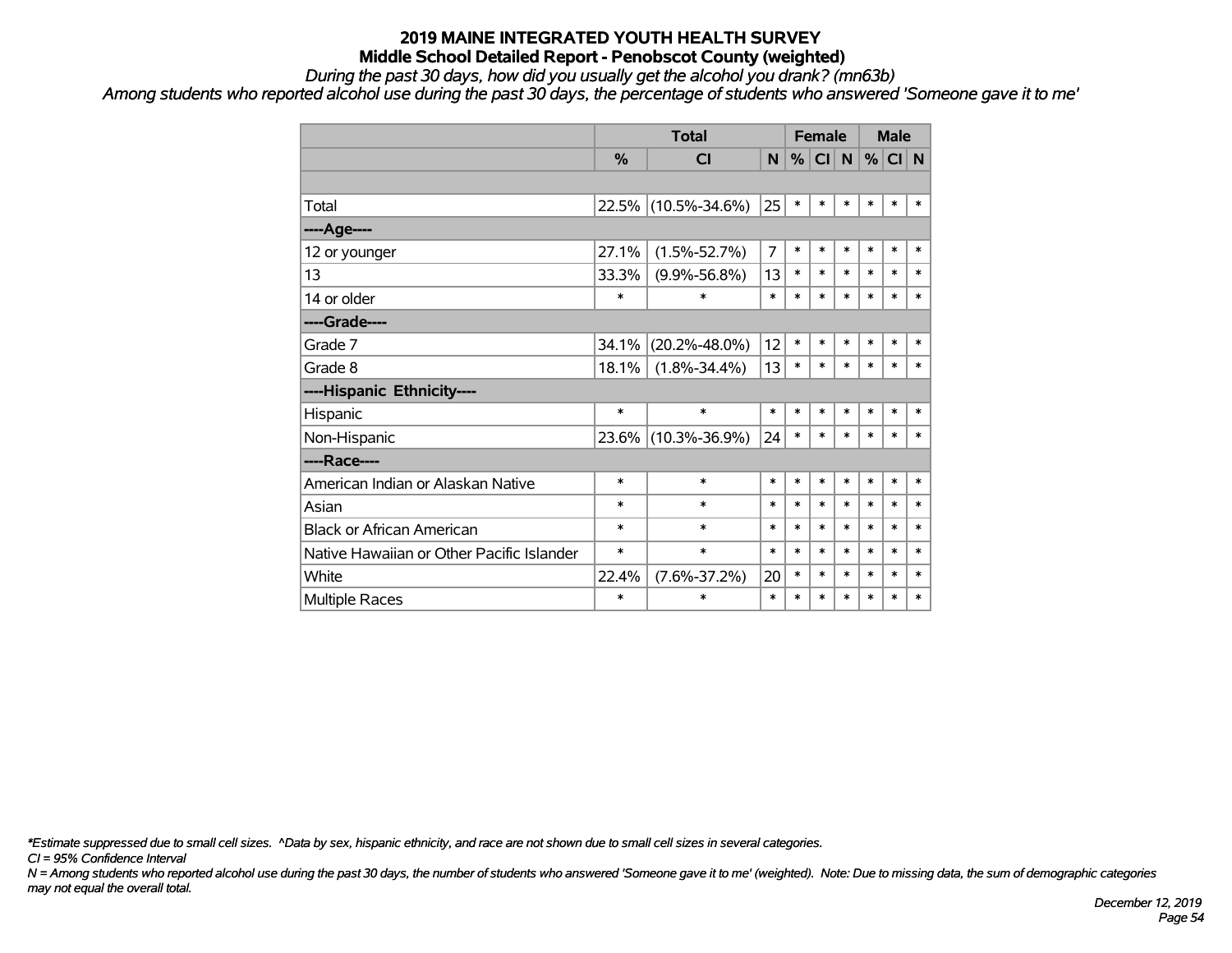## **2019 MAINE INTEGRATED YOUTH HEALTH SURVEY Middle School Detailed Report - Penobscot County (weighted)** *If you wanted to get some alcohol, how easy would it be for you to get some? (mn64) Percentage of students who answered 'Sort of easy' or 'Very easy'*

|                                           | <b>Total</b>  |                        |        | <b>Female</b> | <b>Male</b>                              |              |        |                         |                 |
|-------------------------------------------|---------------|------------------------|--------|---------------|------------------------------------------|--------------|--------|-------------------------|-----------------|
|                                           | $\frac{0}{0}$ | CI                     | N      | $\%$          | CI                                       | <sub>N</sub> | %      | <b>CI</b>               | N               |
|                                           |               |                        |        |               |                                          |              |        |                         |                 |
| Total                                     |               | 32.9% (30.2%-35.6%)    |        |               | 964 32.5% (28.6%-36.4%)                  |              |        | 446 33.1% (29.9%-36.4%) | 508             |
| ----Age----                               |               |                        |        |               |                                          |              |        |                         |                 |
| 12 or younger                             | 28.8%         | $(23.3\% - 34.3\%)$    |        |               | 222 24.3% (17.5%-31.1%)                  | $93 \mid$    | 33.1%  | $(27.7\% - 38.6\%)$     | 127             |
| 13                                        | 30.4%         | $(26.7\% - 34.0\%)$    |        |               | 433 30.9% (25.2%-36.6%)                  |              |        | 205 29.5% (25.9%-33.2%) | 222             |
| 14 or older                               |               | $42.3\%$ (36.6%-48.1%) |        |               | $308 \mid 45.4\% \mid (34.4\% - 56.3\%)$ |              |        | 148 40.2% (33.2%-47.1%) | 159             |
| ----Grade----                             |               |                        |        |               |                                          |              |        |                         |                 |
| Grade 7                                   | 27.1%         | $(22.7\% - 31.5\%)$    |        |               | 380 23.6% (18.2%-28.9%)                  | 157          | 30.0%  | $(24.9\% - 35.1\%)$     | 219             |
| Grade 8                                   |               | 38.4% (33.8%-42.9%)    |        |               | 577 41.1% (35.1%-47.2%)                  |              |        | 287 35.9% (30.6%-41.3%) | 284             |
| ----Hispanic Ethnicity----                |               |                        |        |               |                                          |              |        |                         |                 |
| Hispanic                                  | 44.7%         | $(34.8\% - 54.7\%)$    | 32     | $ 48.3\% $    | $(30.0\% - 66.6\%)$                      | 16           | 43.0%  | $(31.9\% - 54.1\%)$     | 16              |
| Non-Hispanic                              |               | 33.2% (30.3%-36.0%)    |        |               | 882 32.3% (28.0%-36.6%)                  |              |        | 399 33.7% (30.1%-37.2%) | 474             |
| ----Race----                              |               |                        |        |               |                                          |              |        |                         |                 |
| American Indian or Alaskan Native         |               | $30.8\%$ (15.5%-46.1%) | 20     |               | 32.5% (12.6%-52.4%)                      | 8            | 29.7%  | $(8.8\% - 50.6\%)$      | 12              |
| Asian                                     | $\ast$        | $\ast$                 | $\ast$ | $\ast$        | $\ast$                                   | $\ast$       | $\ast$ | $\ast$                  | $\ast$          |
| <b>Black or African American</b>          | 46.4%         | $(30.8\% - 62.0\%)$    | 20     | 54.0%         | $(27.7\% - 80.2\%)$                      | 9            | 39.8%  | $(26.8\% - 52.8\%)$     | 10 <sub>1</sub> |
| Native Hawaiian or Other Pacific Islander | $\ast$        | $\ast$                 | $\ast$ | $\ast$        | $\ast$                                   | $\ast$       | $\ast$ | $\ast$                  | $\ast$          |
| White                                     | 32.3%         | $(29.3\% - 35.2\%)$    |        | 850 31.6%     | $(27.4\% - 35.8\%)$                      | 388          | 32.7%  | $(29.5\% - 35.9\%)$     | 453             |
| Multiple Races                            |               | 46.1% (37.2%-55.0%)    |        |               | 48 52.4% (38.5%-66.4%)                   | 23           |        | 44.1% (31.7%-56.5%)     | 25              |

*\*Estimate suppressed due to small cell sizes. ^Data by sex, hispanic ethnicity, and race are not shown due to small cell sizes in several categories.*

*CI = 95% Confidence Interval*

*N = Number of students who answered 'Sort of easy' or 'Very easy' (weighted). Note: Due to missing data, the sum of demographic categories may not equal the overall total.*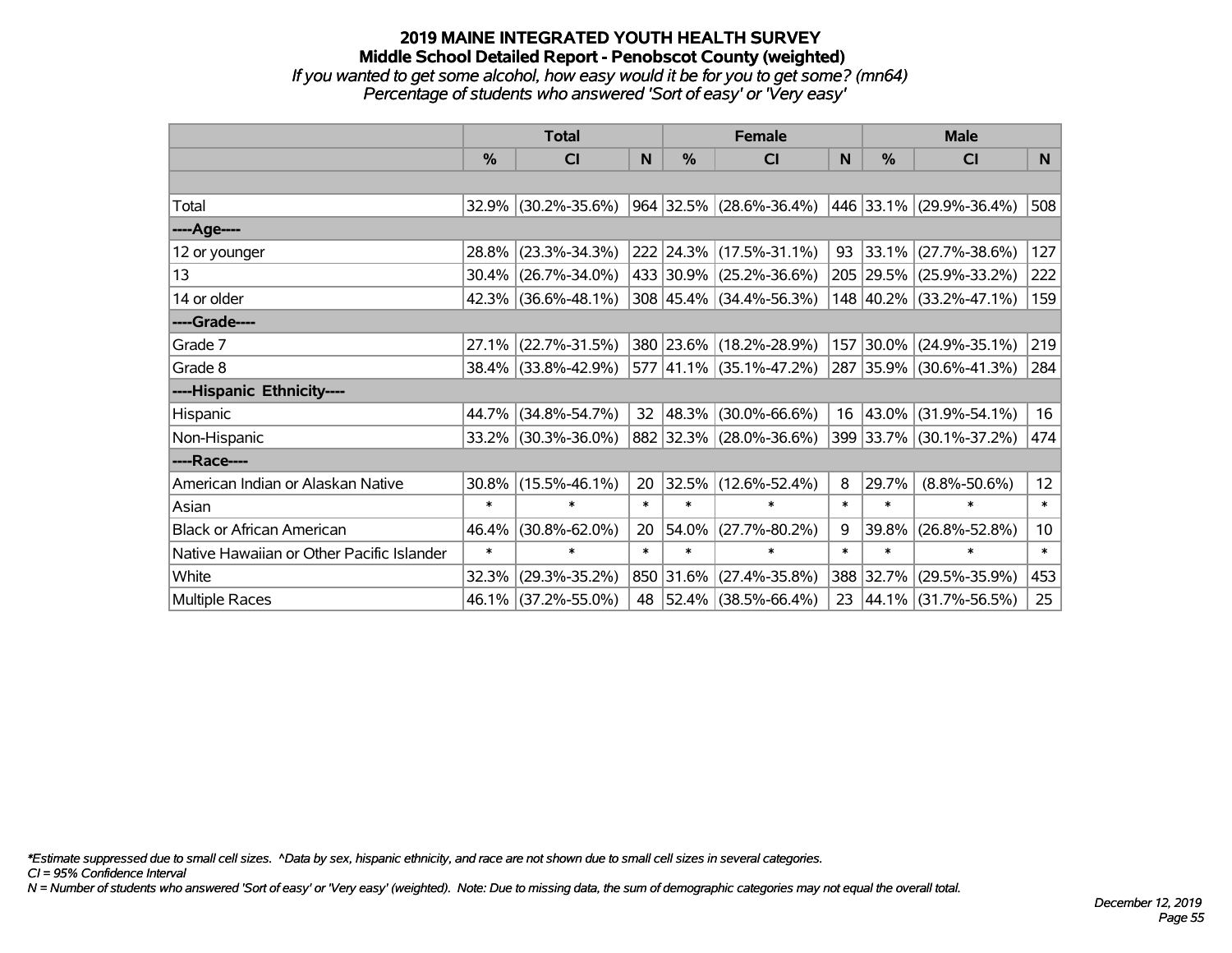*If you drank some alcohol without your parents' permission, would you be caught by your parents? (mn66) Percentage of students who answered 'Probably not' or 'Definitely not'*

|                                           | <b>Total</b>  |                     |        | <b>Female</b> | <b>Male</b>              |        |           |                         |                 |
|-------------------------------------------|---------------|---------------------|--------|---------------|--------------------------|--------|-----------|-------------------------|-----------------|
|                                           | $\frac{0}{0}$ | <b>CI</b>           | N      | $\%$          | <b>CI</b>                | N      | %         | <b>CI</b>               | N.              |
|                                           |               |                     |        |               |                          |        |           |                         |                 |
| Total                                     |               | 21.9% (19.1%-24.7%) |        |               | 649 21.9% (18.0%-25.7%)  |        |           | 303 21.6% (18.7%-24.5%) | 336             |
| ----Age----                               |               |                     |        |               |                          |        |           |                         |                 |
| 12 or younger                             | $15.8\%$      | $(12.5\% - 19.1\%)$ |        | 122 14.7%     | $(9.5\% - 19.9\%)$       | 56     |           | 16.5% (13.2%-19.8%)     | 64              |
| 13                                        | 22.7%         | $(20.2\% - 25.2\%)$ |        |               | 328 23.0% (20.1%-25.9%)  |        |           | 154 21.8% (17.9%-25.7%) | 166             |
| 14 or older                               |               | 27.0% (20.5%-33.4%) |        |               | 199 27.9% (18.1%-37.8%)  |        |           | 92 26.3% (19.6%-33.0%)  | 106             |
| ----Grade----                             |               |                     |        |               |                          |        |           |                         |                 |
| Grade 7                                   | 17.5%         | $(15.6\% - 19.5\%)$ |        |               | 249 15.2% (11.8%-18.5%)  | 102    | 19.4%     | $(16.6\% - 22.2\%)$     | 143             |
| Grade 8                                   |               | 26.0% (21.7%-30.3%) |        |               | 395 28.1% (23.1%-33.2%)  |        |           | 198 23.8% (19.0%-28.6%) | 191             |
| ----Hispanic Ethnicity----                |               |                     |        |               |                          |        |           |                         |                 |
| Hispanic                                  |               | 28.6% (17.1%-40.1%) | 20     |               | $ 36.6\% $ (16.6%-56.6%) |        | 12 22.3%  | $(10.8\% - 33.8\%)$     | 8               |
| Non-Hispanic                              |               | 22.4% (19.5%-25.2%) |        |               | 599 22.0% (18.6%-25.5%)  |        |           | 274 22.2% (18.9%-25.5%) | 314             |
| ----Race----                              |               |                     |        |               |                          |        |           |                         |                 |
| American Indian or Alaskan Native         | 28.3%         | $(17.6\% - 39.0\%)$ | 18     |               | $30.3\%$ (13.2%-47.3%)   | 7      | 27.1%     | $(10.3\% - 43.8\%)$     | 10 <sup>1</sup> |
| Asian                                     | $\ast$        | $\ast$              | $\ast$ | $\ast$        | $\ast$                   | $\ast$ | $\ast$    | $\ast$                  | $\ast$          |
| <b>Black or African American</b>          | 35.2%         | $(19.5\% - 50.9\%)$ | 15     | $\ast$        | $\ast$                   | $\ast$ | $\ast$    | $\ast$                  | $\ast$          |
| Native Hawaiian or Other Pacific Islander | $\ast$        | $\ast$              | $\ast$ | $\ast$        | $\ast$                   | $\ast$ | $\ast$    | $\ast$                  | $\ast$          |
| White                                     | 21.1%         | $(18.5\% - 23.8\%)$ |        | 562 21.0%     | $(17.6\% - 24.3\%)$      |        | 261 21.0% | $(17.6\% - 24.3\%)$     | 293             |
| Multiple Races                            |               | 34.1% (21.2%-47.0%) |        |               | 36 41.6% (25.2%-57.9%)   |        |           | 18 29.1% (17.9%-40.4%)  | 17              |

*\*Estimate suppressed due to small cell sizes. ^Data by sex, hispanic ethnicity, and race are not shown due to small cell sizes in several categories.*

*CI = 95% Confidence Interval*

*N = Number of students who answered 'Probably not' or 'Definitely not' (weighted). Note: Due to missing data, the sum of demographic categories may not equal the overall total.*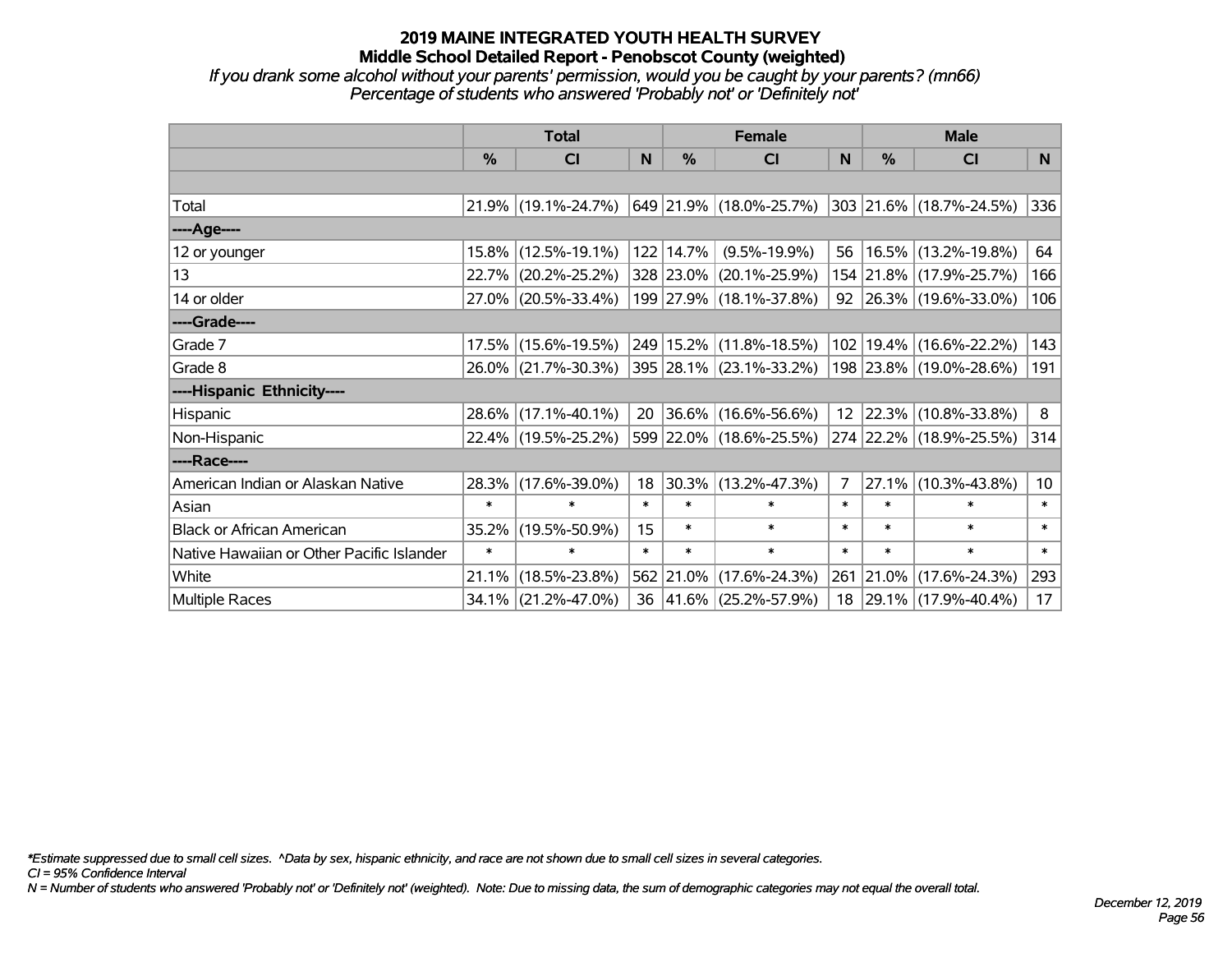*How much do you think people risk harming themselves (physically or in other ways) if they have 1 or 2 drinks of an alcoholic beverage nearly every day? (mn67b)*

*Percentage of students who answered 'No risk' or 'Slight risk'*

|                                           | <b>Total</b> |                        |        | <b>Female</b> |                             | <b>Male</b> |           |                                          |        |
|-------------------------------------------|--------------|------------------------|--------|---------------|-----------------------------|-------------|-----------|------------------------------------------|--------|
|                                           | %            | CI                     | N      | %             | C <sub>1</sub>              | N           | %         | <b>CI</b>                                | N      |
|                                           |              |                        |        |               |                             |             |           |                                          |        |
| Total                                     |              | 37.5% (33.8%-41.1%)    |        |               | $1,114$ 31.2% (26.4%-36.1%) |             |           | 439 43.4% (39.7%-47.2%)                  | 675    |
| ----Age----                               |              |                        |        |               |                             |             |           |                                          |        |
| 12 or younger                             | 39.3%        | $(35.0\% - 43.5\%)$    | 314    | 32.8%         | $(25.2\% - 40.4\%)$         |             | 134 46.4% | $(39.3\% - 53.5\%)$                      | 180    |
| 13                                        |              | 35.9% (30.9%-40.8%)    | 516    |               | 28.7% (21.1%-36.3%)         |             |           | 201 42.7% (38.4%-47.0%)                  | 315    |
| 14 or older                               |              | 38.6% (32.3%-44.9%)    | 281    |               | 35.0% (23.8%-46.3%)         |             |           | $104 \mid 41.5\% \mid (35.1\% - 48.0\%)$ | 176    |
| ----Grade----                             |              |                        |        |               |                             |             |           |                                          |        |
| Grade 7                                   |              | $37.0\%$ (32.5%-41.6%) | 526    | 29.3%         | $(23.3\% - 35.4\%)$         | 201         | 44.5%     | $(37.0\% - 52.0\%)$                      | 324    |
| Grade 8                                   |              | 37.2% (31.6%-42.8%)    | 564    |               | $ 32.6\% $ (24.6%-40.6%)    |             |           | 233 41.5% (36.0%-46.9%)                  | 332    |
| ----Hispanic Ethnicity----                |              |                        |        |               |                             |             |           |                                          |        |
| Hispanic                                  | 31.9%        | $(22.6\% - 41.2\%)$    | 25     |               | 23.2% (12.0%-34.4%)         | 8           | 38.5%     | $(21.1\% - 55.9\%)$                      | 17     |
| Non-Hispanic                              |              | 38.5% (34.2%-42.7%)    |        |               | 1,020 32.0% (26.8%-37.2%)   |             |           | 400 44.5% (40.3%-48.7%)                  | 620    |
| ----Race----                              |              |                        |        |               |                             |             |           |                                          |        |
| American Indian or Alaskan Native         | 22.5%        | $(0.0\% - 46.0\%)$     | 13     | $\ast$        | $\ast$                      | $\ast$      | $\ast$    | $\ast$                                   | $\ast$ |
| Asian                                     | $\ast$       | $\ast$                 | $\ast$ | $\ast$        | $\ast$                      | $\ast$      | $\ast$    | $\ast$                                   | $\ast$ |
| <b>Black or African American</b>          | 30.9%        | $(7.3\% - 54.4\%)$     | 8      | $\ast$        | $\ast$                      | $\ast$      | $\ast$    | $\ast$                                   | $\ast$ |
| Native Hawaiian or Other Pacific Islander | $\ast$       | $\ast$                 | $\ast$ | $\ast$        | $\ast$                      | $\ast$      | $\ast$    | $\ast$                                   | $\ast$ |
| White                                     | 37.7%        | $(33.5\% - 41.9\%)$    |        | 1,008 31.7%   | $(26.4\% - 36.9\%)$         | 401         | 43.5%     | $(39.3\% - 47.7\%)$                      | 607    |
| <b>Multiple Races</b>                     |              | 44.6% (29.0%-60.3%)    | 47     |               | 31.4% (17.8%-45.0%)         | 14          |           | $ 54.5\% $ (34.0%-75.0%)                 | 33     |

*\*Estimate suppressed due to small cell sizes. ^Data by sex, hispanic ethnicity, and race are not shown due to small cell sizes in several categories.*

*CI = 95% Confidence Interval*

*N = Number of students who answered 'No risk' or 'Slight risk' (weighted). Note: Due to missing data, the sum of demographic categories may not equal the overall total.*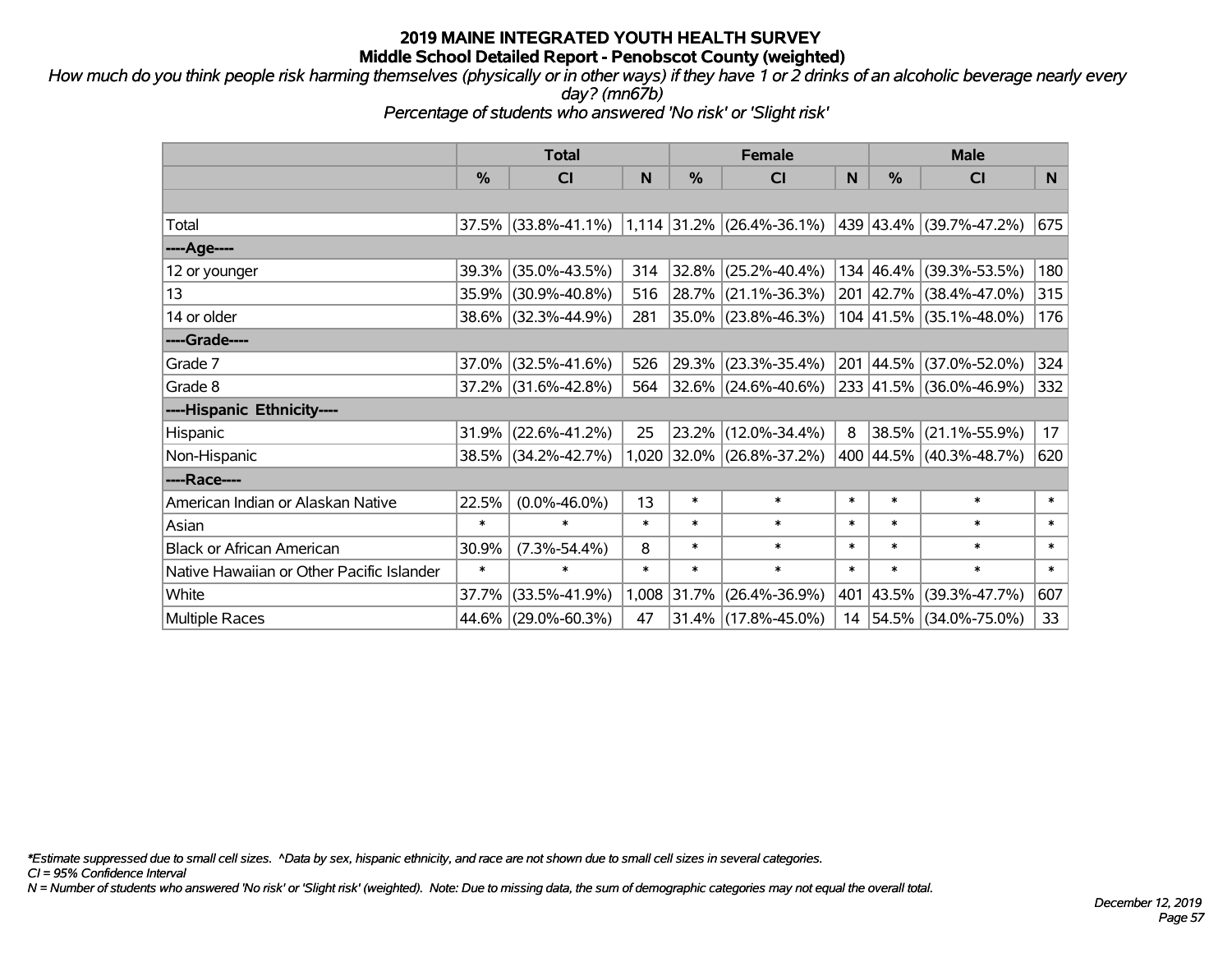*How much do you think people risk harming themselves (physically or in other ways) if they have 5 or more drinks of an alcoholic beverage in a row once or twice a week? (mn68b)*

*Percentage of students who answered 'No risk' or 'Slight risk'*

|                                           | <b>Total</b> |                     |                |           | <b>Female</b>              |        | <b>Male</b> |                         |        |  |
|-------------------------------------------|--------------|---------------------|----------------|-----------|----------------------------|--------|-------------|-------------------------|--------|--|
|                                           | %            | <b>CI</b>           | N              | %         | <b>CI</b>                  | N      | %           | <b>CI</b>               | N.     |  |
|                                           |              |                     |                |           |                            |        |             |                         |        |  |
| Total                                     |              | 15.1% (12.6%-17.6%) |                | 444 12.7% | $(8.0\% - 17.4\%)$         |        |             | 176 17.4% (14.3%-20.4%) | 268    |  |
| ----Age----                               |              |                     |                |           |                            |        |             |                         |        |  |
| 12 or younger                             | 17.4%        | $(12.1\% - 22.7\%)$ | 136            | 15.6%     | $(8.5\% - 22.7\%)$         | 63     | 19.5%       | $(12.1\% - 26.8\%)$     | 74     |  |
| 13                                        | 16.0%        | $(12.4\% - 19.6\%)$ |                |           | 228 12.1% (5.6%-18.5%)     | 83     | 19.6%       | $(15.4\% - 23.7\%)$     | 145    |  |
| 14 or older                               | $11.0\%$     | $(7.2\% - 14.9\%)$  | 79             |           | $10.2\%$ (0.5%-20.0%)      | 30     | 11.7%       | $(7.7\% - 15.7\%)$      | 49     |  |
| ----Grade----                             |              |                     |                |           |                            |        |             |                         |        |  |
| Grade 7                                   | 17.0%        | $(12.7\% - 21.2\%)$ | 237            | 12.8%     | $(6.4\% - 19.2\%)$         | 87     | 21.0%       | $(15.3\% - 26.7\%)$     | 151    |  |
| Grade 8                                   | 13.3%        | $(9.5\% - 17.2\%)$  |                |           | 200   12.5%   (4.9%-20.1%) | 87     |             | 14.2% (10.5%-17.8%)     | 113    |  |
| ----Hispanic Ethnicity----                |              |                     |                |           |                            |        |             |                         |        |  |
| Hispanic                                  | 16.9%        | $(4.1\% - 29.6\%)$  | 13             | $\ast$    | $\ast$                     | $\ast$ | $\ast$      | $\ast$                  | $\ast$ |  |
| Non-Hispanic                              | 15.5%        | $(12.7\% - 18.2\%)$ | 407            | 12.9%     | $(7.8\% - 18.1\%)$         |        | 159 17.9%   | $(14.5\% - 21.2\%)$     | 247    |  |
| ----Race----                              |              |                     |                |           |                            |        |             |                         |        |  |
| American Indian or Alaskan Native         | 12.4%        | $(4.0\% - 20.8\%)$  | $\overline{7}$ | $\ast$    | $\ast$                     | $\ast$ | $\ast$      | $\ast$                  | $\ast$ |  |
| Asian                                     | $\ast$       | *                   | $\ast$         | $\ast$    | $\ast$                     | $\ast$ | $\ast$      | $\ast$                  | $\ast$ |  |
| <b>Black or African American</b>          | $\ast$       | $\ast$              | $\ast$         | $\ast$    | $\ast$                     | $\ast$ | $\ast$      | $\ast$                  | $\ast$ |  |
| Native Hawaiian or Other Pacific Islander | $\ast$       | $\ast$              | $\ast$         | $\ast$    | $\ast$                     | $\ast$ | $\ast$      | $\ast$                  | $\ast$ |  |
| White                                     | 15.4%        | $(12.4\% - 18.4\%)$ | 407            | 12.8%     | $(7.5\% - 18.1\%)$         | 159    | 17.8%       | $(14.3\% - 21.4\%)$     | 248    |  |
| <b>Multiple Races</b>                     | 12.1%        | $(1.7\% - 22.6\%)$  | 13             | $\ast$    | $\ast$                     | $\ast$ | $\ast$      | *                       | $\ast$ |  |

*\*Estimate suppressed due to small cell sizes. ^Data by sex, hispanic ethnicity, and race are not shown due to small cell sizes in several categories.*

*CI = 95% Confidence Interval*

*N = Number of students who answered 'No risk' or 'Slight risk' (weighted). Note: Due to missing data, the sum of demographic categories may not equal the overall total.*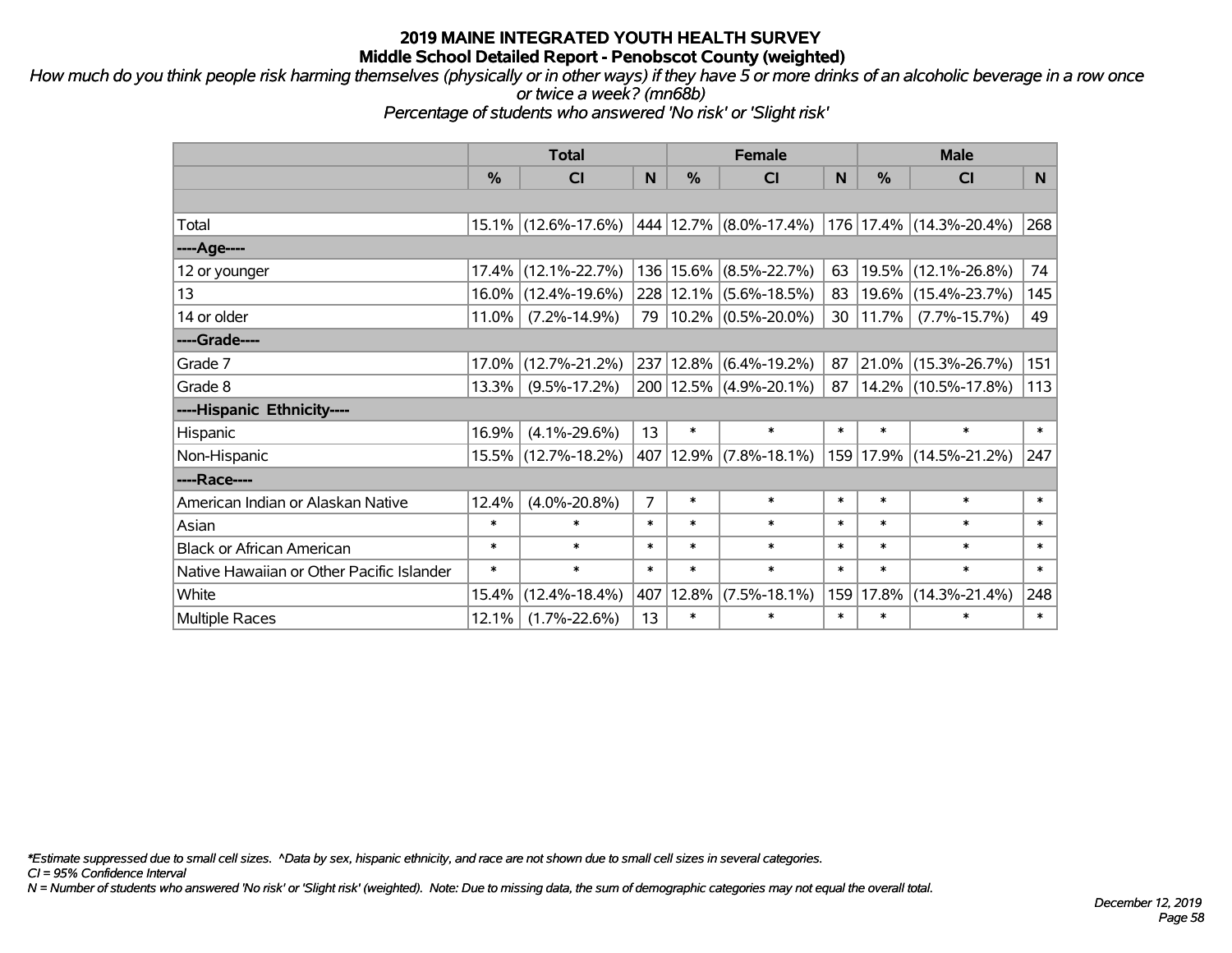### **2019 MAINE INTEGRATED YOUTH HEALTH SURVEY Middle School Detailed Report - Penobscot County (weighted)** *If a kid drank some alcohol in your neighborhood, would he or she be caught by the police? (mn69) Percentage of students who answered 'Probably not' or 'Definitely not'*

|                                           | <b>Total</b>  |                                               |        |             | <b>Female</b>             |        | <b>Male</b>   |                         |        |  |
|-------------------------------------------|---------------|-----------------------------------------------|--------|-------------|---------------------------|--------|---------------|-------------------------|--------|--|
|                                           | $\frac{0}{0}$ | CI                                            | N      | %           | <b>CI</b>                 | N      | $\frac{0}{0}$ | <b>CI</b>               | N.     |  |
|                                           |               |                                               |        |             |                           |        |               |                         |        |  |
| Total                                     |               | 58.8% (54.3%-63.4%) 1,726 58.7% (51.0%-66.3%) |        |             |                           |        |               | 812 58.9% (54.3%-63.5%) | 904    |  |
| ----Age----                               |               |                                               |        |             |                           |        |               |                         |        |  |
| 12 or younger                             | 54.9%         | $(49.3\% - 60.4\%)$                           | 428    | 53.8%       | $(40.5\% - 67.0\%)$       |        |               | 209 56.5% (48.8%-64.1%) | 219    |  |
| 13                                        |               | $60.4\%$ (56.2%-64.6%)                        | 865    |             | 59.1% (52.4%-65.8%)       |        |               | 417 61.7% (55.5%-67.9%) | 448    |  |
| 14 or older                               |               | 59.5% (49.4%-69.7%)                           | 424    |             | $ 64.1\% $ (46.4%-81.9%)  |        |               | 186 55.9% (45.6%-66.2%) | 233    |  |
| ----Grade----                             |               |                                               |        |             |                           |        |               |                         |        |  |
| Grade 7                                   | 55.8%         | $(50.4\% - 61.2\%)$                           | 780    | 54.2%       | $(43.6\% - 64.8\%)$       |        | 363 57.5%     | $(52.7\% - 62.3\%)$     | 417    |  |
| Grade 8                                   |               | $62.0\%$ (56.4%-67.6%)                        | 928    |             | $62.9\%$ (55.7%-70.2%)    |        |               | 445 60.9% (53.2%-68.7%) | 479    |  |
| ----Hispanic Ethnicity----                |               |                                               |        |             |                           |        |               |                         |        |  |
| Hispanic                                  |               | $50.8\%$ (41.5%-60.1%)                        | 38     | 51.1%       | $(41.2\% - 61.0\%)$       | 16     | $ 50.6\% $    | $(33.1\% - 68.0\%)$     | 22     |  |
| Non-Hispanic                              |               | 59.9% (54.6%-65.2%)                           |        |             | 1,570 59.7% (51.9%-67.6%) |        |               | 739 60.1% (54.6%-65.5%) | 827    |  |
| ----Race----                              |               |                                               |        |             |                           |        |               |                         |        |  |
| American Indian or Alaskan Native         | 69.1%         | $(52.0\% - 86.2\%)$                           | 40     | 64.1%       | $(36.4\% - 91.7\%)$       | 16     | 72.7%         | $(53.8\% - 91.7\%)$     | 24     |  |
| Asian                                     | 43.2%         | $(0.6\% - 85.8\%)$                            | 6      | $\ast$      | $\ast$                    | $\ast$ | $\ast$        | $\ast$                  | $\ast$ |  |
| <b>Black or African American</b>          | $\ast$        | $\ast$                                        | $\ast$ | $\ast$      | $\ast$                    | $\ast$ | $\ast$        | $\ast$                  | $\ast$ |  |
| Native Hawaiian or Other Pacific Islander | $\ast$        | $\ast$                                        | $\ast$ | $\ast$      | $\ast$                    | $\ast$ | $\ast$        | $\ast$                  | $\ast$ |  |
| White                                     | 58.4%         | $(53.6\% - 63.1\%)$                           |        | 1,540 58.6% | $(51.3\% - 65.9\%)$       | 729    | 58.1%         | $(53.3\% - 62.9\%)$     | 803    |  |
| <b>Multiple Races</b>                     |               | 72.7% (59.3%-86.0%)                           | 75     | 66.5%       | $(47.5\% - 85.5\%)$       | 32     |               | 77.8% (62.7%-93.0%)     | 44     |  |

*\*Estimate suppressed due to small cell sizes. ^Data by sex, hispanic ethnicity, and race are not shown due to small cell sizes in several categories.*

*CI = 95% Confidence Interval*

*N = Number of students who answered 'Probably not' or 'Definitely not' (weighted). Note: Due to missing data, the sum of demographic categories may not equal the overall total.*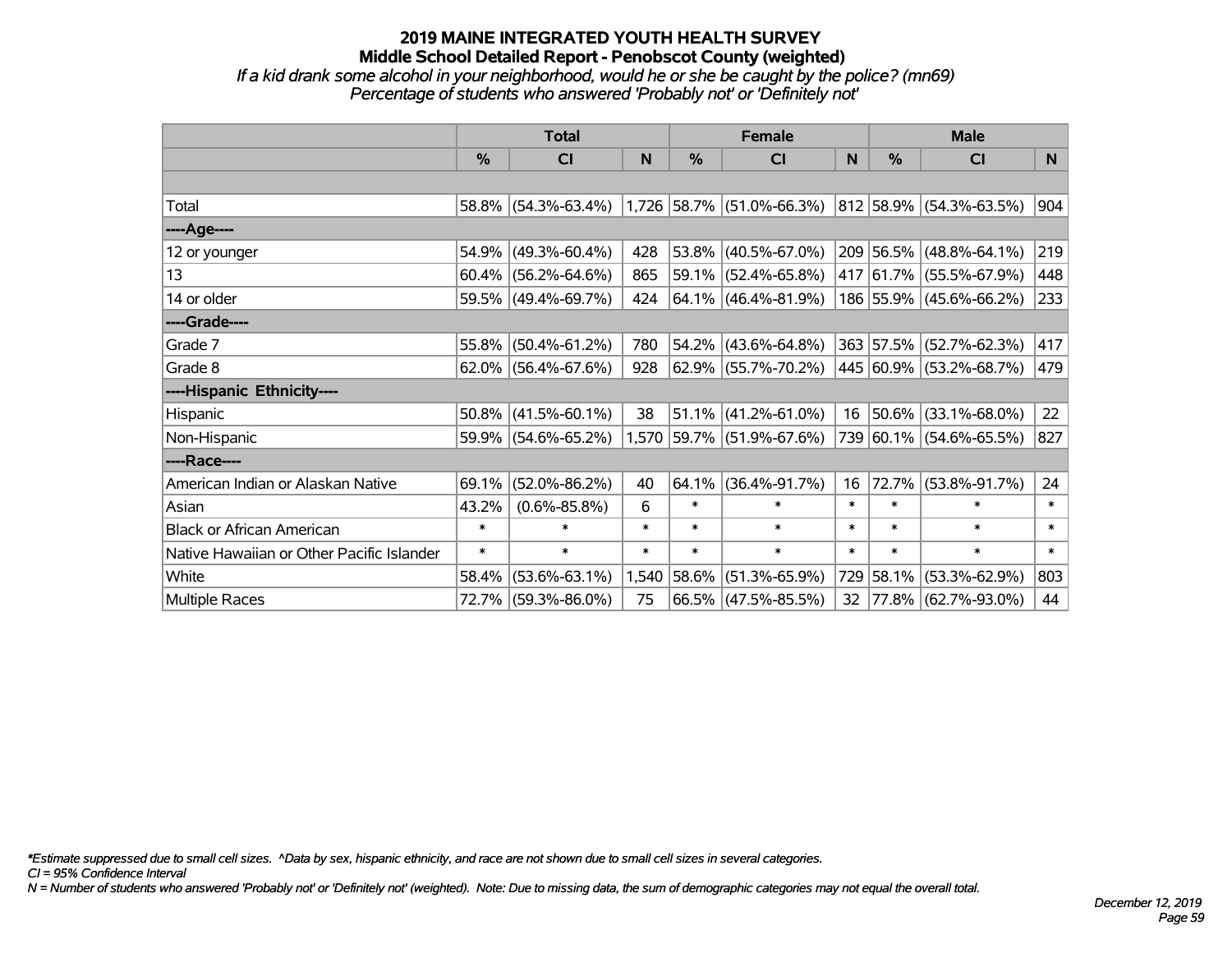*How wrong would most adults over 21 in your neighborhood think it is for kids your age to drink alcohol? (mn71a) Percentage of students who answered 'A little bit wrong' or 'Not wrong at all'*

|                                           | <b>Total</b> |                     |        |        | <b>Female</b>          |                | <b>Male</b>   |                     |                 |  |
|-------------------------------------------|--------------|---------------------|--------|--------|------------------------|----------------|---------------|---------------------|-----------------|--|
|                                           | %            | CI                  | N      | $\%$   | <b>CI</b>              | N              | $\frac{0}{0}$ | <b>CI</b>           | N               |  |
|                                           |              |                     |        |        |                        |                |               |                     |                 |  |
| Total                                     | 10.8%        | $(7.5\% - 14.1\%)$  | 322    | 9.1%   | $(6.0\% - 12.1\%)$     |                | 127 11.9%     | $(7.1\% - 16.7\%)$  | 185             |  |
| ----Age----                               |              |                     |        |        |                        |                |               |                     |                 |  |
| 12 or younger                             | 9.5%         | $(3.9\% - 15.0\%)$  | 72     | 8.7%   | $(4.5\% - 12.9\%)$     | 32             | 10.3%         | $(1.1\% - 19.5\%)$  | 39              |  |
| 13                                        | 10.5%        | $(7.0\% - 14.0\%)$  | 156    | 8.6%   | $(4.0\% - 13.2\%)$     | 58             | 11.3%         | $(5.4\% - 17.1\%)$  | 89              |  |
| 14 or older                               | 12.7%        | $(7.3\% - 18.2\%)$  | 95     |        | $10.3\%$ (4.8%-15.8%)  | 36             | 14.7%         | $(8.2\% - 21.2\%)$  | 57              |  |
| ----Grade----                             |              |                     |        |        |                        |                |               |                     |                 |  |
| Grade 7                                   | 8.6%         | $(4.2\% - 13.0\%)$  | 126    | 5.8%   | $(2.0\% - 9.7\%)$      | 40             | 10.7%         | $(3.0\% - 18.4\%)$  | 81              |  |
| Grade 8                                   | 12.8%        | $(8.2\% - 17.4\%)$  |        |        | 193 11.9% (8.1%-15.8%) |                | 84   13.1%    | $(6.8\% - 19.3\%)$  | 104             |  |
| ----Hispanic Ethnicity----                |              |                     |        |        |                        |                |               |                     |                 |  |
| Hispanic                                  | 17.7%        | $(0.0\% - 36.2\%)$  | 11     | $\ast$ | $\ast$                 | $\ast$         | $\ast$        | $\ast$              | $\ast$          |  |
| Non-Hispanic                              | 11.2%        | $(7.8\% - 14.6\%)$  | 306    | 9.4%   | $(6.4\% - 12.4\%)$     |                | 119 12.3%     | $(7.2\% - 17.3\%)$  | 176             |  |
| ----Race----                              |              |                     |        |        |                        |                |               |                     |                 |  |
| American Indian or Alaskan Native         | 11.5%        | $(0.4\% - 22.6\%)$  | 8      | $\ast$ | $\ast$                 | $\ast$         | $\ast$        | $\ast$              | $\ast$          |  |
| Asian                                     | $\ast$       | $\ast$              | $\ast$ | $\ast$ | $\ast$                 | $\ast$         | $\ast$        | $\ast$              | $\ast$          |  |
| <b>Black or African American</b>          | 33.5%        | $(16.9\% - 50.1\%)$ | 20     | 28.6%  | $(0.6\% - 56.5\%)$     | $\overline{7}$ | 33.5%         | $(17.4\% - 49.6\%)$ | 12 <sub>2</sub> |  |
| Native Hawaiian or Other Pacific Islander | $\ast$       | $\ast$              | $\ast$ | $\ast$ | $\ast$                 | $\ast$         | $\ast$        | $\ast$              | $\ast$          |  |
| White                                     | 10.4%        | $(7.1\% - 13.7\%)$  | 279    | 8.8%   | $(5.4\% - 12.1\%)$     | 110            | 11.4%         | $(6.6\% - 16.3\%)$  | 159             |  |
| <b>Multiple Races</b>                     | 14.8%        | $(3.0\% - 26.5\%)$  | 15     | $\ast$ | $\ast$                 | $\ast$         | $\ast$        | $\ast$              | $\ast$          |  |

*\*Estimate suppressed due to small cell sizes. ^Data by sex, hispanic ethnicity, and race are not shown due to small cell sizes in several categories.*

*CI = 95% Confidence Interval*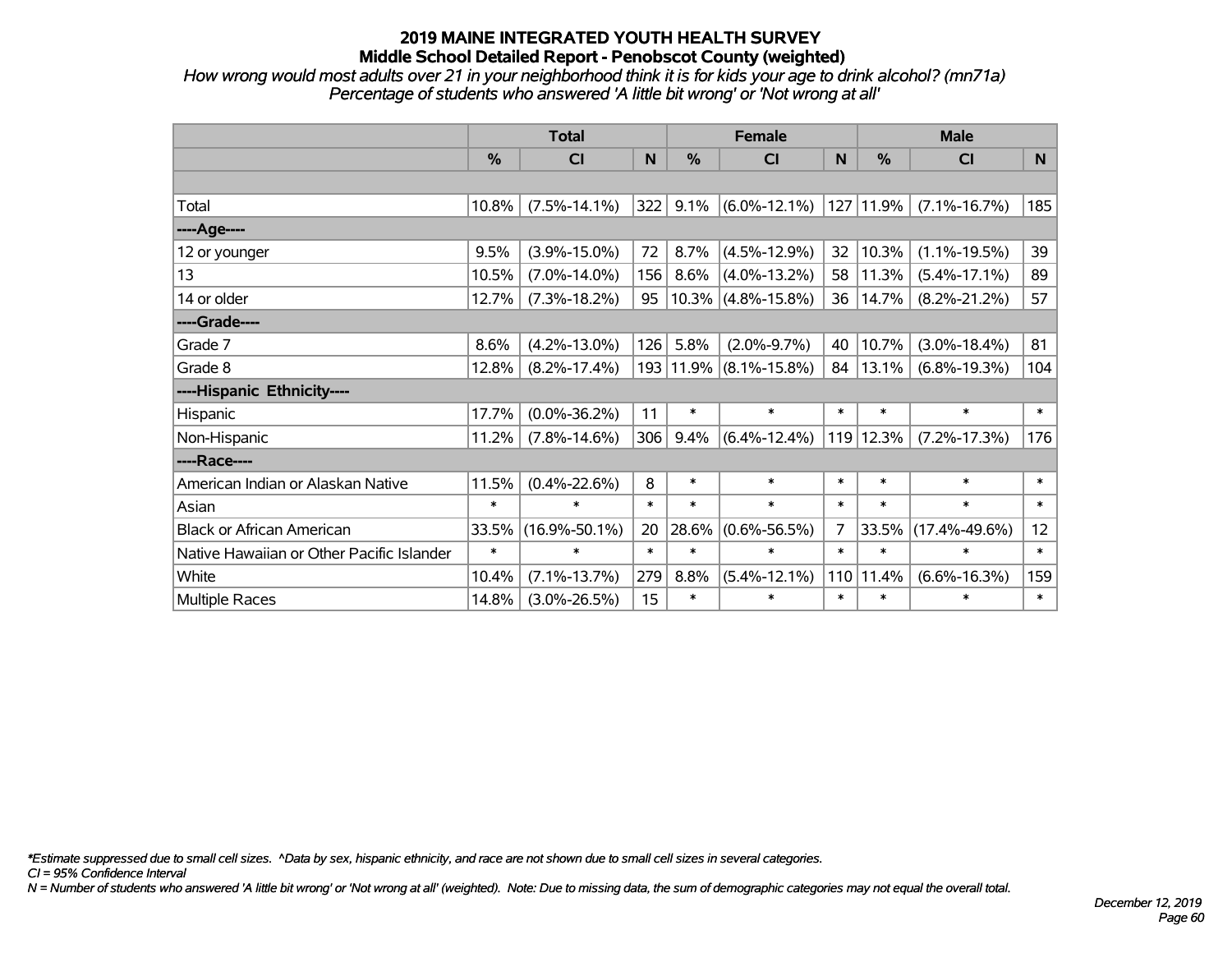*How do you feel about someone your age having 1 or 2 drinks of an alcoholic beverage nearly every day? (mn164) Percentage of students who answered 'Strongly approve' or 'Approve'*

|                                           | <b>Total</b>  |                    |             |            | <b>Female</b>          | <b>Male</b> |         |                          |              |
|-------------------------------------------|---------------|--------------------|-------------|------------|------------------------|-------------|---------|--------------------------|--------------|
|                                           | $\frac{9}{6}$ | CI                 | $\mathbf N$ | %          | <b>CI</b>              | N           | %       | <b>CI</b>                | $\mathsf{N}$ |
|                                           |               |                    |             |            |                        |             |         |                          |              |
| Total                                     | 4.7%          | $(2.5\% - 7.0\%)$  |             | $140$ 3.6% | $(1.4\% - 5.8\%)$      |             | 50 5.8% | $(2.9\% - 8.7\%)$        | 89           |
| ----Age----                               |               |                    |             |            |                        |             |         |                          |              |
| 12 or younger                             | 3.8%          | $(2.1\% - 5.5\%)$  | 30          | 2.8%       | $(0.6\% - 4.9\%)$      |             | 11 4.9% | $(2.0\% - 7.8\%)$        | 19           |
| 13                                        | 4.6%          | $(0.9\% - 8.4\%)$  | 66          | 3.1%       | $(0.0\% - 6.3\%)$      |             |         | $22 6.0\% $ (1.1%-11.0%) | 44           |
| 14 or older                               | 6.1%          | $(3.5\% - 8.6\%)$  | 44          |            | $ 5.8\% $ (0.6%-11.0%) |             |         | $17 6.4\% $ (1.9%-10.8%) | 26           |
| ----Grade----                             |               |                    |             |            |                        |             |         |                          |              |
| Grade 7                                   | 5.4%          | $(1.3\% - 9.5\%)$  | 76          | 4.1%       | $(0.7\% - 7.6\%)$      |             |         | $28 6.6\% $ (1.7%-11.5%) | 48           |
| Grade 8                                   | 3.8%          | $(2.2\% - 5.5\%)$  | 58          | 2.8%       | $(0.3\% - 5.4\%)$      |             | 20 4.7% | $(2.0\% - 7.5\%)$        | 38           |
| ----Hispanic Ethnicity----                |               |                    |             |            |                        |             |         |                          |              |
| Hispanic                                  | 7.9%          | $(0.0\% - 15.9\%)$ | 6           | $\ast$     | $\ast$                 | $\ast$      | $\ast$  | $\ast$                   | $\ast$       |
| Non-Hispanic                              | 4.8%          | $(2.4\% - 7.2\%)$  | 127         | 3.4%       | $(1.2\% - 5.6\%)$      |             | 43 6.1% | $(2.9\% - 9.2\%)$        | 84           |
| ----Race----                              |               |                    |             |            |                        |             |         |                          |              |
| American Indian or Alaskan Native         | 13.1%         | $(4.1\% - 22.1\%)$ | 8           | $\ast$     | $\ast$                 | $\ast$      | $\ast$  | $\ast$                   | $\ast$       |
| Asian                                     | $\ast$        | $\ast$             | $\ast$      | $\ast$     | $\ast$                 | $\ast$      | $\ast$  | $\ast$                   | $\ast$       |
| <b>Black or African American</b>          | $\ast$        | $\ast$             | $\ast$      | $\ast$     | $\ast$                 | $\ast$      | $\ast$  | $\ast$                   | $\ast$       |
| Native Hawaiian or Other Pacific Islander | $\ast$        | $\ast$             | $\ast$      | $\ast$     | $\ast$                 | $\ast$      | $\ast$  | $\ast$                   | $\ast$       |
| White                                     | 4.2%          | $(1.9\% - 6.6\%)$  | 112         | 3.1%       | $(0.7\% - 5.4\%)$      |             | 39 5.3% | $(2.4\% - 8.3\%)$        | 74           |
| Multiple Races                            | 7.5%          | $(1.3\% - 13.7\%)$ | 8           | $\ast$     | $\ast$                 | $\ast$      | $\ast$  | $\ast$                   | $\ast$       |

*\*Estimate suppressed due to small cell sizes. ^Data by sex, hispanic ethnicity, and race are not shown due to small cell sizes in several categories.*

*CI = 95% Confidence Interval*

*N = Number of students who answered 'Strongly approve' or 'Approve' (weighted). Note: Due to missing data, the sum of demographic categories may not equal the overall total.*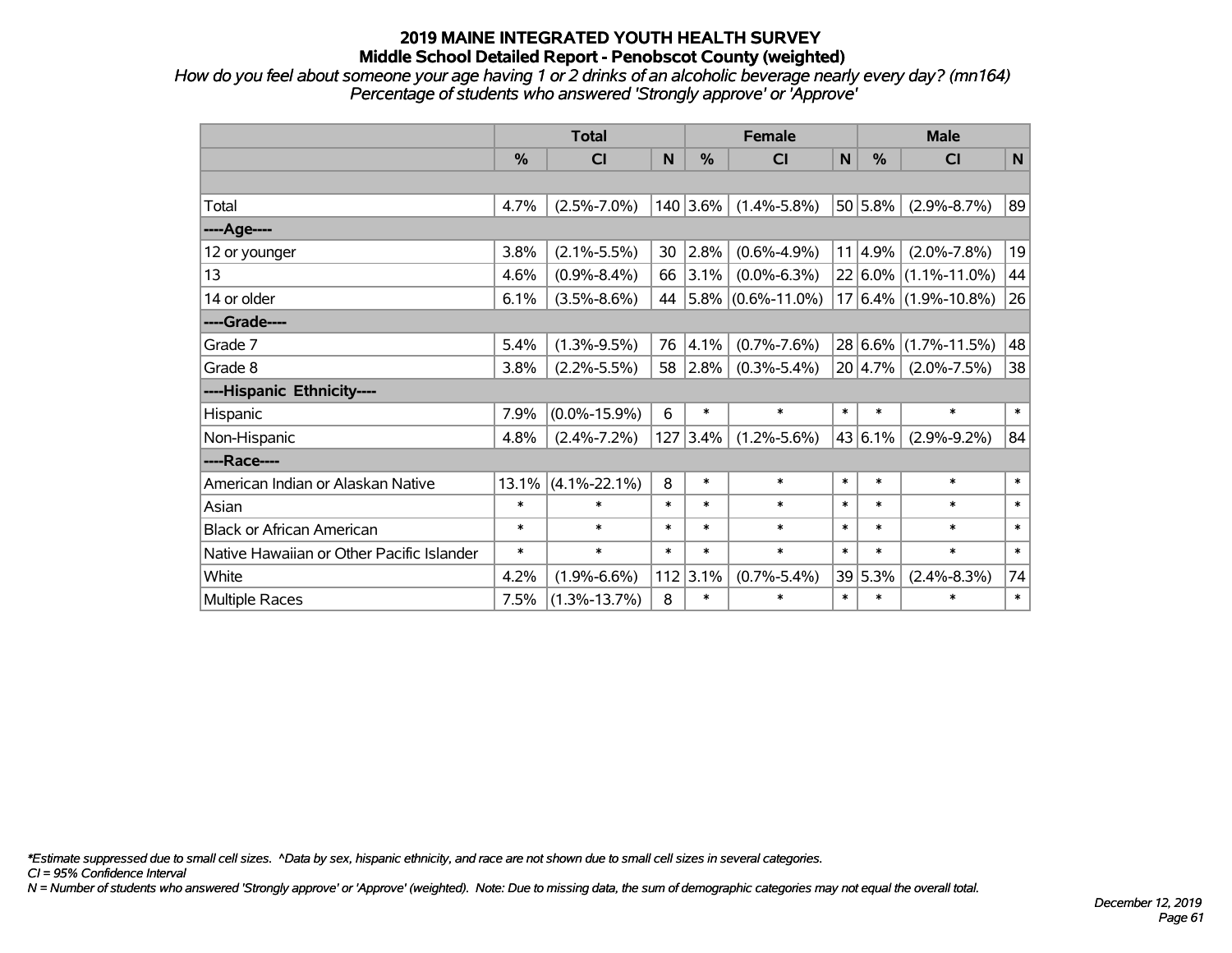*How wrong do your parents feel it would be for you to have 1 or 2 drinks of an alcoholic beverage nearly every day? (mn165) Percentage of students who answered 'A little bit wrong' or 'Not wrong at all'*

|                                           | <b>Total</b>  |                    |                 |         | <b>Female</b>                               | <b>Male</b> |             |                          |        |
|-------------------------------------------|---------------|--------------------|-----------------|---------|---------------------------------------------|-------------|-------------|--------------------------|--------|
|                                           | $\frac{0}{0}$ | CI                 | N               | %       | CI                                          | N           | %           | <b>CI</b>                | N      |
|                                           |               |                    |                 |         |                                             |             |             |                          |        |
| Total                                     | 3.3%          | $(2.0\% - 4.5\%)$  |                 |         | $97 2.8\% $ (1.5%-4.1%)                     |             |             | $ 39 3.7\% $ (2.1%-5.4%) | 57     |
| ---- Age----                              |               |                    |                 |         |                                             |             |             |                          |        |
| 12 or younger                             | 2.0%          | $(0.3\% - 3.7\%)$  |                 |         | $15 2.0\% $ (0.2%-3.8%)                     | 8           |             | $2.0\%$ (0.0%-4.1%)      | 8      |
| 13                                        | 3.1%          | $(1.7\% - 4.5\%)$  |                 |         | 44 2.4% (1.2%-3.6%)                         |             |             | $16$ 3.7% (1.3%-6.2%)    | 28     |
| 14 or older                               | 5.0%          | $(2.2\% - 7.9\%)$  |                 |         | $37 4.7\% $ (1.3%-8.0%)                     |             |             | $15 5.4\% $ (1.8%-9.1%)  | 21     |
| ----Grade----                             |               |                    |                 |         |                                             |             |             |                          |        |
| Grade 7                                   | 2.8%          | $(1.3\% - 4.2\%)$  |                 | 39 2.1% | $(0.7\% - 3.5\%)$                           |             |             | $14 3.5\% $ (1.3%-5.6%)  | 25     |
| Grade 8                                   | 3.5%          | $(1.9\% - 5.1\%)$  |                 |         | $53 3.4\% $ (1.5%-5.4%) 24 3.7% (1.7%-5.7%) |             |             |                          | 29     |
| ----Hispanic Ethnicity----                |               |                    |                 |         |                                             |             |             |                          |        |
| Hispanic                                  | 15.3%         | $(9.7\% - 21.0\%)$ | 10 <sup>1</sup> | $\ast$  | $\ast$                                      | $\ast$      | $\ast$      | $\ast$                   | $\ast$ |
| Non-Hispanic                              | 2.9%          | $(1.6\% - 4.1\%)$  |                 | 76 2.4% | $(1.0\% - 3.7\%)$                           |             | $30 3.4\% $ | $(1.6\% - 5.1\%)$        | 47     |
| ----Race----                              |               |                    |                 |         |                                             |             |             |                          |        |
| American Indian or Alaskan Native         | $\ast$        | $\ast$             | $\ast$          | $\ast$  | $\ast$                                      | $\ast$      | $\ast$      | $\ast$                   | $\ast$ |
| Asian                                     | $\ast$        | $\ast$             | $\ast$          | $\ast$  | $\ast$                                      | $\ast$      | $\ast$      | $\ast$                   | $\ast$ |
| <b>Black or African American</b>          | $\ast$        | $\ast$             | $\ast$          | $\ast$  | $\ast$                                      | $\ast$      | $\ast$      | $\ast$                   | $\ast$ |
| Native Hawaiian or Other Pacific Islander | $\ast$        | $\ast$             | $\ast$          | $\ast$  | $\ast$                                      | $\ast$      | $\ast$      | $\ast$                   | $\ast$ |
| White                                     | 2.9%          | $(1.8\% - 4.1\%)$  | 78              | 2.3%    | $(0.9\% - 3.7\%)$                           | 29          | 3.6%        | $(2.0\% - 5.2\%)$        | 49     |
| <b>Multiple Races</b>                     | $\ast$        | $\ast$             | $\ast$          | $\ast$  | $\ast$                                      | $\ast$      | $\ast$      | $\ast$                   | $\ast$ |

*\*Estimate suppressed due to small cell sizes. ^Data by sex, hispanic ethnicity, and race are not shown due to small cell sizes in several categories.*

*CI = 95% Confidence Interval*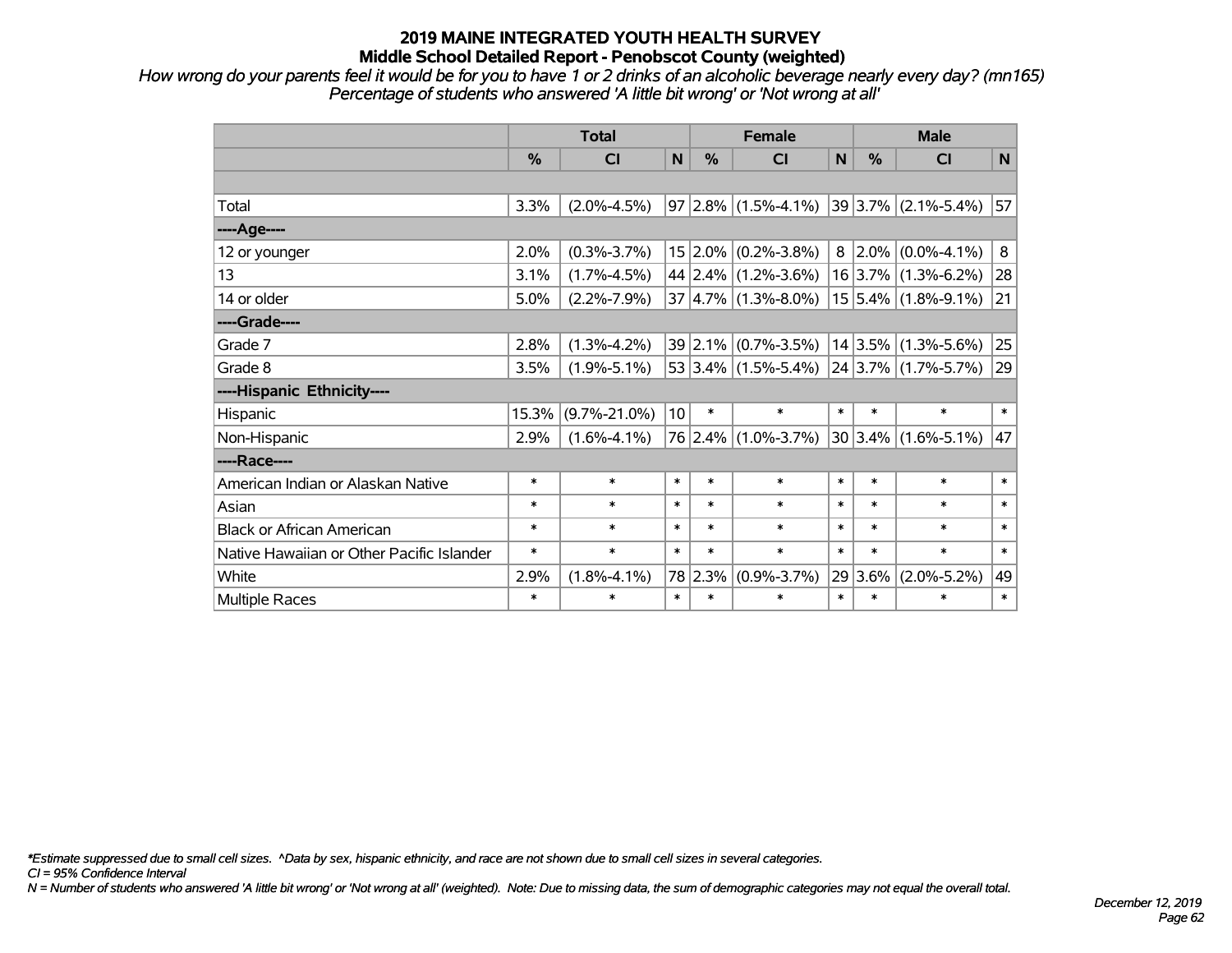*How wrong do your friends feel it would be for you to have 1 or 2 drinks of an alcoholic beverage nearly every day? (mn175) Percentage of students who answered 'A little bit wrong' or 'Not wrong at all'*

|                                           | <b>Total</b>  |                     |        |               | <b>Female</b>              |        | <b>Male</b> |                     |        |  |
|-------------------------------------------|---------------|---------------------|--------|---------------|----------------------------|--------|-------------|---------------------|--------|--|
|                                           | $\frac{0}{0}$ | CI                  | N      | $\frac{9}{6}$ | <b>CI</b>                  | N      | %           | <b>CI</b>           | N      |  |
|                                           |               |                     |        |               |                            |        |             |                     |        |  |
| Total                                     | 12.9%         | $(8.9\% - 16.9\%)$  |        |               | 382 11.1% (6.8%-15.5%)     |        | 156 14.6%   | $(9.7\% - 19.4\%)$  | 225    |  |
| ----Age----                               |               |                     |        |               |                            |        |             |                     |        |  |
| 12 or younger                             | 10.6%         | $(4.2\% - 17.0\%)$  | 83     | 10.3%         | $(3.3\% - 17.3\%)$         | 41     | 11.0%       | $(4.0\% - 18.1\%)$  | 42     |  |
| 13                                        | 13.2%         | $(8.9\% - 17.5\%)$  | 191    | $9.6\%$       | $(5.6\% - 13.5\%)$         | 67     | 16.7%       | $(10.5\% - 22.9\%)$ | 124    |  |
| 14 or older                               | 14.2%         | $(8.1\% - 20.3\%)$  |        |               | $103 15.8\% $ (4.3%-27.3%) | 47     | 13.3%       | $(6.2\% - 20.3\%)$  | 56     |  |
| ----Grade----                             |               |                     |        |               |                            |        |             |                     |        |  |
| Grade 7                                   | 12.0%         | $(6.6\% - 17.4\%)$  |        | 170 10.9%     | $(4.2\% - 17.7\%)$         | 75     | 13.1%       | $(6.6\% - 19.6\%)$  | 95     |  |
| Grade 8                                   | 13.5%         | $(9.0\% - 17.9\%)$  |        |               | 204 11.1% (6.3%-15.9%)     | 80     | 15.7%       | $(9.1\% - 22.2\%)$  | 125    |  |
| ----Hispanic Ethnicity----                |               |                     |        |               |                            |        |             |                     |        |  |
| Hispanic                                  | 26.6%         | $(15.0\% - 38.2\%)$ | 20     | 25.5%         | $(6.0\% - 44.9\%)$         | 8      | 27.4%       | $(8.8\% - 46.0\%)$  | 12     |  |
| Non-Hispanic                              | 12.0%         | $(8.0\% - 16.0\%)$  |        |               | $319 10.0\% $ (5.7%-14.3%) |        | 126 13.9%   | $(8.8\% - 19.0\%)$  | 194    |  |
| ----Race----                              |               |                     |        |               |                            |        |             |                     |        |  |
| American Indian or Alaskan Native         | 25.3%         | $(5.6\% - 44.9\%)$  | 15     | $\ast$        | $\ast$                     | $\ast$ | $\ast$      | $\ast$              | $\ast$ |  |
| Asian                                     | $\ast$        | $\ast$              | $\ast$ | $\ast$        | $\ast$                     | $\ast$ | $\ast$      | $\ast$              | $\ast$ |  |
| <b>Black or African American</b>          | 22.5%         | $(0.2\% - 44.8\%)$  | 6      | $\ast$        | $\ast$                     | $\ast$ | $\ast$      | $\ast$              | $\ast$ |  |
| Native Hawaiian or Other Pacific Islander | $\ast$        | $\ast$              | $\ast$ | $\ast$        | $\ast$                     | $\ast$ | $\ast$      | $\ast$              | $\ast$ |  |
| White                                     | 12.1%         | $(8.3\% - 15.9\%)$  | 323    | 11.0%         | $(6.9\% - 15.1\%)$         | 139    | 13.2%       | $(8.5\% - 17.9\%)$  | 184    |  |
| Multiple Races                            | 23.7%         | $(9.0\% - 38.3\%)$  | 26     | 16.6%         | $(4.4\% - 28.8\%)$         | 8      | 29.2%       | $(11.3\% - 47.1\%)$ | 18     |  |

*\*Estimate suppressed due to small cell sizes. ^Data by sex, hispanic ethnicity, and race are not shown due to small cell sizes in several categories.*

*CI = 95% Confidence Interval*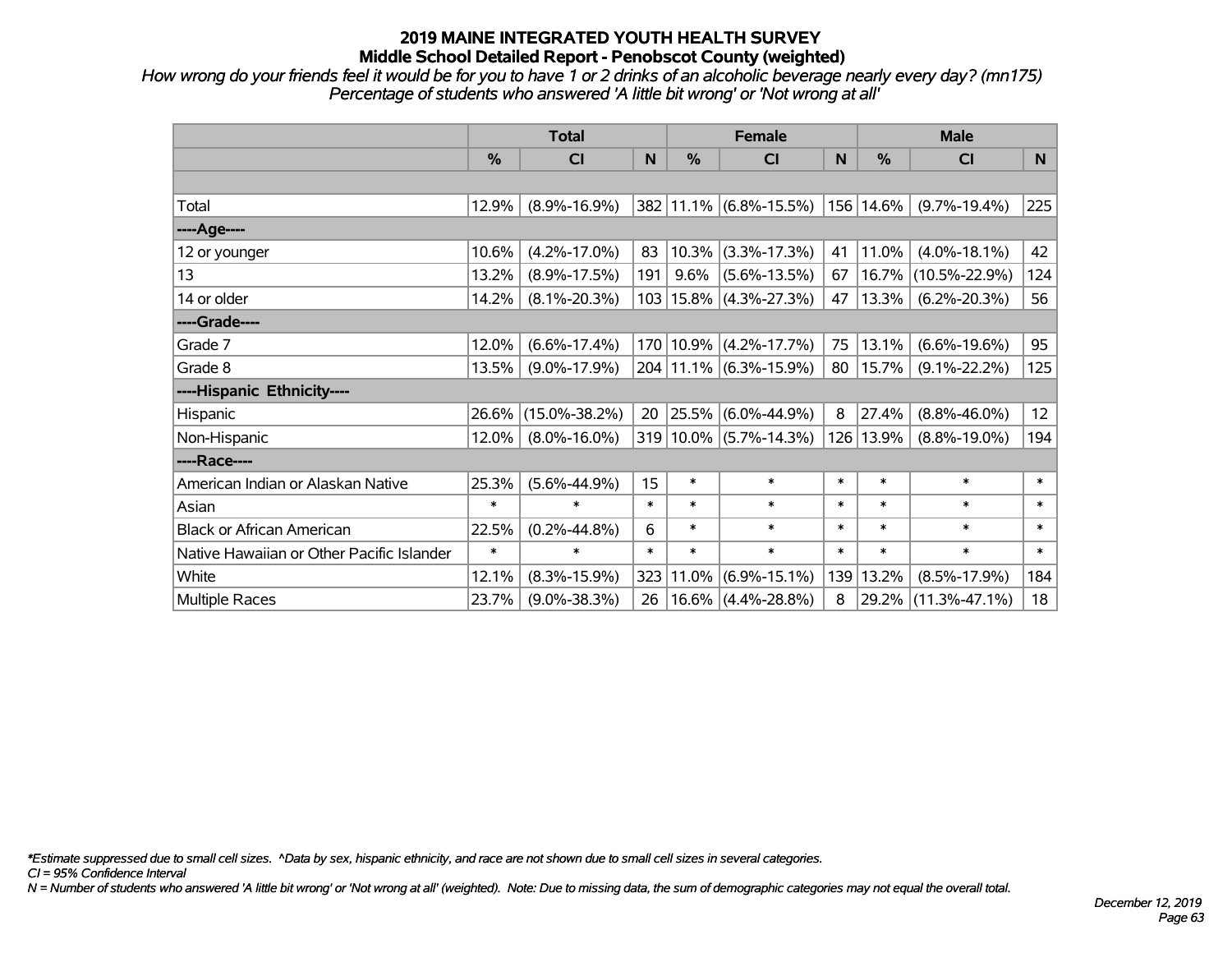#### **2019 MAINE INTEGRATED YOUTH HEALTH SURVEY Middle School Detailed Report - Penobscot County (weighted)** *Have you ever used marijuana? (mn74) Percentage of students who answered 'Yes'*

|                                           | <b>Total</b> |                    |        |        | <b>Female</b>           | <b>Male</b> |               |                         |                  |
|-------------------------------------------|--------------|--------------------|--------|--------|-------------------------|-------------|---------------|-------------------------|------------------|
|                                           | %            | <b>CI</b>          | N      | %      | <b>CI</b>               | N           | $\frac{0}{0}$ | <b>CI</b>               | N.               |
|                                           |              |                    |        |        |                         |             |               |                         |                  |
| Total                                     | 8.1%         | $(5.4\% - 10.9\%)$ | 233    | 9.2%   | $(4.9\% - 13.6\%)$      |             | $124   7.0\%$ | $(4.2\% - 9.9\%)$       | 105              |
| ----Age----                               |              |                    |        |        |                         |             |               |                         |                  |
| 12 or younger                             | 4.3%         | $(1.9\% - 6.7\%)$  | 32     | 4.8%   | $(1.3\% - 8.3\%)$       | 18          | 3.9%          | $(1.2\% - 6.6\%)$       | 15 <sub>15</sub> |
| 13                                        | 8.4%         | $(5.2\% - 11.7\%)$ | 118    | 8.9%   | $(3.9\% - 13.9\%)$      | 58          |               | $ 7.8\% $ (4.4%-11.2%)  | 57               |
| 14 or older                               | 11.8%        | $(7.0\% - 16.7\%)$ | 82     |        | $ 15.1\% $ (5.8%-24.4%) | 49          |               | $ 8.8\% $ (4.7%-12.9%)  | 33               |
| ----Grade----                             |              |                    |        |        |                         |             |               |                         |                  |
| Grade 7                                   | 5.2%         | $(2.9\% - 7.6\%)$  | 73     | 4.7%   | $(1.7\% - 7.6\%)$       | 30          | $ 5.6\%$      | $(2.1\% - 9.0\%)$       | 40               |
| Grade 8                                   | $11.0\%$     | $(7.1\% - 14.9\%)$ |        |        | 159 13.6% (6.4%-20.7%)  | 92          |               | $ 8.6\% $ (4.7%-12.4%)  | 65               |
| ----Hispanic Ethnicity----                |              |                    |        |        |                         |             |               |                         |                  |
| Hispanic                                  | 12.8%        | $(5.4\% - 20.3\%)$ | 8      | $\ast$ | $\ast$                  | $\ast$      | *             | $\ast$                  | $\ast$           |
| Non-Hispanic                              | 8.2%         | $(5.4\% - 11.0\%)$ | 211    | 9.0%   | $(4.8\% - 13.2\%)$      |             |               | $109$ 7.3% (4.3%-10.3%) | 99               |
| ----Race----                              |              |                    |        |        |                         |             |               |                         |                  |
| American Indian or Alaskan Native         | $\ast$       | $\ast$             | $\ast$ | $\ast$ | $\ast$                  | $\ast$      | $\ast$        | $\ast$                  | $\ast$           |
| Asian                                     | $\ast$       | $\ast$             | $\ast$ | $\ast$ | $\ast$                  | $\ast$      | $\ast$        | $\ast$                  | $\ast$           |
| <b>Black or African American</b>          | 22.4%        | $(7.0\% - 37.8\%)$ | 9      | $\ast$ | $\ast$                  | $\ast$      | $\ast$        | $\ast$                  | $\ast$           |
| Native Hawaiian or Other Pacific Islander | $\ast$       | $\ast$             | $\ast$ | $\ast$ | $\ast$                  | $\ast$      | $\ast$        | $\ast$                  | $\ast$           |
| White                                     | 7.6%         | $(4.8\% - 10.3\%)$ | 195    | 8.6%   | $(4.6\% - 12.7\%)$      |             | 104 6.6%      | $(3.5\% - 9.6\%)$       | 88               |
| <b>Multiple Races</b>                     | 17.6%        | $(7.9\% - 27.4\%)$ | 17     | $\ast$ | $\ast$                  | $\ast$      | *             | $\ast$                  | $\ast$           |

*\*Estimate suppressed due to small cell sizes. ^Data by sex, hispanic ethnicity, and race are not shown due to small cell sizes in several categories.*

*CI = 95% Confidence Interval*

*N = Number of students who answered 'Yes' (weighted). Note: Due to missing data, the sum of demographic categories may not equal the overall total.*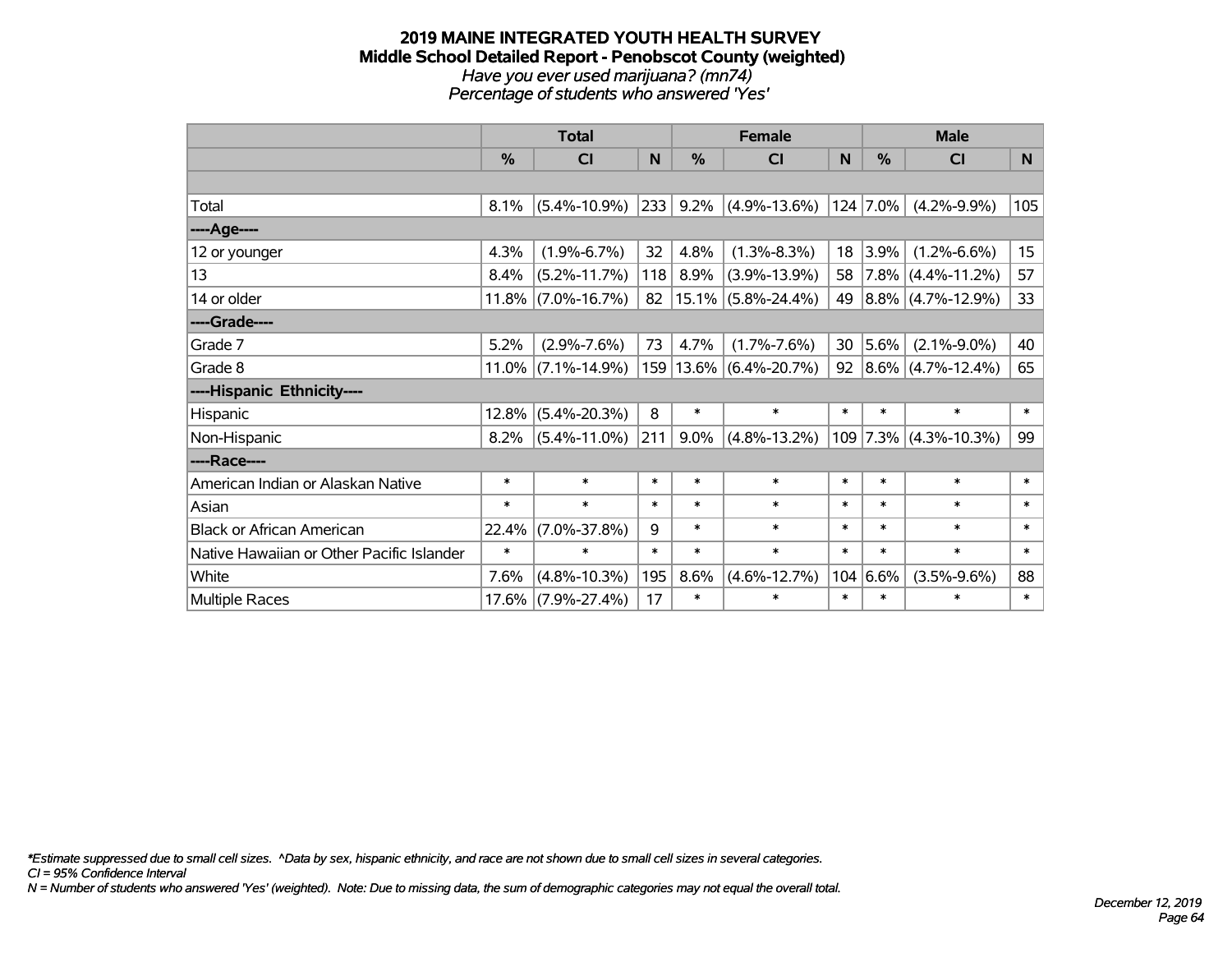*How old were you when you tried marijuana for the first time? (mn75)*

*Among students who have tried marijuana, the percentage of students who answered before age 11*

|                                           | <b>Total</b> |                     |        |          | <b>Female</b>          | <b>Male</b>  |          |                        |             |
|-------------------------------------------|--------------|---------------------|--------|----------|------------------------|--------------|----------|------------------------|-------------|
|                                           | %            | <b>CI</b>           | N      | %        | <b>CI</b>              | $\mathsf{N}$ | %        | <b>CI</b>              | $\mathbf N$ |
|                                           |              |                     |        |          |                        |              |          |                        |             |
| Total                                     |              | 21.3% (16.0%-26.5%) |        |          | 49 20.6% (14.6%-26.7%) |              |          | 26 22.8% (10.2%-35.5%) | 23          |
| ----Age----                               |              |                     |        |          |                        |              |          |                        |             |
| 12 or younger                             | 27.3%        | $(3.6\% - 51.1\%)$  | 9      | $\ast$   | $\ast$                 | $\ast$       | $\ast$   | $\ast$                 | $\ast$      |
| 13                                        | 23.9%        | $(13.7\% - 34.1\%)$ |        | 28 29.7% | $(14.0\% - 45.4\%)$    | 18           | 19.1%    | $(5.8\% - 32.5\%)$     | 11          |
| 14 or older                               | 14.6%        | $(5.7\% - 23.4\%)$  | 11     | $\ast$   | $\ast$                 | $\ast$       | $\ast$   | $\ast$                 | $\ast$      |
| ----Grade----                             |              |                     |        |          |                        |              |          |                        |             |
| Grade 7                                   | 25.7%        | $(11.0\% - 40.5\%)$ |        | 20 24.5% | $(5.4\% - 43.6\%)$     | 8            | 27.9%    | $(5.5\% - 50.3\%)$     | 12          |
| Grade 8                                   |              | 19.2% (12.7%-25.6%) |        |          | 29 19.6% (10.1%-29.0%) |              | 18 19.2% | $(8.1\% - 30.2\%)$     | 11          |
| ----Hispanic Ethnicity----                |              |                     |        |          |                        |              |          |                        |             |
| Hispanic                                  | $\ast$       | $\ast$              | $\ast$ | $\ast$   | $\ast$                 | $\ast$       | $\ast$   | $\ast$                 | $\ast$      |
| Non-Hispanic                              |              | 17.1% (10.1%-24.1%) |        | 36 13.9% | $(5.9\% - 21.9\%)$     |              | 15 21.5% | $(7.8\% - 35.3\%)$     | 20          |
| ----Race----                              |              |                     |        |          |                        |              |          |                        |             |
| American Indian or Alaskan Native         | $\ast$       | $\ast$              | $\ast$ | $\ast$   | $\ast$                 | $\ast$       | $\ast$   | $\ast$                 | $\ast$      |
| Asian                                     | $\ast$       | $\ast$              | $\ast$ | $\ast$   | $\ast$                 | $\ast$       | $\ast$   | $\ast$                 | $\ast$      |
| <b>Black or African American</b>          | $\ast$       | $\ast$              | $\ast$ | $\ast$   | $\ast$                 | $\ast$       | $\ast$   | $\ast$                 | $\ast$      |
| Native Hawaiian or Other Pacific Islander | $\ast$       | $\ast$              | $\ast$ | $\ast$   | $\ast$                 | $\ast$       | $\ast$   | $\ast$                 | $\ast$      |
| White                                     | 16.4%        | $(11.1\% - 21.7\%)$ |        | 32 19.7% | $(11.8\% - 27.5\%)$    | 21           | 12.7%    | $(2.6\% - 22.8\%)$     | 11          |
| <b>Multiple Races</b>                     |              | 33.6% (14.8%-52.3%) | 6      | $\ast$   | $\ast$                 | $\ast$       | $\ast$   | $\ast$                 | $\ast$      |

*\*Estimate suppressed due to small cell sizes. ^Data by sex, hispanic ethnicity, and race are not shown due to small cell sizes in several categories.*

*CI = 95% Confidence Interval*

*N = Among students who have tried marijuana, the number of students who answered before age 11 (weighted). Note: Due to missing data, the sum of demographic categories may not equal the overall total.*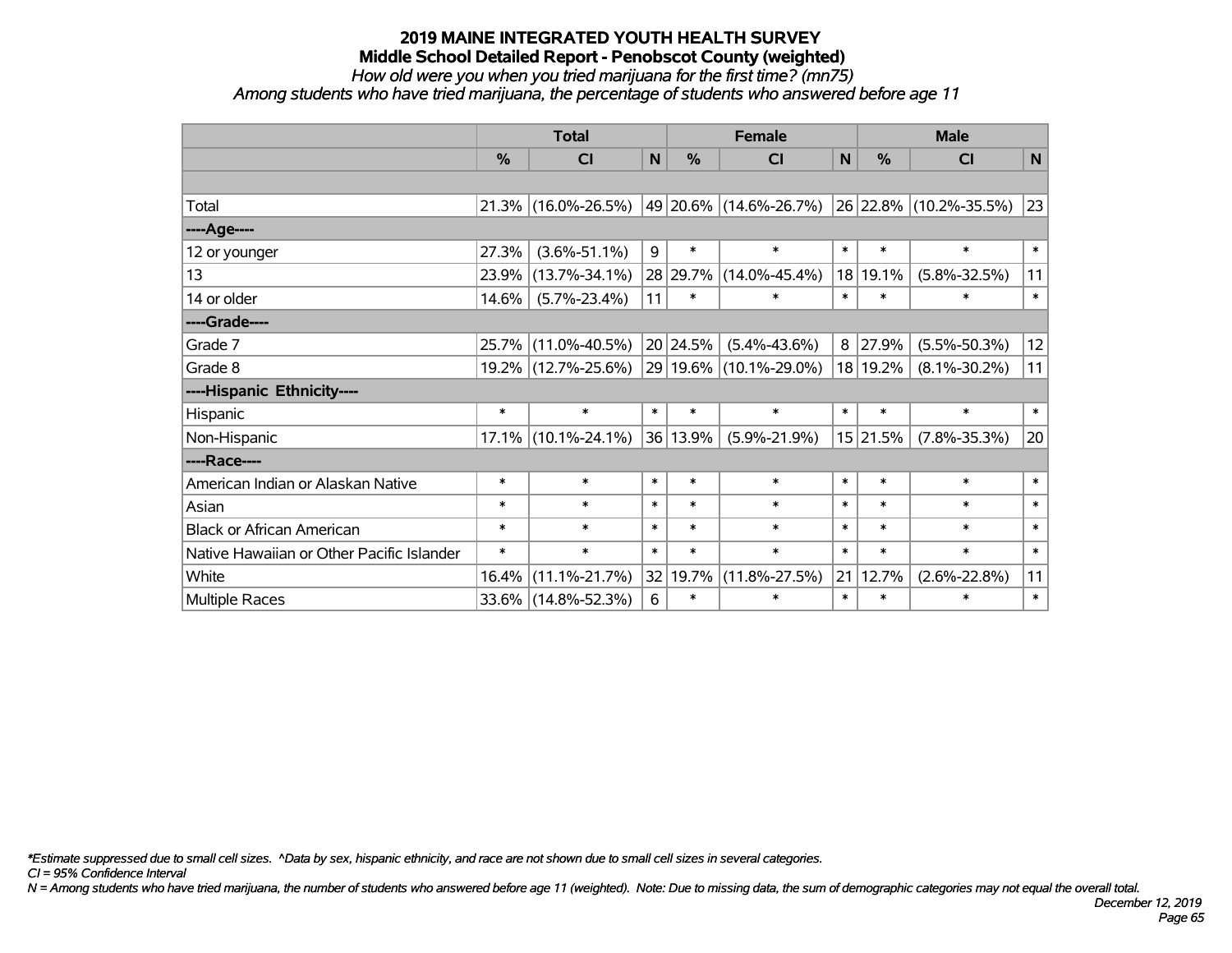### **2019 MAINE INTEGRATED YOUTH HEALTH SURVEY Middle School Detailed Report - Penobscot County (weighted)** *How old were you when you tried marijuana for the first time? (mn75\_2) Percentage of students who answered before age 11*

|                                           | <b>Total</b> |                    |        |         | <b>Female</b>             |        | <b>Male</b> |                         |        |  |
|-------------------------------------------|--------------|--------------------|--------|---------|---------------------------|--------|-------------|-------------------------|--------|--|
|                                           | %            | <b>CI</b>          | N      | %       | <b>CI</b>                 | N      | %           | <b>CI</b>               | N      |  |
|                                           |              |                    |        |         |                           |        |             |                         |        |  |
| Total                                     | 1.7%         | $(1.0\% - 2.4\%)$  |        |         | 49 1.9% $(0.8\% - 3.0\%)$ |        |             | 26 1.6% (0.6%-2.5%)     | 23     |  |
| ----Age----                               |              |                    |        |         |                           |        |             |                         |        |  |
| 12 or younger                             | 1.3%         | $(0.2\% - 2.3\%)$  | 9      | $\ast$  | $\ast$                    | $\ast$ | $\ast$      | $\ast$                  | $\ast$ |  |
| 13                                        | 2.0%         | $(0.8\% - 3.3\%)$  |        | 28 2.7% | $(0.5\% - 4.9\%)$         |        | 18 1.5%     | $(0.3\% - 2.7\%)$       | 11     |  |
| 14 or older                               | 1.7%         | $(0.4\% - 2.9\%)$  | 11     | $\ast$  | $\ast$                    | $\ast$ | $\ast$      | $\ast$                  | $\ast$ |  |
| ----Grade----                             |              |                    |        |         |                           |        |             |                         |        |  |
| Grade 7                                   | 1.4%         | $(0.6\% - 2.2\%)$  |        |         | $20 1.2\% $ (0.2%-2.2%)   | 8      | 1.7%        | $(0.4\% - 2.9\%)$       | 12     |  |
| Grade 8                                   | $2.0\%$      | $(0.9\% - 3.2\%)$  |        |         | 29 2.7% (0.6%-4.7%)       |        |             | $18 1.5\% $ (0.2%-2.8%) | 11     |  |
| ----Hispanic Ethnicity----                |              |                    |        |         |                           |        |             |                         |        |  |
| Hispanic                                  | $\ast$       | $\ast$             | $\ast$ | $\ast$  | $\ast$                    | $\ast$ | *           | $\ast$                  | $\ast$ |  |
| Non-Hispanic                              | 1.4%         | $(0.7\% - 2.1\%)$  |        |         | $36 1.3\% $ (0.3%-2.3%)   |        | 15 1.5%     | $(0.5\% - 2.5\%)$       | 20     |  |
| ----Race----                              |              |                    |        |         |                           |        |             |                         |        |  |
| American Indian or Alaskan Native         | $\ast$       | $\ast$             | $\ast$ | $\ast$  | $\ast$                    | $\ast$ | $\ast$      | $\ast$                  | $\ast$ |  |
| Asian                                     | $\ast$       | $\ast$             | $\ast$ | $\ast$  | $\ast$                    | $\ast$ | $\ast$      | $\ast$                  | $\ast$ |  |
| <b>Black or African American</b>          | $\ast$       | $\ast$             | $\ast$ | $\ast$  | $\ast$                    | $\ast$ | $\ast$      | $\ast$                  | $\ast$ |  |
| Native Hawaiian or Other Pacific Islander | $\ast$       | $\ast$             | $\ast$ | $\ast$  | $\ast$                    | $\ast$ | $\ast$      | $\ast$                  | $\ast$ |  |
| White                                     | 1.2%         | $(0.6\% - 1.9\%)$  | 32     | 1.7%    | $(0.7\% - 2.8\%)$         | 21     | 0.8%        | $(0.1\% - 1.5\%)$       | 11     |  |
| Multiple Races                            | 6.3%         | $(1.6\% - 10.9\%)$ | 6      | $\ast$  | $\ast$                    | $\ast$ | $\ast$      | $\ast$                  | $\ast$ |  |

*\*Estimate suppressed due to small cell sizes. ^Data by sex, hispanic ethnicity, and race are not shown due to small cell sizes in several categories.*

*CI = 95% Confidence Interval*

*N = Number of students who answered before age 11 (weighted). Note: Due to missing data, the sum of demographic categories may not equal the overall total.*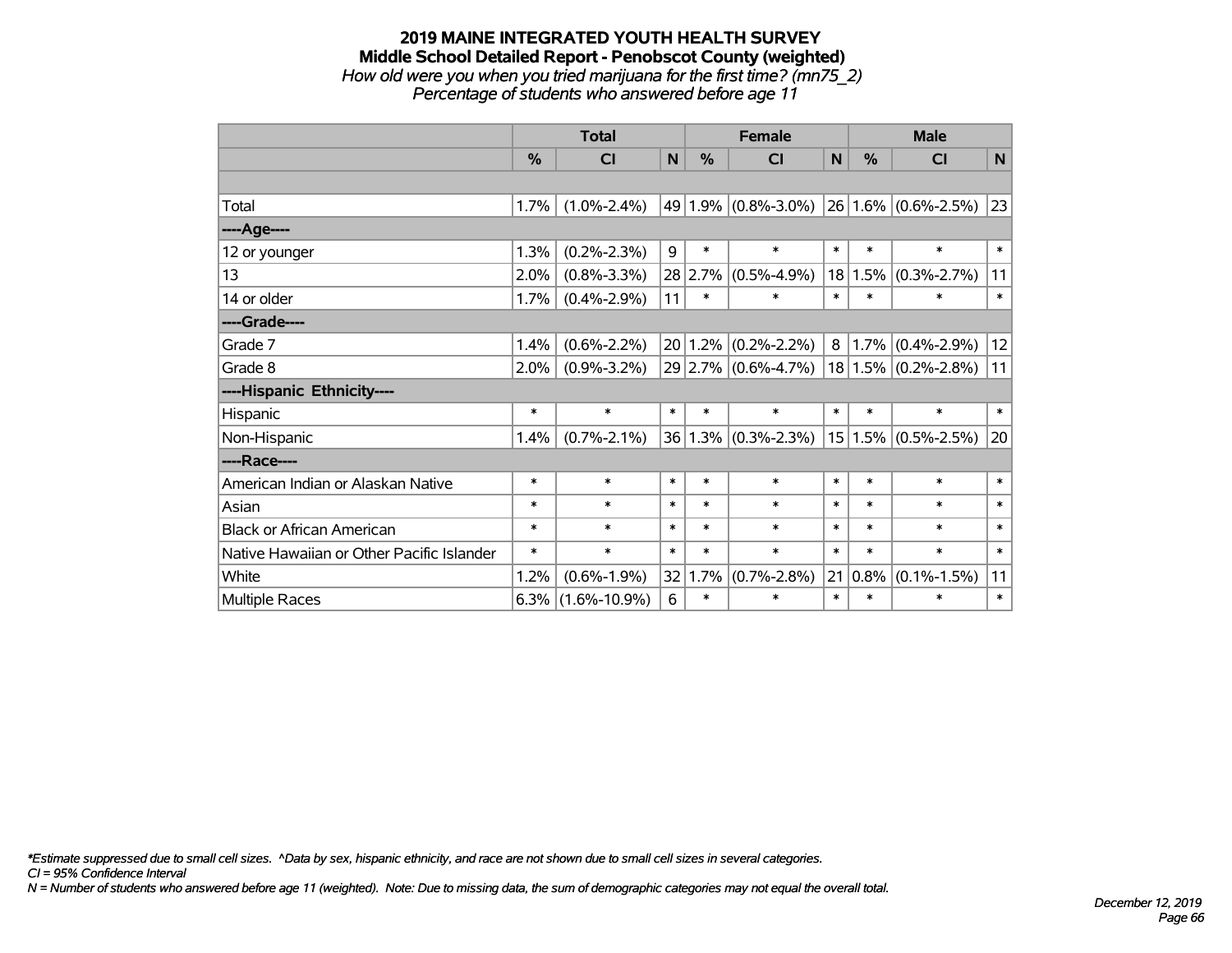### **2019 MAINE INTEGRATED YOUTH HEALTH SURVEY Middle School Detailed Report - Penobscot County (weighted)** *During the past 30 days, how many times did you use marijuana? (mn76) Percentage of students who answered at least 1 time*

|                                           | <b>Total</b> |                    |        |                  | <b>Female</b>        |              | <b>Male</b> |                           |              |  |
|-------------------------------------------|--------------|--------------------|--------|------------------|----------------------|--------------|-------------|---------------------------|--------------|--|
|                                           | %            | CI                 | N      | %                | <b>CI</b>            | $\mathsf{N}$ | %           | CI                        | $\mathsf{N}$ |  |
|                                           |              |                    |        |                  |                      |              |             |                           |              |  |
| Total                                     | 3.9%         | $(2.3\% - 5.4\%)$  |        | $114 \mid 4.3\%$ | $(2.1\% - 6.6\%)$    |              |             | $60$ 3.3% (1.5%-5.2%)     | 50           |  |
| ----Age----                               |              |                    |        |                  |                      |              |             |                           |              |  |
| 12 or younger                             | 1.8%         | $(0.0\% - 3.7\%)$  | 14     | $\ast$           | $\ast$               | $\ast$       | $\ast$      | $\ast$                    | $\ast$       |  |
| 13                                        | 3.7%         | $(1.8\% - 5.5\%)$  | 52     | 3.8%             | $(1.2\% - 6.4\%)$    |              | 26 3.2%     | $(0.3\% - 6.0\%)$         | 24           |  |
| 14 or older                               | 6.7%         | $(3.8\% - 9.7\%)$  | 48     |                  | $7.6\%$ (2.7%-12.6%) |              |             | $25 5.8\% $ (2.0%-9.6%)   | 22           |  |
| ----Grade----                             |              |                    |        |                  |                      |              |             |                           |              |  |
| Grade 7                                   | 1.9%         | $(0.4\% - 3.4\%)$  | 27     | 2.1%             | $(0.0\% - 4.3\%)$    |              | 14 1.5%     | $(0.2\% - 2.8\%)$         | 11           |  |
| Grade 8                                   | 5.9%         | $(3.5\% - 8.2\%)$  | 88     |                  | $6.5\%$ (2.9%-10.2%) |              |             | $46 5.1\% $ (1.6%-8.6%)   | 39           |  |
| ----Hispanic Ethnicity----                |              |                    |        |                  |                      |              |             |                           |              |  |
| Hispanic                                  | 9.3%         | $(3.0\% - 15.7\%)$ | 6      | $\ast$           | $\ast$               | $\ast$       | $\ast$      | $\ast$                    | $\ast$       |  |
| Non-Hispanic                              | 3.9%         | $(2.3\% - 5.5\%)$  |        | $104 \mid 4.2\%$ | $(2.2\% - 6.3\%)$    |              |             | 53 3.4% $(1.4\% - 5.4\%)$ | 47           |  |
| ----Race----                              |              |                    |        |                  |                      |              |             |                           |              |  |
| American Indian or Alaskan Native         | $\ast$       | $\ast$             | $\ast$ | $\ast$           | $\ast$               | $\ast$       | $\ast$      | $\ast$                    | $\ast$       |  |
| Asian                                     | $\ast$       | $\ast$             | $\ast$ | $\ast$           | $\ast$               | $\ast$       | $\ast$      | $\ast$                    | $\ast$       |  |
| <b>Black or African American</b>          | $\ast$       | $\ast$             | $\ast$ | $\ast$           | $\ast$               | $\ast$       | $\ast$      | $\ast$                    | $\ast$       |  |
| Native Hawaiian or Other Pacific Islander | $\ast$       | $\ast$             | $\ast$ | $\ast$           | $\ast$               | $\ast$       | $\ast$      | $\ast$                    | $\ast$       |  |
| White                                     | 3.4%         | $(1.9\% - 5.0\%)$  | 91     | 3.9%             | $(1.8\% - 6.1\%)$    |              | 50 2.9%     | $(1.0\% - 4.8\%)$         | 40           |  |
| <b>Multiple Races</b>                     | 10.9%        | $(5.4\% - 16.4\%)$ | 11     | $\ast$           | $\ast$               | $\ast$       | $\ast$      | $\ast$                    | $\ast$       |  |

*\*Estimate suppressed due to small cell sizes. ^Data by sex, hispanic ethnicity, and race are not shown due to small cell sizes in several categories.*

*CI = 95% Confidence Interval*

*N = Number of students who answered at least 1 time (weighted). Note: Due to missing data, the sum of demographic categories may not equal the overall total.*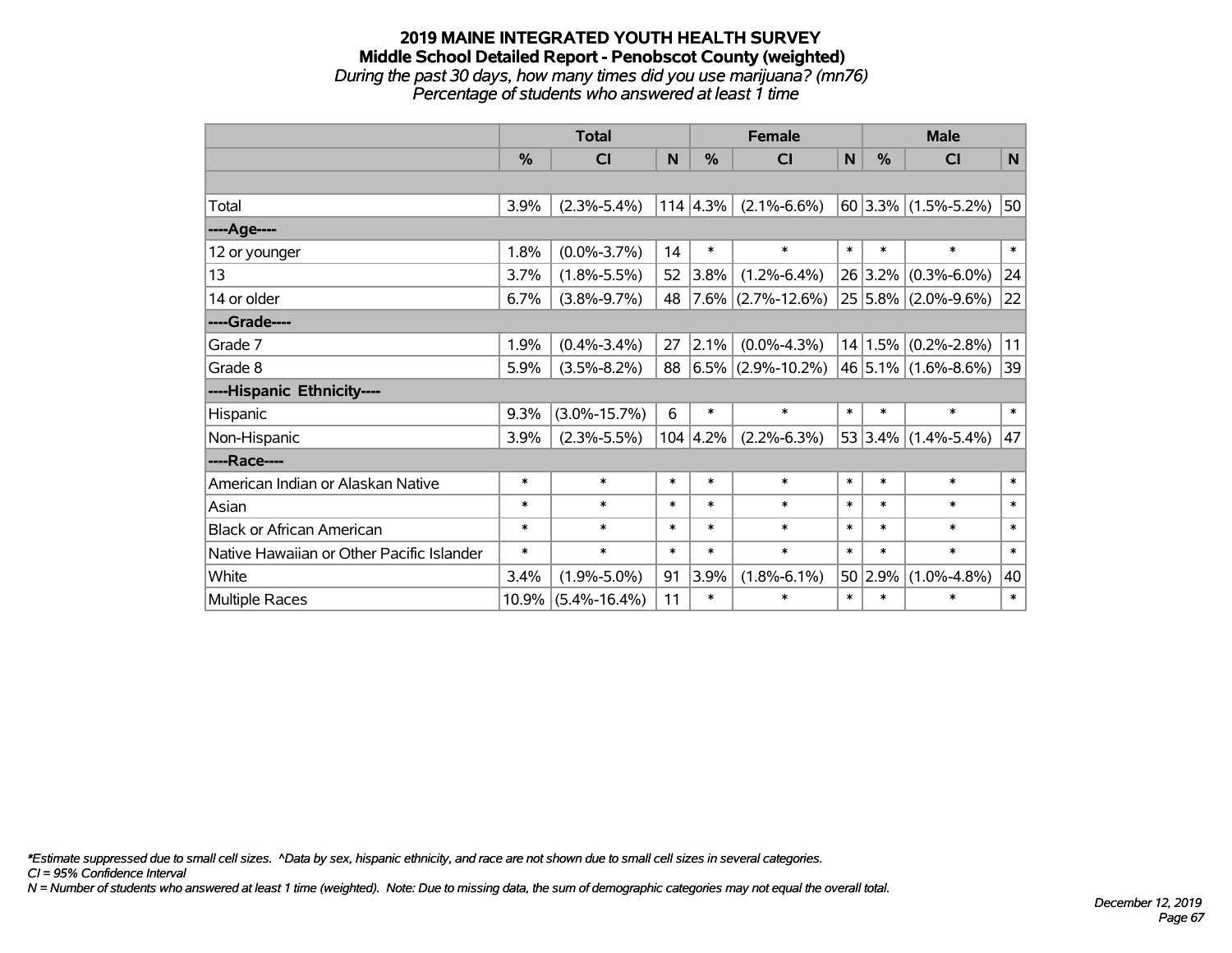### **2019 MAINE INTEGRATED YOUTH HEALTH SURVEY Middle School Detailed Report - Penobscot County (weighted)** *If you wanted to get some marijuana, how easy would it be for you to get some? (mn77) Percentage of students who answered 'Sort of easy' or 'Very easy'*

|                                           | <b>Total</b>  |                     |        | <b>Female</b> | <b>Male</b>                 |        |          |                             |                |
|-------------------------------------------|---------------|---------------------|--------|---------------|-----------------------------|--------|----------|-----------------------------|----------------|
|                                           | $\frac{0}{0}$ | CI                  | N      | %             | <b>CI</b>                   | N      | %        | <b>CI</b>                   | N              |
|                                           |               |                     |        |               |                             |        |          |                             |                |
| Total                                     |               | 16.2% (11.8%-20.6%) |        |               | 473 16.9% (11.0%-22.9%)     |        |          | 233 14.7% (11.0%-18.4%)     | 222            |
| ----Age----                               |               |                     |        |               |                             |        |          |                             |                |
| 12 or younger                             | 11.5%         | $(6.4\% - 16.6\%)$  | 88     | 12.9%         | $(6.3\% - 19.5\%)$          | 49     | 9.5%     | $(5.3\% - 13.7\%)$          | 36             |
| 13                                        |               | 16.5% (11.6%-21.4%) |        | 234 15.6%     | $(9.2\% - 22.0\%)$          | 103    | 16.3%    | $(11.3\% - 21.3\%)$         | 122            |
| 14 or older                               |               | 20.2% (12.9%-27.5%) |        |               | 147 24.3% (12.5%-36.0%)     | 81     |          | $16.2\%$ (11.2%-21.1%)      | 63             |
| ----Grade----                             |               |                     |        |               |                             |        |          |                             |                |
| Grade 7                                   | 11.5%         | $(7.4\% - 15.5\%)$  | 160    | 9.9%          | $(4.6\% - 15.2\%)$          | 65     | 12.4%    | $(8.2\% - 16.6\%)$          | 90             |
| Grade 8                                   |               | 20.3% (14.2%-26.3%) |        |               | 303 23.4% (13.8%-32.9%)     |        |          | 166   16.4%   (11.5%-21.3%) | 127            |
| ----Hispanic Ethnicity----                |               |                     |        |               |                             |        |          |                             |                |
| Hispanic                                  |               | 26.2% (12.3%-40.2%) | 18     |               | 35.0% (12.3%-57.7%)         | 11     | 19.2%    | $(4.9\% - 33.5\%)$          | 7 <sup>1</sup> |
| Non-Hispanic                              |               | 16.2% (11.7%-20.6%) |        |               | 427   16.7%   (10.6%-22.8%) | 207    |          | $15.0\%$ (11.0%-19.1%)      | 208            |
| ----Race----                              |               |                     |        |               |                             |        |          |                             |                |
| American Indian or Alaskan Native         | $23.2\%$      | $(12.3\% - 34.0\%)$ | 15     | $\ast$        | $\ast$                      | $\ast$ | $\ast$   | $\ast$                      | $\ast$         |
| Asian                                     | $\ast$        | $\ast$              | $\ast$ | $\ast$        | $\ast$                      | $\ast$ | $\ast$   | $\ast$                      | $\ast$         |
| <b>Black or African American</b>          | 43.6%         | $(23.2\% - 64.0\%)$ | 19     | 52.1%         | $(18.1\% - 86.1\%)$         | 8      | 36.4%    | $(20.5\% - 52.2\%)$         | 9              |
| Native Hawaiian or Other Pacific Islander | $\ast$        | $\ast$              | $\ast$ | $\ast$        | $\ast$                      | $\ast$ | $\ast$   | $\ast$                      | $\ast$         |
| White                                     | 15.3%         | $(11.1\% - 19.4\%)$ |        | 399   16.0%   | $(10.0\% - 22.1\%)$         | 198    | 13.8%    | $(10.2\% - 17.4\%)$         | 188            |
| <b>Multiple Races</b>                     |               | 27.0% (14.3%-39.8%) | 28     |               | $ 26.7\% $ (12.4%-40.9%)    |        | 12 22.4% | $(9.8\% - 34.9\%)$          | 12             |

*\*Estimate suppressed due to small cell sizes. ^Data by sex, hispanic ethnicity, and race are not shown due to small cell sizes in several categories.*

*CI = 95% Confidence Interval*

*N = Number of students who answered 'Sort of easy' or 'Very easy' (weighted). Note: Due to missing data, the sum of demographic categories may not equal the overall total.*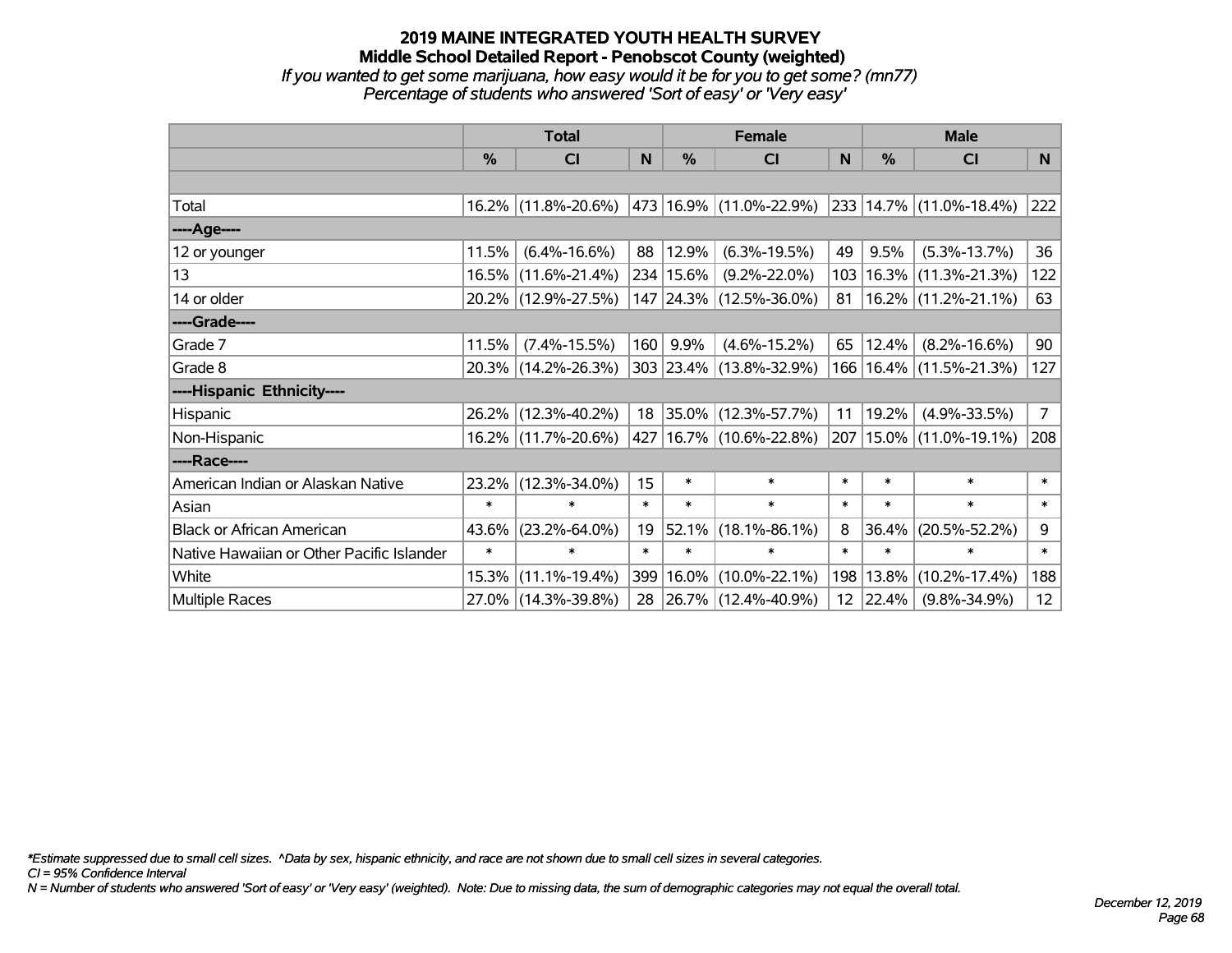## **2019 MAINE INTEGRATED YOUTH HEALTH SURVEY Middle School Detailed Report - Penobscot County (weighted)** *How wrong do your parents feel it would be for you to use marijuana? (mn193) Percentage of students who answered 'A little bit wrong' or 'Not wrong at all'*

|                                           | <b>Total</b> |                     |                 |        | <b>Female</b>          |        | <b>Male</b>   |                        |                |
|-------------------------------------------|--------------|---------------------|-----------------|--------|------------------------|--------|---------------|------------------------|----------------|
|                                           | $\%$         | <b>CI</b>           | N               | %      | <b>CI</b>              | N      | $\frac{0}{0}$ | <b>CI</b>              | ${\sf N}$      |
|                                           |              |                     |                 |        |                        |        |               |                        |                |
| Total                                     | 7.3%         | $(4.5\% - 10.0\%)$  | 215             | 7.7%   | $(4.0\% - 11.4\%)$     |        | 108 6.2%      | $(4.0\% - 8.4\%)$      | 95             |
| ----Age----                               |              |                     |                 |        |                        |        |               |                        |                |
| 12 or younger                             | 3.6%         | $(0.9\% - 6.4\%)$   | 28              | 4.3%   | $(0.0\% - 9.2\%)$      | 17     | 2.4%          | $(0.2\% - 4.7\%)$      | 9 <sup>1</sup> |
| 13                                        | 8.0%         | $(5.1\% - 10.9\%)$  | 117             | 7.3%   | $(3.3\% - 11.2\%)$     | 50     |               | $ 8.1\% $ (4.8%-11.5%) | 62             |
| 14 or older                               | 9.5%         | $(4.5\% - 14.5\%)$  | 69              |        | $12.6\%$ (5.3%-19.9%)  | 42     |               | $ 6.1\% $ (1.9%-10.3%) | 24             |
| ----Grade----                             |              |                     |                 |        |                        |        |               |                        |                |
| Grade 7                                   | 5.1%         | $(2.9\% - 7.3\%)$   | 73              | 4.6%   | $(1.1\% - 8.1\%)$      | 31     | 5.1%          | $(2.8\% - 7.5\%)$      | 38             |
| Grade 8                                   | 9.3%         | $(5.6\% - 13.0\%)$  |                 |        | 139 10.7% (5.5%-15.8%) | 76     |               | $ 7.3\% $ (3.8%-10.9%) | 57             |
| ----Hispanic Ethnicity----                |              |                     |                 |        |                        |        |               |                        |                |
| Hispanic                                  | 20.5%        | $(10.6\% - 30.3\%)$ | 14              | $\ast$ | $\ast$                 | $\ast$ | $\ast$        | $\ast$                 | $\ast$         |
| Non-Hispanic                              | 7.2%         | $(4.3\% - 10.1\%)$  | 192             | 7.5%   | $(3.7% - 11.3%)$       | 95     | 6.3%          | $(3.9\% - 8.7\%)$      | 87             |
| ----Race----                              |              |                     |                 |        |                        |        |               |                        |                |
| American Indian or Alaskan Native         | 11.0%        | $(2.7\% - 19.4\%)$  | $\overline{7}$  | $\ast$ | $\ast$                 | $\ast$ | $\ast$        | $\ast$                 | $\ast$         |
| Asian                                     | $\ast$       | $\ast$              | $\ast$          | $\ast$ | $\ast$                 | $\ast$ | $\ast$        | $\ast$                 | $\ast$         |
| <b>Black or African American</b>          | 23.1%        | $(12.1\% - 34.2\%)$ | 10 <sup>°</sup> | $\ast$ | $\ast$                 | $\ast$ | $\ast$        | $\ast$                 | $\ast$         |
| Native Hawaiian or Other Pacific Islander | $\ast$       | $\ast$              | $\ast$          | $\ast$ | $\ast$                 | $\ast$ | $\ast$        | $\ast$                 | $\ast$         |
| White                                     | 6.9%         | $(4.1\% - 9.6\%)$   | 182             | 7.4%   | $(3.7\% - 11.2\%)$     | 94     | 5.7%          | $(3.5\% - 7.9\%)$      | 78             |
| <b>Multiple Races</b>                     | 9.8%         | $(3.3\% - 16.3\%)$  | 10 <sup>1</sup> | $\ast$ | $\ast$                 | $\ast$ | $\ast$        | $\ast$                 | $\ast$         |

*\*Estimate suppressed due to small cell sizes. ^Data by sex, hispanic ethnicity, and race are not shown due to small cell sizes in several categories.*

*CI = 95% Confidence Interval*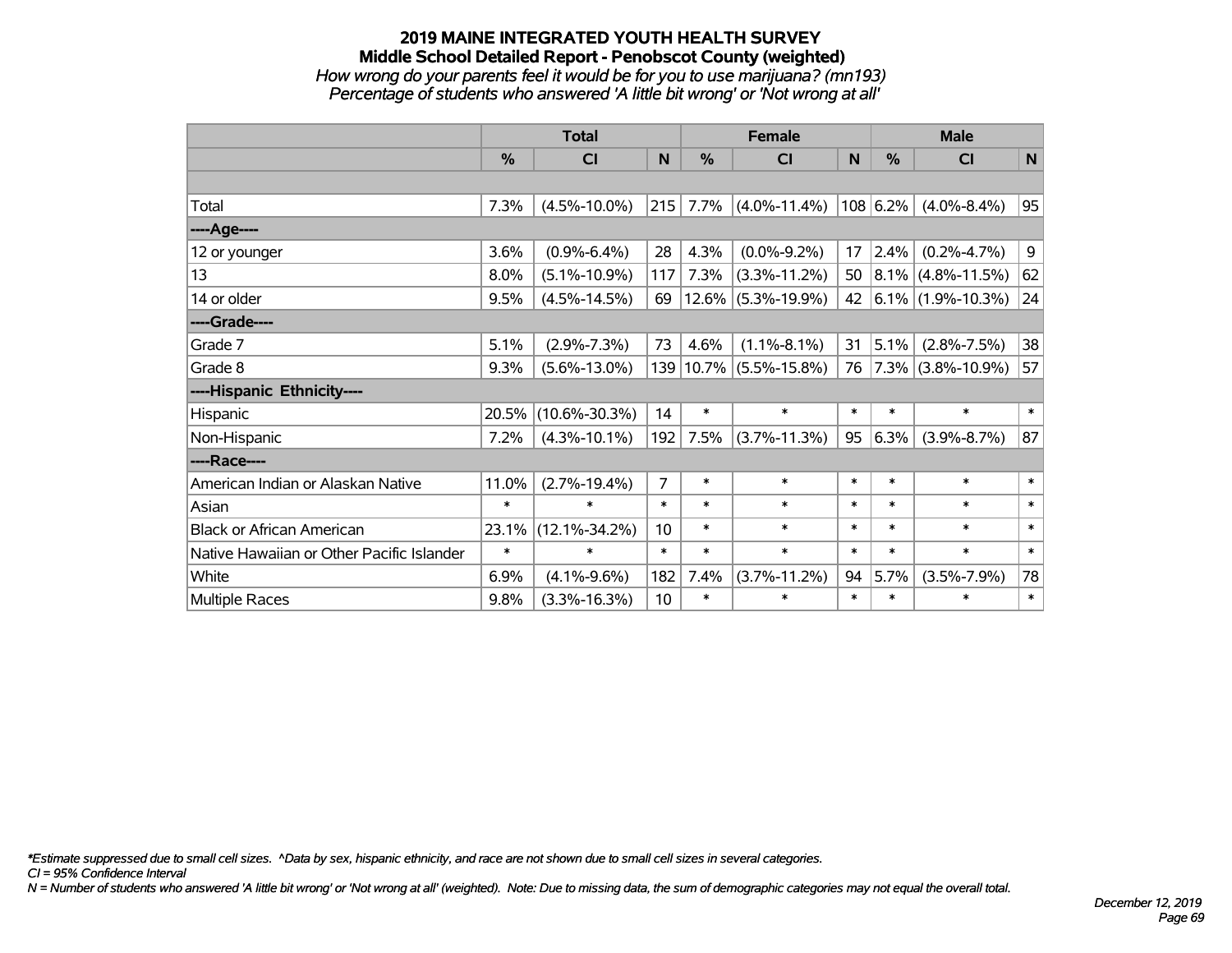*How much do you think people risk harming themselves (physically or in other ways) if they use marijuana once or twice a week? (mn194) Percentage of students who answered 'No risk' or 'Slight risk'*

|                                           | <b>Total</b>  |                                               |        | <b>Female</b> |                             | <b>Male</b> |               |                         |        |
|-------------------------------------------|---------------|-----------------------------------------------|--------|---------------|-----------------------------|-------------|---------------|-------------------------|--------|
|                                           | $\frac{0}{0}$ | <b>CI</b>                                     | N      | $\frac{0}{0}$ | C <sub>l</sub>              | N           | $\frac{0}{0}$ | <b>CI</b>               | N      |
|                                           |               |                                               |        |               |                             |             |               |                         |        |
| Total                                     |               | 38.8% (32.4%-45.1%) 1,144 35.9% (28.5%-43.3%) |        |               |                             |             |               | 502 41.2% (34.6%-47.9%) | 630    |
| ----Age----                               |               |                                               |        |               |                             |             |               |                         |        |
| 12 or younger                             | 29.5%         | $(23.1\% - 35.8\%)$                           | 228    | 25.6%         | $(18.4\% - 32.9\%)$         | 99          |               | 33.3% (24.6%-42.1%)     | 127    |
| 13                                        |               | 40.6% (32.6%-48.7%)                           | 586    |               | $36.9\%$ (27.4%-46.4%)      |             |               | 249 43.8% (35.3%-52.3%) | 332    |
| 14 or older                               |               | 44.8% (37.9%-51.7%)                           | 326    |               | 46.0% (36.4%-55.6%)         |             |               | 153 43.6% (36.3%-50.9%) | 170    |
| ----Grade----                             |               |                                               |        |               |                             |             |               |                         |        |
| Grade 7                                   | 32.7%         | $(25.3\% - 40.1\%)$                           | 466    |               | 26.9% (19.4%-34.4%)         |             | 183 38.0%     | $(28.0\% - 48.0\%)$     | 279    |
| Grade 8                                   |               | 44.4% (38.4%-50.5%)                           | 667    |               | 44.2% (35.2%-53.1%)         |             |               | 313 44.6% (38.6%-50.5%) | 347    |
| ----Hispanic Ethnicity----                |               |                                               |        |               |                             |             |               |                         |        |
| Hispanic                                  | 42.4%         | $(27.7\% - 57.1\%)$                           | 29     | 47.0%         | $(22.7\% - 71.4\%)$         | 15          | 39.6%         | $(28.2\% - 51.0\%)$     | 14     |
| Non-Hispanic                              |               | 39.0% (32.7%-45.4%)                           |        |               | $1,042$ 35.3% (28.1%-42.5%) |             |               | 444 42.2% (35.2%-49.1%) | 588    |
| ----Race----                              |               |                                               |        |               |                             |             |               |                         |        |
| American Indian or Alaskan Native         | 49.4%         | $(37.7\% - 61.1\%)$                           | 31     | 47.8%         | $(28.1\% - 67.6\%)$         | 11          | 50.3%         | $(36.7\% - 64.0\%)$     | 20     |
| Asian                                     | $\ast$        | $\ast$                                        | $\ast$ | $\ast$        | $\ast$                      | $\ast$      | $\ast$        | $\ast$                  | $\ast$ |
| <b>Black or African American</b>          | 57.1%         | $(39.3\% - 75.0\%)$                           | 25     | $\ast$        | $\ast$                      | $\ast$      | $\ast$        | $\ast$                  | $\ast$ |
| Native Hawaiian or Other Pacific Islander | $\ast$        | $\ast$                                        | $\ast$ | $\ast$        | $\ast$                      | $\ast$      | $\ast$        | $\ast$                  | $\ast$ |
| White                                     | 38.0%         | $(31.5\% - 44.4\%)$                           |        | 1,008 35.5%   | $(28.1\% - 42.8\%)$         |             | 445 40.1%     | $(33.3\% - 46.8\%)$     | 552    |
| Multiple Races                            |               | $50.4\%$ (40.5%-60.3%)                        | 51     | 43.8%         | $(31.7\% - 56.0\%)$         | 19          |               | $57.4\%$ (44.1%-70.7%)  | 31     |

*\*Estimate suppressed due to small cell sizes. ^Data by sex, hispanic ethnicity, and race are not shown due to small cell sizes in several categories.*

*CI = 95% Confidence Interval*

*N = Number of students who answered 'No risk' or 'Slight risk' (weighted). Note: Due to missing data, the sum of demographic categories may not equal the overall total.*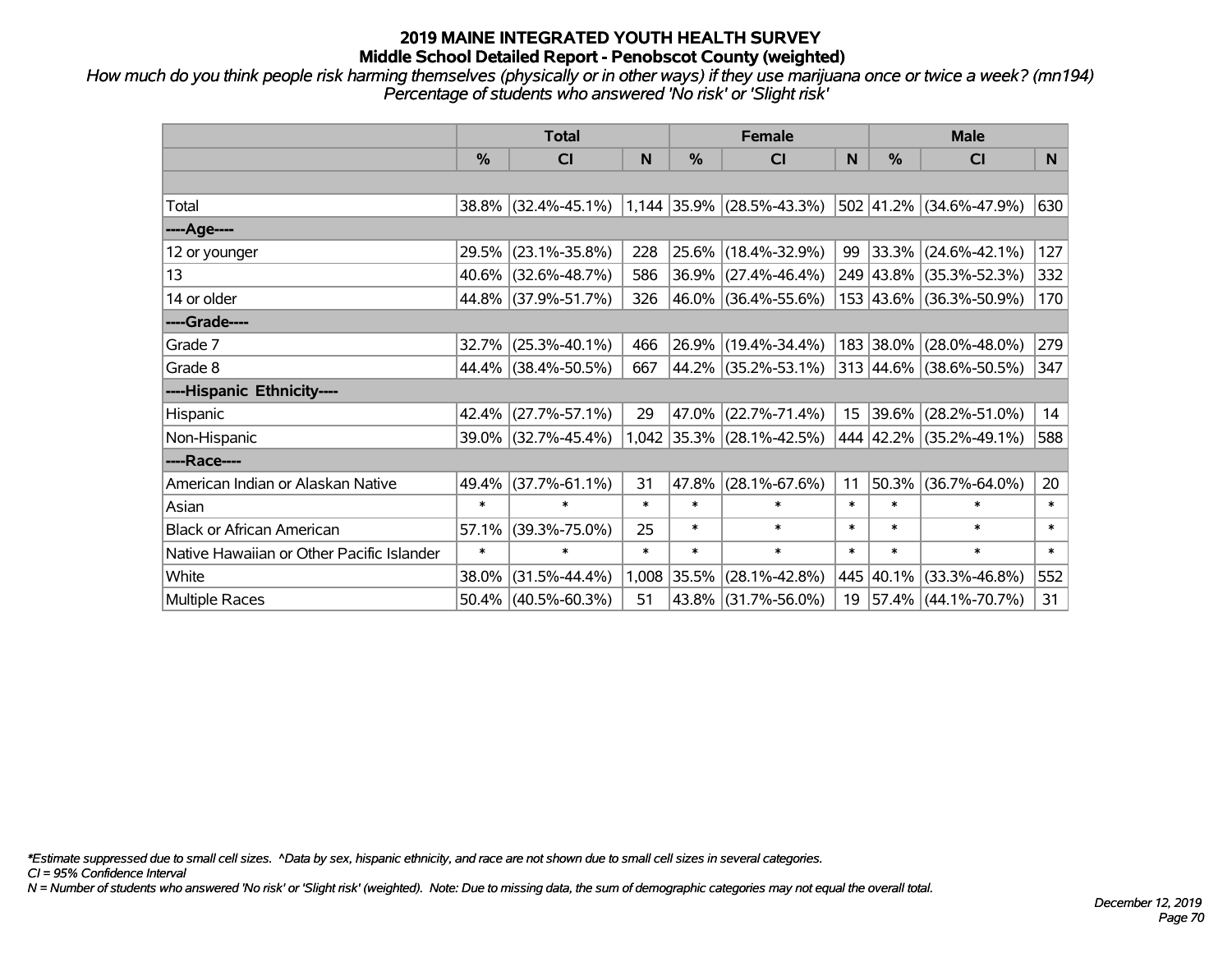## **2019 MAINE INTEGRATED YOUTH HEALTH SURVEY Middle School Detailed Report - Penobscot County (weighted)** *How wrong do your friends feel it would be for you to use marijuana? (mn195) Percentage of students who answered 'A little bit wrong' or 'Not wrong at all'*

|                                           | <b>Total</b>  |                        |        |            | <b>Female</b>           |        | <b>Male</b>   |                                   |                 |  |
|-------------------------------------------|---------------|------------------------|--------|------------|-------------------------|--------|---------------|-----------------------------------|-----------------|--|
|                                           | $\frac{0}{0}$ | CI                     | N      | $\%$       | <b>CI</b>               | N      | $\frac{0}{0}$ | <b>CI</b>                         | N.              |  |
|                                           |               |                        |        |            |                         |        |               |                                   |                 |  |
| Total                                     |               | 18.2% (12.8%-23.6%)    |        |            | 529 18.8% (11.1%-26.6%) |        |               | $ 261 17.4\% $ (12.8%-22.0%)      | 263             |  |
| ----Age----                               |               |                        |        |            |                         |        |               |                                   |                 |  |
| 12 or younger                             | 12.7%         | $(4.6\% - 20.9\%)$     | 99     | $ 13.3\% $ | $(3.6\% - 22.9\%)$      | 52     | 12.3%         | $(4.4\% - 20.2\%)$                | 47              |  |
| 13                                        |               | 19.1% (13.7%-24.5%)    |        |            | 272 17.7% (10.6%-24.8%) |        |               | 123 20.4% (14.3%-26.5%)           | 149             |  |
| 14 or older                               |               | 22.0% (13.0%-31.1%)    |        |            | 155 28.8% (15.6%-42.0%) | 86     | 16.0%         | $(7.3\% - 24.7\%)$                | 63              |  |
| ----Grade----                             |               |                        |        |            |                         |        |               |                                   |                 |  |
| Grade 7                                   | 15.6%         | $(9.2\% - 22.0\%)$     |        | 217 13.0%  | $(5.7\% - 20.2\%)$      | 87     |               | 18.1% (11.5%-24.7%)               | 130             |  |
| Grade 8                                   |               | 20.2% (13.9%-26.5%)    |        |            | 300 23.8% (12.9%-34.6%) |        |               | 169   16.5%   (10.4%-22.5%)       | 126             |  |
| ----Hispanic Ethnicity----                |               |                        |        |            |                         |        |               |                                   |                 |  |
| Hispanic                                  | 21.4%         | $(8.4\% - 34.4\%)$     | 16     | 19.6%      | $(1.3\% - 37.9\%)$      | 6      | 22.7%         | $(5.9\% - 39.4\%)$                | 10 <sup>°</sup> |  |
| Non-Hispanic                              |               | 18.3% (12.8%-23.9%)    |        |            | 480 18.7% (11.0%-26.4%) |        |               | 233 17.8% (12.9%-22.7%)           | 243             |  |
| ----Race----                              |               |                        |        |            |                         |        |               |                                   |                 |  |
| American Indian or Alaskan Native         | 23.4%         | $(5.6\% - 41.3\%)$     | 14     | $\ast$     | $\ast$                  | $\ast$ | $\ast$        | $\ast$                            | $\ast$          |  |
| Asian                                     | $\ast$        | $\ast$                 | $\ast$ | $\ast$     | $\ast$                  | $\ast$ | $\ast$        | $\ast$                            | $\ast$          |  |
| <b>Black or African American</b>          | 39.4%         | $(16.0\% - 62.8\%)$    | 11     | $\ast$     | $\ast$                  | $\ast$ | $\ast$        | $\ast$                            | $\ast$          |  |
| Native Hawaiian or Other Pacific Islander | $\ast$        | $\ast$                 | $\ast$ | $\ast$     | $\ast$                  | $\ast$ | $\ast$        | $\ast$                            | $\ast$          |  |
| White                                     | 17.4%         | $(12.4\% - 22.3\%)$    |        | 454 18.4%  | $(11.1\% - 25.8\%)$     | 230    |               | $16.1\%$ (11.6%-20.6%)            | 219             |  |
| <b>Multiple Races</b>                     |               | $37.4\%$ (21.3%-53.6%) |        |            | 39 28.7% (12.9%-44.6%)  |        |               | $14   44.7\%   (24.4\% - 65.0\%)$ | 25              |  |

*\*Estimate suppressed due to small cell sizes. ^Data by sex, hispanic ethnicity, and race are not shown due to small cell sizes in several categories.*

*CI = 95% Confidence Interval*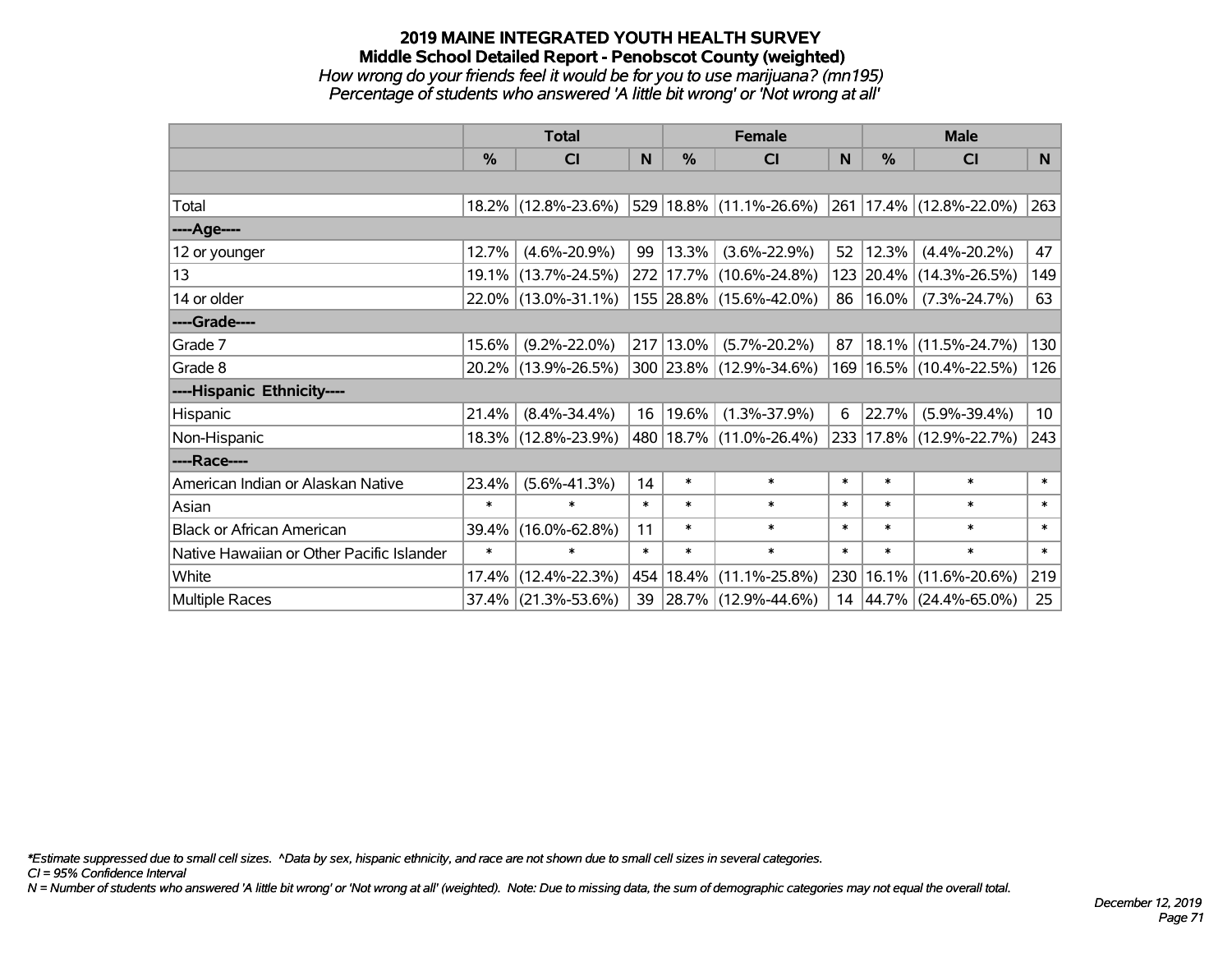## **2019 MAINE INTEGRATED YOUTH HEALTH SURVEY Middle School Detailed Report - Penobscot County (weighted)** *If a kid used marijuana in your neighborhood, would he or she be caught by the police? (mn196) Percentage of students who answered 'Probably not' or 'Definitely not'*

|                                           | <b>Total</b>  |                        |        | <b>Female</b> |                                                                       | <b>Male</b> |               |                          |        |
|-------------------------------------------|---------------|------------------------|--------|---------------|-----------------------------------------------------------------------|-------------|---------------|--------------------------|--------|
|                                           | $\frac{0}{0}$ | CI                     | N      | %             | CI                                                                    | N           | $\frac{0}{0}$ | <b>CI</b>                | N.     |
|                                           |               |                        |        |               |                                                                       |             |               |                          |        |
| Total                                     |               |                        |        |               | 47.8% (40.1%-55.6%) 1,390 51.2% (41.2%-61.1%) 710 44.9% (37.5%-52.4%) |             |               |                          | 676    |
| ----Age----                               |               |                        |        |               |                                                                       |             |               |                          |        |
| 12 or younger                             | 41.2%         | $(31.2\% - 51.2\%)$    | 318    | 46.2%         | $(31.1\% - 61.3\%)$                                                   |             |               | 179 36.5% (27.1%-45.9%)  | 138    |
| 13                                        |               | 49.1% (40.2%-58.1%)    | 699    |               | 48.1% (37.2%-59.1%)                                                   |             |               | 336 50.1% (41.8%-58.4%)  | 363    |
| 14 or older                               |               | $52.0\%$ (41.9%-62.0%) | 365    |               | $ 64.7\% $ (50.8%-78.6%)                                              |             |               | 194 43.0% (30.0%-55.9%)  | 171    |
| ----Grade----                             |               |                        |        |               |                                                                       |             |               |                          |        |
| Grade 7                                   | 43.3%         | $(33.0\% - 53.5\%)$    | 596    | 44.3%         | $(30.9\% - 57.6\%)$                                                   |             |               | 293 42.6% (33.7%-51.5%)  | 303    |
| Grade 8                                   |               | $52.4\%$ (45.3%-59.6%) | 782    |               | 57.9% (48.8%-66.9%)                                                   |             |               | 415 47.7% (38.1%-57.3%)  | 367    |
| ----Hispanic Ethnicity----                |               |                        |        |               |                                                                       |             |               |                          |        |
| Hispanic                                  | 53.3%         | $(40.0\% - 66.6\%)$    | 40     | 56.9%         | $(29.8\% - 84.1\%)$                                                   | 18          | $ 50.6\% $    | $(33.1\% - 68.0\%)$      | 22     |
| Non-Hispanic                              |               | 48.5% (40.2%-56.8%)    |        |               | $1,263$ 51.5% (41.7%-61.4%)                                           |             |               | 641 46.0% (37.7%-54.4%)  | 622    |
| ----Race----                              |               |                        |        |               |                                                                       |             |               |                          |        |
| American Indian or Alaskan Native         | 53.5%         | $(31.6\% - 75.4\%)$    | 31     | 56.0%         | $(16.9\% - 95.1\%)$                                                   | 14          | 51.7%         | $(20.7\% - 82.7\%)$      | 17     |
| Asian                                     | 35.4%         | $(0.0\% - 72.1\%)$     | 6      | $\ast$        | $\ast$                                                                | $\ast$      | $\ast$        | $\ast$                   | $\ast$ |
| <b>Black or African American</b>          | 77.1%         | $(56.5\% - 97.7\%)$    | 21     | $\ast$        | $\ast$                                                                | $\ast$      | $\ast$        | $\ast$                   | $\ast$ |
| Native Hawaiian or Other Pacific Islander | $\ast$        | $\ast$                 | $\ast$ | $\ast$        | $\ast$                                                                | $\ast$      | $\ast$        | $\ast$                   | $\ast$ |
| White                                     | 47.7%         | $(39.5\% - 56.0\%)$    | 1,247  | 51.5%         | $(41.1\% - 62.0\%)$                                                   | 642         | $ 44.4\% $    | $(36.2\% - 52.6\%)$      | 602    |
| <b>Multiple Races</b>                     |               | 53.0% (34.4%-71.6%)    | 56     |               | 53.9% (32.4%-75.4%)                                                   | 26          |               | $ 52.3\% $ (29.1%-75.5%) | 30     |

*\*Estimate suppressed due to small cell sizes. ^Data by sex, hispanic ethnicity, and race are not shown due to small cell sizes in several categories.*

*CI = 95% Confidence Interval*

*N = Number of students who answered 'Probably not' or 'Definitely not' (weighted). Note: Due to missing data, the sum of demographic categories may not equal the overall total.*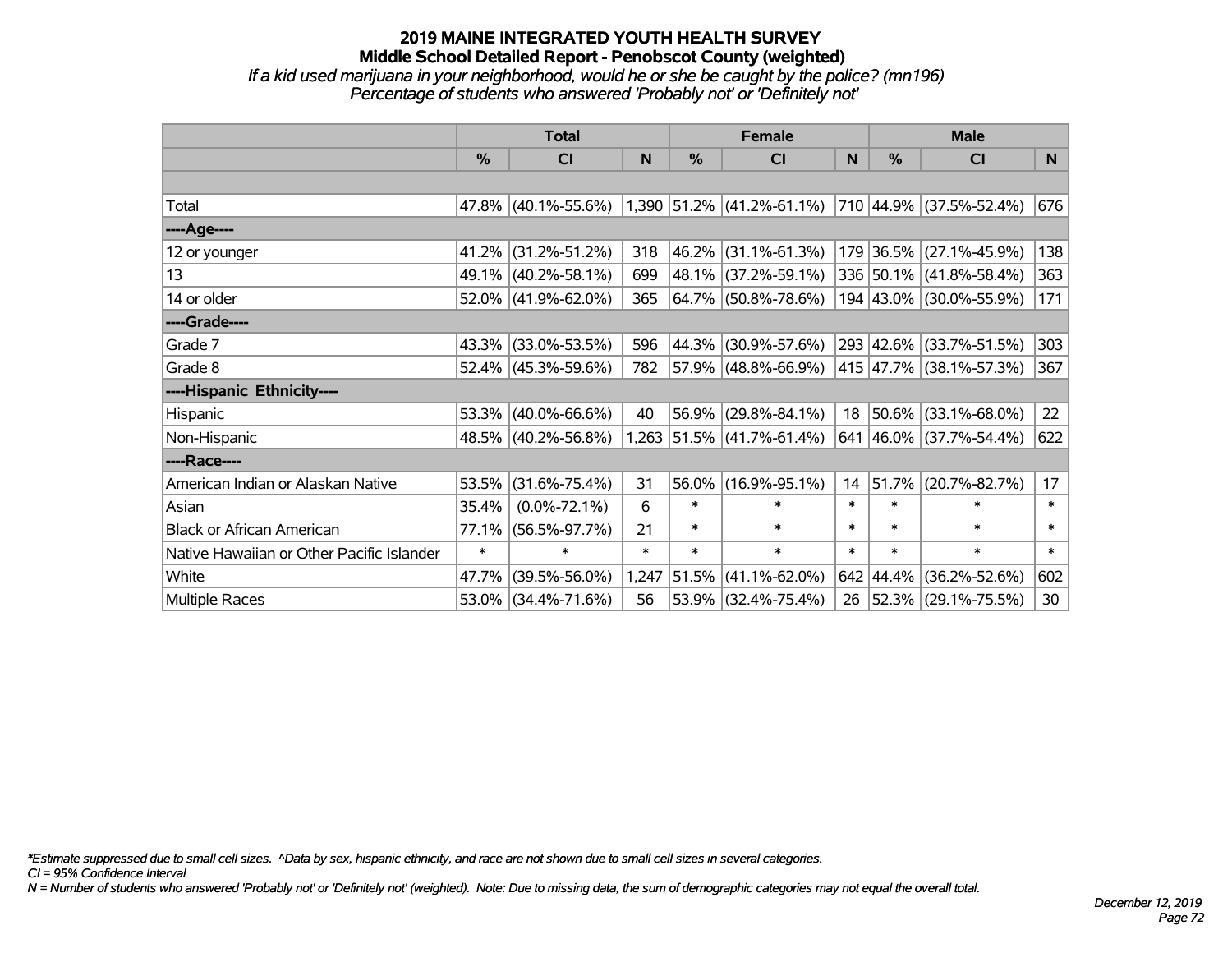## **2019 MAINE INTEGRATED YOUTH HEALTH SURVEY Middle School Detailed Report - Penobscot County (weighted)** *How wrong do you think it is for someone your age to use marijuana? (mn197) Percentage of students who answered 'A little bit wrong' or 'Not wrong at all'*

|                                           | <b>Total</b> |                     |                | <b>Female</b> | <b>Male</b>         |        |        |                     |        |
|-------------------------------------------|--------------|---------------------|----------------|---------------|---------------------|--------|--------|---------------------|--------|
|                                           | $\%$         | C <sub>l</sub>      | N              | $\%$          | CI                  | N      | %      | <b>CI</b>           | N      |
|                                           |              |                     |                |               |                     |        |        |                     |        |
| Total                                     | 13.2%        | $(8.6\% - 17.9\%)$  |                | 386 13.8%     | $(6.9\% - 20.6\%)$  | 192    | 12.5%  | $(8.5\% - 16.5\%)$  | 189    |
| ----Age----                               |              |                     |                |               |                     |        |        |                     |        |
| 12 or younger                             | 7.0%         | $(1.6\% - 12.3\%)$  | 54             | 9.9%          | $(1.3\% - 18.6\%)$  | 39     | 3.9%   | $(1.2\% - 6.6\%)$   | 15     |
| 13                                        | 15.9%        | $(10.2\% - 21.7\%)$ |                | 227 13.7%     | $(6.9\% - 20.4\%)$  | 95     | 18.1%  | $(12.0\% - 24.1\%)$ | 132    |
| 14 or older                               | 14.3%        | $(6.6\% - 22.0\%)$  |                | 100 19.0%     | $(4.2\% - 33.8\%)$  | 57     | 9.7%   | $(3.4\% - 16.0\%)$  | 39     |
| ----Grade----                             |              |                     |                |               |                     |        |        |                     |        |
| Grade 7                                   | 10.1%        | $(5.2\% - 15.0\%)$  | 141            | 9.2%          | $(2.4\% - 16.0\%)$  | 62     | 11.0%  | $(5.2\% - 16.8\%)$  | 79     |
| Grade 8                                   |              | 16.4% (10.2%-22.6%) |                | 243 18.0%     | $(7.6\% - 28.4\%)$  | 128    | 14.3%  | $(8.7\% - 20.0\%)$  | 110    |
| ----Hispanic Ethnicity----                |              |                     |                |               |                     |        |        |                     |        |
| Hispanic                                  | 19.4%        | $(9.4\% - 29.4\%)$  | 15             | $\ast$        | $\ast$              | $\ast$ | $\ast$ | $\ast$              | $\ast$ |
| Non-Hispanic                              | 13.3%        | $(8.4\% - 18.2\%)$  | 349            | 13.6%         | $(6.5\% - 20.6\%)$  | 170    | 12.8%  | $(8.6\% - 17.0\%)$  | 174    |
| ----Race----                              |              |                     |                |               |                     |        |        |                     |        |
| American Indian or Alaskan Native         | 12.6%        | $(0.0\% - 27.8\%)$  | $\overline{7}$ | $\ast$        | $\ast$              | $\ast$ | $\ast$ | $\ast$              | $\ast$ |
| Asian                                     | $\ast$       | $\ast$              | $\ast$         | $\ast$        | $\ast$              | $\ast$ | $\ast$ | $\ast$              | $\ast$ |
| <b>Black or African American</b>          | 31.3%        | $(5.5\% - 57.1\%)$  | 9              | $\ast$        | $\ast$              | $\ast$ | $\ast$ | $\ast$              | $\ast$ |
| Native Hawaiian or Other Pacific Islander | $\ast$       | $\ast$              | $\ast$         | $\ast$        | $\ast$              | $\ast$ | $\ast$ | $\ast$              | $\ast$ |
| White                                     | 12.7%        | $(8.1\% - 17.3\%)$  | 333            | 13.2%         | $(6.8\% - 19.7\%)$  | 166    | 12.0%  | $(7.7\% - 16.2\%)$  | 163    |
| Multiple Races                            | 23.3%        | $(6.2\% - 40.5\%)$  |                | 24 34.6%      | $(17.5\% - 51.7\%)$ | 16     | 14.0%  | $(0.0\% - 31.4\%)$  | 8      |

*\*Estimate suppressed due to small cell sizes. ^Data by sex, hispanic ethnicity, and race are not shown due to small cell sizes in several categories.*

*CI = 95% Confidence Interval*

*N = Number of students who answered 'A little bit wrong' or 'Not wrong at all' (weighted). Note: Due to missing data, the sum of demographic categories may not equal the overall total.*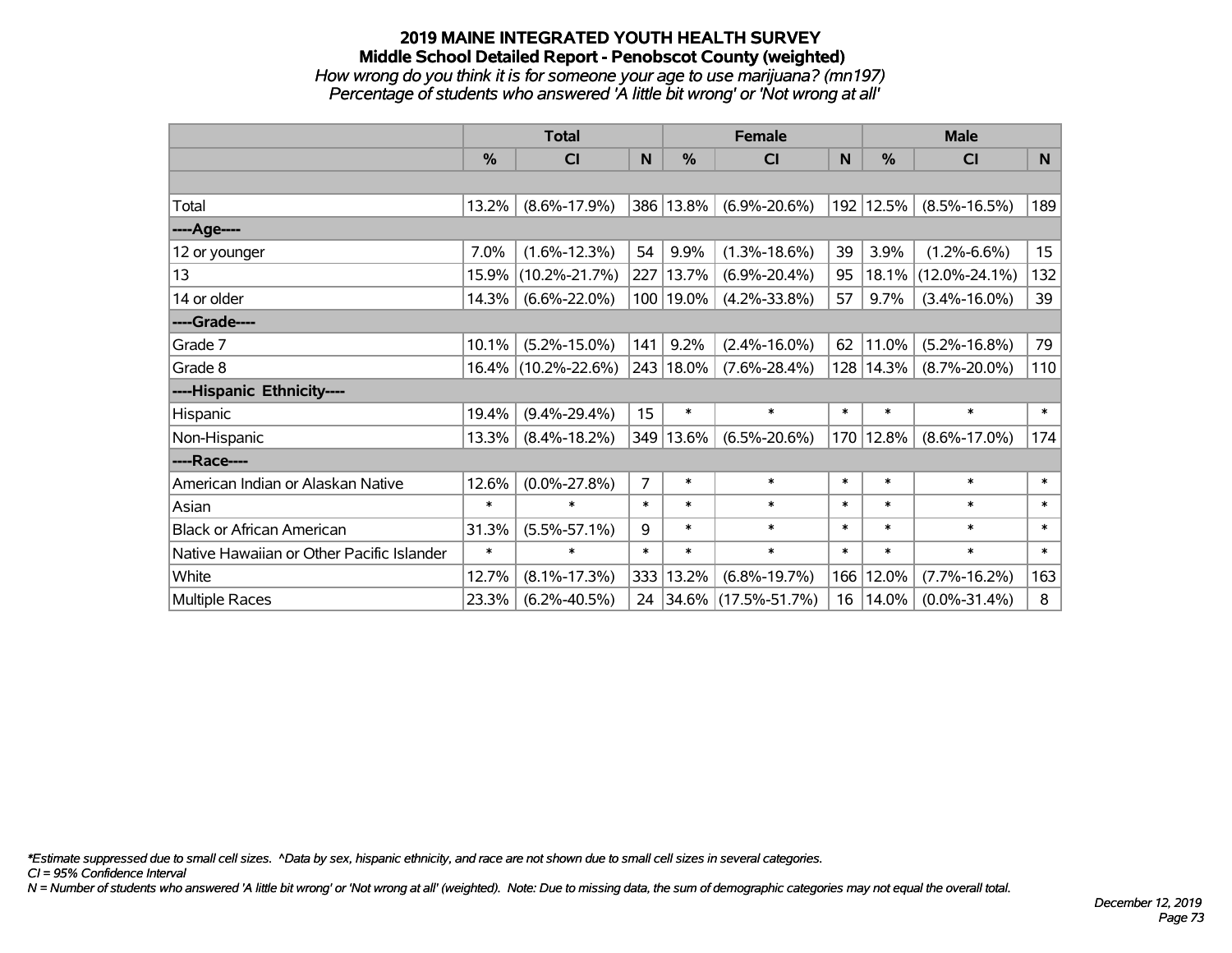*Have you ever sniffed glue, breathed the contents of spray cans, or inhaled any paints or sprays to get high? (mn86a) Percentage of students who answered 'Yes'*

|                                           | <b>Total</b> |                    |        | <b>Female</b> |                    |        | <b>Male</b>   |                    |        |
|-------------------------------------------|--------------|--------------------|--------|---------------|--------------------|--------|---------------|--------------------|--------|
|                                           | %            | <b>CI</b>          | N      | %             | CI                 | N      | $\frac{0}{0}$ | <b>CI</b>          | N      |
|                                           |              |                    |        |               |                    |        |               |                    |        |
| Total                                     | 7.0%         | $(5.7\% - 8.3\%)$  | 203    | 8.1%          | $(5.9\% - 10.4\%)$ |        | 111 5.9%      | $(3.6\% - 8.2\%)$  | 88     |
| ----Age----                               |              |                    |        |               |                    |        |               |                    |        |
| 12 or younger                             | 8.5%         | $(5.6\% - 11.4\%)$ | 65     | 10.0%         | $(4.9\% - 15.1\%)$ | 38     | 6.7%          | $(1.4\% - 11.9\%)$ | 25     |
| 13                                        | 6.1%         | $(4.4\% - 7.7\%)$  | 86     | 6.4%          | $(4.1\% - 8.6\%)$  | 42     | 5.6%          | $(3.3\% - 8.0\%)$  | 42     |
| 14 or older                               | 7.4%         | $(3.7\% - 11.1\%)$ | 52     | 9.6%          | $(3.8\% - 15.5\%)$ | 31     | $5.6\%$       | $(1.8\% - 9.3\%)$  | 21     |
| ----Grade----                             |              |                    |        |               |                    |        |               |                    |        |
| Grade 7                                   | 7.7%         | $(5.5\% - 9.8\%)$  | 109    | 8.3%          | $(5.3\% - 11.3\%)$ | 56     | 6.7%          | $(3.1\% - 10.3\%)$ | 49     |
| Grade 8                                   | 6.3%         | $(4.0\% - 8.5\%)$  | 91     | 7.9%          | $(4.1\% - 11.7\%)$ |        | 54 4.9%       | $(2.3\% - 7.5\%)$  | 37     |
| ----Hispanic Ethnicity----                |              |                    |        |               |                    |        |               |                    |        |
| Hispanic                                  | 17.5%        | $(9.3\% - 25.7\%)$ | 11     | $\ast$        | $\ast$             | $\ast$ | $\ast$        | $\ast$             | $\ast$ |
| Non-Hispanic                              | 7.3%         | $(5.9\% - 8.6\%)$  | 190    | 8.3%          | $(6.0\% - 10.5\%)$ |        | 102   6.2%    | $(3.6\% - 8.7\%)$  | 84     |
| ----Race----                              |              |                    |        |               |                    |        |               |                    |        |
| American Indian or Alaskan Native         | 9.6%         | $(2.9\% - 16.2\%)$ | 6      | $\ast$        | $\ast$             | $\ast$ | $\ast$        | $\ast$             | $\ast$ |
| Asian                                     | $\ast$       | $\ast$             | $\ast$ | $\ast$        | $\ast$             | $\ast$ | $\ast$        | $\ast$             | $\ast$ |
| <b>Black or African American</b>          | $\ast$       | $\ast$             | $\ast$ | $\ast$        | $\ast$             | $\ast$ | $\ast$        | $\ast$             | $\ast$ |
| Native Hawaiian or Other Pacific Islander | $\ast$       | $\ast$             | $\ast$ | $\ast$        | $\ast$             | $\ast$ | $\ast$        | $\ast$             | $\ast$ |
| White                                     | 6.6%         | $(5.0\% - 8.2\%)$  | 172    | 7.4%          | $(5.0\% - 9.8\%)$  | 91     | 5.7%          | $(3.3\% - 8.1\%)$  | 77     |
| Multiple Races                            | 11.4%        | $(6.6\% - 16.2\%)$ | 11     | $\ast$        | $\ast$             | $\ast$ | $\ast$        | $\ast$             | $\ast$ |

*\*Estimate suppressed due to small cell sizes. ^Data by sex, hispanic ethnicity, and race are not shown due to small cell sizes in several categories.*

*CI = 95% Confidence Interval*

*N = Number of students who answered 'Yes' (weighted). Note: Due to missing data, the sum of demographic categories may not equal the overall total.*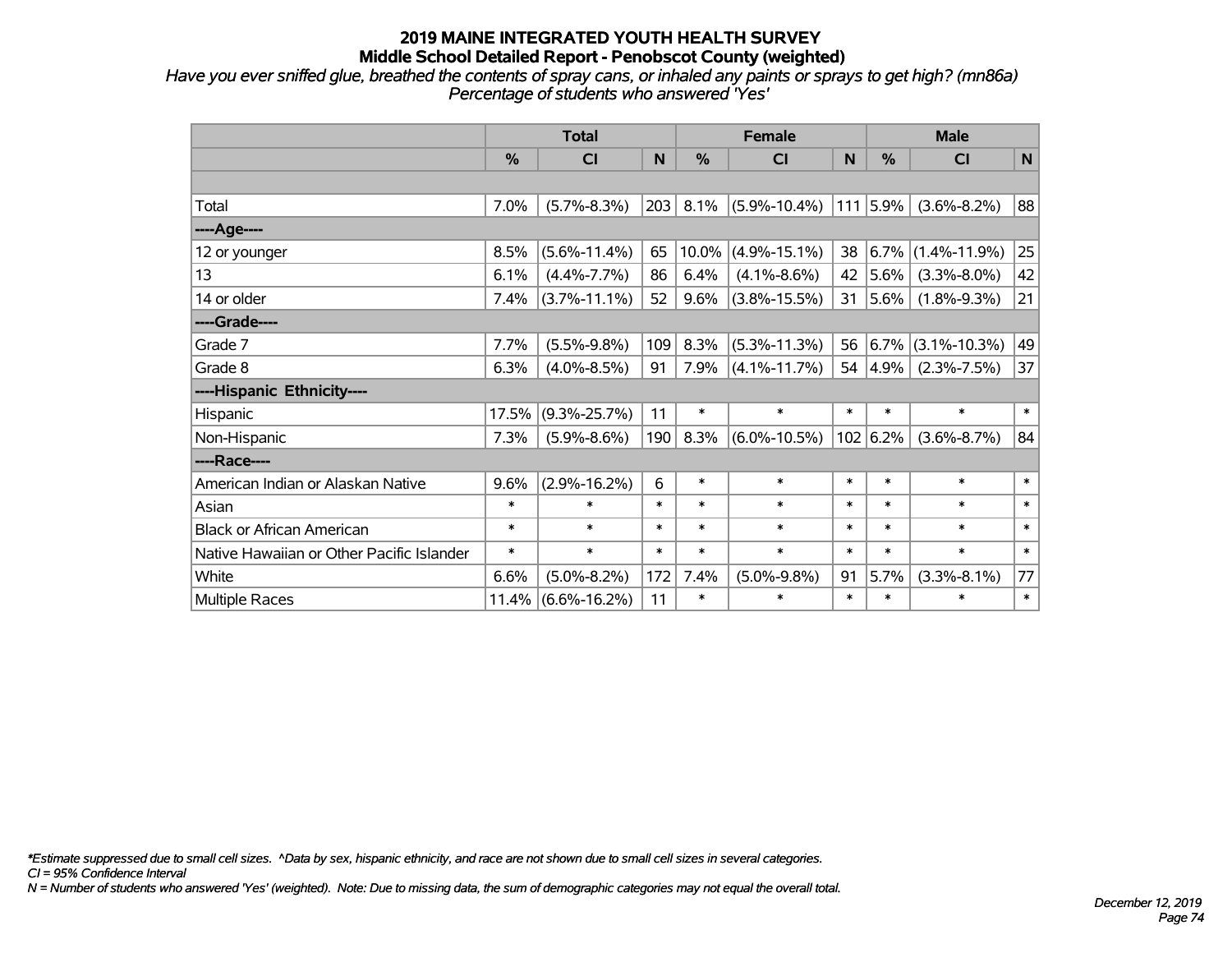*During the past 30 days, how many times did you sniff glue, breathe the contents of spray cans, or inhale any paints or sprays to get high? (mn91a) Percentage of students who answered at least 1 time*

|                                           | <b>Total</b> |                    |        | <b>Female</b>   |                           |        | <b>Male</b>     |                         |        |
|-------------------------------------------|--------------|--------------------|--------|-----------------|---------------------------|--------|-----------------|-------------------------|--------|
|                                           | %            | <b>CI</b>          | N      | $\frac{0}{0}$   | <b>CI</b>                 | N      | %               | <b>CI</b>               | N      |
|                                           |              |                    |        |                 |                           |        |                 |                         |        |
| Total                                     | 2.7%         | $(2.1\% - 3.3\%)$  |        |                 | 78 2.8% (1.4%-4.2%)       |        |                 | 38 2.6% (1.4%-3.8%)     | 39     |
| ----Age----                               |              |                    |        |                 |                           |        |                 |                         |        |
| 12 or younger                             | 2.7%         | $(1.1\% - 4.4\%)$  |        | $21   2.6\%  $  | $(0.7\% - 4.6\%)$         |        | 10 2.9%         | $(0.0\% - 6.0\%)$       | 11     |
| 13                                        | 2.5%         | $(1.6\% - 3.4\%)$  |        |                 | $35 2.7\% $ (0.7%-4.8%)   |        |                 | $18$ 2.3% (1.1%-3.5%)   | 17     |
| 14 or older                               | 3.0%         | $(0.8\% - 5.3\%)$  |        |                 | $21 3.2\% $ (0.1%-6.3%)   |        |                 | $10 2.9\% $ (0.2%-5.7%) | 11     |
| ----Grade----                             |              |                    |        |                 |                           |        |                 |                         |        |
| Grade 7                                   | 2.9%         | $(1.6\% - 4.2\%)$  |        |                 | $41$   3.1%   (1.1%-5.2%) |        | 21   2.7%       | $(0.2\% - 5.2\%)$       | 20     |
| Grade 8                                   | 2.4%         | $(1.0\% - 3.8\%)$  |        |                 | $35 2.5\% $ (0.4%-4.6%)   |        |                 | $17 2.3\% $ (0.7%-4.0%) | 18     |
| ----Hispanic Ethnicity----                |              |                    |        |                 |                           |        |                 |                         |        |
| Hispanic                                  | $\ast$       | $\ast$             | $\ast$ | $\ast$          | $\ast$                    | $\ast$ | $\ast$          | $\ast$                  | $\ast$ |
| Non-Hispanic                              | 2.8%         | $(2.1\% - 3.4\%)$  |        | 72 2.9%         | $(1.4\% - 4.5\%)$         |        | 36 2.7%         | $(1.3\% - 4.0\%)$       | 36     |
| ----Race----                              |              |                    |        |                 |                           |        |                 |                         |        |
| American Indian or Alaskan Native         | $\ast$       | $\ast$             | $\ast$ | $\ast$          | $\ast$                    | $\ast$ | $\ast$          | $\ast$                  | $\ast$ |
| Asian                                     | $\ast$       | $\ast$             | $\ast$ | $\ast$          | $\ast$                    | $\ast$ | $\ast$          | $\ast$                  | $\ast$ |
| <b>Black or African American</b>          | *            | $\ast$             | $\ast$ | $\ast$          | $\ast$                    | $\ast$ | $\ast$          | $\ast$                  | $\ast$ |
| Native Hawaiian or Other Pacific Islander | *            | $\ast$             | $\ast$ | $\ast$          | $\ast$                    | $\ast$ | $\ast$          | $\ast$                  | $\ast$ |
| White                                     | 2.4%         | $(1.6\% - 3.1\%)$  |        | $61 \,   2.5\%$ | $(1.0\% - 4.1\%)$         |        | $31 \mid 2.2\%$ | $(0.9\% - 3.5\%)$       | 30     |
| Multiple Races                            | $8.0\%$      | $(2.0\% - 13.9\%)$ | 8      | $\ast$          | $\ast$                    | $\ast$ | $\ast$          | $\ast$                  | $\ast$ |

*\*Estimate suppressed due to small cell sizes. ^Data by sex, hispanic ethnicity, and race are not shown due to small cell sizes in several categories.*

*CI = 95% Confidence Interval*

*N = Number of students who answered at least 1 time (weighted). Note: Due to missing data, the sum of demographic categories may not equal the overall total.*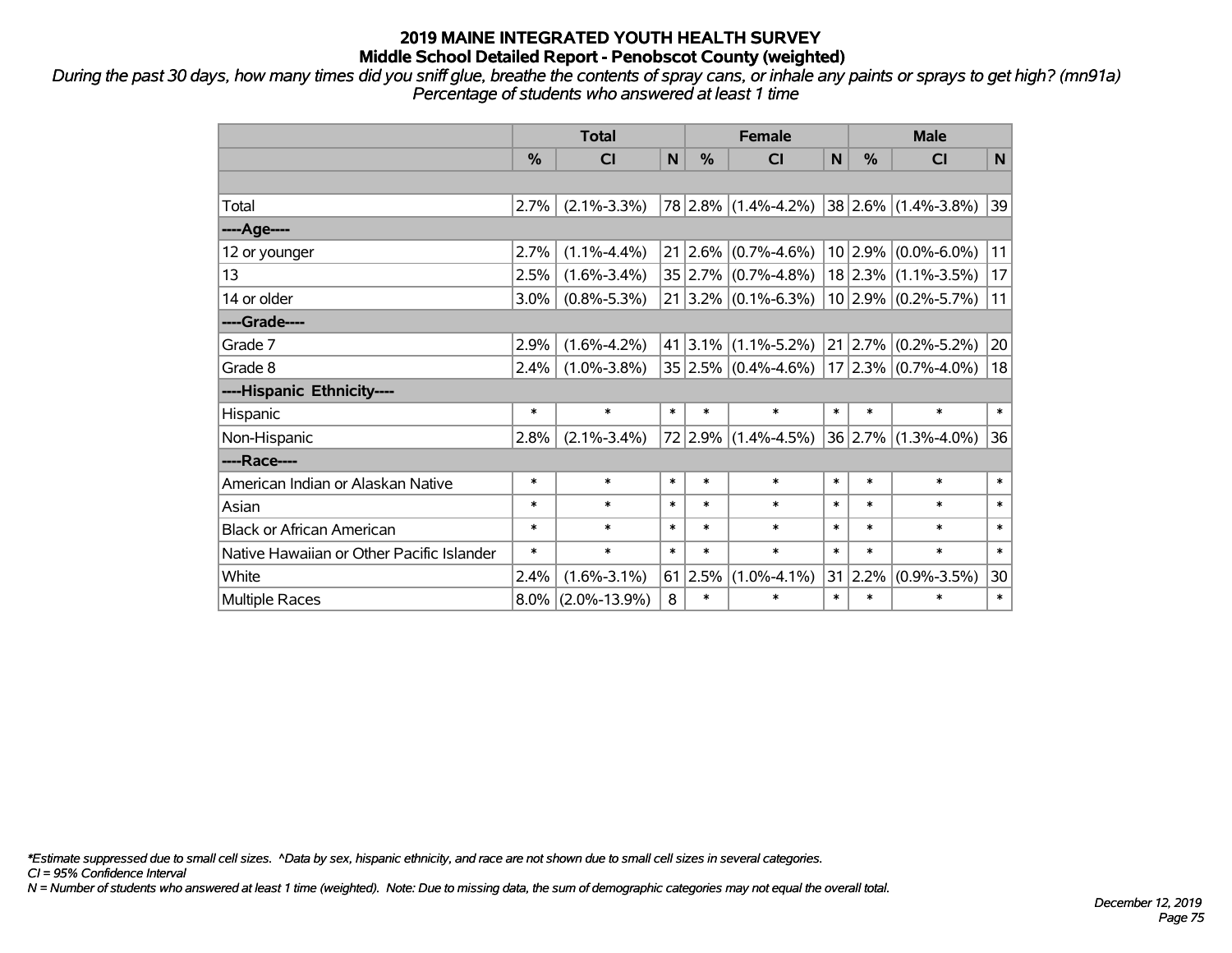*Have you ever taken prescription pain medicine without a doctor's prescription or differently than how a doctor told you to use it? (mn183) Percentage of students who answered 'Yes'*

|                                           | <b>Total</b>  |                     |                |         | <b>Female</b>         |        | <b>Male</b> |                     |        |  |
|-------------------------------------------|---------------|---------------------|----------------|---------|-----------------------|--------|-------------|---------------------|--------|--|
|                                           | $\frac{9}{6}$ | CI                  | N.             | %       | <b>CI</b>             | N      | %           | <b>CI</b>           | N      |  |
|                                           |               |                     |                |         |                       |        |             |                     |        |  |
| Total                                     | 6.2%          | $(4.8\% - 7.5\%)$   | 183            | 8.9%    | $(6.1\% - 11.8\%)$    | 125    | $ 3.6\% $   | $(2.3\% - 4.9\%)$   | 55     |  |
| ----Age----                               |               |                     |                |         |                       |        |             |                     |        |  |
| 12 or younger                             | 4.9%          | $(2.8\% - 7.0\%)$   | 38             | $\ast$  | $\ast$                | $\ast$ | $\ast$      | $\ast$              | $\ast$ |  |
| 13                                        | 5.3%          | $(4.0\% - 6.5\%)$   | 76             | 7.8%    | $(5.3\% - 10.3\%)$    | 53     | $3.0\%$     | $(1.4\% - 4.6\%)$   | 23     |  |
| 14 or older                               | 9.2%          | $(6.7\% - 11.7\%)$  | 67             |         | $11.5\%$ (5.3%-17.7%) | 38     |             | $7.3\%$ (4.7%-9.9%) | 29     |  |
| ----Grade----                             |               |                     |                |         |                       |        |             |                     |        |  |
| Grade 7                                   | 5.0%          | $(3.0\% - 7.0\%)$   | 71             | 7.9%    | $(4.5\% - 11.3\%)$    | 54     |             | $2.4\%$ (0.7%-4.1%) | 17     |  |
| Grade 8                                   | 7.3%          | $(5.9\% - 8.6\%)$   | 109            | 9.9%    | $(6.3\% - 13.6\%)$    | 70     |             | $4.8\%$ (3.2%-6.5%) | 38     |  |
| ----Hispanic Ethnicity----                |               |                     |                |         |                       |        |             |                     |        |  |
| Hispanic                                  | 19.1%         | $(10.4\% - 27.8\%)$ | 13             | $\ast$  | $\ast$                | $\ast$ | $\ast$      | $\ast$              | $\ast$ |  |
| Non-Hispanic                              | 6.2%          | $(4.9\% - 7.5\%)$   | 166            | $9.0\%$ | $(6.3\% - 11.7\%)$    |        | 113 3.7%    | $(2.3\% - 5.2\%)$   | 52     |  |
| ----Race----                              |               |                     |                |         |                       |        |             |                     |        |  |
| American Indian or Alaskan Native         | 10.5%         | $(4.8\% - 16.2\%)$  | $\overline{7}$ | $\ast$  | $\ast$                | $\ast$ | $\ast$      | $\ast$              | $\ast$ |  |
| Asian                                     | $\ast$        | $\ast$              | $\ast$         | $\ast$  | $\ast$                | $\ast$ | $\ast$      | $\ast$              | $\ast$ |  |
| <b>Black or African American</b>          | 15.2%         | $(2.8\% - 27.6\%)$  | 6              | $\ast$  | $\ast$                | $\ast$ | $\ast$      | $\ast$              | $\ast$ |  |
| Native Hawaiian or Other Pacific Islander | $\ast$        | $\ast$              | $\ast$         | $\ast$  | $\ast$                | $\ast$ | $\ast$      | $\ast$              | $\ast$ |  |
| White                                     | 5.8%          | $(4.3\% - 7.3\%)$   | 155            | 8.5%    | $(5.8\% - 11.3\%)$    | 107    | 3.3%        | $(1.9\% - 4.7\%)$   | 46     |  |
| Multiple Races                            | 10.6%         | $(4.4\% - 16.9\%)$  | 11             | $\ast$  | $\ast$                | $\ast$ | $\ast$      | $\ast$              | $\ast$ |  |

*\*Estimate suppressed due to small cell sizes. ^Data by sex, hispanic ethnicity, and race are not shown due to small cell sizes in several categories.*

*CI = 95% Confidence Interval*

*N = Number of students who answered 'Yes' (weighted). Note: Due to missing data, the sum of demographic categories may not equal the overall total.*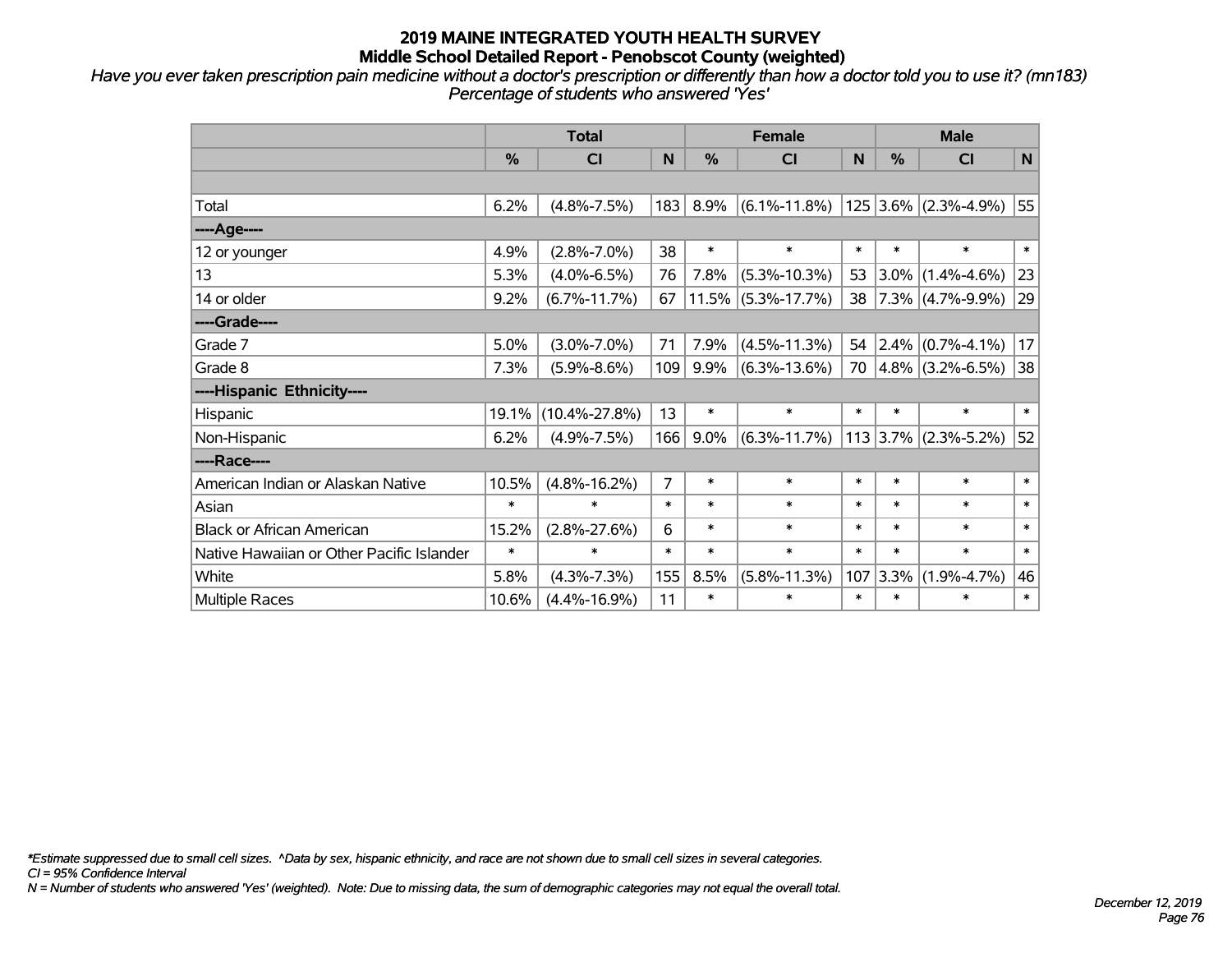*During the past 30 days, how many times did you take a prescription drug (such as OxyContin, Percocet, Vicodin, codeine, Adderall, Ritalin, or Xanax) without a doctor's prescription? (mn88a)*

*Percentage of students who answered at least 1 time*

|                                           | <b>Total</b> |                    |        |                  | <b>Female</b>          |        | <b>Male</b> |                                     |                  |  |
|-------------------------------------------|--------------|--------------------|--------|------------------|------------------------|--------|-------------|-------------------------------------|------------------|--|
|                                           | %            | CI                 | N      | %                | <b>CI</b>              | N      | %           | <b>CI</b>                           | $\mathsf{N}$     |  |
|                                           |              |                    |        |                  |                        |        |             |                                     |                  |  |
| Total                                     | 3.4%         | $(2.4\% - 4.4\%)$  |        | $100 \,   4.5\%$ | $(2.7\% - 6.3\%)$      |        |             | $62$ 2.3% (1.3%-3.4%)               | 36               |  |
| ----Age----                               |              |                    |        |                  |                        |        |             |                                     |                  |  |
| 12 or younger                             | 3.6%         | $(1.9\% - 5.2\%)$  | 28     | 4.4%             | $(1.2\% - 7.6\%)$      | 17     |             | $\vert 2.3\% \vert (0.7\% - 3.8\%)$ | $\boldsymbol{9}$ |  |
| 13                                        | 2.8%         | $(1.7\% - 3.9\%)$  | 40     | $3.9\%$          | $(2.2\% - 5.7\%)$      |        |             | $26 1.9\% $ (0.4%-3.4%)             | 14               |  |
| 14 or older                               | 4.4%         | $(1.6\% - 7.1\%)$  | 32     |                  | $ 5.8\% $ (0.7%-10.8%) |        |             | $19 3.3\% $ (0.4%-6.2%)             | 13               |  |
| ----Grade----                             |              |                    |        |                  |                        |        |             |                                     |                  |  |
| Grade 7                                   | 2.7%         | $(1.5\% - 3.9\%)$  | 39     | 3.5%             | $(1.3\% - 5.7\%)$      | 24     |             | $1.8\%$ (0.7%-2.8%)                 | 13               |  |
| Grade 8                                   | 3.7%         | $(2.2\% - 5.2\%)$  | 55     | 5.0%             | $(2.1\% - 7.9\%)$      |        |             | $35 2.6\% $ (1.3%-3.9%)             | 20               |  |
| ----Hispanic Ethnicity----                |              |                    |        |                  |                        |        |             |                                     |                  |  |
| Hispanic                                  | 12.6%        | $(3.1\% - 22.1\%)$ | 9      | $\ast$           | $\ast$                 | $\ast$ | $\ast$      | $\ast$                              | $\ast$           |  |
| Non-Hispanic                              | 3.3%         | $(2.4\% - 4.2\%)$  | 87     | 4.2%             | $(2.4\% - 6.0\%)$      |        |             | $53$ 2.3% (1.2%-3.5%)               | 32               |  |
| ----Race----                              |              |                    |        |                  |                        |        |             |                                     |                  |  |
| American Indian or Alaskan Native         | $\ast$       | $\ast$             | $\ast$ | $\ast$           | $\ast$                 | $\ast$ | $\ast$      | $\ast$                              | $\ast$           |  |
| Asian                                     | $\ast$       | $\ast$             | $\ast$ | $\ast$           | $\ast$                 | $\ast$ | $\ast$      | $\ast$                              | $\ast$           |  |
| <b>Black or African American</b>          | $\ast$       | $\ast$             | $\ast$ | $\ast$           | $\ast$                 | $\ast$ | $\ast$      | $\ast$                              | $\ast$           |  |
| Native Hawaiian or Other Pacific Islander | $\ast$       | $\ast$             | $\ast$ | $\ast$           | $\ast$                 | $\ast$ | $\ast$      | $\ast$                              | $\ast$           |  |
| White                                     | 3.0%         | $(2.0\% - 3.9\%)$  | 78     | 4.0%             | $(2.2\% - 5.8\%)$      | 50     | 1.9%        | $(0.9\% - 2.9\%)$                   | 26               |  |
| Multiple Races                            | 6.6%         | $(1.5\% - 11.7\%)$ | 7      | $\ast$           | $\ast$                 | $\ast$ | $\ast$      | $\ast$                              | $\ast$           |  |

*\*Estimate suppressed due to small cell sizes. ^Data by sex, hispanic ethnicity, and race are not shown due to small cell sizes in several categories.*

*CI = 95% Confidence Interval*

*N = Number of students who answered at least 1 time (weighted). Note: Due to missing data, the sum of demographic categories may not equal the overall total.*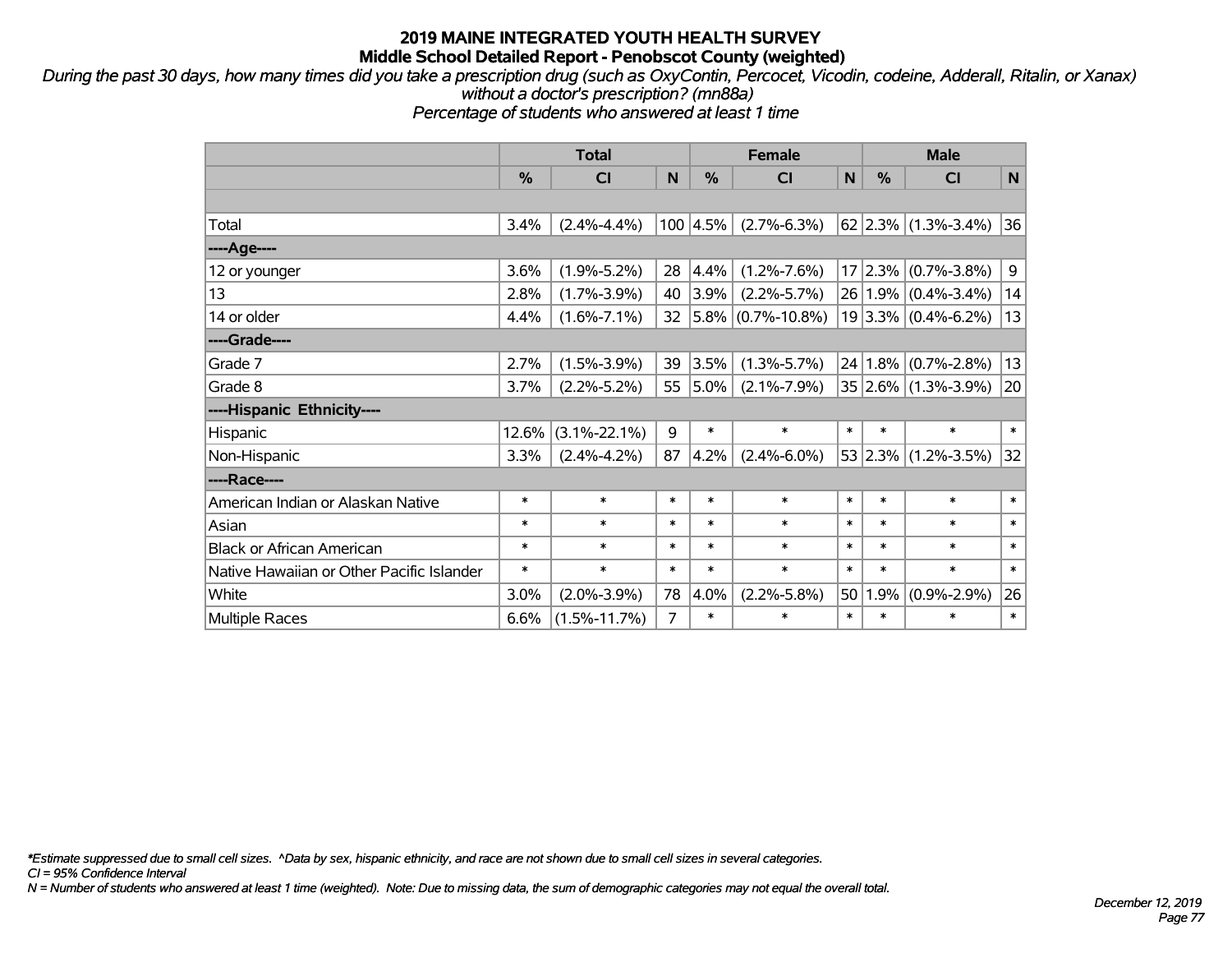*How wrong do your parents feel it would be for you to take prescription drugs not prescribed to you? (mn176) Percentage of students who answered 'A little bit wrong' or 'Not wrong at all'*

|                                           | <b>Total</b> |                    |        | <b>Female</b> |                    |        | <b>Male</b>   |                             |                |  |
|-------------------------------------------|--------------|--------------------|--------|---------------|--------------------|--------|---------------|-----------------------------|----------------|--|
|                                           | %            | CI                 | N      | %             | <b>CI</b>          | N      | $\frac{0}{0}$ | <b>CI</b>                   | N              |  |
|                                           |              |                    |        |               |                    |        |               |                             |                |  |
| Total                                     | 3.7%         | $(2.7\% - 4.6\%)$  |        | $106$ 5.3%    | $(3.0\% - 7.7\%)$  |        |               | 74 2.2% (0.9%-3.4%)         | 32             |  |
| ----Age----                               |              |                    |        |               |                    |        |               |                             |                |  |
| 12 or younger                             | 4.6%         | $(2.0\% - 7.1\%)$  | 35     | 7.4%          | $(2.8\% - 12.0\%)$ |        | 29 1.7%       | $(0.0\% - 4.2\%)$           | $\overline{7}$ |  |
| 13                                        | 4.2%         | $(1.9\% - 6.6\%)$  | 60     | 5.8%          | $(1.8\% - 9.8\%)$  |        |               | 41 2.8% (0.8%-4.7%)         | 20             |  |
| 14 or older                               | 1.5%         | $(0.4\% - 2.6\%)$  | 10     | $\ast$        | $\ast$             | $\ast$ | $\ast$        | $\ast$                      | $\ast$         |  |
| ----Grade----                             |              |                    |        |               |                    |        |               |                             |                |  |
| Grade 7                                   | 3.5%         | $(1.9\% - 5.1\%)$  | 48     | 4.6%          | $(1.7\% - 7.5\%)$  |        | 30 2.5%       | $(0.5\% - 4.4\%)$           | 18             |  |
| Grade 8                                   | 3.7%         | $(1.4\% - 5.9\%)$  | 54     | 5.8%          | $(1.7\% - 9.9\%)$  |        |               | 41   1.7% $(0.0\% - 3.8\%)$ | 13             |  |
| ----Hispanic Ethnicity----                |              |                    |        |               |                    |        |               |                             |                |  |
| Hispanic                                  | 7.4%         | $(0.0\% - 16.9\%)$ | 6      | $\ast$        | $\ast$             | $\ast$ | $\ast$        | $\ast$                      | $\ast$         |  |
| Non-Hispanic                              | 3.8%         | $(2.6\% - 4.9\%)$  | 99     | 5.6%          | $(3.0\% - 8.1\%)$  |        |               | $70$ 2.1% (0.7%-3.6%)       | 29             |  |
| ----Race----                              |              |                    |        |               |                    |        |               |                             |                |  |
| American Indian or Alaskan Native         | 13.8%        | $(0.0\% - 28.1\%)$ | 8      | $\ast$        | $\ast$             | $\ast$ | $\ast$        | $\ast$                      | $\ast$         |  |
| Asian                                     | $\ast$       | $\ast$             | $\ast$ | $\ast$        | $\ast$             | $\ast$ | $\ast$        | $\ast$                      | $\ast$         |  |
| <b>Black or African American</b>          | $\ast$       | $\ast$             | $\ast$ | $\ast$        | $\ast$             | $\ast$ | $\ast$        | $\ast$                      | $\ast$         |  |
| Native Hawaiian or Other Pacific Islander | $\ast$       | $\ast$             | $\ast$ | $\ast$        | $\ast$             | $\ast$ | $\ast$        | $\ast$                      | $\ast$         |  |
| White                                     | 3.4%         | $(2.2\% - 4.6\%)$  | 90     | 4.9%          | $(2.5\% - 7.3\%)$  | 61     | 2.1%          | $(0.7\% - 3.5\%)$           | 29             |  |
| <b>Multiple Races</b>                     | $\ast$       | $\ast$             | $\ast$ | $\ast$        | $\ast$             | $\ast$ | $\ast$        | $\ast$                      | $\ast$         |  |

*\*Estimate suppressed due to small cell sizes. ^Data by sex, hispanic ethnicity, and race are not shown due to small cell sizes in several categories.*

*CI = 95% Confidence Interval*

*N = Number of students who answered 'A little bit wrong' or 'Not wrong at all' (weighted). Note: Due to missing data, the sum of demographic categories may not equal the overall total.*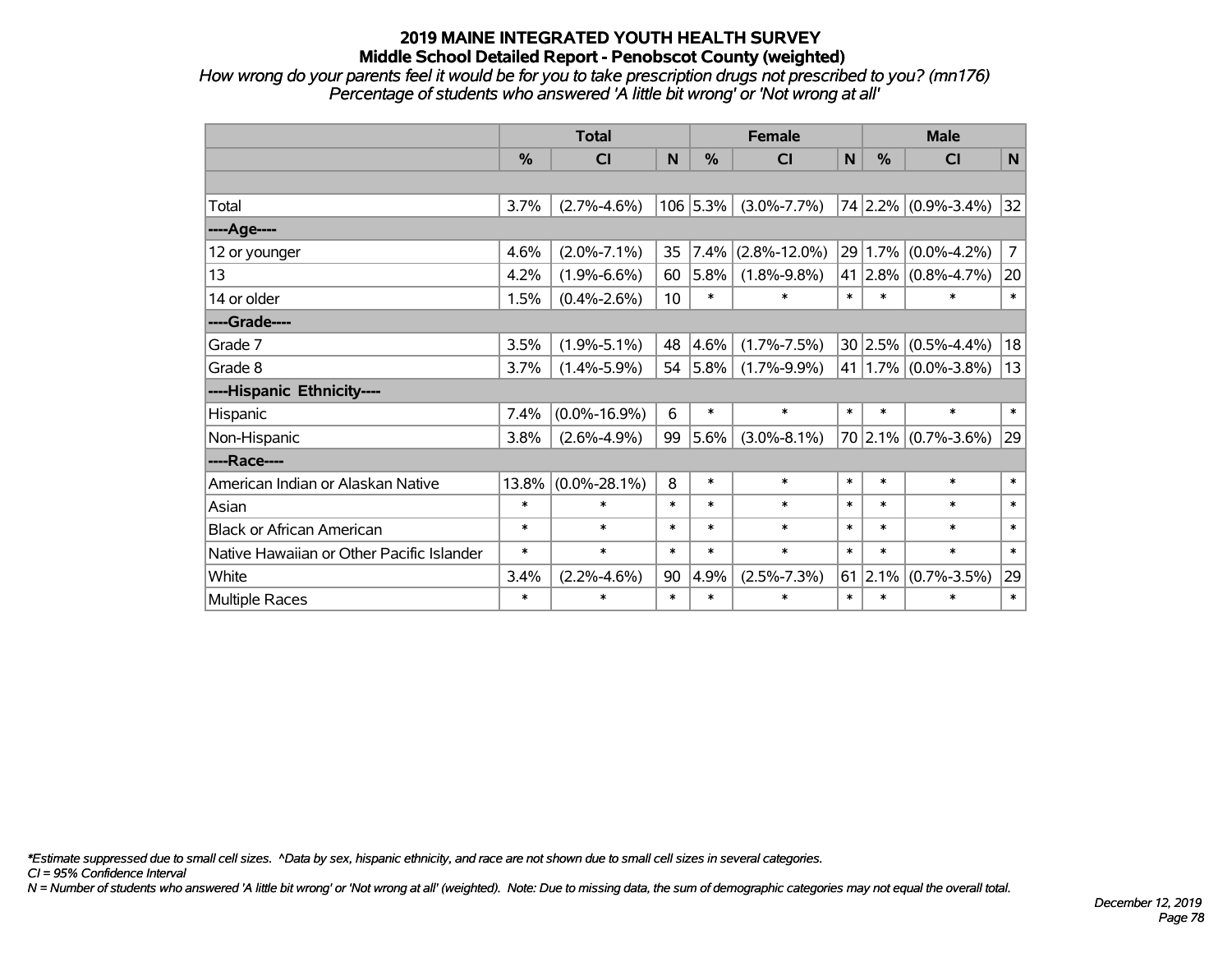*How wrong do your friends feel it would be for you to take prescription drugs not prescribed to you? (mn177) Percentage of students who answered 'A little bit wrong' or 'Not wrong at all'*

|                                           | <b>Total</b>  |                    |        | <b>Female</b> |                    | <b>Male</b> |               |                       |        |
|-------------------------------------------|---------------|--------------------|--------|---------------|--------------------|-------------|---------------|-----------------------|--------|
|                                           | $\frac{0}{0}$ | <b>CI</b>          | N      | %             | <b>CI</b>          | N           | $\frac{0}{0}$ | <b>CI</b>             | N      |
|                                           |               |                    |        |               |                    |             |               |                       |        |
| Total                                     | 8.6%          | $(5.9\% - 11.3\%)$ | 249    | 8.1%          | $(5.8\% - 10.4\%)$ | 113         | 9.2%          | $(5.1\% - 13.2\%)$    | 137    |
| ----Age----                               |               |                    |        |               |                    |             |               |                       |        |
| 12 or younger                             | 9.1%          | $(3.7\% - 14.5\%)$ | 70     | 10.0%         | $(5.0\% - 15.0\%)$ | 39          | 8.3%          | $(0.9\% - 15.6\%)$    | 31     |
| 13                                        | 8.9%          | $(5.1\% - 12.6\%)$ | 126    | 9.3%          | $(5.6\% - 13.1\%)$ | 66          | 8.4%          | $(3.6\% - 13.3\%)$    | 61     |
| 14 or older                               | 7.6%          | $(2.4\% - 12.9\%)$ | 53     | 2.6%          | $(0.0\% - 6.9\%)$  | 8           |               | $11.5\%$ (3.6%-19.3%) | 45     |
| ----Grade----                             |               |                    |        |               |                    |             |               |                       |        |
| Grade 7                                   | 7.4%          | $(3.4\% - 11.4\%)$ | 102    | 8.1%          | $(4.3\% - 11.9\%)$ | 55          | 6.7%          | $(0.8\% - 12.7\%)$    | 47     |
| Grade 8                                   | 8.9%          | $(4.2\% - 13.5\%)$ | 132    | 7.4%          | $(2.8\% - 12.0\%)$ | 53          |               | $10.3\%$ (4.2%-16.4%) | 79     |
| ----Hispanic Ethnicity----                |               |                    |        |               |                    |             |               |                       |        |
| Hispanic                                  | 18.1%         | $(0.9\% - 35.2\%)$ | 14     | $\ast$        | $\ast$             | $\ast$      | $\ast$        | $\ast$                | $\ast$ |
| Non-Hispanic                              | 8.1%          | $(5.8\% - 10.5\%)$ | 212    | 7.9%          | $(5.8\% - 10.0\%)$ | 100         | 8.4%          | $(5.0\% - 11.8\%)$    | 112    |
| ----Race----                              |               |                    |        |               |                    |             |               |                       |        |
| American Indian or Alaskan Native         | 17.0%         | $(3.4\% - 30.6\%)$ | 10     | $\ast$        | $\ast$             | $\ast$      | $\ast$        | $\ast$                | $\ast$ |
| Asian                                     | $\ast$        | $\ast$             | $\ast$ | $\ast$        | $\ast$             | $\ast$      | $\ast$        | $\ast$                | $\ast$ |
| <b>Black or African American</b>          | $\ast$        | $\ast$             | $\ast$ | $\ast$        | $\ast$             | $\ast$      | $\ast$        | $\ast$                | $\ast$ |
| Native Hawaiian or Other Pacific Islander | $\ast$        | $\ast$             | $\ast$ | $\ast$        | $\ast$             | $\ast$      | $\ast$        | $\ast$                | $\ast$ |
| White                                     | 8.2%          | $(5.7\% - 10.8\%)$ | 214    | 7.7%          | $(5.6\% - 9.9\%)$  | 96          | 8.7%          | $(4.7\% - 12.8\%)$    | 118    |
| <b>Multiple Races</b>                     | 16.9%         | $(4.2\% - 29.5\%)$ | 17     | 16.6%         | $(1.5\% - 31.7\%)$ | 8           | 17.1%         | $(3.1\% - 31.1\%)$    | 9      |

*\*Estimate suppressed due to small cell sizes. ^Data by sex, hispanic ethnicity, and race are not shown due to small cell sizes in several categories.*

*CI = 95% Confidence Interval*

*N = Number of students who answered 'A little bit wrong' or 'Not wrong at all' (weighted). Note: Due to missing data, the sum of demographic categories may not equal the overall total.*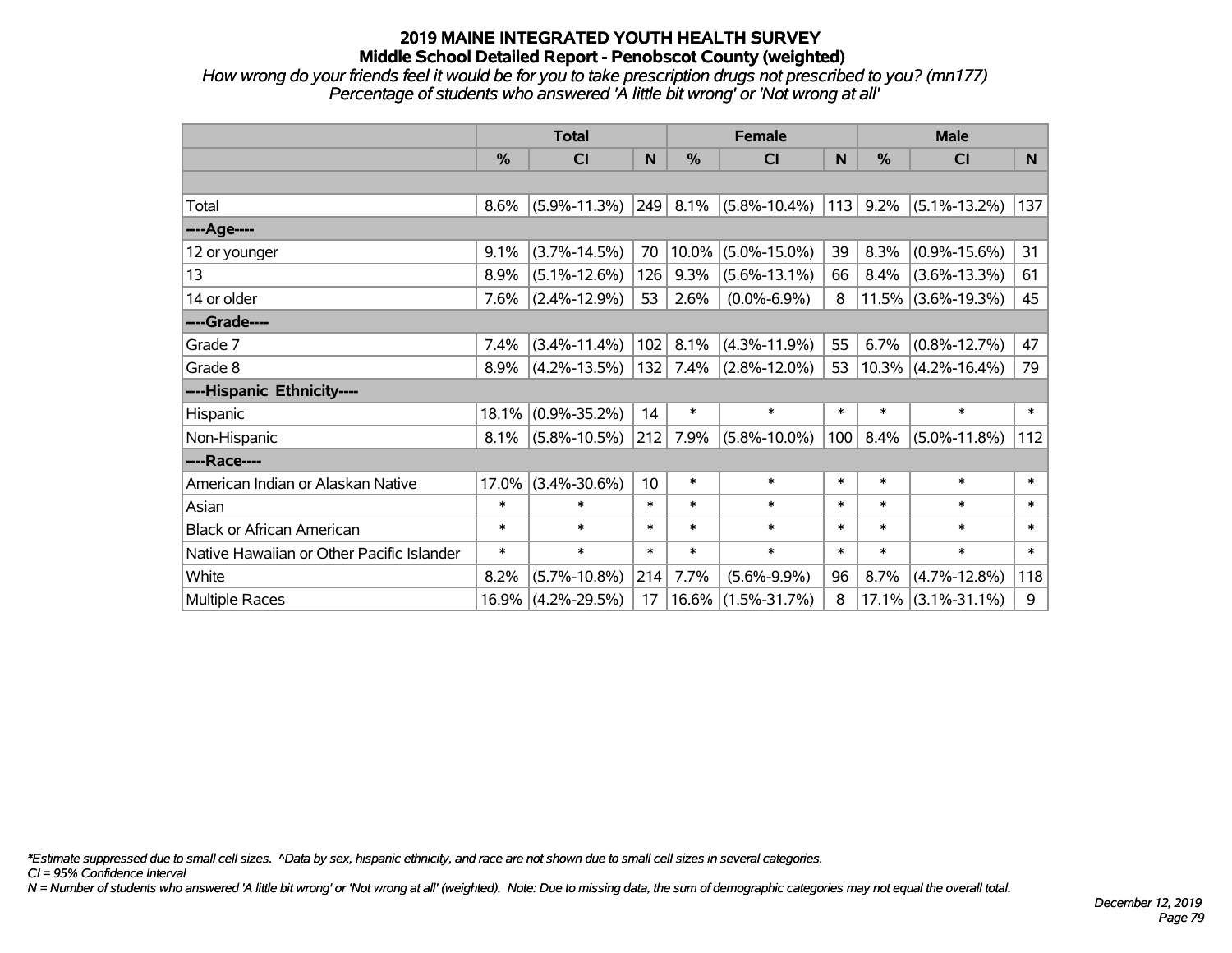*Do you agree or disagree with the following statement? My family has clear rules about alcohol and drug use. (mn90) Percentage of students who answered 'Strongly agree' or 'Agree'*

|                                           | <b>Total</b> |                        |        |             | <b>Female</b>                 |        | <b>Male</b>   |                      |        |  |
|-------------------------------------------|--------------|------------------------|--------|-------------|-------------------------------|--------|---------------|----------------------|--------|--|
|                                           | %            | <b>CI</b>              | N      | %           | CI                            | N      | $\frac{0}{0}$ | <b>CI</b>            | N      |  |
|                                           |              |                        |        |             |                               |        |               |                      |        |  |
| Total                                     |              | 93.2% (90.7%-95.7%)    |        |             | $2,703$ 92.1% (88.4%-95.8%)   |        | $1,270$ 94.1% | $(92.0\% - 96.2\%)$  | 1,422  |  |
| ----Age----                               |              |                        |        |             |                               |        |               |                      |        |  |
| 12 or younger                             | 92.4%        | $(87.8\% - 97.0\%)$    | 709    | 90.0%       | $(83.4\% - 96.6\%)$           | 347    | 94.8%         | $(90.8\% - 98.7\%)$  | 359    |  |
| 13                                        |              | 94.8% (92.1%-97.5%)    |        |             | 1,355   93.4%   (88.9%-97.9%) | 653    | 96.1%         | $(92.9\% - 99.3\%)$  | 702    |  |
| 14 or older                               |              | 90.7% (85.9%-95.5%)    | 632    |             | $ 91.7\% $ (85.3%-98.1%)      | 270    | 89.9%         | $(83.9\% - 95.8\%)$  | 358    |  |
| ----Grade----                             |              |                        |        |             |                               |        |               |                      |        |  |
| Grade 7                                   |              | $92.0\%$ (88.1%-95.9%) |        | 1,264 90.1% | $(84.7\% - 95.4\%)$           | 595    | 93.8%         | $(89.1\% - 98.5\%)$  | 665    |  |
| Grade 8                                   |              | 94.5% (91.6%-97.3%)    |        |             | 1,411 94.2% (90.5%-97.8%)     | 670    | 94.8%         | $(91.7\% - 97.8\%)$  | 737    |  |
| ----Hispanic Ethnicity----                |              |                        |        |             |                               |        |               |                      |        |  |
| Hispanic                                  | 87.2%        | $(76.8\% - 97.5\%)$    | 67     | $\ast$      | $\ast$                        | $\ast$ | $\ast$        | $\ast$               | $\ast$ |  |
| Non-Hispanic                              |              | 93.7% (91.3%-96.1%)    |        |             | 2,443 92.7% (89.1%-96.3%)     |        | 1,150 94.7%   | $(92.7\% - 96.7\%)$  | 1,284  |  |
| ----Race----                              |              |                        |        |             |                               |        |               |                      |        |  |
| American Indian or Alaskan Native         | 84.1%        | $(71.2\% - 96.9\%)$    | 47     | $\ast$      | $\ast$                        | $\ast$ | $\ast$        | $\ast$               | $\ast$ |  |
| Asian                                     | $\ast$       | $\ast$                 | $\ast$ | $\ast$      | $\ast$                        | $\ast$ | $\ast$        | $\ast$               | $\ast$ |  |
| <b>Black or African American</b>          | 76.7%        | $(57.0\% - 96.4\%)$    | 21     | $\ast$      | $\ast$                        | $\ast$ | $\ast$        | $\ast$               | $\ast$ |  |
| Native Hawaiian or Other Pacific Islander | $\ast$       | $\ast$                 | $\ast$ | $\ast$      | $\ast$                        | $\ast$ | $\ast$        | $\ast$               | $\ast$ |  |
| White                                     | 94.0%        | $(91.9\% - 96.1\%)$    | 2,455  | 93.1%       | $(89.7\% - 96.5\%)$           | 1,153  | 94.8%         | $(93.2\% - 96.3\%)$  | 1,293  |  |
| Multiple Races                            |              | 84.1% (71.7%-96.4%)    | 86     |             | 77.4% (62.3%-92.4%)           | 37     |               | 89.9% (76.1%-100.0%) | 50     |  |

*\*Estimate suppressed due to small cell sizes. ^Data by sex, hispanic ethnicity, and race are not shown due to small cell sizes in several categories.*

*CI = 95% Confidence Interval*

*N = Number of students who answered 'Strongly agree' or 'Agree' (weighted). Note: Due to missing data, the sum of demographic categories may not equal the overall total.*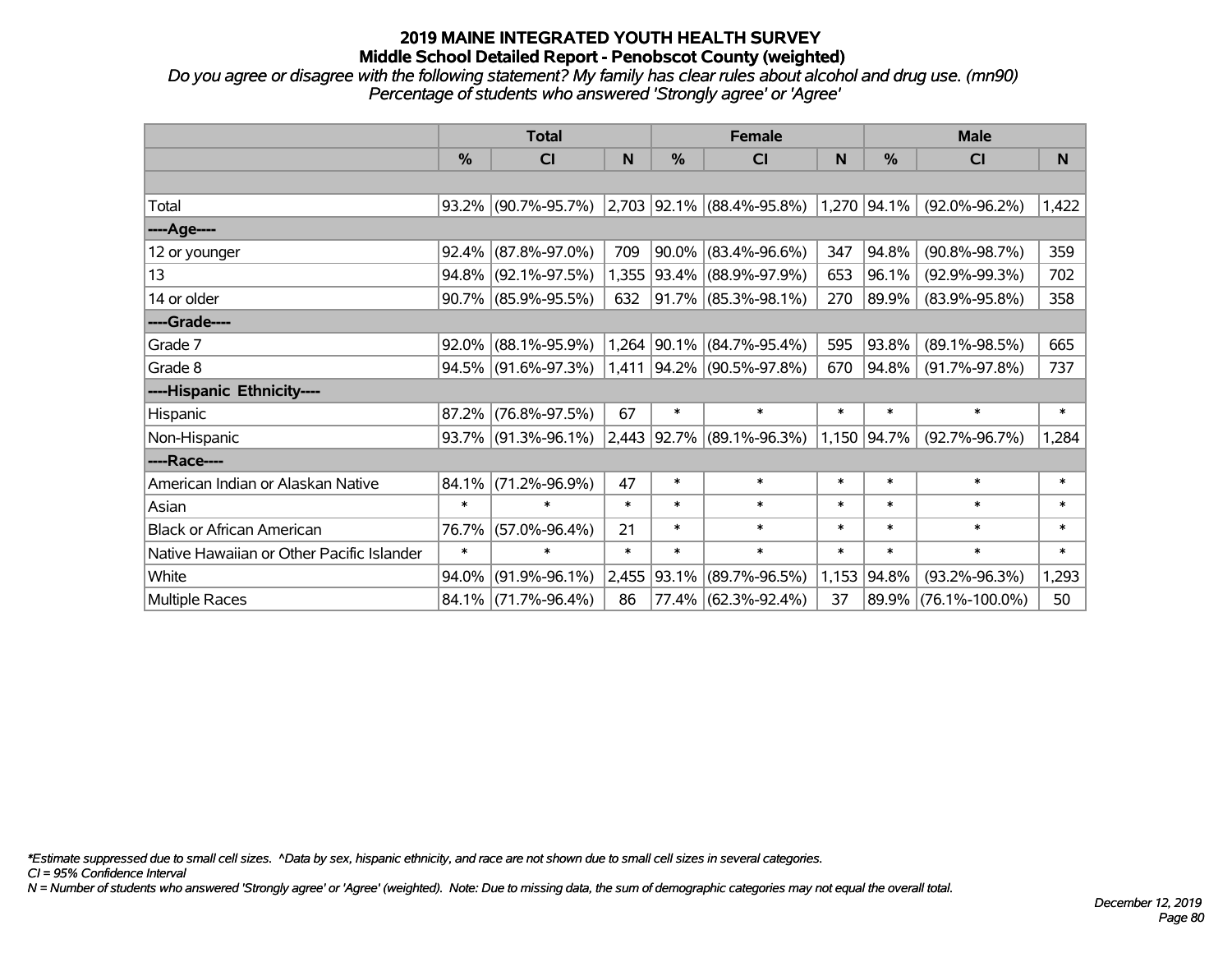*If you wanted to get prescription drugs (such as OxyContin, Percocet, Vicodin, codeine, Adderall, Ritalin, or Xanax) that were not prescribed to you, how easy would it be to get some? (mn184)*

*Percentage of students who answered 'Sort of easy' or 'Very easy'*

|                                           | <b>Total</b> |                     |        | <b>Female</b> | <b>Male</b>                 |        |              |                    |              |
|-------------------------------------------|--------------|---------------------|--------|---------------|-----------------------------|--------|--------------|--------------------|--------------|
|                                           | %            | <b>CI</b>           | N      | %             | <b>CI</b>                   | N.     | $\%$         | <b>CI</b>          | N            |
|                                           |              |                     |        |               |                             |        |              |                    |              |
| Total                                     | 12.6%        | $(9.9\% - 15.4\%)$  |        |               | 364   15.9%   (13.2%-18.5%) |        | $ 218 9.8\%$ | $(6.2\% - 13.3\%)$ | 146          |
| ----Age----                               |              |                     |        |               |                             |        |              |                    |              |
| 12 or younger                             | 8.1%         | $(3.2\% - 13.0\%)$  | 61     | 8.7%          | $(2.0\% - 15.5\%)$          | 33     | 7.6%         | $(1.5\% - 13.6\%)$ | 28           |
| 13                                        | 13.8%        | $(9.4\% - 18.3\%)$  |        | 196 16.8%     | $(10.5\% - 23.1\%)$         | 117    | 11.0%        | $(6.1\% - 15.9\%)$ | 79           |
| 14 or older                               |              | 15.2% (10.4%-19.9%) |        |               | 106 22.8% (16.0%-29.7%)     | 67     | 9.7%         | $(4.0\% - 15.4\%)$ | 39           |
| ----Grade----                             |              |                     |        |               |                             |        |              |                    |              |
| Grade 7                                   | 9.8%         | $(7.1\% - 12.6\%)$  | 133    | 9.9%          | $(5.6\% - 14.3\%)$          | 65     | 9.7%         | $(6.0\% - 13.5\%)$ | 68           |
| Grade 8                                   |              | 15.1% (10.0%-20.3%) |        |               | 225 21.2% (14.8%-27.5%)     | 151    | $9.6\%$      | $(4.6\% - 14.7\%)$ | 75           |
| ----Hispanic Ethnicity----                |              |                     |        |               |                             |        |              |                    |              |
| Hispanic                                  | 19.5%        | $(7.7\% - 31.4\%)$  | 15     | 19.7%         | $(0.0\% - 39.7\%)$          | 6      | 19.4%        | $(6.8\% - 32.0\%)$ | 9            |
| Non-Hispanic                              | 12.1%        | $(8.9\% - 15.3\%)$  |        |               | 313   15.6%   (11.9%-19.3%) | 193    | $8.9\%$      | $(5.3\% - 12.6\%)$ | 121          |
| ----Race----                              |              |                     |        |               |                             |        |              |                    |              |
| American Indian or Alaskan Native         | $\ast$       | $\ast$              | $\ast$ | $\ast$        | $\ast$                      | $\ast$ | $\ast$       | $\ast$             | $\ast$       |
| Asian                                     | 40.5%        | $(9.6\% - 71.4\%)$  | 6      | $\ast$        | $\ast$                      | $\ast$ | $\ast$       | $\ast$             | $\ast$       |
| <b>Black or African American</b>          | 24.0%        | $(0.0\% - 56.2\%)$  | 7      | $\ast$        | $\ast$                      | $\ast$ | $\ast$       | $\ast$             | $\ast$       |
| Native Hawaiian or Other Pacific Islander | $\ast$       | $\ast$              | $\ast$ | $\ast$        | $\ast$                      | $\ast$ | $\ast$       | $\ast$             | $\pmb{\ast}$ |
| White                                     | 12.1%        | $(9.1\% - 15.1\%)$  | 313    | 15.1%         | $(11.3\% - 19.0\%)$         | 187    | 9.4%         | $(5.9\% - 12.9\%)$ | 127          |
| <b>Multiple Races</b>                     | 16.3%        | $(5.8\% - 26.9\%)$  | 17     | 24.1%         | $(7.0\% - 41.2\%)$          | 11     | 9.9%         | $(0.0\% - 24.3\%)$ | 6            |

*\*Estimate suppressed due to small cell sizes. ^Data by sex, hispanic ethnicity, and race are not shown due to small cell sizes in several categories.*

*CI = 95% Confidence Interval*

*N = Number of students who answered 'Sort of easy' or 'Very easy' (weighted). Note: Due to missing data, the sum of demographic categories may not equal the overall total.*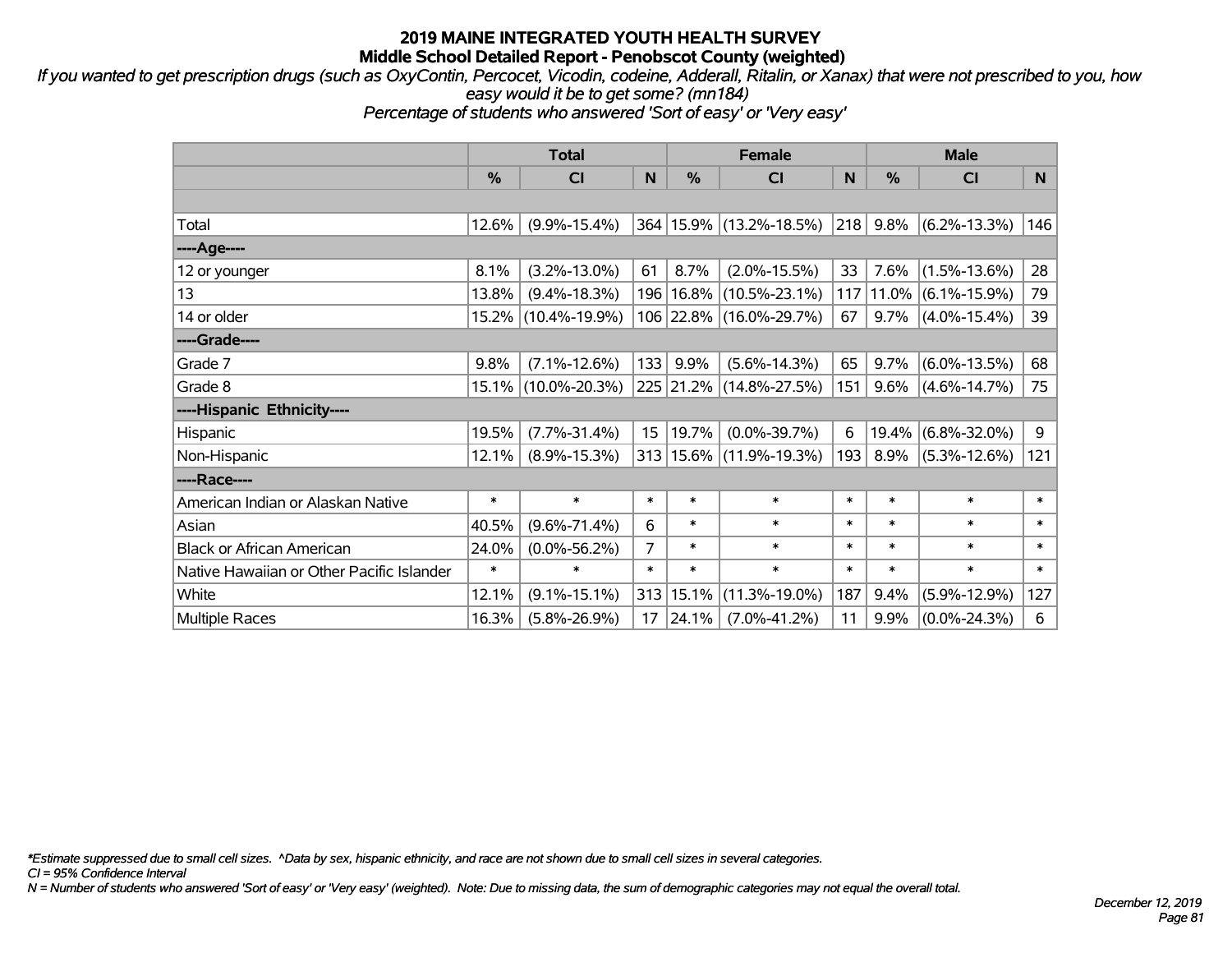*During the past 12 months, do you recall hearing, reading or watching an advertisement about the prevention of substance use? (mn93) Percentage of students who answered 'Yes'*

|                                           | <b>Total</b>  |                        |        | <b>Female</b> | <b>Male</b>                 |        |           |                          |        |
|-------------------------------------------|---------------|------------------------|--------|---------------|-----------------------------|--------|-----------|--------------------------|--------|
|                                           | $\frac{0}{0}$ | CI                     | N      | %             | <b>CI</b>                   | N      | %         | <b>CI</b>                | N.     |
|                                           |               |                        |        |               |                             |        |           |                          |        |
| Total                                     |               | $51.7\%$ (46.4%-57.0%) |        |               | $1,489$ 51.5% (44.8%-58.1%) |        |           | 704 52.1% (43.6%-60.6%)  | 781    |
| ----Age----                               |               |                        |        |               |                             |        |           |                          |        |
| 12 or younger                             | 47.4%         | $(40.0\% - 54.8\%)$    | 366    | 43.5%         | $(33.9\% - 53.1\%)$         |        |           | 168 50.9% (37.9%-63.8%)  | 194    |
| 13                                        |               | 53.0% (46.6%-59.4%)    | 746    |               | 55.4% (47.8%-63.0%)         |        |           | 380 50.6% (42.5%-58.8%)  | 366    |
| 14 or older                               |               | 54.6% (46.0%-63.2%)    | 377    |               | $ 52.7\% $ (35.9%-69.4%)    |        |           | 155 56.7% (42.4%-70.9%)  | 222    |
| ----Grade----                             |               |                        |        |               |                             |        |           |                          |        |
| Grade 7                                   |               | 45.5% (39.4%-51.5%)    | 624    | 45.2%         | $(35.8\% - 54.6\%)$         |        | 297 45.5% | $(35.7\% - 55.3\%)$      | 323    |
| Grade 8                                   |               | 57.8% (51.3%-64.3%)    | 853    |               | $ 56.8\% $ (48.5%-65.2%)    |        |           | 400 59.1% (48.8%-69.3%)  | 454    |
| ----Hispanic Ethnicity----                |               |                        |        |               |                             |        |           |                          |        |
| Hispanic                                  | 50.6%         | $(24.1\% - 77.1\%)$    | 38     | 46.2%         | $(9.7\% - 82.8\%)$          | 14     | 53.5%     | $(21.8\% - 85.2\%)$      | 24     |
| Non-Hispanic                              |               | 54.0% (48.6%-59.3%)    |        |               | 1,397 54.0% (46.7%-61.2%)   |        |           | 667 54.0% (45.5%-62.5%)  | 726    |
| ----Race----                              |               |                        |        |               |                             |        |           |                          |        |
| American Indian or Alaskan Native         |               | 42.1% (27.1%-57.1%)    | 24     | 60.1%         | $(22.9\% - 97.2\%)$         | 15     | 28.0%     | $(4.2\% - 51.8\%)$       | 9      |
| Asian                                     |               | 48.2% (17.4%-79.1%)    | 8      | $\ast$        | $\ast$                      | $\ast$ | $\ast$    | $\ast$                   | $\ast$ |
| <b>Black or African American</b>          | 69.1%         | $(44.4\% - 93.9\%)$    | 19     | $\ast$        | $\ast$                      | $\ast$ | $\ast$    | $\ast$                   | $\ast$ |
| Native Hawaiian or Other Pacific Islander | $\ast$        | $\ast$                 | $\ast$ | $\ast$        | $\ast$                      | $\ast$ | $\ast$    | $\ast$                   | $\ast$ |
| White                                     | 52.2%         | $(46.4\% - 57.9\%)$    | 1,356  | 52.0%         | $(44.9\% - 59.1\%)$         |        |           | 639 52.5% (43.3%-61.6%)  | 713    |
| <b>Multiple Races</b>                     |               | 50.7% (34.3%-67.1%)    | 50     |               | 43.8% (25.4%-62.2%)         | 20     |           | $ 56.5\% $ (33.5%-79.6%) | 30     |

*\*Estimate suppressed due to small cell sizes. ^Data by sex, hispanic ethnicity, and race are not shown due to small cell sizes in several categories.*

*CI = 95% Confidence Interval*

*N = Number of students who answered 'Yes' (weighted). Note: Due to missing data, the sum of demographic categories may not equal the overall total.*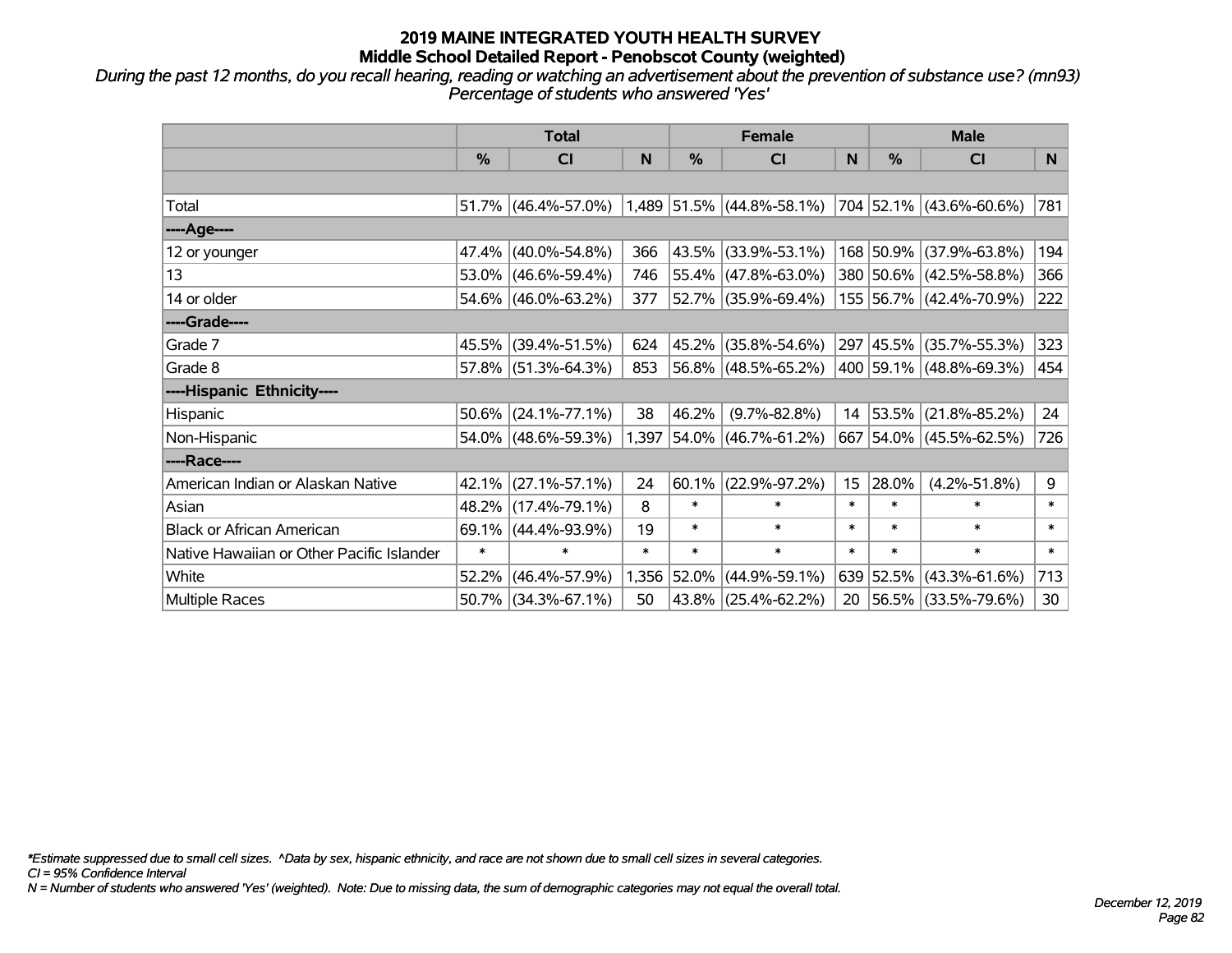*How much do you think people risk harming themselves (physically or in other ways) if they take prescription drugs that are not prescribed to them? (mn95)*

*Percentage of students who answered 'No risk' or 'Slight risk'*

|                                           | <b>Total</b> |                       |              | <b>Female</b> |                            | <b>Male</b> |          |                    |        |
|-------------------------------------------|--------------|-----------------------|--------------|---------------|----------------------------|-------------|----------|--------------------|--------|
|                                           | %            | <b>CI</b>             | $\mathsf{N}$ | %             | <b>CI</b>                  | N           | %        | <b>CI</b>          | N      |
|                                           |              |                       |              |               |                            |             |          |                    |        |
| Total                                     | $9.9\%$      | $(7.1\% - 12.8\%)$    | 287          |               | $10.6\%$ (6.6%-14.5%)      | 145         | 9.4%     | $(6.5\% - 12.4\%)$ | 142    |
| ----Age----                               |              |                       |              |               |                            |             |          |                    |        |
| 12 or younger                             | 10.5%        | $(7.8\% - 13.2\%)$    | 80           | 10.2%         | $(7.3\% - 13.1\%)$         | 39          | $10.8\%$ | $(6.1\% - 15.6\%)$ | 41     |
| 13                                        |              | $10.7\%$ (6.9%-14.5%) | 153          | 12.2%         | $(6.7\% - 17.6\%)$         | 85          | 9.3%     | $(6.2\% - 12.4\%)$ | 68     |
| 14 or older                               | 7.8%         | $(4.6\% - 11.0\%)$    | 54           | 7.1%          | $(0.8\% - 13.4\%)$         | 20          | 8.5%     | $(3.3\% - 13.7\%)$ | 33     |
| ----Grade----                             |              |                       |              |               |                            |             |          |                    |        |
| Grade 7                                   | $10.4\%$     | $(7.5\% - 13.2\%)$    |              | 143 10.5%     | $(6.8\% - 14.2\%)$         | 69          | 10.3%    | $(6.7\% - 13.9\%)$ | 73     |
| Grade 8                                   | $9.0\%$      | $(4.8\% - 13.2\%)$    |              |               | $133 10.2\% $ (3.1%-17.2%) | 72          | $8.0\%$  | $(4.2\% - 11.7\%)$ | 61     |
| ----Hispanic Ethnicity----                |              |                       |              |               |                            |             |          |                    |        |
| Hispanic                                  | 11.4%        | $(0.0\% - 23.3\%)$    | 9            | $\ast$        | $\ast$                     | $\ast$      | $\ast$   | $\ast$             | $\ast$ |
| Non-Hispanic                              | $9.7\%$      | $(6.6\% - 12.8\%)$    |              |               | 252 10.2% (6.1%-14.4%)     | 126         | 9.3%     | $(5.9\% - 12.6\%)$ | 125    |
| ----Race----                              |              |                       |              |               |                            |             |          |                    |        |
| American Indian or Alaskan Native         | 10.5%        | $(0.0\% - 25.5\%)$    | 6            | $\ast$        | $\ast$                     | $\ast$      | $\ast$   | $\ast$             | $\ast$ |
| Asian                                     | $\ast$       | $\ast$                | $\ast$       | $\ast$        | $\ast$                     | $\ast$      | $\ast$   | $\ast$             | $\ast$ |
| <b>Black or African American</b>          | $\ast$       | $\ast$                | $\ast$       | $\ast$        | $\ast$                     | $\ast$      | $\ast$   | $\ast$             | $\ast$ |
| Native Hawaiian or Other Pacific Islander | $\ast$       | $\ast$                | $\ast$       | $\ast$        | $\ast$                     | $\ast$      | $\ast$   | $\ast$             | $\ast$ |
| White                                     | 9.6%         | $(6.5\% - 12.6\%)$    | 250          | 10.0%         | $(6.0\% - 14.0\%)$         | 123         | 9.3%     | $(6.3\% - 12.2\%)$ | 126    |
| Multiple Races                            | 12.2%        | $(5.1\% - 19.2\%)$    | 12           | $\ast$        | $\ast$                     | $\ast$      | $\ast$   | $\ast$             | $\ast$ |

*\*Estimate suppressed due to small cell sizes. ^Data by sex, hispanic ethnicity, and race are not shown due to small cell sizes in several categories.*

*CI = 95% Confidence Interval*

*N = Number of students who answered 'No risk' or 'Slight risk' (weighted). Note: Due to missing data, the sum of demographic categories may not equal the overall total.*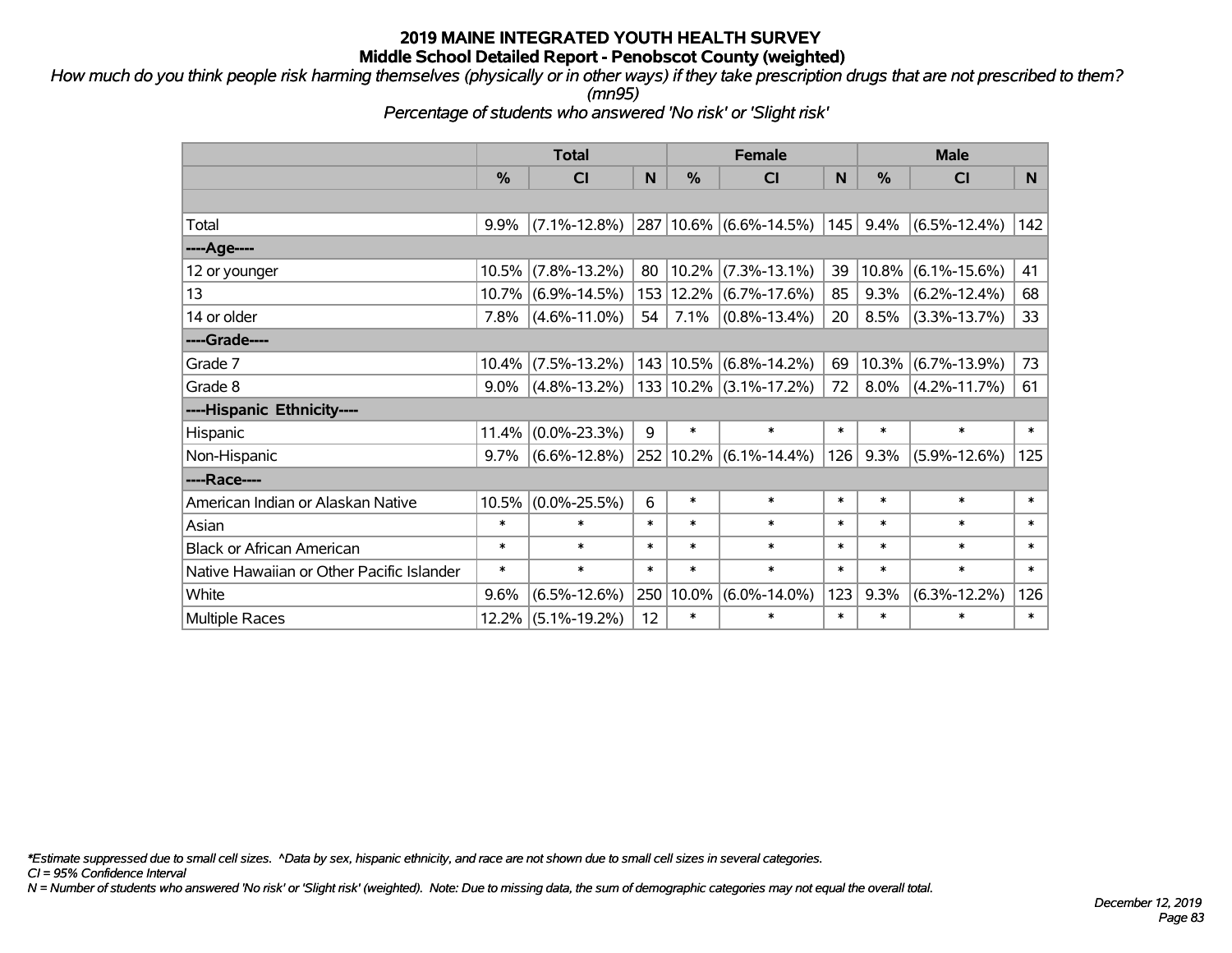#### **2019 MAINE INTEGRATED YOUTH HEALTH SURVEY Middle School Detailed Report - Penobscot County (weighted)** *How many times in the past year (12 months) have you been drunk or high at school? (mn96) Percentage of students who answered at least 1 time*

|                                           | <b>Total</b> |                    |        | <b>Female</b> |                    |              | <b>Male</b>     |                           |              |  |
|-------------------------------------------|--------------|--------------------|--------|---------------|--------------------|--------------|-----------------|---------------------------|--------------|--|
|                                           | %            | CI                 | N      | $\frac{0}{0}$ | <b>CI</b>          | $\mathsf{N}$ | $\%$            | <b>CI</b>                 | $\mathsf{N}$ |  |
|                                           |              |                    |        |               |                    |              |                 |                           |              |  |
| Total                                     | 5.3%         | $(3.7\% - 6.8\%)$  | 153    | 6.6%          | $(3.1\% - 10.1\%)$ |              | $91 \,   4.1\%$ | $(2.4\% - 5.8\%)$         | 62           |  |
| ----Age----                               |              |                    |        |               |                    |              |                 |                           |              |  |
| 12 or younger                             | 4.3%         | $(1.9\% - 6.8\%)$  | 33     | 4.2%          | $(0.8\% - 7.6\%)$  |              | 16 4.5%         | $(0.3\% - 8.7\%)$         | 17           |  |
| 13                                        | 3.6%         | $(2.0\% - 5.3\%)$  | 51     | 4.8%          | $(1.6\% - 8.1\%)$  |              | 34 2.4%         | $(0.7\% - 4.1\%)$         | 18           |  |
| 14 or older                               | 9.8%         | $(3.7\% - 15.9\%)$ | 68     | 13.9%         | $(2.7\% - 25.2\%)$ |              |                 | 41 $ 6.8\% $ (2.0%-11.6%) | 27           |  |
| ----Grade----                             |              |                    |        |               |                    |              |                 |                           |              |  |
| Grade 7                                   | 5.4%         | $(3.5\% - 7.3\%)$  | 74     | 6.6%          | $(2.7\% - 10.5\%)$ |              | 44 4.3%         | $(1.2\% - 7.3\%)$         | 30           |  |
| Grade 8                                   | 5.0%         | $(1.9\% - 8.2\%)$  | 75     | 6.7%          | $(1.6\% - 11.7\%)$ |              | 48 3.6%         | $(0.9\% - 6.3\%)$         | 28           |  |
| ----Hispanic Ethnicity----                |              |                    |        |               |                    |              |                 |                           |              |  |
| Hispanic                                  | 13.2%        | $(3.9\% - 22.5\%)$ | 10     | $\ast$        | $\ast$             | $\ast$       | $\ast$          | $\ast$                    | $\ast$       |  |
| Non-Hispanic                              | 5.1%         | $(3.6\% - 6.7\%)$  | 134    | 6.1%          | $(2.5\% - 9.8\%)$  |              | 76 4.3%         | $(2.4\% - 6.1\%)$         | 58           |  |
| ----Race----                              |              |                    |        |               |                    |              |                 |                           |              |  |
| American Indian or Alaskan Native         | $\ast$       | $\ast$             | $\ast$ | $\ast$        | $\ast$             | $\ast$       | $\ast$          | $\ast$                    | $\ast$       |  |
| Asian                                     | $\ast$       | $\ast$             | $\ast$ | $\ast$        | $\ast$             | $\ast$       | $\ast$          | $\ast$                    | $\ast$       |  |
| <b>Black or African American</b>          | 22.5%        | $(2.2\% - 42.8\%)$ | 6      | $\ast$        | $\ast$             | $\ast$       | $\ast$          | $\ast$                    | $\ast$       |  |
| Native Hawaiian or Other Pacific Islander | $\ast$       | $\ast$             | $\ast$ | $\ast$        | $\ast$             | $\ast$       | $\ast$          | $\ast$                    | $\ast$       |  |
| White                                     | 4.7%         | $(3.1\% - 6.4\%)$  | 124    | 6.5%          | $(3.0\% - 10.0\%)$ |              | 81 3.1%         | $(1.3\% - 4.9\%)$         | 42           |  |
| Multiple Races                            | 14.3%        | $(5.7\% - 22.8\%)$ | 15     | $\ast$        | $\ast$             | $\ast$       | $\ast$          | $\ast$                    | $\ast$       |  |

*\*Estimate suppressed due to small cell sizes. ^Data by sex, hispanic ethnicity, and race are not shown due to small cell sizes in several categories.*

*CI = 95% Confidence Interval*

*N = Number of students who answered at least 1 time (weighted). Note: Due to missing data, the sum of demographic categories may not equal the overall total.*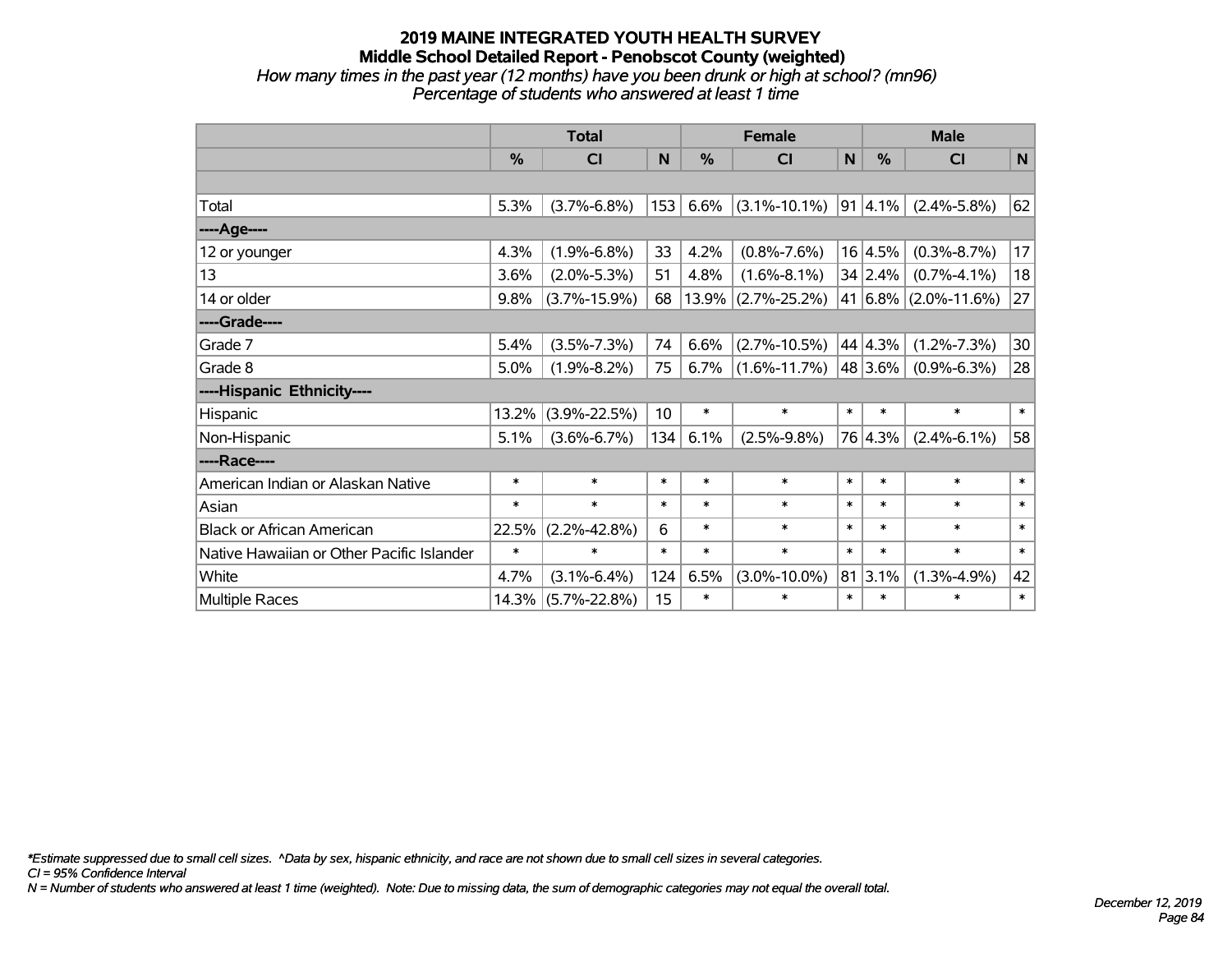### **2019 MAINE INTEGRATED YOUTH HEALTH SURVEY Middle School Detailed Report - Penobscot County (weighted)** *Has anyone offered, sold, or given you an illegal drug on school property? (mn97) Percentage of students who answered 'Yes'*

|                                           | <b>Total</b> |                    |        | <b>Female</b> |                    |        | <b>Male</b>   |                          |        |
|-------------------------------------------|--------------|--------------------|--------|---------------|--------------------|--------|---------------|--------------------------|--------|
|                                           | %            | <b>CI</b>          | N      | %             | CI                 | N      | $\frac{0}{0}$ | <b>CI</b>                | N      |
|                                           |              |                    |        |               |                    |        |               |                          |        |
| Total                                     | 6.7%         | $(4.4\% - 9.0\%)$  | 201    | 6.9%          | $(4.1\% - 9.7\%)$  |        | 97 6.7%       | $(3.9\% - 9.5\%)$        | 104    |
| ----Age----                               |              |                    |        |               |                    |        |               |                          |        |
| 12 or younger                             | 4.6%         | $(1.3\% - 7.8\%)$  | 35     | 4.6%          | $(0.0\% - 11.2\%)$ |        | 17 4.7%       | $(0.9\% - 8.5\%)$        | 18     |
| 13                                        | 6.7%         | $(2.6\% - 10.7\%)$ | 98     | 6.9%          | $(3.4\% - 10.5\%)$ |        |               | 47 6.6% (0.7%-12.5%)     | 51     |
| 14 or older                               | 9.1%         | $(6.0\% - 12.1\%)$ | 68     | 9.4%          | $(4.9\% - 13.9\%)$ |        |               | $33 8.9\% $ (3.7%-14.1%) | 34     |
| ----Grade----                             |              |                    |        |               |                    |        |               |                          |        |
| Grade 7                                   | 4.7%         | $(2.0\% - 7.4\%)$  | 69     | 3.8%          | $(0.2\% - 7.5\%)$  | 27     | 5.7%          | $(2.7\% - 8.6\%)$        | 42     |
| Grade 8                                   | 8.7%         | $(5.9\% - 11.5\%)$ |        | 132 10.0%     | $(6.4\% - 13.6\%)$ |        |               | $71$ 7.7% (3.4%-12.0%)   | 61     |
| ----Hispanic Ethnicity----                |              |                    |        |               |                    |        |               |                          |        |
| Hispanic                                  | 9.5%         | $(0.0\% - 20.6\%)$ | 6      | $\ast$        | $\ast$             | $\ast$ | $\ast$        | $\ast$                   | $\ast$ |
| Non-Hispanic                              | 6.7%         | $(4.2\% - 9.1\%)$  | 182    | 7.1%          | $(3.9\% - 10.2\%)$ |        | 89 6.5%       | $(3.6\% - 9.4\%)$        | 93     |
| ----Race----                              |              |                    |        |               |                    |        |               |                          |        |
| American Indian or Alaskan Native         | $\ast$       | $\ast$             | $\ast$ | $\ast$        | $\ast$             | $\ast$ | $\ast$        | $\ast$                   | $\ast$ |
| Asian                                     | $\ast$       | $\ast$             | $\ast$ | $\ast$        | $\ast$             | $\ast$ | $\ast$        | $\ast$                   | $\ast$ |
| <b>Black or African American</b>          | 16.4%        | $(2.9\% - 29.9\%)$ | 10     | $\ast$        | $\ast$             | $\ast$ | $\ast$        | $\ast$                   | $\ast$ |
| Native Hawaiian or Other Pacific Islander | $\ast$       | $\ast$             | $\ast$ | $\ast$        | $\ast$             | $\ast$ | $\ast$        | $\ast$                   | $\ast$ |
| White                                     | 6.6%         | $(4.3\% - 8.9\%)$  | 177    | 7.3%          | $(4.1\% - 10.5\%)$ |        | 92 6.1%       | $(3.2\% - 9.0\%)$        | 85     |
| <b>Multiple Races</b>                     | $\ast$       | $\ast$             | $\ast$ | $\ast$        | $\ast$             | $\ast$ | $\ast$        | $\ast$                   | $\ast$ |

*\*Estimate suppressed due to small cell sizes. ^Data by sex, hispanic ethnicity, and race are not shown due to small cell sizes in several categories.*

*CI = 95% Confidence Interval*

*N = Number of students who answered 'Yes' (weighted). Note: Due to missing data, the sum of demographic categories may not equal the overall total.*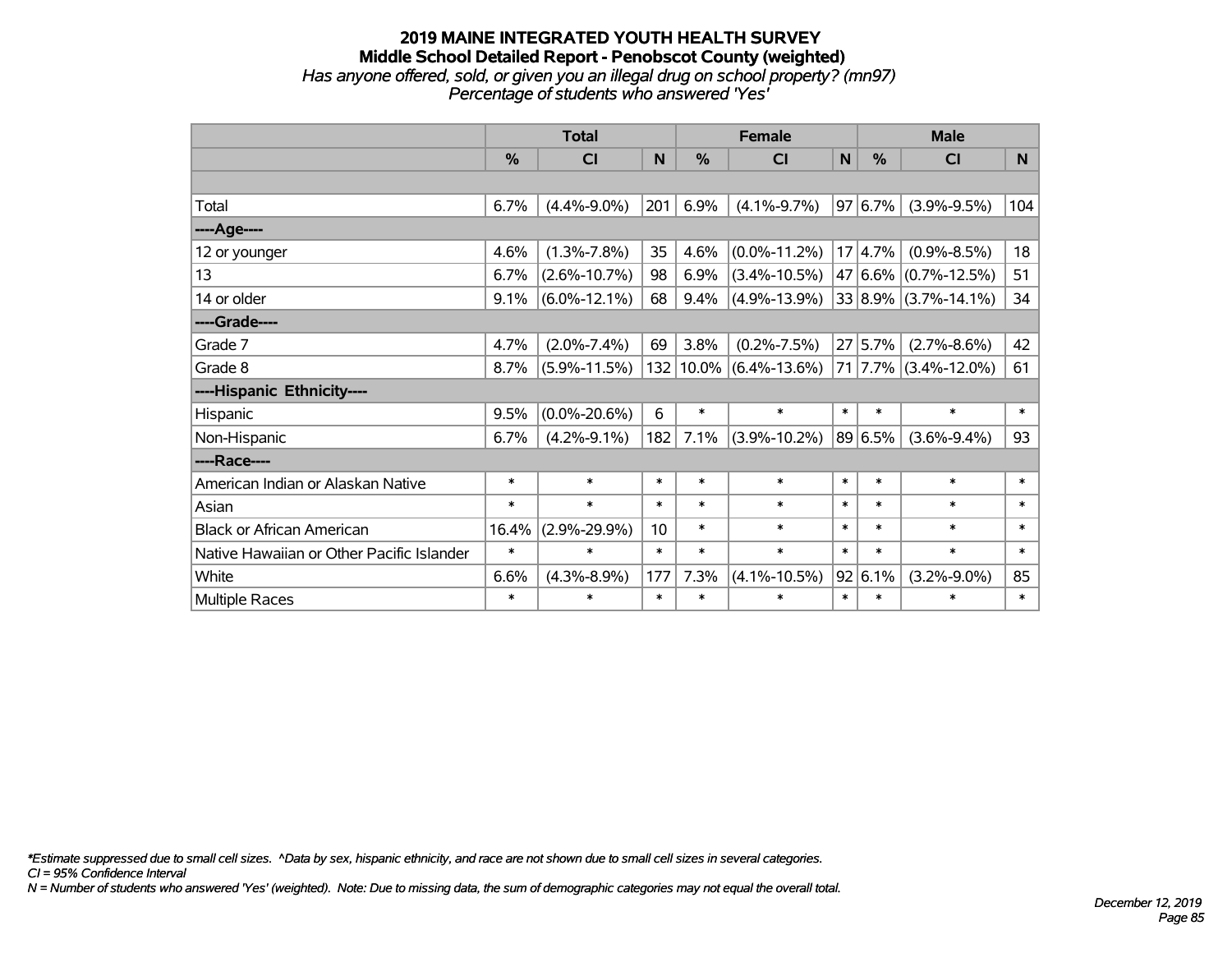#### **2019 MAINE INTEGRATED YOUTH HEALTH SURVEY Middle School Detailed Report - Penobscot County (weighted)** *Have you ever had sexual intercourse? (mn100) Percentage of students who answered 'Yes'*

|                                           | <b>Total</b>  |                     |             | <b>Female</b> |                    |        | <b>Male</b> |                     |                 |  |
|-------------------------------------------|---------------|---------------------|-------------|---------------|--------------------|--------|-------------|---------------------|-----------------|--|
|                                           | $\frac{0}{0}$ | CI                  | $\mathbf N$ | %             | <b>CI</b>          | N      | %           | <b>CI</b>           | N               |  |
|                                           |               |                     |             |               |                    |        |             |                     |                 |  |
| Total                                     | 7.2%          | $(5.6\% - 8.8\%)$   | 205         | 6.4%          | $(3.5\% - 9.4\%)$  | 87     | 7.5%        | $(5.4\% - 9.7\%)$   | 111             |  |
| ----Age----                               |               |                     |             |               |                    |        |             |                     |                 |  |
| 12 or younger                             | 5.3%          | $(3.0\% - 7.5\%)$   | 39          | 3.4%          | $(0.9\% - 5.9\%)$  | 13     | 7.2%        | $(4.0\% - 10.4\%)$  | 26              |  |
| 13                                        | 7.2%          | $(5.6\% - 8.7\%)$   | 100         | 6.5%          | $(3.6\% - 9.4\%)$  | 43     | 7.3%        | $(5.1\% - 9.5\%)$   | 53              |  |
| 14 or older                               | 9.1%          | $(4.4\% - 13.8\%)$  | 65          | 9.8%          | $(2.8\% - 16.9\%)$ | 32     | 8.4%        | $(3.8\% - 13.0\%)$  | 32 <sub>2</sub> |  |
| ----Grade----                             |               |                     |             |               |                    |        |             |                     |                 |  |
| Grade 7                                   | 5.5%          | $(3.3\% - 7.7\%)$   | 75          | 3.4%          | $(1.1\% - 5.8\%)$  | 22     | 7.2%        | $(4.1\% - 10.4\%)$  | 50              |  |
| Grade 8                                   | 8.7%          | $(5.5\% - 11.8\%)$  | 127         | 9.2%          | $(4.4\% - 14.0\%)$ | 63     | 7.9%        | $(4.0\% - 11.9\%)$  | 61              |  |
| ----Hispanic Ethnicity----                |               |                     |             |               |                    |        |             |                     |                 |  |
| Hispanic                                  | 20.2%         | $(10.3\% - 30.1\%)$ | 14          | 21.8%         | $(4.0\% - 39.7\%)$ | 7      | 19.4%       | $(12.2\% - 26.6\%)$ | $\overline{7}$  |  |
| Non-Hispanic                              | 7.1%          | $(5.6\% - 8.6\%)$   | 183         | 6.0%          | $(3.3\% - 8.8\%)$  | 74     | 7.7%        | $(5.4\% - 10.1\%)$  | 104             |  |
| ----Race----                              |               |                     |             |               |                    |        |             |                     |                 |  |
| American Indian or Alaskan Native         | $\ast$        | $\ast$              | $\ast$      | $\ast$        | $\ast$             | $\ast$ | $\ast$      | $\ast$              | $\ast$          |  |
| Asian                                     | $\ast$        | $\ast$              | $\ast$      | $\ast$        | $\ast$             | $\ast$ | $\ast$      | $\ast$              | $\ast$          |  |
| <b>Black or African American</b>          | 24.1%         | $(12.3\% - 35.8\%)$ | 9           | $\ast$        | $\ast$             | $\ast$ | $\ast$      | $\ast$              | $\ast$          |  |
| Native Hawaiian or Other Pacific Islander | $\ast$        | $\ast$              | $\ast$      | $\ast$        | $\ast$             | $\ast$ | $\ast$      | $\ast$              | $\ast$          |  |
| White                                     | 6.8%          | $(5.1\% - 8.5\%)$   | 176         | 6.1%          | $(3.0\% - 9.2\%)$  | 74     | 7.2%        | $(4.9\% - 9.4\%)$   | 95              |  |
| Multiple Races                            | 7.9%          | $(3.6\% - 12.2\%)$  | 8           | $\ast$        | $\ast$             | $\ast$ | $\ast$      | $\ast$              | $\ast$          |  |

*\*Estimate suppressed due to small cell sizes. ^Data by sex, hispanic ethnicity, and race are not shown due to small cell sizes in several categories.*

*CI = 95% Confidence Interval*

*N = Number of students who answered 'Yes' (weighted). Note: Due to missing data, the sum of demographic categories may not equal the overall total.*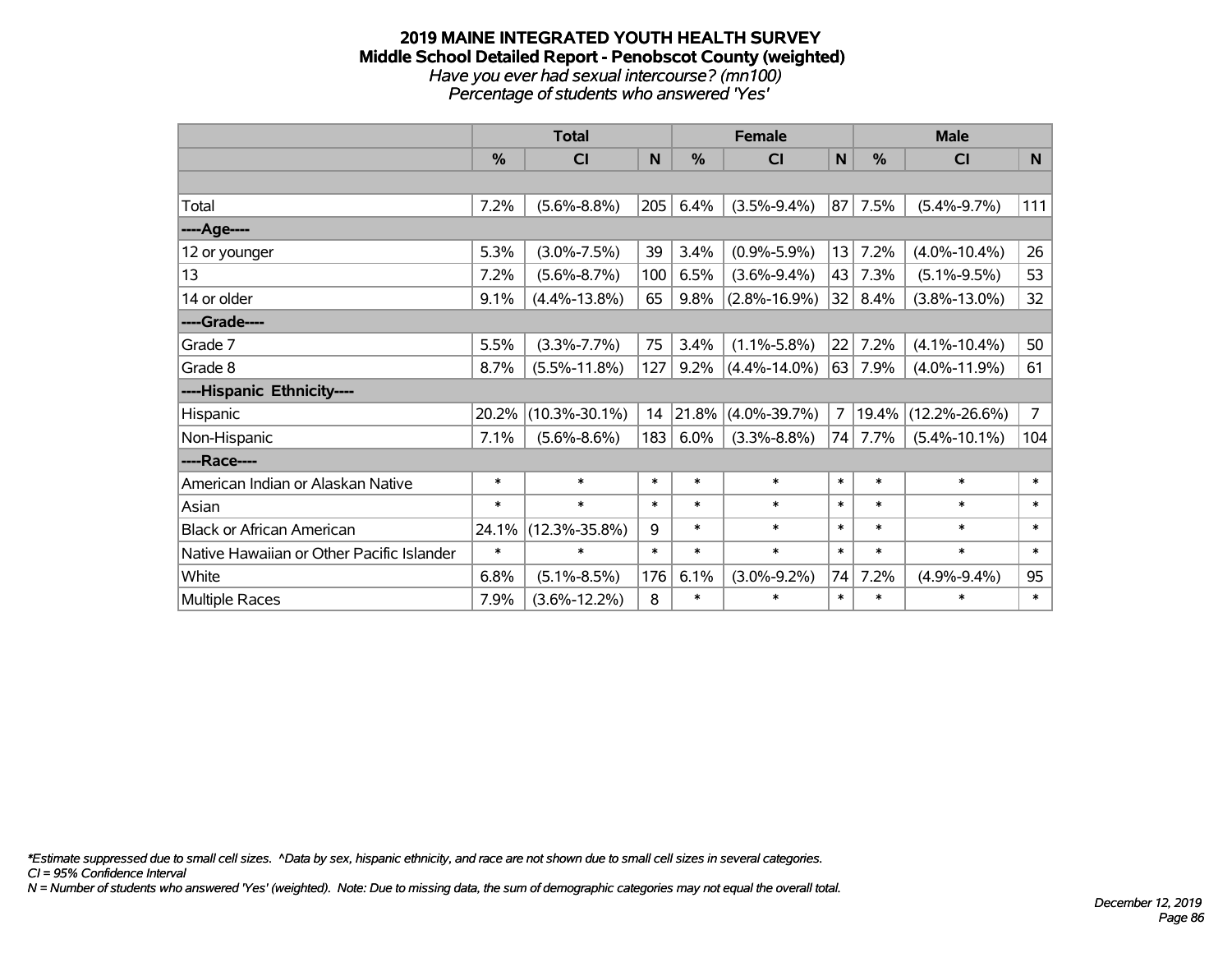*The last time you had sexual intercourse, did you or your partner use a condom? (mn101) Among students who ever had sexual intercourse, the percentage of students who answered 'Yes'*

|                                           | <b>Total</b>  |                     |        |           | <b>Female</b>           | <b>Male</b> |               |                      |        |
|-------------------------------------------|---------------|---------------------|--------|-----------|-------------------------|-------------|---------------|----------------------|--------|
|                                           | $\frac{0}{0}$ | CI                  | N      | %         | <b>CI</b>               | N           | $\frac{0}{0}$ | <b>CI</b>            | N      |
|                                           |               |                     |        |           |                         |             |               |                      |        |
| Total                                     |               | 71.4% (57.2%-85.5%) |        |           | 114 52.3% (31.5%-73.1%) |             | 30 82.8%      | $(69.7\% - 95.9\%)$  | 80     |
| ----Age----                               |               |                     |        |           |                         |             |               |                      |        |
| 12 or younger                             | 66.5%         | $(37.4\% - 95.6\%)$ | 16     | $\ast$    | $\ast$                  | $\ast$      | $\ast$        | $\ast$               | $\ast$ |
| 13                                        | 72.6%         | $(54.4\% - 90.8\%)$ | 58     | 66.8%     | $(44.3\% - 89.3\%)$     |             | 18 73.8%      | $(46.3\% - 100.0\%)$ | 36     |
| 14 or older                               |               | 71.6% (43.3%-99.8%) | 40     | $\ast$    | $\ast$                  | $\ast$      | $\ast$        | $\ast$               | $\ast$ |
| ----Grade----                             |               |                     |        |           |                         |             |               |                      |        |
| Grade 7                                   | 72.3%         | $(46.8\% - 97.8\%)$ | 26     | $\ast$    | $\ast$                  | $\ast$      | $\ast$        | $\ast$               | $\ast$ |
| Grade 8                                   |               | 72.9% (54.8%-91.0%) | 88     | 60.6%     | $(33.7\% - 87.6\%)$     |             | 30 82.5%      | $(67.0\% - 98.0\%)$  | 54     |
| ----Hispanic Ethnicity----                |               |                     |        |           |                         |             |               |                      |        |
| Hispanic                                  | $\ast$        | $\ast$              | $\ast$ | $\ast$    | $\ast$                  | $\ast$      | $\ast$        | $\ast$               | $\ast$ |
| Non-Hispanic                              |               | 74.8% (61.1%-88.4%) |        | 110 57.7% | $(33.4\% - 82.0\%)$     |             | 28 84.1%      | $(70.7\% - 97.5\%)$  | 79     |
| ----Race----                              |               |                     |        |           |                         |             |               |                      |        |
| American Indian or Alaskan Native         | $\ast$        | $\ast$              | $\ast$ | $\ast$    | $\ast$                  | $\ast$      | $\ast$        | $\ast$               | $\ast$ |
| Asian                                     | $\ast$        | $\ast$              | $\ast$ | $\ast$    | $\ast$                  | $\ast$      | $\ast$        | $\ast$               | $\ast$ |
| <b>Black or African American</b>          | 48.2%         | $(14.2\% - 82.3\%)$ | 8      | $\ast$    | $\ast$                  | $\ast$      | $\ast$        | $\ast$               | $\ast$ |
| Native Hawaiian or Other Pacific Islander | $\ast$        | $\ast$              | $\ast$ | $\ast$    | $\ast$                  | $\ast$      | $\ast$        | $\ast$               | $\ast$ |
| White                                     | 75.1%         | $(61.2\% - 89.0\%)$ | 102    | 52.4%     | $(27.9\% - 76.9\%)$     |             | 25 86.8%      | $(71.4\% - 100.0\%)$ | 73     |
| Multiple Races                            | $\ast$        | $\ast$              | $\ast$ | $\ast$    | $\ast$                  | $\ast$      | $\ast$        | $\ast$               | $\ast$ |

*\*Estimate suppressed due to small cell sizes. ^Data by sex, hispanic ethnicity, and race are not shown due to small cell sizes in several categories.*

*CI = 95% Confidence Interval*

*N = Among students who ever had sexual intercourse, the number of students who answered 'Yes' (weighted). Note: Due to missing data, the sum of demographic categories may not equal the overall total.*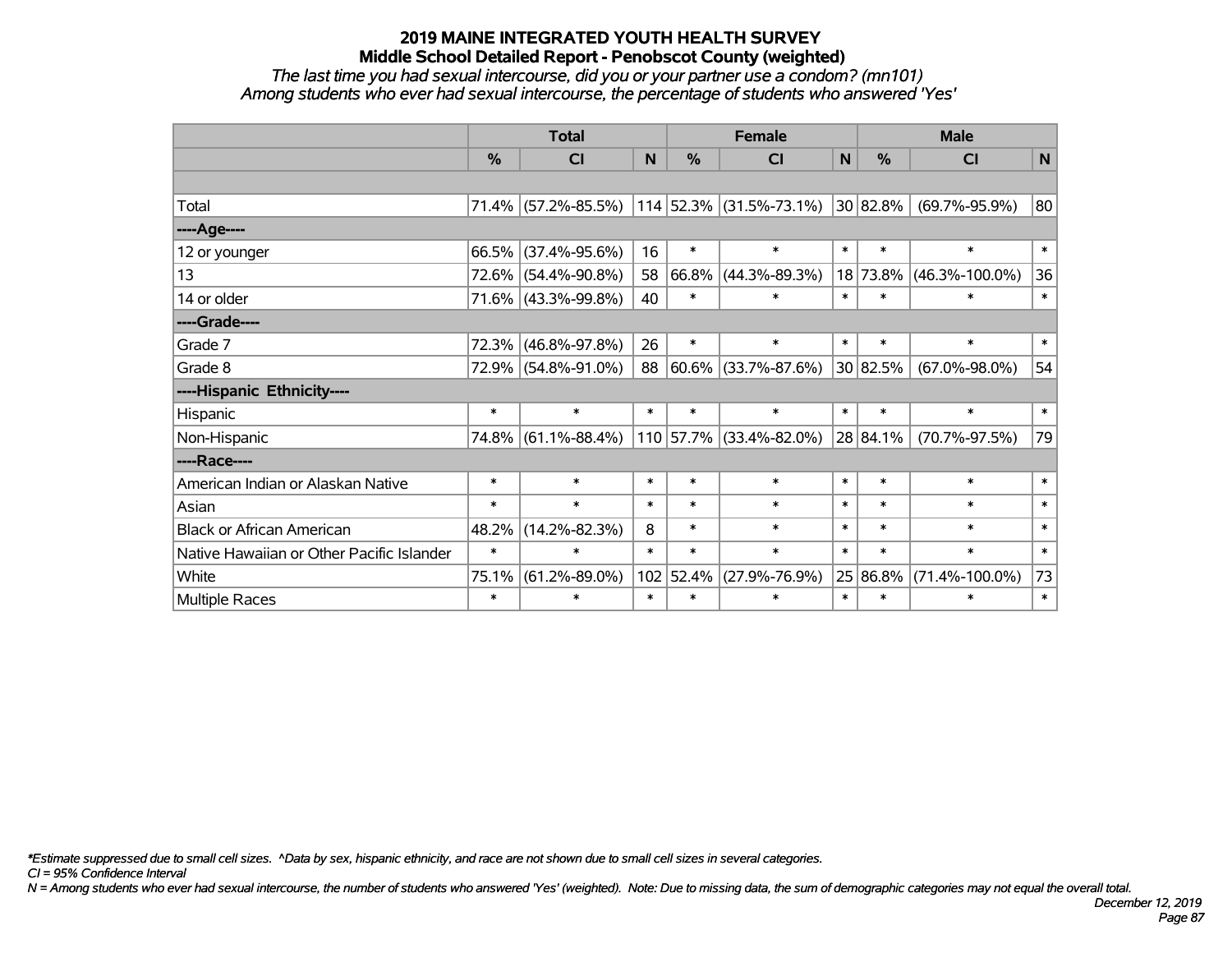*Percentage of students who drank 100% fruit juice and/or ate fruit two or more times per day during the past seven days (mnfruit)*

|                                           | <b>Total</b>  |                        | <b>Female</b> |               |                           | <b>Male</b>  |           |                         |                 |
|-------------------------------------------|---------------|------------------------|---------------|---------------|---------------------------|--------------|-----------|-------------------------|-----------------|
|                                           | $\frac{0}{0}$ | <b>CI</b>              | N             | $\frac{9}{6}$ | <b>CI</b>                 | <sub>N</sub> | %         | <b>CI</b>               | N <sub>1</sub>  |
|                                           |               |                        |               |               |                           |              |           |                         |                 |
| Total                                     |               | 33.8% (30.1%-37.4%)    |               |               | 977 34.4% (29.5%-39.3%)   |              |           | 471 33.7% (30.1%-37.4%) | 504             |
| ----Age----                               |               |                        |               |               |                           |              |           |                         |                 |
| 12 or younger                             | 35.0%         | $(27.7\% - 42.3\%)$    |               |               | 263 35.0% (29.8%-40.2%)   |              | 132 35.9% | $(23.4\% - 48.4\%)$     | 131             |
| 13                                        |               | 33.2% (29.9%-36.5%)    |               |               | 470 33.8% (27.4%-40.3%)   |              | 226 33.2% | $(30.0\% - 36.3\%)$     | 244             |
| 14 or older                               |               | $33.4\%$ (27.7%-39.2%) |               |               | 240 34.4% (28.1%-40.7%)   |              |           | 111 33.0% (27.2%-38.9%) | 129             |
| ----Grade----                             |               |                        |               |               |                           |              |           |                         |                 |
| Grade 7                                   | 34.9%         | $(30.4\% - 39.3\%)$    |               | 485 34.1%     | $(28.2\% - 40.0\%)$       |              | 228 36.0% | $(29.5\% - 42.6\%)$     | 255             |
| Grade 8                                   |               | 32.9% (28.6%-37.3%)    |               |               | 487 35.1% (28.9%-41.3%)   |              |           | 243 31.5% (27.3%-35.7%) | 243             |
| ----Hispanic Ethnicity----                |               |                        |               |               |                           |              |           |                         |                 |
| Hispanic                                  | 29.8%         | $(22.1\% - 37.6\%)$    | 20            | 26.5%         | $(11.1\% - 42.0\%)$       | 8            | 33.7%     | $(22.0\% - 45.4\%)$     | 12 <sub>2</sub> |
| Non-Hispanic                              |               | 34.5% (30.8%-38.3%)    |               |               | $905$ 35.2% (30.0%-40.4%) |              |           | 434 34.4% (30.9%-37.9%) | 469             |
| ----Race----                              |               |                        |               |               |                           |              |           |                         |                 |
| American Indian or Alaskan Native         | 24.5%         | $(13.7\% - 35.2\%)$    | 15            | $\ast$        | $\ast$                    | $\ast$       | $\ast$    | $\ast$                  | $\ast$          |
| Asian                                     | $\ast$        | $\ast$                 | $\ast$        | $\ast$        | $\ast$                    | $\ast$       | $\ast$    | $\ast$                  | $\ast$          |
| <b>Black or African American</b>          | 47.4%         | $(30.8\% - 64.0\%)$    | 21            | 52.1%         | $(18.9\% - 85.3\%)$       | 8            | 46.4%     | $(17.1\% - 75.6\%)$     | 13              |
| Native Hawaiian or Other Pacific Islander | $\ast$        | $\ast$                 | $\ast$        | $\ast$        | $\ast$                    | $\ast$       | $\ast$    | $\ast$                  | $\ast$          |
| White                                     | 33.4%         | $(29.5\% - 37.3\%)$    |               | 868 34.0%     | $(29.0\% - 39.0\%)$       | 419          | 33.2%     | $(29.3\% - 37.2\%)$     | 447             |
| Multiple Races                            |               | 38.8% (27.0%-50.6%)    | 39            |               | $ 38.2\% $ (25.0%-51.3%)  |              |           | 16 42.0% (25.4%-58.6%)  | 23              |

*\*Estimate suppressed due to small cell sizes. ^Data by sex, hispanic ethnicity, and race are not shown due to small cell sizes in several categories.*

*CI = 95% Confidence Interval*

*N = Number of students who drank 100% fruit juice and/or ate fruit two or more times per day during the past seven days (weighted). Note: Due to missing data, the sum of demographic categories may not equal the overall total.*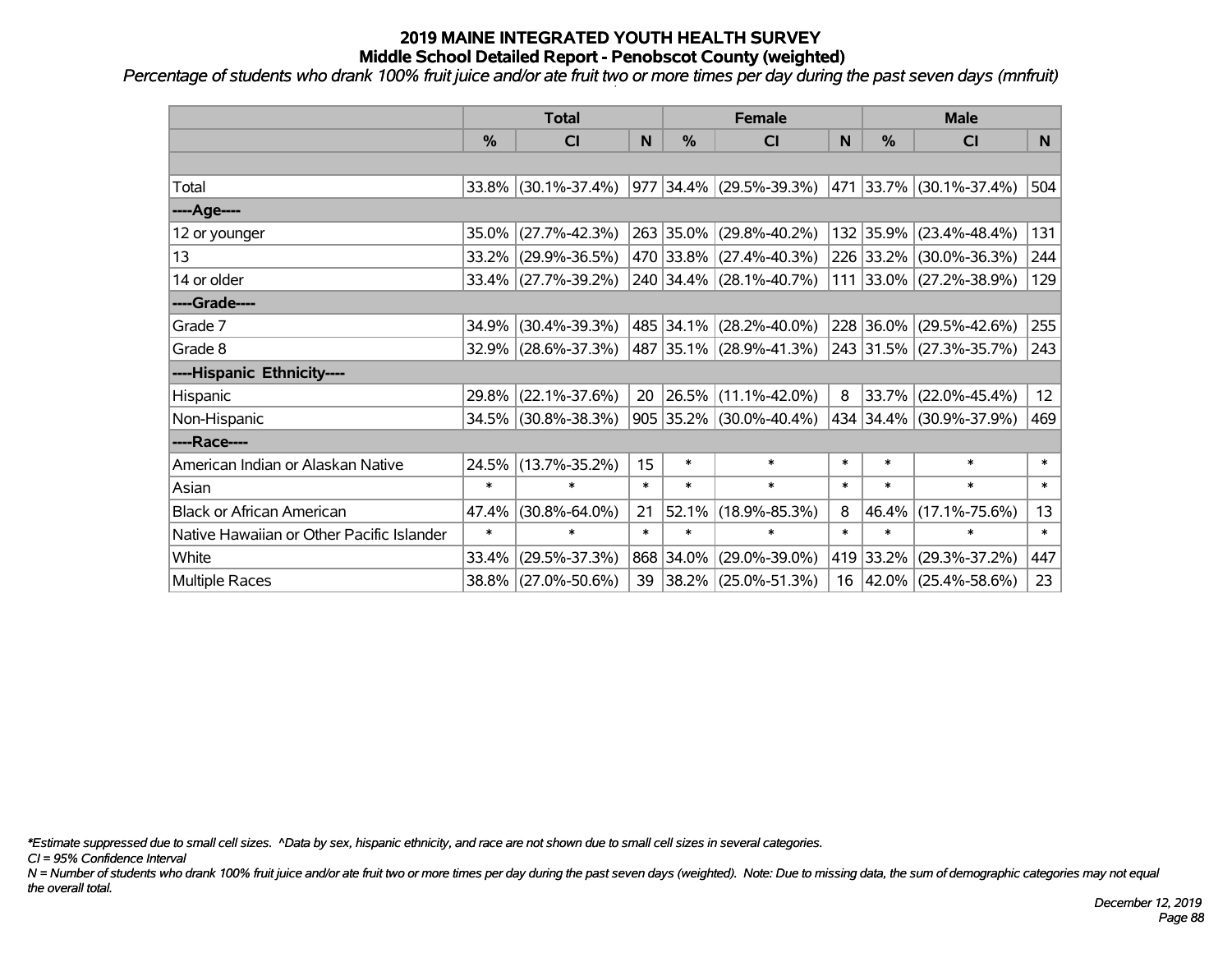*Percentage of students who drank 100% fruit juice and/or ate fruit less then 1 time per day during the past seven days (mnonefrt)*

|                                           | <b>Total</b>  |                     |        |               | <b>Female</b>               |                 | <b>Male</b>   |                          |          |  |
|-------------------------------------------|---------------|---------------------|--------|---------------|-----------------------------|-----------------|---------------|--------------------------|----------|--|
|                                           | $\frac{0}{0}$ | CI                  | N      | $\frac{0}{0}$ | <b>CI</b>                   | N               | $\frac{0}{0}$ | <b>CI</b>                | <b>N</b> |  |
|                                           |               |                     |        |               |                             |                 |               |                          |          |  |
| Total                                     |               | 38.7% (35.3%-42.1%) |        |               | $1,119$ 37.8% (32.5%-43.1%) |                 |               | 518 39.4% (36.2%-42.6%)  | 588      |  |
| ----Age----                               |               |                     |        |               |                             |                 |               |                          |          |  |
| 12 or younger                             | 38.2%         | $(33.0\% - 43.4\%)$ | 287    | 40.3%         | $(34.9\% - 45.7\%)$         |                 | 152 35.8%     | $(27.0\% - 44.7\%)$      | 131      |  |
| 13                                        |               | 38.5% (34.7%-42.3%) | 545    | 35.5%         | $(30.1\% - 40.9\%)$         |                 |               | 237 40.8% (36.6%-45.0%)  | 301      |  |
| 14 or older                               |               | 40.0% (33.4%-46.6%) | 287    |               | 39.8% (27.9%-51.7%)         |                 |               | 128 40.2% (34.4%-46.0%)  | 157      |  |
| ----Grade----                             |               |                     |        |               |                             |                 |               |                          |          |  |
| Grade 7                                   | 37.1%         | $(33.0\% - 41.2\%)$ | 516    | 38.9%         | $(34.1\% - 43.8\%)$         |                 | 260 35.3%     | $(29.7\% - 40.9\%)$      | 250      |  |
| Grade 8                                   |               | 40.2% (35.7%-44.7%) | 594    |               | $ 36.5\% $ (28.6%-44.3%)    |                 |               | 253 43.2% (39.0%-47.4%)  | 334      |  |
| ----Hispanic Ethnicity----                |               |                     |        |               |                             |                 |               |                          |          |  |
| Hispanic                                  | 34.9%         | $(25.2\% - 44.6\%)$ | 24     | 40.4%         | $(23.5\% - 57.3\%)$         | 13              |               | $ 31.1\% $ (18.4%-43.8%) | 11       |  |
| Non-Hispanic                              |               | 38.2% (34.8%-41.6%) |        |               | $1,002$ 36.8% (31.0%-42.5%) |                 |               | 454 39.1% (36.1%-42.1%)  | 534      |  |
| ----Race----                              |               |                     |        |               |                             |                 |               |                          |          |  |
| American Indian or Alaskan Native         | 41.5%         | $(31.3\% - 51.7\%)$ | 25     | 50.8%         | $(30.4\% - 71.2\%)$         | 12 <sup>2</sup> | 35.2%         | $(17.5\% - 52.9\%)$      | 13       |  |
| Asian                                     | $\ast$        | $\ast$              | $\ast$ | $\ast$        | $\ast$                      | $\ast$          | $\ast$        | $\ast$                   | $\ast$   |  |
| <b>Black or African American</b>          | 35.5%         | $(24.2\% - 46.8\%)$ | 16     | $\ast$        | $\ast$                      | $\ast$          | $\ast$        | $\ast$                   | $\ast$   |  |
| Native Hawaiian or Other Pacific Islander | $\ast$        | $\ast$              | $\ast$ | $\ast$        | $\ast$                      | $\ast$          | $\ast$        | $\ast$                   | $\ast$   |  |
| White                                     | 39.0%         | $(35.4\% - 42.6\%)$ |        | 1,015 37.8%   | $(32.3\% - 43.3\%)$         |                 | 466 39.9%     | $(36.3\% - 43.5\%)$      | 537      |  |
| <b>Multiple Races</b>                     |               | 37.0% (24.7%-49.3%) | 37     |               | 40.8% (25.1%-56.6%)         | 17              |               | 34.7% (19.3%-50.0%)      | 19       |  |

*\*Estimate suppressed due to small cell sizes. ^Data by sex, hispanic ethnicity, and race are not shown due to small cell sizes in several categories.*

*CI = 95% Confidence Interval*

*N = Number of students who drank 100% fruit juice and/or ate fruit less then 1 time per day during the past seven days (weighted). Note: Due to missing data, the sum of demographic categories may not equal the overall total.*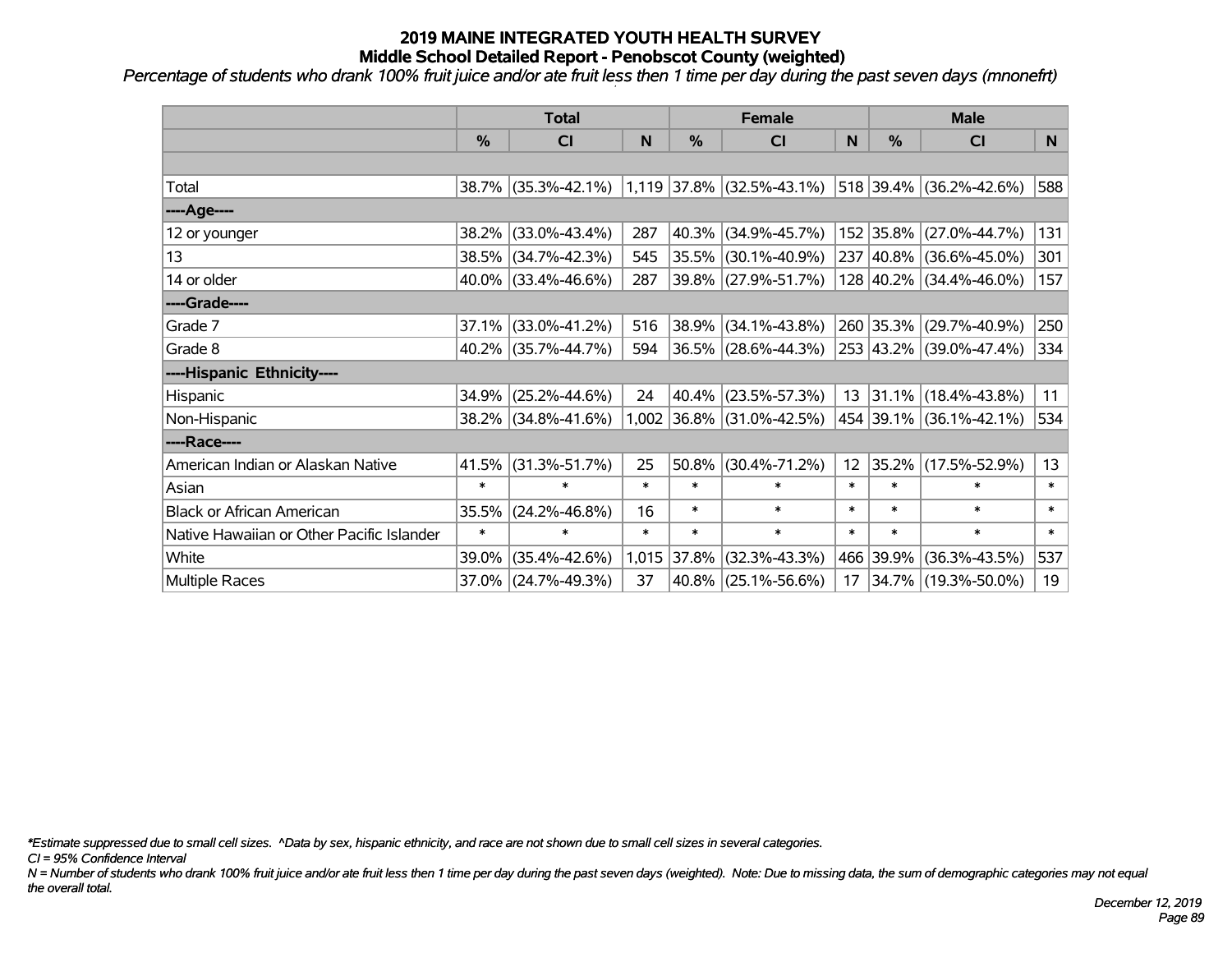*Percentage of students who ate vegetables three or more times per day during the past seven days (mnveg)*

|                                           | <b>Total</b>  |                        | <b>Female</b> |               |                             | <b>Male</b> |          |                     |                |
|-------------------------------------------|---------------|------------------------|---------------|---------------|-----------------------------|-------------|----------|---------------------|----------------|
|                                           | $\frac{0}{0}$ | CI                     | N             | $\frac{9}{6}$ | <b>CI</b>                   | N           | %        | <b>CI</b>           | N <sub>1</sub> |
|                                           |               |                        |               |               |                             |             |          |                     |                |
| Total                                     |               | $13.2\%$ (11.2%-15.2%) |               | 388 12.4%     | $(9.4\% - 15.4\%)$          | 172         |          | 14.0% (11.2%-16.7%) | 211            |
| ----Age----                               |               |                        |               |               |                             |             |          |                     |                |
| 12 or younger                             | 14.9%         | $(9.5\% - 20.3\%)$     |               | 114 13.6%     | $(6.4\% - 20.8\%)$          | 52          | 16.6%    | $(10.8\% - 22.4\%)$ | 62             |
| 13                                        | 13.0%         | $(10.6\% - 15.3\%)$    |               | 185 11.7%     | $(8.9\% - 14.5\%)$          | 79          | 14.3%    | $(10.0\% - 18.6\%)$ | 106            |
| 14 or older                               | 11.6%         | $(8.3\% - 14.9\%)$     |               | 84   12.5%    | $(8.8\% - 16.2\%)$          | 41          | $10.9\%$ | $(6.8\% - 15.1\%)$  | 43             |
| ----Grade----                             |               |                        |               |               |                             |             |          |                     |                |
| Grade 7                                   | 14.3%         | $(11.4\% - 17.2\%)$    |               | 202 11.8%     | $(7.5\% - 16.1\%)$          | 80          | 16.6%    | $(13.6\% - 19.7\%)$ | 119            |
| Grade 8                                   | 12.2%         | $(9.6\% - 14.9\%)$     |               |               | 183   13.1%   (10.3%-16.0%) | 92          | 11.6%    | $(6.6\% - 16.7\%)$  | 91             |
| ----Hispanic Ethnicity----                |               |                        |               |               |                             |             |          |                     |                |
| Hispanic                                  | 13.0%         | $(6.0\% - 20.1\%)$     | 9             | $\ast$        | $\ast$                      | $\ast$      | $\ast$   | $\ast$              | $\ast$         |
| Non-Hispanic                              |               | 12.9% (10.9%-15.0%)    |               | 342 12.0%     | $(9.5\% - 14.6\%)$          | 150         |          | 13.8% (10.7%-16.9%) | 190            |
| ----Race----                              |               |                        |               |               |                             |             |          |                     |                |
| American Indian or Alaskan Native         | 10.0%         | $(3.8\% - 16.2\%)$     | 6             | $\ast$        | $\ast$                      | $\ast$      | $\ast$   | $\ast$              | $\ast$         |
| Asian                                     | $\ast$        | $\ast$                 | $\ast$        | $\ast$        | $\ast$                      | $\ast$      | $\ast$   | $\ast$              | $\ast$         |
| <b>Black or African American</b>          | $\ast$        | $\ast$                 | $\ast$        | $\ast$        | $\ast$                      | $\ast$      | $\ast$   | $\ast$              | $\ast$         |
| Native Hawaiian or Other Pacific Islander | $\ast$        | $\ast$                 | $\ast$        | $\ast$        | $\ast$                      | $\ast$      | $\ast$   | $\ast$              | $\pmb{\ast}$   |
| White                                     | 13.2%         | $(11.2\% - 15.2\%)$    |               | 349 12.4%     | $(9.3\% - 15.6\%)$          | 155         | 13.9%    | $(11.2\% - 16.6\%)$ | 190            |
| Multiple Races                            | 14.5%         | $(6.3\% - 22.6\%)$     |               | 14   14.5%    | $(3.3\% - 25.8\%)$          | 6           | 15.5%    | $(5.9\% - 25.0\%)$  | 8              |

*\*Estimate suppressed due to small cell sizes. ^Data by sex, hispanic ethnicity, and race are not shown due to small cell sizes in several categories.*

*CI = 95% Confidence Interval*

*N = Number of students who ate vegetables three or more times per day during the past seven days (weighted). Note: Due to missing data, the sum of demographic categories may not equal the overall total.*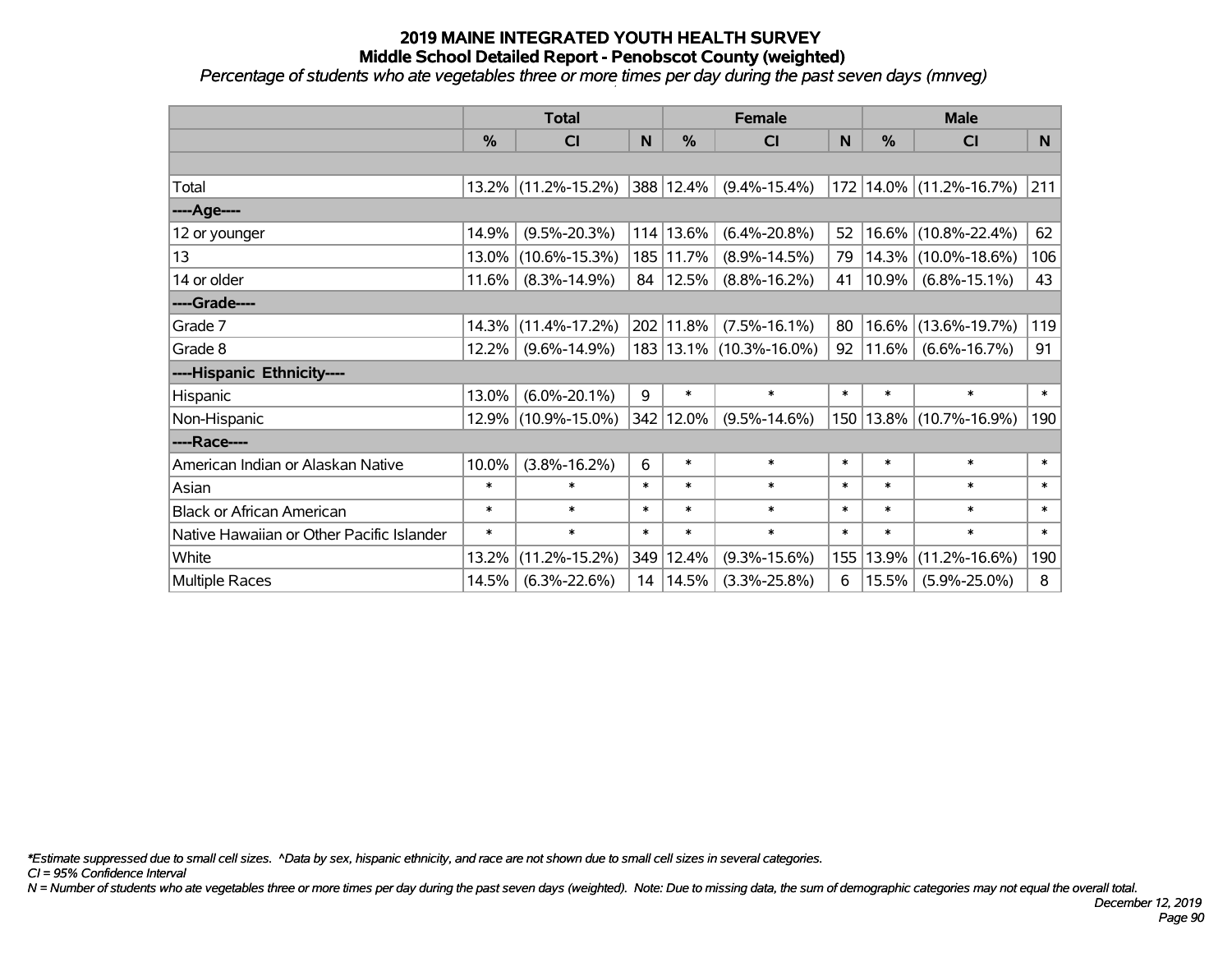*Percentage of students who ate vegetables less than 1 time per day during the past seven days (mnoneveg)*

|                                           | <b>Total</b>  |                        | <b>Female</b> |               |                             | <b>Male</b>     |               |                         |        |
|-------------------------------------------|---------------|------------------------|---------------|---------------|-----------------------------|-----------------|---------------|-------------------------|--------|
|                                           | $\frac{0}{0}$ | <b>CI</b>              | N             | $\frac{0}{0}$ | <b>CI</b>                   | N               | $\frac{0}{0}$ | <b>CI</b>               | N.     |
|                                           |               |                        |               |               |                             |                 |               |                         |        |
| Total                                     |               | 57.6% (53.5%-61.8%)    |               |               | $1,690$ 55.8% (51.4%-60.2%) |                 |               | 775 59.2% (54.9%-63.6%) | 897    |
| ----Age----                               |               |                        |               |               |                             |                 |               |                         |        |
| 12 or younger                             | 54.8%         | $(48.5\% - 61.0\%)$    | 420           | 53.4%         | $(45.6\% - 61.2\%)$         |                 |               | 204 56.3% (47.4%-65.1%) | 211    |
| 13                                        |               | 59.5% (55.5%-63.5%)    | 850           | 58.8%         | $(52.9\% - 64.7\%)$         |                 |               | 396 59.5% (55.3%-63.8%) | 444    |
| 14 or older                               |               | 57.4% (48.8%-66.0%)    | 417           |               | $52.8\%$ (43.8%-61.8%)      |                 |               | 174 61.3% (50.7%-71.9%) | 239    |
| ----Grade----                             |               |                        |               |               |                             |                 |               |                         |        |
| Grade 7                                   | 58.2%         | $(54.5\% - 61.8\%)$    | 820           | 58.2%         | $(53.6\% - 62.7\%)$         |                 |               | 394 58.3% (52.6%-64.0%) | 418    |
| Grade 8                                   |               | $57.0\%$ (51.8%-62.2%) | 852           |               | $ 53.0\% $ (46.5%-59.4%)    |                 |               | 372 60.2% (55.4%-65.0%) | 469    |
| ----Hispanic Ethnicity----                |               |                        |               |               |                             |                 |               |                         |        |
| Hispanic                                  | 61.6%         | $(47.6\% - 75.6\%)$    | 43            | 65.6%         | $(49.3\% - 81.8\%)$         | 22              |               | 56.6% (37.1%-76.2%)     | 20     |
| Non-Hispanic                              |               | 57.7% (53.4%-62.0%)    |               |               | 1,528 55.6% (50.9%-60.2%)   |                 |               | 693 59.4% (55.1%-63.7%) | 819    |
| ----Race----                              |               |                        |               |               |                             |                 |               |                         |        |
| American Indian or Alaskan Native         | 65.8%         | $(55.1\% - 76.4\%)$    | 41            | 69.1%         | $(51.1\% - 87.1\%)$         | 16              |               | $63.8\%$ (46.2%-81.4%)  | 25     |
| Asian                                     | 49.7%         | $(29.5\% - 69.8\%)$    | 9             | $\ast$        | $\ast$                      | $\ast$          | $\ast$        | $\ast$                  | $\ast$ |
| <b>Black or African American</b>          | 62.9%         | $(45.0\% - 80.9\%)$    | 26            | 61.3%         | $(26.1\% - 96.6\%)$         | 10 <sup>°</sup> | 62.5%         | $(40.9\% - 84.1\%)$     | 16     |
| Native Hawaiian or Other Pacific Islander | $\ast$        | $\ast$                 | $\ast$        | $\ast$        | $\ast$                      | $\ast$          | $\ast$        | $\ast$                  | $\ast$ |
| White                                     | 57.6%         | $(53.1\% - 62.2\%)$    | 1,520         | 55.9%         | $(51.0\% - 60.7\%)$         |                 | 698 59.1%     | $(54.3\% - 64.0\%)$     | 808    |
| Multiple Races                            |               | 46.7% (37.3%-56.0%)    | 46            |               | 45.6% (35.0%-56.2%)         |                 |               | 19 48.9% (36.9%-60.9%)  | 26     |

*\*Estimate suppressed due to small cell sizes. ^Data by sex, hispanic ethnicity, and race are not shown due to small cell sizes in several categories.*

*CI = 95% Confidence Interval*

*N = Number of students who ate vegetables less than 1 time per day during the past seven days (weighted). Note: Due to missing data, the sum of demographic categories may not equal the overall total.*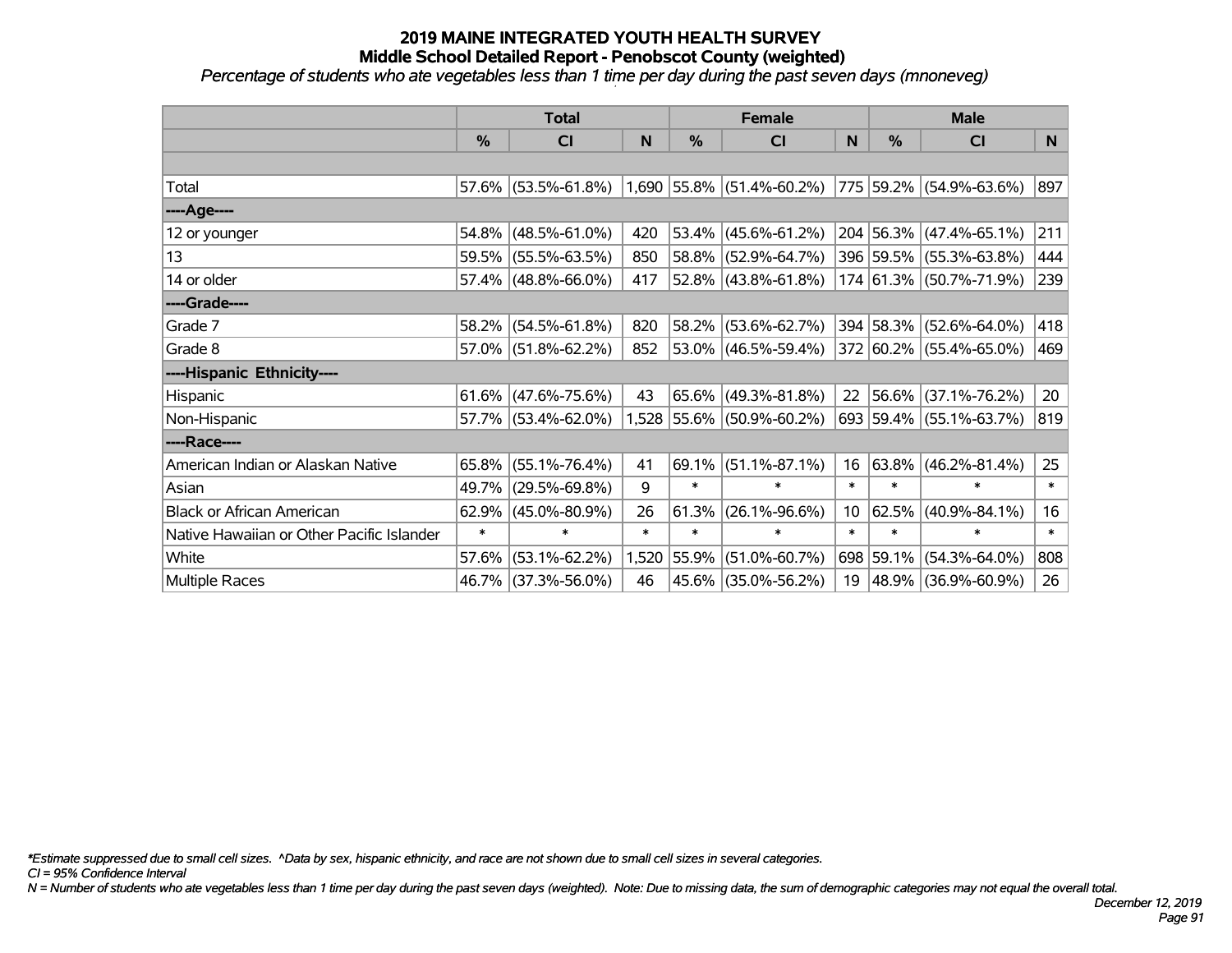*Percentage of students who drank 100% fruit juice, ate fruit and/or ate vegetables five or more times per day during the past seven days (mnfrvg)*

|                                           | <b>Total</b>  |                     | <b>Female</b> |        |                             | <b>Male</b> |           |                             |        |
|-------------------------------------------|---------------|---------------------|---------------|--------|-----------------------------|-------------|-----------|-----------------------------|--------|
|                                           | $\frac{0}{0}$ | CI                  | N             | %      | <b>CI</b>                   | N           | %         | <b>CI</b>                   | N.     |
|                                           |               |                     |               |        |                             |             |           |                             |        |
| Total                                     |               | 17.5% (14.8%-20.2%) |               |        | 504 16.9% (13.9%-20.0%)     |             |           | 231   18.1%   (14.2%-21.9%) | 268    |
| ----Age----                               |               |                     |               |        |                             |             |           |                             |        |
| 12 or younger                             |               | 19.2% (12.4%-26.1%) |               |        | 145   17.5%   (11.0%-24.1%) | 66          |           | $ 21.5\% $ (11.2%-31.7%)    | 78     |
| 13                                        |               | 17.2% (14.0%-20.4%) |               |        | 242 17.5% (13.2%-21.9%)     |             |           | 116 17.1% (13.4%-20.8%)     | 125    |
| 14 or older                               |               | 15.6% (12.2%-19.1%) |               |        | 111   14.5%   (10.9%-18.1%) |             |           | 47   16.8%   (11.3%-22.3%)  | 64     |
| ----Grade----                             |               |                     |               |        |                             |             |           |                             |        |
| Grade 7                                   |               | 18.0% (14.4%-21.6%) |               |        | 249 15.9% (12.5%-19.2%)     |             |           | 106 20.0% (14.6%-25.5%)     | 141    |
| Grade 8                                   |               | 17.0% (14.1%-19.8%) |               |        | 249 18.2% (14.1%-22.3%)     |             |           | 126   16.2%   (10.8%-21.5%) | 123    |
| ----Hispanic Ethnicity----                |               |                     |               |        |                             |             |           |                             |        |
| Hispanic                                  |               | 19.0% (10.6%-27.4%) | 13            | $\ast$ | $\ast$                      | $\ast$      | $\ast$    | $\ast$                      | $\ast$ |
| Non-Hispanic                              |               | 17.4% (14.8%-20.0%) |               |        | 454 17.1% (14.0%-20.2%)     |             |           | 210 17.8% (14.0%-21.6%)     | 242    |
| ----Race----                              |               |                     |               |        |                             |             |           |                             |        |
| American Indian or Alaskan Native         | 13.8%         | $(5.2\% - 22.4\%)$  | 8             | $\ast$ | $\ast$                      | $\ast$      | $\ast$    | $\ast$                      | $\ast$ |
| Asian                                     | $\ast$        | $\ast$              | $\ast$        | $\ast$ | $\ast$                      | $\ast$      | $\ast$    | $\ast$                      | $\ast$ |
| <b>Black or African American</b>          | 22.0%         | $(6.8\% - 37.1\%)$  | 9             | $\ast$ | $\ast$                      | $\ast$      | $\ast$    | $\ast$                      | $\ast$ |
| Native Hawaiian or Other Pacific Islander | $\ast$        | $\ast$              | $\ast$        | $\ast$ | $\ast$                      | $\ast$      | $\ast$    | $\ast$                      | $\ast$ |
| White                                     | 17.2%         | $(14.5\% - 19.9\%)$ | 445           | 16.6%  | $(13.4\% - 19.8\%)$         |             | 204 17.7% | $(14.0\% - 21.4\%)$         | 237    |
| <b>Multiple Races</b>                     |               | 22.8% (14.1%-31.5%) | 23            |        | $ 22.3\% $ (13.3%-31.2%)    |             |           | 10 24.8% (11.9%-37.6%)      | 13     |

*\*Estimate suppressed due to small cell sizes. ^Data by sex, hispanic ethnicity, and race are not shown due to small cell sizes in several categories.*

*CI = 95% Confidence Interval*

*N = Number of students who drank 100% fruit juice, ate fruit and/or ate vegetables five or more times per day during the past seven days (weighted). Note: Due to missing data, the sum of demographic categories may not equal the overall total.*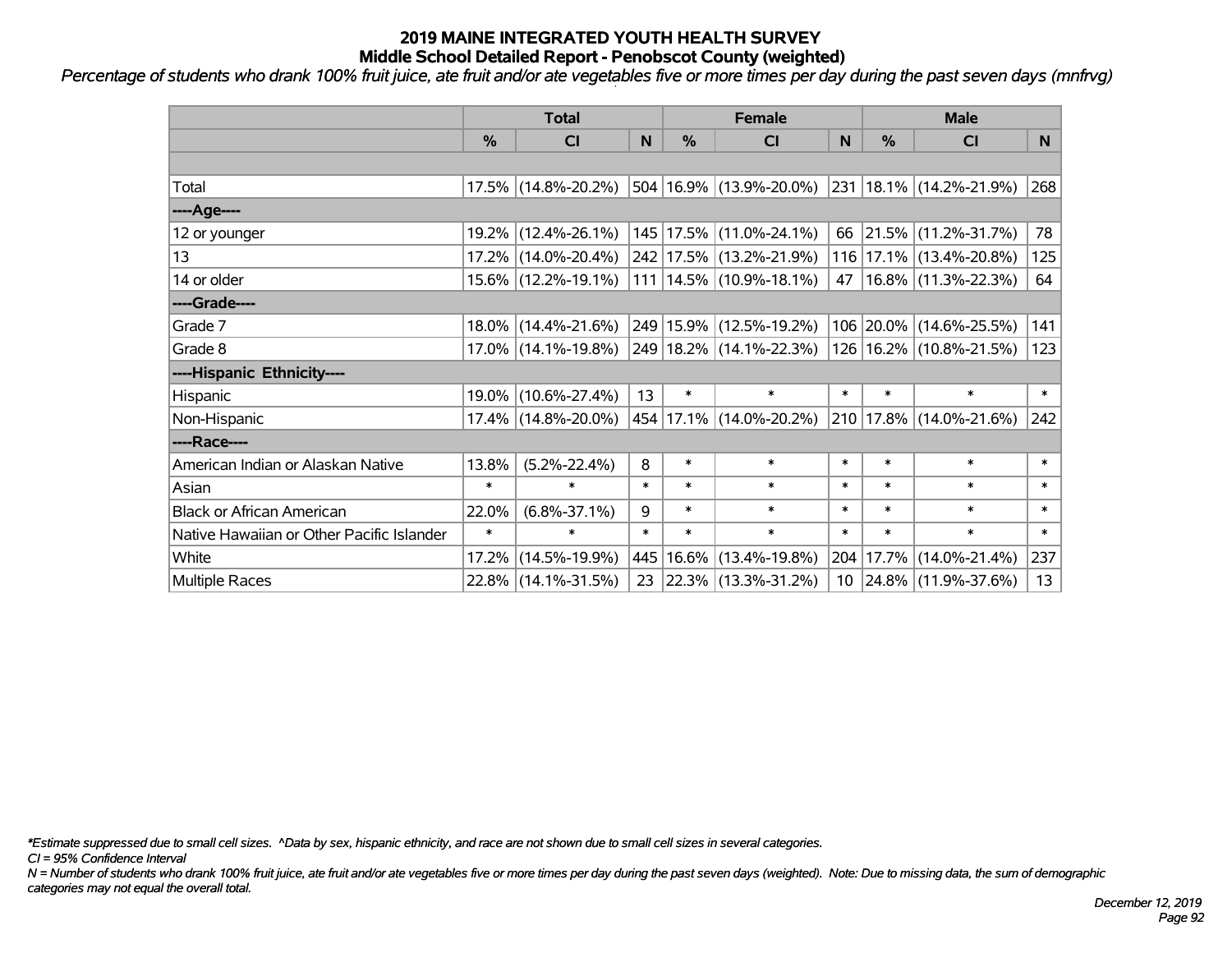*During the past 7 days, how many times did you drink a can, bottle, or glass of soda, sports drink, energy drink, or other sugar-sweetened beverage such as Gatorade, Red Bull, lemonade, sweetened tea or coffee drinks, flavored milk, Snapple, or Sunny D? (Do not count diet soda, other diet drinks, or 100% fruit juice.) (mn159a)*

*Percentage of students who answered at least one time per day in the past week*

|                                           | <b>Total</b>  |                     |        | <b>Female</b> | <b>Male</b>                              |        |           |                         |                |
|-------------------------------------------|---------------|---------------------|--------|---------------|------------------------------------------|--------|-----------|-------------------------|----------------|
|                                           | $\frac{0}{0}$ | <b>CI</b>           | N      | %             | <b>CI</b>                                | N      | %         | CI                      | N              |
|                                           |               |                     |        |               |                                          |        |           |                         |                |
| Total                                     |               | 20.6% (17.6%-23.6%) |        |               | $600 \mid 16.7\% \mid (13.2\% - 20.2\%)$ |        |           | 230 23.8% (20.3%-27.3%) | 359            |
| ----Age----                               |               |                     |        |               |                                          |        |           |                         |                |
| 12 or younger                             | $22.0\%$      | $(18.0\% - 26.1\%)$ |        |               | 166   19.7%   (15.5%-24.0%)              |        | 74 23.6%  | $(17.3\% - 30.0\%)$     | 87             |
| 13                                        |               | 20.6% (16.7%-24.4%) |        |               | 293   16.5%   (11.2%-21.8%)              |        |           | 111 23.7% (18.6%-28.8%) | 176            |
| 14 or older                               |               | 19.0% (14.8%-23.3%) |        | 139   13.7%   | $(8.6\% - 18.8\%)$                       |        |           | 45 23.8% (17.2%-30.5%)  | 94             |
| ----Grade----                             |               |                     |        |               |                                          |        |           |                         |                |
| Grade 7                                   | $21.6\%$      | $(18.2\% - 25.1\%)$ |        | 301 19.2%     | $(14.9\% - 23.5\%)$                      |        | 128 23.4% | $(18.8\% - 28.0\%)$     | 166            |
| Grade 8                                   |               | 19.5% (15.8%-23.3%) |        | 292 14.1%     | $(9.9\% - 18.3\%)$                       |        |           | 99 24.2% (18.8%-29.5%)  | 189            |
| ----Hispanic Ethnicity----                |               |                     |        |               |                                          |        |           |                         |                |
| Hispanic                                  | 22.0%         | $(10.7\% - 33.4\%)$ | 15     | 19.5%         | $(6.2\% - 32.8\%)$                       | 6      | 25.2%     | $(11.2\% - 39.2\%)$     | 9              |
| Non-Hispanic                              |               | 20.9% (18.2%-23.7%) |        |               | 552 16.9% (13.1%-20.8%)                  |        |           | 210 24.3% (20.9%-27.8%) | 333            |
| ----Race----                              |               |                     |        |               |                                          |        |           |                         |                |
| American Indian or Alaskan Native         | 27.7%         | $(14.4\% - 40.9\%)$ | 17     | $\ast$        | $\ast$                                   | $\ast$ | $\ast$    | $\ast$                  | $\ast$         |
| Asian                                     | $\ast$        | $\ast$              | $\ast$ | $\ast$        | $\ast$                                   | $\ast$ | $\ast$    | $\ast$                  | $\ast$         |
| <b>Black or African American</b>          | 34.2%         | $(22.6\% - 45.7\%)$ | 15     | 45.8%         | $(14.0\% - 77.6\%)$                      | 7      | 28.3%     | $(14.4\% - 42.3\%)$     | $\overline{7}$ |
| Native Hawaiian or Other Pacific Islander | $\ast$        | $\ast$              | $\ast$ | $\ast$        | $\ast$                                   | $\ast$ | $\ast$    | $\ast$                  | $\ast$         |
| White                                     | 20.0%         | $(16.8\% - 23.2\%)$ | 526    | 16.0%         | $(12.1\% - 19.9\%)$                      | 198    | 23.4%     | $(19.7\% - 27.2\%)$     | 319            |
| <b>Multiple Races</b>                     |               | 29.3% (19.8%-38.9%) | 28     |               | $ 28.5\% $ (18.0%-39.1%)                 |        |           | 11 26.8% (14.9%-38.7%)  | 14             |

*\*Estimate suppressed due to small cell sizes. ^Data by sex, hispanic ethnicity, and race are not shown due to small cell sizes in several categories.*

*CI = 95% Confidence Interval*

*N = Number of students who answered at least one time per day in the past week (weighted). Note: Due to missing data, the sum of demographic categories may not equal the overall total.*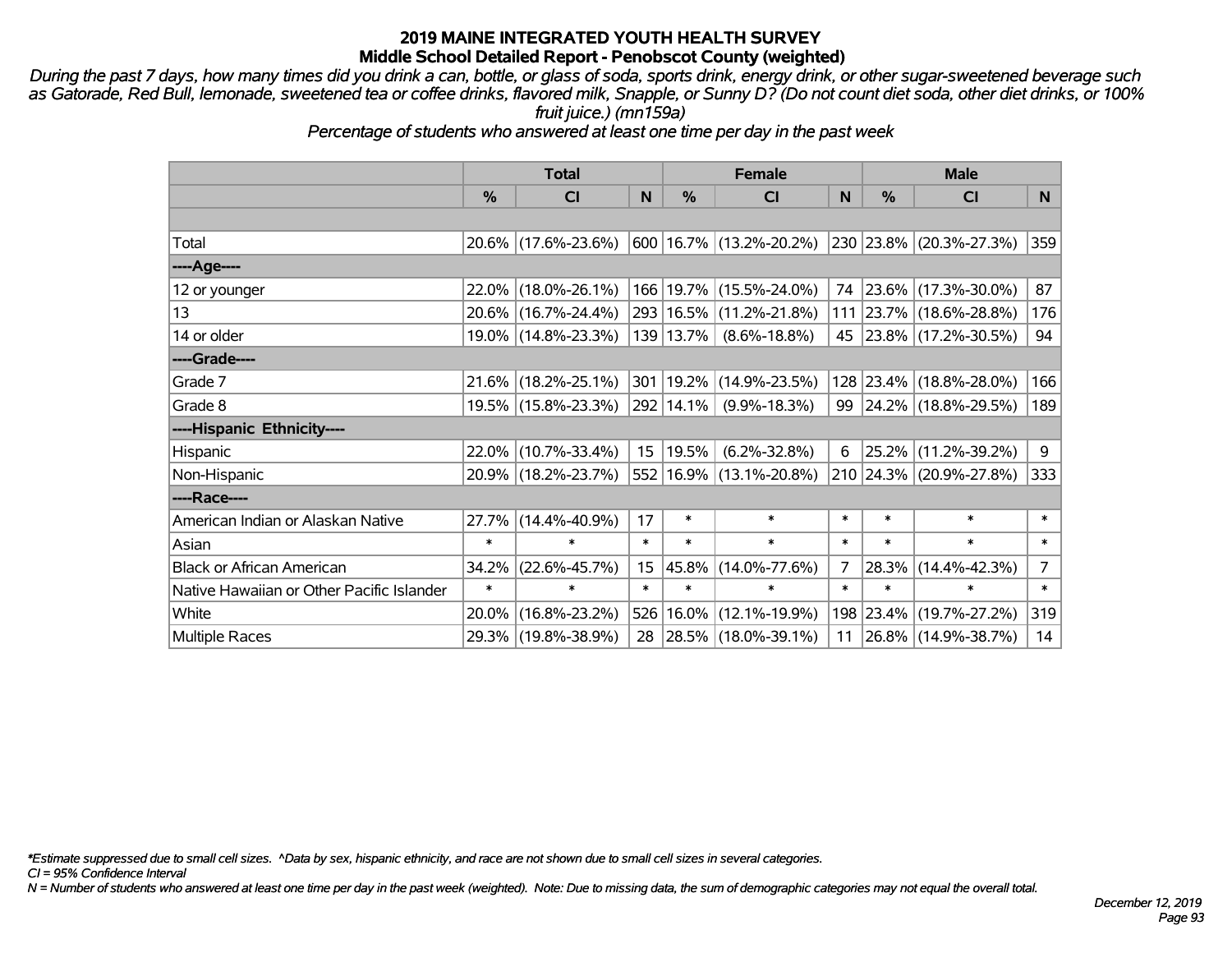*During the past 7 days, on how many days did you eat dinner at home with at least one of your parents or guardians? (mn185b) Percentage of students who answered at least 5 days*

|                                           | <b>Total</b>  |                                                           |        | <b>Female</b> |                                  | <b>Male</b> |               |                      |        |
|-------------------------------------------|---------------|-----------------------------------------------------------|--------|---------------|----------------------------------|-------------|---------------|----------------------|--------|
|                                           | $\frac{9}{6}$ | <b>CI</b>                                                 | N      | %             | <b>CI</b>                        | N           | $\frac{0}{0}$ | <b>CI</b>            | N      |
|                                           |               |                                                           |        |               |                                  |             |               |                      |        |
| Total                                     |               | 82.4% (77.7%-87.1%) 2,425 81.1% (75.3%-86.8%) 1,122 84.5% |        |               |                                  |             |               | $(79.6\% - 89.3\%)$  | 1,280  |
| ----Age----                               |               |                                                           |        |               |                                  |             |               |                      |        |
| 12 or younger                             |               | 83.3% (74.8%-91.7%)                                       | 624    | 76.3%         | $(65.2\% - 87.5\%)$              | 279         | 89.4%         | $(81.0\% - 97.7\%)$  | 329    |
| 13                                        |               | 84.2% (79.9%-88.4%)                                       | 1,223  |               | 86.7% (81.1%-92.2%)              | 573         | 84.1%         | $(79.2\% - 89.0\%)$  | 649    |
| 14 or older                               |               | 77.7% (70.5%-85.0%)                                       | 567    |               | 75.2% (65.5%-84.9%)              | 265         | 80.4%         | $(72.2\% - 88.6\%)$  | 302    |
| ----Grade----                             |               |                                                           |        |               |                                  |             |               |                      |        |
| Grade 7                                   |               | $82.7\%$ (77.3%-88.2%)                                    |        | 1,194 80.7%   | $(74.5\% - 87.0\%)$              | 549         | 85.0%         | $(78.5\% - 91.5\%)$  | 622    |
| Grade 8                                   |               | 82.5% (77.0%-88.0%)                                       |        |               | $1,224$ $ 81.7\% $ (74.9%-88.5%) | 566         | 84.5%         | $(78.5\% - 90.5\%)$  | 657    |
| ----Hispanic Ethnicity----                |               |                                                           |        |               |                                  |             |               |                      |        |
| Hispanic                                  | 70.4%         | $(49.2\% - 91.6\%)$                                       | 46     | $\ast$        | $\ast$                           | $\ast$      | $\ast$        | $\ast$               | $\ast$ |
| Non-Hispanic                              |               | $82.1\%$ (77.5%-86.8%)                                    |        |               | $2,194$ $ 81.4\% $ (75.6%-87.2%) | 1,009       | 83.7%         | $(78.9\% - 88.5\%)$  | 1,168  |
| ----Race----                              |               |                                                           |        |               |                                  |             |               |                      |        |
| American Indian or Alaskan Native         | 82.4%         | $(68.5\% - 96.3\%)$                                       | 58     | $\ast$        | $\ast$                           | $\ast$      | $\ast$        | $\ast$               | $\ast$ |
| Asian                                     | $\ast$        | $\ast$                                                    | $\ast$ | $\ast$        | $\ast$                           | $\ast$      | $\ast$        | $\ast$               | $\ast$ |
| <b>Black or African American</b>          | 69.9%         | $(55.8\% - 84.0\%)$                                       | 43     | 61.4%         | $(25.0\% - 97.8\%)$              | 15          | 79.4%         | $(63.9\% - 95.0\%)$  | 28     |
| Native Hawaiian or Other Pacific Islander | $\ast$        | $\ast$                                                    | $\ast$ | $\ast$        | $\ast$                           | $\ast$      | $\ast$        | $\ast$               | $\ast$ |
| White                                     | 82.7%         | $(77.7\% - 87.6\%)$                                       |        | 2,179 81.9%   | $(75.6\% - 88.3\%)$              | 1,016       | 84.4%         | $(79.5\% - 89.2\%)$  | 1,153  |
| <b>Multiple Races</b>                     |               | 83.3% (67.7%-98.8%)                                       | 81     |               | 78.1% (58.9%-97.4%)              | 29          |               | 84.3% (61.7%-100.0%) | 44     |

*\*Estimate suppressed due to small cell sizes. ^Data by sex, hispanic ethnicity, and race are not shown due to small cell sizes in several categories.*

*CI = 95% Confidence Interval*

*N = Number of students who answered at least 5 days (weighted). Note: Due to missing data, the sum of demographic categories may not equal the overall total.*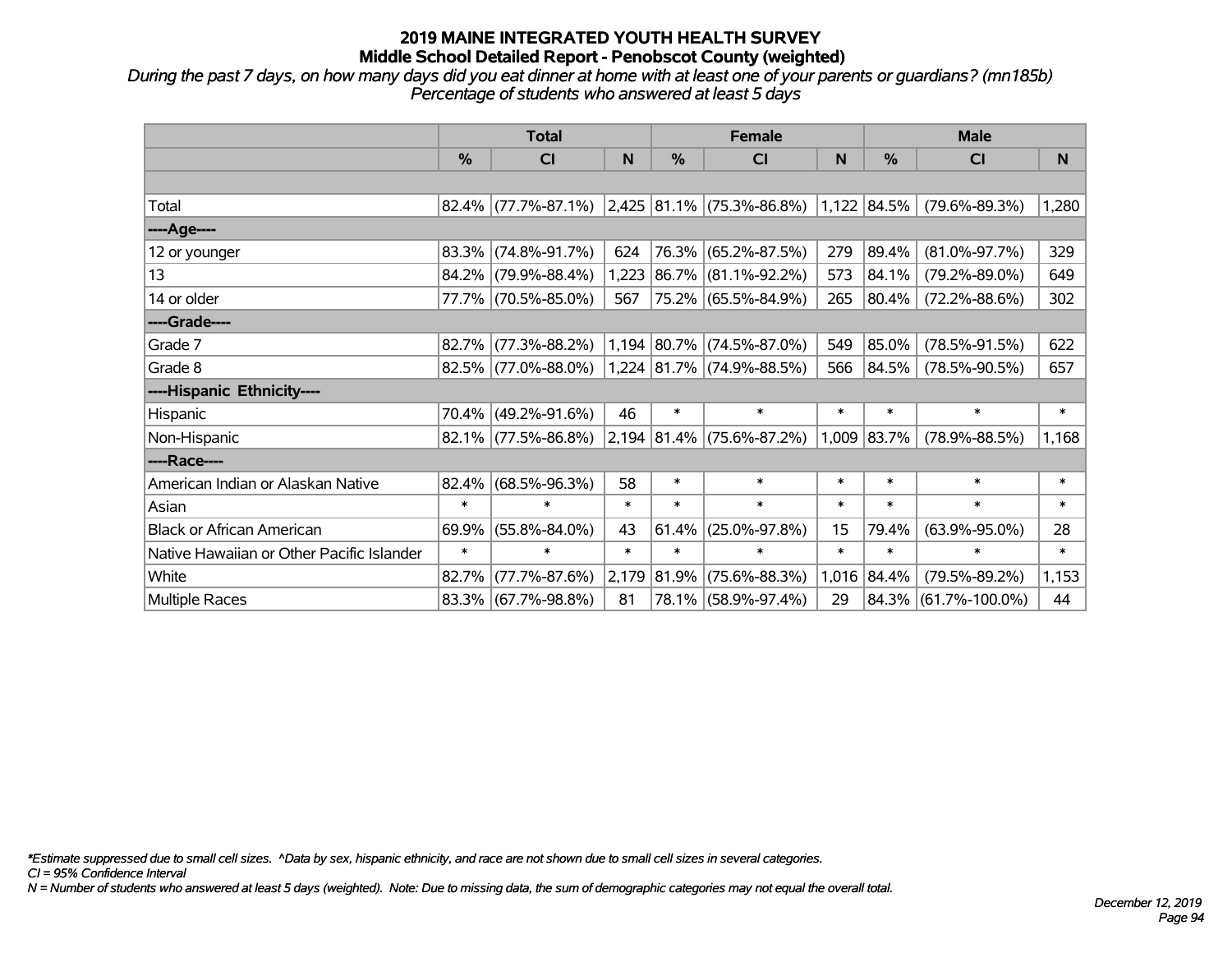*During the past 7 days, on how many days were you physically active for a total of at least 60 minutes per day? (Add up all the time you spent in any kind of physical activity that increased your heart rate and made you breathe hard some of the time.) (mn161) Percentage of students who answered at least 5 days*

|                                           | <b>Total</b> |                     |        |        | <b>Female</b>             |        | <b>Male</b>   |                         |                 |  |
|-------------------------------------------|--------------|---------------------|--------|--------|---------------------------|--------|---------------|-------------------------|-----------------|--|
|                                           | %            | C <sub>l</sub>      | N      | %      | C <sub>l</sub>            | N      | $\frac{0}{0}$ | <b>CI</b>               | N               |  |
|                                           |              |                     |        |        |                           |        |               |                         |                 |  |
| Total                                     |              | 46.9% (44.5%-49.3%) |        |        | 1,356 43.2% (40.4%-46.1%) |        |               | 589 50.4% (47.0%-53.8%) | 757             |  |
| ----Age----                               |              |                     |        |        |                           |        |               |                         |                 |  |
| 12 or younger                             | 43.9%        | $(38.4\% - 49.4\%)$ | 328    | 41.8%  | $(35.8\% - 47.8\%)$       |        |               | 156 46.1% (38.1%-54.1%) | 170             |  |
| 13                                        |              | 47.0% (42.0%-51.9%) | 667    |        | 40.5% (35.9%-45.1%)       |        |               | 271 53.4% (46.4%-60.4%) | 395             |  |
| 14 or older                               |              | 49.4% (45.6%-53.2%) | 354    |        | $50.2\%$ (43.3%-57.1%)    |        |               | 160 48.6% (41.7%-55.5%) | 190             |  |
| ----Grade----                             |              |                     |        |        |                           |        |               |                         |                 |  |
| Grade 7                                   | 46.8%        | $(44.0\% - 49.6\%)$ | 649    | 40.9%  | $(36.5\% - 45.4\%)$       |        |               | 272 52.4% (47.7%-57.1%) | 372             |  |
| Grade 8                                   |              | 47.4% (43.3%-51.5%) | 702    |        | 45.7% (41.1%-50.4%)       |        |               | 315 49.1% (42.1%-56.1%) | 383             |  |
| ----Hispanic Ethnicity----                |              |                     |        |        |                           |        |               |                         |                 |  |
| Hispanic                                  | 53.2%        | $(39.8\% - 66.6\%)$ | 37     | 48.0%  | $(28.9\% - 67.0\%)$       | 15     | 59.6%         | $(39.1\% - 80.2\%)$     | 21              |  |
| Non-Hispanic                              |              | 47.1% (44.5%-49.8%) |        |        | 1,235 43.6% (40.4%-46.9%) |        |               | 536 50.5% (46.2%-54.8%) | 693             |  |
| ----Race----                              |              |                     |        |        |                           |        |               |                         |                 |  |
| American Indian or Alaskan Native         | 32.9%        | $(16.8\% - 49.0\%)$ | 20     | $\ast$ | $\ast$                    | $\ast$ | $\ast$        | $\ast$                  | $\ast$          |  |
| Asian                                     | 56.5%        | $(34.9\% - 78.2\%)$ | 10     | $\ast$ | $\ast$                    | $\ast$ | $\ast$        | $\ast$                  | $\ast$          |  |
| <b>Black or African American</b>          | 49.3%        | $(32.8\% - 65.9\%)$ | 22     | 38.0%  | $(5.4\% - 70.6\%)$        | 6      | 54.1%         | $(32.0\% - 76.3\%)$     | 15 <sub>1</sub> |  |
| Native Hawaiian or Other Pacific Islander | $\ast$       | $\ast$              | $\ast$ | $\ast$ | $\ast$                    | $\ast$ | $\ast$        | $\ast$                  | $\ast$          |  |
| White                                     | 47.1%        | $(44.5\% - 49.8\%)$ | 1,225  | 43.5%  | $(40.9\% - 46.0\%)$       | 532    | 50.8%         | $(46.9\% - 54.7\%)$     | 689             |  |
| Multiple Races                            |              | 54.3% (38.6%-70.0%) | 53     |        | $50.1\%$ (24.0%-76.1%)    | 21     |               | 54.4% (39.8%-69.0%)     | 28              |  |

*\*Estimate suppressed due to small cell sizes. ^Data by sex, hispanic ethnicity, and race are not shown due to small cell sizes in several categories.*

*CI = 95% Confidence Interval*

*N = Number of students who answered at least 5 days (weighted). Note: Due to missing data, the sum of demographic categories may not equal the overall total.*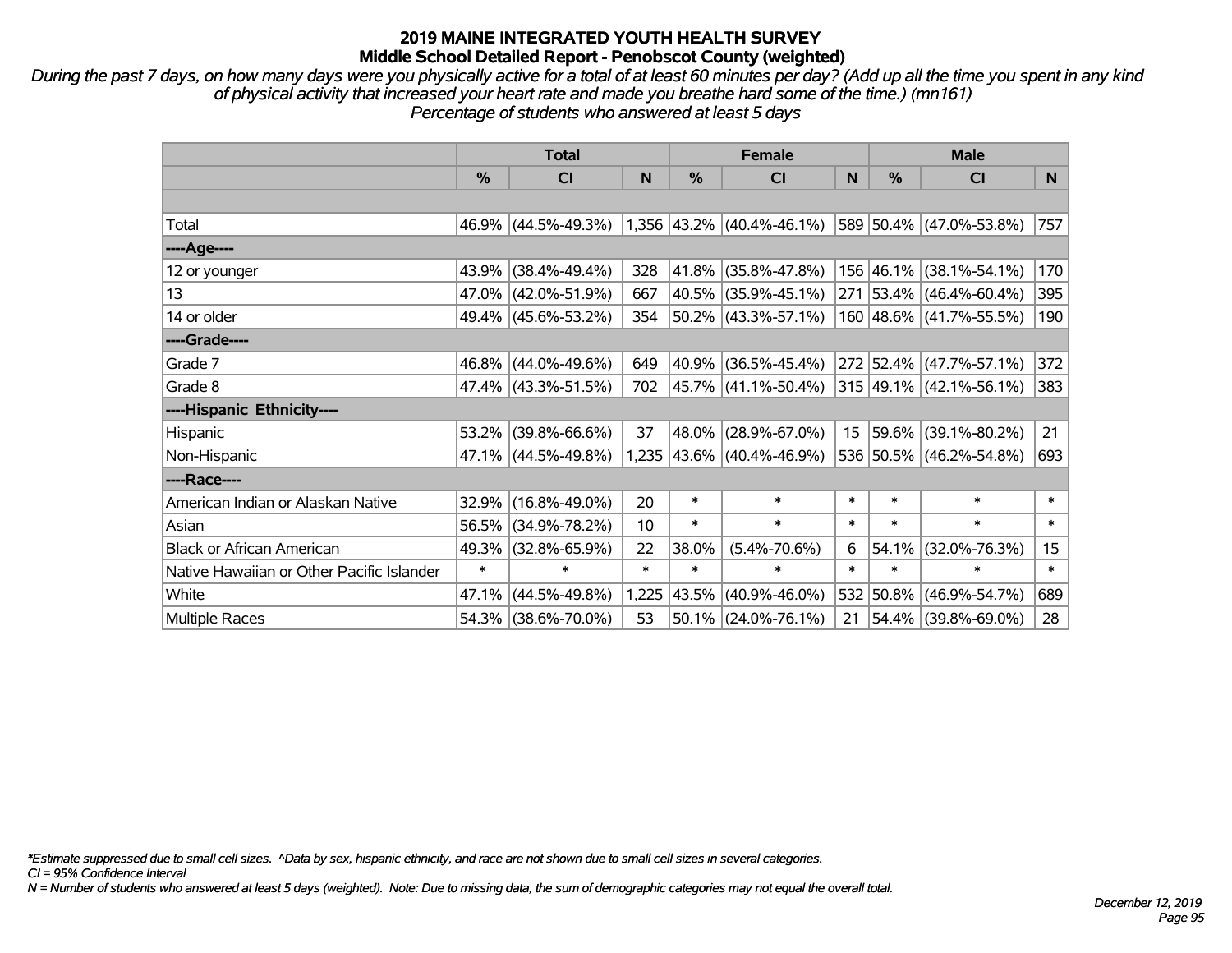*Percentage of students who were physically active for a total of at least 60 minutes per day on all of the past seven days (mnpa7day)*

|                                           | <b>Total</b>  |                                             |        | <b>Female</b> | <b>Male</b>                 |        |               |                         |                 |
|-------------------------------------------|---------------|---------------------------------------------|--------|---------------|-----------------------------|--------|---------------|-------------------------|-----------------|
|                                           | $\frac{0}{0}$ | <b>CI</b>                                   | N      | $\frac{0}{0}$ | <b>CI</b>                   | N      | $\frac{0}{0}$ | <b>CI</b>               | N.              |
|                                           |               |                                             |        |               |                             |        |               |                         |                 |
| Total                                     |               | 25.1% (23.2%-26.9%)                         |        |               | 725 20.5% (17.6%-23.4%)     |        |               | 279 29.4% (26.5%-32.2%) | 441             |
| ----Age----                               |               |                                             |        |               |                             |        |               |                         |                 |
| 12 or younger                             | 22.3%         | $(17.4\% - 27.2\%)$                         |        |               | 167   17.1%   (10.5%-23.7%) |        | 64 28.0%      | $(21.8\% - 34.1\%)$     | 103             |
| 13                                        |               | 25.5% (22.4%-28.7%)                         |        |               | 362 20.8% (17.6%-24.1%)     |        |               | 139 30.1% (25.7%-34.6%) | 223             |
| 14 or older                               |               | 26.7% (20.5%-32.8%)                         |        |               | 191 23.8% (15.0%-32.6%)     |        |               | 76 28.8% (20.6%-37.1%)  | 113             |
| ----Grade----                             |               |                                             |        |               |                             |        |               |                         |                 |
| Grade 7                                   |               | 26.1% (22.9%-29.2%)                         |        |               | 362 20.3% (14.1%-26.6%)     |        | 135 31.6%     | $(27.3\% - 35.9\%)$     | 224             |
| Grade 8                                   |               | 24.3% (20.8%-27.7%) 359 20.6% (16.6%-24.5%) |        |               |                             |        |               | 142 27.7% (21.6%-33.7%) | 216             |
| ----Hispanic Ethnicity----                |               |                                             |        |               |                             |        |               |                         |                 |
| Hispanic                                  |               | 26.7% (17.1%-36.3%)                         | 18     | $ 26.0\%$     | $(15.6\% - 36.4\%)$         | 8      | 28.2%         | $(9.7\% - 46.7\%)$      | 10 <sup>1</sup> |
| Non-Hispanic                              |               | 25.2% (23.4%-27.1%)                         |        |               | 662 20.3% (16.8%-23.7%)     |        |               | 249 29.8% (26.6%-32.9%) | 409             |
| ----Race----                              |               |                                             |        |               |                             |        |               |                         |                 |
| American Indian or Alaskan Native         | 15.6%         | $(5.3\% - 26.0\%)$                          | 9      | $\ast$        | $\ast$                      | $\ast$ | $\ast$        | $\ast$                  | $\ast$          |
| Asian                                     | 44.1%         | $(19.8\% - 68.4\%)$                         | 8      | $\ast$        | $\ast$                      | $\ast$ | $\ast$        | $\ast$                  | $\ast$          |
| <b>Black or African American</b>          | $23.1\%$      | $(10.3\% - 35.8\%)$                         | 10     | $\ast$        | $\ast$                      | $\ast$ | $\ast$        | $\ast$                  | $\ast$          |
| Native Hawaiian or Other Pacific Islander | $\ast$        | $\ast$                                      | $\ast$ | $\ast$        | $\ast$                      | $\ast$ | $\ast$        | $\ast$                  | $\ast$          |
| White                                     | 25.1%         | $(22.9\% - 27.2\%)$                         |        | 652 20.4%     | $(17.4\% - 23.4\%)$         | 250    | 29.3%         | $(25.8\% - 32.8\%)$     | 397             |
| <b>Multiple Races</b>                     |               | 32.8% (19.2%-46.3%)                         |        |               | 32 29.7% (10.5%-49.0%)      |        |               | 12 37.6% (25.5%-49.6%)  | 19              |

*\*Estimate suppressed due to small cell sizes. ^Data by sex, hispanic ethnicity, and race are not shown due to small cell sizes in several categories.*

*CI = 95% Confidence Interval*

*N = Number of students who were physically active for a total of at least 60 minutes per day on all of the past seven days (weighted). Note: Due to missing data, the sum of demographic categories may not equal the overall total.*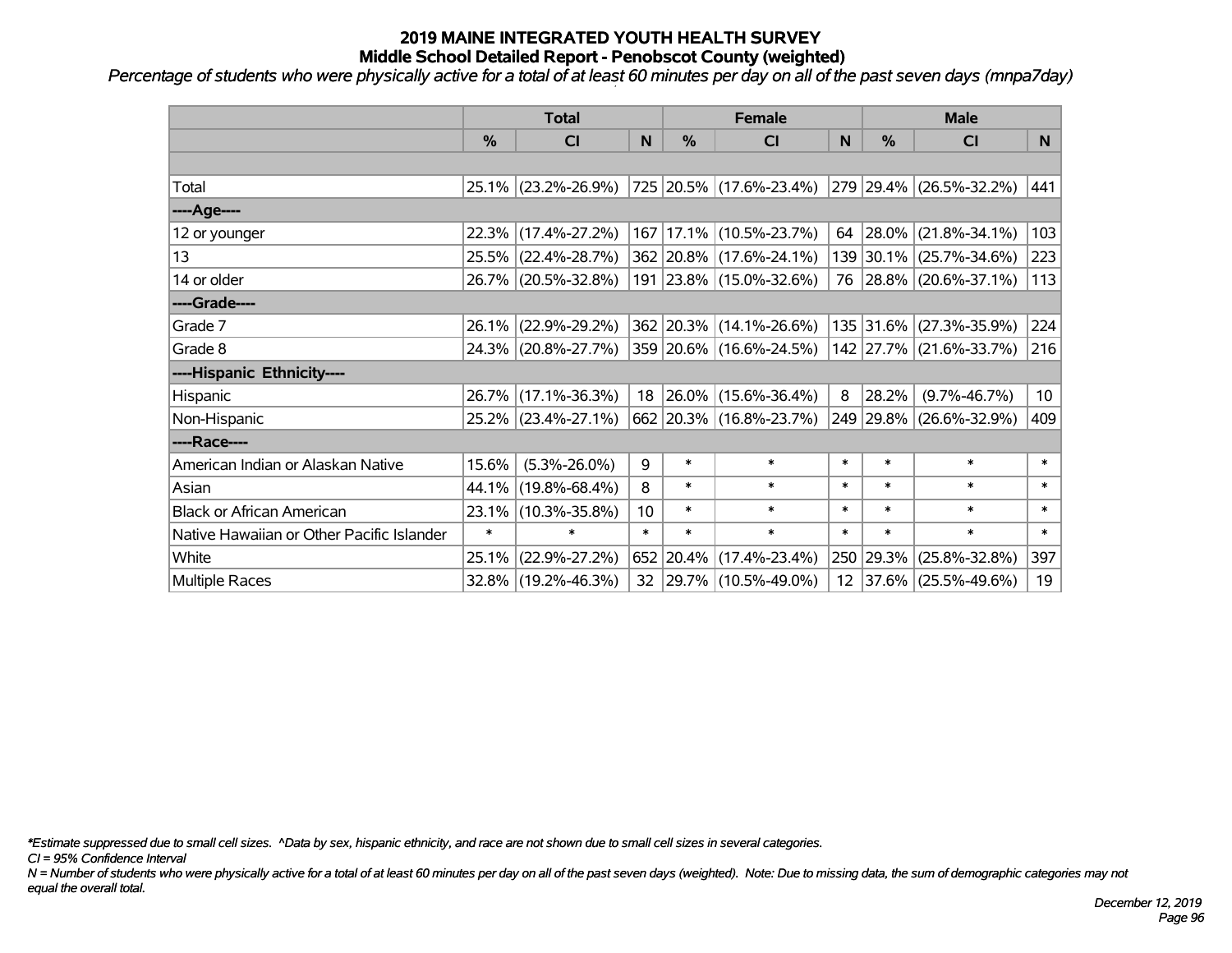#### **2019 MAINE INTEGRATED YOUTH HEALTH SURVEY Middle School Detailed Report - Penobscot County (weighted)** *On an average school day, how many hours do you watch TV? (mn125) Percentage of students who answered at least 3 hours*

|                                           | <b>Total</b>  |                     |        | <b>Female</b> | <b>Male</b>                                          |                 |        |                             |              |
|-------------------------------------------|---------------|---------------------|--------|---------------|------------------------------------------------------|-----------------|--------|-----------------------------|--------------|
|                                           | $\frac{0}{0}$ | <b>CI</b>           | N      | $\frac{0}{0}$ | <b>CI</b>                                            | <sub>N</sub>    | %      | <b>CI</b>                   | <b>N</b>     |
|                                           |               |                     |        |               |                                                      |                 |        |                             |              |
| Total                                     |               | 23.0% (20.2%-25.8%) |        |               | $ 669 23.9\% $ (20.6%-27.1%) 325 21.9% (17.7%-26.0%) |                 |        |                             | 329          |
| ----Age----                               |               |                     |        |               |                                                      |                 |        |                             |              |
| 12 or younger                             |               | 19.2% (14.3%-24.1%) |        |               | 143 22.9% (12.8%-33.1%)                              | 83              | 14.9%  | $(6.9\% - 23.0\%)$          | 54           |
| 13                                        |               | 24.8% (19.9%-29.7%) |        |               | 354 21.7% (15.6%-27.7%)                              |                 |        | 141 27.2% (19.7%-34.7%)     | 205          |
| 14 or older                               |               | 23.4% (19.9%-27.0%) |        |               | 173 29.3% (21.9%-36.7%)                              |                 |        | 101   18.1%   (11.7%-24.4%) | 70           |
| ----Grade----                             |               |                     |        |               |                                                      |                 |        |                             |              |
| Grade 7                                   |               | 22.7% (17.9%-27.4%) |        |               | 321 22.9% (17.3%-28.5%)                              |                 |        | 153 22.7% (15.5%-29.9%)     | 163          |
| Grade 8                                   |               | 23.3% (19.5%-27.1%) |        |               | 345 24.8% (19.7%-29.9%)                              |                 |        | 169 21.3% (14.7%-27.9%)     | 166          |
| ----Hispanic Ethnicity----                |               |                     |        |               |                                                      |                 |        |                             |              |
| Hispanic                                  |               | 39.9% (19.5%-60.2%) | 25     | 27.9%         | $(5.1\% - 50.7\%)$                                   | 10 <sup>°</sup> | 60.6%  | $(35.2\% - 86.0\%)$         | 16           |
| Non-Hispanic                              |               | 23.4% (20.3%-26.6%) |        |               | $624$ 24.9% (21.5%-28.3%)                            |                 |        | 306 21.7% (17.6%-25.9%)     | 303          |
| ----Race----                              |               |                     |        |               |                                                      |                 |        |                             |              |
| American Indian or Alaskan Native         | 21.1%         | $(6.1\% - 36.2\%)$  | 14     | 23.4%         | $(4.8\% - 41.9\%)$                                   | $\overline{7}$  | 19.6%  | $(0.0\% - 40.8\%)$          | 8            |
| Asian                                     | 44.9%         | $(20.2\% - 69.7\%)$ | 8      | $\ast$        | $\ast$                                               | $\ast$          | $\ast$ | $\ast$                      | $\pmb{\ast}$ |
| <b>Black or African American</b>          | 38.3%         | $(10.1\% - 66.6\%)$ | 22     | 45.0%         | $(0.0\% - 93.5\%)$                                   | 10 <sup>°</sup> | 31.3%  | $(10.1\% - 52.4\%)$         | 11           |
| Native Hawaiian or Other Pacific Islander | $\ast$        | $\ast$              | $\ast$ | $\ast$        | $\ast$                                               | $\ast$          | $\ast$ | $\ast$                      | $\ast$       |
| White                                     | 22.3%         | $(19.0\% - 25.5\%)$ |        | 582 23.0%     | $(19.5\% - 26.4\%)$                                  | 282             | 21.6%  | $(17.2\% - 25.9\%)$         | 292          |
| <b>Multiple Races</b>                     | 23.3%         | $(8.0\% - 38.6\%)$  | 23     | $ 30.1\% $    | $(0.0\% - 60.5\%)$                                   | 11              | 22.1%  | $(4.0\% - 40.2\%)$          | 12           |

*\*Estimate suppressed due to small cell sizes. ^Data by sex, hispanic ethnicity, and race are not shown due to small cell sizes in several categories.*

*CI = 95% Confidence Interval*

*N = Number of students who answered at least 3 hours (weighted). Note: Due to missing data, the sum of demographic categories may not equal the overall total.*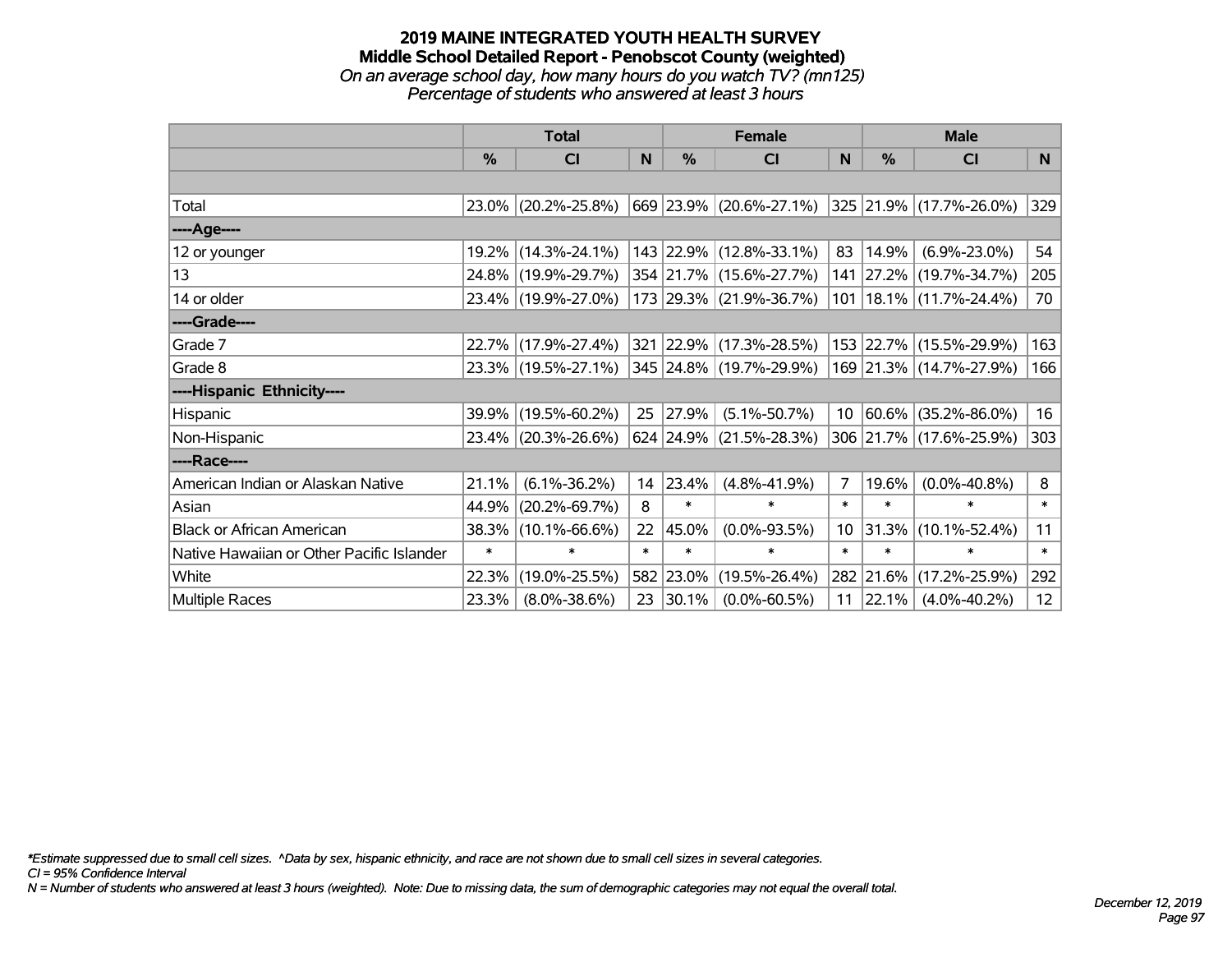### **2019 MAINE INTEGRATED YOUTH HEALTH SURVEY Middle School Detailed Report - Penobscot County (weighted)** *On an average school day, how many hours do you watch TV? (mn125\_2) Percentage of students who answered 2 or fewer hours*

|                                           | <b>Total</b> |                                 |        |             | <b>Female</b>        |        | <b>Male</b>   |                      |              |  |
|-------------------------------------------|--------------|---------------------------------|--------|-------------|----------------------|--------|---------------|----------------------|--------------|--|
|                                           | $\%$         | <b>CI</b>                       | N      | %           | <b>CI</b>            | N      | $\frac{0}{0}$ | <b>CI</b>            | <sub>N</sub> |  |
|                                           |              |                                 |        |             |                      |        |               |                      |              |  |
| Total                                     |              | 77.0% (74.2%-79.8%) 2,245 76.1% |        |             | $(72.9\% - 79.4\%)$  |        | 1,038 78.1%   | $(74.0\% - 82.3\%)$  | 1,174        |  |
| ----Age----                               |              |                                 |        |             |                      |        |               |                      |              |  |
| 12 or younger                             | 80.8%        | $(75.9\% - 85.7\%)$             | 599    | 77.1%       | $(66.9\% - 87.2\%)$  | 280    | 85.1%         | $(77.0\% - 93.1\%)$  | 307          |  |
| 13                                        | 75.2%        | $(70.3\% - 80.1\%)$             | 1,072  | 78.3%       | $(72.3\% - 84.4\%)$  | 508    | 72.8%         | $(65.3\% - 80.3\%)$  | 550          |  |
| 14 or older                               |              | 76.6% (73.0%-80.1%)             | 564    | 70.7%       | $(63.3\% - 78.1\%)$  | 244    | 81.9%         | $(75.6\% - 88.3\%)$  | 316          |  |
| ----Grade----                             |              |                                 |        |             |                      |        |               |                      |              |  |
| Grade 7                                   | 77.3%        | $(72.6\% - 82.1\%)$             |        | 1,097 77.1% | $(71.5\% - 82.7\%)$  | 517    | 77.3%         | $(70.1\% - 84.5\%)$  | 555          |  |
| Grade 8                                   |              | 76.7% (72.9%-80.5%)             |        | 1,136 75.2% | $(70.1\% - 80.3\%)$  | 513    | 78.7%         | $(72.1\% - 85.3\%)$  | 614          |  |
| ----Hispanic Ethnicity----                |              |                                 |        |             |                      |        |               |                      |              |  |
| Hispanic                                  | 60.1%        | $(39.8\% - 80.5\%)$             | 38     | 72.1%       | $(49.3\% - 94.9\%)$  | 25     | 39.4%         | $(14.0\% - 64.8\%)$  | 10           |  |
| Non-Hispanic                              |              | 76.6% (73.4%-79.7%)             | 2,040  | 75.1%       | $(71.7\% - 78.5\%)$  | 925    | 78.3%         | $(74.1\% - 82.4\%)$  | 1,091        |  |
| ----Race----                              |              |                                 |        |             |                      |        |               |                      |              |  |
| American Indian or Alaskan Native         | 78.9%        | $(63.8\% - 93.9\%)$             | 54     | 76.6%       | $(58.1\% - 95.2\%)$  | 21     | 80.4%         | $(59.2\% - 100.0\%)$ | 33           |  |
| Asian                                     | 55.1%        | $(30.3\% - 79.8\%)$             | 10     | $\ast$      | $\ast$               | $\ast$ | $\ast$        | $\ast$               | $\ast$       |  |
| <b>Black or African American</b>          | 61.7%        | $(33.4\% - 89.9\%)$             | 36     | 55.0%       | $(6.5\% - 100.0\%)$  | 12     | 68.7%         | $(47.6\% - 89.9\%)$  | 24           |  |
| Native Hawaiian or Other Pacific Islander | $\ast$       | $\ast$                          | $\ast$ | $\ast$      | $\ast$               | $\ast$ | $\ast$        | $\ast$               | $\ast$       |  |
| White                                     | 77.7%        | $(74.5\% - 81.0\%)$             | 2,032  | 77.0%       | $(73.6\% - 80.5\%)$  | 945    | 78.4%         | $(74.1\% - 82.8\%)$  | 1,062        |  |
| Multiple Races                            |              | 76.7% (61.4%-92.0%)             | 76     | 69.9%       | $(39.5\% - 100.0\%)$ | 26     | 77.9%         | $(59.8\% - 96.0\%)$  | 42           |  |

*\*Estimate suppressed due to small cell sizes. ^Data by sex, hispanic ethnicity, and race are not shown due to small cell sizes in several categories.*

*CI = 95% Confidence Interval*

*N = Number of students who answered 2 or fewer hours (weighted). Note: Due to missing data, the sum of demographic categories may not equal the overall total.*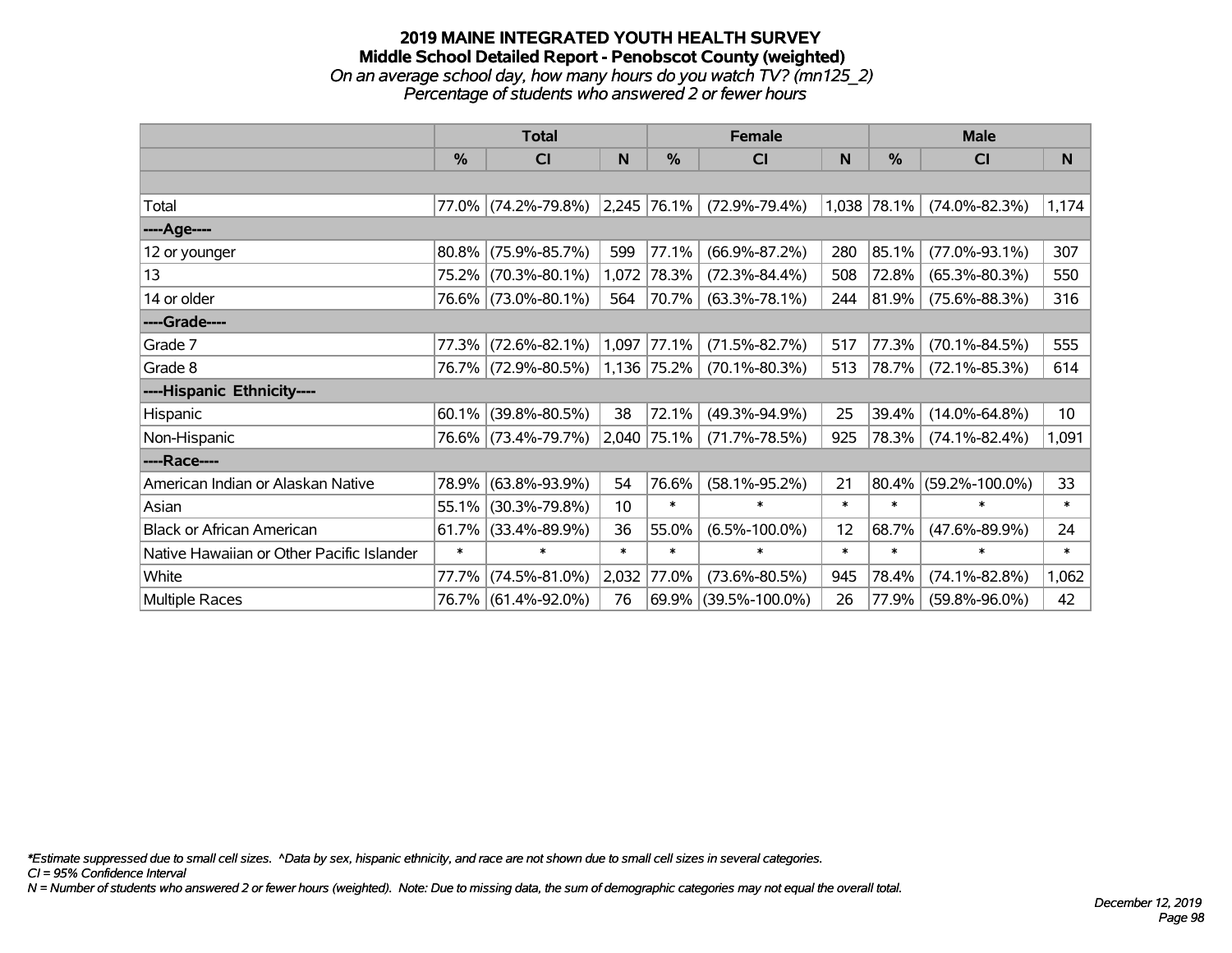*On an average school day, how many hours do you play video or computer games or use a computer for something that is not school work? (Count time spent playing games, watching videos, texting, or using social media on your smartphone, computer, Xbox, PlayStation, iPad, or other tablet.) (mn126c) Percentage of students who answered at least 3 hours*

|                                           | <b>Total</b>  |                        |        | <b>Female</b> |                             | <b>Male</b>     |               |                         |           |
|-------------------------------------------|---------------|------------------------|--------|---------------|-----------------------------|-----------------|---------------|-------------------------|-----------|
|                                           | $\frac{0}{0}$ | <b>CI</b>              | N      | $\%$          | <b>CI</b>                   | N               | $\frac{0}{0}$ | <b>CI</b>               | N         |
|                                           |               |                        |        |               |                             |                 |               |                         |           |
| Total                                     |               | 48.2% (44.4%-52.1%)    |        |               | $1,407$ 43.9% (38.5%-49.4%) |                 |               | 602 52.5% (46.2%-58.8%) | 789       |
| ----Age----                               |               |                        |        |               |                             |                 |               |                         |           |
| 12 or younger                             | 41.7%         | $(30.7\% - 52.8\%)$    | 311    | 40.9%         | $(25.9\% - 55.9\%)$         |                 |               | 150 44.5% (30.5%-58.5%) | 161       |
| 13                                        |               | 50.7% (46.5%-54.9%)    | 722    |               | 43.6% (37.6%-49.6%)         |                 |               | 283 55.9% (49.4%-62.4%) | 424       |
| 14 or older                               |               | $50.6\%$ (41.4%-59.9%) | 373    |               | $ 48.4\% $ (36.7%-60.1%)    |                 |               | 169 53.4% (42.5%-64.3%) | 204       |
| ----Grade----                             |               |                        |        |               |                             |                 |               |                         |           |
| Grade 7                                   |               | 43.3% (37.5%-49.0%)    | 614    |               | 42.0% (32.2%-51.9%)         |                 |               | 285 45.1% (37.2%-53.1%) | 321       |
| Grade 8                                   |               | 53.5% (48.5%-58.5%)    | 793    |               | $ 46.5\% $ (39.1%-54.0%)    |                 |               | 317 59.6% (52.6%-66.5%) | 468       |
| ----Hispanic Ethnicity----                |               |                        |        |               |                             |                 |               |                         |           |
| Hispanic                                  | 55.2%         | $(34.2\% - 76.1\%)$    | 33     | 31.8%         | $(9.7\% - 53.8\%)$          | 10              | 78.2%         | $(60.9\% - 95.5\%)$     | 20        |
| Non-Hispanic                              |               | 49.2% (45.6%-52.8%)    |        |               | 1,312 44.6% (39.5%-49.7%)   |                 |               | 550 53.7% (47.9%-59.4%) | 749       |
| ----Race----                              |               |                        |        |               |                             |                 |               |                         |           |
| American Indian or Alaskan Native         | 41.4%         | $(25.7\% - 57.0\%)$    | 28     | 39.4%         | $(17.8\% - 60.9\%)$         | 11              |               | 42.7% (14.3%-71.2%)     | 17        |
| Asian                                     | $\ast$        | $\ast$                 | $\ast$ | $\ast$        | $\ast$                      | $\ast$          | $\ast$        | $\ast$                  | $\ast$    |
| <b>Black or African American</b>          | 51.5%         | $(31.6\% - 71.3\%)$    | 31     | 39.9%         | $(0.0\% - 80.3\%)$          | 10 <sup>°</sup> | 62.8%         | $(50.6\% - 75.0\%)$     | 21        |
| Native Hawaiian or Other Pacific Islander | $\ast$        | $\ast$                 | $\ast$ | $\ast$        | $\ast$                      | $\ast$          | $\ast$        | $\ast$                  | $\ast$    |
| White                                     | 49.0%         | $(44.8\% - 53.3\%)$    | 1,282  | 44.7%         | $(39.5\% - 49.8\%)$         | 547             | 52.9%         | $(45.8\% - 59.9\%)$     | 719       |
| <b>Multiple Races</b>                     |               | 34.1% (20.2%-48.1%)    | 34     | 35.5%         | $(5.3\% - 65.8\%)$          | 13              |               | 38.4% (24.3%-52.4%)     | $21 \mid$ |

*\*Estimate suppressed due to small cell sizes. ^Data by sex, hispanic ethnicity, and race are not shown due to small cell sizes in several categories.*

*CI = 95% Confidence Interval*

*N = Number of students who answered at least 3 hours (weighted). Note: Due to missing data, the sum of demographic categories may not equal the overall total.*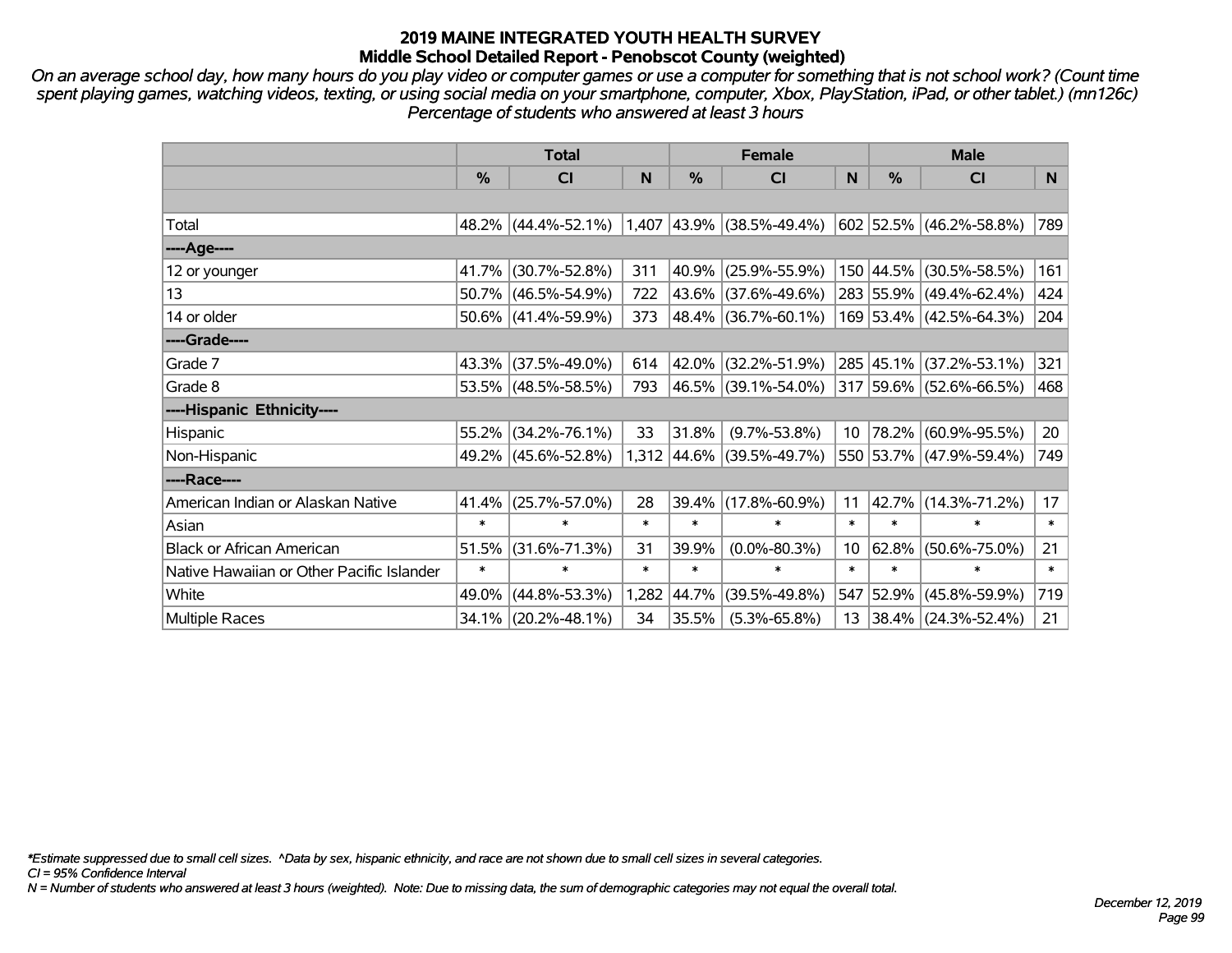*On an average school day, how many hours do you play video or computer games or use a computer for something that is not school work? (Count time spent playing games, watching videos, texting, or using social media on your smartphone, computer, Xbox, PlayStation, iPad, or other tablet.) (mn126c\_2) Percentage of students who answered 2 or fewer hours*

|                                           | <b>Total</b> |                     |        | <b>Female</b>    | <b>Male</b>          |        |               |                          |        |
|-------------------------------------------|--------------|---------------------|--------|------------------|----------------------|--------|---------------|--------------------------|--------|
|                                           | $\%$         | CI                  | N      | %                | CI                   | N      | $\frac{0}{0}$ | <b>CI</b>                | N.     |
|                                           |              |                     |        |                  |                      |        |               |                          |        |
| Total                                     | 51.8%        | $(47.9\% - 55.6\%)$ |        | $ 1,509 56.1\% $ | $(50.6\% - 61.5\%)$  |        |               | 767 47.5% (41.2%-53.8%)  | 713    |
| ----Age----                               |              |                     |        |                  |                      |        |               |                          |        |
| 12 or younger                             | 58.3%        | $(47.2\% - 69.3\%)$ | 434    | 59.1%            | $(44.1\% - 74.1\%)$  |        |               | 217 55.5% (41.5%-69.5%)  | 200    |
| 13                                        | 49.3%        | $(45.1\% - 53.5\%)$ | 702    | 56.4%            | $(50.4\% - 62.4\%)$  |        |               | 366 44.1% (37.6%-50.6%)  | 334    |
| 14 or older                               | 49.4%        | $(40.1\% - 58.6\%)$ | 364    | 51.6%            | $(39.9\% - 63.3\%)$  |        |               | 180 46.6% (35.7%-57.5%)  | 178    |
| ----Grade----                             |              |                     |        |                  |                      |        |               |                          |        |
| Grade 7                                   | 56.7%        | $(51.0\% - 62.5\%)$ | 805    | 58.0%            | $(48.1\% - 67.8\%)$  |        |               | 393 54.9% (46.9%-62.8%)  | 391    |
| Grade 8                                   |              | 46.5% (41.5%-51.5%) | 689    | 53.5%            | $(46.0\% - 60.9\%)$  |        |               | 364 40.4% (33.5%-47.4%)  | 318    |
| ----Hispanic Ethnicity----                |              |                     |        |                  |                      |        |               |                          |        |
| Hispanic                                  | 44.8%        | $(23.9\% - 65.8\%)$ | 27     | 68.2%            | $(46.2\% - 90.3\%)$  | 21     | 21.8%         | $(4.5\% - 39.1\%)$       | 6      |
| Non-Hispanic                              | $50.8\%$     | $(47.2\% - 54.4\%)$ |        | 1,353 55.4%      | $(50.3\% - 60.5\%)$  |        |               | 683 46.3% (40.6%-52.1%)  | 647    |
| ----Race----                              |              |                     |        |                  |                      |        |               |                          |        |
| American Indian or Alaskan Native         | 58.6%        | $(43.0\% - 74.3\%)$ | 40     | 60.6%            | $(39.1\% - 82.2\%)$  | 17     | 57.3%         | $(28.8\% - 85.7\%)$      | 23     |
| Asian                                     | $\ast$       | $\ast$              | $\ast$ | $\ast$           | $\ast$               | $\ast$ | $\ast$        | $\ast$                   | $\ast$ |
| <b>Black or African American</b>          | 48.5%        | $(28.7\% - 68.4\%)$ | 29     |                  | 60.1% (19.7%-100.0%) | 15     | 37.2%         | $(25.0\% - 49.4\%)$      | 12     |
| Native Hawaiian or Other Pacific Islander | $\ast$       | $\ast$              | $\ast$ | $\ast$           | $\ast$               | $\ast$ | $\ast$        | $\ast$                   | $\ast$ |
| White                                     | 51.0%        | $(46.7\% - 55.2\%)$ | 1,332  | 55.3%            | $(50.2\% - 60.5\%)$  | 678    | $ 47.1\% $    | $(40.1\% - 54.2\%)$      | 641    |
| <b>Multiple Races</b>                     | 65.9%        | $(51.9\% - 79.8\%)$ | 66     | 64.5%            | $(34.2\% - 94.7\%)$  | 24     |               | $ 61.6\% $ (47.6%-75.7%) | 33     |

*\*Estimate suppressed due to small cell sizes. ^Data by sex, hispanic ethnicity, and race are not shown due to small cell sizes in several categories.*

*CI = 95% Confidence Interval*

*N = Number of students who answered 2 or fewer hours (weighted). Note: Due to missing data, the sum of demographic categories may not equal the overall total.*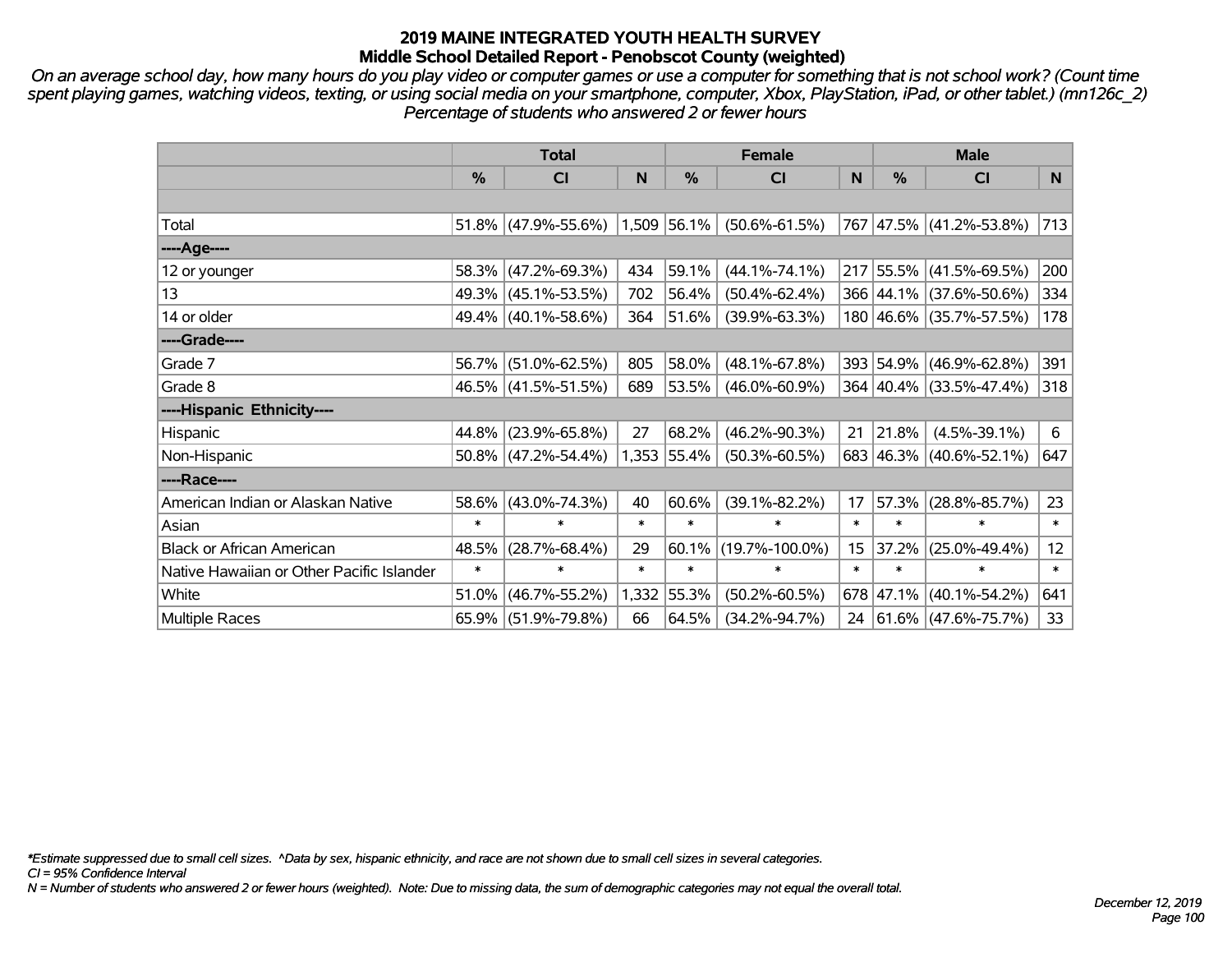*Percentage of students watching 2 or fewer hours of combined screen time (tv, video games, computer) per day on an average school day (mnscreen)*

|                                           | <b>Total</b>  |                        |                | <b>Female</b> | <b>Male</b>              |        |             |                             |                 |
|-------------------------------------------|---------------|------------------------|----------------|---------------|--------------------------|--------|-------------|-----------------------------|-----------------|
|                                           | $\frac{0}{0}$ | <b>CI</b>              | N              | %             | <b>CI</b>                | N      | %           | <b>CI</b>                   | N.              |
|                                           |               |                        |                |               |                          |        |             |                             |                 |
| Total                                     |               | 24.7% (20.4%-29.0%)    |                |               | 711 28.8% (23.6%-33.9%)  |        |             | 388 21.0% (14.8%-27.1%)     | 311             |
| ----Age----                               |               |                        |                |               |                          |        |             |                             |                 |
| 12 or younger                             |               | 29.4% (21.5%-37.3%)    |                |               | 217 30.4% (18.6%-42.3%)  |        |             | 110 28.4% (18.8%-38.0%)     | 103             |
| 13                                        |               | 22.2% (17.4%-27.0%)    |                |               | 311 26.9% (21.5%-32.3%)  |        |             | 171   18.5%   (10.9%-26.1%) | 138             |
| 14 or older                               |               | 24.3% (17.8%-30.8%)    |                |               | 177 30.8% (22.7%-38.9%)  |        |             | 106   18.7%   (10.6%-26.8%) | 71              |
| ----Grade----                             |               |                        |                |               |                          |        |             |                             |                 |
| Grade 7                                   |               | 28.4% (21.2%-35.6%)    |                | 399 29.5%     | $(21.4\% - 37.6\%)$      |        | 196 27.2%   | $(16.8\% - 37.6\%)$         | 194             |
| Grade 8                                   |               | 20.5% (16.2%-24.8%)    |                |               | 299 27.4% (21.0%-33.8%)  |        | 185   14.7% | $(9.9\% - 19.5\%)$          | 113             |
| ----Hispanic Ethnicity----                |               |                        |                |               |                          |        |             |                             |                 |
| Hispanic                                  | 22.4%         | $(6.6\% - 38.2\%)$     | 13             | $\ast$        | $\ast$                   | $\ast$ | $\ast$      | $\ast$                      | $\ast$          |
| Non-Hispanic                              |               | 23.4% (19.0%-27.7%)    |                |               | 617 27.8% (21.8%-33.7%)  |        |             | 340   19.2%   (14.3%-24.1%) | 265             |
| ----Race----                              |               |                        |                |               |                          |        |             |                             |                 |
| American Indian or Alaskan Native         |               | 39.3% (30.8%-47.8%)    | 26             | 48.4%         | $(27.1\% - 69.6\%)$      | 13     | 32.7%       | $(13.1\% - 52.2\%)$         | 12              |
| Asian                                     | $\ast$        | $\ast$                 | $\ast$         | $\ast$        | $\ast$                   | $\ast$ | $\ast$      | $\ast$                      | $\ast$          |
| <b>Black or African American</b>          | 12.7%         | $(0.0\% - 28.8\%)$     | $\overline{7}$ | $\ast$        | $\ast$                   | $\ast$ | $\ast$      | $\ast$                      | $\ast$          |
| Native Hawaiian or Other Pacific Islander | $\ast$        | $\ast$                 | $\ast$         | $\ast$        | $\ast$                   | $\ast$ | $\ast$      | $\ast$                      | $\ast$          |
| White                                     | 24.3%         | $(19.6\% - 28.9\%)$    | 627            | 27.8%         | $(22.6\% - 33.1\%)$      | 337    | 20.8%       | $(14.1\% - 27.6\%)$         | 280             |
| <b>Multiple Races</b>                     |               | $33.8\%$ (25.2%-42.4%) | 34             |               | $ 51.7\% $ (22.7%-80.7%) | 19     |             | $ 23.3\% $ (13.5%-33.0%)    | 12 <sup>2</sup> |

*\*Estimate suppressed due to small cell sizes. ^Data by sex, hispanic ethnicity, and race are not shown due to small cell sizes in several categories.*

*CI = 95% Confidence Interval*

*N = Number of students watching 2 or fewer hours of combined screen time (tv, video games, computer) per day on an average school day (weighted). Note: Due to missing data, the sum of demographic categories may not equal the overall total.*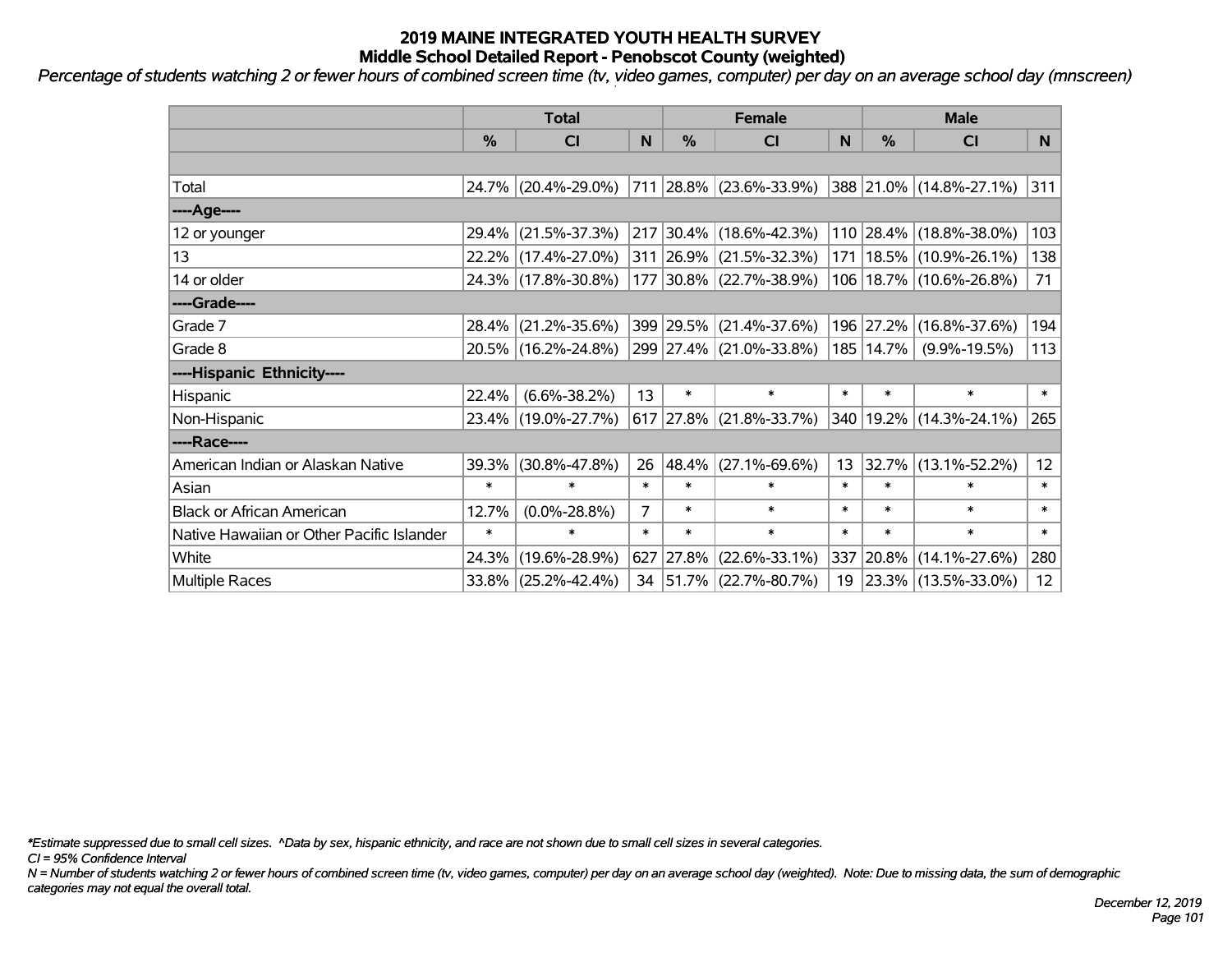*In an average week when you are in school, on how many days do you go to physical education (PE) classes? (mn127) Percentage of students who answered at least 1 day*

|                                           | <b>Total</b> |                                                           |        |               | <b>Female</b>               |        | <b>Male</b>   |                      |        |  |
|-------------------------------------------|--------------|-----------------------------------------------------------|--------|---------------|-----------------------------|--------|---------------|----------------------|--------|--|
|                                           | $\%$         | CI                                                        | N      | $\frac{0}{0}$ | <b>CI</b>                   | N      | $\frac{0}{0}$ | <b>CI</b>            | N      |  |
|                                           |              |                                                           |        |               |                             |        |               |                      |        |  |
| Total                                     |              | 86.5% (76.0%-97.0%) 2,511 87.3% (76.5%-98.1%) 1,188 85.9% |        |               |                             |        |               | $(75.4\% - 96.3\%)$  | 1,296  |  |
| ----Age----                               |              |                                                           |        |               |                             |        |               |                      |        |  |
| 12 or younger                             | 86.2%        | $(73.6\% - 98.8\%)$                                       | 649    | 87.2%         | $(75.0\% - 99.3\%)$         | 324    | 85.6%         | $(71.1\% - 100.0\%)$ | 318    |  |
| 13                                        |              | 85.0% (73.7%-96.2%)                                       |        |               | 1,200 84.9% (72.3%-97.5%)   | 566    | 85.1%         | $(74.9\% - 95.3\%)$  | 626    |  |
| 14 or older                               |              | 89.7% (81.3%-98.2%)                                       | 652    |               | 92.3% (84.7%-99.9%)         | 296    | 87.6%         | $(78.0\% - 97.2\%)$  | 351    |  |
| ----Grade----                             |              |                                                           |        |               |                             |        |               |                      |        |  |
| Grade 7                                   | 85.7%        | $(72.9\% - 98.4\%)$                                       |        | 1,187 86.5%   | $(73.6\% - 99.3\%)$         | 572    | 85.0%         | $(72.1\% - 97.8\%)$  | 603    |  |
| Grade 8                                   |              | 87.2% (77.9%-96.5%)                                       |        |               | $1,299$ 88.1% (78.1%-98.1%) | 611    | 86.4%         | $(77.4\% - 95.5\%)$  | 677    |  |
| ----Hispanic Ethnicity----                |              |                                                           |        |               |                             |        |               |                      |        |  |
| Hispanic                                  | 89.2%        | $(78.9\% - 99.6\%)$                                       | 60     | $\ast$        | $\ast$                      | $\ast$ | $\ast$        | $\ast$               | $\ast$ |  |
| Non-Hispanic                              |              | 86.7% (76.0%-97.3%)                                       |        |               | 2,278 87.6% (77.2%-98.0%)   |        | 1,078 85.9%   | $(75.1\% - 96.7\%)$  | 1,182  |  |
| ----Race----                              |              |                                                           |        |               |                             |        |               |                      |        |  |
| American Indian or Alaskan Native         | 87.7%        | $(79.8\% - 95.6\%)$                                       | 53     | $\ast$        | $\ast$                      | $\ast$ | $\ast$        | $\ast$               | $\ast$ |  |
| Asian                                     | $\ast$       | $\ast$                                                    | $\ast$ | $\ast$        | $\ast$                      | $\ast$ | $\ast$        | $\ast$               | $\ast$ |  |
| <b>Black or African American</b>          | $\ast$       | $\ast$                                                    | $\ast$ | $\ast$        | $\ast$                      | $\ast$ | $\ast$        | $\ast$               | $\ast$ |  |
| Native Hawaiian or Other Pacific Islander | $\ast$       | $\ast$                                                    | $\ast$ | $\ast$        | $\ast$                      | $\ast$ | $\ast$        | $\ast$               | $\ast$ |  |
| White                                     | 86.1%        | $(75.2\% - 97.1\%)$                                       |        | 2,250 87.2%   | $(76.0\% - 98.3\%)$         | 1,069  | 85.1%         | $(74.1\% - 96.2\%)$  | 1,161  |  |
| <b>Multiple Races</b>                     |              | 92.5% (86.0%-99.0%)                                       | 91     | $\ast$        | $\ast$                      | $\ast$ | $\ast$        | $\ast$               | $\ast$ |  |

*\*Estimate suppressed due to small cell sizes. ^Data by sex, hispanic ethnicity, and race are not shown due to small cell sizes in several categories.*

*CI = 95% Confidence Interval*

*N = Number of students who answered at least 1 day (weighted). Note: Due to missing data, the sum of demographic categories may not equal the overall total.*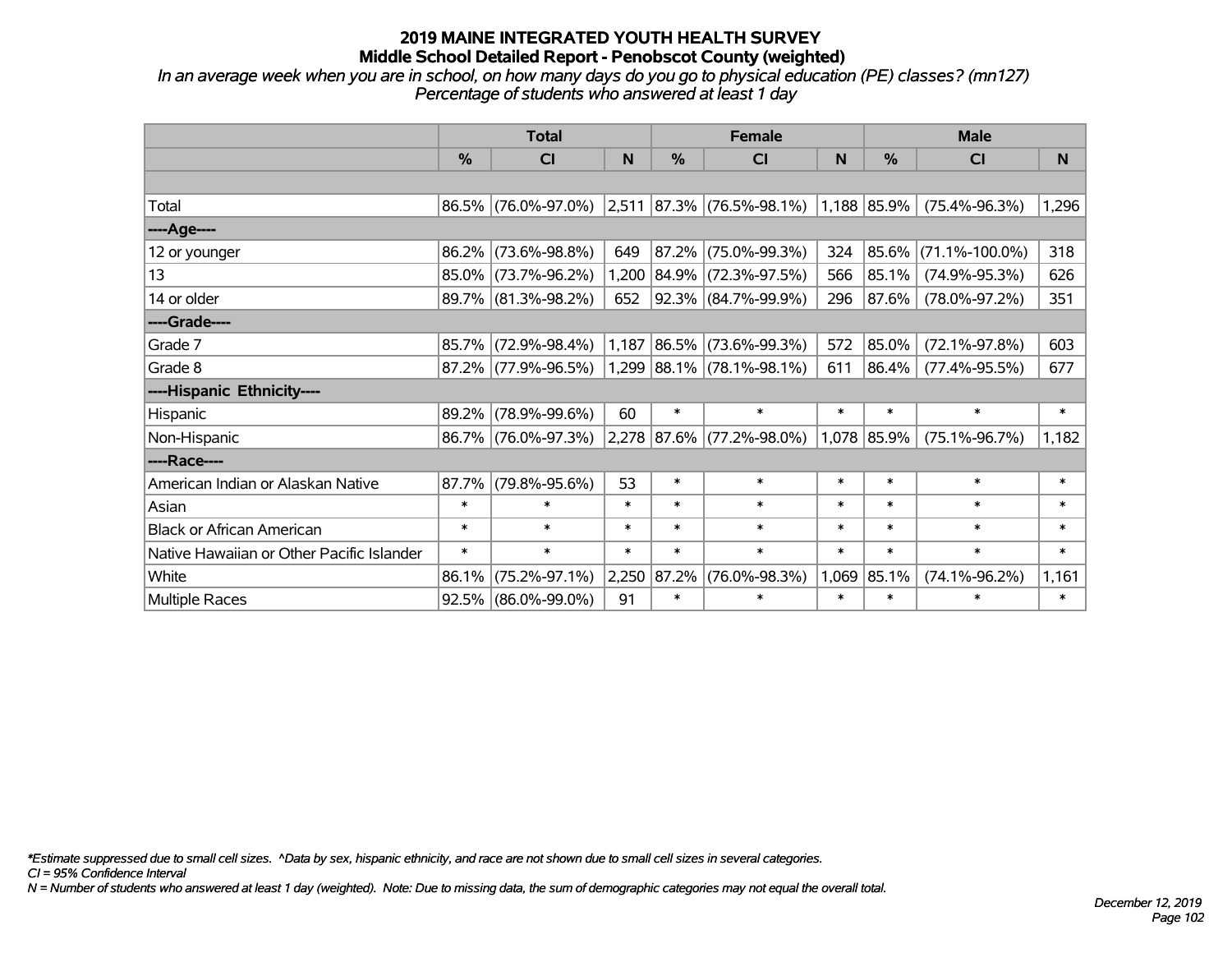*Percentage of students who attended physical education (PE) classes daily in an average week when they were in school (mndlype)*

|                                           | <b>Total</b>  |                      |        |          | <b>Female</b>                                  |        | <b>Male</b>   |                          |        |
|-------------------------------------------|---------------|----------------------|--------|----------|------------------------------------------------|--------|---------------|--------------------------|--------|
|                                           | $\frac{0}{0}$ | <b>CI</b>            | N      | $\%$     | <b>CI</b>                                      | N      | $\frac{0}{0}$ | <b>CI</b>                | N.     |
|                                           |               |                      |        |          |                                                |        |               |                          |        |
| Total                                     |               | $6.7\%$ (0.0%-14.5%) |        |          | $195 6.4\% $ (0.0%-14.2%) 87 7.1% (0.0%-14.9%) |        |               |                          | 107    |
| ----Age----                               |               |                      |        |          |                                                |        |               |                          |        |
| 12 or younger                             |               | $5.3\%$ (0.1%-10.6%) | 40     |          | $(6.4\% (0.0\% - 12.8\%)$                      |        | 24 4.4%       | $(0.0\% - 8.8\%)$        | 16     |
| 13                                        |               | $8.0\%$ (0.0%-18.1%) |        |          | $113 6.6\%  (0.0\% - 15.4\%)$                  |        |               | 44 9.2% (0.0%-20.5%)     | 68     |
| 14 or older                               |               | $5.8\%$ (0.0%-12.3%) |        |          | 42 $ 6.0\% $ (0.0%-14.8%)                      |        |               | 19 5.7% (0.2%-11.1%)     | 23     |
| ----Grade----                             |               |                      |        |          |                                                |        |               |                          |        |
| Grade 7                                   |               | $6.5\%$ (0.0%-12.9%) | 90     |          | $ 6.2\% $ (0.1%-12.4%)                         |        |               | 41   6.7%   (0.0%-13.4%) | 47     |
| Grade 8                                   |               | $7.1\%$ (0.0%-16.8%) |        |          | $106 6.6\% $ (0.0%-16.9%) 46 7.6% (0.0%-17.1%) |        |               |                          | 60     |
| ----Hispanic Ethnicity----                |               |                      |        |          |                                                |        |               |                          |        |
| Hispanic                                  | $9.5\%$       | $(0.0\% - 24.7\%)$   | 6      | $\ast$   | $\ast$                                         | $\ast$ | $\ast$        | $\ast$                   | $\ast$ |
| Non-Hispanic                              |               | $6.6\%$ (0.0%-14.7%) |        |          | $174 6.1\% $ (0.0%-13.7%)                      |        | 75 7.2%       | $(0.0\% - 15.8\%)$       | 100    |
| ----Race----                              |               |                      |        |          |                                                |        |               |                          |        |
| American Indian or Alaskan Native         | $\ast$        | $\ast$               | $\ast$ | $\ast$   | $\ast$                                         | $\ast$ | $\ast$        | $\ast$                   | $\ast$ |
| Asian                                     | $\ast$        | $\ast$               | $\ast$ | $\ast$   | $\ast$                                         | $\ast$ | $\ast$        | $\ast$                   | $\ast$ |
| <b>Black or African American</b>          | $\ast$        | $\ast$               | $\ast$ | $\ast$   | $\ast$                                         | $\ast$ | $\ast$        | $\ast$                   | $\ast$ |
| Native Hawaiian or Other Pacific Islander | $\ast$        | $\ast$               | $\ast$ | $\ast$   | $\ast$                                         | $\ast$ | $\ast$        | $\ast$                   | $\ast$ |
| White                                     | 6.8%          | $(0.0\% - 15.1\%)$   |        | 178 6.5% | $(0.0\% - 14.9\%)$                             |        | 80 7.1%       | $(0.0\% - 15.3\%)$       | 97     |
| Multiple Races                            | $\ast$        | $\ast$               | $\ast$ | $\ast$   | $\ast$                                         | $\ast$ | $\ast$        | $\ast$                   | $\ast$ |

*\*Estimate suppressed due to small cell sizes. ^Data by sex, hispanic ethnicity, and race are not shown due to small cell sizes in several categories.*

*CI = 95% Confidence Interval*

*N = Number of students who attended physical education (PE) classes daily in an average week when they were in school (weighted). Note: Due to missing data, the sum of demographic categories may not equal the overall total.*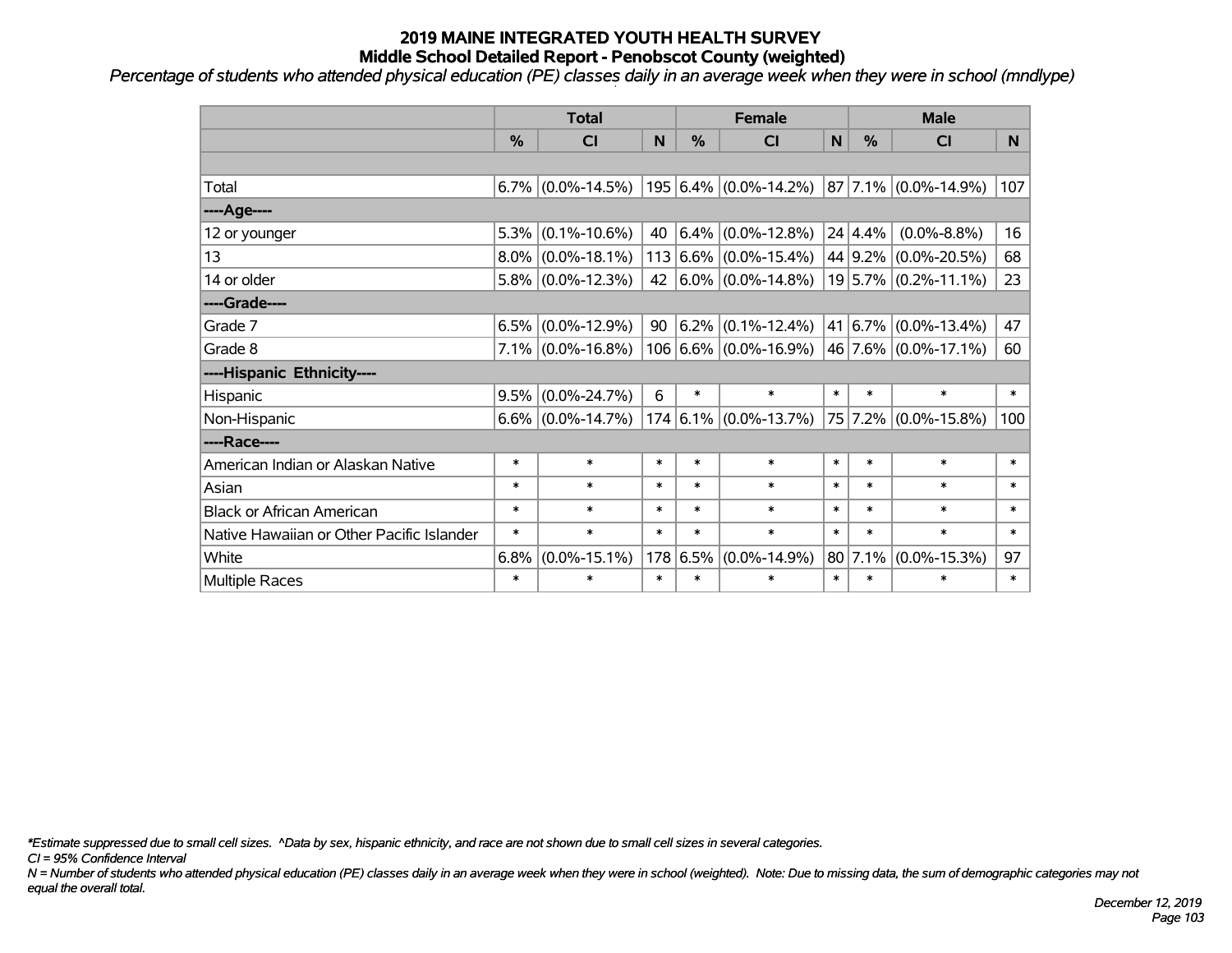*Do any of your classroom teachers provide short physical activity breaks during regular class time? (Do not count your physical education teacher.) (mn180)*

*Percentage of students who answered 'Yes'*

|                                           | <b>Total</b> |                     | <b>Female</b> |           |                         | <b>Male</b> |           |                                 |        |
|-------------------------------------------|--------------|---------------------|---------------|-----------|-------------------------|-------------|-----------|---------------------------------|--------|
|                                           | %            | <b>CI</b>           | N             | $\%$      | <b>CI</b>               | N           | %         | <b>CI</b>                       | N      |
|                                           |              |                     |               |           |                         |             |           |                                 |        |
| Total                                     |              | 22.0% (13.3%-30.6%) |               |           | 637 23.6% (13.9%-33.3%) |             |           | $ 321 20.2\% (12.2\% - 28.1\%)$ | 302    |
| ----Age----                               |              |                     |               |           |                         |             |           |                                 |        |
| 12 or younger                             | 18.7%        | $(7.0\% - 30.5\%)$  |               |           | 137 23.3% (10.6%-35.9%) | 83          | 13.3%     | $(1.9\% - 24.6\%)$              | 48     |
| 13                                        |              | 23.3% (13.0%-33.6%) |               |           | 336 24.3% (11.7%-36.9%) |             |           | 159 22.0% (12.5%-31.4%)         | 169    |
| 14 or older                               |              | 22.8% (13.6%-32.0%) |               |           | 164 22.9% (11.9%-33.9%) |             |           | 79 23.1% (11.4%-34.8%)          | 85     |
| ----Grade----                             |              |                     |               |           |                         |             |           |                                 |        |
| Grade 7                                   | 21.1%        | $(8.6\% - 33.5\%)$  |               | 299 23.5% | $(11.2\% - 35.9\%)$     | 159         | 18.7%     | $(5.4\% - 31.9\%)$              | 134    |
| Grade 8                                   |              | 22.7% (12.1%-33.4%) |               |           | 335 23.3% (11.4%-35.2%) |             |           | 159 21.6% (12.1%-31.1%)         | 168    |
| ----Hispanic Ethnicity----                |              |                     |               |           |                         |             |           |                                 |        |
| Hispanic                                  | 29.0%        | $(2.8\% - 55.1\%)$  | 17            | $\ast$    | $\ast$                  | $\ast$      | $\ast$    | $\ast$                          | $\ast$ |
| Non-Hispanic                              |              | 21.9% (13.4%-30.3%) |               |           | 580 23.9% (15.1%-32.7%) |             | 293 20.0% | $(11.7\% - 28.4\%)$             | 279    |
| ----Race----                              |              |                     |               |           |                         |             |           |                                 |        |
| American Indian or Alaskan Native         | 25.5%        | $(7.1\% - 44.0\%)$  | 16            | $\ast$    | $\ast$                  | $\ast$      | $\ast$    | $\ast$                          | $\ast$ |
| Asian                                     | $\ast$       | $\ast$              | $\ast$        | $\ast$    | $\ast$                  | $\ast$      | $\ast$    | $\ast$                          | $\ast$ |
| <b>Black or African American</b>          | 36.1%        | $(21.8\% - 50.4\%)$ | 22            | 45.4%     | $(27.2\% - 63.5\%)$     | 11          | 31.3%     | $(11.0\% - 51.5\%)$             | 11     |
| Native Hawaiian or Other Pacific Islander | $\ast$       | $\ast$              | $\ast$        | $\ast$    | $\ast$                  | $\ast$      | $\ast$    | $\ast$                          | $\ast$ |
| White                                     | 20.9%        | $(12.6\% - 29.2\%)$ | 543           | 23.3%     | $(13.9\% - 32.8\%)$     | 284         | 18.5%     | $(11.0\% - 26.0\%)$             | 251    |
| <b>Multiple Races</b>                     |              | 39.9% (16.6%-63.3%) |               | 40 36.9%  | $(5.7\% - 68.1\%)$      |             |           | 14 36.0% (12.7%-59.3%)          | 19     |

*\*Estimate suppressed due to small cell sizes. ^Data by sex, hispanic ethnicity, and race are not shown due to small cell sizes in several categories.*

*CI = 95% Confidence Interval*

*N = Number of students who answered 'Yes' (weighted). Note: Due to missing data, the sum of demographic categories may not equal the overall total.*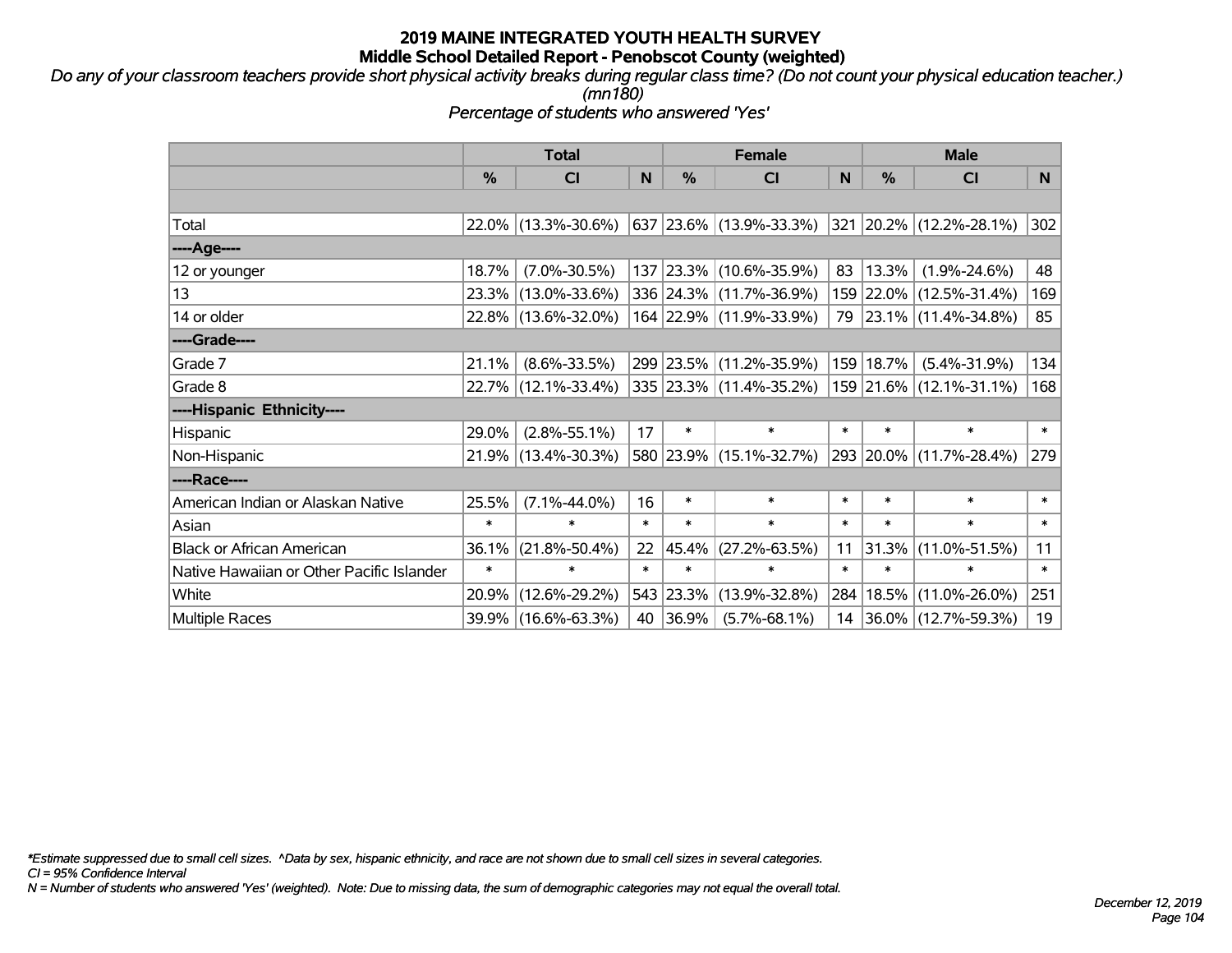*During the past 12 months, on how many sports teams did you play? (Count any teams run by your school or community groups.) (mn179) Percentage of students who answered at least one team*

|                                           | <b>Total</b> |                        |              |                  | <b>Female</b>        |        | <b>Male</b> |                           |        |  |
|-------------------------------------------|--------------|------------------------|--------------|------------------|----------------------|--------|-------------|---------------------------|--------|--|
|                                           | $\%$         | <b>CI</b>              | N            | $\frac{0}{0}$    | <b>CI</b>            | N      | $\%$        | <b>CI</b>                 | N      |  |
|                                           |              |                        |              |                  |                      |        |             |                           |        |  |
| Total                                     |              | 72.0% (68.3%-75.8%)    |              | $ 2,118 75.3\% $ | $(71.0\% - 79.7\%)$  |        |             | 1,034 69.9% (65.4%-74.3%) | 1,062  |  |
| ----Age----                               |              |                        |              |                  |                      |        |             |                           |        |  |
| 12 or younger                             | 76.9%        | $(66.1\% - 87.6\%)$    | 570          | 84.2%            | $(76.0\% - 92.4\%)$  | 303    | 69.9%       | $(55.7\% - 84.1\%)$       | 254    |  |
| 13                                        |              | 69.5% (64.6%-74.3%)    | 1,010        | 70.1%            | $(63.3\% - 76.9\%)$  | 461    |             | 70.4% (65.3%-75.5%)       | 546    |  |
| 14 or older                               |              | 71.8% (67.2%-76.4%)    | 528          | 75.7%            | $(67.5\% - 83.9\%)$  | 264    |             | 68.8% (61.0%-76.5%)       | 262    |  |
| ----Grade----                             |              |                        |              |                  |                      |        |             |                           |        |  |
| Grade 7                                   |              | 72.3% (65.8%-78.8%)    |              | 1,040 76.4%      | $(69.5\% - 83.4\%)$  | 520    |             | 68.7% (61.4%-75.9%)       | 500    |  |
| Grade 8                                   |              | 71.5% (67.4%-75.6%)    |              | $ 1,066 74.0\% $ | $(67.8\% - 80.2\%)$  | 507    |             | 70.8% (65.4%-76.2%)       | 558    |  |
| ----Hispanic Ethnicity----                |              |                        |              |                  |                      |        |             |                           |        |  |
| Hispanic                                  | 69.6%        | $(48.7\% - 90.5\%)$    | 46           | 68.1%            | $(37.8\% - 98.4\%)$  | 23     | 68.1%       | $(39.2\% - 97.0\%)$       | 19     |  |
| Non-Hispanic                              |              | 72.7% (68.4%-77.0%)    |              | 1,950 76.9%      | $(71.4\% - 82.5\%)$  | 947    |             | 70.1% (65.0%-75.3%)       | 990    |  |
| ----Race----                              |              |                        |              |                  |                      |        |             |                           |        |  |
| American Indian or Alaskan Native         | 71.7%        | $(52.6\% - 90.7\%)$    | 50           | $\ast$           | $\ast$               | $\ast$ | $\ast$      | $\ast$                    | $\ast$ |  |
| Asian                                     | $\ast$       | $\ast$                 | $\pmb{\ast}$ | $\ast$           | $\ast$               | $\ast$ | $\ast$      | $\ast$                    | $\ast$ |  |
| <b>Black or African American</b>          | 71.5%        | $(52.3\% - 90.7\%)$    | 44           | $\ast$           | $\ast$               | $\ast$ | $\ast$      | $\ast$                    | $\ast$ |  |
| Native Hawaiian or Other Pacific Islander | $\ast$       | $\ast$                 | $\ast$       | $\ast$           | $\ast$               | $\ast$ | $\ast$      | $\ast$                    | $\ast$ |  |
| White                                     | 72.1%        | $(67.5\% - 76.7\%)$    | 1,897        | 75.9%            | $(70.0\% - 81.8\%)$  | 933    | 69.8%       | $(64.8\% - 74.7\%)$       | 956    |  |
| Multiple Races                            |              | $67.9\%$ (49.7%-86.1%) | 68           | 70.8%            | $(41.5\% - 100.0\%)$ | 27     |             | $64.2\%$ (44.7%-83.8%)    | 34     |  |

*\*Estimate suppressed due to small cell sizes. ^Data by sex, hispanic ethnicity, and race are not shown due to small cell sizes in several categories.*

*CI = 95% Confidence Interval*

*N = Number of students who answered at least one team (weighted). Note: Due to missing data, the sum of demographic categories may not equal the overall total.*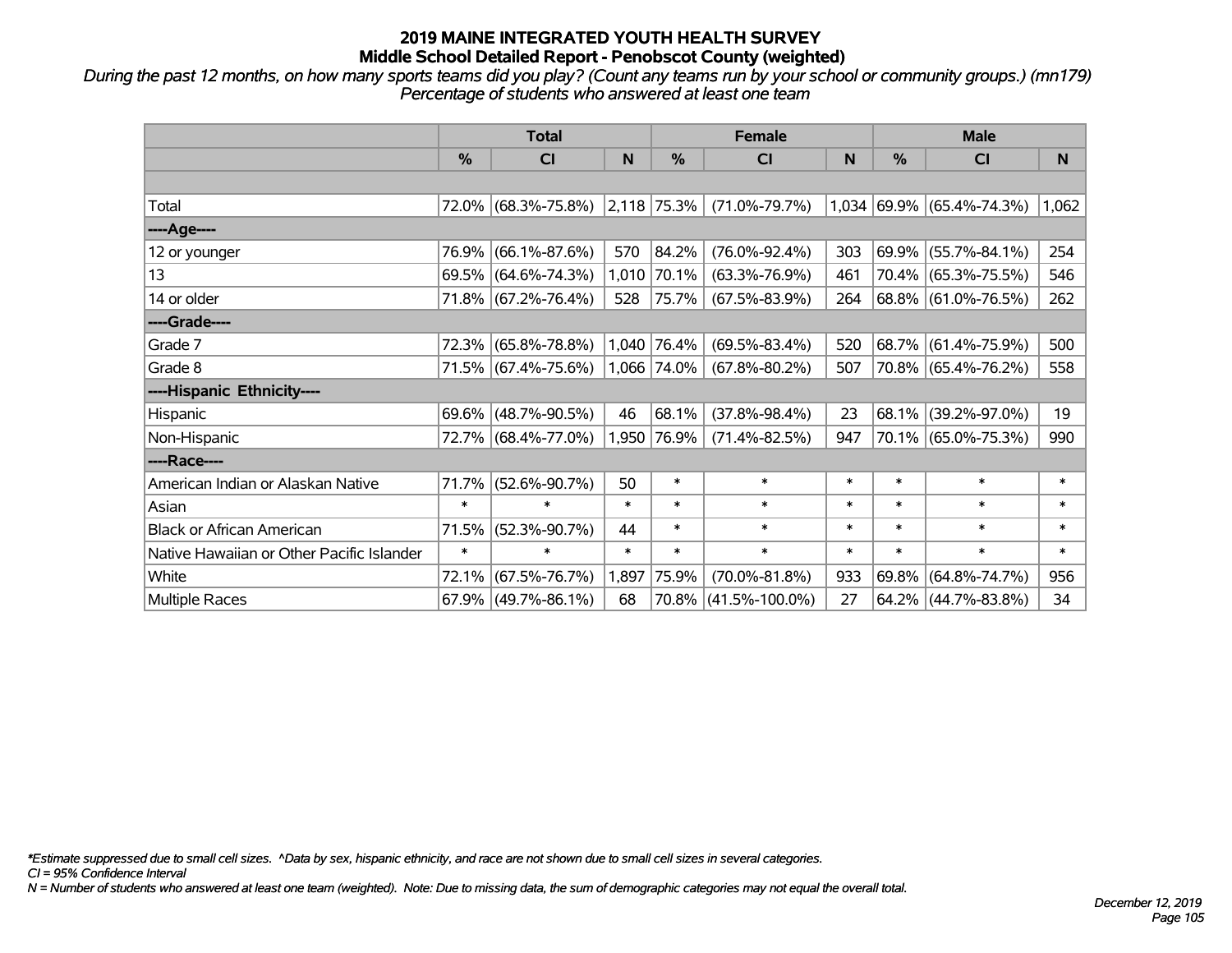#### **2019 MAINE INTEGRATED YOUTH HEALTH SURVEY Middle School Detailed Report - Penobscot County (weighted)** *On an average school night, how many hours of sleep do you get? (mn178) Percentage of students who answered at least 8 hours*

|                                           | <b>Total</b> |                        |        | <b>Female</b> | <b>Male</b>          |        |           |                          |                 |
|-------------------------------------------|--------------|------------------------|--------|---------------|----------------------|--------|-----------|--------------------------|-----------------|
|                                           | %            | <b>CI</b>              | N      | $\frac{0}{0}$ | <b>CI</b>            | N      | %         | <b>CI</b>                | N               |
|                                           |              |                        |        |               |                      |        |           |                          |                 |
| Total                                     | 54.4%        | $(50.3\% - 58.5\%)$    |        | 1,573 52.3%   | $(46.4\% - 58.2\%)$  |        |           | 707 57.2% (52.1%-62.2%)  | 853             |
| ----Age----                               |              |                        |        |               |                      |        |           |                          |                 |
| 12 or younger                             | 61.2%        | $(52.6\% - 69.7\%)$    | 454    | 58.8%         | $(45.9\% - 71.7\%)$  |        |           | 210 64.8% (52.7%-76.8%)  | 239             |
| 13                                        | 51.9%        | $(46.3\% - 57.5\%)$    | 742    | 50.4%         | $(40.5\% - 60.3\%)$  |        |           | 329 54.7% (48.8%-60.6%)  | 413             |
| 14 or older                               |              | $51.5\%$ (42.9%-60.2%) | 367    | $ 48.4\% $    | $(34.2\% - 62.7\%)$  |        |           | 164 54.7% (45.7%-63.7%)  | 202             |
| ----Grade----                             |              |                        |        |               |                      |        |           |                          |                 |
| Grade 7                                   | 59.3%        | $(53.3\% - 65.4\%)$    | 839    | 58.8%         | $(49.0\% - 68.7\%)$  | 395    |           | $ 60.8\% $ (53.2%-68.4%) | 433             |
| Grade 8                                   |              | 49.6% (44.0%-55.2%)    | 730    | $ 46.1\% $    | $(38.7\% - 53.5\%)$  |        |           | 312 53.6% (45.9%-61.3%)  | 416             |
| ----Hispanic Ethnicity----                |              |                        |        |               |                      |        |           |                          |                 |
| Hispanic                                  | 46.7%        | $(23.5\% - 69.9\%)$    | 29     | 41.6%         | $(7.4\% - 75.8\%)$   | 13     | 57.2%     | $(25.0\% - 89.3\%)$      | 16              |
| Non-Hispanic                              |              | 54.1% (50.1%-58.2%)    |        | 1,429 51.8%   | $(45.8\% - 57.8\%)$  |        |           | 633 56.8% (52.2%-61.5%)  | 784             |
| ----Race----                              |              |                        |        |               |                      |        |           |                          |                 |
| American Indian or Alaskan Native         | 61.5%        | $(42.6\% - 80.4\%)$    | 41     | 67.2%         | $(31.7\% - 100.0\%)$ | 16     | 58.3%     | $(41.6\% - 75.1\%)$      | 25              |
| Asian                                     | 34.6%        | $(10.5\% - 58.8\%)$    | 6      | $\ast$        | $\ast$               | $\ast$ | $\ast$    | $\ast$                   | $\ast$          |
| <b>Black or African American</b>          | 52.9%        | $(28.9\% - 76.9\%)$    | 31     | $\ast$        | $\ast$               | $\ast$ | $\ast$    | $\ast$                   | $\ast$          |
| Native Hawaiian or Other Pacific Islander | $\ast$       | $\ast$                 | $\ast$ | $\ast$        | $\ast$               | $\ast$ | $\ast$    | $\ast$                   | $\ast$          |
| White                                     | 54.4%        | $(50.2\% - 58.6\%)$    | 1,411  | 52.8%         | $(46.8\% - 58.8\%)$  |        | 643 56.8% | $(51.3\% - 62.4\%)$      | 763             |
| Multiple Races                            | 50.3%        | $(37.6\% - 63.0\%)$    | 50     | 46.0%         | $(23.1\% - 68.9\%)$  | 17     |           | $61.0\%$ (45.0%-77.1%)   | 33 <sup>2</sup> |

*\*Estimate suppressed due to small cell sizes. ^Data by sex, hispanic ethnicity, and race are not shown due to small cell sizes in several categories.*

*CI = 95% Confidence Interval*

*N = Number of students who answered at least 8 hours (weighted). Note: Due to missing data, the sum of demographic categories may not equal the overall total.*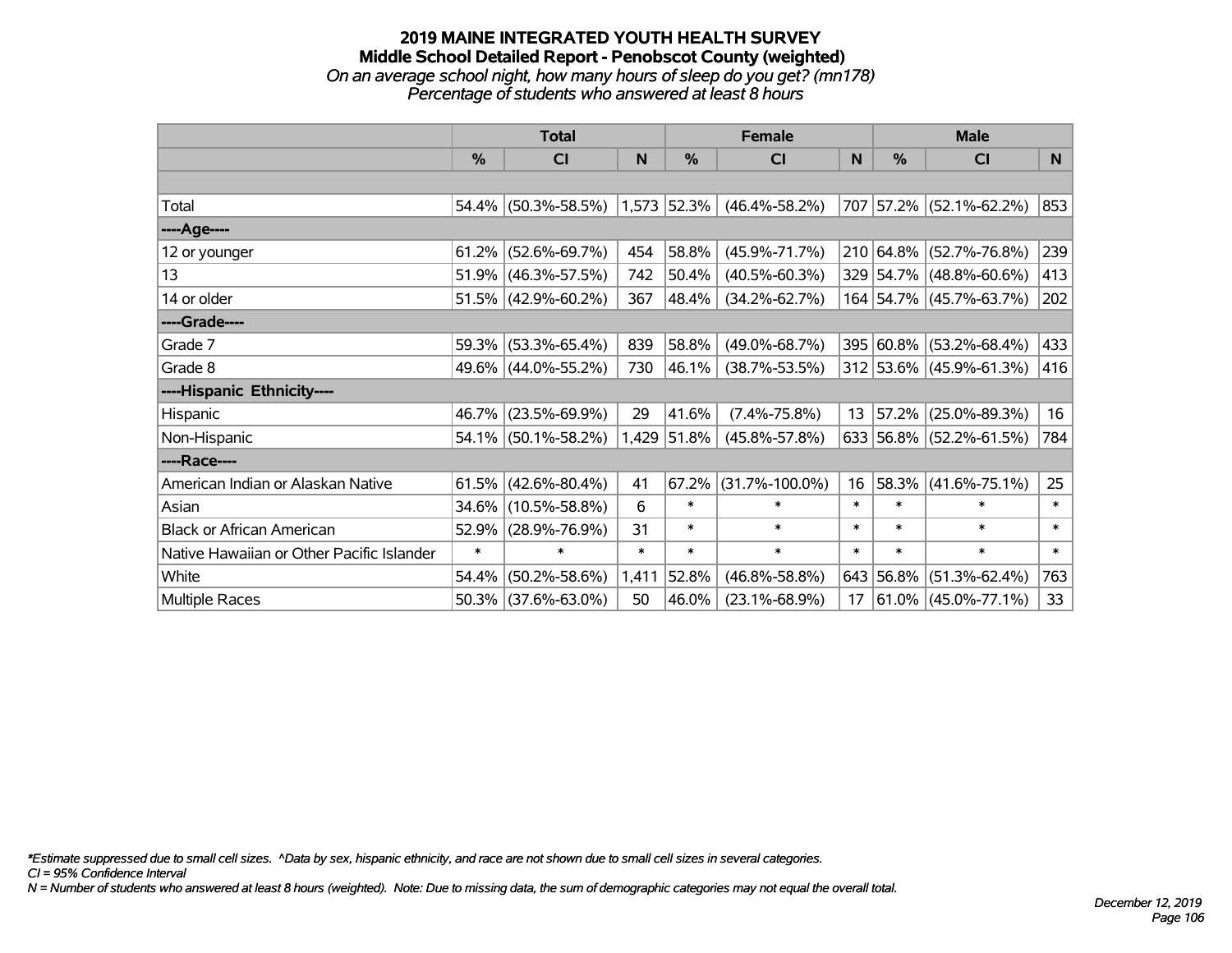## **2019 MAINE INTEGRATED YOUTH HEALTH SURVEY Middle School Detailed Report - Penobscot County (weighted)** *During the past 12 months, how would you describe your grades in school? (mn171) Percentage of students who answered 'Mostly A's' or 'Mostly B's'*

|                                           | <b>Total</b> |                     |        |               | <b>Female</b>                               |        | <b>Male</b>   |                      |        |  |
|-------------------------------------------|--------------|---------------------|--------|---------------|---------------------------------------------|--------|---------------|----------------------|--------|--|
|                                           | $\%$         | <b>CI</b>           | N      | $\frac{0}{0}$ | <b>CI</b>                                   | N      | $\frac{0}{0}$ | <b>CI</b>            | N.     |  |
|                                           |              |                     |        |               |                                             |        |               |                      |        |  |
| Total                                     |              | 74.7% (68.5%-80.8%) |        |               | $ 2,119 80.4\%  (75.1\% - 85.7\%)$          |        | 1,082 69.6%   | $(62.0\% - 77.2\%)$  | 1,018  |  |
| ----Age----                               |              |                     |        |               |                                             |        |               |                      |        |  |
| 12 or younger                             | 77.6%        | $(69.6\% - 85.6\%)$ | 554    | 79.4%         | $(70.9\% - 87.9\%)$                         | 287    | 76.8%         | $(64.9\% - 88.7\%)$  | 268    |  |
| 13                                        |              | 74.5% (66.2%-82.7%) | 1,046  | 79.0%         | $(71.6\% - 86.4\%)$                         | 507    | 70.5%         | $(60.6\% - 80.3\%)$  | 523    |  |
| 14 or older                               |              | 72.2% (65.3%-79.0%) | 519    |               | 84.2% (76.8%-91.6%)                         | 288    | 61.2%         | $(54.0\% - 68.4\%)$  | 227    |  |
| ----Grade----                             |              |                     |        |               |                                             |        |               |                      |        |  |
| Grade 7                                   |              | 76.8% (69.4%-84.2%) |        | 1,045 79.3%   | $(72.3\% - 86.4\%)$                         | 524    | 74.6%         | $(65.1\% - 84.1\%)$  | 513    |  |
| Grade 8                                   |              | 72.6% (65.2%-80.0%) |        |               | $(1,066 \mid 81.4\% \mid (74.0\% - 88.8\%)$ | 555    | 65.0%         | $(56.6\% - 73.3\%)$  | 500    |  |
| ----Hispanic Ethnicity----                |              |                     |        |               |                                             |        |               |                      |        |  |
| Hispanic                                  | 79.2%        | $(60.7\% - 97.6\%)$ | 45     | $\ast$        | $\ast$                                      | $\ast$ | $\ast$        | $\ast$               | $\ast$ |  |
| Non-Hispanic                              |              | 75.4% (69.7%-81.2%) |        |               | $1,972$ 81.8% (76.6%-87.0%)                 | 1,003  | 70.0%         | $(63.0\% - 76.9\%)$  | 954    |  |
| ----Race----                              |              |                     |        |               |                                             |        |               |                      |        |  |
| American Indian or Alaskan Native         | 74.8%        | $(62.7\% - 86.8\%)$ | 50     | 60.0%         | $(32.6\% - 87.5\%)$                         | 14     | 83.1%         | $(63.4\% - 100.0\%)$ | 35     |  |
| Asian                                     | $\ast$       | $\ast$              | $\ast$ | $\ast$        | $\ast$                                      | $\ast$ | $\ast$        | $\ast$               | $\ast$ |  |
| <b>Black or African American</b>          | 64.9%        | $(51.6\% - 78.1\%)$ | 40     | 67.0%         | $(41.6\% - 92.4\%)$                         | 17     | 66.5%         | $(53.1\% - 79.9\%)$  | 23     |  |
| Native Hawaiian or Other Pacific Islander | $\ast$       | $\ast$              | $\ast$ | $\ast$        | $\ast$                                      | $\ast$ | $\ast$        | $\ast$               | $\ast$ |  |
| White                                     | 74.7%        | $(68.2\% - 81.3\%)$ | 1,906  | 81.1%         | $(75.6\% - 86.5\%)$                         | 981    | 69.0%         | $(60.7\% - 77.4\%)$  | 906    |  |
| Multiple Races                            |              | 74.6% (64.8%-84.4%) | 68     |               | 78.1% (58.9%-97.3%)                         | 29     | 72.1%         | $(55.9\% - 88.3\%)$  | 39     |  |

*\*Estimate suppressed due to small cell sizes. ^Data by sex, hispanic ethnicity, and race are not shown due to small cell sizes in several categories.*

*CI = 95% Confidence Interval*

*N = Number of students who answered 'Mostly A's' or 'Mostly B's' (weighted). Note: Due to missing data, the sum of demographic categories may not equal the overall total.*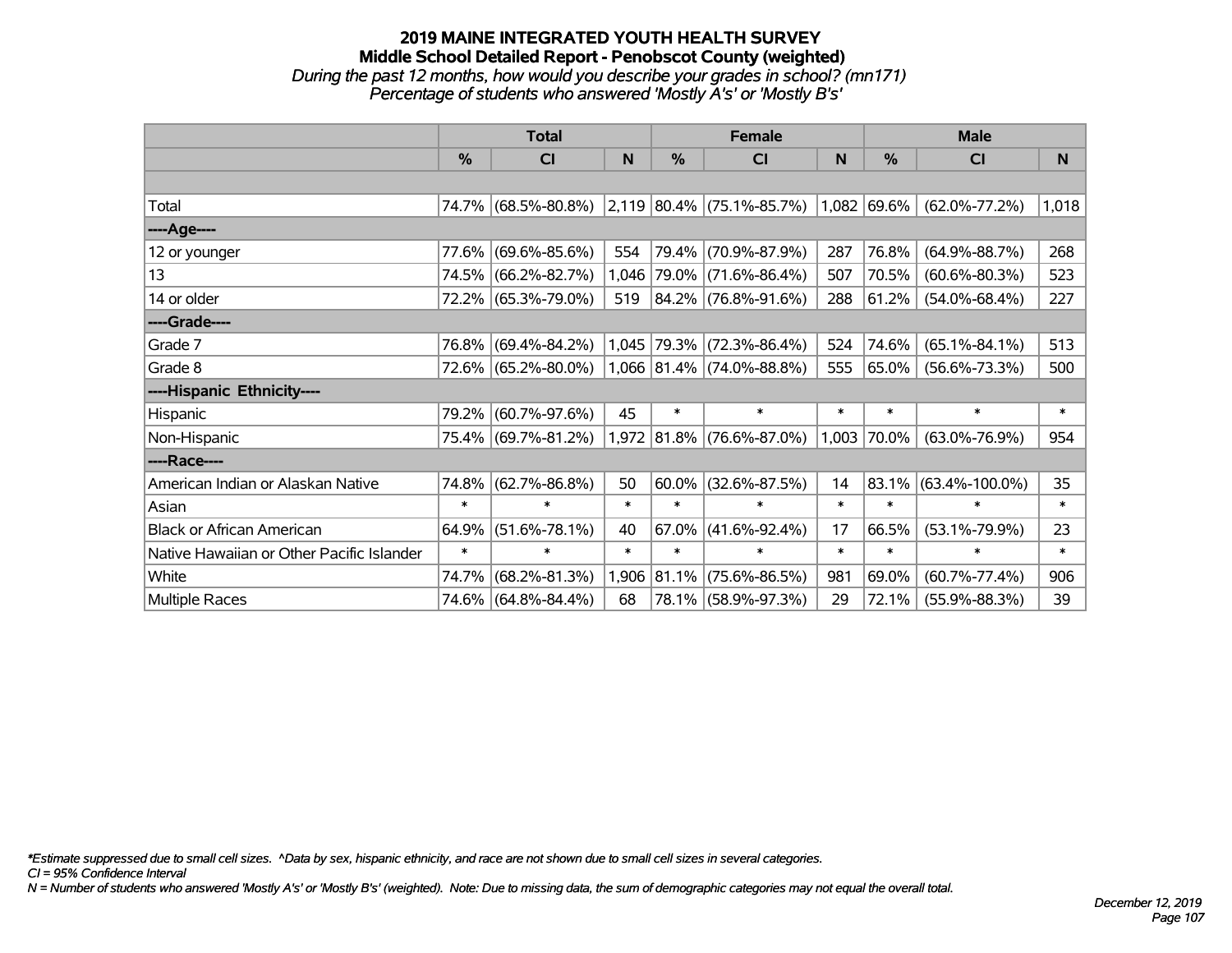*During an average week, how many hours do you spend in clubs or organizations (other than sports) outside of regular school hours? (mn146) Percentage of students who answered at least 1 hour*

|                                           | <b>Total</b> |                        |        | <b>Female</b> |                             |                | <b>Male</b> |                         |                |
|-------------------------------------------|--------------|------------------------|--------|---------------|-----------------------------|----------------|-------------|-------------------------|----------------|
|                                           | %            | CI                     | N      | %             | <b>CI</b>                   | N              | %           | <b>CI</b>               | N.             |
|                                           |              |                        |        |               |                             |                |             |                         |                |
| Total                                     |              | $40.2\%$ (35.7%-44.6%) |        |               | $1,168$ 46.3% (41.0%-51.6%) |                |             | 633 34.5% (28.9%-40.0%) | 517            |
| ----Age----                               |              |                        |        |               |                             |                |             |                         |                |
| 12 or younger                             | 47.7%        | $(39.2\% - 56.1\%)$    | 351    | 57.0%         | $(43.7\% - 70.3\%)$         |                | 203 37.9%   | $(25.9\% - 49.9\%)$     | 138            |
| 13                                        |              | 38.3% (31.6%-45.0%)    | 554    |               | 42.1% (34.5%-49.8%)         |                |             | 280 35.1% (27.6%-42.6%) | 268            |
| 14 or older                               |              | 36.5% (27.8%-45.1%)    | 263    |               | 43.8% (34.9%-52.7%)         |                |             | 150 29.8% (19.1%-40.5%) | 111            |
| ----Grade----                             |              |                        |        |               |                             |                |             |                         |                |
| Grade 7                                   | 42.9%        | $(36.4\% - 49.3\%)$    | 606    |               | $51.2\%$ (43.2%-59.1%)      |                | 345 34.7%   | $(25.7\% - 43.6\%)$     | 248            |
| Grade 8                                   |              | 37.3% (29.0%-45.6%)    | 554    |               | $41.3\%$ (34.1%-48.4%)      |                |             | 284 33.9% (23.5%-44.2%) | 264            |
| ----Hispanic Ethnicity----                |              |                        |        |               |                             |                |             |                         |                |
| Hispanic                                  | 42.8%        | $(16.4\% - 69.3\%)$    | 25     | 51.7%         | $(20.3\% - 83.1\%)$         | 16             | 25.4%       | $(0.0\% - 52.8\%)$      | $\overline{7}$ |
| Non-Hispanic                              |              | $40.4\%$ (35.4%-45.4%) |        |               | 1,073 46.9% (41.2%-52.6%)   |                |             | 580 34.4% (28.7%-40.1%) | 478            |
| ----Race----                              |              |                        |        |               |                             |                |             |                         |                |
| American Indian or Alaskan Native         | 56.0%        | $(29.2\% - 82.7\%)$    | 37     | $\ast$        | $\ast$                      | $\ast$         | $\ast$      | $\ast$                  | $\ast$         |
| Asian                                     | $\ast$       | $\ast$                 | $\ast$ | $\ast$        | $\ast$                      | $\ast$         | $\ast$      | $\ast$                  | $\ast$         |
| <b>Black or African American</b>          | 48.0%        | $(31.6\% - 64.5\%)$    | 30     | 26.1%         | $(7.7\% - 44.5\%)$          | $\overline{7}$ | 61.1%       | $(42.9\% - 79.3\%)$     | 21             |
| Native Hawaiian or Other Pacific Islander | $\ast$       | $\ast$                 | $\ast$ | $\ast$        | $\ast$                      | $\ast$         | $\ast$      | $\ast$                  | $\ast$         |
| White                                     | 39.9%        | $(34.7\% - 45.1\%)$    | 1,038  | 46.4%         | $(40.2\% - 52.6\%)$         | 569            | 33.9%       | $(27.4\% - 40.3\%)$     | 457            |
| Multiple Races                            |              | 30.1% (22.3%-38.0%)    | 30     | 44.9%         | $(25.4\% - 64.3\%)$         | 17             | 24.4%       | $(8.9\% - 40.0\%)$      | 13             |

*\*Estimate suppressed due to small cell sizes. ^Data by sex, hispanic ethnicity, and race are not shown due to small cell sizes in several categories.*

*CI = 95% Confidence Interval*

*N = Number of students who answered at least 1 hour (weighted). Note: Due to missing data, the sum of demographic categories may not equal the overall total.*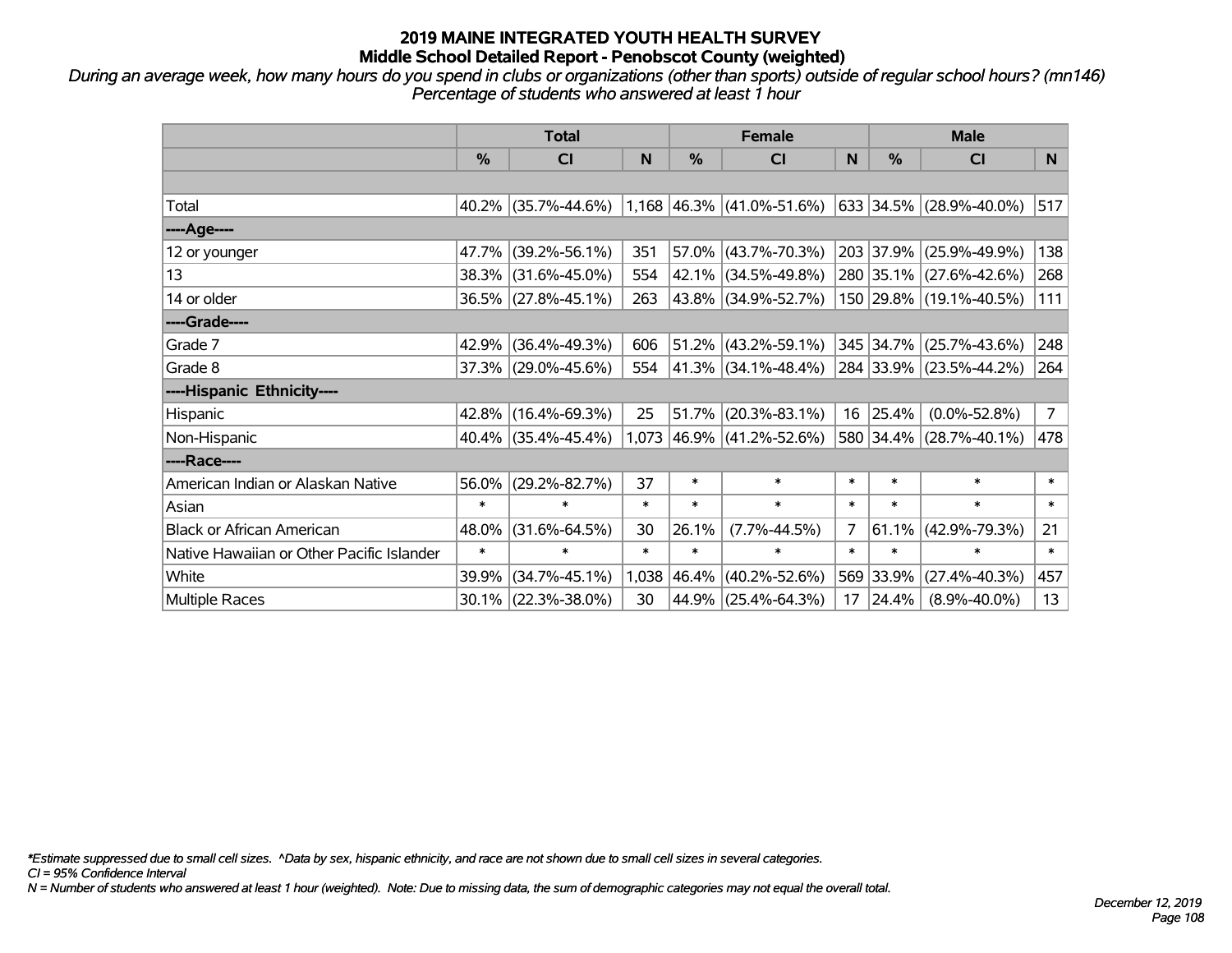# **2019 MAINE INTEGRATED YOUTH HEALTH SURVEY Middle School Detailed Report - Penobscot County (weighted)**

*Do you agree or disagree that at least one of your teachers really cares and gives you help and support when you need it? (mn143) Percentage of students who answered 'Strongly agree' or 'Agree'*

|                                           | <b>Total</b> |                        |        |               | <b>Female</b>                      |              | <b>Male</b> |                           |        |  |
|-------------------------------------------|--------------|------------------------|--------|---------------|------------------------------------|--------------|-------------|---------------------------|--------|--|
|                                           | $\%$         | <b>CI</b>              | N      | $\frac{0}{0}$ | <b>CI</b>                          | <sub>N</sub> | %           | <b>CI</b>                 | N      |  |
|                                           |              |                        |        |               |                                    |              |             |                           |        |  |
| Total                                     |              | 77.1% (74.6%-79.6%)    |        |               | $ 2,238 75.7\%  (72.7\% - 78.8\%)$ |              |             | 1,034 78.5% (74.8%-82.1%) | 1,184  |  |
| ----Age----                               |              |                        |        |               |                                    |              |             |                           |        |  |
| 12 or younger                             | 76.9%        | $(71.4\% - 82.4\%)$    | 578    | 77.1%         | $(69.9\% - 84.3\%)$                | 285          | 77.4%       | $(71.5\% - 83.4\%)$       | 289    |  |
| 13                                        |              | 75.0% (71.2%-78.7%)    | 1,067  |               | 73.1% (67.0%-79.3%)                | 490          |             | 76.7% (72.2%-81.2%)       | 569    |  |
| 14 or older                               |              | $81.0\%$ (75.0%-87.1%) | 584    |               | 79.4% (72.0%-86.7%)                | 257          |             | 82.7% (76.0%-89.4%)       | 324    |  |
| ----Grade----                             |              |                        |        |               |                                    |              |             |                           |        |  |
| Grade 7                                   | 75.6%        | $(71.7\% - 79.4\%)$    |        | 1,050 73.9%   | (68.0%-79.9%)                      | 491          | 77.6%       | $(73.3\% - 81.9\%)$       | 552    |  |
| Grade 8                                   |              | 78.4% (74.3%-82.4%)    |        |               | $1,171$ 77.6% (72.5%-82.6%)        | 540          |             | 79.2% (73.9%-84.5%)       | 620    |  |
| ----Hispanic Ethnicity----                |              |                        |        |               |                                    |              |             |                           |        |  |
| Hispanic                                  | 67.8%        | $(55.7\% - 79.8\%)$    | 47     | 63.8%         | $(45.7\% - 82.0\%)$                | 20           | 70.1%       | $(58.5\% - 81.6\%)$       | 26     |  |
| Non-Hispanic                              |              | 76.9% (74.3%-79.6%)    |        |               | 2,019 75.6% (72.2%-79.0%)          | 932          |             | 78.2% (74.2%-82.3%)       | 1,071  |  |
| ----Race----                              |              |                        |        |               |                                    |              |             |                           |        |  |
| American Indian or Alaskan Native         | 86.0%        | $(75.5\% - 96.5\%)$    | 52     | $\ast$        | $\ast$                             | $\ast$       | $\ast$      | $\ast$                    | $\ast$ |  |
| Asian                                     | $\ast$       | $\ast$                 | $\ast$ | $\ast$        | $\ast$                             | $\ast$       | $\ast$      | $\ast$                    | $\ast$ |  |
| <b>Black or African American</b>          | 86.4%        | $(75.5\% - 97.4\%)$    | 38     | $\ast$        | $\ast$                             | $\ast$       | $\ast$      | $\ast$                    | $\ast$ |  |
| Native Hawaiian or Other Pacific Islander | $\ast$       | $\ast$                 | $\ast$ | $\ast$        | $\ast$                             | $\ast$       | $\ast$      | $\ast$                    | $\ast$ |  |
| White                                     | 77.0%        | $(74.6\% - 79.4\%)$    | 2,013  | 75.9%         | $(72.4\% - 79.3\%)$                | 933          | 78.0%       | $(74.1\% - 81.9\%)$       | 1,062  |  |
| <b>Multiple Races</b>                     |              | $69.3\%$ (60.2%-78.3%) | 69     |               | $68.6\%$ (57.2%-80.0%)             | 29           |             | 74.6% (62.0%-87.2%)       | 40     |  |

*\*Estimate suppressed due to small cell sizes. ^Data by sex, hispanic ethnicity, and race are not shown due to small cell sizes in several categories.*

*CI = 95% Confidence Interval*

*N = Number of students who answered 'Strongly agree' or 'Agree' (weighted). Note: Due to missing data, the sum of demographic categories may not equal the overall total.*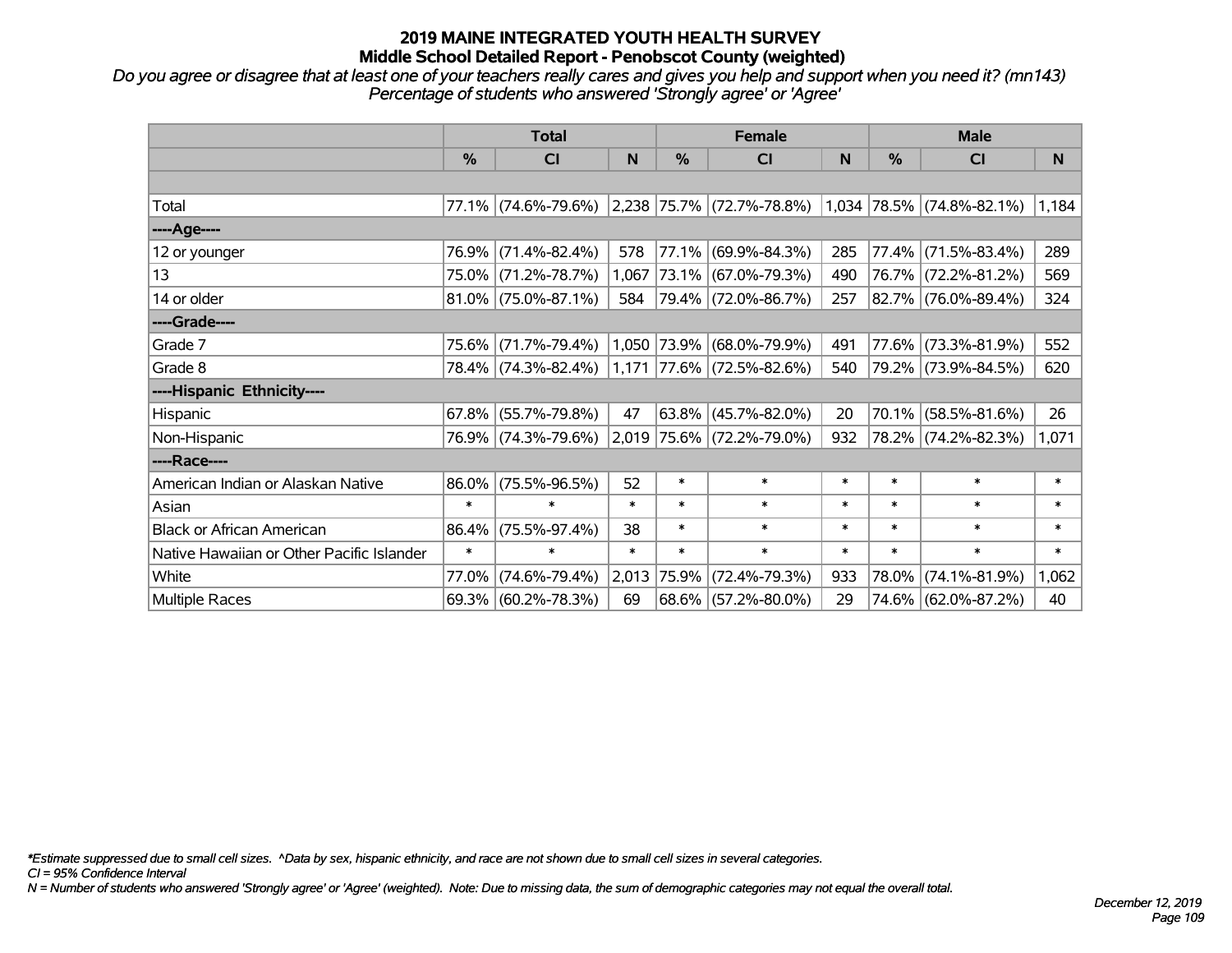# **2019 MAINE INTEGRATED YOUTH HEALTH SURVEY Middle School Detailed Report - Penobscot County (weighted)**

## *How often does one of your parents talk with you about what you are doing in school? (mn144) Percentage of students who answered 'About every day' or 'About once or twice a week'*

|                                           | <b>Total</b> |                        |        |            | <b>Female</b>                  |        | <b>Male</b>   |                             |          |
|-------------------------------------------|--------------|------------------------|--------|------------|--------------------------------|--------|---------------|-----------------------------|----------|
|                                           | %            | CI                     | N      | %          | <b>CI</b>                      | N      | $\frac{0}{0}$ | <b>CI</b>                   | <b>N</b> |
|                                           |              |                        |        |            |                                |        |               |                             |          |
| Total                                     |              | $82.3\%$ (78.5%-86.1%) | 2,387  |            | $ 82.5\% $ (78.7%-86.4%)       |        |               | $1,130$ 82.4% (77.6%-87.1%) | 1,235    |
| ----Age----                               |              |                        |        |            |                                |        |               |                             |          |
| 12 or younger                             | 85.0%        | $(80.3\% - 89.7\%)$    | 638    |            | 88.4% (83.1%-93.6%)            | 330    |               | $81.8\%$ (75.7%-87.9%)      | 301      |
| 13                                        |              | $81.0\%$ (76.8%-85.2%) | 1,150  |            | $ 80.3\% $ (74.7%-85.9%)       | 539    |               | $82.2\%$ (77.5%-86.9%)      | 607      |
| 14 or older                               |              | $82.0\%$ (74.6%-89.3%) | 590    |            | $ 80.3\% $ (71.8%-88.8%)       | 260    |               | 83.1% (73.9%-92.3%)         | 325      |
| ----Grade----                             |              |                        |        |            |                                |        |               |                             |          |
| Grade 7                                   | $83.4\%$     | $(79.7\% - 87.1\%)$    |        |            | $1,155$ 83.0% (77.9%-88.0%)    | 553    |               | 84.0% (80.0%-88.0%)         | 591      |
| Grade 8                                   |              | $81.3\%$ (75.8%-86.8%) |        |            | $1,211$ 82.2% (76.0%-88.3%)    | 573    |               | 80.8% (74.0%-87.5%)         | 630      |
| ----Hispanic Ethnicity----                |              |                        |        |            |                                |        |               |                             |          |
| Hispanic                                  | 77.2%        | $(65.5\% - 88.9\%)$    | 53     |            | 70.0% (52.1%-87.8%)            | 22     |               | 82.7% (71.7%-93.7%)         | 30       |
| Non-Hispanic                              |              | $82.7\%$ (79.1%-86.2%) |        |            | $2,169$ $83.0\%$ (79.2%-86.8%) | 1,025  |               | 82.7% (78.2%-87.1%)         | 1,129    |
| ----Race----                              |              |                        |        |            |                                |        |               |                             |          |
| American Indian or Alaskan Native         | 79.6%        | $(71.6\% - 87.6\%)$    | 49     | $\ast$     | $\ast$                         | $\ast$ | $\ast$        | $\ast$                      | $\ast$   |
| Asian                                     | $\ast$       | $\ast$                 | $\ast$ | $\ast$     | $\ast$                         | $\ast$ | $\ast$        | $\ast$                      | $\ast$   |
| <b>Black or African American</b>          | 71.4%        | $(55.3\% - 87.5\%)$    | 31     | $\ast$     | $\ast$                         | $\ast$ | $\ast$        | $\ast$                      | $\ast$   |
| Native Hawaiian or Other Pacific Islander | $\ast$       | $\ast$                 | $\ast$ | $\ast$     | $\ast$                         | $\ast$ | $\ast$        | $\ast$                      | $\ast$   |
| White                                     | 82.6%        | $(78.8\% - 86.4\%)$    | 2,151  | $ 82.4\% $ | $(78.7\% - 86.2\%)$            | 1,014  | 83.0%         | $(78.1\% - 87.9\%)$         | 1,123    |
| <b>Multiple Races</b>                     |              | 74.7% (65.1%-84.2%)    | 74     |            | 68.7% (50.8%-86.7%)            | 29     |               | 77.7% (66.6%-88.9%)         | 41       |

*\*Estimate suppressed due to small cell sizes. ^Data by sex, hispanic ethnicity, and race are not shown due to small cell sizes in several categories.*

*CI = 95% Confidence Interval*

*N = Number of students who answered 'About every day' or 'About once or twice a week' (weighted). Note: Due to missing data, the sum of demographic categories may not equal the overall total.*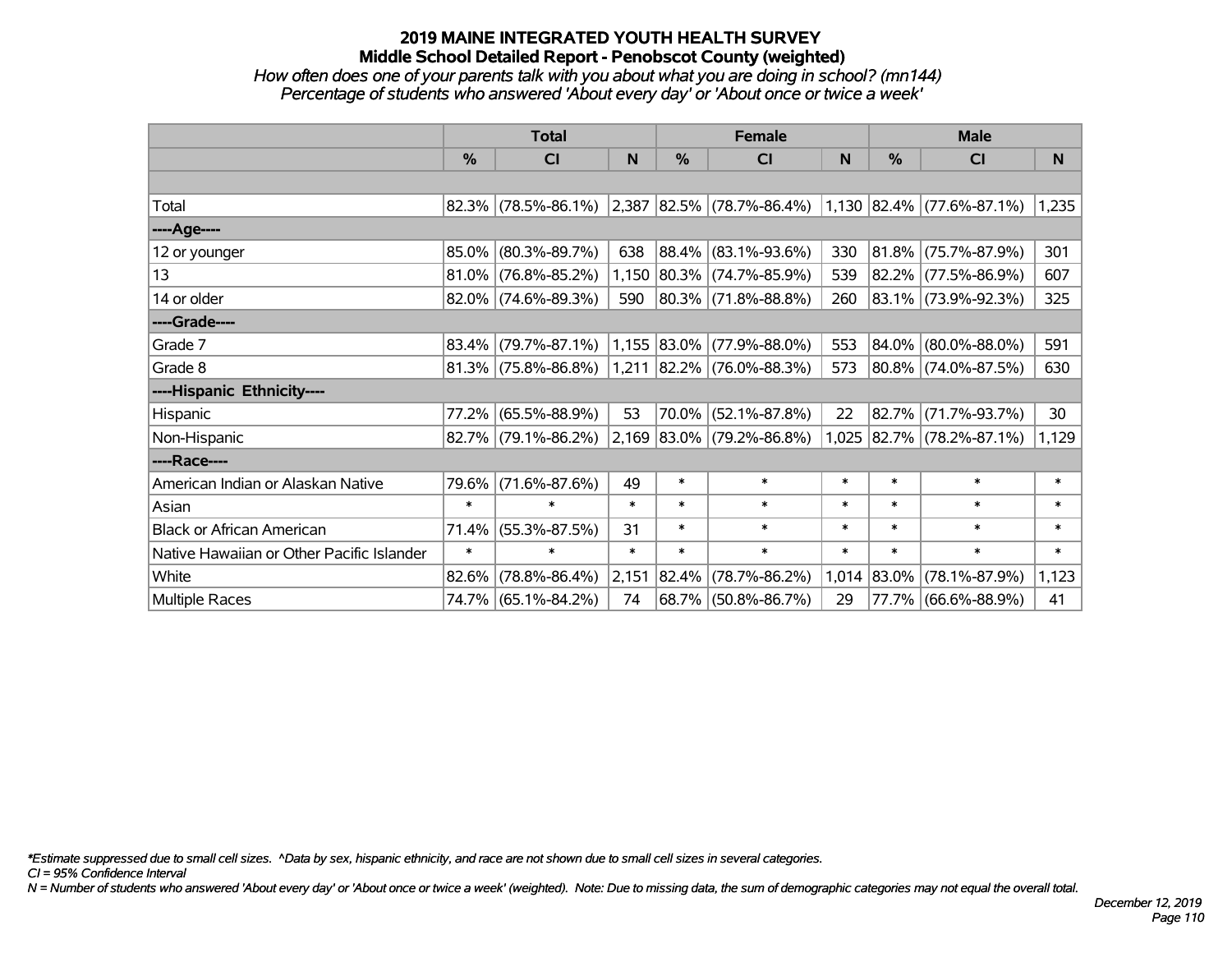#### **2019 MAINE INTEGRATED YOUTH HEALTH SURVEY Middle School Detailed Report - Penobscot County (weighted)** *How often does your family give you love and support? (mn188) Percentage of students who answered 'Most of the time' or 'Always'*

|                                           | <b>Total</b> |                        |        |             | <b>Female</b>                                                           |        | <b>Male</b>   |                           |        |  |
|-------------------------------------------|--------------|------------------------|--------|-------------|-------------------------------------------------------------------------|--------|---------------|---------------------------|--------|--|
|                                           | $\%$         | CI                     | N      | %           | <b>CI</b>                                                               | N      | $\frac{0}{0}$ | <b>CI</b>                 | N      |  |
|                                           |              |                        |        |             |                                                                         |        |               |                           |        |  |
| Total                                     |              |                        |        |             | 85.1% (82.8%-87.4%) 2,469 82.4% (78.7%-86.1%) 1,123 87.8% (85.8%-89.8%) |        |               |                           | 1,326  |  |
| ----Age----                               |              |                        |        |             |                                                                         |        |               |                           |        |  |
| 12 or younger                             | 86.5%        | $(83.0\% - 90.0\%)$    | 647    | $ 84.9\% $  | $(77.1\% - 92.6\%)$                                                     | 314    |               | 88.4% (84.3%-92.5%)       | 326    |  |
| 13                                        |              | 84.1% (80.8%-87.4%)    |        |             | 1,199 80.8% (77.1%-84.6%)                                               | 540    |               | 87.5% (83.4%-91.6%)       | 653    |  |
| 14 or older                               |              | $85.3\%$ (81.4%-89.2%) | 614    |             | $ 82.7\% $ (76.4%-89.1%)                                                | 267    |               | 87.8% (84.3%-91.4%)       | 344    |  |
| ----Grade----                             |              |                        |        |             |                                                                         |        |               |                           |        |  |
| Grade 7                                   | 85.4%        | $(82.2\% - 88.5\%)$    |        | 1,186 82.9% | $(76.9\% - 89.0\%)$                                                     | 547    | 87.9%         | $(84.8\% - 90.9\%)$       | 629    |  |
| Grade 8                                   |              | $84.9\%$ (82.6%-87.2%) |        |             | 1,264 82.1% (78.7%-85.5%)                                               | 573    |               | 87.8% (84.8%-90.8%)       | 683    |  |
| ----Hispanic Ethnicity----                |              |                        |        |             |                                                                         |        |               |                           |        |  |
| Hispanic                                  | 71.1%        | $(60.0\% - 82.1\%)$    | 49     | 69.5%       | $(56.7\% - 82.2\%)$                                                     | 22     | 71.5%         | $(56.6\% - 86.5\%)$       | 26     |  |
| Non-Hispanic                              |              | 85.2% (82.8%-87.5%)    |        |             | 2,235 82.6% (78.7%-86.5%)                                               |        |               | 1,015 87.9% (85.9%-89.9%) | 1,205  |  |
| ----Race----                              |              |                        |        |             |                                                                         |        |               |                           |        |  |
| American Indian or Alaskan Native         | 83.8%        | $(72.6\% - 95.0\%)$    | 51     | $\ast$      | $\ast$                                                                  | $\ast$ | $\ast$        | $\ast$                    | $\ast$ |  |
| Asian                                     | $\ast$       | $\ast$                 | $\ast$ | $\ast$      | $\ast$                                                                  | $\ast$ | $\ast$        | $\ast$                    | $\ast$ |  |
| <b>Black or African American</b>          | 72.4%        | $(57.0\% - 87.9\%)$    | 33     | $\ast$      | $\ast$                                                                  | $\ast$ | *             | $\ast$                    | $\ast$ |  |
| Native Hawaiian or Other Pacific Islander | $\ast$       | $\ast$                 | $\ast$ | $\ast$      | $\ast$                                                                  | $\ast$ | $\ast$        | $\ast$                    | $\ast$ |  |
| White                                     | 85.7%        | $(83.4\% - 88.0\%)$    | 2,237  | 83.1%       | $(79.5\% - 86.7\%)$                                                     | 1,019  | 88.5%         | $(86.4\% - 90.6\%)$       | 1,205  |  |
| <b>Multiple Races</b>                     |              | 77.5% (68.6%-86.4%)    | 75     |             | $66.6\%$ (50.8%-82.4%)                                                  | 28     |               | 86.5% (78.8%-94.2%)       | 45     |  |

*\*Estimate suppressed due to small cell sizes. ^Data by sex, hispanic ethnicity, and race are not shown due to small cell sizes in several categories.*

*CI = 95% Confidence Interval*

*N = Number of students who answered 'Most of the time' or 'Always' (weighted). Note: Due to missing data, the sum of demographic categories may not equal the overall total.*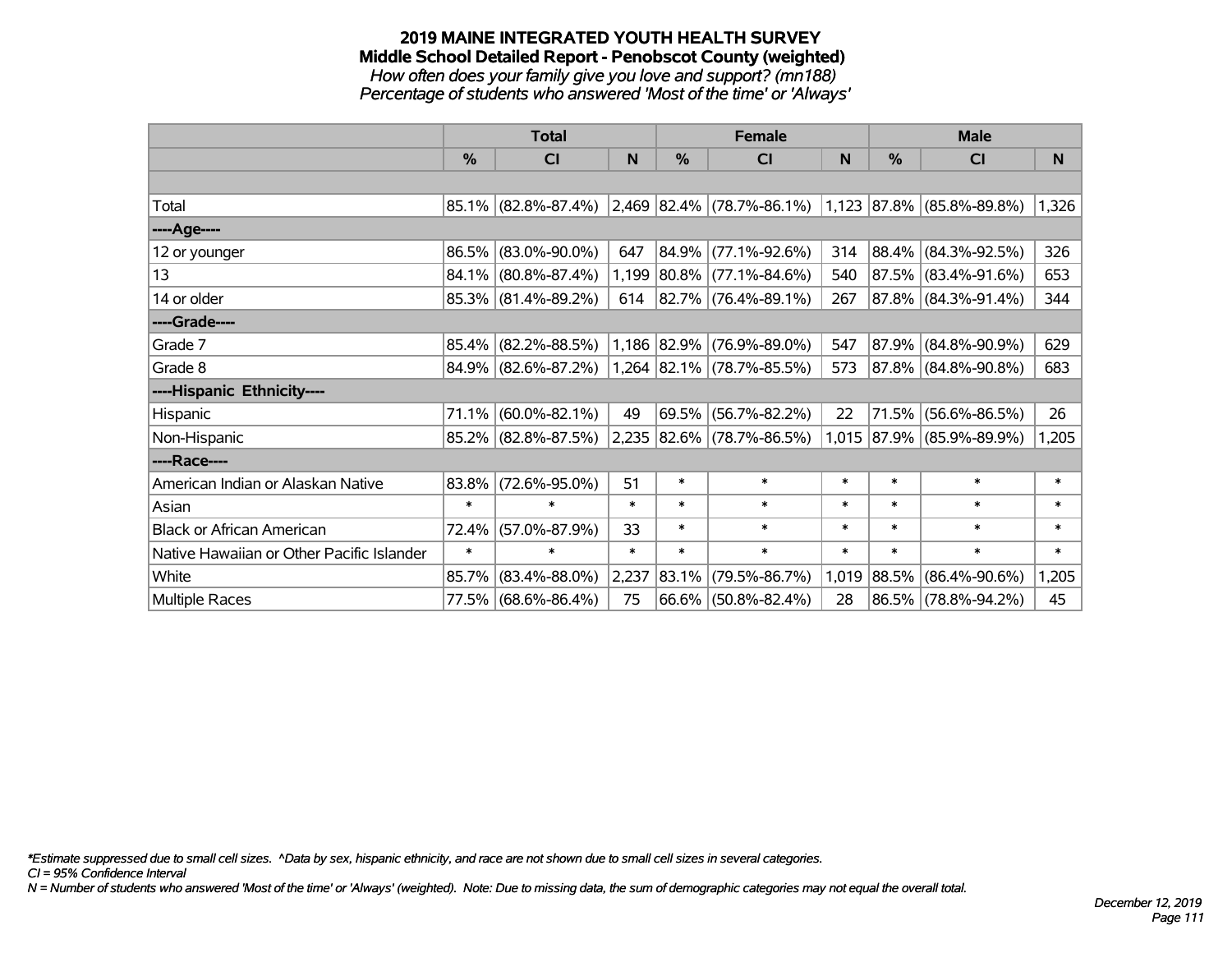## **2019 MAINE INTEGRATED YOUTH HEALTH SURVEY Middle School Detailed Report - Penobscot County (weighted)** *Do you agree or disagree that in your community you feel like you matter to people? (mn148) Percentage of students who answered 'Strongly agree' or 'Agree'*

|                                           | <b>Total</b>  |                     |        | <b>Female</b> |                                                                       |                  | <b>Male</b>   |                         |        |
|-------------------------------------------|---------------|---------------------|--------|---------------|-----------------------------------------------------------------------|------------------|---------------|-------------------------|--------|
|                                           | $\frac{0}{0}$ | CI                  | N      | %             | CI                                                                    | N                | $\frac{0}{0}$ | <b>CI</b>               | N.     |
|                                           |               |                     |        |               |                                                                       |                  |               |                         |        |
| Total                                     |               |                     |        |               | 57.5% (53.8%-61.2%) 1,657 52.7% (48.8%-56.6%) 716 62.6% (58.5%-66.7%) |                  |               |                         | 937    |
| ----Age----                               |               |                     |        |               |                                                                       |                  |               |                         |        |
| 12 or younger                             | 63.2%         | $(56.5\% - 69.9\%)$ | 474    | 63.9%         | $(54.6\% - 73.2\%)$                                                   |                  |               | 238 64.1% (56.1%-72.1%) | 235    |
| 13                                        |               | 55.7% (51.0%-60.3%) | 790    |               | 49.8% (45.1%-54.4%)                                                   |                  |               | 331 61.6% (55.5%-67.6%) | 459    |
| 14 or older                               |               | 55.1% (49.0%-61.2%) | 389    |               | 45.6% (38.9%-52.3%)                                                   |                  |               | 145 63.0% (55.9%-70.1%) | 241    |
| ----Grade----                             |               |                     |        |               |                                                                       |                  |               |                         |        |
| Grade 7                                   | 59.9%         | $(55.9\% - 63.9\%)$ | 826    |               | 57.3% (51.7%-62.9%)                                                   |                  |               | 379 63.1% (57.8%-68.5%) | 447    |
| Grade 8                                   |               | 55.4% (49.5%-61.3%) | 820    |               | 48.4% (41.8%-55.0%)                                                   |                  |               | 336 62.2% (55.8%-68.6%) | 481    |
| ----Hispanic Ethnicity----                |               |                     |        |               |                                                                       |                  |               |                         |        |
| Hispanic                                  | 43.6%         | $(32.1\% - 55.1\%)$ | 30     |               | 39.1% (19.4%-58.8%)                                                   | 12 <sup>2</sup>  | $ 45.7\% $    | $(30.3\% - 61.2\%)$     | 17     |
| Non-Hispanic                              |               | 58.6% (54.6%-62.6%) |        |               | 1,531 53.8% (49.7%-57.9%)                                             |                  |               | 660 63.6% (59.1%-68.1%) | 868    |
| ----Race----                              |               |                     |        |               |                                                                       |                  |               |                         |        |
| American Indian or Alaskan Native         | 49.6%         | $(39.2\% - 60.0\%)$ | 30     | 48.8%         | $(31.0\% - 66.6\%)$                                                   | 11               | 50.0%         | $(33.7\% - 66.3\%)$     | 19     |
| Asian                                     | 44.0%         | $(25.2\% - 62.8\%)$ | 8      | $\ast$        | $\ast$                                                                | $\ast$           | $\ast$        | $\ast$                  | $\ast$ |
| <b>Black or African American</b>          | 51.5%         | $(34.6\% - 68.3\%)$ | 23     | 60.7%         | $(27.7\% - 93.8\%)$                                                   | 10 <sup>°</sup>  | 44.6%         | $(25.2\% - 63.9\%)$     | 13     |
| Native Hawaiian or Other Pacific Islander | $\ast$        | $\ast$              | $\ast$ | $\ast$        | $\ast$                                                                | $\ast$           | $\ast$        | $\ast$                  | $\ast$ |
| White                                     | 58.4%         | $(54.7\% - 62.1\%)$ |        | 1,514 53.0%   | $(48.9\% - 57.1\%)$                                                   |                  | 649 63.9%     | $(59.8\% - 68.1\%)$     | 862    |
| Multiple Races                            |               | 47.1% (35.6%-58.6%) | 46     | 37.0%         | $(21.8\% - 52.3\%)$                                                   | 15 <sub>15</sub> |               | 58.4% (45.2%-71.6%)     | 31     |

*\*Estimate suppressed due to small cell sizes. ^Data by sex, hispanic ethnicity, and race are not shown due to small cell sizes in several categories.*

*CI = 95% Confidence Interval*

*N = Number of students who answered 'Strongly agree' or 'Agree' (weighted). Note: Due to missing data, the sum of demographic categories may not equal the overall total.*